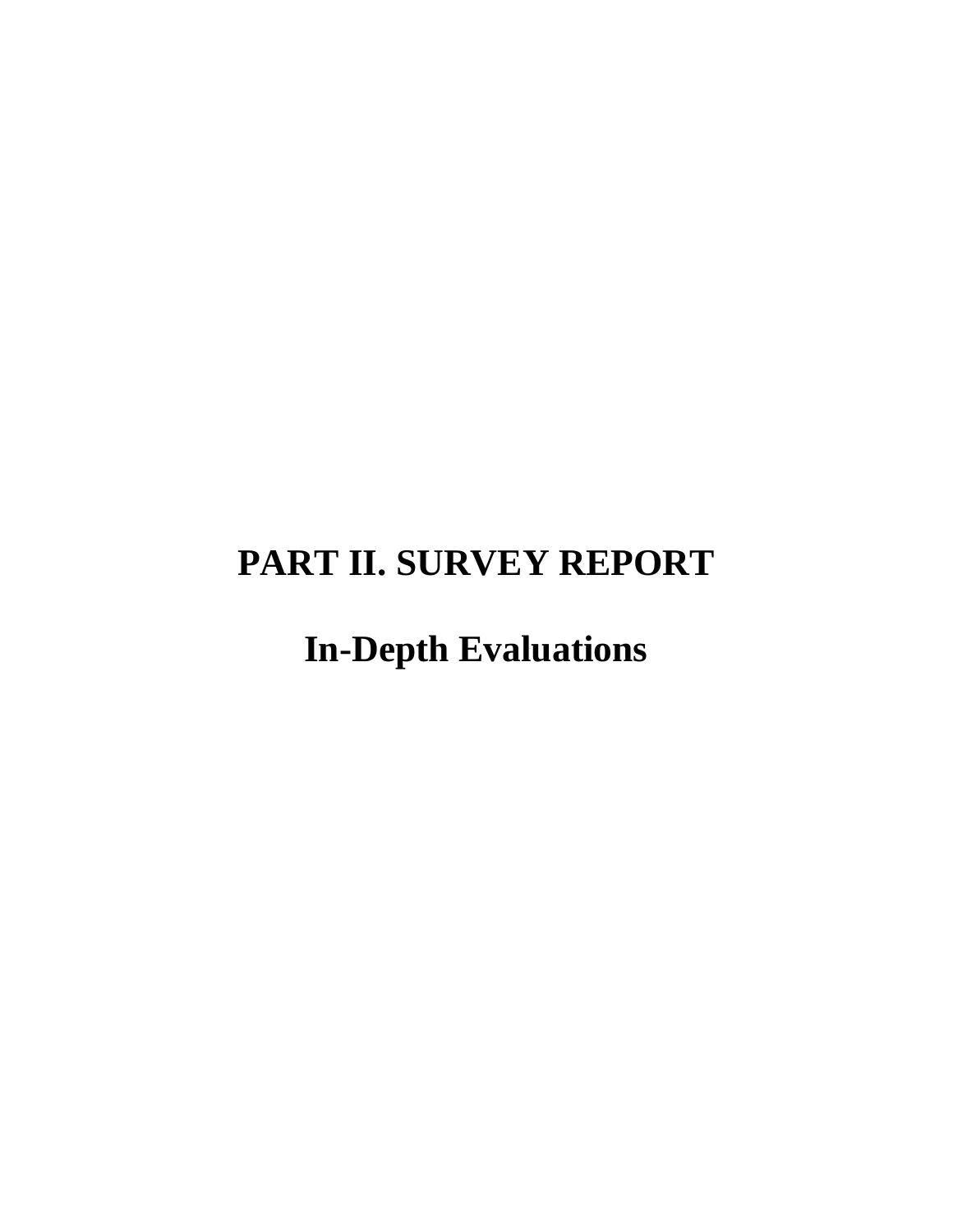# **I. SUMMARY**

Three programs were evaluated in-depth: the Texas Library System, the Technical Assistance Negotiated Grants (TANG), and the Special Projects Grant program. As part of the in-depth evaluation, EGS Research & Consulting conducted surveys of the ten Texas Library Systems, the 517 member libraries, the 17 Special Projects Grants, and participants in Special Projects Grants. The surveys were conducted in November and December 2001. Data were provided by the ten Library Systems, 422 member libraries, all Special Projects Grants, and 62 participants in the Special Projects Grants.

## **1. Texas Library System**

The Texas Library System, composed of ten Library Systems, supports a diverse population of libraries, a large percent of which serve predominantly rural areas (70 percent). According to the member libraries, the Library Systems , are highly responsive to their member's characteristics and needs, even though they provide a range of similar services. The Library Systems provide a wide range of services to their member libraries. Most commonly, the Library Systems assist their member libraries with programs targeting underserved or unserved populations, accessing information through electronic networks, the establishment and enhancement of electronic linkages between and among libraries and between libraries and other organizations, and the sharing of resources among different kinds of libraries. Most of the member libraries have Internet access (98 percent) and automated catalog and circulation systems (77 percent). The Texas Library Systems developed a comprehensive assistance infrastructure in areas such as collection development, equipment, technology, operations and management training, training in the use and maintenance of technology, continuing education, and special programs for underserved or unserved groups. The largest percent of member libraries, according to the Systems, receive assistance in:

- Collection development (100 percent).
- Training library staff in the management and use of electronic resources (96 percent).
- Continuing education and consulting services (90 percent).

The assistance the Texas Library System provides to member libraries led to significant improvements in all aspects of member libraries' operations, management, and service and to better service to the community. According to Library Systems, the assistance changed the library map:

- Library staff increased their operations and management knowledge and competence.
- Libraries are better able to serve their communities because their collections are current and broad.
- Libraries make better use of technology and resources.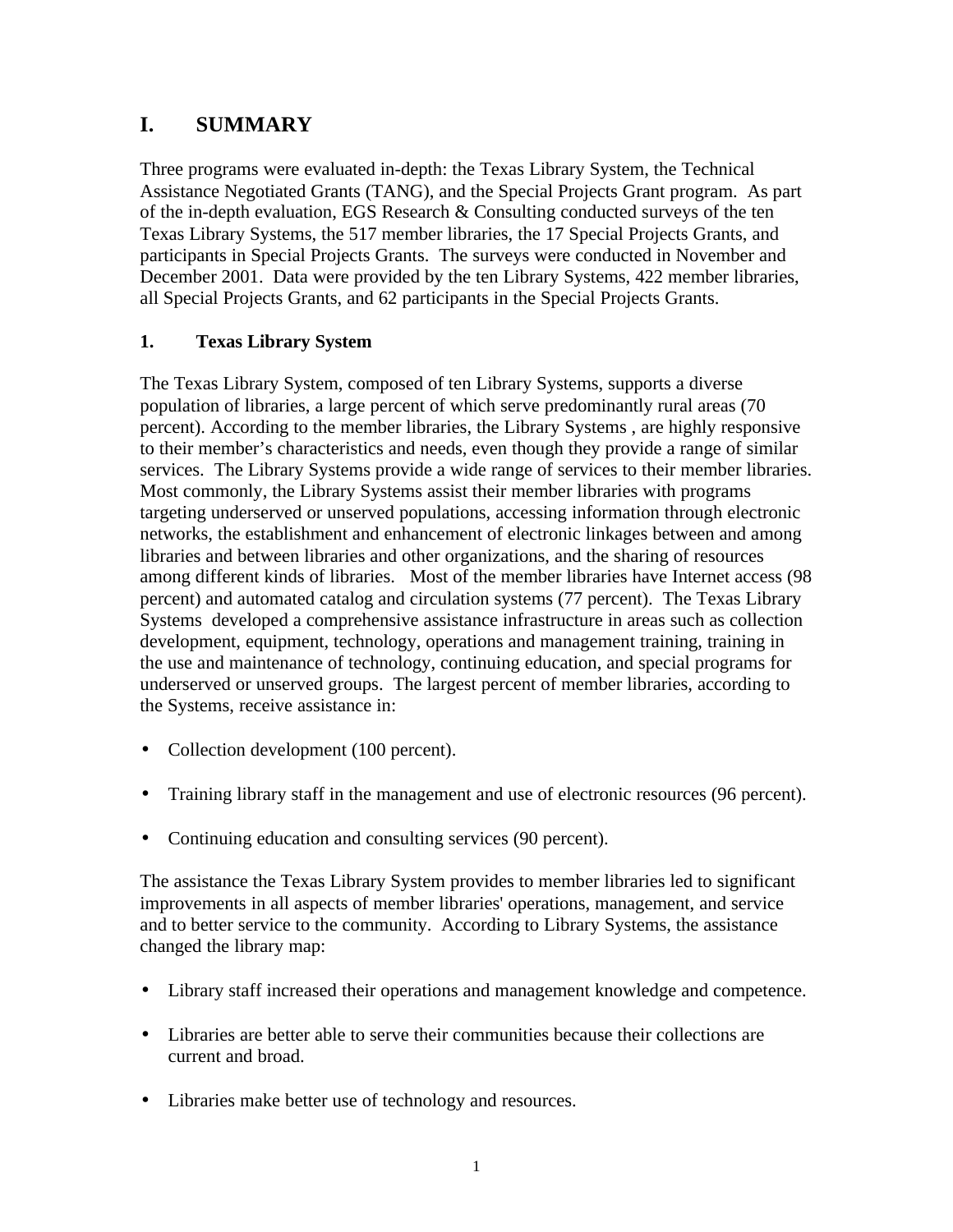## **1.1 Member Libraries**

Member libraries confirmed the data provided by the Texas Library Systems with regard to the scope of services and assistance the Systems provided to them and the significant positive impact these services had on their libraries. Member libraries portrayed the Systems as being highly responsive and helpful.

Most frequently, member libraries reported that they had received from their respective Library System:

- Funds for collection development (98 percent).
- Continuing education services (97 percent).
- Staff training in the management and use of electronic resources (88 percent).
- Consulting services (77 percent).
- Assistance with reference questions (74 percent).
- Training and help with grant writing (70 percent).

Member libraries expressed a high level of satisfaction with all services that the Systems provided to them. More than two-thirds of the member libraries considered the Systems' services and assistance "very helpful" in meeting their needs. Moreover, 33 to 61 percent of the libraries reported that the Systems' services and assistance helped improve "to a great extent" all aspects of their library. These aspects included their collection (61 percent), quality of service (43 percent), technology (43 percent), management (42 percent), operations (40 percent), planning (39 percent), range of services (37 percent), and ability to serve previously unserved populations (33 percent).

Member libraries reported multiple benefits that they received through their membership in the Texas Library System. Seventy or more percent of the libraries identified benefits such as:

- Increasing their staff's knowledge and competence in the areas of library management and operations (85 percent).
- Having a materials collection that was current, broad in scope and able to better meet community needs (77 percent).
- Better utilization of new technology and resources to service the community (74 percent).
- Enabling the library to offer enhanced access to a variety of information (73 percent).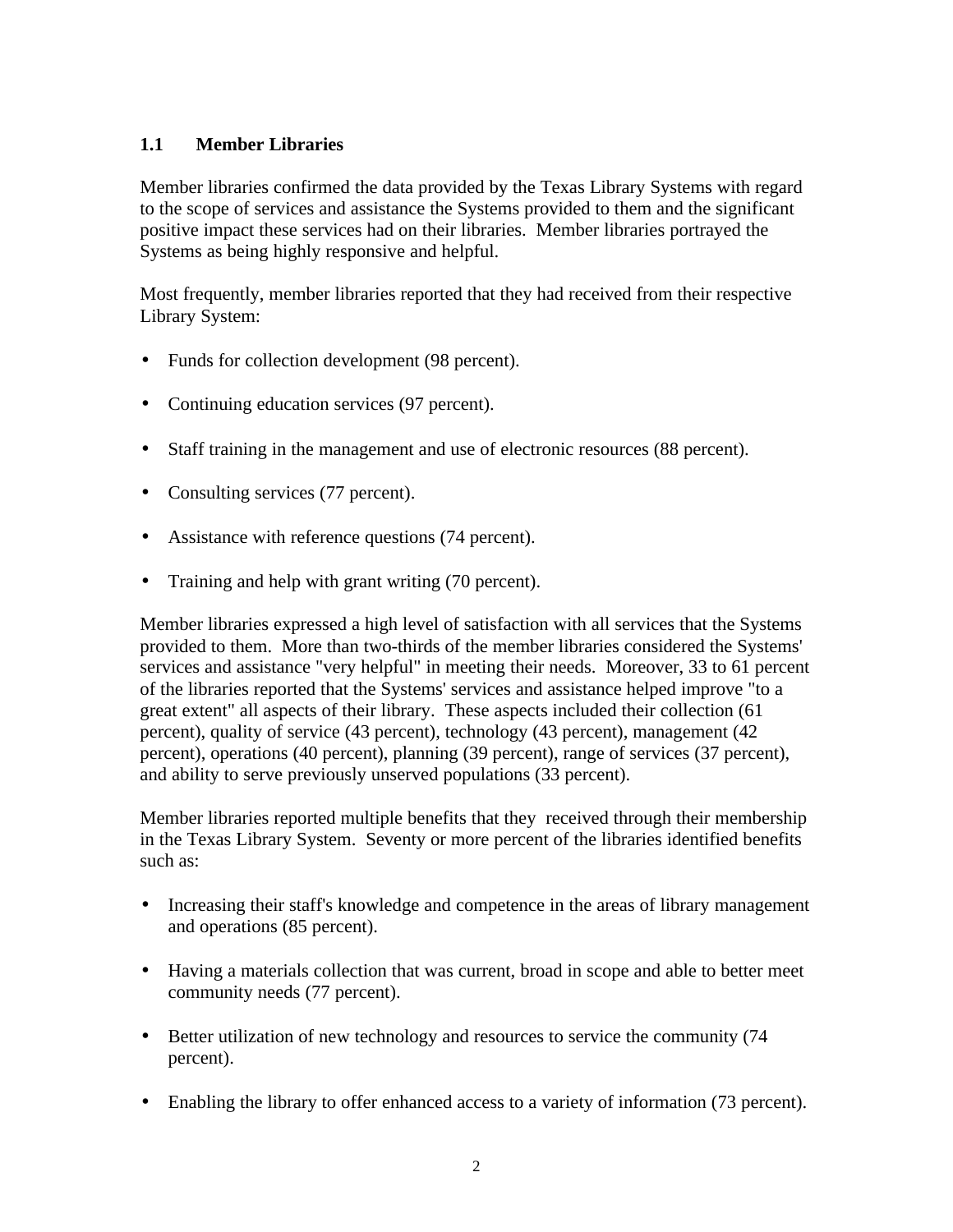• Helping the library to obtain additional funding and other resources to improve services (69 percent).

Libraries' level of need for specific services and assistance and the extent of benefits they derived from the Library System was associated with:

- The size of the legal service population.
- The library's operating expenditures.
- Urban, suburban, or rural character of their area of service.

**Size of Legal Service Population.** Fifty-eight percent of the libraries have small legal service populations (less than 10,000), 31 percent have medium legal service populations (10,000 to 49,999), and 11 percent have large legal service populations (50,000 or more). The size of the legal service population was significantly associated with:

- Libraries' level of automation. Overall libraries with large legal service populations were more automated than libraries with medium and with small legal service populations.
- Services received from the Library Systems. More libraries with small and medium legal service populations than libraries with large legal service populations received funds to train their advisory boards, assistance with grant writing, consulting and funds for special projects (bilingual/ESL, youth).
- Perceived helpfulness of the Library System. Libraries with small legal service populations considered the Library Systems to be more helpful in meeting their needs than libraries with medium and large legal service populations.
- Degree of library improvement. A significantly larger percent of libraries with small legal service populations than libraries with medium or large legal service populations reported improvements in their libraries.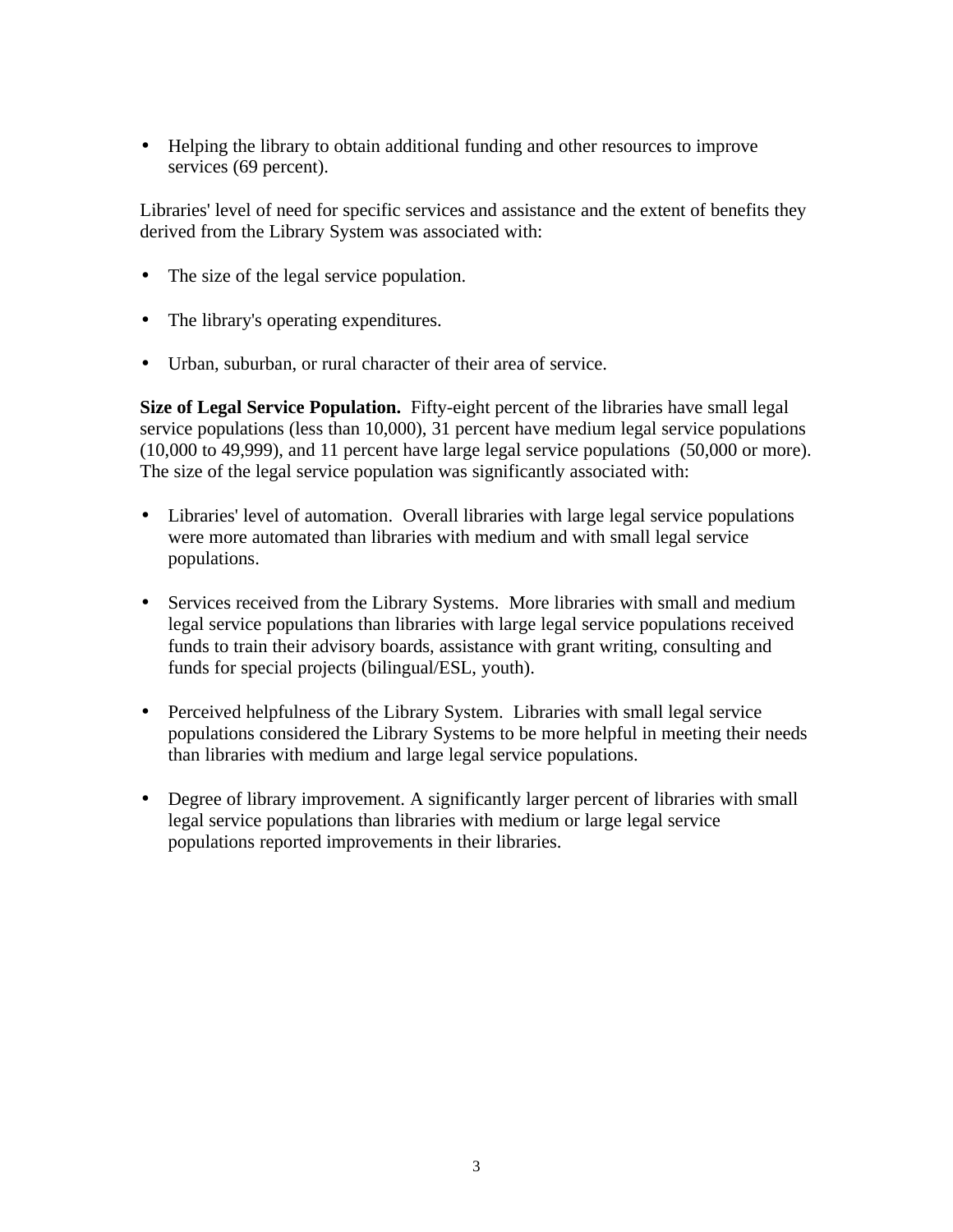|                                         | .                                       |               |               |               |                |               |
|-----------------------------------------|-----------------------------------------|---------------|---------------|---------------|----------------|---------------|
| <b>Services Provided by Library</b>     | <b>Size of Legal Service Population</b> |               |               |               |                |               |
| <b>System Helped Improve to a Great</b> |                                         | <b>Small</b>  | <b>Medium</b> |               | Large          |               |
| <b>Extent Library's*</b>                | $(N=235)$                               |               | $(N=128)$     |               | $(N=45)$       |               |
|                                         | #                                       | $\frac{6}{9}$ | #             | $\frac{0}{0}$ | #              | $\frac{0}{0}$ |
| Collection                              | 175                                     | 74.5%         | 73            | 57.0%         | 8              | 17.8%         |
| Technology                              | 116                                     | 52.3%         | 57            | 45.2%         | 6              | 13.3%         |
| Operations                              | 125                                     | 55.8%         | 39            | 31.2%         |                | 2.3%          |
| Management                              | 129                                     | 56.8%         | 46            | 36.5%         | 1              | 2.3%          |
| Planning                                | 112                                     | 50.2%         | 46            | 38.3%         | 5              | 11.9%         |
| Range of service                        | 104                                     | 47.1%         | 46            | 37.1%         | 5              | 11.6%         |
| Quality of services                     | 121                                     | 54.3%         | 54            | 43.2%         | 5              | 11.6%         |
| Ability to serve individuals not        | 96                                      | 42.9%         | 39            | 31.7%         | $\overline{A}$ | 9.3%          |
| served before                           |                                         |               |               |               |                |               |

**Table I.1**

**Libraries' Total Operating Expenditures.** Thirty-one percent of the libraries have operating expenditures of less than \$50,000 (small); 35 percent have operating expenditures of \$50,000 up to \$150,000 (medium), and 34 percent have operating expenditures of \$150,000 or more (large). Like the size of the population in the service area, libraries' operating expenditures were significantly associated with:

- Libraries' level of automation. Libraries with larger operating expenditures were more automated than libraries with small and medium operating expenditures.
- Services received from the Library Systems. More libraries with small operating expenditures received funds to install or upgrade their Internet connection, training their advisory boards, and assistance with grant writing.
- Perceived helpfulness of the Library System. Libraries with small operating expenditures considered the Library Systems very helpful in meeting their needs (77 percent), than libraries with medium (71 percent) and large (59 percent) operating expenditures .
- Degree of library improvement. A significantly larger percent of libraries with small operating expenditures than libraries with medium or large operating expenditures reported improvements in their libraries.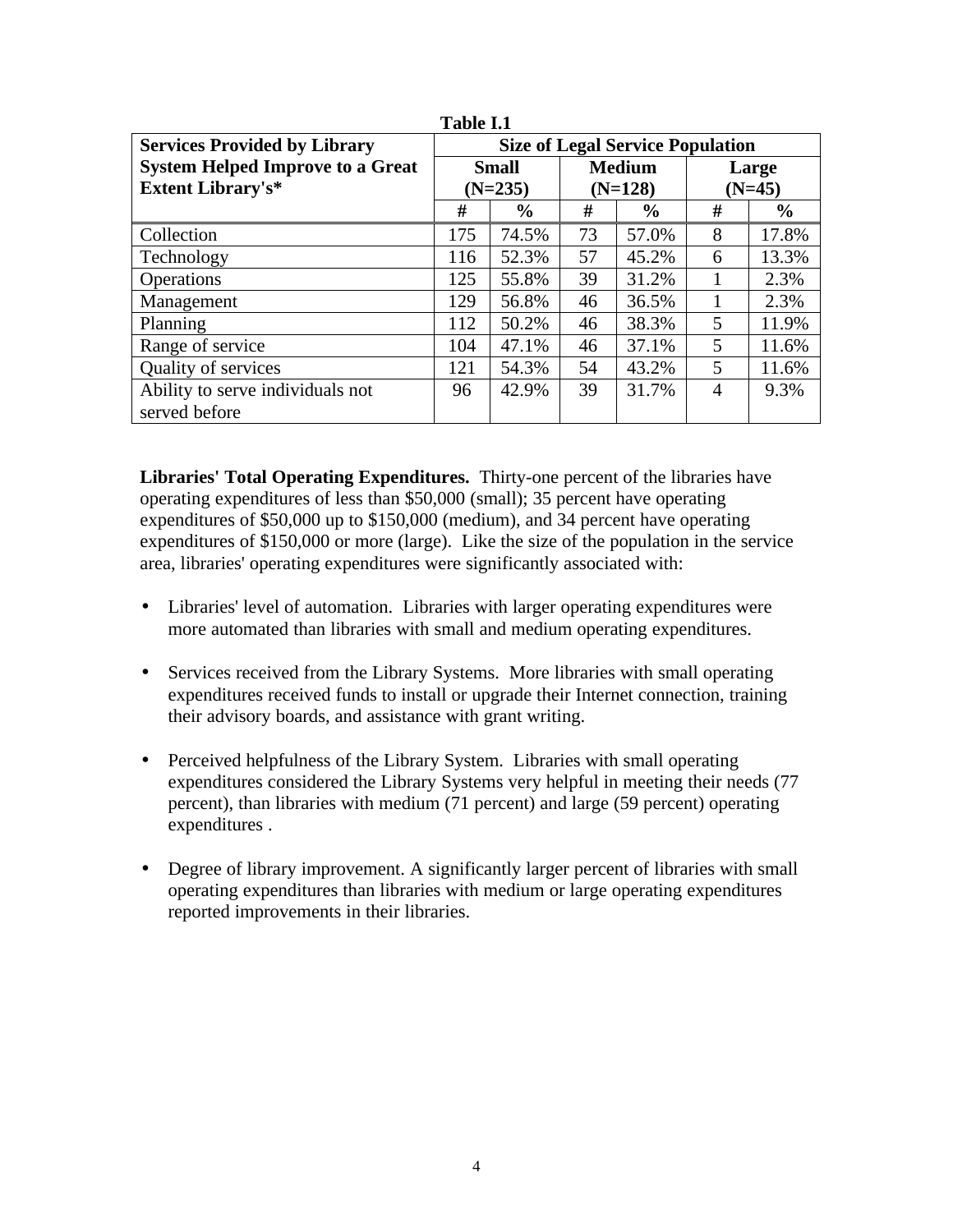| <b>Services Provided by Library</b>     | <b>Operating Expenditures</b> |               |               |               |           |               |
|-----------------------------------------|-------------------------------|---------------|---------------|---------------|-----------|---------------|
| <b>System Helped Improve to a Great</b> |                               | <b>Small</b>  | <b>Medium</b> |               | Large     |               |
| <b>Extent Library's</b>                 |                               | $(N=130)$     | $(N=147)$     |               | $(N=140)$ |               |
|                                         | #                             | $\frac{6}{6}$ | #             | $\frac{6}{6}$ | #         | $\frac{0}{0}$ |
| Collection                              | 99                            | 76.1%         | 101           | 68.7%         | 56        | 40.0%         |
| Technology                              | 68                            | 52.3%         | 67            | 45.6%         | 44        | 31.4%         |
| Operations                              | 75                            | 57.7%         | 62            | 42.2%         | 28        | 20.0%         |
| Management                              | 75                            | 57.7%         | 66            | 44.9%         | 35        | 25.0%         |
| Planning                                | 65                            | 50.0%         | 57            | 38.8%         | 41        | 29.3%         |
| Range of service                        | 59                            | 45.4%         | 58            | 39.4%         | 38        | 27.1%         |
| Quality of services                     | 67                            | 51.5%         | 67            | 45.6%         | 46        | 32.8%         |
| Ability to serve individuals not        | 57                            | 43.8%         | 54            | 36.7%         | 28        | 20.0%         |
| served before                           |                               |               |               |               |           |               |

**Table I.2**

**Urban, Suburban, Rural Area of Service.** Seventy-two percent of the libraries serve primarily rural areas, nine percent serve urban areas, and 18 percent serve suburban areas. Overall, libraries that serve primarily rural areas have greater need of services, consider the services more beneficial, and improve their libraries to a greater extent as a result of Systems' services and assistance than libraries that primarily serve urban or suburban areas. Libraries that serve primarily rural areas are less technologically advanced, fewer have long-range plans, and fewer are members of consortia. While libraries in all types of service areas serve a wide range of population groups, the populations the rural libraries serve reported a higher level of satisfaction than the populations served by libraries in urban and suburban areas. Library Systems provide a wide range of services to all libraries; however, more libraries serving primarily rural areas receive assistance in grant writing, reference questions, and consulting services. Libraries serving primarily rural areas are also more satisfied with funds for collection development and automation, training of library staff in use and management of electronic resources, training and assistance with grant writing, training in the development of long-range plans, continuing education, and consulting services.

Libraries serving primarily rural areas consider their Systems to be significantly more helpful in meeting their needs and in helping them improve all aspects of their libraries.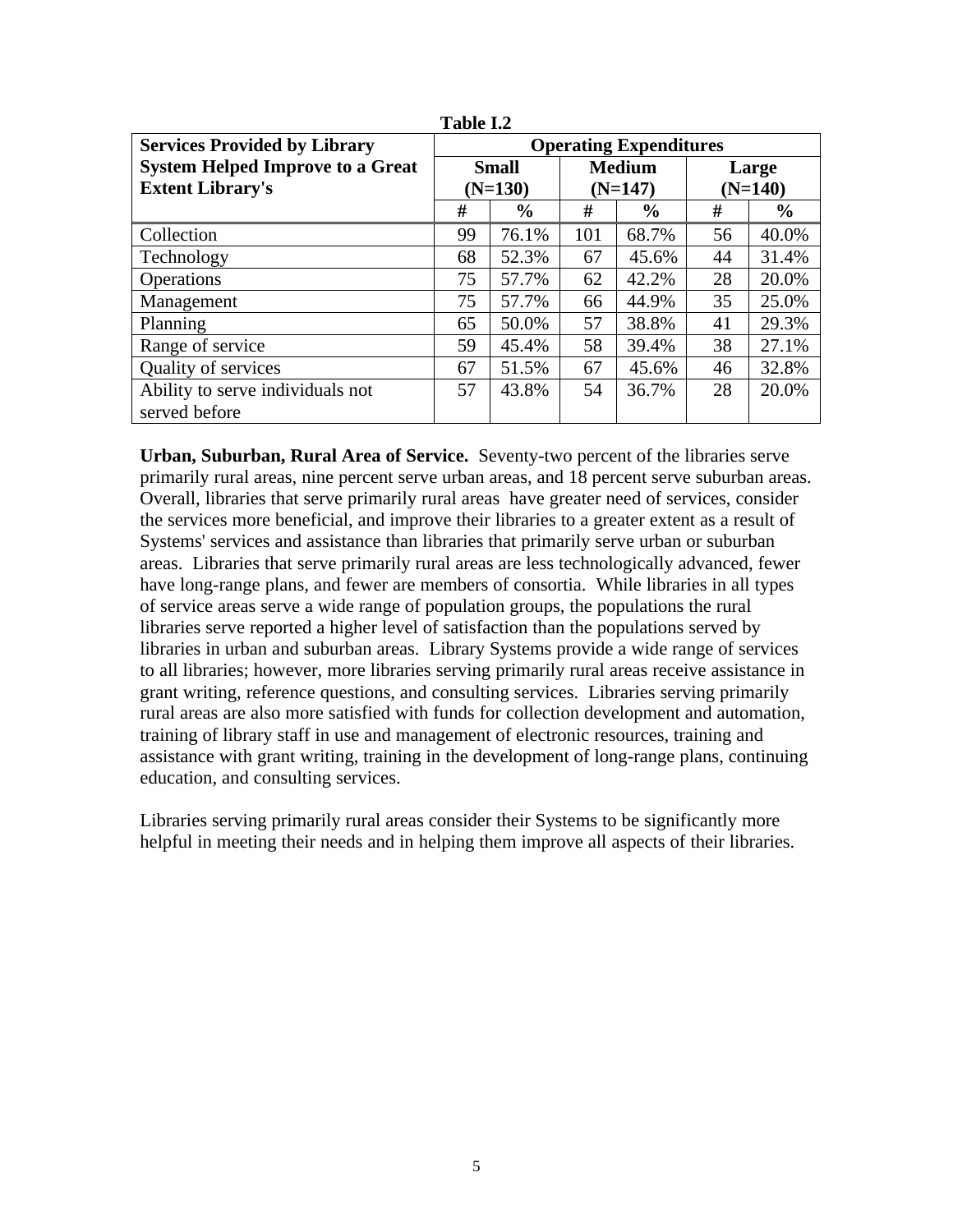| 1 UNIV 110                              |              |               |                 |               |              |               |
|-----------------------------------------|--------------|---------------|-----------------|---------------|--------------|---------------|
| <b>Services Provided by Library</b>     | <b>Urban</b> |               | <b>Suburban</b> |               | <b>Rural</b> |               |
| <b>System Helped Improve to a Great</b> | #            | $\frac{6}{6}$ | #               | $\frac{6}{9}$ | #            | $\frac{0}{0}$ |
| <b>Extent Library's</b>                 | (38)         |               | (76)            |               | (297)        |               |
| Collection                              | 18           | 47.4%         | 31              | 40.8%         | 203          | 68.3%         |
| Technology                              | 9            | 23.7%         | 19              | 25.0%         | 146          | 49.1%         |
| Operations                              | 8            | 21.0%         | 15              | 19.7%         | 139          | 46.8%         |
| Management                              | 8            | 21.0%         | 18              | 23.7%         | 147          | 49.5%         |
| Planning                                | 11           | 28.9%         | 16              | 21.0%         | 131          | 44.1%         |
| Range of service                        | 9            | 23.7%         | 15              | 19.7%         | 127          | 42.8%         |
| Quality of services                     | 16           | 42.1%         | 16              | 21.0%         | 145          | 48.8%         |
| Ability to serve individuals not        | 8            | 21.0%         | 16              | 21.0%         | 111          | 37.4%         |
| served before                           |              |               |                 |               |              |               |

**Table I.3**

### **2. Technical Assistance Negotiated Grants (TANG)**

The Texas State Library and Archives Commission awarded Technical Assistance Negotiated Grants (TANG) to the ten Library Systems to assist their libraries in using and maintaining information resource technologies. Typically, the Library Systems use the grant to hire a technician to educate, support, and assist libraries with the use and maintenance of their technology. According to both the Library Systems and the libraries, TANG grants have changed the technology map of Texas libraries. The grants produce not only libraries that are technologically equipped but also libraries that are moving in significant steps toward technological self-sufficiency.

### **2.1 Library Systems**

Through TANG, Library Systems provide a wide range of technology-related training, consulting and assistance to member libraries. Library Systems estimate that between 21 and 95 percent of the libraries receive these technology-related services. Most frequently TANG staff provide training, consulting and assistance on:

- Security
- Networking
- Troubleshooting
- Servers
- Operating systems
- Application and implementation of technology grants

Member libraries find these services to be either "very helpful" or "helpful" in meeting their needs. Library staff appreciate most the TANG technicians' knowledge and experience and the training being tailored to library staff knowledge and skills.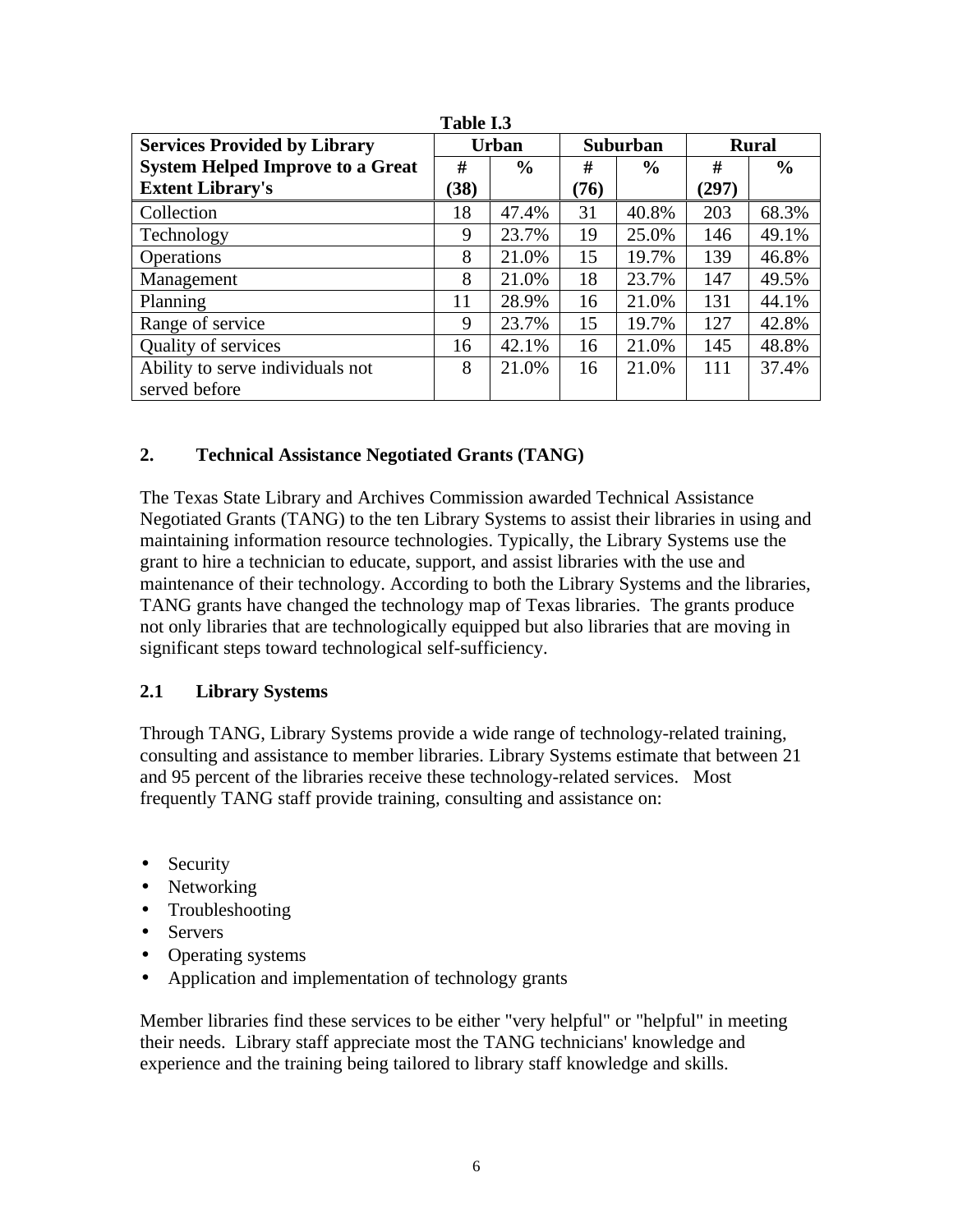Prior to TANG-funded services, Library Systems estimated that only 15 percent of the libraries were technologically self-sufficient. As a result of the TANG training, consulting, and assistance, 47 percent of the libraries became technologically selfsufficient "to a great extent;" a three-fold increase. According to seven of the Systems, libraries offered significantly greater access to electronic resources to their patrons as a result of the TANG activities.

## **2.2 Member Libraries**

Member libraries confirmed the data provided by the Library Systems. About 90 percent received technology-related training, consulting or assistance. Eighty-five percent regarded these services to be "very helpful" (59 percent) or "helpful" (26 percent). Member libraries valued the hands-on training, the technicians' knowledge and experience, and that training was tailored to staff knowledge and skills.

The TANG-funded technology-related training, consulting, and assistance created a dramatic shift in the technological self-sufficiency of Texas public libraries. The percent of libraries that emerged as technologically self-sufficient to a great extent grew nearly five-fold. Nearly 40 percent of the libraries reported that as a result of the TANG services they were able to use and maintain information resource technology to a great extent.

| <b>Extent to which Libraries Were</b>  | <b>Before Library System</b> |       | As a Result of              |       |
|----------------------------------------|------------------------------|-------|-----------------------------|-------|
| <b>Technologically Self Sufficient</b> | <b>Provided Training</b>     |       | <b>Training Library</b>     |       |
|                                        |                              |       | <b>System Provided</b>      |       |
|                                        | #                            | $\%$  | #                           | $\%$  |
| To a great extent                      | 33                           | 7.8%  | 154                         | 36.5% |
| To a moderate extent                   | 58                           | 13.7% | 161                         | 38.2% |
| To some extent                         | 137                          | 32.5% | 43                          | 10.2% |
| To a minor extent                      | 106                          | 25.1% | 13                          | 3.1%  |
| Not at all                             | 48                           | 11.4% | $\mathcal{D}_{\mathcal{L}}$ | 0.5%  |
| No answer                              | 40                           | 9.5%  | 49                          | 11.6% |
| Mean                                   | 3.20                         |       | 1.79                        |       |

**Table I.4**

Libraries' primary areas of service, size of legal service population, and operating expenditures were significantly associated with the benefits derived from the TANG services.

- A smaller percent of libraries with large legal service populations (34 percent) than libraries with medium legal service populations (58 percent) or small legal service populations (64 percent) considered the TANG services to be "very helpful."
- Libraries with small and medium legal service populations made significantly greater gains in becoming technologically self-sufficient to a great extent than libraries with large legal service populations.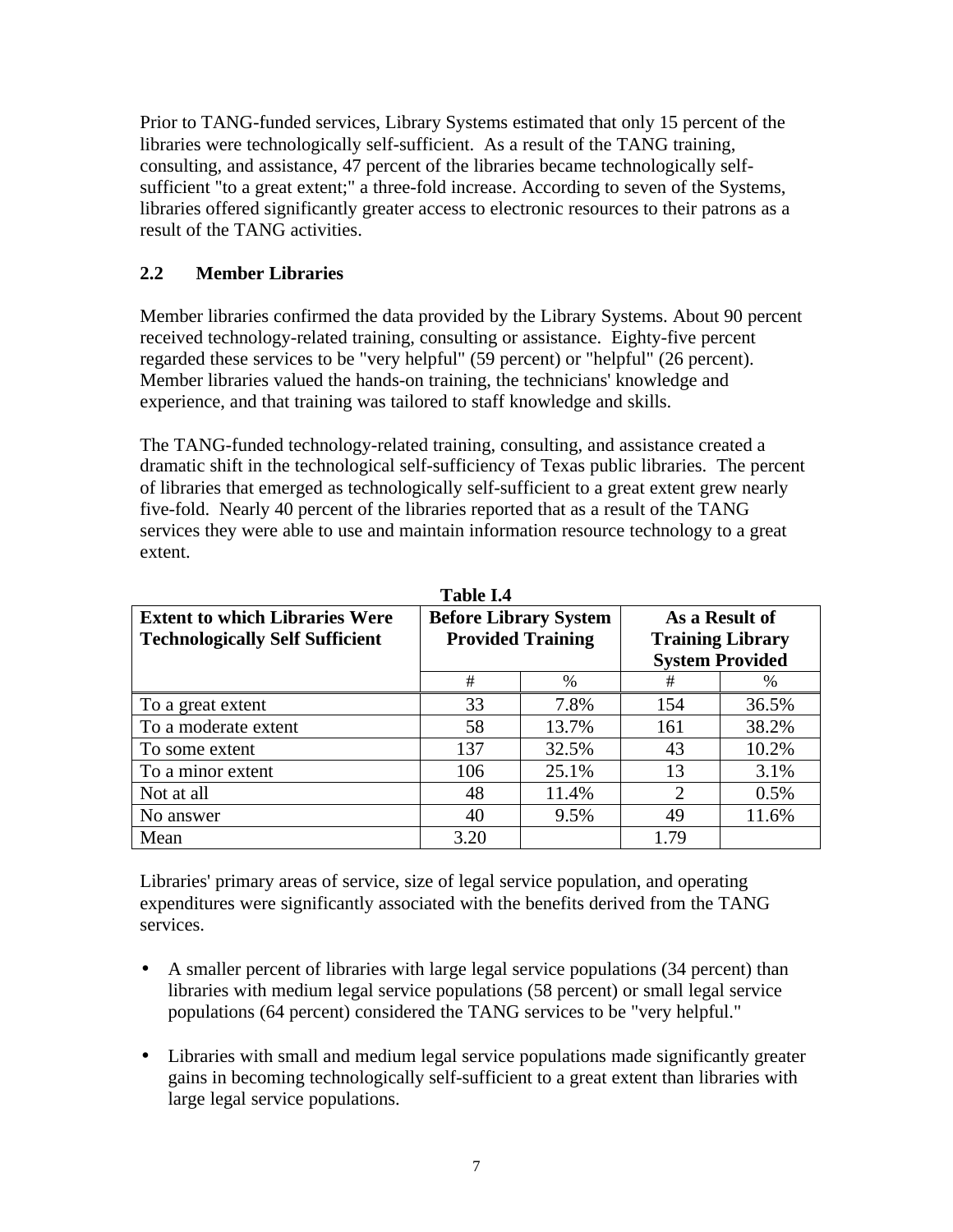- A smaller percent of libraries with large operating expenditures (51 percent) than libraries with medium (62 percent) or small operating expenditures (65 percent) considered the TANG services to be "very helpful."
- Libraries with small and medium operating expenditures made significantly greater gains in becoming technologically self-sufficient to a great extent than libraries with large operating expenditures.
- A larger percent of libraries that serve primarily rural areas (63 percent) found the TANG-services to be "very helpful" compared with libraries that serve primarily urban (54 percent) or suburban (42 percent) areas.

| Table I.5                      |                                       |                                           |                                                 |  |  |
|--------------------------------|---------------------------------------|-------------------------------------------|-------------------------------------------------|--|--|
| <b>Library Characteristics</b> | <b>TANG</b><br><b>Services Were</b>   | <b>Technologically</b><br>Self-sufficient | <b>Technologically Self-</b><br>sufficient As a |  |  |
|                                | <b>Very Helpful</b>                   | <b>Before TANG</b>                        | <b>Result of TANG</b>                           |  |  |
|                                | <b>Legal Service Population Size:</b> |                                           |                                                 |  |  |
| Small                          | 64.5%                                 | 3.2%                                      | 42.6%                                           |  |  |
| Medium                         | 57.6%                                 | 10.3%                                     | 40.2%                                           |  |  |
| Large                          | 34.2%                                 | 31.7%                                     | 37.5%                                           |  |  |
|                                | <b>Primary Areas of Service:</b>      |                                           |                                                 |  |  |
| Urban                          | 54.5%                                 | 29.4%                                     | 42.4%                                           |  |  |
| Suburban                       | 41.8%                                 | 19.4%                                     | 31.3%                                           |  |  |
| Rural                          | 63.0%                                 | 3.3%                                      | 43.2%                                           |  |  |
| <b>Operating Expenditures:</b> |                                       |                                           |                                                 |  |  |
| Small                          | 64.9%                                 | 0.9%                                      | 44.7%                                           |  |  |
| Medium                         | 61.7%                                 | 5.9%                                      | 43.4%                                           |  |  |
| Large                          | 51.2%                                 | 18.3%                                     | 36.0%                                           |  |  |

• Libraries serving primarily rural areas made the greatest leap in becoming technologically self-sufficient to a great extent (from three percent to 43 percent).

### **3. Special Projects Grants**

TSLAC awarded 17 grants to 15 libraries. The grants most commonly involved :

- Development of special programs for bilingual or limited English proficiency groups (nine grants).
- Expansion of non-English collections (seven grants).
- Job assistance (one grant).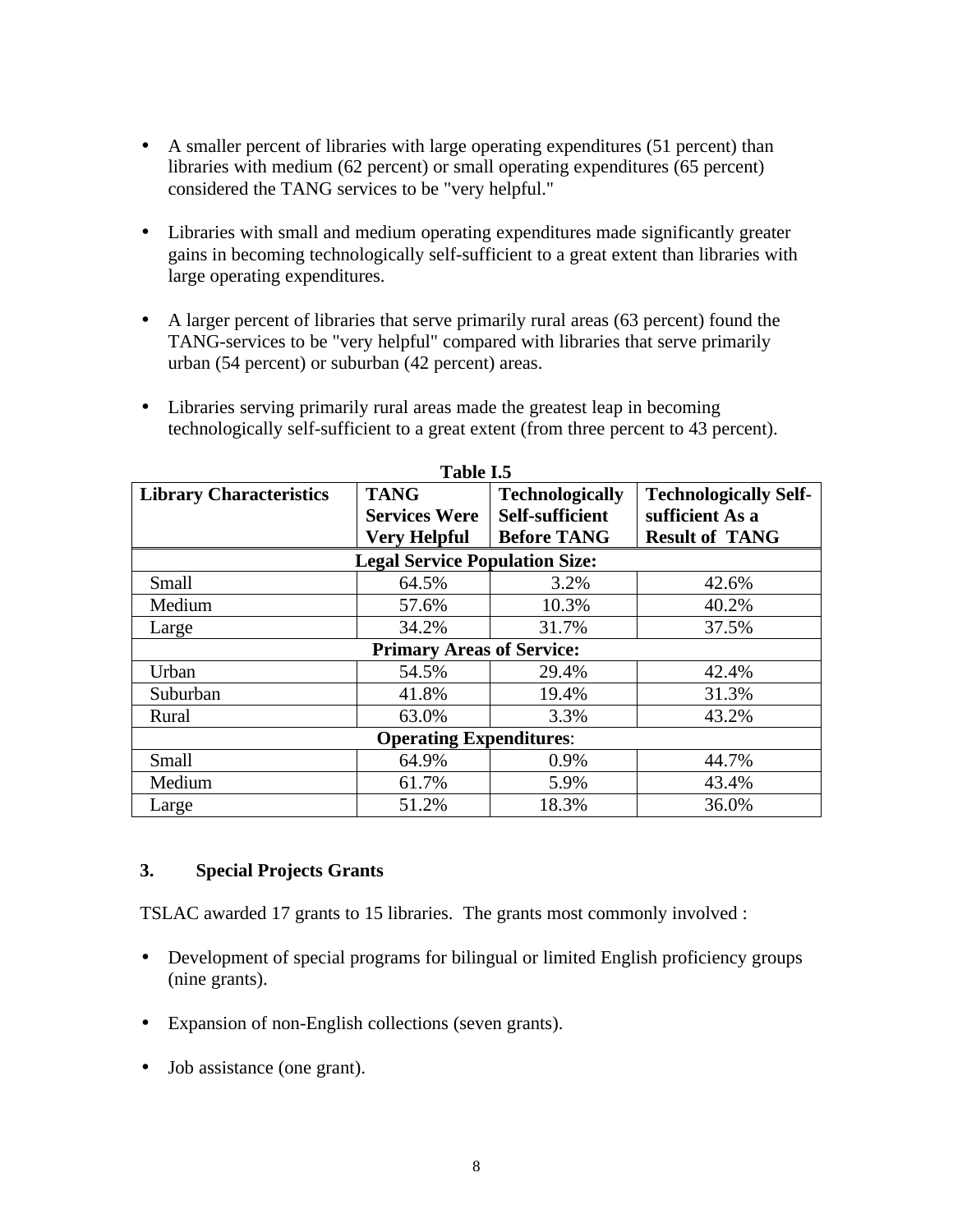Libraries served a wide range of populations through the grants. Most commonly, projects addressed children, youth, elderly, bilingual/ESL, low-income, low-literate adults, childcare centers, and families.

According to grant project directors, individuals who participated in the projects were highly satisfied with the services they had received. This was also confirmed by the 62 participants who responded to the Patron Questionnaire.

Four of the 17 grants are still being funded . Twelve of the 13 projects no longer funded continue to provide the services they had provided under the grant. In most cases, the libraries continue to offer these services in a more limited fashion.

The Special Projects Grants had a significant impact on the respective communities and on the individuals that received services.

| 1 UNIV 1.V                                                                                                                  |                                           |                                       |  |  |  |  |
|-----------------------------------------------------------------------------------------------------------------------------|-------------------------------------------|---------------------------------------|--|--|--|--|
| <b>Impact of Services Provided Through the Special</b><br><b>Projects Grant</b>                                             | Number of<br><b>Libraries</b><br>$(N=17)$ | <b>Percent of</b><br><b>Libraries</b> |  |  |  |  |
| Recruited new groups as patrons (e.g. bilingual,<br>limited English proficiency, older adults, people with<br>disabilities) | 15                                        | 88.2%                                 |  |  |  |  |
| Increased the number of patrons/users                                                                                       | 14                                        | 82.3%                                 |  |  |  |  |
| Increased number of preschool children exposed to<br>reading                                                                | 10                                        | 58.8%                                 |  |  |  |  |
| Increased recognition on the part of parents or<br>caregivers of preschool children of the importance of<br>reading         | 10                                        | 58.8%                                 |  |  |  |  |
| Increased literacy rate in community                                                                                        | 8                                         | 47.0%                                 |  |  |  |  |
| Increased English proficiency of community members                                                                          | 6                                         | 35.3%                                 |  |  |  |  |
| Increased employment opportunities                                                                                          | 5                                         | 29.4%                                 |  |  |  |  |
| Improved job search skills                                                                                                  | 4                                         | 23.5%                                 |  |  |  |  |
| Increased computer skills                                                                                                   | 4                                         | 23.5%                                 |  |  |  |  |

**Table I.6**

Grant participants provided similar testimony regarding the impact of the grant programs. Participants credited the programs with improving their reading and language skills, recognizing the importance of reading to their children, learning library skills and increasing library use, and learning computer, Internet and job search skills, which resulted in a job or better job acquisition.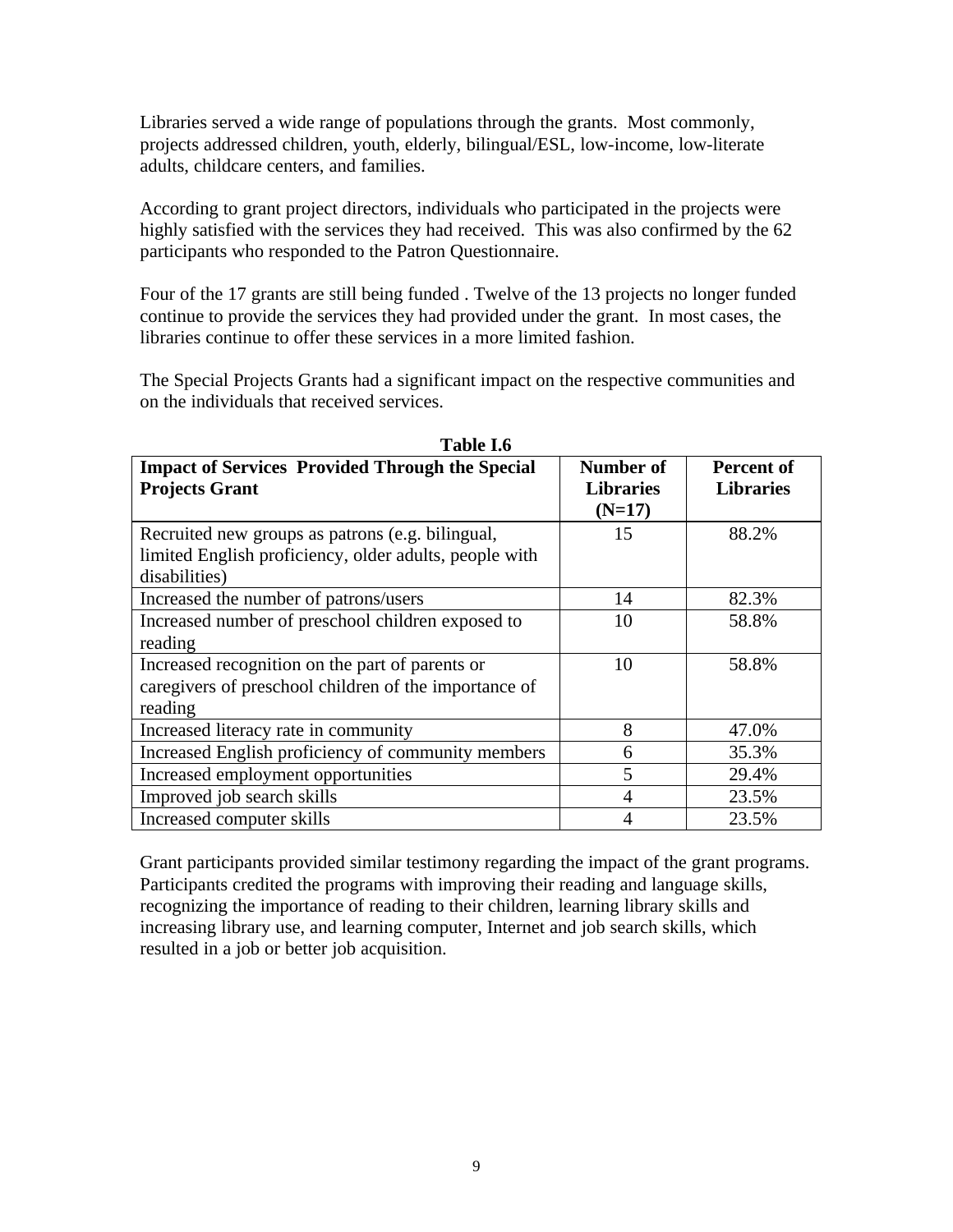| <b>Special Projects Grant Program Impact on Participants</b> | <b>Number</b><br>$(N=62)$ | Percent |
|--------------------------------------------------------------|---------------------------|---------|
| Read more with child(ren)                                    | 28                        | 45.2%   |
| Check out books and other materials from the library         | 23                        | 37.1%   |
| Know more about available library services                   | 22                        | 35.5%   |
| Learned how to use a computer or improved computer skills    | 14                        | 22.6%   |
| Learned how to use the Internet                              | 12                        | 19.3%   |
| Learned how to look for a job                                | 9                         | 14.5%   |
| Can read better                                              | 9                         | 14.5%   |
| Can understand English better                                | 6                         | 9.7%    |
| Got a job or a better job                                    |                           | 6.4%    |

#### **Table I.7**

#### **4. Key Conclusions**

The Texas Library System infrastructure provides a comprehensive set of services and support to Texas libraries in all areas of operations. While the Texas Library System is an important building block for all public libraries in the State, it is a lifeline for the libraries in rural areas. These libraries constitute more than 70 percent of all public libraries in the state.

Public libraries receive a wide range of services from their respective Library Systems, and a high percent consider these services to be very helpful. Moreover, a large percent of the libraries indicate that the services the Library Systems provide to them help improve their collections, management, operations, range and quality of service, and patron base allowing them to reach groups previously underserved or unserved.

The rural libraries, libraries serving small populations, and libraries with small budgets have a greater dependence on the services and assistance that the Library Systems provide to them. These types of libraries often express greater appreciation of the services and indicate that the services have a greater impact on their libraries.

Technology-related training, consulting, and assistance that Library Systems provide under the TANG grants have made a significant difference in libraries' self-sufficiency. The TANG-services not only increased the technological self-sufficiency of a large percent of the libraries, but also reduced the number of libraries lacking the minimum competencies in this area. The TANG program can be considered a "roaring success."

The Special Projects Grants, according to both grant project managers and service recipients (participants), provided valuable services that had a significant impact both on the direct participants as well as on their children and families, and subsequently on the community at large.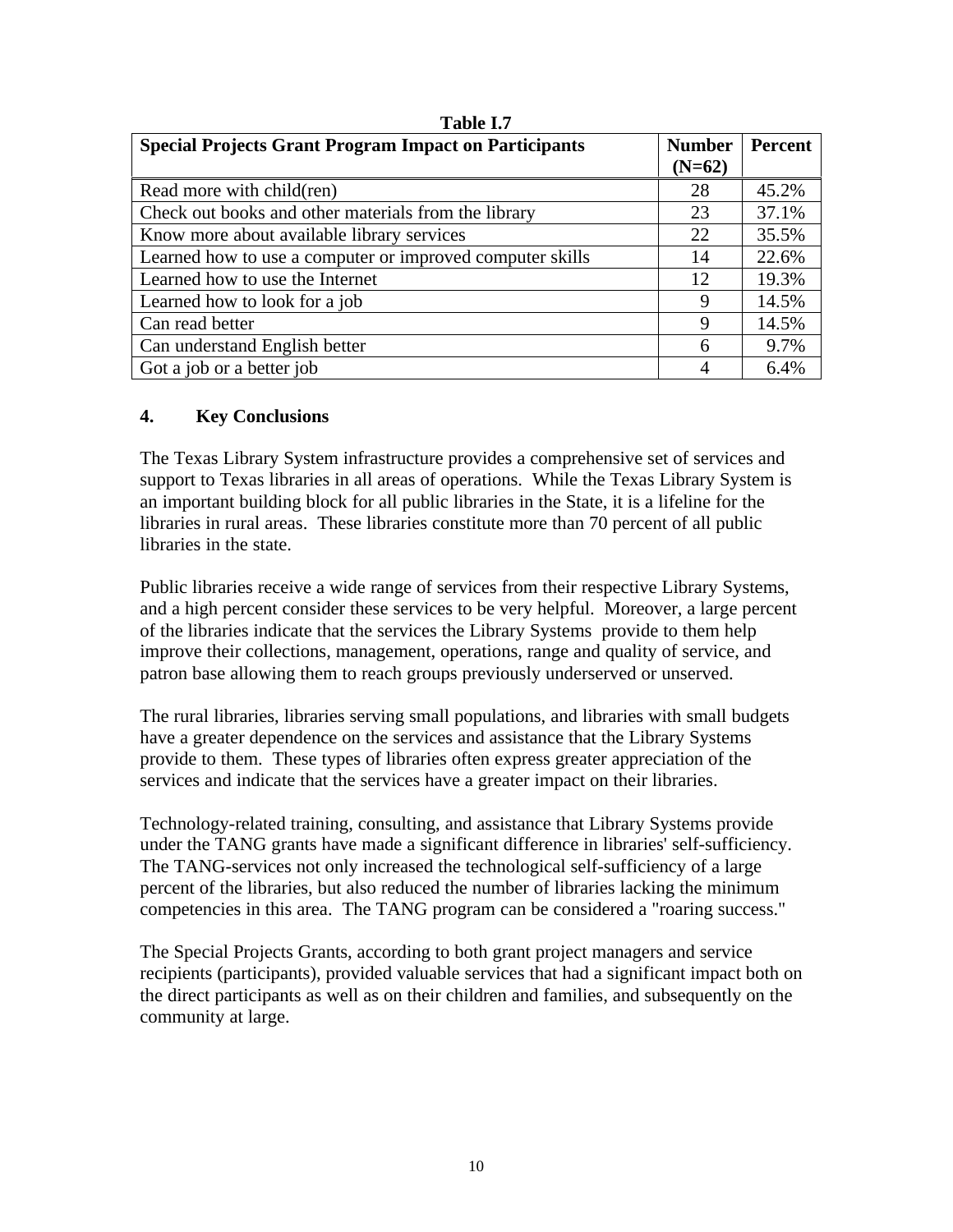## **II. THE TEXAS LIBRARY SYSTEM**

The Texas Library System is a statewide program with an objective "to improve services for public library users and expand services to the unserved." The Texas Library System program uses a combination of federal and state (general revenue) funds to support these activities.

The Library Systems engage in a wide range of activities including administration, automation, collection development, consulting, continuing education, publicity, resource sharing, reference backup, satellite training and teleconferencing, youth services, special projects (e.g. literacy, networked resources), and technological support.

There are ten Library Systems (FY2001 figures):

- The Alamo Area Library System (AALS), headquartered in San Antonio, with 44 member libraries and one non-member library.
- The Big Country Library System (BCLS), headquartered in Abilene, with 37 member and five non-member libraries.
- The Central Texas Library System (CTLS), headquartered in Austin, with 67 member and four non-member libraries.
- The Houston Area Library System (HALS), headquartered in Houston, with 67 member and two non-member libraries.
- The Northeast Texas Library System (NETLS), headquartered in Garland, with 98 member and eight non-member libraries.
- The North Texas Regional Library System (NTRLS), headquartered in Fort Worth, with 71 member and one non-member library.
- The South Texas Library System (STLS), headquartered in Corpus Christi, with 52 member and two non-member libraries.
- The Texas Panhandle Library System (TPLS), headquartered in Amarillo, with 28 member and three non-member libraries.
- The Texas Trans-Pecos Library System (TTPLS), headquartered in El Paso, with 15 member libraries and one non-member library.
- The West Texas Library System (WTLS), headquartered in Lubbock, with 34 member and one non-member library.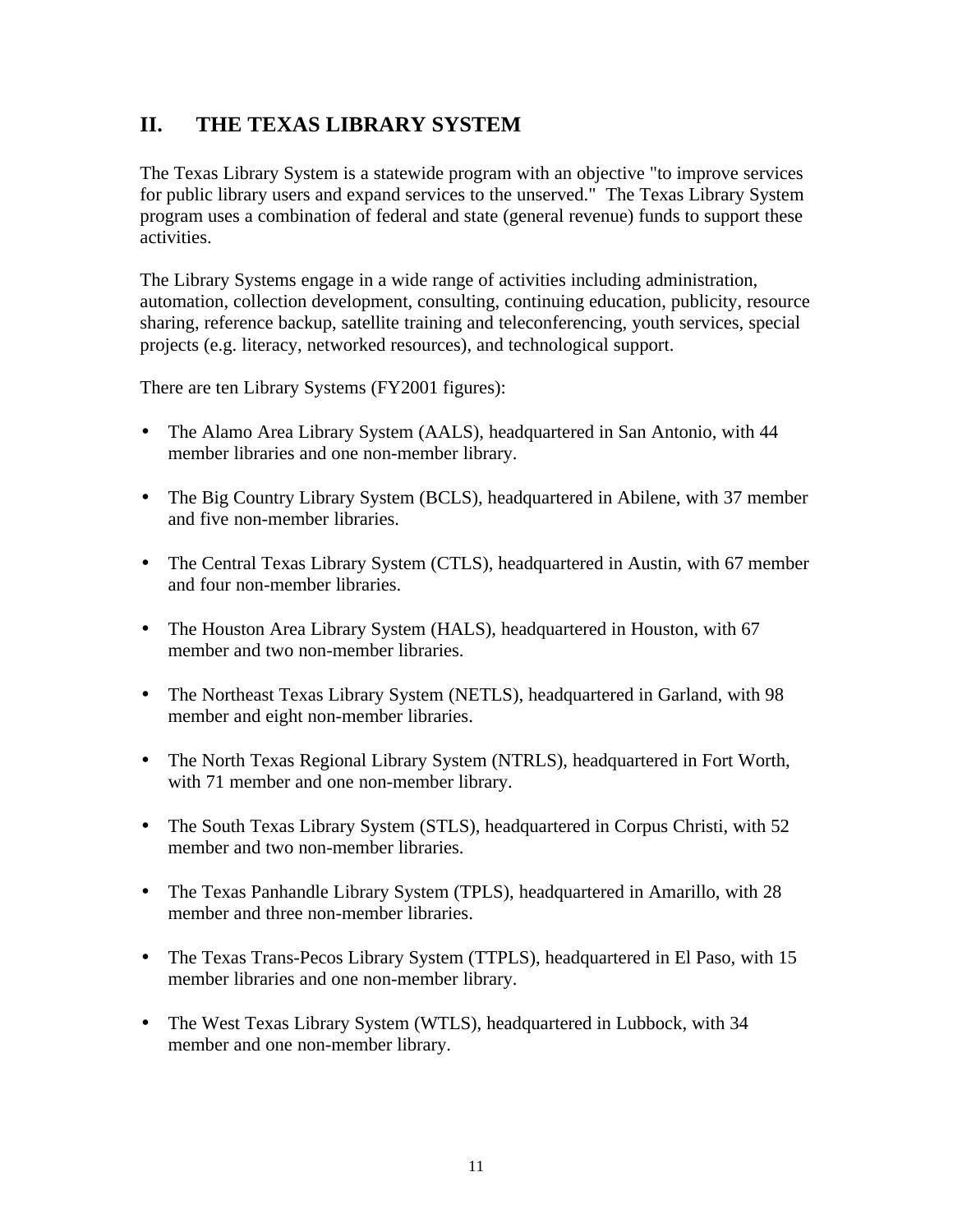For purposes of the in-depth evaluation, the 10 Library Systems were surveyed along with all member libraries. This section of the report presents an analysis of the data provided by the 10 Library Systems and by 422 library members of the Systems.

## **A. LIBRARY SYSTEMS SURVEY**

## **1. Characteristics of Library Systems**

Texas has 10 Library Systems. The Library Systems and the percent of their member libraries that primarily serve urban, suburban, and rural areas are presented in the table below. On average, about 70 percent of the member libraries serve rural areas, 18 percent serve urban areas, and 12 percent serve primarily suburban areas. More than 90 percent of the member libraries associated with TPLS, BCLS, and WTLS serve primarily rural areas. TTPLS, HALS, and NTRLS have the smallest percent of libraries that serve rural areas; NTRLS has the largest percent of libraries that serve suburban areas.

| <b>Library Systems</b>                      | <b>Percent of Member Libraries</b><br><b>Primarily Serving</b> |              |              |  |
|---------------------------------------------|----------------------------------------------------------------|--------------|--------------|--|
|                                             | <b>Suburban</b><br><b>Urban</b>                                |              | <b>Rural</b> |  |
|                                             | <b>Areas</b>                                                   | <b>Areas</b> | <b>Areas</b> |  |
| Big Country Library System (BCLS)           | 5%                                                             |              | 95%          |  |
| Texas Panhandle Library System (TPLS)       | 4%                                                             |              | 96%          |  |
| Central Texas Library System (CTLS)         | 7%                                                             | 21%          | 72%          |  |
| South Texas Library System (STLS)           | 38%                                                            |              | 62%          |  |
| Northeast Texas Library System (NETLS)      | 13%                                                            | 19%          | 67%          |  |
| Texas Trans-Pecos Library System (TTPLS)    | 69%                                                            |              | 31%          |  |
| North Texas Regional Library System (NTRLS) | 6%                                                             | 42%          | 53%          |  |
| Houston Area Library System (HALS)          | 31%                                                            | 23%          | 46%          |  |
| West Texas Library System (WTLS)            | 9%                                                             | --           | 91%          |  |
| Alamo Area Library System (AALS)            | 2%                                                             | 20%          | 78%          |  |
| Mean                                        | 18.4%                                                          | 12.5%        | 69.1%        |  |

**Table II.A.1**

Between 10 percent and 45 percent of member libraries associated with the 10 Library Systems have librarians with American Library Association (ALA) Master's in Library Science (MLS) accredited degrees. On average, 26 percent of the member libraries have such degrees. NETLS, HALS, and NTRLS have the highest percent of libraries with such staff and BCLS, TPLS, CTLS, and WTLS have the lowest percent.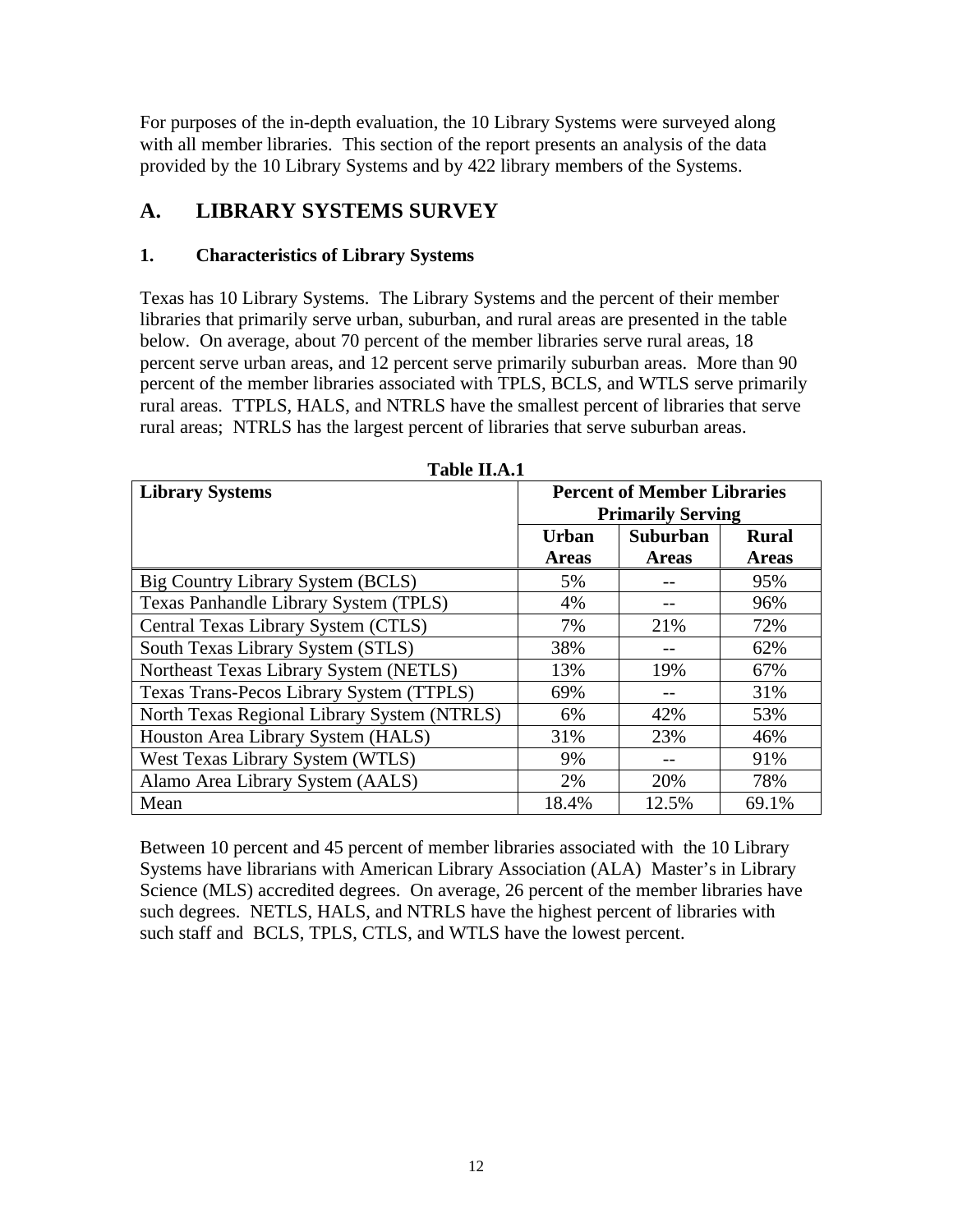| <b>Library Systems</b>                      | <b>Percent of Member</b><br><b>Libraries with ALA</b><br><b>Accredited MLS</b><br>Librarians |
|---------------------------------------------|----------------------------------------------------------------------------------------------|
| Big Country Library System (BCLS)           | 10%                                                                                          |
| Texas Panhandle Library System (TPLS)       | 14%                                                                                          |
| Central Texas Library System (CTLS)         | 15%                                                                                          |
| South Texas Library System (STLS)           | 27%                                                                                          |
| Northeast Texas Library System (NETLS)      | 45%                                                                                          |
| Texas Trans-Pecos Library System (TTPLS)    | 20%                                                                                          |
| North Texas Regional Library System (NTRLS) | 42%                                                                                          |
| Houston Area Library System (HALS)          | 45%                                                                                          |
| West Texas Library System (WTLS)            | 15%                                                                                          |
| Alamo Area Library System (AALS)            | 26%                                                                                          |
| Mean                                        | 26%                                                                                          |

**Table II.A.2**

Six out of the ten Library Systems reported that they have a long-range plan. The longrange plans of these six Systems address future library trends. These six Systems inform their member libraries of these future trends.

| <b>Long-range Plan</b>                | Number of<br><b>Responding</b><br><b>Systems</b> | Number of<br><b>Systems</b> | Percent of<br><b>Systems</b> |
|---------------------------------------|--------------------------------------------------|-----------------------------|------------------------------|
| System has long-range plan:           | 10                                               |                             |                              |
| Yes                                   |                                                  | 6                           | 60.0%                        |
| N <sub>o</sub>                        |                                                  | 4                           | 40.0%                        |
| Plan addresses future library trends: | 6                                                |                             |                              |
| Yes                                   |                                                  | 6                           | 100.0%                       |
| N <sub>o</sub>                        |                                                  |                             |                              |
| Inform libraries of future trends:    | 6                                                |                             |                              |
| Yes                                   |                                                  | 6                           | 100.0%                       |
| N <sub>o</sub>                        |                                                  |                             |                              |

**Table II.A.3**

Library Systems identified the following future library trends that they addressed in their long-range plans.

- Changing demographics. Population in service area is aging which will lead to a shrinking tax base.
- Technology and its impact on service and on delivery of resources and training.
- Integration of technology into all organizational activities of the System as the primary service delivery model. Technology includes continuing education courses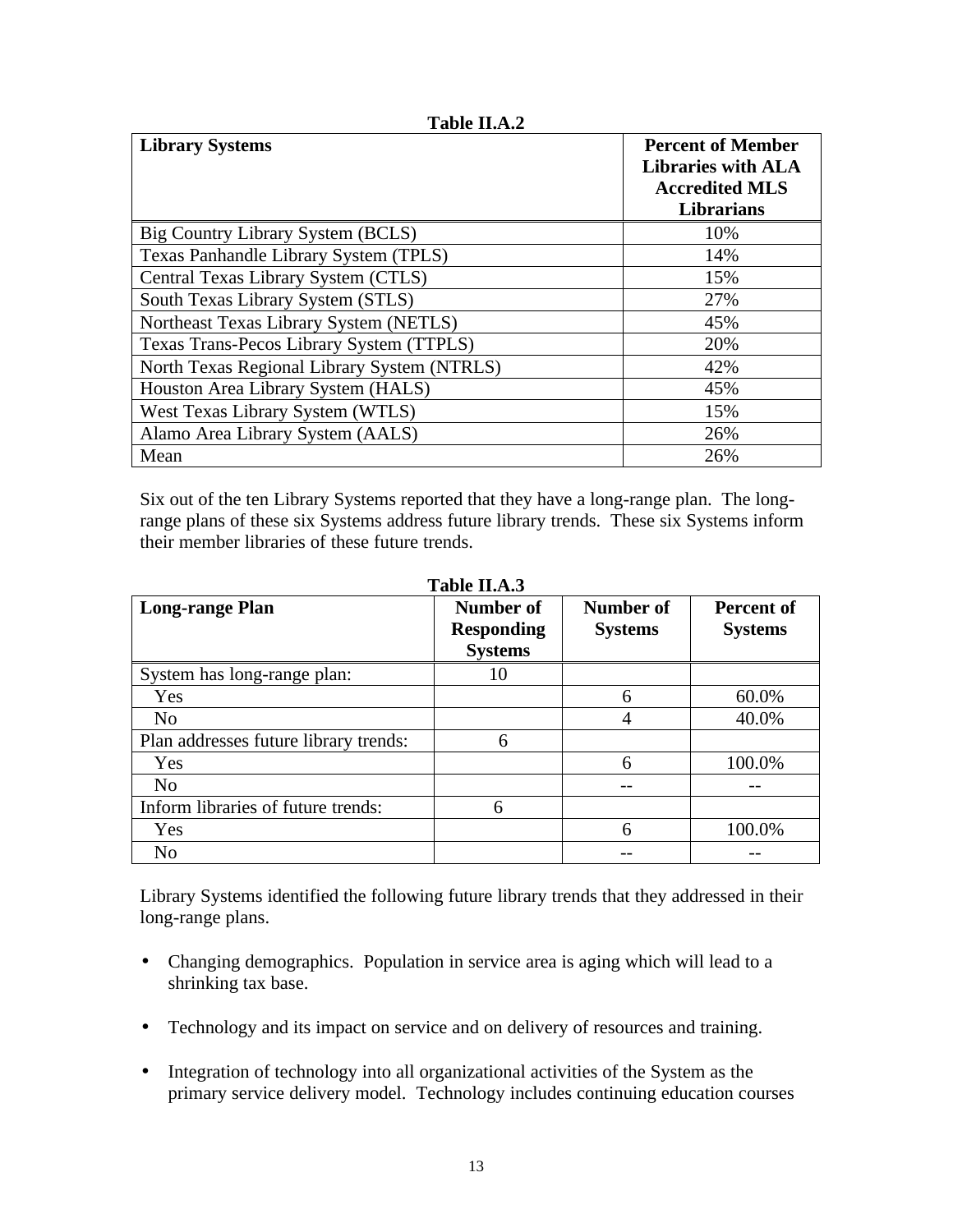offered via distance learning; basic consulting and information dissemination via upgraded web pages.

- Training member libraries in technology to help libraries use equipment, hardware, software and electronic resources, and to help members market the use of electronic resources to patrons.
- Increased Internet use by library patrons. Library patrons are using fewer traditional sources and relying more on Internet resources.
- Staff training and recruitment.
- Cooperation and resource sharing. Cooperation between and among libraries and with different types of libraries as well as with other agencies, including partnerships with community groups.
- Youth services. Boost low literacy levels by enhancing youth services collections and providing higher quality workshops and other support for youth services programming.
- Funding. Funding issues include low local funding and static System funding. Library budgets are not increasing.

Library Systems identified several recent library trends that have influenced the services that they provide to member libraries. The use of technology in library operations was identified by all Systems and reported to have had the most pervasive impact both on the Systems and on their member libraries. For example:

- Continuing changes in technology have resulted in more technological training. In one of the Systems, three consultants train staff in the use of the Internet and the Texas State Library databases. These consultants/specialists have assigned areas of expertise (i.e. youth, adult, or development), but each is also expected to train staff directly on the use of the Internet and online databases.
- Another System focuses on the implementation of technology in libraries of different sizes. The use of technology has affected the System's consulting, staffing and continuing education efforts and activities.
- Technology, according to another System, has influenced a wide range of services to member libraries. These services include information dissemination via fax, design of web pages, use of electronic mailing lists and e-mail; hardware and software training for library staff; continuing education workshops; hardware and software consulting; and automation consulting. One System purchased fax machines for each member library, while others purchased them as needed.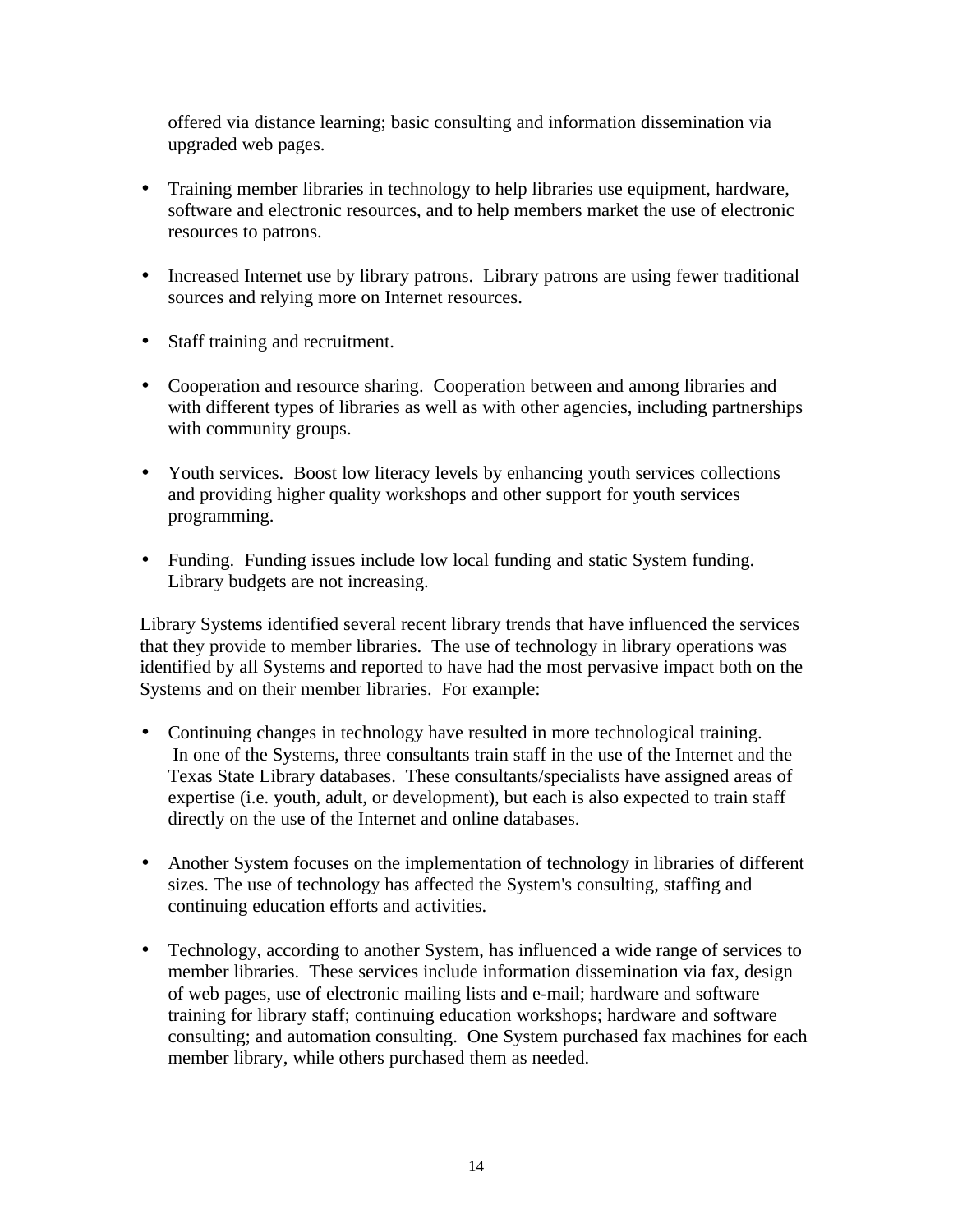- The availability of grant funding to public libraries encouraged one System to hire a development officer to assist member libraries with grant research and writing. The development officer also co-wrote and administered a large TIF grant for member libraries.
- Another System reported that the increase in the use of technology has motivated the System to offer more training. The System has also assisted member libraries with writing grant applications or actually wrote technology grants for them.
- One system reported purchasing books on tape to serve both rural residents and seniors.

.

• Another System recognized that low financial support means a high turnover of library directors and staff, resulting in an ongoing need for basic library training. Low financial support also means that these libraries need collection development funds.

The technology status of member libraries varies widely. For example, all ten Systems and nearly all their member libraries (98 percent) are connected to the Internet. Nine of the Systems report that, on average, more than 80 percent of their libraries provide access to online databases to their patrons. More than three-quarters of the member libraries have automated catalog and circulation systems. However, the automated catalog and circulation systems are available through the Internet in only a small percent of the member libraries. Only a small percent of the libraries (16 percent) also have long-range plans.

| Libraries with:                                             | Number of<br><b>Systems</b> | <b>Mean</b><br><b>Percent of</b><br><b>Member</b><br><b>Libraries</b> |
|-------------------------------------------------------------|-----------------------------|-----------------------------------------------------------------------|
| Long-range plans                                            | 9                           | 16.0%                                                                 |
| Automated catalog and circulation systems                   | 10                          | 76.7%                                                                 |
| Automated catalog available through the Internet            | 9                           | 28.8%                                                                 |
| Automated circulation system available through the          | 5                           | 6.6%                                                                  |
| Internet                                                    |                             |                                                                       |
| Internet connection                                         | 10                          | 98.2%                                                                 |
| Providing access to online databases to their users/patrons | 9                           | 82.2%                                                                 |

**Table II.A.4**

According to eight of the Library Systems, only 28 percent of their member libraries are members of consortia. Most typically, these libraries participate in consortia of multitype libraries.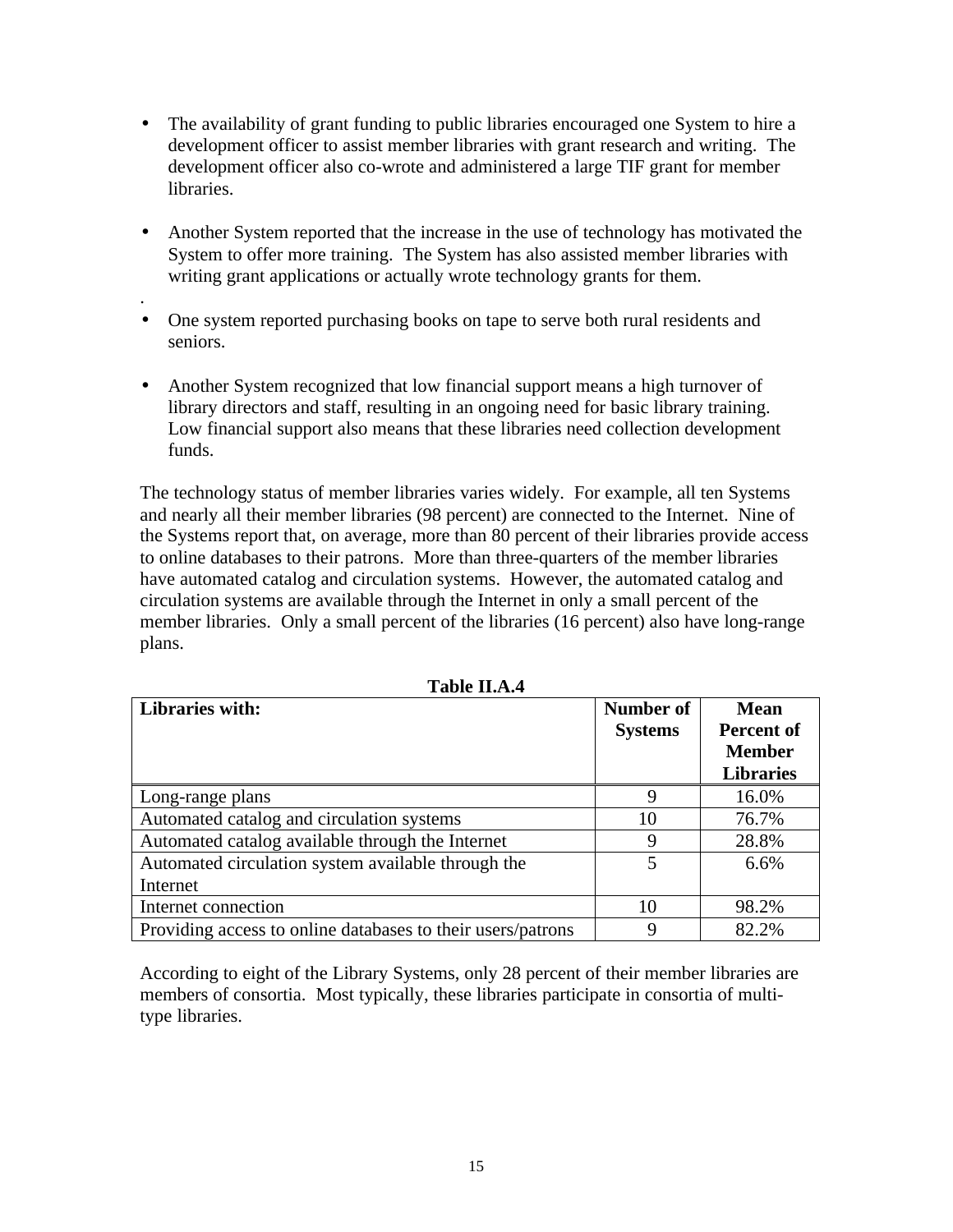| Consortia                                                 | Number of<br><b>Responding</b><br><b>Systems</b> | Number of<br><b>Systems</b> | Percent of<br><b>Systems</b> |
|-----------------------------------------------------------|--------------------------------------------------|-----------------------------|------------------------------|
| Mean percent of libraries who are<br>members of consortia |                                                  |                             | 28.0%                        |
| Type of consortia:                                        |                                                  |                             |                              |
| Public libraries only                                     |                                                  |                             | 12.5%                        |
| Multi-type libraries                                      |                                                  |                             | 87.5%                        |

## **Table II.A.5**

## **2. Services Provided by Library Systems to Member Libraries**

Library Systems reported that they used LSTA funds to assist libraries in three areas:

- Expand services to populations underserved previously such as persons having difficulty using the library and underserved urban and rural communities.
- Expand access to information through electronic networks.
- Create and enhance linkages and cooperation, using electronic means or otherwise, with other and different types of libraries and with community organizations in order to share resources.

| <b>Library System's Use of LSTA Funds</b>                      | <b>Library Systems</b> |                |
|----------------------------------------------------------------|------------------------|----------------|
|                                                                | <b>Number</b>          | <b>Percent</b> |
|                                                                | $(N=10)$               |                |
| Established and enhanced electronic linkages between or        |                        | 70.0%          |
| among libraries                                                |                        |                |
| Linked libraries electronically with educational, social, and  | 7                      | 70.0%          |
| informational networks                                         |                        |                |
| Assisted libraries in accessing information through            | 9                      | 90.0%          |
| electronic networks                                            |                        |                |
| Encouraged libraries to establish consortia and share          | 6                      | 60.0%          |
| resources                                                      |                        |                |
| Encouraged libraries of different kinds (i.e., public, school, | 6                      | 60.0%          |
| academic, professional) to collaborate and share resources     |                        |                |
| Paid costs for libraries to acquire and share                  | 3                      | 30.0%          |
| computer/telecom technologies                                  |                        |                |
| Targeted services to persons having difficulty using the       | 10                     | 100.0%         |
| library and to underserved urban and rural communities         |                        |                |

**Table II.A.6**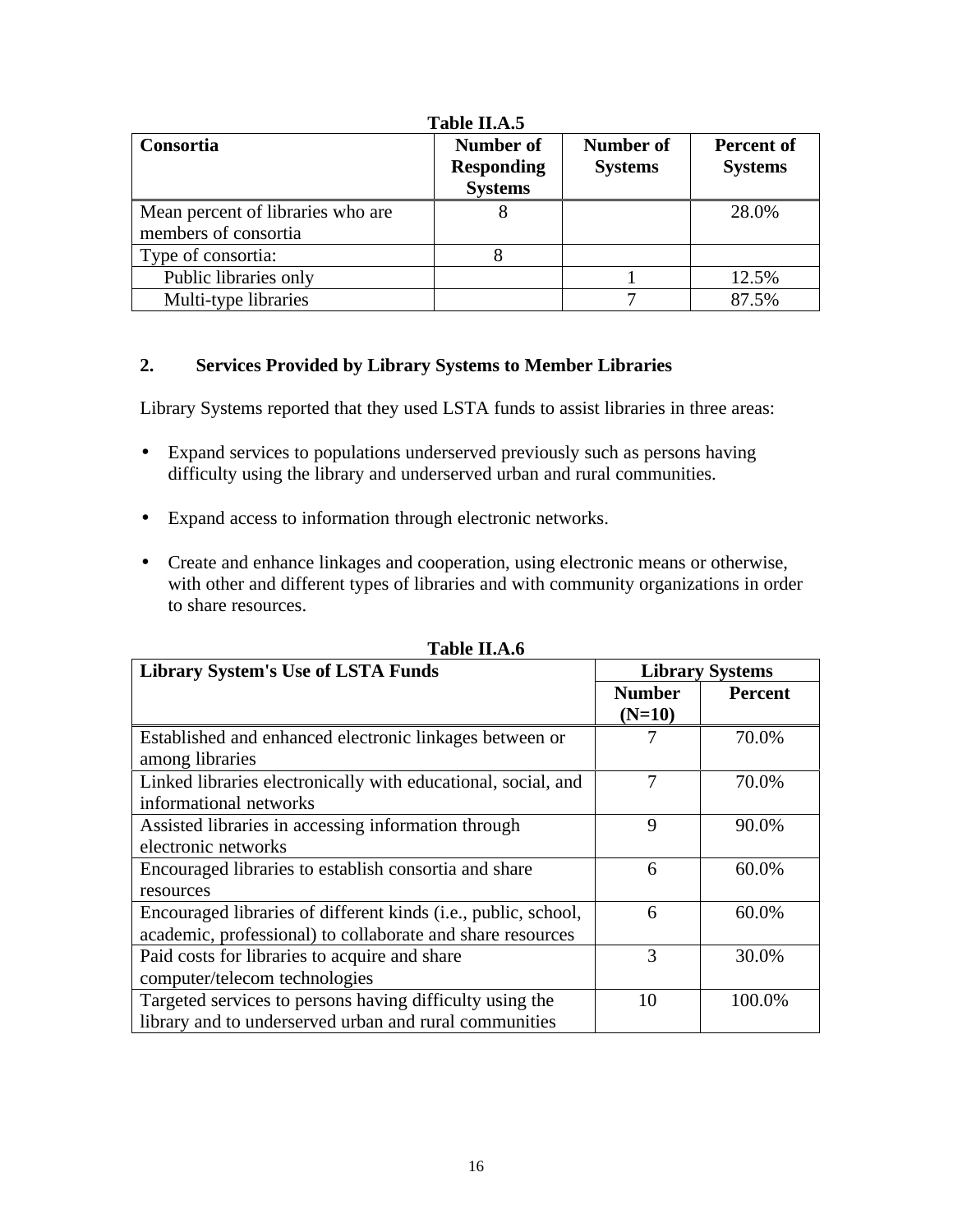Library Systems provided a wide range of services to member libraries, as shown in the table below. Among these, services provided by all Library Systems included:

- Assistance with collection development. This service has been provided to all member libraries.
- Training library staff in management and use of electronic resources and in grant preparation. These services benefited 72 to 96 percent of the member libraries.
- Continuing education services for member libraries. This service benefited about 90 percent of the member libraries.
- Consulting services. These services also benefited about 90 percent of the member libraries.

Four to nine of the Library Systems also assisted member libraries with providing services to specific populations such as bilingual/ESL, older adults, youth, and people with disabilities. These services were provided to between 40 and 70 percent of member libraries associated with the respective Systems.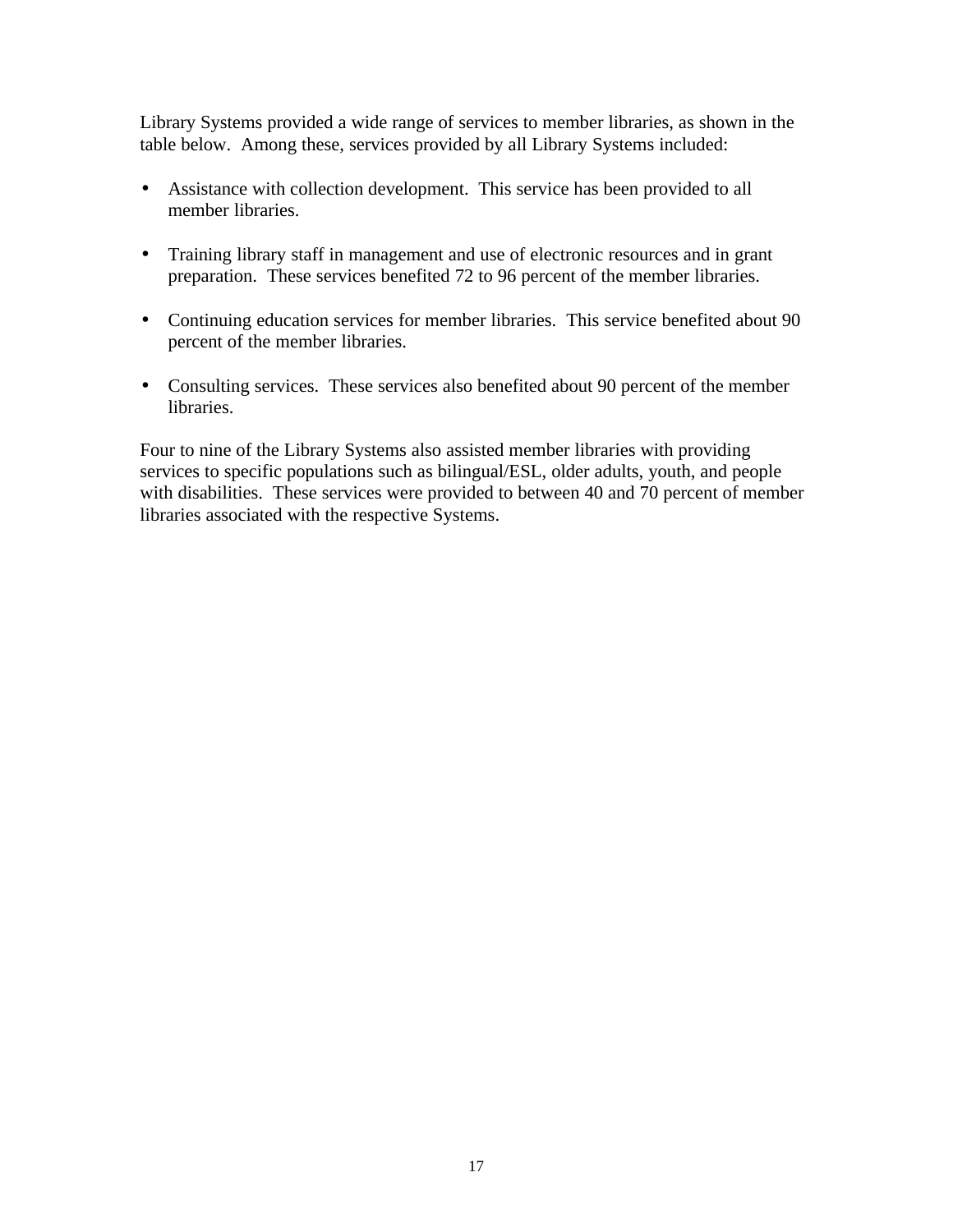| <b>Services Provided to Member Libraries</b>        | <b>Library Systems</b> |                | <b>Mean Percent</b> |
|-----------------------------------------------------|------------------------|----------------|---------------------|
|                                                     | <b>Number</b>          | <b>Percent</b> | of Member           |
|                                                     |                        |                | <b>Libraries</b>    |
|                                                     |                        |                | <b>Served</b>       |
| Collection development: books and other             | 10                     | 100.0%         | 100.0%              |
| materials                                           |                        |                |                     |
| Funds for library video collection operation        | 8                      | 80.0%          | 72.4%               |
| Purchase of computers for member libraries          | 6                      | 60.0%          | 41.8%               |
| Funds for installing an Internet connection         | $\overline{5}$         | 50.0%          | 36.4%               |
| Upgraded member libraries Internet connection       | $\overline{3}$         | 30.0%          | 40.7%               |
| Training member library staff in the management     | $\overline{10}$        | 100.0%         | 95.8%               |
| and use of electronic resources                     |                        |                |                     |
| Training and helping library staff to write grants, | $\overline{10}$        | 100.0%         | 71.8%               |
| assistance with grant writing                       |                        |                |                     |
| Training member library staff in the development    | 6                      | 60.0%          | 44.0%               |
| of long-range plans                                 |                        |                |                     |
| Purchasing for member libraries (or assisting with  | $\overline{2}$         | 20.0%          | 40.0%               |
| the purchasing of) video and                        |                        |                |                     |
| teleconferencing/distance learning equipment        |                        |                |                     |
| Purchasing and upgrading member libraries'          | 6                      | 60.0%          | 51.0%               |
| hardware and software                               |                        |                |                     |
| Purchasing equipment for accessing electronic       | $\overline{5}$         | 50.0%          | 61.0%               |
| resources                                           |                        |                |                     |
| Purchasing office and other equipment for           | $\overline{7}$         | 70.0%          | 53.8%               |
| member libraries                                    |                        |                |                     |
| Fund bilingual/ESL and literacy projects            | $8\,$                  | 80.0%          | 41.8%               |
| Fund projects serving youth                         | $\overline{5}$         | 50.0%          | 67.0%               |
| Develop long-range plan for System                  | 6                      | 60.0%          | 50.0%               |
| Fund projects serving older adults                  | $\overline{9}$         | 90.0%          | 69.1%               |
| Fund projects to serve people with disabilities     | $\overline{4}$         | 40.0%          | 56.2%               |
| Proving funds for planning projects                 | $\overline{3}$         | 30.0%          | 15.2%               |
| Providing funds for library automation projects     | 6                      | 60.0%          | 24.1%               |
| Assist member libraries with reference questions    | $\overline{7}$         | 70.0%          | 68.8%               |
| Provide continuing education services for           | $\overline{10}$        | 100.0%         | 89.6%               |
| member libraries                                    |                        |                |                     |
| Provide continuing education services to library    | $\overline{7}$         | 70.0%          | 42.5%               |
| advisory board                                      |                        |                |                     |
| Provide consulting services to member libraries     | 10                     | 100.0%         | 89.6%               |

**Table II.A.7**

According to information provided by the Library Systems, member libraries were highly satisfied with the services they had received from their respective System in 2000-01, as shown in the table below.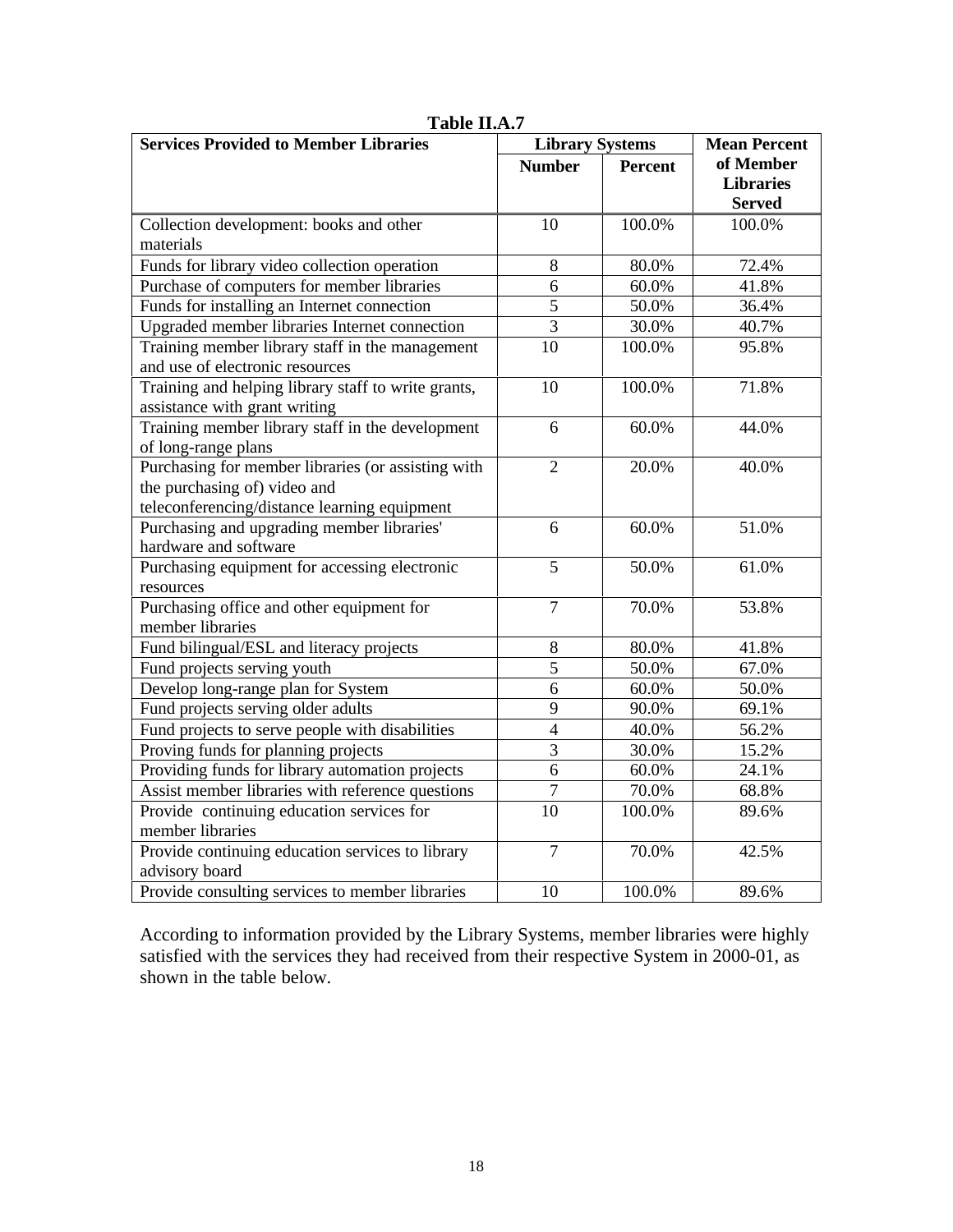| <b>Member Libraries' Satisfaction with Services System</b><br>Provided in 2000-01                                                  | Number of<br><b>Systems</b><br><b>Responding</b> | <b>Mean</b><br><b>Satisfaction of</b><br><b>Member</b> |
|------------------------------------------------------------------------------------------------------------------------------------|--------------------------------------------------|--------------------------------------------------------|
|                                                                                                                                    |                                                  | <b>Libraries</b>                                       |
| Collection development: books and other materials                                                                                  | 9                                                | 8.67                                                   |
| Funds for library video collection operation                                                                                       | $\overline{7}$                                   | 8.14                                                   |
| Purchase of computers for member libraries                                                                                         | 6                                                | 8.67                                                   |
| Funds for installing an Internet connection                                                                                        | $\overline{2}$                                   | 10.00                                                  |
| Upgraded member libraries Internet connection                                                                                      | $\overline{3}$                                   | 9.33                                                   |
| Training member library staff in the management and use<br>of electronic resources                                                 | $\overline{9}$                                   | 8.44                                                   |
| Training and helping library staff to write grants,<br>assistance with grant writing                                               | 8                                                | 9.25                                                   |
| Training member library staff in the development of<br>long-range plans                                                            | 5                                                | 7.00                                                   |
| Purchasing for member libraries (or assisting with the<br>purchasing of) video and teleconferencing/distance<br>learning equipment | 3                                                | 8.67                                                   |
| Purchasing and upgrading member libraries' hardware<br>and software                                                                | $\overline{4}$                                   | 8.75                                                   |
| Purchasing equipment for accessing electronic resources                                                                            | $\overline{4}$                                   | 9.00                                                   |
| Purchasing office and other equipment for member<br>libraries                                                                      | $\overline{7}$                                   | 8.86                                                   |
| Fund bilingual/ESL and literacy projects                                                                                           | 6                                                | 8.83                                                   |
| Fund projects serving youth                                                                                                        | $\overline{4}$                                   | 8.75                                                   |
| Develop long-range plan for System                                                                                                 | 8                                                | 8.37                                                   |
| Fund projects serving older adults                                                                                                 | $\overline{4}$                                   | 8.00                                                   |
| Fund projects to serve people with disabilities                                                                                    | $\mathbf{1}$                                     | 8.00                                                   |
| Proving funds for planning projects                                                                                                | $\overline{4}$                                   | 9.00                                                   |
| Providing funds for library automation projects                                                                                    | $\overline{7}$                                   | 9.00                                                   |
| Assist member libraries with reference questions                                                                                   | 9                                                | 8.78                                                   |
| Provide continuing education services for member<br>libraries                                                                      | 6                                                | 8.17                                                   |
| Provide continuing education services to library advisory                                                                          | 8                                                | 8.75                                                   |
| board                                                                                                                              |                                                  |                                                        |
| Provide consulting services to member libraries                                                                                    | $-$                                              | $-1$                                                   |

**Table II.A.8**

\* Means were calculated based on a 10-point satisfaction scale , where "1" referred to "very dissatisfied" and "10" referred to "very satisfied."

One of the Library Systems reported that its member libraries were not satisfied with the assistance they had received in the area of collection development. Some members wanted more money put into collection development grant programs. Collection development grants have been shrinking each year as funds were used for consulting staff.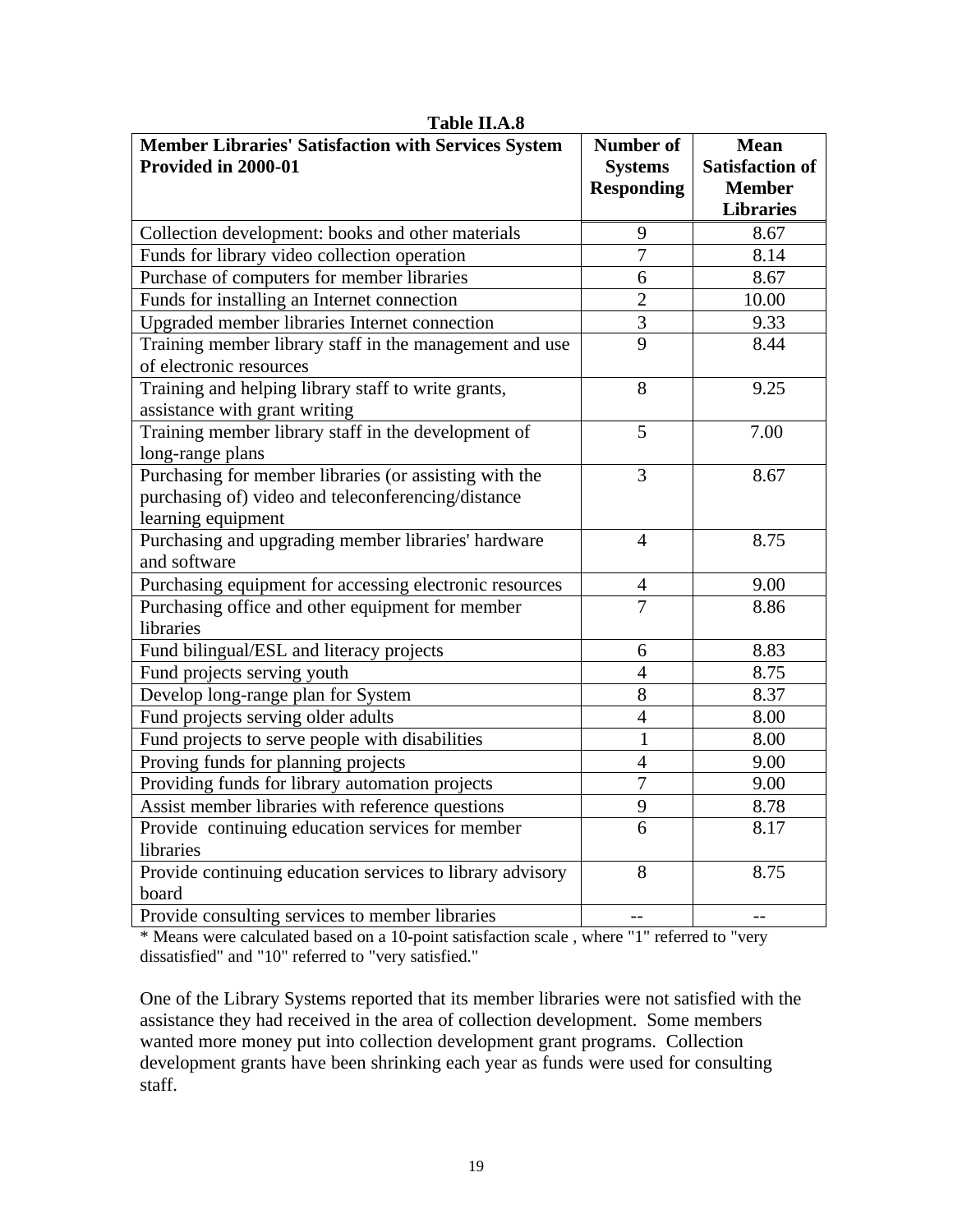Seven of the Library Systems reported that as a result of the funds and services they provided, their member libraries improved "to a great extent." Two of the Library Systems assessed the improvement of their member libraries to be "moderate."

| <b>Extent to Which Member Libraries Improved As a</b> |                           | <b>Library Systems</b> |
|-------------------------------------------------------|---------------------------|------------------------|
| <b>Result of Library System's Services</b>            | <b>Number</b><br>$(N=10)$ | Percent                |
| To a great extent                                     |                           | 70.0%                  |
| To a moderate extent                                  | $\overline{c}$            | 20.0%                  |
| To some extent                                        |                           |                        |
| To a minor extent                                     |                           |                        |
| Not at all                                            |                           |                        |
| No answer                                             |                           | 10.0%                  |
| Mean                                                  | 1.20                      |                        |

**Table II.A.9**

Library Systems offered many examples demonstrating how services their member libraries provided improved to a great extent. What follows are narrative and summary statements, taken from the Library System staff surveys, which clearly illustrate the impact System servives had on the libraries they serve.

Improvements, according to one of the Systems, can be seen in the type, quantity, and quality of library services offered at local libraries. Five libraries, one in a formerly unserved county, have become members of the System in the last five years. The number of libraries offering full Internet service, automated catalogs, and story times during the school year (not just in the summer) has increased. The quality of reference service offered and the quality of the library collections have both improved. System sponsored workshops, collection evaluations, and general ongoing consulting by phone, email, and personal visits have all contributed to these improvements.

Some individual libraries have shown great improvement, others have fluctuated over the years, and one or two have decreased the services offered. The key factor is the attitude (more than the ability or training) of the local librarian. This is outside the control of Systems. Where improvements have been seen, the local librarian was willing to work with System staff to learn techniques, get ideas, and make changes. The System has also contributed to the quality of the collection and services by providing funds with which to purchase materials and equipment which the libraries could not afford with their limited local budgets, but that assistance does little for service if the librarian doesn't use it wisely. System assistance has made a difference by providing information, suggestions, training and sometimes, more importantly, by just providing someone knowledgeable with whom to talk things over. Until local libraries have budgets that allow them to hire professionally trained librarians, the availability of assistance from the Systems is critical in this rural area.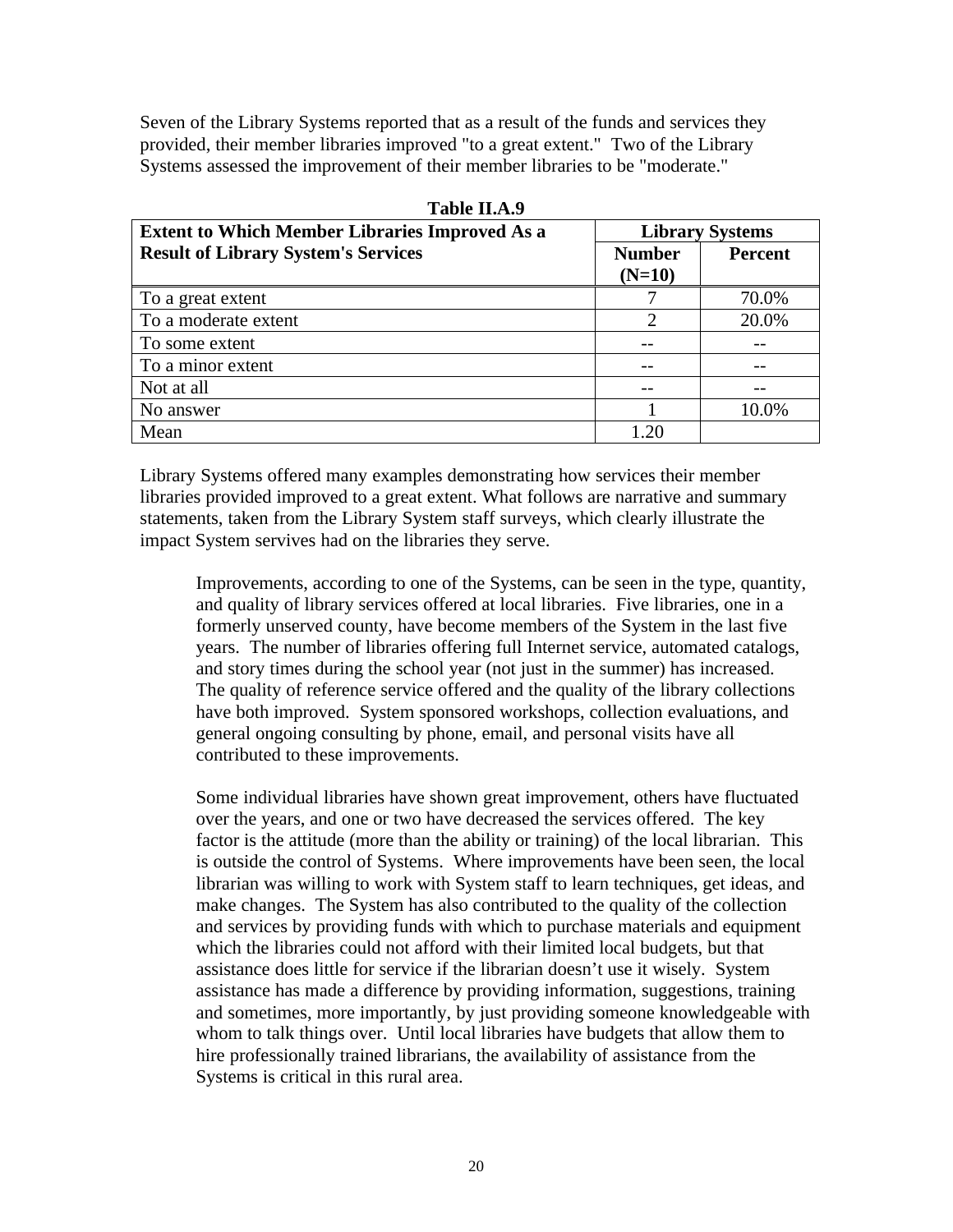A second System indicated that, "System consultations have improved local collections, community and political relationships, professional skills, and aided the development of new facilities."

A third Library System based examples of improvement on the responses that member libraries provided on the Library Questionnaire:

Member libraries indicated that grant writing assistance was invaluable; numerous libraries mentioned specific grants they had received as a result of System staff assistance. Libraries also indicated an increased utilization of online databases subsequent to training provided by System staff. Member libraries indicated appreciation for System assistance in weeding and taking inventory of collections, as well as offering improved summer reading programs, large print book collections for older patrons, and youth programming as a result of System support.

Examples of improvement provided by other Library Systems stated that:

Spanish language and language learning material collections were developed. Enhanced spoken audio collections were being developed for visually impaired persons.

Grant research and writing assistance (TIF, Gates, Tocker, etc.) provided by the System improved member libraries' services through computer equipment, information access, and staff training.

Wrote grants (TIF, Tocker, Gates) for Internet access, automation, and library materials to update library collections gave libraries access to TSEL databases and enabled them to automate.

General and specialized consulting enhanced libraries' service through improved collections.

Continuing education to member libraries improved their services through management training.

All members benefited from the System providing Internet connection for all **libraries** 

Continuing education workshops and training the System sponsored were always needed and evaluated highly.

Age of collections of the member libraries improved through strong emphasis on collection development (e.g. workshops, required policies).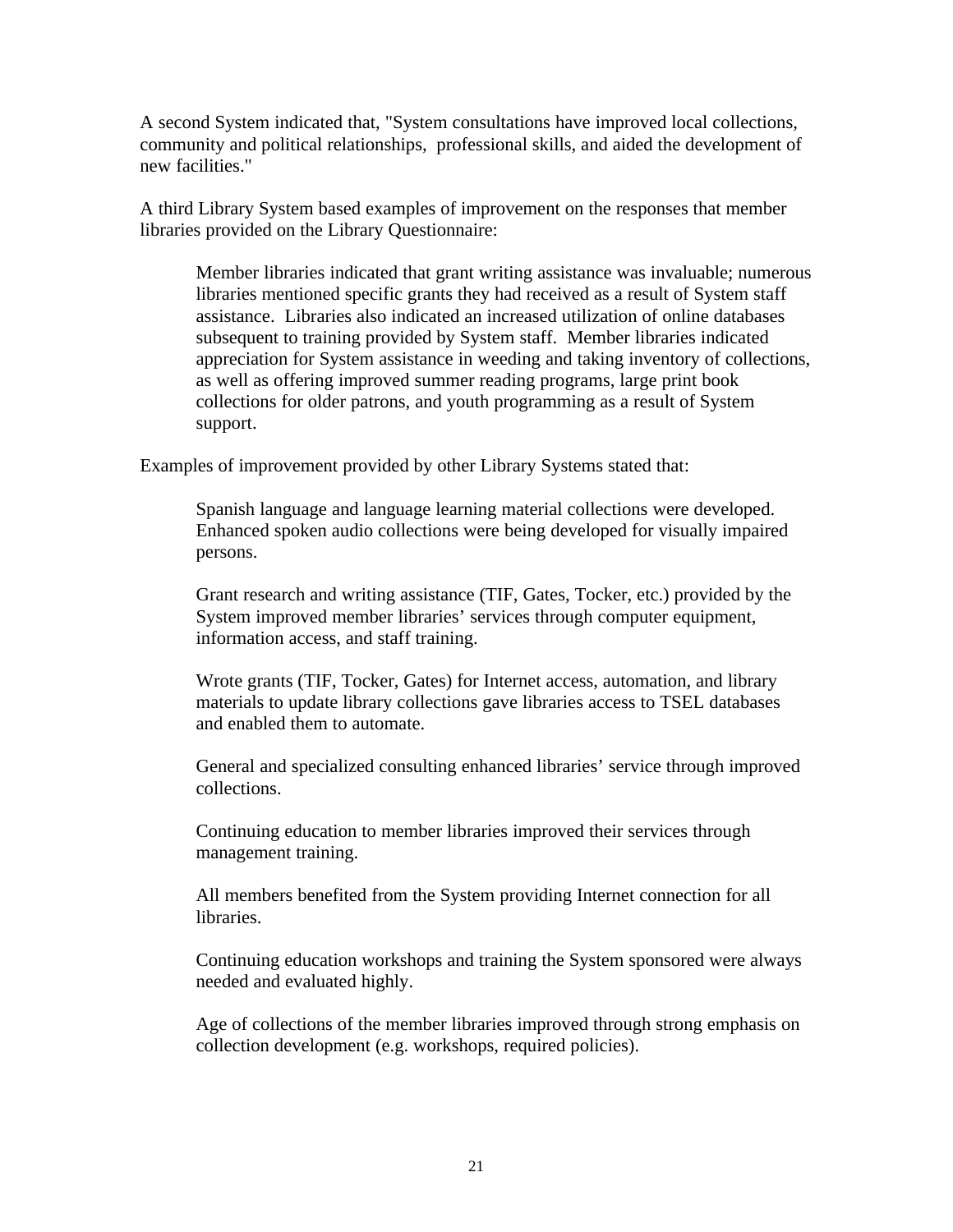Without funding from the System, approximately 10 libraries would have no collection/material funds, according to one of the Systems.

The System's libraries were being automated with consulting help; approximately 14 have automated or were very close to completing their automation in FY2001.

The System provided extensive continuing education by many different, highly rated means.

In their survey comments, Library Systems staff also attributed some improvements in some of their member libraries to:

- The attitude of local librarians who were unwilling to learn new techniques and make changes.
- Changes in member library personnel.
- High library director turnover, which meant that such libraries might not realize the extent of services their respective System could provide.
- Lack of local support and commitment.

.

Library Systems identified several barriers they experienced in serving their member libraries. The most common cited barriers were:

- Lack of or insufficient level of System resources, whether funds or staff, to support member libraries.
- The wide geographical dispersion of libraries in the Systems' service areas.

| Table II.A.10                                              |                             |                |  |  |
|------------------------------------------------------------|-----------------------------|----------------|--|--|
| <b>Barriers Library Systems Experienced in Serving</b>     | <b>Library Systems</b>      |                |  |  |
| <b>Member Libraries</b>                                    | <b>Number</b>               | <b>Percent</b> |  |  |
|                                                            | $(N=10)$                    |                |  |  |
| Library System does not have enough funds                  | 9                           | 90.0%          |  |  |
| <b>Insufficient Library System staff</b>                   | 8                           | 80.0%          |  |  |
| Library System staff do not get/have appropriate training  | $\overline{2}$              | 20.0%          |  |  |
| Member libraries are dispersed over a large geographic     | 8                           | 80.0%          |  |  |
| area                                                       |                             |                |  |  |
| Member libraries' staff do not have the appropriate        | 4                           | 40.0%          |  |  |
| knowledge and skills                                       |                             |                |  |  |
| Member libraries lack appropriate level of technology      | $\mathcal{D}_{\mathcal{A}}$ | 20.0%          |  |  |
| Available training does not meet needs of member libraries |                             | 10.0%          |  |  |

Between one to five Library Systems identified special population groups their member libraries had served with special programs since 1997-98. The population groups are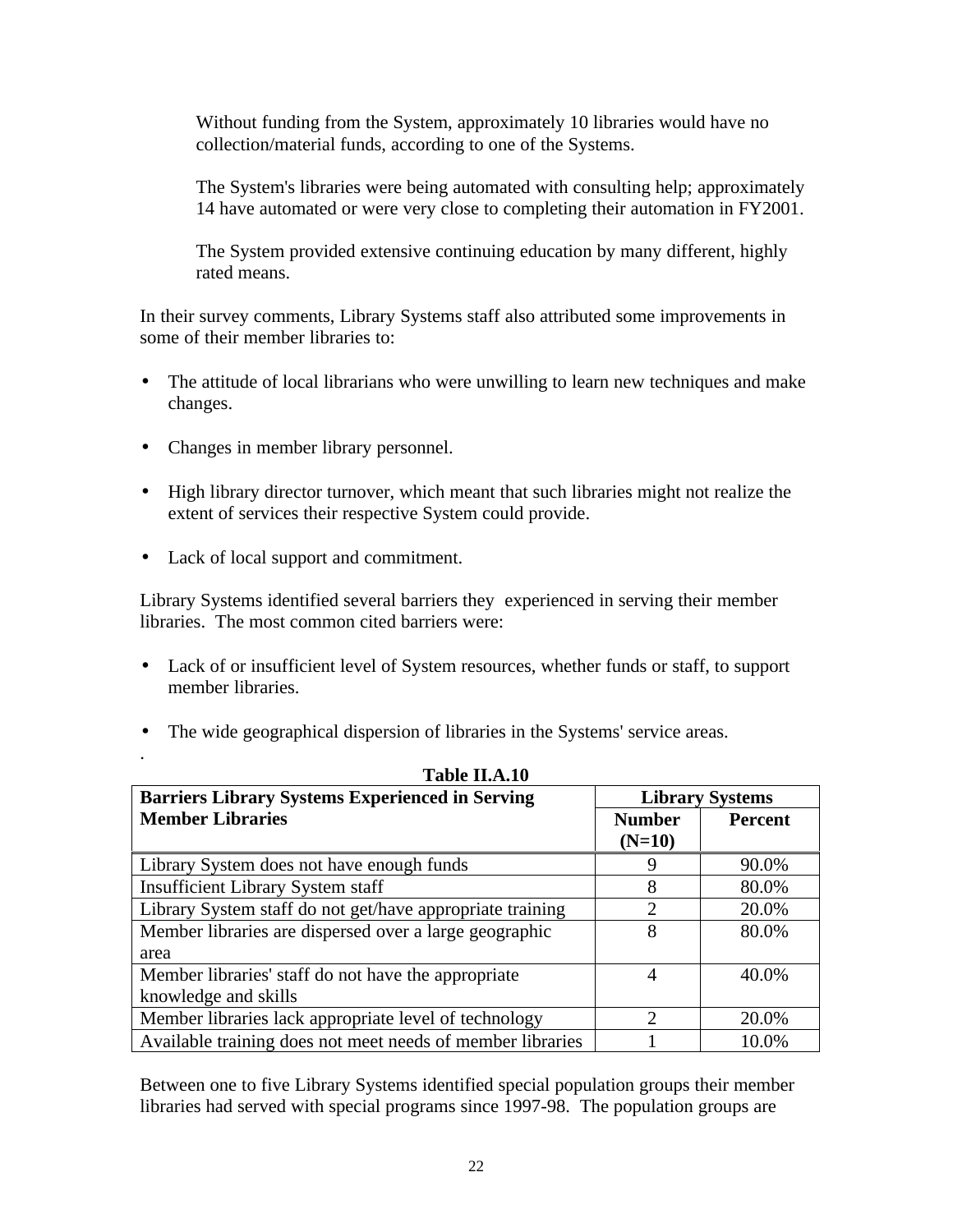listed in the table below. Most commonly, member libraries served bilingual/ESL, older adults, low-income, and youth groups through targeted programs.

**Table II.A.11**

| <b>Populations Member Libraries Have Served Since</b> | <b>Library Systems</b> |                |  |
|-------------------------------------------------------|------------------------|----------------|--|
| 1997-98                                               | <b>Number</b>          | <b>Percent</b> |  |
|                                                       | $(N=10)$               |                |  |
| Low-income                                            | 5                      | 50.0%          |  |
| Bilingual/ESL/LEP                                     | 6                      | 60.0%          |  |
| Older adults                                          | 5                      | 50.0%          |  |
| Early childhood, new mothers                          |                        | 10.0%          |  |
| Youth                                                 | 5                      | 50.0%          |  |
| People with disabilities                              | $\mathcal{D}$          | 20.0%          |  |
| Rural residents                                       | 4                      | 40.0%          |  |
| Urban, inner city residents                           | 4                      | 40.0%          |  |
| Low literate adults                                   | $\overline{4}$         | 40.0%          |  |
| Intergenerational groups                              |                        | 10.0%          |  |

Member libraries derived multiple benefits from being associated with Library Systems. Basically, these benefits have helped member libraries meet their community needs through better services provided in a more effective and efficient manner. All Library Systems agreed that the most common benefits their members derived included:

- A quality collection that better meets the needs of their communities.
- Better utilization of technology and resources to serve their communities.
- Increased management and operations knowledge and competence.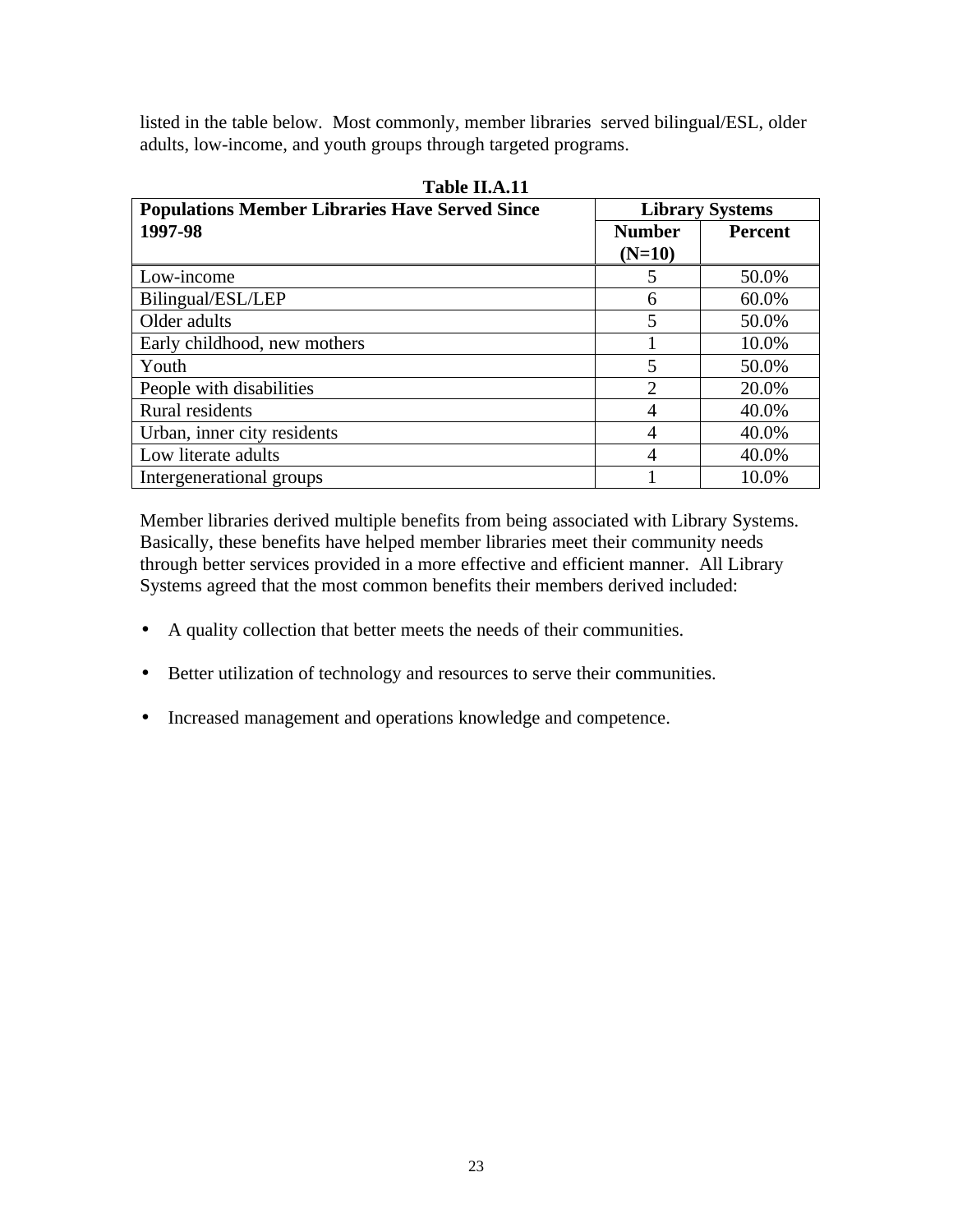| <b>Benefits Libraries Derive from Membership in Library</b>  | <b>Library Systems</b> |                |
|--------------------------------------------------------------|------------------------|----------------|
| <b>System</b>                                                | <b>Number</b>          | <b>Percent</b> |
|                                                              | $(N=10)$               |                |
| Offer programs to meet the needs of special populations in   | 8                      | 80.0%          |
| their community                                              |                        |                |
| Libraries have increased management and operations           | 10                     | 100.0%         |
| knowledge and competence                                     |                        |                |
| Libraries have a materials collection that is current, broad | 10                     | 100.0%         |
| in scope and can better meet the needs of their community    |                        |                |
| Libraries are better able to utilize new technology and      | 10                     | 100.0%         |
| resources to serve their community                           |                        |                |
| Libraries offer enhanced access to a variety of information  | 9                      | 90.0%          |
| Libraries are able to obtain additional funding and other    | 7                      | 70.0%          |
| resources to improve library services                        |                        |                |
| Libraries are able to plan services to meet the future needs | 6                      | $60.0\%$       |
| of their community                                           |                        |                |

**Table II.A.12**

 Increased library staff knowledge and competence in library management and operations was identified as the most important benefit.

| <b>Ranking of Benefits to Libraries From</b><br>membership in Library System                                                 | <b>Most</b><br>Important<br><b>Benefit</b> | <b>Second</b><br><b>Most</b><br>Important<br><b>Benefit</b> | <b>Third</b><br><b>Most</b><br>Important<br><b>Benefit</b> |
|------------------------------------------------------------------------------------------------------------------------------|--------------------------------------------|-------------------------------------------------------------|------------------------------------------------------------|
| Offer programs to meet the needs of special<br>populations in their community                                                |                                            |                                                             |                                                            |
| Libraries have increased management and<br>operations knowledge and competence                                               | 5                                          |                                                             | 3                                                          |
| Libraries have a materials collection that is<br>current, broad in scope and can better meet the<br>needs of their community |                                            | 5                                                           |                                                            |
| Libraries are better able to utilize new<br>technology and resources to serve their<br>community                             | $\overline{2}$                             | 3                                                           | 3                                                          |
| Libraries offer enhanced access to a variety of<br>information                                                               | $\overline{2}$                             |                                                             | $\overline{2}$                                             |
| Libraries are able to obtain additional funding<br>and other resources to improve library services                           |                                            | $\mathcal{D}_{\mathcal{L}}$                                 |                                                            |
| Libraries are able to plan services to meet the<br>future needs of their community                                           |                                            |                                                             |                                                            |

**Table II.A.13**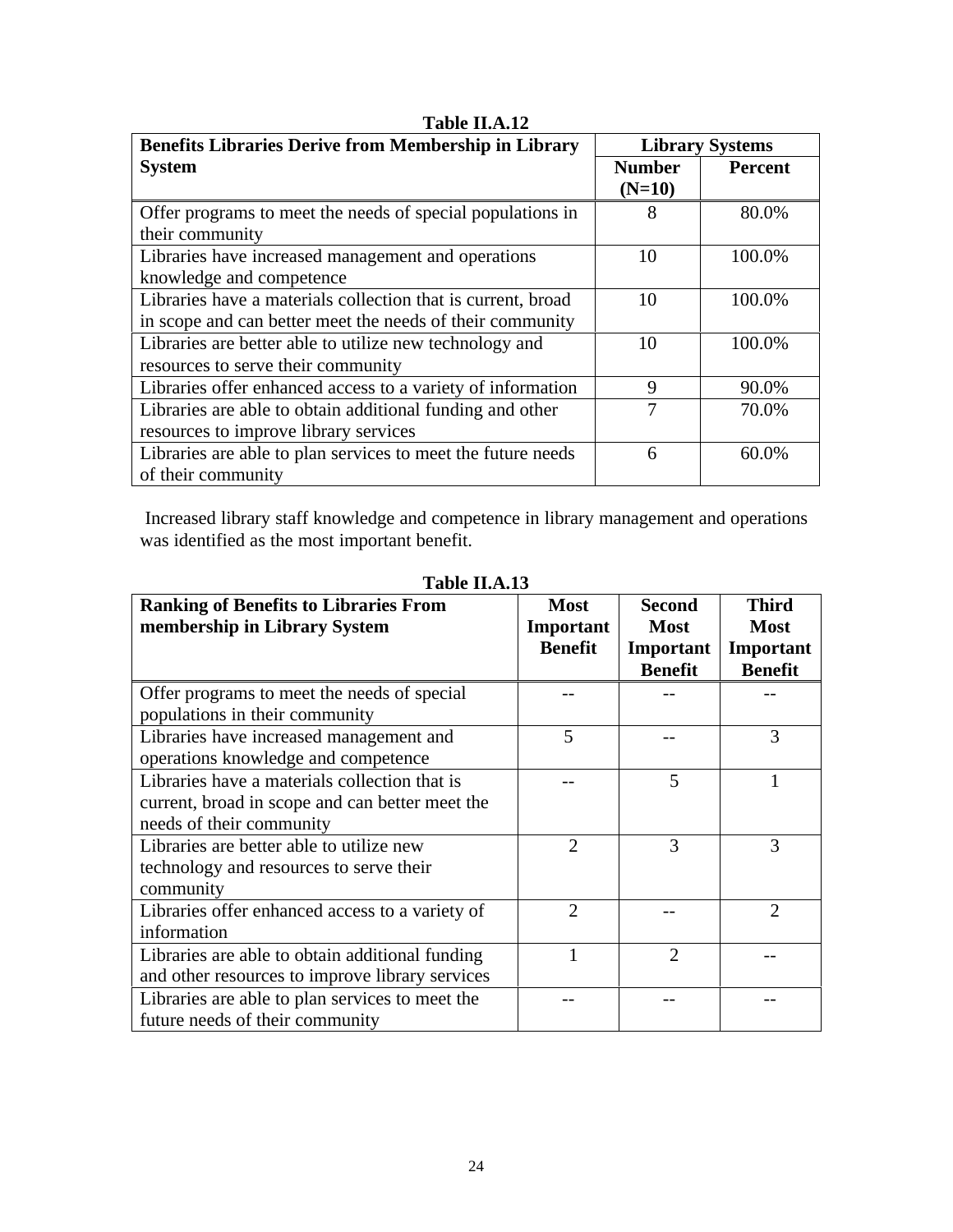## **B. PUBLIC LIBRARY SURVEY**

## **1. Survey Methodology**

The public library survey was conducted in November-December 2001. Survey questionnaires were mailed to all of the 517 member libraries. Four hundred and twentytwo (422) libraries completed and returned the questionnaires, resulting in an 81.6 percent response rate. Data provided by member libraries were combined with data from the Public Library Annual Report database and analyzed:

- Overall,
- By Library System,
- By size of legal service population,
- By library's total operating expenditures, and
- By primary area of service (i.e. urban, suburban or rural),

The responding libraries were associated with all ten Library Systems, as shown in the following table. The sample of responding libraries was representative of the population of member libraries in Texas.

| <b>Library System</b>                    | <b>Member</b><br><b>Libraries</b><br>$(N=513)*$ |         | <b>Responding</b><br><b>Libraries</b><br>$(N=422)$ |         |
|------------------------------------------|-------------------------------------------------|---------|----------------------------------------------------|---------|
|                                          | <b>Number</b>                                   | Percent | <b>Number</b>                                      | Percent |
| Big Country Library System (BCLS)        | 37                                              | 7.2%    | 35                                                 | 8.3%    |
| Texas Panhandle Library System (TPLS)    | 28                                              | 5.4%    | 25                                                 | 5.9%    |
| Central Texas Library System (CTLS)      | 67                                              | 13.1%   | 57                                                 | 13.5%   |
| South Texas Library System (STLS)        | 52                                              | 10.1%   | 31                                                 | 7.3%    |
| Northeast Texas Library System (NETLS)   | 98                                              | 19.1%   | 79                                                 | 18.7%   |
| Texas Trans-Pecos Library System (TTPLS) | 15                                              | 2.9%    | 14                                                 | 3.3%    |
| North Texas Regional Library System      | 71                                              | 13.8%   | 61                                                 | 14.5%   |
| (NTRLS)                                  |                                                 |         |                                                    |         |
| Houston Area Library System (HALS)       | 67                                              | 13.1%   | 54                                                 | 12.8%   |
| West Texas Library System (WTLS)         | 34                                              | 6.6%    | 27                                                 | 6.4%    |
| Alamo Area Library System (AALS)         | 44                                              | 8.6%    | 39                                                 | 9.2%    |

**Table II.B.1**

\* Source: *Texas Public Library Statistics For 1999*, Library Development Division, Texas State Library and Archives Commission, 2000.

The response rate of member libraries was high overall although it varied across Systems. Member libraries associated with the South Texas Library System (STLS) had the lowest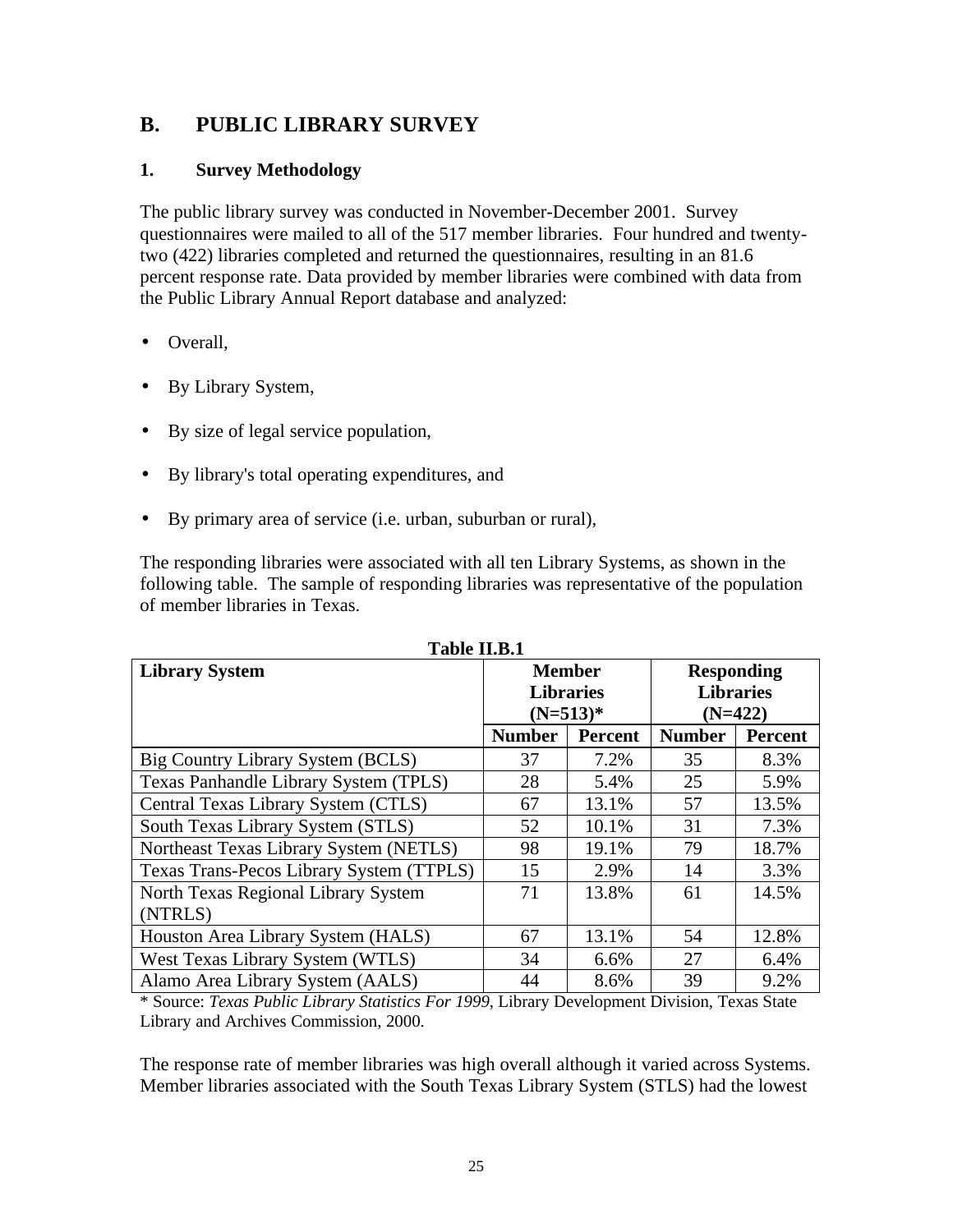response rate: 60 percent. The response rate from member libraries associated with the other nine Library Systems ranged from 80 to 95 percent.

| 1 apie 11.B.2                               |                  |                  |                   |  |
|---------------------------------------------|------------------|------------------|-------------------|--|
| <b>Library Systems</b>                      | <b>Member</b>    |                  | <b>Responding</b> |  |
|                                             | <b>Libraries</b> | <b>Libraries</b> |                   |  |
|                                             |                  | <b>Number</b>    | <b>Percent</b>    |  |
| Big Country Library System (BCLS)           | 37               | 35               | 94.6%             |  |
| Texas Panhandle Library System (TPLS)       | 28               | 25               | 89.3%             |  |
| Central Texas Library System (CTLS)         | 67               | 57               | 85.1%             |  |
| South Texas Library System (STLS)           | 52               | 31               | 59.6%             |  |
| Northeast Texas Library System (NETLS)      | 98               | 79               | 80.6%             |  |
| Texas Trans-Pecos Library System (TTPLS)    | 15               | 14               | 93.3%             |  |
| North Texas Regional Library System (NTRLS) | 71               | 61               | 85.9%             |  |
| Houston Area Library System (HALS)          | 67               | 54               | 80.6%             |  |
| West Texas Library System (WTLS)            | 34               | 27               | 79.4%             |  |
| Alamo Area Library System (AALS)            | 44               | 39               | 88.6%             |  |

| Table II.B.2 |
|--------------|
|--------------|

## **2. Library Operations**

Seventy percent of the libraries reported that they primarily served rural areas, 18 percent served suburban areas, and nine percent served urban areas. More than two percent of the libraries indicated that they served a mix of areas.

**Table II.B.3**

| <b>Library Serves Primarily</b> | Number of<br><b>Libraries</b><br>$(N=422)$ | Percent of<br><b>Libraries</b> |
|---------------------------------|--------------------------------------------|--------------------------------|
| Urban areas                     | 38                                         | 9.0%                           |
| Suburban areas                  | 76                                         | 18.0%                          |
| Rural areas                     | 297                                        | 70.4%                          |
| Combination                     | 10                                         | 2.4%                           |
| No answer                       |                                            | 0.2%                           |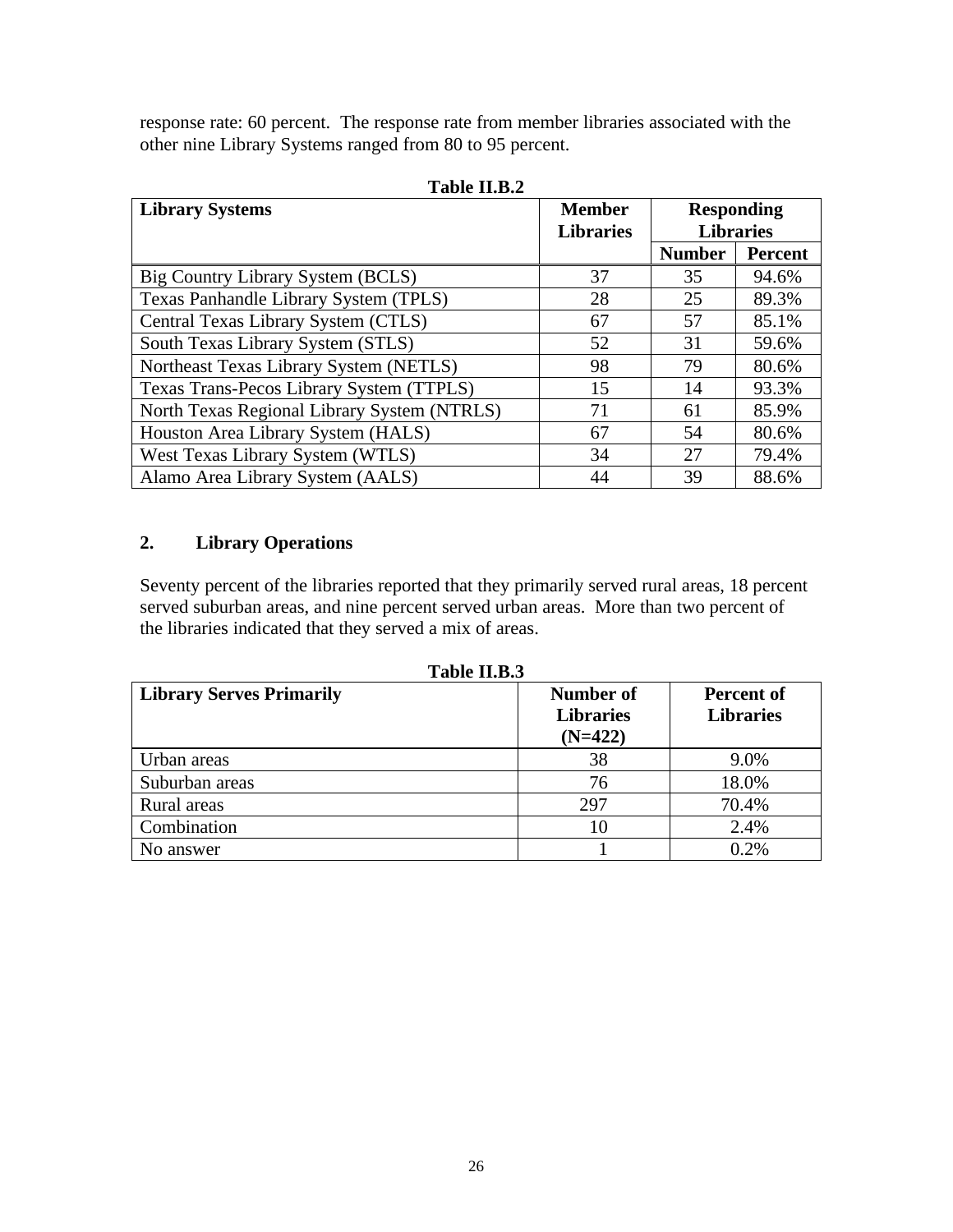**Figure II.B.1**



More than 45 percent of the libraries did not have the information concerning the year they became Library System members. Over one-fifth of the libraries became members in the 1970s, nearly one-fifth became members in the 1980s, and 11 percent joined in the 1990s.

| <b>Library Became a Member of Library System</b> | Number of<br><b>Libraries</b><br>$(N=422)$ | <b>Percent of</b><br><b>Libraries</b> |
|--------------------------------------------------|--------------------------------------------|---------------------------------------|
| $1960 - 1969$                                    |                                            | 0.6%                                  |
| $1970 - 1979$                                    | 91                                         | 21.6%                                 |
| $1980 - 1989$                                    | 77                                         | 18.2%                                 |
| $1990 - 1999$                                    | 46                                         | 10.9%                                 |
| $2000 - 2001$                                    | 10                                         | 2.4%                                  |
| Don't know                                       | 195                                        | 46.2%                                 |

**Table II.B.4**

Ninety-seven percent of the libraries had Internet connections, and nearly 80 percent provided their patrons with access to online databases. About three-quarters of the libraries had automated catalog and circulation systems. The availability of the library's automated catalog and circulation systems through the Internet were less common: 39 and 18 percent, respectively of the libraries had these capabilities.

Only 38 percent of the libraries reported that they had a long-range plan. More than 80 percent of these libraries reported that their long-range plan addressed future needs and specified how the library would respond to these trends.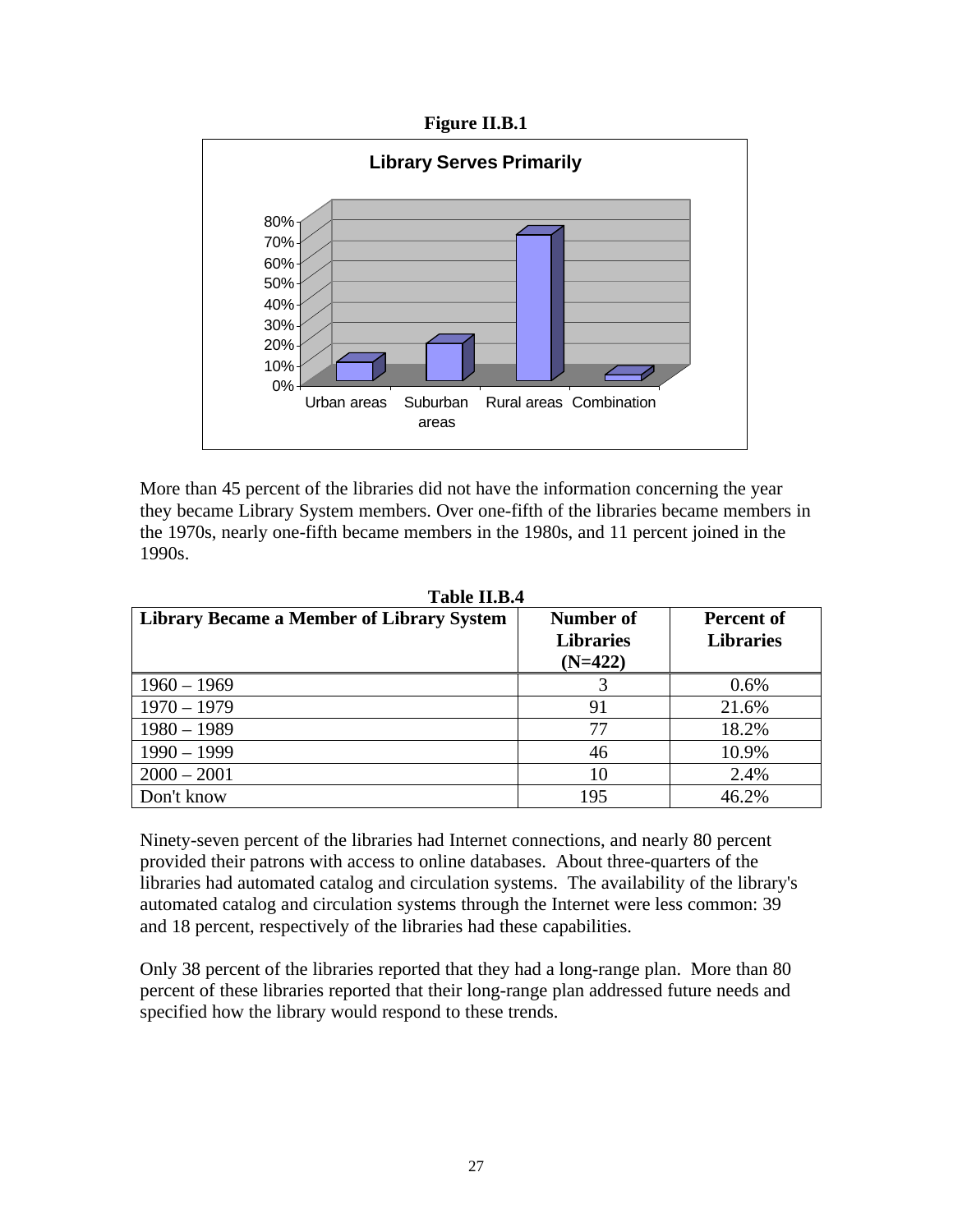| Table II.B.5                                                           |                                            |                                |  |
|------------------------------------------------------------------------|--------------------------------------------|--------------------------------|--|
| <b>Library Has</b>                                                     | Number of<br><b>Libraries</b><br>$(N=422)$ | Percent of<br><b>Libraries</b> |  |
| Automated catalog and circulation system                               | 316                                        | 74.9%                          |  |
| Automated catalog available through the Internet                       | 165                                        | 39.1%                          |  |
| Automated circulation system that is available<br>through the Internet | 78                                         | 18.5%                          |  |
| Internet connection                                                    | 410                                        | 97.2%                          |  |
| Library provides access to online databases to<br>end users            | 332                                        | 78.7%                          |  |
| Long-range plan                                                        | 159                                        | 37.7%                          |  |
| Long-range plan addresses future trends                                | 129                                        | 81.1%                          |  |

One-quarter of the libraries reported that they were members of consortia. Most typically (57 percent), these libraries belonged to consortia of different types of libraries or to consortia involving public libraries only (41 percent).

| <b>Library Participation in Consortia</b> | Number of<br><b>Libraries</b> | <b>Percent of</b><br><b>Libraries</b> |
|-------------------------------------------|-------------------------------|---------------------------------------|
| Library is member of consortium           | 103                           | 24.4%                                 |
| Type of consortia                         |                               |                                       |
| Public libraries only                     | 40                            | 40.8%                                 |
| Multi-type libraries                      | 56                            | 57.1%                                 |
| Other                                     |                               | 6.8%                                  |

**Table II.B.6**

The type of consortia libraries identified are presented in the table below.

| Table II.B.7                                          |                                           |                                       |  |
|-------------------------------------------------------|-------------------------------------------|---------------------------------------|--|
| <b>Type of Consortia</b>                              | Number of<br><b>Libraries</b><br>$(N=94)$ | <b>Percent of</b><br><b>Libraries</b> |  |
| Academic, school, and public libraries                |                                           | 7.4%                                  |  |
| TexShare                                              |                                           | 7.4%                                  |  |
| Harrington Library Consortium*                        | 17                                        | 18.1%                                 |  |
| County consortium                                     | 21                                        | 22.3%                                 |  |
| Public library consortium                             | 20                                        | 21.3%                                 |  |
| <b>AMIGOS</b>                                         | 5                                         | 5.3%                                  |  |
| Community network of different types of organizations | 3                                         | 3.2%                                  |  |
| Public and school libraries                           | 5                                         | 5.3%                                  |  |
| Public and academic libraries                         | 8                                         | 8.5%                                  |  |
| Other                                                 | っ                                         | 1.1%                                  |  |

\* The Harrington Library Consortium is a multi-type network, composed of academic, school, and public libraries that serves 29 counties in the Panhandle. The consortium has a common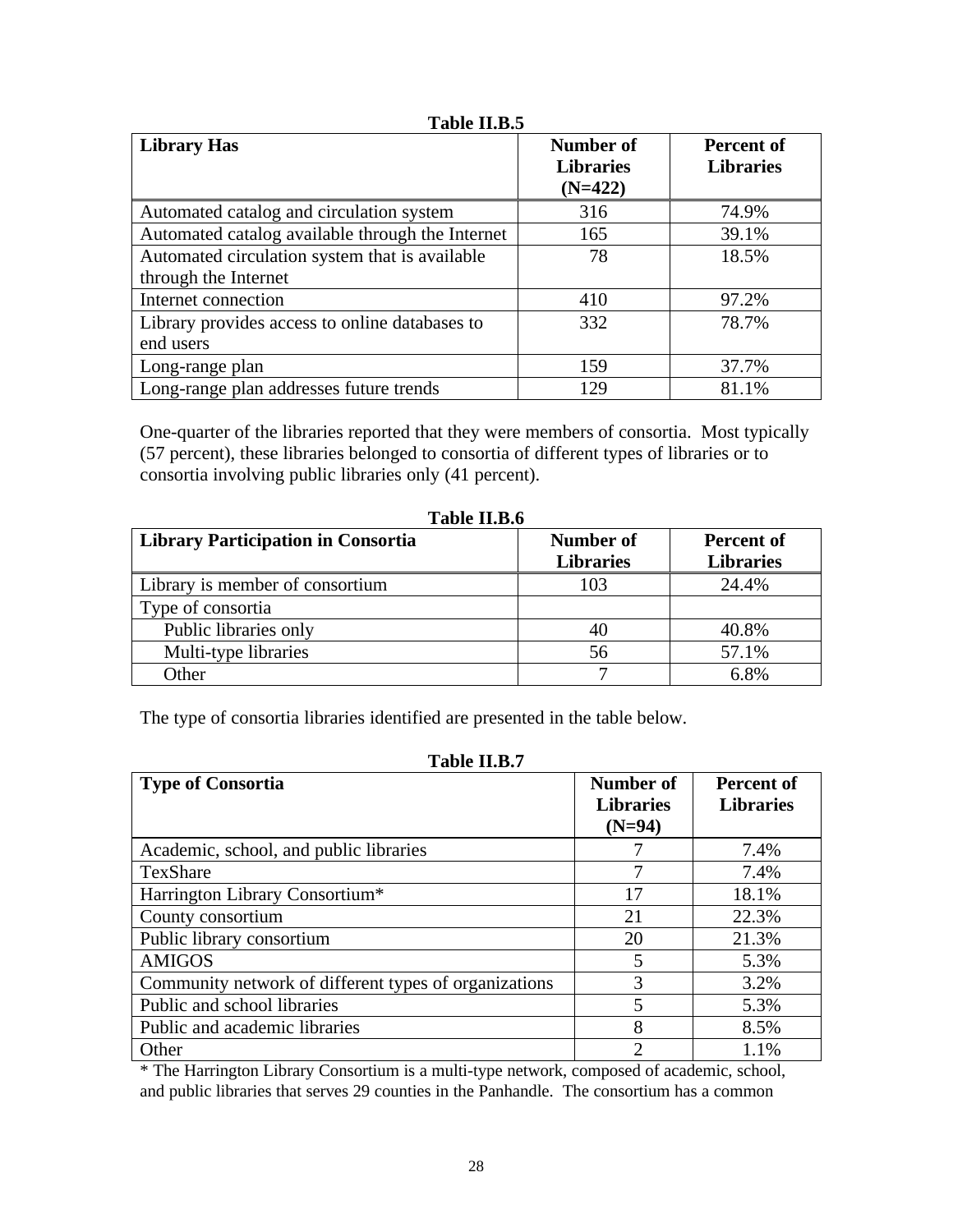database and a resource sharing agreement among users. The resource sharing agreement includes a universal card recognized by all member libraries. The consortium has a central site located on the Amarillo College campus. The college site maintains the system, provides hardware replacement and software upgrades as well as training to new member libraries.

Exclusive of being members in a consortium, public libraries collaborated on a regular basis with a variety of other libraries. For example, 77 percent of the libraries reported that they collaborated regularly with other public libraries. Nearly 55 percent indicated that they collaborated regularly with school libraries and 21 percent reported collaborating with academic libraries. Five percent of the libraries also collaborated regularly with special libraries.

| 1 аріе 11.15.8<br><b>Library Collaborated Regularly with:</b> | Number of<br><b>Libraries</b><br>$(N=422)$ | <b>Percent of</b><br><b>Libraries</b> |
|---------------------------------------------------------------|--------------------------------------------|---------------------------------------|
| <b>Public libraries</b>                                       | 327                                        | 77.5%                                 |
| School libraries                                              | 229                                        | 54.3%                                 |
| Academic libraries                                            | 88                                         | 20.8%                                 |
| Special libraries (law, medicine, engineering)                | 22                                         | 5.2%                                  |
| Other types of libraries                                      | 21                                         | 5.0%                                  |

**Table II.B.8**





Libraries collaborated in a variety of ways. Libraries borrowing materials from other libraries was the most common form of collaboration, identified by more than 63 percent of the libraries following by lending materials to libraries (43 percent). Forty percent of the libraries also mentioned reciprocal borrowing. About one-third of the libraries collaborated with other libraries by offering joint programs, classes or other activities. Nearly one-fifth of the libraries also shared electronic resources or other materials with other libraries.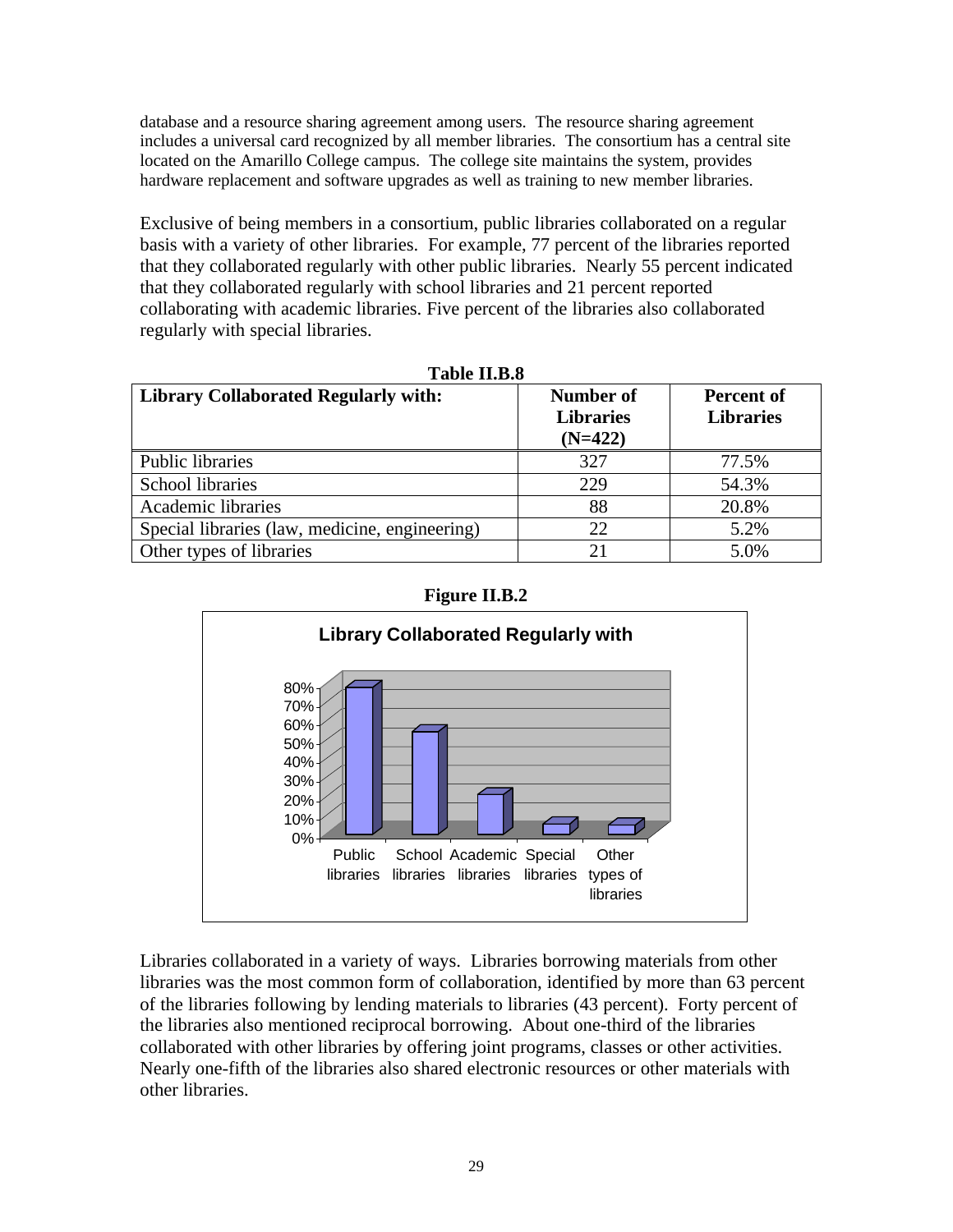| <b>Methods of Collaboration</b>                                 | Number of        | <b>Percent of</b> |
|-----------------------------------------------------------------|------------------|-------------------|
|                                                                 | <b>Libraries</b> | <b>Libraries</b>  |
|                                                                 | $(N=422)$        |                   |
| Reciprocal borrowing                                            | 170              | 40.3%             |
| Borrow materials from libraries                                 | 267              | 63.3%             |
| Lend materials to libraries                                     | 183              | 43.4%             |
| Share electronic resources or other materials                   | 72               | 17.1%             |
| <b>Union Catalog</b>                                            | 30               | 7.1%              |
| Courier services                                                | 51               | 12.1%             |
| Coordinate or offer joint programs, classes or other activities | 136              | 32.2%             |
| Coordinate services for students                                | 15               | 3.5%              |
| Share information, advice, meet regularly                       | 17               | 4.0%              |
| Other                                                           | 14               | 3.3%              |

**Table II.B.9**

Libraries served a wide range of populations in their service area. About one-quarter of the libraries reported serving older adults, bilingual/ESL patrons, and low-income residents. One-fifth of the libraries also identified rural residents and youth among their constituencies. Nearly one-fifth of the libraries also identified low literate adults and people with disabilities as service populations.

| <b>Populations Served by Libraries</b> | Number of        | Percent of       |
|----------------------------------------|------------------|------------------|
|                                        | <b>Libraries</b> | <b>Libraries</b> |
|                                        | $(N=422)$        |                  |
| Low-income                             | 103              | 24.4%            |
| Bilingual/ESL/LEP                      | 106              | 25.1%            |
| Older adults                           | 111              | 26.3%            |
| Early childhood, new mothers           | 62               | 14.0%            |
| Youth                                  | 88               | 20.8%            |
| People with disabilities               | 75               | 17.8%            |
| <b>Rural</b> residents                 | 93               | 22.0%            |
| Urban, inner city residents            | 24               | 5.7%             |
| Low literate adults                    | 74               | 17.5%            |
| Intergenerational groups               | 30               | 7.1%             |

**Table II.B.10**

The majority of libraries that reported serving these population groups indicated that their patrons were satisfied with the services the library provided to them, as shown in the table below. Sixty-five percent of the libraries that served bilingual/ESL populations and 74 percent of the libraries that served low-income populations reported that their patrons were satisfied with the services the libraries provided. For all other service populations, 80 percent or more of the libraries reported that their patrons were satisfied with the services the libraries provided.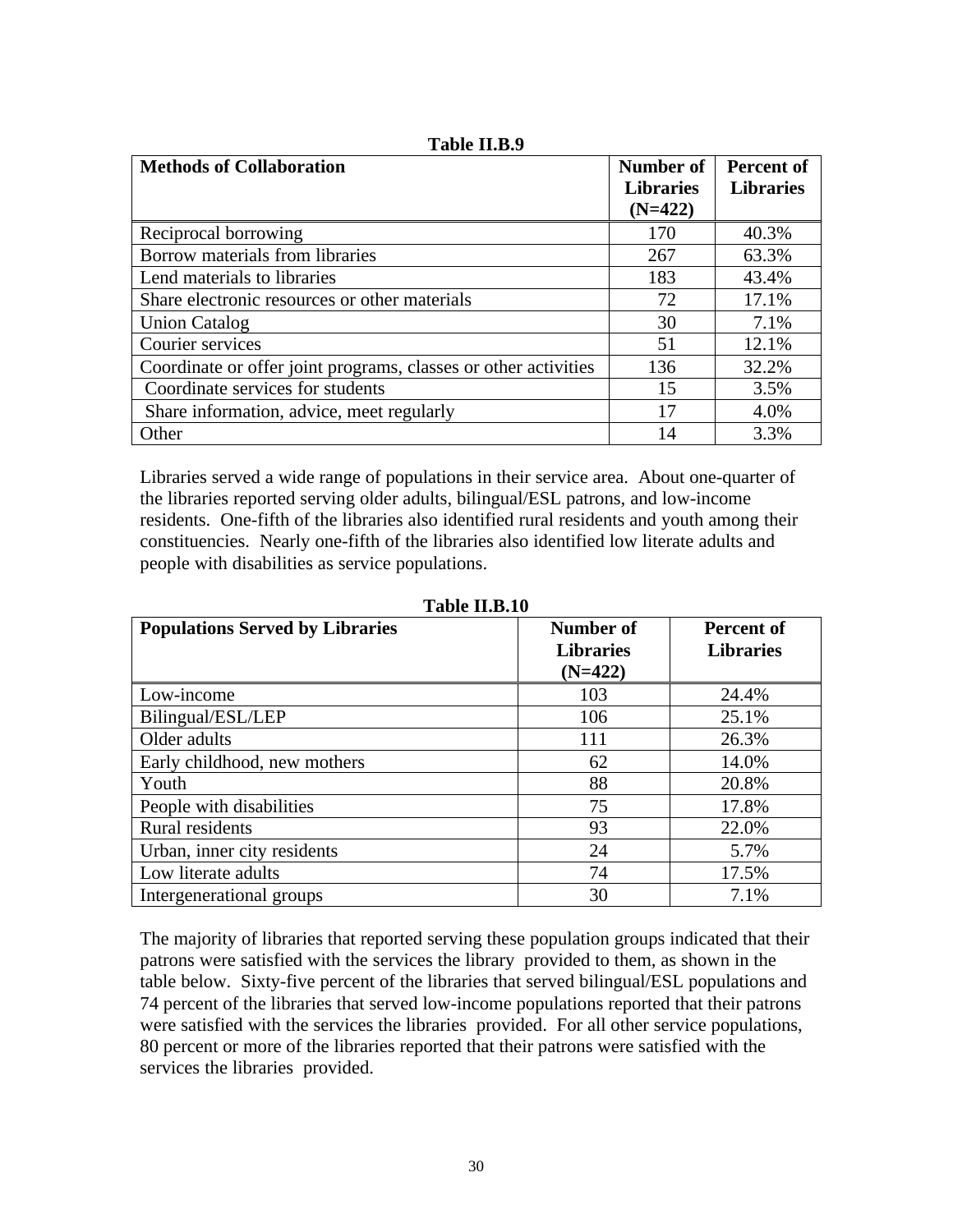| <b>Satisfaction of Populations</b> | Number of        | <b>Satisfied Populations*</b> |                   |  |
|------------------------------------|------------------|-------------------------------|-------------------|--|
| <b>Served by Libraries*</b>        | <b>Libraries</b> | Number of                     | <b>Percent of</b> |  |
|                                    | <b>Serving</b>   | <b>Libraries</b>              | <b>Libraries</b>  |  |
| Low-income                         | 103              | 76                            | 73.8%             |  |
| Bilingual/ESL/LEP                  | 106              | 69                            | 65.1%             |  |
| Older adults                       | 111              | 108                           | 97.3%             |  |
| Early childhood, new mothers       | 62               | 62                            | 100.0%            |  |
| Youth                              | 88               | 85                            | 96.6%             |  |
| People with disabilities           | 75               | 67                            | 89.3%             |  |
| <b>Rural</b> residents             | 93               | 91                            | 97.8%             |  |
| Urban, inner city residents        | 24               | 20                            | 83.3%             |  |
| Low literate adults                | 74               | 61                            | 82.4%             |  |
| Intergenerational groups           | 30               | 30                            | 100.0%            |  |

**Table II.B.11**

\* Includes libraries who rated their patrons' satisfaction 8, 9, or 10 on the 10-point satisfaction scale.

#### **3. Services Provided by Library Systems**

Libraries receive a wide range of services from their respective Library System, as shown in the table below. Services that the Library Systems provide range from funding, to training, continuing education, and purchasing of hardware, software, other equipment, and materials. Among the services listed, nearly all libraries report that their Library Systems provide:

- Funds for collection development (98 percent).
- Continuing education services to library staff (97 percent).
- Staff training in the management and use of electronic resources (88 percent).

Other common services that the Library Systems provide include:

- Consulting (77 percent).
- Assistance with reference questions (74 percent).
- Training and helping staff with grant writing (70 percent).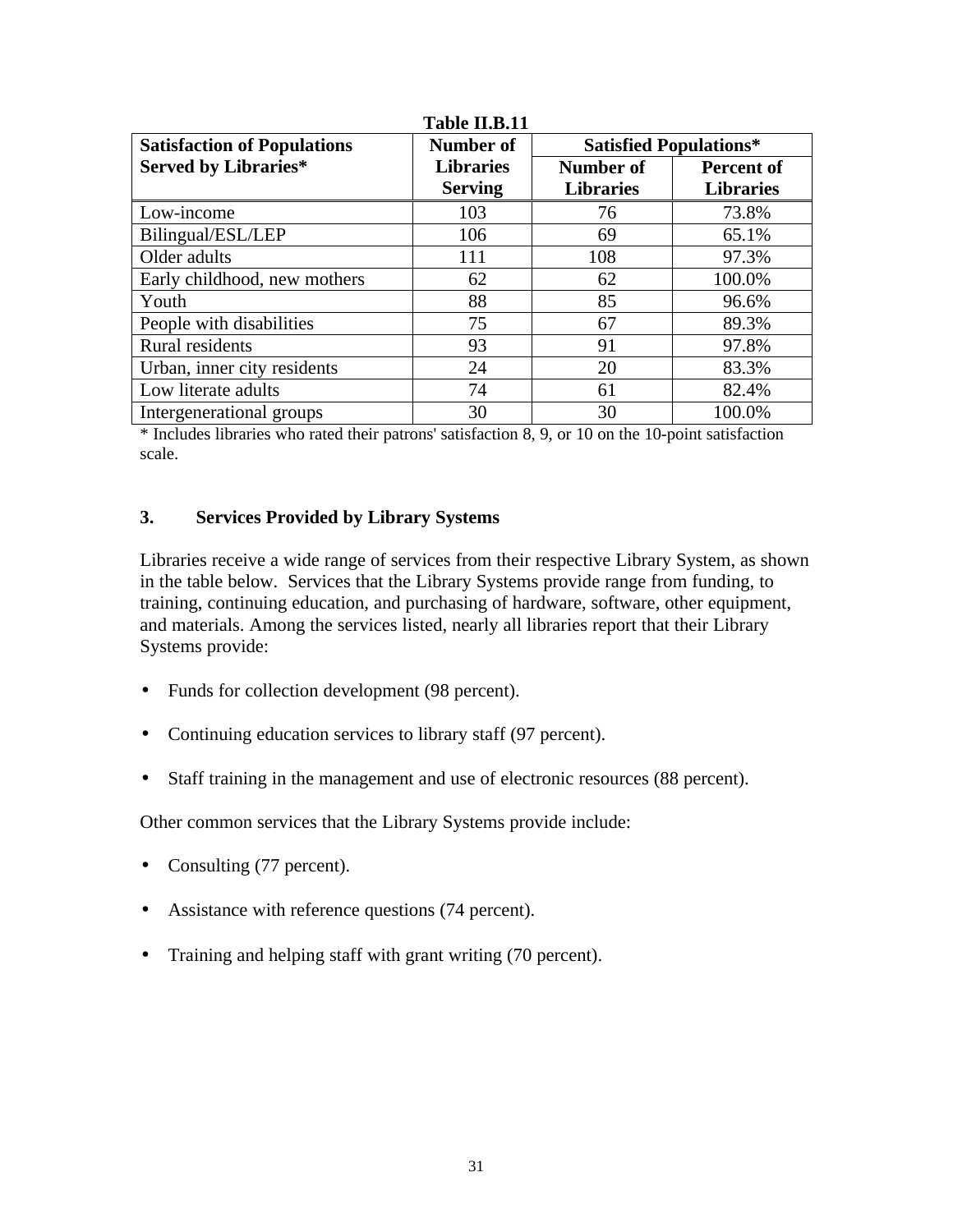| <b>Services Library Received from Library System</b>           | <b>Number of</b><br><b>Libraries</b><br>$(N=422)$ | <b>Percent of</b><br><b>Libraries</b> |
|----------------------------------------------------------------|---------------------------------------------------|---------------------------------------|
| Funds for collection development: books and other materials    | 415                                               | 98.3%                                 |
| Funds for library video collection operation                   | 198                                               | 46.9%                                 |
| Funds for computers                                            | 161                                               | 38.1%                                 |
| Funds for installing an Internet connection                    | 68                                                | 16.1%                                 |
| Funds for upgrading the library's Internet connection          | 64                                                | 15.2%                                 |
| Training library staff in the management and use of            | 373                                               | 88.4%                                 |
| electronic resources                                           |                                                   |                                       |
| Training and helping library staff to write grants, assistance | 289                                               | 70.3%                                 |
| with grant writing                                             |                                                   |                                       |
| Training library staff in the development of long-range plans  | 186                                               | 44.1%                                 |
| Purchasing for the library (or assisting with the purchasing   | 52                                                | 12.3%                                 |
| of) video and teleconferencing/distance learning equipment     |                                                   |                                       |
| Purchasing and upgrading library's hardware and software       | 131                                               | 31.0%                                 |
| Purchasing equipment for accessing electronic resources        | 72                                                | 17.1%                                 |
| Purchasing office and other equipment for library              | 153                                               | 36.2%                                 |
| Funding bilingual/ESL and literacy projects                    | 104                                               | 24.6%                                 |
| Funding projects serving youth                                 | 92                                                | 21.8%                                 |
| Funding projects serving older adults                          | 129                                               | 30.6%                                 |
| Funding projects to serve people with disabilities             | 74                                                | 17.5%                                 |
| Providing funds for planning projects                          | 56                                                | 13.3%                                 |
| Providing funds for library automation projects                | 72                                                | 17.1%                                 |
| Assistance with reference questions                            | 311                                               | 73.7%                                 |
| Continuing education services for staff                        | 408                                               | 96.7%                                 |
| Continuing education services for library advisory board       | 184                                               | 43.6%                                 |
| Consulting services                                            | 327                                               | 77.5%                                 |
| Repair, maintain, and support technology                       | 12                                                | 2.8%                                  |

#### **Table II.B.12**

Overall, libraries expressed a high level of satisfaction with the services that their respective Library System provided. Libraries ranked their satisfaction level on a 10 point satisfaction scale that ranged from "1 - very dissatisfied" to "10 - very satisfied." The following table shows the number of libraries that received specific services and the number and percent of libraries that rated their level of satisfaction 8, 9, or 10. Sixty-one percent or more of the libraries receiving specific services were satisfied with the services they received. Libraries expressed the highest level of satisfaction with the following services;

- Assistance with reference questions (89 percent).
- Continuing education services for library staff (88 percent).
- Consulting services (86 percent).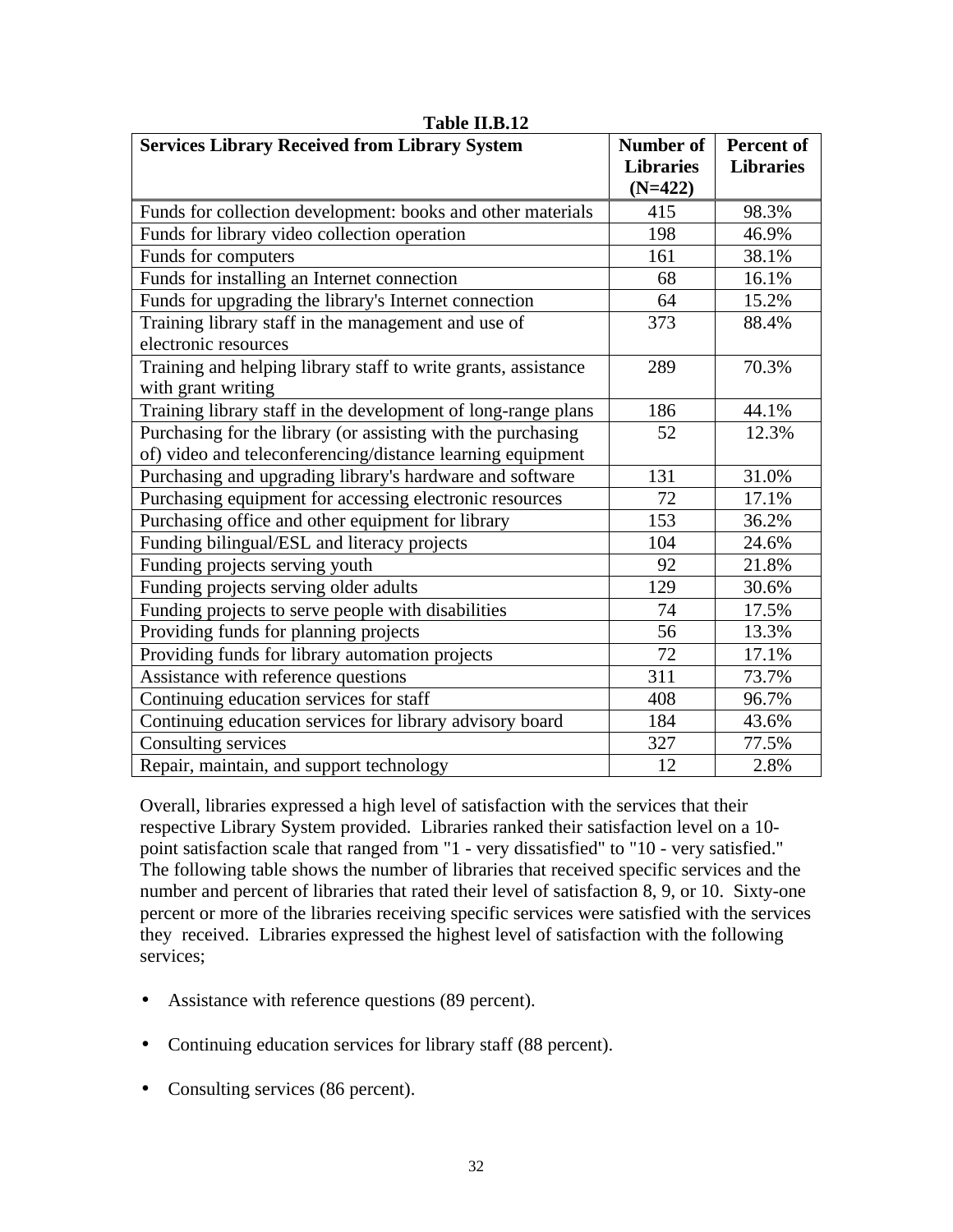- Continuing education services for library advisory board (81 percent).
- Training library staff in the management and use of electronic resources (79 percent).
- Funding projects serving older adults (79 percent).
- Funds for collection development: books and other materials (78 percent).
- Funds for library video collection operation (78 percent).
- Providing funds for library automation projects (75 percent).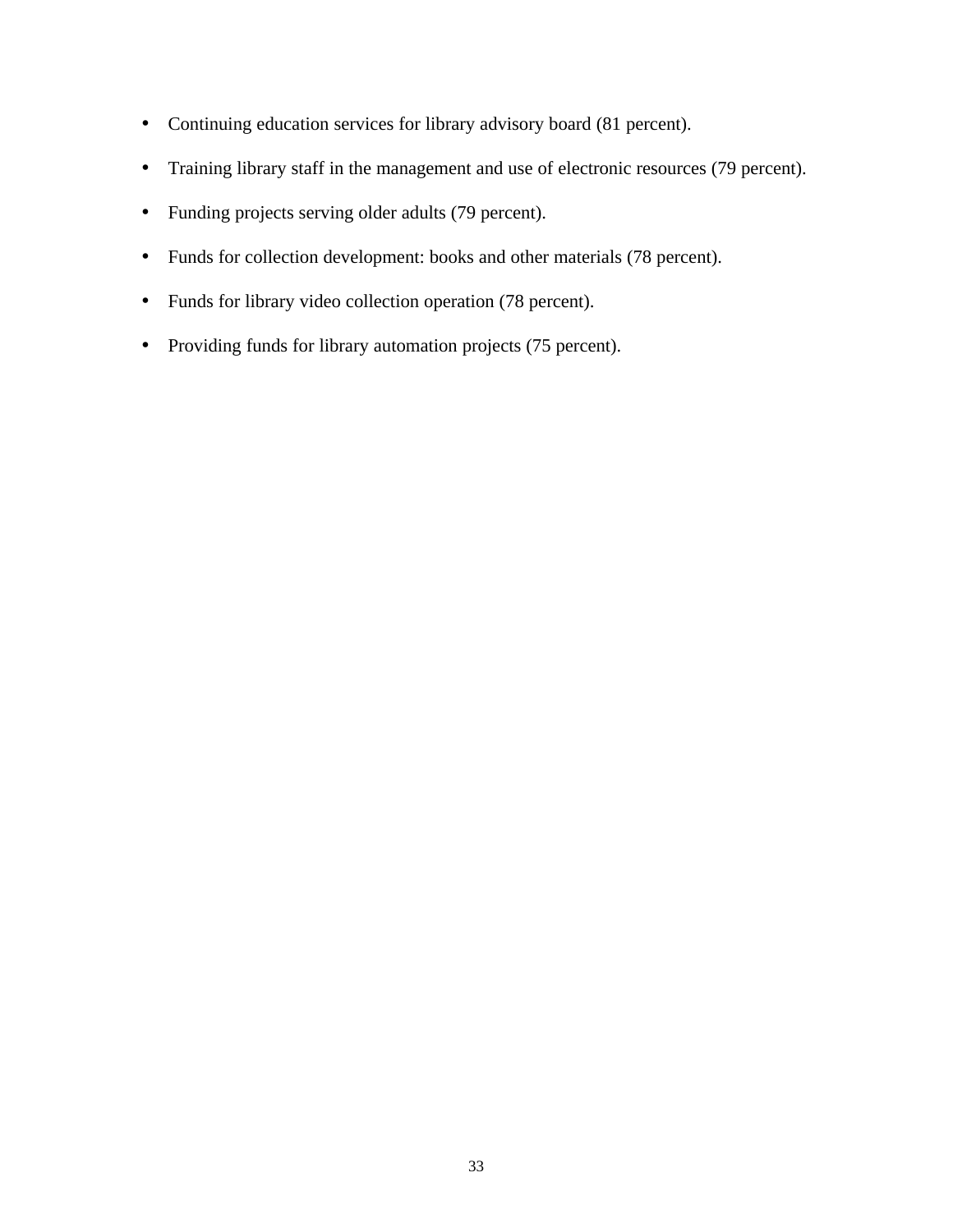| <b>Libraries Satisfied with Following Services</b><br><b>Received from Library System*</b> | <b>Responding</b><br><b>Libraries</b> | <b>Number</b><br><sub>of</sub> | <b>Percent</b><br><sub>of</sub> |
|--------------------------------------------------------------------------------------------|---------------------------------------|--------------------------------|---------------------------------|
|                                                                                            |                                       | <b>Libraries</b>               | <b>Libraries</b>                |
| Funds for collection development: books and                                                | 412                                   | 321                            | 77.9%                           |
| other materials                                                                            |                                       |                                |                                 |
| Funds for library video collection operation                                               | 183                                   | 142                            | 77.6%                           |
| Funds for computers                                                                        | 146                                   | 106                            | 72.6%                           |
| Funds for installing an Internet connection                                                | 62                                    | 40                             | 64.5%                           |
| Funds for upgrading the library's Internet                                                 | 61                                    | 40                             | 65.6%                           |
| connection                                                                                 |                                       |                                |                                 |
| Training library staff in the management and use                                           | 363                                   | 288                            | 79.3%                           |
| of electronic resources                                                                    |                                       |                                |                                 |
| Training and helping library staff to write grants,                                        | 269                                   | 197                            | 73.2%                           |
| assistance with grant writing                                                              |                                       |                                |                                 |
| Training library staff in the development of long-                                         | 171                                   | 120                            | 70.2%                           |
| range plans                                                                                |                                       |                                |                                 |
| Purchasing for the library (or assisting with the                                          | 46                                    | 28                             | 60.9%                           |
| purchasing of) video and                                                                   |                                       |                                |                                 |
| teleconferencing/distance learning equipment                                               |                                       |                                |                                 |
| Purchasing and upgrading library's hardware and                                            | 118                                   | 82                             | 69.5%                           |
| software                                                                                   |                                       | 48                             |                                 |
| Purchasing equipment for accessing electronic                                              | 65                                    |                                | 73.8%                           |
| resources<br>Purchasing office and other equipment for                                     | 143                                   | 103                            | 72.0%                           |
| library                                                                                    |                                       |                                |                                 |
| Funding bilingual/ESL and literacy projects                                                | 97                                    | 72                             | 74.2%                           |
| Funding projects serving youth                                                             | 87                                    | 62                             | 71.3%                           |
| Funding projects serving older adults                                                      | 118                                   | 92                             | 78.0%                           |
| Funding projects to serve people with disabilities                                         | 69                                    | 45                             | 65.2%                           |
| Providing funds for planning projects                                                      | 52                                    | 38                             | 73.1%                           |
| Providing funds for library automation projects                                            | 64                                    | 49                             | 75.5%                           |
| Assistance with reference questions                                                        | 302                                   | 269                            | 89.1%                           |
| Continuing education services for staff                                                    | 391                                   | 345                            | 88.2%                           |
| Continuing education services for library                                                  | 175                                   | 141                            | 80.6%                           |
| advisory board                                                                             |                                       |                                |                                 |
| Consulting services                                                                        | 317                                   | 272                            | 85.8%                           |

**Table II.B.13**

\* Libraries that ranked their satisfaction level as 8, 9, or 10 on a 10-point satisfaction scale.

The high level of libraries' satisfaction with the services they received from their respective Library Systems is shown in the mean scores listed in the table below. Mean scores ranged from 7.57 to 9.11.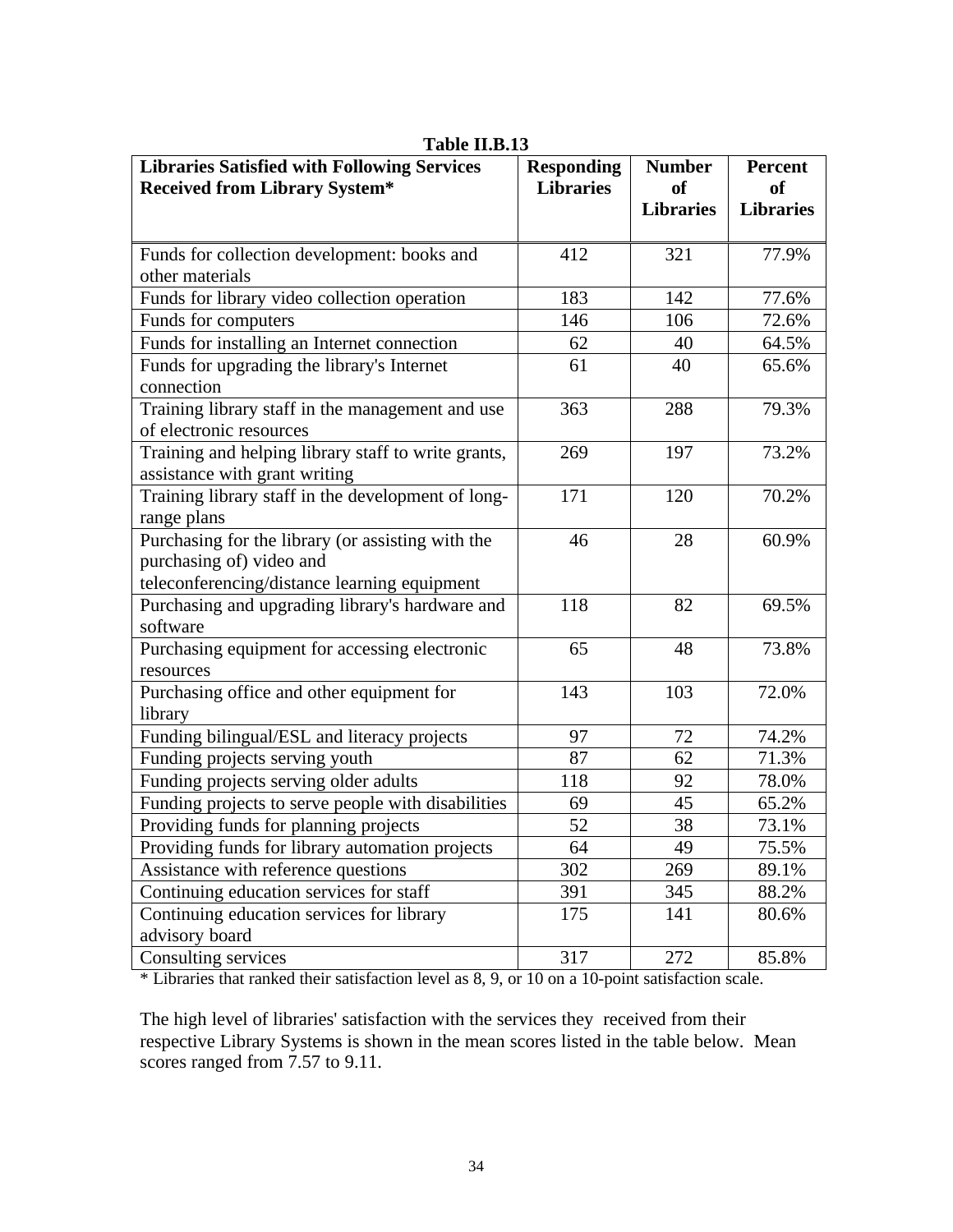| <b>Mean Satisfaction With Following Services Received from Library</b>               | <b>Mean</b>   |
|--------------------------------------------------------------------------------------|---------------|
| System*                                                                              | <b>Scores</b> |
| Funds for collection development: books and other materials                          | 8.67          |
| Funds for library video collection operation                                         | 8.49          |
| Funds for computers                                                                  | 8.39          |
| Funds for installing an Internet connection                                          | 8.31          |
| Funds for upgrading the library's Internet connection                                | 8.05          |
| Training library staff in the management and use of electronic resources             | 8.55          |
| Training and helping library staff to write grants, assistance with grant<br>writing | 8.33          |
| Training library staff in the development of long-range plans                        | 8.19          |
| Purchasing for the library (or assisting with the purchasing of) video and           | 7.57          |
| teleconferencing/distance learning equipment                                         |               |
| Purchasing and upgrading library's hardware and software                             | 8.16          |
| Purchasing equipment for accessing electronic resources                              | 8.29          |
| Purchasing office and other equipment for library                                    | 8.34          |
| Funding bilingual/ESL and literacy projects                                          | 8.39          |
| Funding projects serving youth                                                       | 8.16          |
| Funding projects serving older adults                                                | 9.51          |
| Funding projects to serve people with disabilities                                   | 8.22          |
| Providing funds for planning projects                                                | 8.35          |
| Providing funds for library automation projects                                      | 8.59          |
| Assistance with reference questions                                                  | 9.11          |
| Continuing education services for staff                                              | 8.98          |
| Continuing education services for library advisory board                             | 8.73          |
| Consulting services                                                                  | 8.98          |

**Table II.B.14**

A small number of library directors expressed dissatisfaction. Library directors who were not satisfied with the services they received from their respective Library System gave the following reasons:

- The system was difficult to access; processes associated with the System were too time consuming, cumbersome and restrictive.  $(N=8)$
- Library needed more assistance and better information on grant writing and grant resources.  $(N=7)$
- System was not too helpful or supportive.  $(N=4)$
- Library needed money for collection development. (N=4)
- Training has been poor and disorganized.  $(N=3)$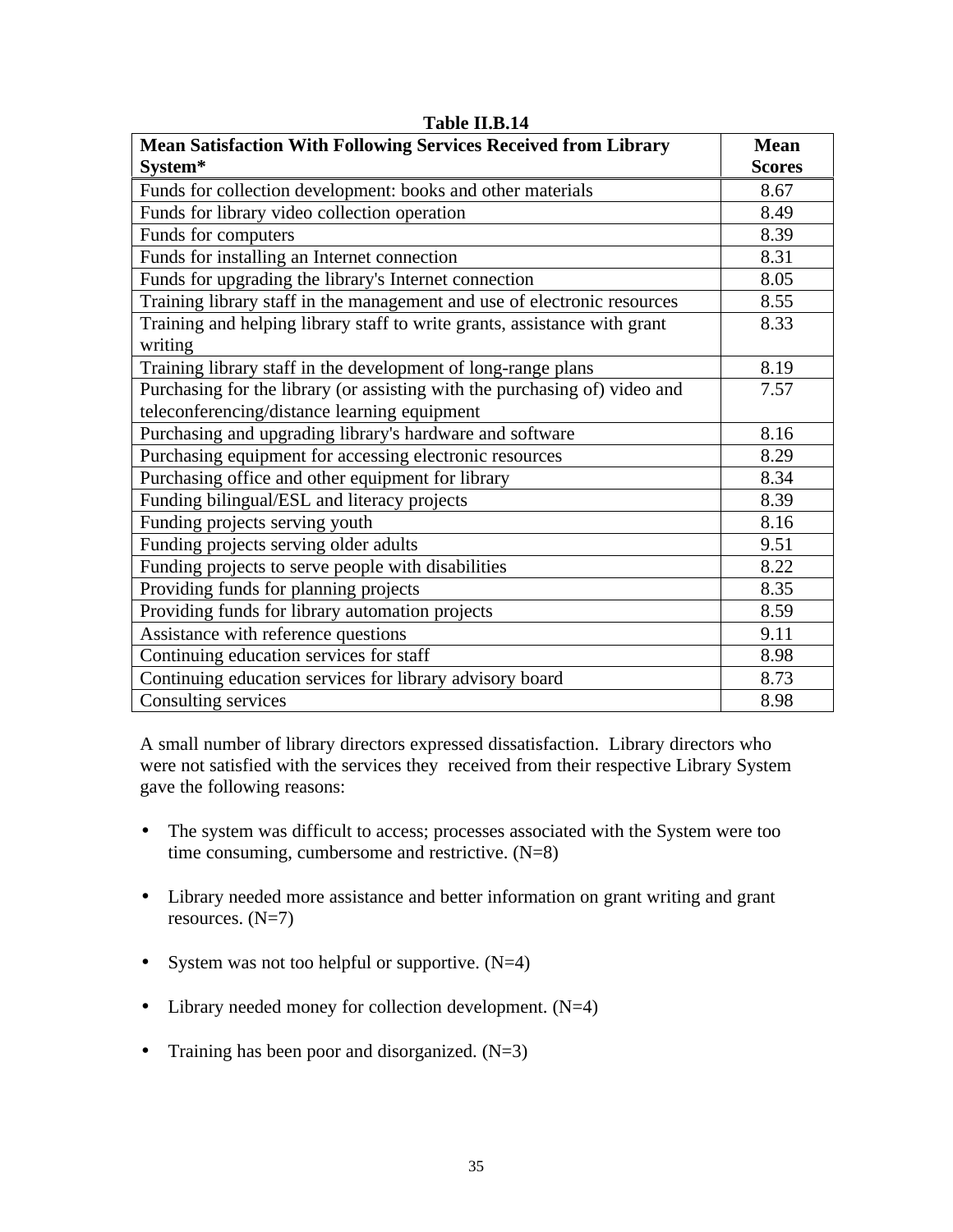#### **4. Impact of Services Provided by Library Systems**

Library Systems have had a significant impact on member libraries. On average, libraries regard their Library System as helpful in meeting their needs. Nearly 90 percent of the libraries report that their respective Library System has been either "very helpful" or "helpful." Four percent of the libraries reported that their Library System was of little or no help or were unsure of the quality of the help their library received.

**Table II.B.15**

| 1 avit 11.D.19                                  |                  |                  |
|-------------------------------------------------|------------------|------------------|
| <b>Helpfulness of Library System in Meeting</b> | Number of        | Percent of       |
| <b>Libraries' Needs</b>                         | <b>Libraries</b> | <b>Libraries</b> |
|                                                 | $(N=422)$        |                  |
| Very helpful                                    | 288              | 68.2%            |
| Helpful                                         | 85               | 20.1%            |
| Moderately helpful                              | 28               | 6.6%             |
| Of little help                                  | 13               | 3.1%             |
| Not at all helpful                              | 2                | 0.5%             |
| Unsure                                          | $\overline{2}$   | 0.5%             |
| No answer                                       | $\overline{4}$   | 0.9%             |
| $Mean*$                                         | 1.47             |                  |

\* Mean was calculated on a 5-point scale where "very helpful" was counted as "1" and "not at all helpful" was counted as "5."



Thirty-two to 61 percent of the libraries reported that their respective Library System helped them "to a great extent" to improve their collection (61 percent), the quality of services (43 percent), technology (43 percent), management (42 percent), operations (40 percent), and the range of services (37 percent). One-third of the libraries also indicated that the assistance they received from their respective Library System gave them the ability to serve individuals they were not able to serve previously.

| <b>Figure II.B.3</b> |  |
|----------------------|--|
|                      |  |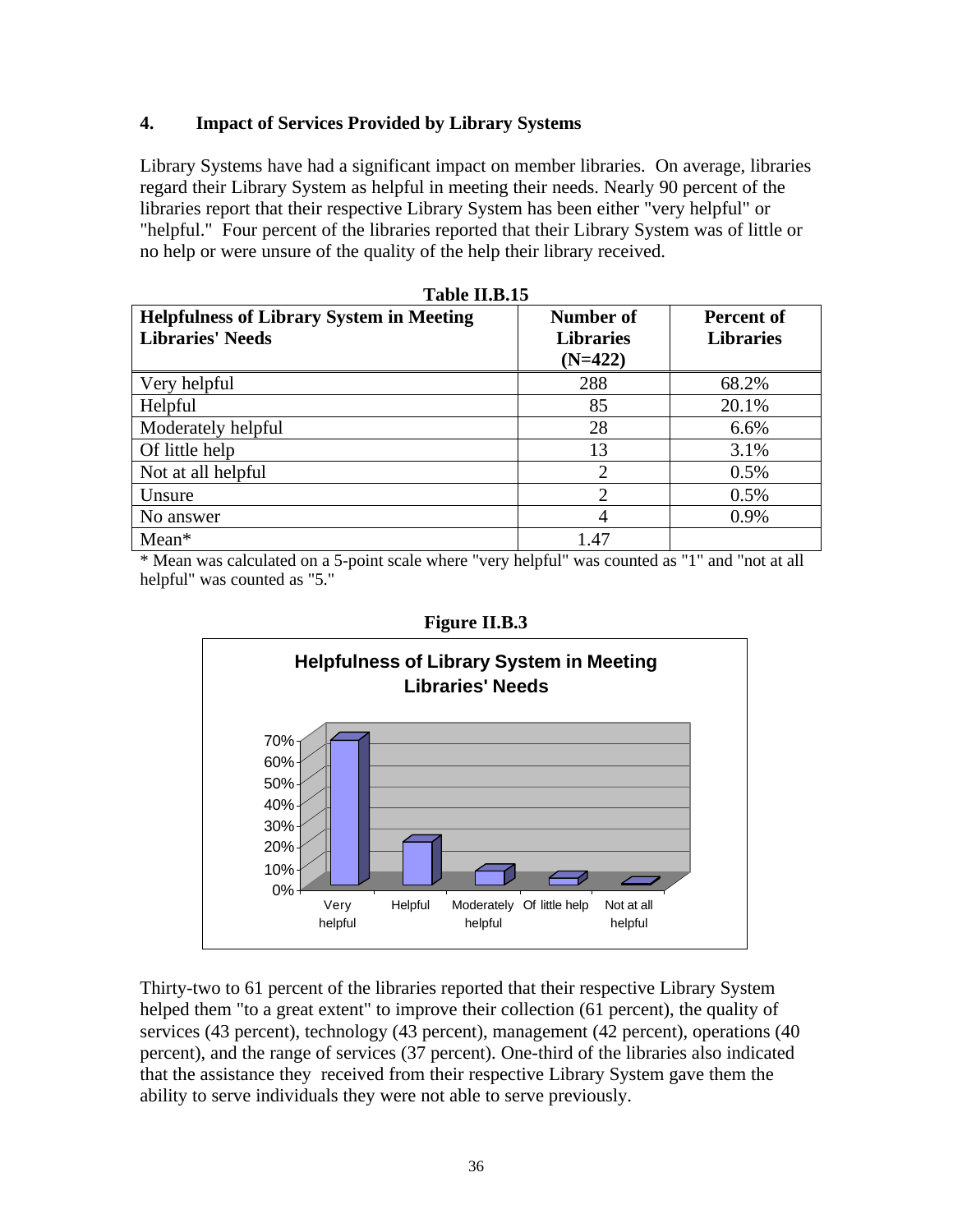Between nine and thirty percent of the libraries reported that the Library System helped them "a little" or "not at all" in these different areas. Thirty percent of the libraries indicated that their Library System was not helpful in giving them the capability to serve individuals not previously served. More than 20 percent did not receive adequate help in the areas of planning (26 percent), expanding their range of services (24 percent), improving technology (21 percent), and improving management (20 percent). Nearly 20 percent stated that the services they received from their Library System did not help them improve the quality of services (18 percent) or their operations (18 percent).

| Library:*              | <b>Extent to which Library System Helped Library Improve</b> |                   |     |                 |    |                   |                   |               |  |
|------------------------|--------------------------------------------------------------|-------------------|-----|-----------------|----|-------------------|-------------------|---------------|--|
|                        |                                                              | <b>To A Great</b> |     | To A            |    | <b>To A Minor</b> | <b>Not At All</b> |               |  |
|                        |                                                              | <b>Extent</b>     |     | <b>Moderate</b> |    | <b>Extent</b>     |                   |               |  |
|                        |                                                              |                   |     | <b>Extent</b>   |    |                   |                   |               |  |
|                        | #                                                            | $\frac{0}{0}$     | #   | $\frac{0}{0}$   | #  | $\frac{0}{0}$     | #                 | $\frac{6}{9}$ |  |
| Collection             | 259                                                          | 61.4%             | 114 | 27.0%           | 38 | 9.0%              | 2                 | 0.5%          |  |
| Technology             | 181                                                          | 42.9%             | 130 | 30.8%           | 64 | 15.2%             | 23                | 5.5%          |  |
| Operations             | 167                                                          | 39.6%             | 153 | 36.3%           | 52 | 12.3%             | 25                | 5.9%          |  |
| Management             | 178                                                          | 42.2%             | 138 | 32.7%           | 55 | 13.0%             | 31                | 7.3%          |  |
| Planning               | 166                                                          | 39.3%             | 114 | 27.0%           | 74 | 17.5%             | 36                | 8.5%          |  |
| Range of service       | 157                                                          | 37.2%             | 135 | 32.0%           | 68 | 16.1%             | 33                | 7.8%          |  |
| Quality of services    | 182                                                          | 43.1%             | 138 | 32.7%           | 58 | 13.7%             | 18                | 4.3%          |  |
| Ability to serve       | 140                                                          | 33.2%             | 128 | 30.3%           | 73 | 17.3%             | 54                | 12.8%         |  |
| individuals not served |                                                              |                   |     |                 |    |                   |                   |               |  |
| before                 |                                                              |                   |     |                 |    |                   |                   |               |  |

| Table II.B.16 |  |  |
|---------------|--|--|
|---------------|--|--|

\* No answer is not shown.

As shown in the table below, libraries considered their Library System most instrumental in improving their collection and least instrumental in helping them expand their services to individuals not served previously.

|  | <b>Table II.B.17</b> |
|--|----------------------|
|  |                      |

| Library                                        | <b>Extent of Improvement*</b><br><b>Mean Scores</b> |
|------------------------------------------------|-----------------------------------------------------|
| Collection                                     | 1.47                                                |
| Technology                                     | 1.82                                                |
| Operations                                     | 1.84                                                |
| Management                                     | 1.85                                                |
| Planning                                       | 1.95                                                |
| Range of service                               | 1.94                                                |
| Quality of services                            | 1.78                                                |
| Ability to serve individuals not served before | 2.10                                                |

\* Means were based on a 4-point improvement scale where "1" referred to "to a great extent" and "4" referred to "not at all."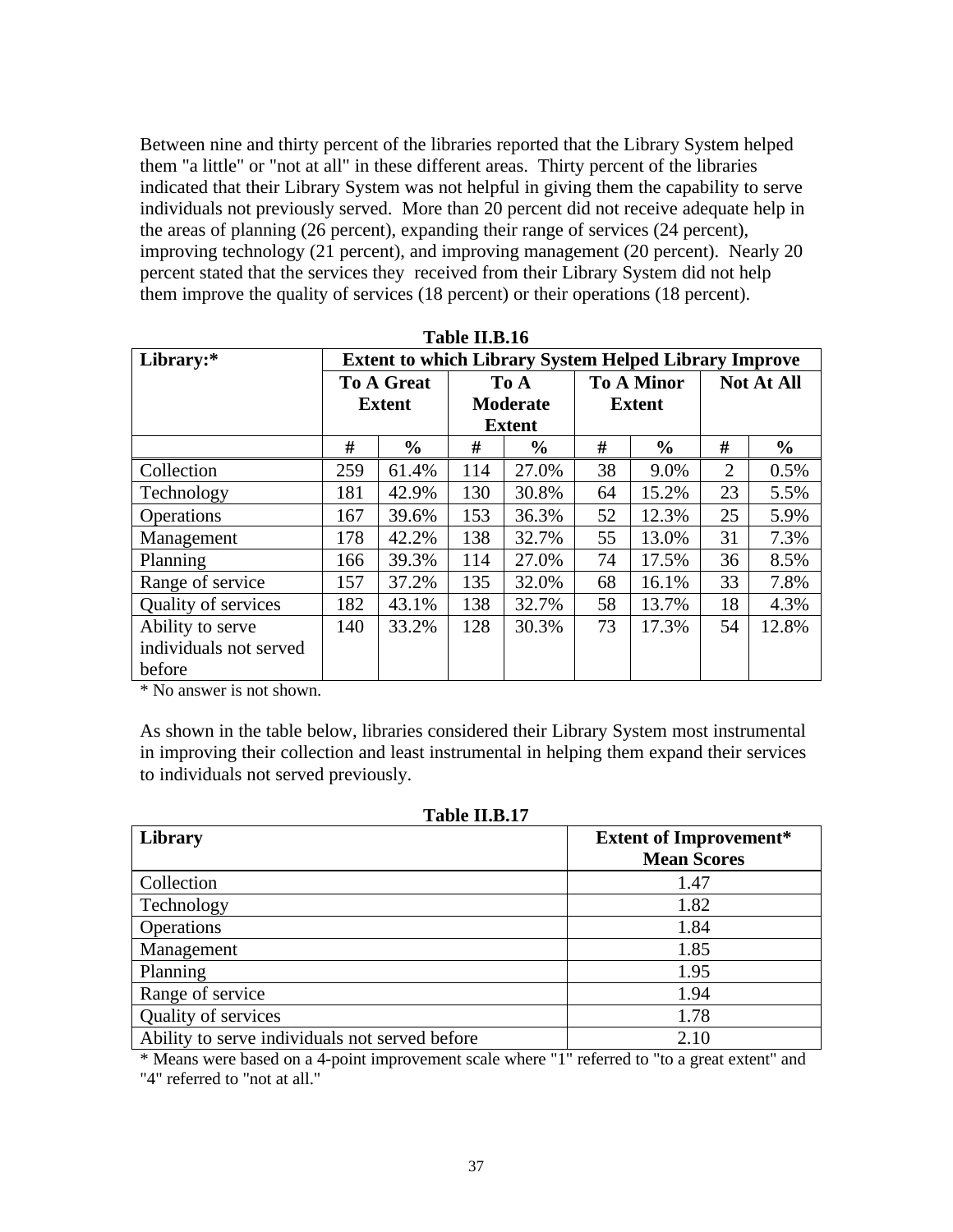**Figure II.B.4**



Member libraries identified multiple benefits they derived from their membership in a Library System. The benefits libraries identified consisted of greater knowledge and resources which, in turn, helped libraries meet their communities' current, future, and special needs. Most commonly, member libraries credited their respective Library System with:

- Increasing their staff's knowledge and competence of library management and operations (85 percent).
- Having a materials collection that was current, broad in scope and could better meet community needs (77 percent).
- Enabling the library to better utilize new technology and resources to serve the community (74 percent).
- Enabling the library to offer enhanced access to a variety of information (73 percent).
- Helping the library obtain additional funding and other resources to improve services (69 percent).

Through the services that the Library Systems provided, 55 percent of the libraries also reported that they were able to plan services to meet the future needs of the community and 36 percent were able to offer programs to meet the needs of special populations.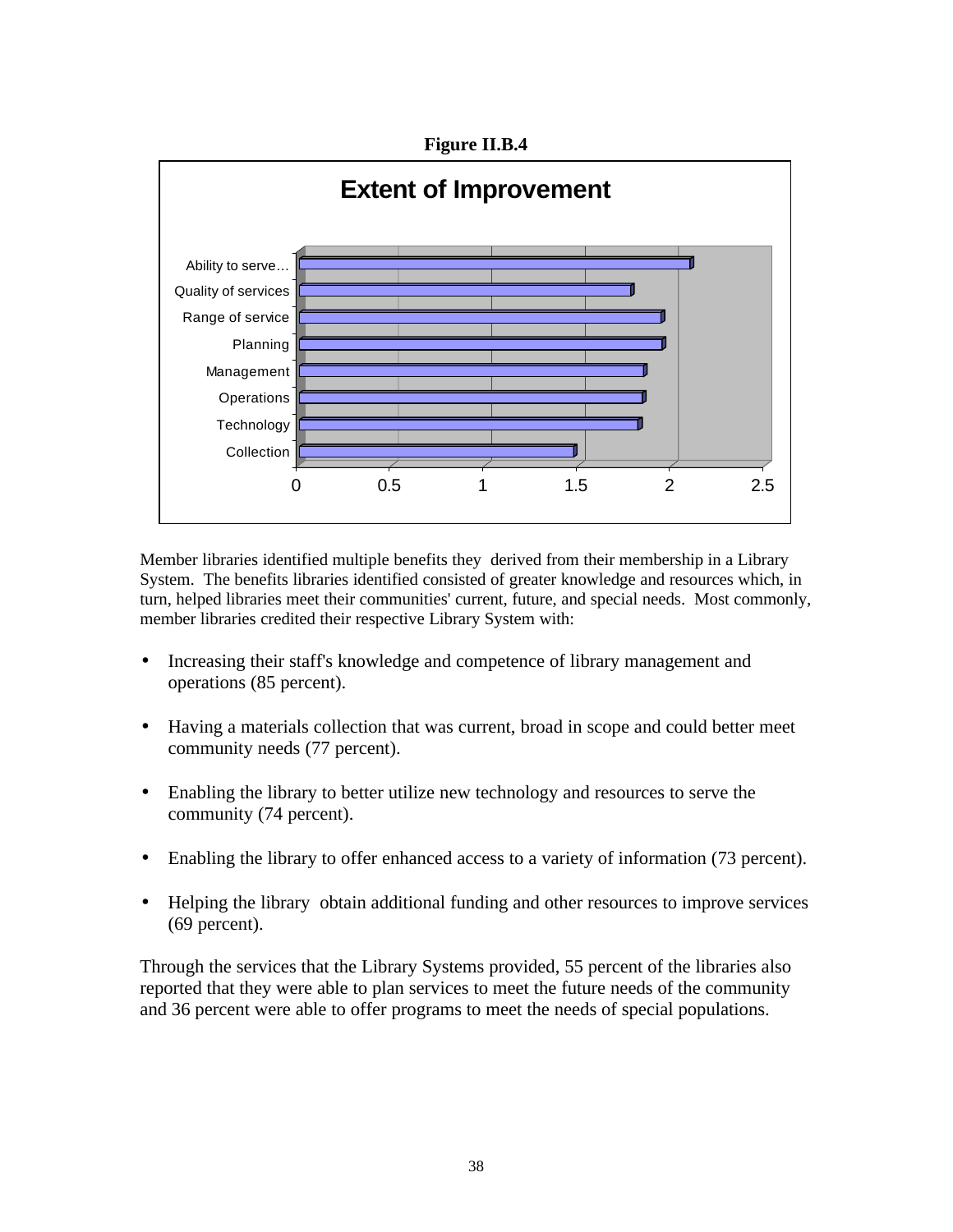| <b>Major Benefits Library Derived from Membership in</b><br><b>Library System</b> | Number of<br><b>Libraries</b><br>$(N=422)$ | Percent of<br><b>Libraries</b> |
|-----------------------------------------------------------------------------------|--------------------------------------------|--------------------------------|
|                                                                                   | 154                                        |                                |
| Offered programs to meet the needs of special populations                         |                                            | 36.5%                          |
| Increased staff's knowledge and competence of library                             | 359                                        | 85.1%                          |
| management and operations                                                         |                                            |                                |
| Have a current materials collection that is broad in scope and                    | 326                                        | 77.2%                          |
| can better meet community needs                                                   |                                            |                                |
| Library is better able to utilize new technology and resources                    | 312                                        | 73.9%                          |
| to service the community                                                          |                                            |                                |
| Library offers enhanced access to a variety of information                        | 308                                        | 73.0%                          |
| Library is able to obtain additional funding and other                            | 292                                        | 69.2%                          |
| resources to improve services                                                     |                                            |                                |
| Library is able to plan services to meet the future needs of                      | 231                                        | 54.7%                          |
| the community                                                                     |                                            |                                |
| Consulting, advice, information sharing                                           | 15                                         | 3.5%                           |

### **Table II.B.18**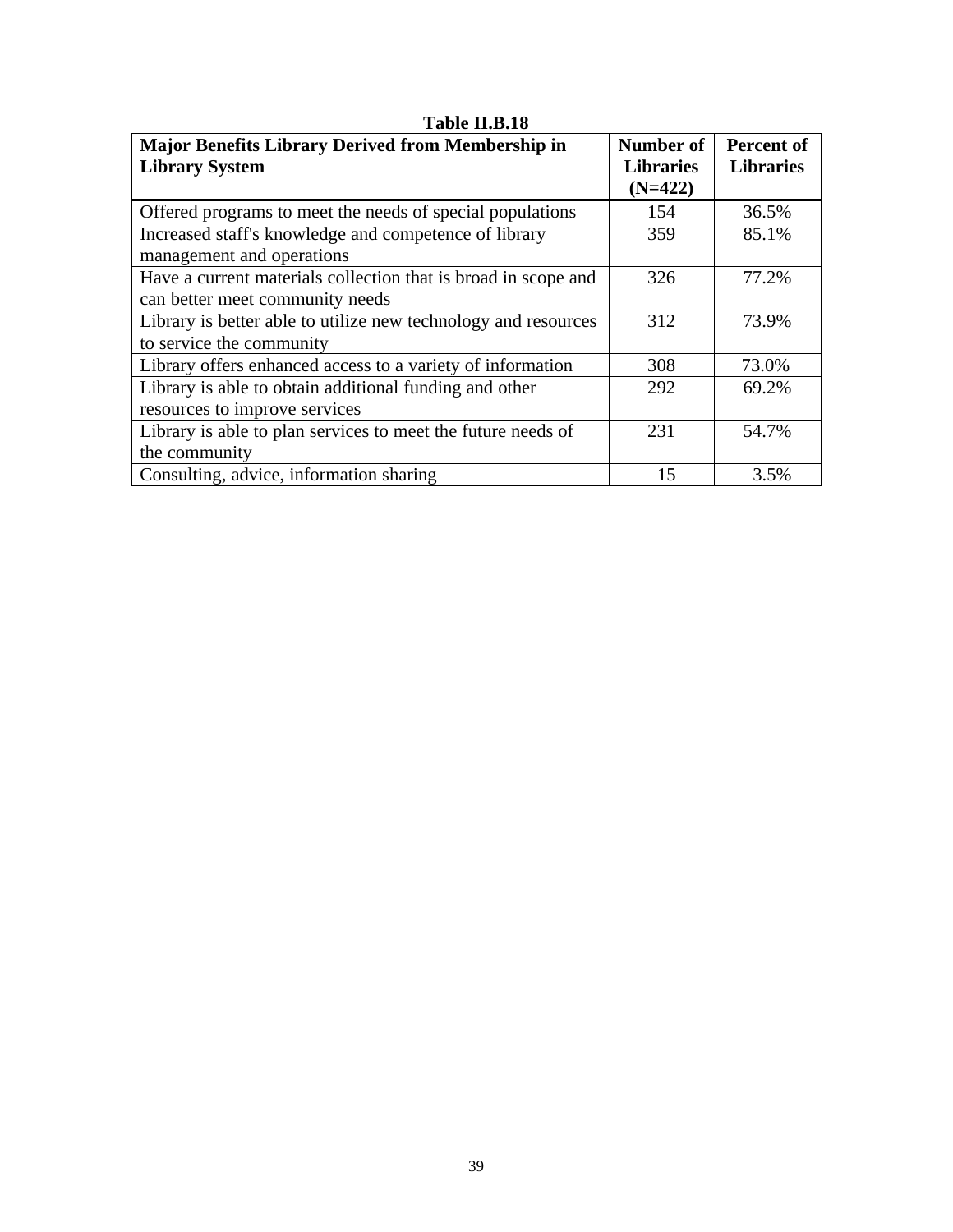#### **C. ANALYSIS BY SYSTEM**

Member library data were also analyzed by the Library System with which they were associated to identify specific association patterns or systematic differences among the ten groups of libraries. Overall, the analyses did not yield such patterns.

The analyses showed that the ten Library Systems varied in the type of areas their libraries primarily serve. For example, eighty-five percent or more of the libraries in five of the Systems serve primarily rural areas. The libraries associated with NTRLS had the smallest percent of rural service areas (51 percent) and the largest percent of suburban areas (39 percent).

| 1000 11001                        |             |          |             |             |              |              |              |             |          |             |
|-----------------------------------|-------------|----------|-------------|-------------|--------------|--------------|--------------|-------------|----------|-------------|
| <b>Library Services Primarily</b> | <b>BCLS</b> | TPLS     | <b>CTLS</b> | <b>STLS</b> | <b>NETLS</b> | <b>TTPLS</b> | <b>NTRLS</b> | <b>HALS</b> | WTLS     | <b>AALS</b> |
|                                   | $(N=35)$    | $(N=25)$ | $(N=57)$    | $(N=31)$    | $(N=79)$     | $(N=14)$     | $(N=61)$     | $(N=53)$    | $(N=27)$ | $(N=39)$    |
| Urban areas                       | 1.4%        | $- -$    | 5.3%        | 16.1%       | 10.1%        | 14.3%        | 8.2%         | 13.2%       | 7.4%     | 5.1%        |
| Suburban areas                    | $ -$        | 4.0%     | 26.3%       | 6.5%        | 24.1%        | $- -$        | 39.3%        | 20.8%       | 3.7%     | 7.7%        |
| Rural areas                       | 88.6%       | 92.0%    | 64.9%       | 71.0%       | 63.3%        | 85.7%        | 50.8%        | 64.2%       | 85.2%    | 87.2%       |
| Other                             | $- -$       | 4.0%     | 3.5%        | 6.4%        | 2.6%         | $- -$        | .6%          | .9%         | 3.7%     | $- -$       |

| Table II.C.1 |
|--------------|
|--------------|

The Library Systems represented libraries with varied levels of automation, although most libraries in all Systems were connected to the Internet. Overall, library members in BCLS had the lowest levels of automation. For example, only 51 percent of the BCLS libraries had automated catalog and circulation systems; only 11 percent of the libraries associated with BCLS had automated catalogues available through the Internet, and only six percent had automated circulation systems available through the Internet. TPLS had the highest percent of members with automated catalog and circulation systems available through the Internet.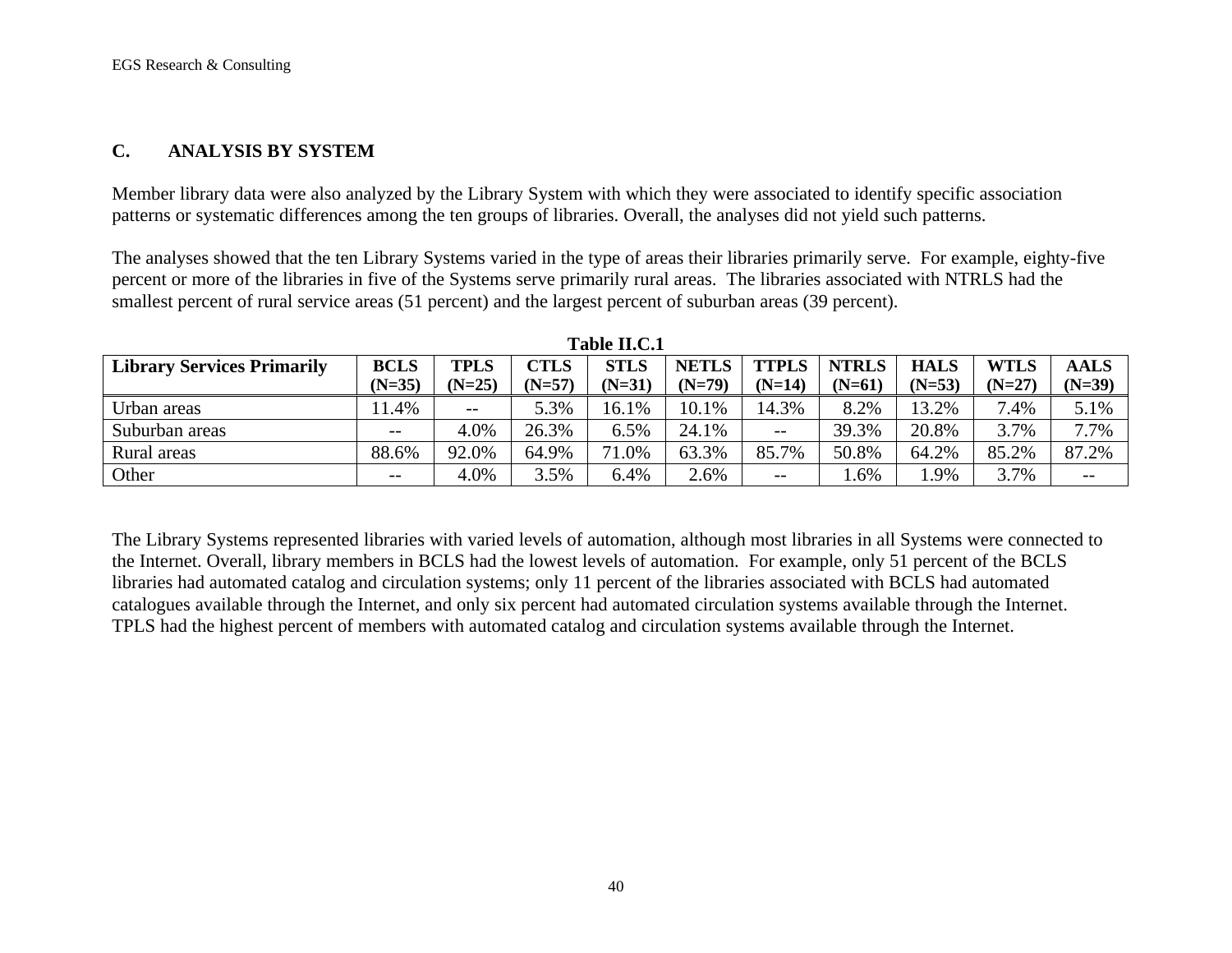| Table II.C.2                  |             |             |             |             |              |              |              |             |             |             |
|-------------------------------|-------------|-------------|-------------|-------------|--------------|--------------|--------------|-------------|-------------|-------------|
| <b>Library Has</b>            | <b>BCLS</b> | <b>TPLS</b> | <b>CTLS</b> | <b>STLS</b> | <b>NETLS</b> | <b>TTPLS</b> | <b>NTRLS</b> | <b>HALS</b> | <b>WTLS</b> | <b>AALS</b> |
|                               | $(N=35)$    | $(N=25)$    | $(N=57)$    | $(N=31)$    | $(N=79)$     | $(N=14)$     | $(N=61)$     | $(N=53)$    | $(N=27)$    | $(N=39)$    |
| Automated catalog and         | 51.4%       | 76.0%       | 80.7%       | 77.4%       | 70.9%        | 78.6%        | 86.9%        | 88.9%       | 63.0%       | 61.5%       |
| circulation system            |             |             |             |             |              |              |              |             |             |             |
| Automated catalog available   | 11.4%       | 80.0%       | 50.9%       | 48.4%       | 35.4%        | 21.4%        | 47.5%        | 38.9%       | 11.1%       | 33.3%       |
| through the Internet          |             |             |             |             |              |              |              |             |             |             |
| Automated circulation system  | 5.7%        | 40.0%       | 21.1%       | 25.8%       | 20.3%        | 14.3%        | 19.7%        | 16.7%       | 7.4%        | 12.8%       |
| that is available through the |             |             |             |             |              |              |              |             |             |             |
| Internet                      |             |             |             |             |              |              |              |             |             |             |
| Internet connection           | 97.1%       | 100.0%      | 94.7%       | 100.0%      | 98.7%        | 100.0%       | 93.4%        | 98.1%       | 96.3%       | 97.4%       |
| Library provides access to    | 71.4%       | 92.0%       | 75.4%       | 80.6%       | 81.0%        | 50.0%        | 80.3%        | 75.9%       | 81.5%       | 84.6%       |
| online databases to end users |             |             |             |             |              |              |              |             |             |             |
| Long-range plan               | 34.3%       | 32.0%       | 52.6%       | 41.9%       | 36.7%        | 28.6%        | 37.7%        | 33.3%       | 37.0%       | 30.8%       |
| Long-range plan addresses     | 91.7%       | 75.0%       | 76.7%       | 92.3%       | 69.0%        | 75.0%        | 87.0%        | 88.9%       | 80.0%       | 83.3%       |
| future trends                 |             |             |             |             |              |              |              |             |             |             |

Member participation in consortia ranged among the Systems from none to (WTLS) to 92 percent (TPLS).

| Table II.C.3                    |             |                                       |             |             |              |              |              |             |                          |             |
|---------------------------------|-------------|---------------------------------------|-------------|-------------|--------------|--------------|--------------|-------------|--------------------------|-------------|
| <b>Library Participation in</b> | <b>BCLS</b> | <b>TPLS</b>                           | <b>CTLS</b> | <b>STLS</b> | <b>NETLS</b> | <b>TTPLS</b> | <b>NTRLS</b> | <b>HALS</b> | <b>WTLS</b>              | <b>AALS</b> |
| Consortia                       | $(N=35)$    | $(N=25)$                              | $(N=57)$    | $(N=31)$    | $(N=79)$     | $(N=14)$     | $(N=61)$     | $(N=53)$    | $(N=27)$                 | $(N=39)$    |
| Library is member of            | 14.3%       | 92.0%                                 | 5.3%        | 45.2%       | 15.2%        | 28.6%        | 21.3%        | 38.9%       | $- -$                    | 20.9%       |
| consortium                      |             |                                       |             |             |              |              |              |             |                          |             |
| Type of consortia <sup>*</sup>  |             |                                       |             |             |              |              |              |             |                          |             |
| Public libraries only           | 25.0%       | 8.7%                                  | 66.7%       | 71.4%       | 25.0%        | 66.7%        | 61.5%        | 38.9%       | $- -$                    | 62.5%       |
| Multi-type libraries            | 25.0%       | 91.3%                                 | 33.3%       | 28.6%       | 75.0%        | 33.3%        | 38.5%        | 61.1%       | $\overline{\phantom{m}}$ | 37.5%       |
| Other                           | 50.0%       | $\hspace{0.05cm}$ – $\hspace{0.05cm}$ | $- -$       | --          | $- -$        | $- -$        | --           | $ -$        | $- -$                    |             |

\* Small number of libraries per System.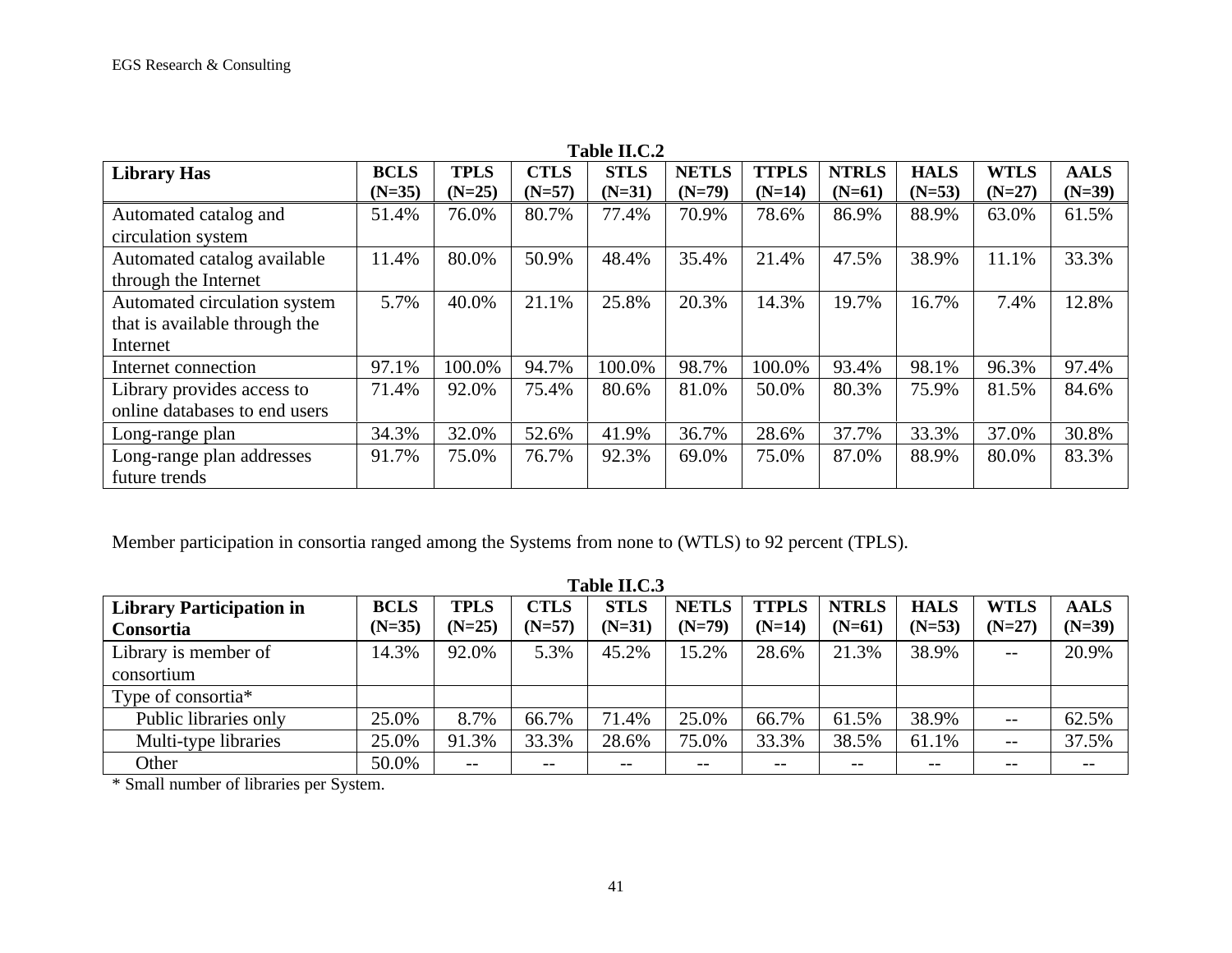Library collaboration with other libraries varied across the Systems. About 80 percent (TPLS) to 93 percent (NTRLS) of member libraries collaborated regularly with public libraries. Between 58 percent (CTLS) and 69 percent (BCLS) members collaborated regularly with school libraries. Between 12 percent (NTRLS) and 46 percent (TTPLS) collaborated with academic libraries.

| Table II.C.4                  |             |             |             |             |              |              |              |             |             |             |
|-------------------------------|-------------|-------------|-------------|-------------|--------------|--------------|--------------|-------------|-------------|-------------|
| <b>Libraries Collaborated</b> | <b>BCLS</b> | <b>TPLS</b> | <b>CTLS</b> | <b>STLS</b> | <b>NETLS</b> | <b>TTPLS</b> | <b>NTRLS</b> | <b>HALS</b> | <b>WTLS</b> | <b>AALS</b> |
| <b>Regularly with:</b>        | $(N=29)$    | $(N=24)$    | $(N=52)$    | $(N=30)$    | $(N=64)$     | $(N=13)$     | $(N=56)$     | $(N=48)$    | $(N=24)$    | $(N=38)$    |
| Public libraries              | 86.2%       | 79.2%       | 84.6%       | 90.0%       | 84.4%        | 92.3%        | 92.9%        | 89.6%       | 83.3%       | 81.6%       |
| School libraries              | 69.0%       | 66.7%       | 57.7%       | 63.3%       | 59.4%        | 76.9%        | 58.9%        | 50.0%       | 62.5%       | 63.2%       |
| Academic libraries            | 20.7%       | 29.2%       | 19.2%       | 33.3%       | 28.1%        | 46.2%        | 12.5%        | 20.8%       | 25.0%       | 21.1%       |
| Special libraries (law,       | $- -$       | 8.3%        | 1.9%        | 3.3%        | 7.8%         | 15.4%        | 1.8%         | 8.3%        | 4.2%        | 13.2%       |
| medicine, engineering)        |             |             |             |             |              |              |              |             |             |             |
| Other types of libraries      | --          | 16.7%       | 5.7%        | 9.9%        | 4.8%         | 15.4%        | .8%          | 6.3%        | --          | 2.6%        |

Methods of collaboration also varied among member libraries. For example, reciprocal borrowing was most typical for libraries associated with TPLS (79 percent) and least common for members of AALS (37 percent). The sharing of electronic resources or materials was least typical of NETLS libraries (eight percent) and most typical of libraries associated with TPLS (50 percent). Between 21 percent (BCLS) and 43 percent (AALS) of libraries coordinated or offered joint programs and activities.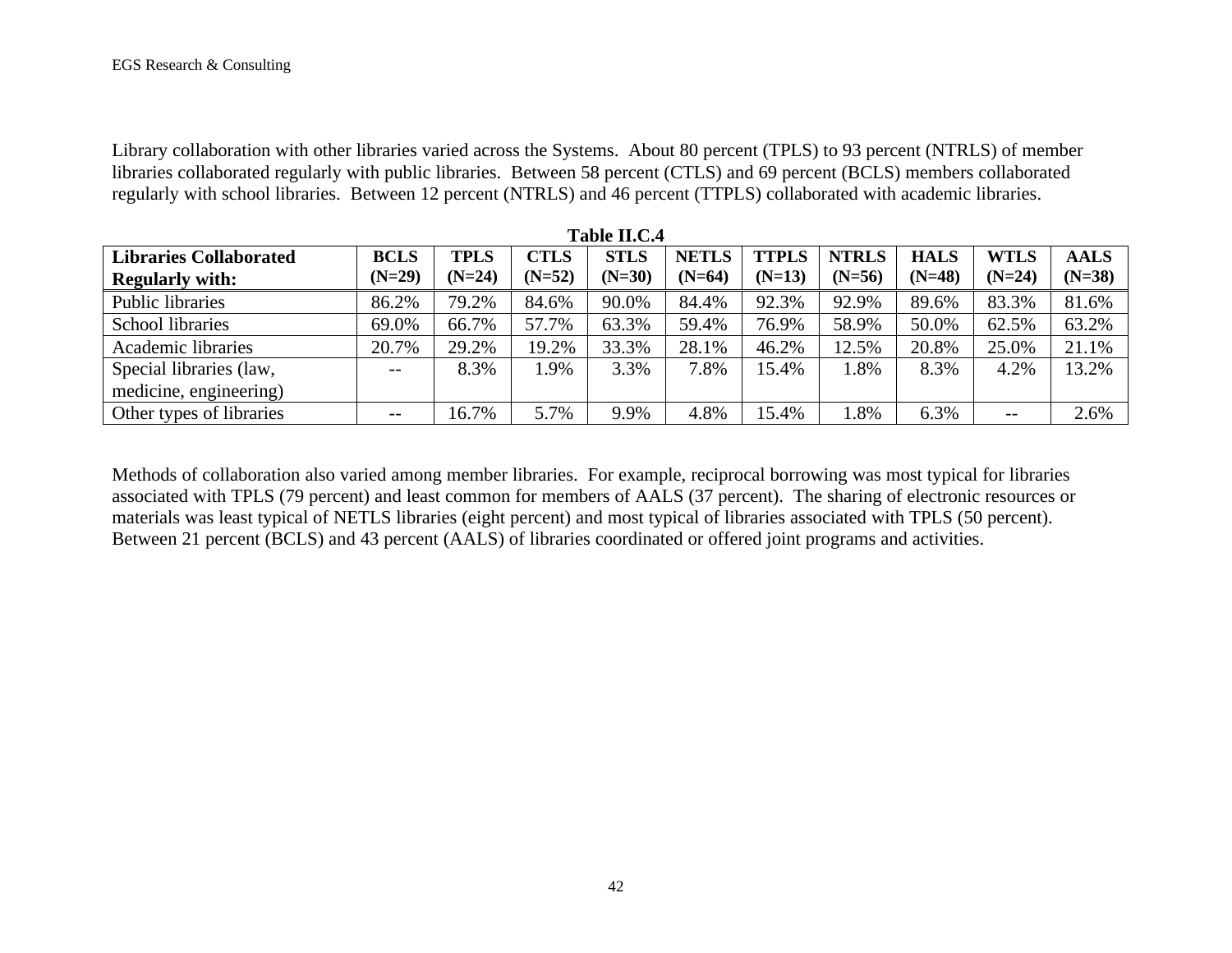| Table II.C.5                     |             |             |             |             |              |                   |              |             |                   |             |  |
|----------------------------------|-------------|-------------|-------------|-------------|--------------|-------------------|--------------|-------------|-------------------|-------------|--|
| <b>Methods of Collaboration</b>  | <b>BCLS</b> | <b>TPLS</b> | <b>CTLS</b> | <b>STLS</b> | <b>NETLS</b> | <b>TTPLS</b>      | <b>NTRLS</b> | <b>HALS</b> | <b>WTLS</b>       | <b>AALS</b> |  |
|                                  | $(N=35)$    | $(N=25)$    | $(N=57)$    | $(N=31)$    | $(N=79)$     | $(N=14)$          | $(N=61)$     | $(N=53)$    | $(N=27)$          | $(N=39)$    |  |
| Reciprocal borrowing             | 37.9%       | 79.2%       | 41.2%       | 56.7%       | 41.3%        | 38.5%             | 52.8%        | 40.4%       | 45.5%             | 36.8%       |  |
| Borrow materials from            | 75.9%       | 91.7%       | 64.7%       | 76.7%       | 65.1%        | 76.9%             | 64.2%        | 70.2%       | 77.3%             | 84.2%       |  |
| libraries                        |             |             |             |             |              |                   |              |             |                   |             |  |
| Lend materials to libraries      | 34.5%       | 79.2%       | 49.0%       | 53.3%       | 46.0%        | 69.2%             | 43.6%        | 42.6%       | 68.2%             | 44.7%       |  |
| Share electronic resources or    | 20.7%       | 50.0%       | 19.6%       | 16.7%       | 7.9%         | 15.4%             | 13.2%        | 17.0%       | 27.3%             | 28.9%       |  |
| other materials                  |             |             |             |             |              |                   |              |             |                   |             |  |
| <b>Union Catalog</b>             | 3.4%        | 37.5%       | 7.8%        | 20.0%       | 1.6%         | $\qquad \qquad -$ | 5.7%         | 6.4%        | $\qquad \qquad -$ | 7.9%        |  |
| Courier services                 | 10.3%       | 12.5%       | 11.8%       | 13.3%       | 9.5%         | 7.7%              | 17.0%        | 29.8%       | $\qquad \qquad -$ | 13.2%       |  |
| Coordinate or offer joint        | 20.7%       | 33.3%       | 39.2%       | 40.0%       | 39.7%        | 23.1%             | 34.0%        | 44.7%       | 31.8%             | 42.1%       |  |
| programs, classes, or activities |             |             |             |             |              |                   |              |             |                   |             |  |

Library Systems offered multiple services to their member libraries. Funds for collection development was the most commonly offered service across all systems. The provision of other services varied considerably across the Systems, as shown in the table below.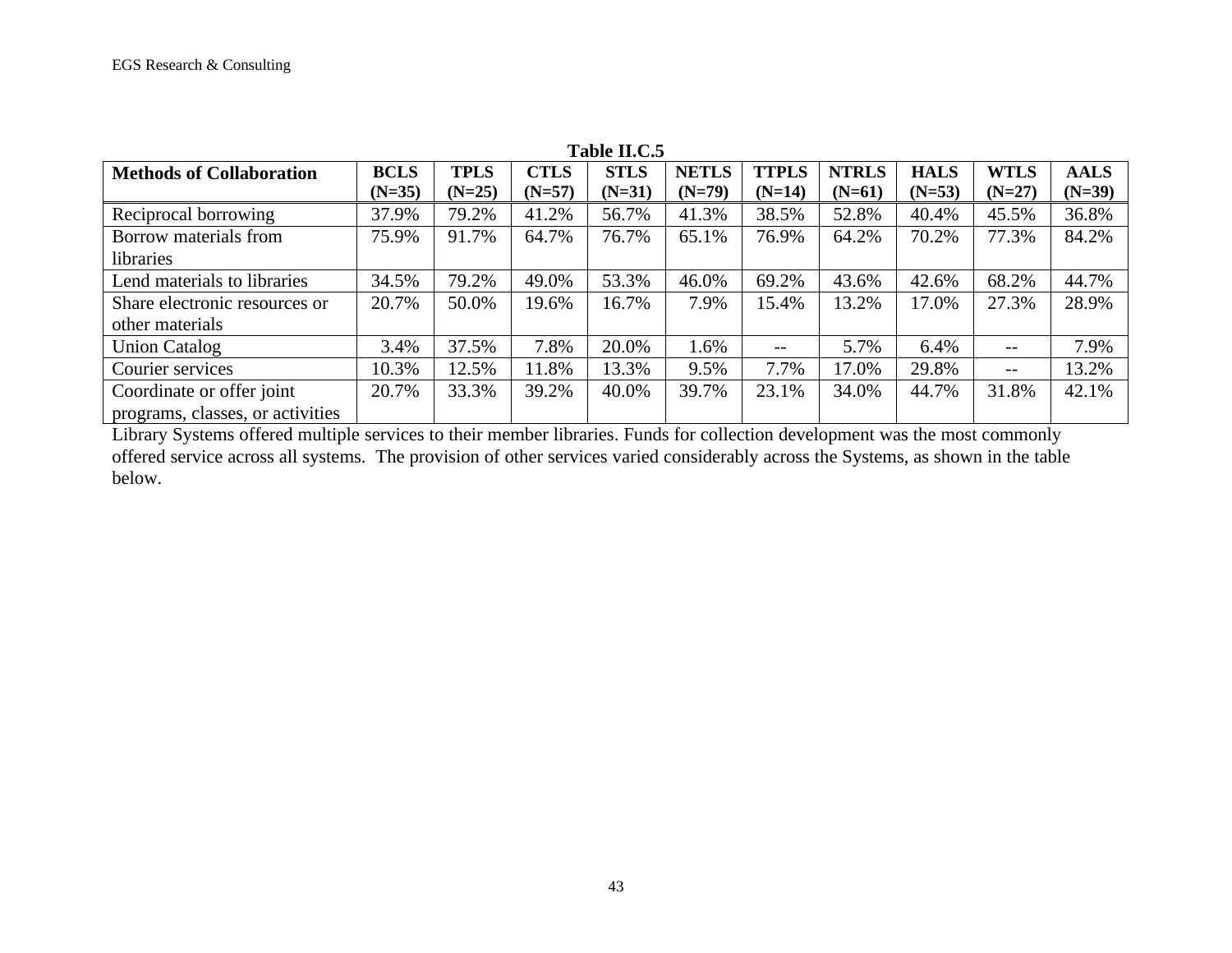| <b>Table II.C.6</b>               |             |             |             |             |              |              |              |             |             |             |
|-----------------------------------|-------------|-------------|-------------|-------------|--------------|--------------|--------------|-------------|-------------|-------------|
| <b>Services Library Received</b>  | <b>BCLS</b> | <b>TPLS</b> | <b>CTLS</b> | <b>STLS</b> | <b>NETLS</b> | <b>TTPLS</b> | <b>NTRLS</b> | <b>HALS</b> | <b>WTLS</b> | <b>AALS</b> |
| from Library System               | $(N=35)$    | $(N=25)$    | $(N=57)$    | $(N=31)$    | $(N=79)$     | $(N=14)$     | $(N=61)$     | $(N=53)$    | $(N=27)$    | $(N=39)$    |
| Funds for collection              | 97.1%       | 96.0%       | 98.2%       | 100.0%      | 100.0%       | 100.0%       | 95.1%        | 100.0%      | 100.0%      | 97.4%       |
| development: books and other      |             |             |             |             |              |              |              |             |             |             |
| materials                         |             |             |             |             |              |              |              |             |             |             |
| Funds for library video           | 31.4%       | $-$         | 17.5%       | 17.5%       | 45.2%        | 51.3%        | 57.4%        | 61.1%       | 37.0%       | 35.95       |
| collection operation              |             |             |             |             |              |              |              |             |             |             |
| Funds for computers               | 37.1%       | 60.0%       | 12.3%       | 12.3%       | 58.1%        | 29.5%        | 21.3%        | 63.0%       | 22.2%       | 25.6%       |
| Funds for installing an Internet  | 20.0%       | 32.0%       | 8.8%        | 19.4%       | 11.5%        | --           | 6.6%         | 22.2%       |             | 7.7%        |
| connection                        |             |             |             |             |              |              |              |             |             |             |
| Funds for upgrading the           | 14.3%       | 40.0%       | $-$         | 16.1%       | 5.1%         | --           | $-$          | 3.7%        | $- -$       | 5.1%        |
| library's Internet connection     |             |             |             |             |              |              |              |             |             |             |
| Training library staff in the     | 91.4%       | 100.0%      | 87.7%       | 83.9%       | 92.3%        | 57.1%        | 78.7%        | 79.6%       | 100.0%      | 84.6%       |
| management and use of             |             |             |             |             |              |              |              |             |             |             |
| electronic resources              |             |             |             |             |              |              |              |             |             |             |
| Training and helping library      | 54.3%       | 72.0%       | 77.2%       | 54.8%       | 60.3%        | 71.4%        | 57.4%        | 53.7%       | 92.6%       | 74.4%       |
| staff to write grants, assistance |             |             |             |             |              |              |              |             |             |             |
| with grant writing                |             |             |             |             |              |              |              |             |             |             |
| Training library staff in the     | 37.1%       | 96.0%       | 47.4%       | 38.7%       | 32.1%        | 28.6%        | 31.1%        | 22.2%       | 33.3%       | 30.8%       |
| development of long-range         |             |             |             |             |              |              |              |             |             |             |
| plans                             |             |             |             |             |              |              |              |             |             |             |
| Purchasing for the library (or    | 5.7%        |             | 5.3%        | 12.9%       | 11.5%        | 35.7%        | 1.6%         | 3.7%        | 11.1%       | 10.3%       |
| assisting with the purchasing     |             |             |             |             |              |              |              |             |             |             |
| of) video and                     |             |             |             |             |              |              |              |             |             |             |
| teleconferencing/distance         |             |             |             |             |              |              |              |             |             |             |
| learning equipment                |             |             |             |             |              |              |              |             |             |             |
| Purchasing and upgrading          | 34.3%       | 52.0%       | 10.5%       | 41.9%       | 17.9%        | 14.3%        | 14.8%        | 57.4%       | 18.5%       | 10.3%       |
| library's hardware and software   |             |             |             |             |              |              |              |             |             |             |

 $T_0$ <sub>b</sub>l<sub>0</sub> **II.** $C_6$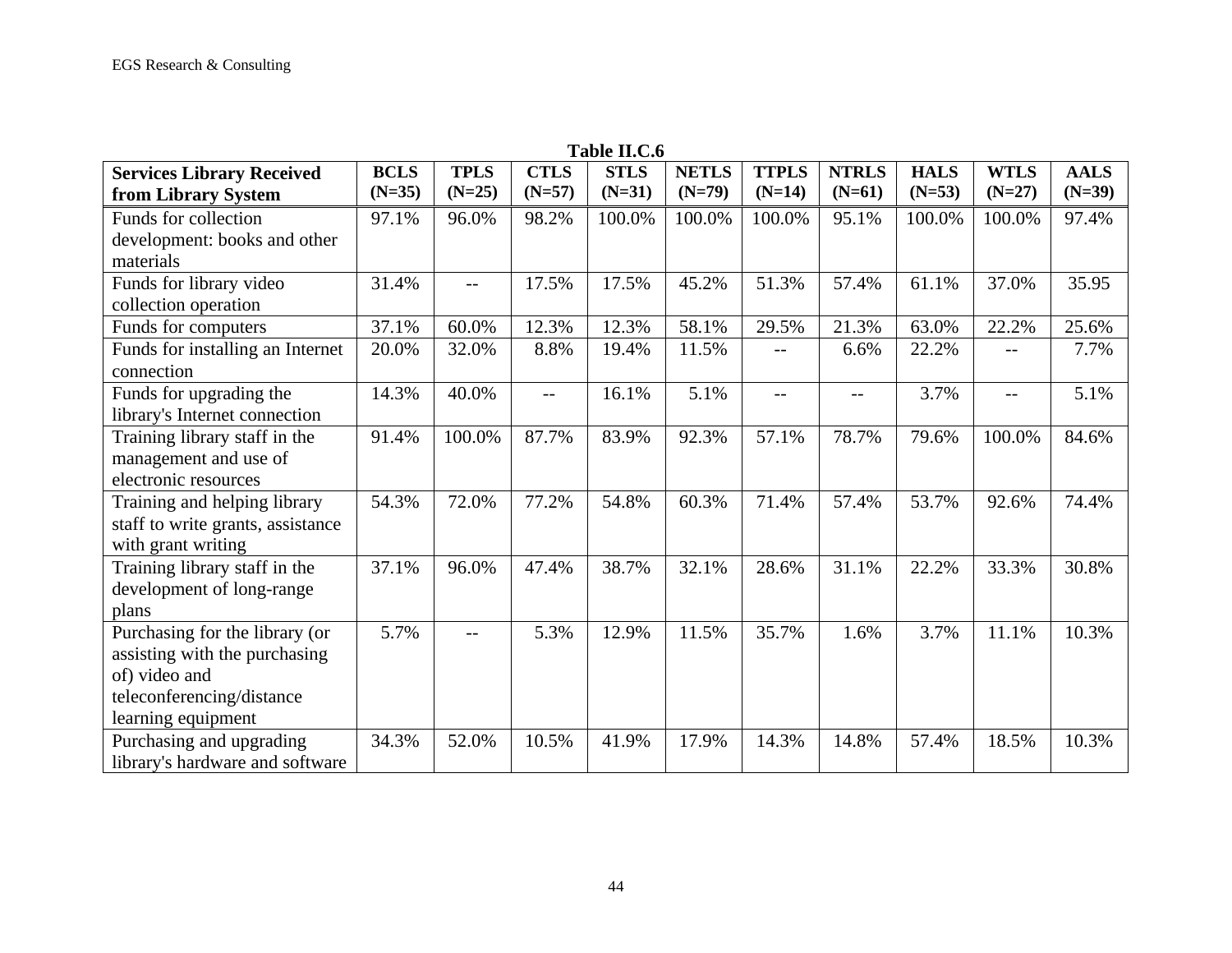| Purchasing equipment for       | 17.1% | 32.0%  | 3.5%  | 22.6% | 7.7%  | 14.3%  | 3.3%  | 22.2% | 7.4%   | 7.7%  |
|--------------------------------|-------|--------|-------|-------|-------|--------|-------|-------|--------|-------|
| accessing electronic resources |       |        |       |       |       |        |       |       |        |       |
| Purchasing office and other    | 20.0% | 44.0%  | 3.5%  | 29.0% | 38.5% | 42.9%  | 41.0% | 61.1% | 11.1%  | 23.1% |
| equipment for library          |       |        |       |       |       |        |       |       |        |       |
| Funding bilingual/ESL and      | 11.4% | 24.0%  | 5.3%  | 71.0% | 24.4% | 35.7%  | 1.6%  | 14.8% | 55.6%  | 25.6% |
| literacy projects              |       |        |       |       |       |        |       |       |        |       |
| Funding projects serving youth | 8.6%  | 20.0%  | 15.8% | 12.9% | 10.3% | 35.7%  | 37.7% | 11.1% | 7.4%   | 17.9% |
| Funding projects serving older | 17.1% | 64.0%  | 26.3% | 16.1% | 29.5% | 50.0%  | 19.7% | 27.8% | 25.9%  | 10.3% |
| adults                         |       |        |       |       |       |        |       |       |        |       |
| Funding projects to serve      | 14.3% | 44.0%  | 10.5% | 6.5%  | 15.4% | 28.6%  | 9.8%  | 3.7%  | 14.8%  | 12.8% |
| people with disabilities       |       |        |       |       |       |        |       |       |        |       |
| Providing funds for planning   | 5.7%  | 16.0%  | 1.8%  | 6.5%  | 5.1%  | 21.4%  | 14.8% | 14.8% | --     |       |
| projects                       |       |        |       |       |       |        |       |       |        |       |
| Providing funds for library    | 11.4% | 28.0%  | 3.5%  | 9.7%  | 7.7%  | 35.7%  | 8.2%  | 20.4% | --     | 12.8% |
| automation projects            |       |        |       |       |       |        |       |       |        |       |
| Assistance with reference      | 85.7% | 92.0%  | 54.4% | 53.5% | 46.2% | 57.1%  | 54.1% | 83.3% | 96.3%  | 71.8% |
| questions                      |       |        |       |       |       |        |       |       |        |       |
| Continuing education services  | 94.3% | 100.0% | 98.2% | 83.9% | 93.6% | 100.0% | 96.7% | 96.3% | 100.0% | 97.4% |
| for staff                      |       |        |       |       |       |        |       |       |        |       |
| Continuing education services  | 37.1% | 60.0%  | 43.9% | 29.0% | 32.1% | 50.0%  | 39.3% | 24.1% | 37.0%  | 30.8% |
| for library advisory board     |       |        |       |       |       |        |       |       |        |       |
| Consulting services            | 71.4% | 92.0%  | 93.0% | 80.6% | 56.4% | 71.4%  | 67.2% | 72.2% | 81.5%  | 82.1% |

The level of satisfaction that libraries expressed with the services their respective Library Systems provided was typically high, although it varied across services and across Systems, as shown in the following table.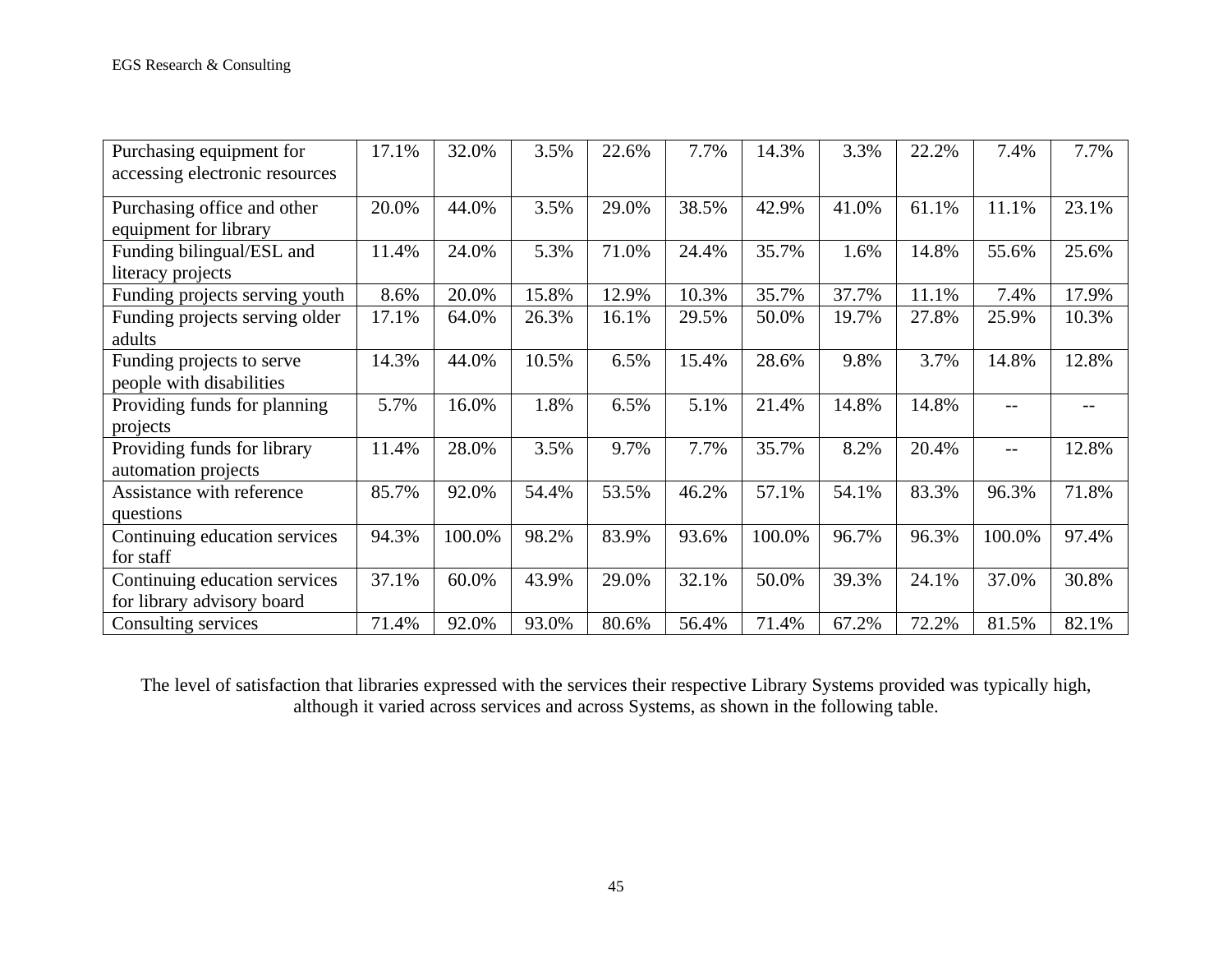| <b>Table II.C.</b> /              |             |             |             |             |              |              |              |             |             |             |
|-----------------------------------|-------------|-------------|-------------|-------------|--------------|--------------|--------------|-------------|-------------|-------------|
| <b>Mean Satisfaction with</b>     | <b>BCLS</b> | <b>TPLS</b> | <b>CTLS</b> | <b>STLS</b> | <b>NETLS</b> | <b>TTPLS</b> | <b>NTRLS</b> | <b>HALS</b> | <b>WTLS</b> | <b>AALS</b> |
| <b>Following Services Library</b> | $(N=35)$    | $(N=25)$    | $(N=57)$    | $(N=31)$    | $(N=79)$     | $(N=14)$     | $(N=61)$     | $(N=53)$    | $(N=27)$    | $(N=39)$    |
| <b>Received from Library</b>      |             |             |             |             |              |              |              |             |             |             |
| <b>System</b>                     |             |             |             |             |              |              |              |             |             |             |
| Funds for collection              | 9.18        | 8.75        | 8.00        | 8.81        | 8.86         | 9.64         | 8.13         | 8.70        | 9.31        | 8.62        |
| development: books and other      |             |             |             |             |              |              |              |             |             |             |
| materials                         |             |             |             |             |              |              |              |             |             |             |
| Funds for library video           | 8.70        | $-$         | 7.00        | 8.19        | 8.70         | 9.45         | 8.44         | 8.37        | 9.28        | 8.00        |
| collection operation              |             |             |             |             |              |              |              |             |             |             |
| Funds for computers               | 8.91        | 8.71        | 8.33        | 8.28        | 8.40         | 9.00         | 8.40         | 8.21        | 8.44        | 7.78        |
| Funds for installing an Internet  | 9.50        | 8.50        | 8.75        | 7.70        | 9.50         | 7.00         | 8.20         | 7.45        | 7.00        | 7.80        |
| connection                        |             |             |             |             |              |              |              |             |             |             |
| Funds for upgrading the           | 9.14        | 8.89        | 8.67        | 7.73        | 8.83         | 8.00         | 7.50         | 7.12        | 8.50        | 5.83        |
| library's Internet connection     |             |             |             |             |              |              |              |             |             |             |
| Training library staff in the     | 9.00        | 9.00        | 8.52        | 8.32        | 8.72         | 8.50         | 8.06         | 7.88        | 9.31        | 8.64        |
| management and use of             |             |             |             |             |              |              |              |             |             |             |
| electronic resources              |             |             |             |             |              |              |              |             |             |             |
| Training and helping library      | 8.21        | 8.63        | 8.71        | 8.44        | 8.70         | 7.44         | 8.19         | 7.24        | 9.54        | 7.44        |
| staff to write grants, assistance |             |             |             |             |              |              |              |             |             |             |
| with grant writing                |             |             |             |             |              |              |              |             |             |             |
| Training library staff in the     | 8.07        | 8.64        | 8.32        | 7.70        | 8.42         | 8.20         | 8.26         | 6.75        | 9.33        | 7.75        |
| development of long-range         |             |             |             |             |              |              |              |             |             |             |
| plans                             |             |             |             |             |              |              |              |             |             |             |
| Purchasing for the library (or    | $\ast$      | $\ast$      | $\ast$      | $\ast$      | $\ast$       | $\ast$       | $\ast$       | $\ast$      | $\ast$      | $\ast$      |
| assisting with the purchasing     |             |             |             |             |              |              |              |             |             |             |
| of) video and                     |             |             |             |             |              |              |              |             |             |             |
| teleconferencing/distance         |             |             |             |             |              |              |              |             |             |             |
| learning equipment*               |             |             |             |             |              |              |              |             |             |             |

**Table II.C.7**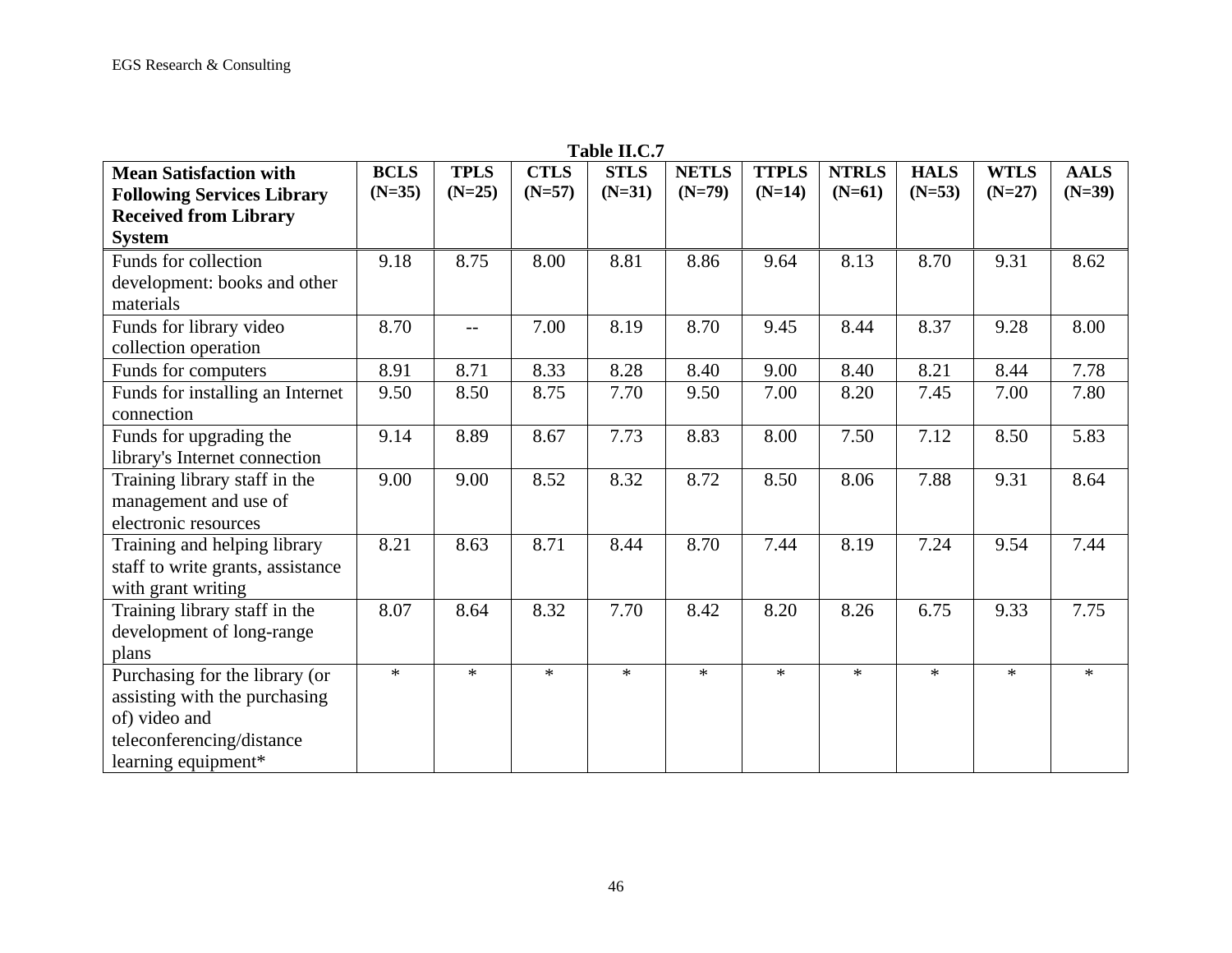| Purchasing and upgrading        | 9.10  | 8.23 | 8.00 | 7.17 | 8.65 | 8.25 | 6.90 | 8.27 | 8.50  | 8.25 |
|---------------------------------|-------|------|------|------|------|------|------|------|-------|------|
| library's hardware and software |       |      |      |      |      |      |      |      |       |      |
| Purchasing equipment for        | 10.00 | 8.30 | 7.80 | 7.70 | 8.80 | 8.25 | 8.00 | 8.07 | 6.67  | 8.80 |
| accessing electronic resources  |       |      |      |      |      |      |      |      |       |      |
| Purchasing office and other     | 8.83  | 8.80 | 7.25 | 8.31 | 8.85 | 8.75 | 8.25 | 7.77 | 8.00  | 8.80 |
| equipment for library           |       |      |      |      |      |      |      |      |       |      |
| Funding bilingual/ESL and       | 7.60  | 8.20 | 7.75 | 8.39 | 9.06 | 9.00 | 8.50 | 7.20 | 8.69  | 8.40 |
| literacy projects               |       |      |      |      |      |      |      |      |       |      |
| Funding projects serving youth  | 9.25  | 7.86 | 8.08 | 7.60 | 9.00 | 8.83 | 8.37 | 6.78 | 7.50  | 8.28 |
| Funding projects serving older  | 9.00  | 8.62 | 8.47 | 7.33 | 9.04 | 8.90 | 8.69 |      | 8.14  | 8.33 |
| adults                          |       |      |      |      |      |      |      |      |       |      |
| Funding projects to serve       | 8.75  | 8.80 | 8.40 | 6.67 | 8.87 | 9.25 | 8.43 | 5.20 | 7.83  | 7.60 |
| people with disabilities        |       |      |      |      |      |      |      |      |       |      |
| Proving funds for planning      | $**$  | $**$ | $**$ | $**$ | $**$ | $**$ | $**$ | $**$ | $**$  | $**$ |
| projects                        |       |      |      |      |      |      |      |      |       |      |
| Providing funds for library     | $**$  | $**$ | $**$ | $**$ | $**$ | $**$ | $**$ | $**$ | $**$  | $**$ |
| automation projects             |       |      |      |      |      |      |      |      |       |      |
| Assistance with reference       | 9.42  | 9.52 | 9.15 | 9.47 | 9.32 | 9.50 | 9.06 | 8.24 | 8.48  | 8.67 |
| questions                       |       |      |      |      |      |      |      |      |       |      |
| Continuing education services   | 9.00  | 9.50 | 8.84 | 9.15 | 9.15 | 9.77 | 8.54 | 8.78 | 9.44  | 8.78 |
| for staff                       |       |      |      |      |      |      |      |      |       |      |
| Continuing education services   | 9.15  | 9.33 | 8.57 | 8.82 | 9.37 | 8.87 | 8.40 | 7.39 | 10.00 | 8.53 |
| for library advisory board      |       |      |      |      |      |      |      |      |       |      |
| Consulting services             | 9.37  | 9.42 | 9.20 | 8.81 | 9.22 | 9.09 | 8.72 | 8.13 | 10.00 | 8.46 |

\* Cells included 1 to 7 libraries.

\*\* All but one cell included fewer than 10 libraries.

Libraries across all ten Systems considered their respective System to be "very helpful" or "helpful" in meeting their needs. Libraries associated with TTPLS and WTLS considered their respective System to be most helpful in meeting their needs.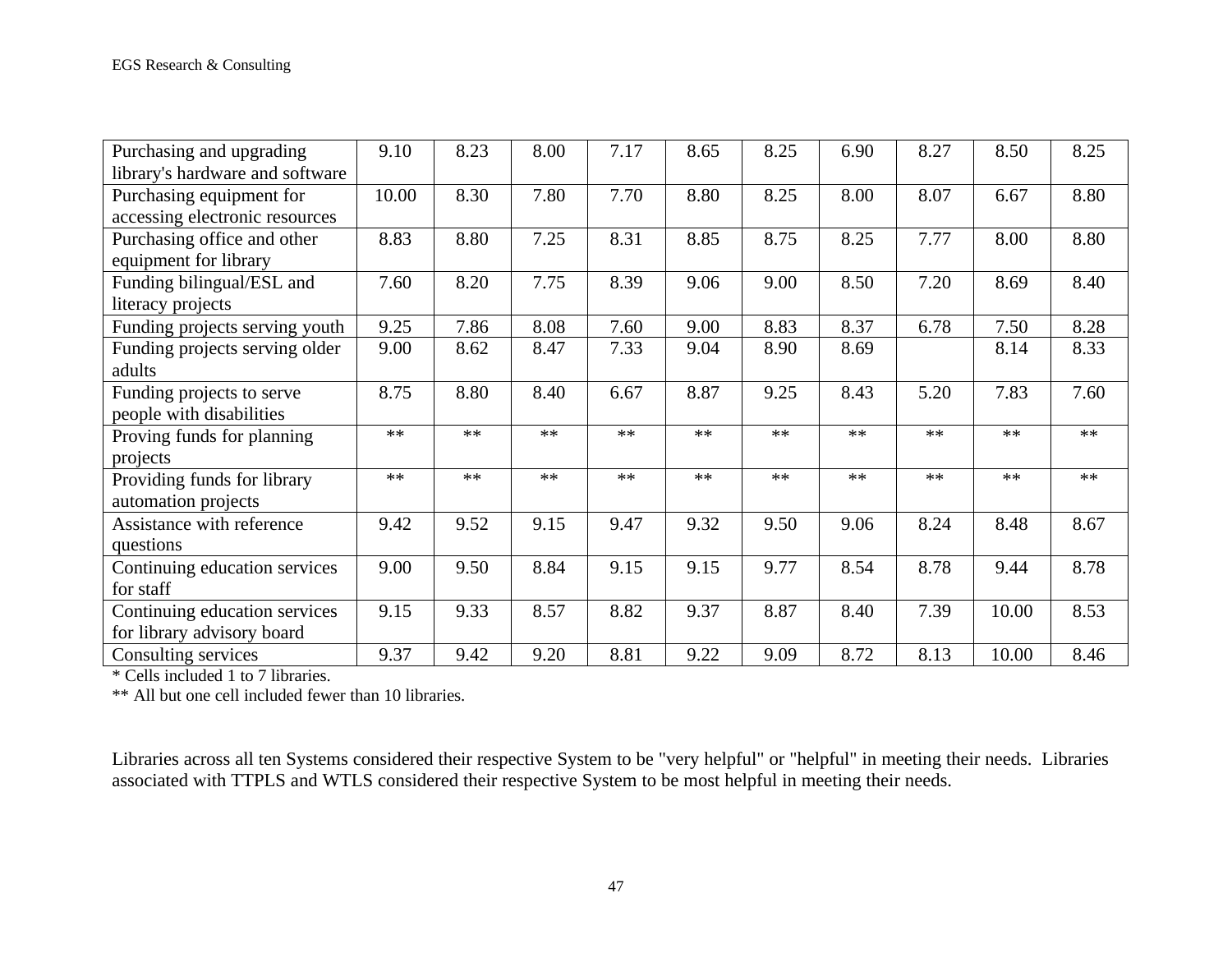| <b>Helpfulness of Library</b>      | <b>BCLS</b> | <b>TPLS</b>              | <b>CTLS</b> | <b>STLS</b> | <b>NETLS</b> | <b>TTPLS</b>             | <b>NTRLS</b> | <b>HALS</b> | <b>WTLS</b>       | <b>AALS</b> |
|------------------------------------|-------------|--------------------------|-------------|-------------|--------------|--------------------------|--------------|-------------|-------------------|-------------|
| <b>System in Meeting Library's</b> | $(N=34)$    | $(N=25)$                 | $(N=57)$    | $(N=31)$    | $(N=77)$     | $(N=14)$                 | $(N=61)$     | $(N=53)$    | $(N=27)$          | $(N=39)$    |
| <b>Needs</b>                       |             |                          |             |             |              |                          |              |             |                   |             |
| Very helpful                       | 67.6%       | 76.0%                    | 73.7%       | 80.6%       | 67.5%        | 85.7%                    | 54.1%        | 62.3%       | 85.2%             | 66.7%       |
| Helpful                            | 20.6%       | 20.0%                    | 12.3%       | 9.7%        | 28.6%        | 14.3%                    | 24.6%        | 28.3%       | 14.8%             | 12.8.%      |
| Moderately helpful                 | 5.9%        | 4.0%                     | 10.5%       | 3.2%        | 3.9%         | $\qquad \qquad -$        | 11.5%        | 5.7%        | $- -$             | 12.8%       |
| Of little help                     | 2.9%        | $\overline{\phantom{m}}$ | 3.5%        | 3.2%        | $- -$        | $\overline{\phantom{m}}$ | 8.2%         | 1.9%        | $\qquad \qquad -$ | 7.7%        |
| Not at all helpful                 | $- -$       | $- -$                    | $- -$       | $- -$       | $- -$        | $\qquad \qquad -$        | 1.6%         | 1.9%        | $- -$             | $- -$       |
| Unsure                             | 2.9%        | $- -$                    | $- -$       | --          | $- -$        | $- -$                    | --           | $- -$       | $- -$             |             |
| Mean*                              | 1.42        | .28                      | 1.44        | 1.27        | 1.36         | 1.14                     | 1.79         | 1.53        | 1.15              | 1.61        |

# **Table II.C.8**

Libraries reported that the services their respective Library Systems provided had a great or moderate impact on different aspects of their holdings and operations. Libraries associated with WTLS and TTPLS saw the greatest impact of the respective System on their library. HALS libraries saw the least impact.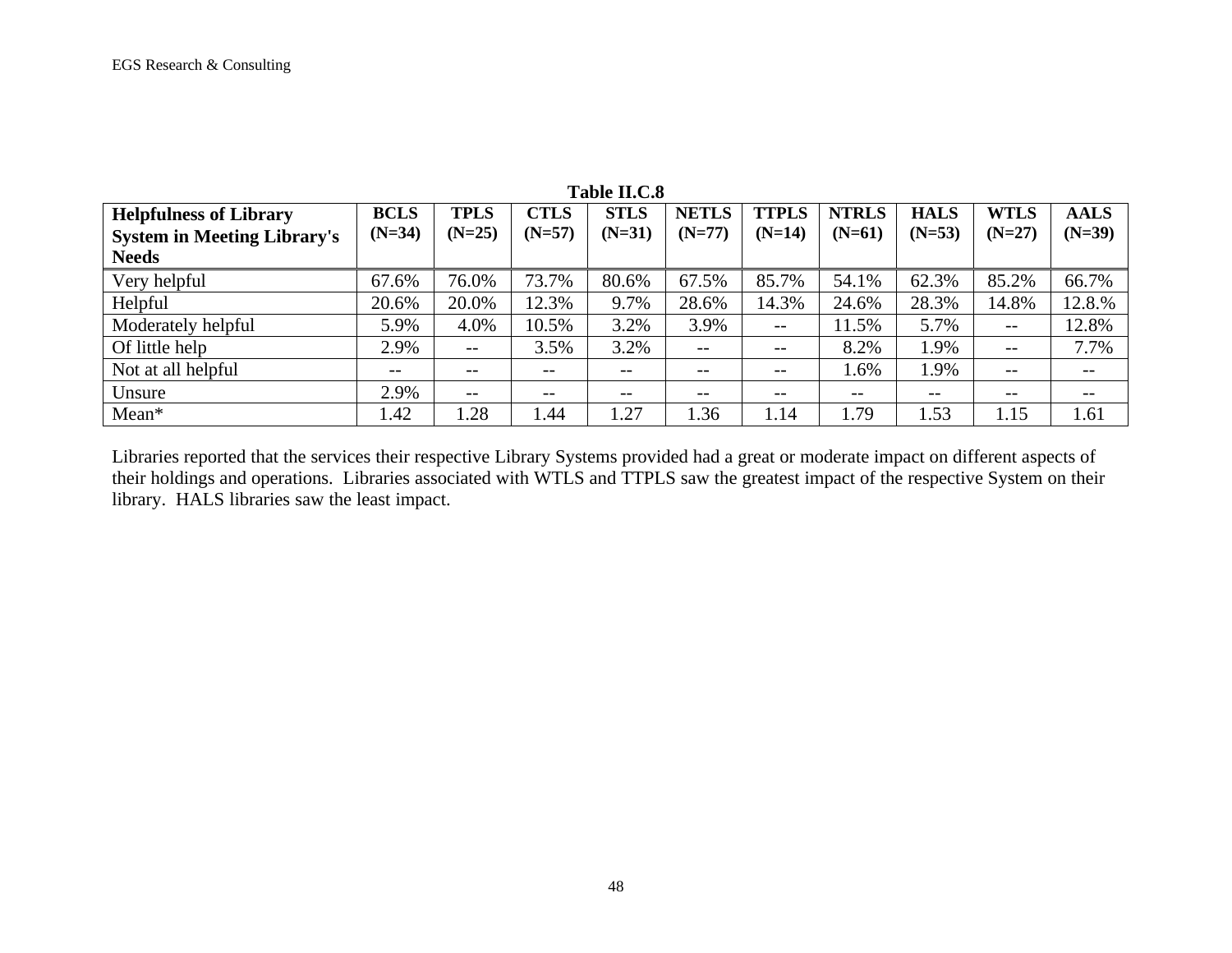| Library                          |             |             |             |             | Mean Extent to which System Helped Library Improve* |              |              |             |             |             |
|----------------------------------|-------------|-------------|-------------|-------------|-----------------------------------------------------|--------------|--------------|-------------|-------------|-------------|
|                                  | <b>BCLS</b> | <b>TPLS</b> | <b>CTLS</b> | <b>STLS</b> | <b>NETLS</b>                                        | <b>TTPLS</b> | <b>NTRLS</b> | <b>HALS</b> | <b>WTLS</b> | <b>AALS</b> |
|                                  | $(N=34)$    | $(N=25)$    | $(N=57)$    | $(N=31)$    | $(N=77)$                                            | $(N=14)$     | $(N=61)$     | $(N=53)$    | $(N=27)$    | $(N=39)$    |
| Collection                       | 1.45        | 1.40        | 1.59        | 1.33        | 1.40                                                | 1.07         | 1.80         | 1.48        | 1.22        | 1.44        |
| Technology                       | 1.87        | 1.24        | 1.64        | 1.90        | 1.90                                                | 1.58         | 2.23         | 1.96        | 1.27        | 1.86        |
| Operations                       | 1.82        | 1.68        | 1.75        | 1.83        | 1.82                                                | 1.42         | 2.15         | 2.04        | 1.28        | 1.84        |
| Management                       | 1.97        | 1.56        | 1.91        | 1.75        | 1.73                                                | 1.42         | 2.13         | 2.12        | 1.31        | 1.84        |
| Planning                         | 2.06        | 1.62        | 1.92        | 1.89        | 1.89                                                | 1.58         | 2.34         | 2.23        | 1.16        | 1.92        |
| Range of service                 | 2.03        | 1.64        | 1.93        | 1.76        | 1.85                                                | 1.38         | 2.43         | 2.22        | 1.32        | 1.89        |
| Quality of services              | 2.10        | 1.50        | 1.80        | 1.61        | 1.68                                                | 1.23         | 2.13         | 1.94        | 1.24        | 1.75        |
| Ability to serve individuals not | 2.16        | 1.96        | 2.21        | 1.59        | 2.12                                                | 1.42         | 2.60         | 2.43        | 1.42        | 1.78        |
| served before                    |             |             |             |             |                                                     |              |              |             |             |             |

**Table II.C.9**

\*Means were based on a 4-point improvement scale where "1" referred to "to a great extent" and "4" referred to "not at all."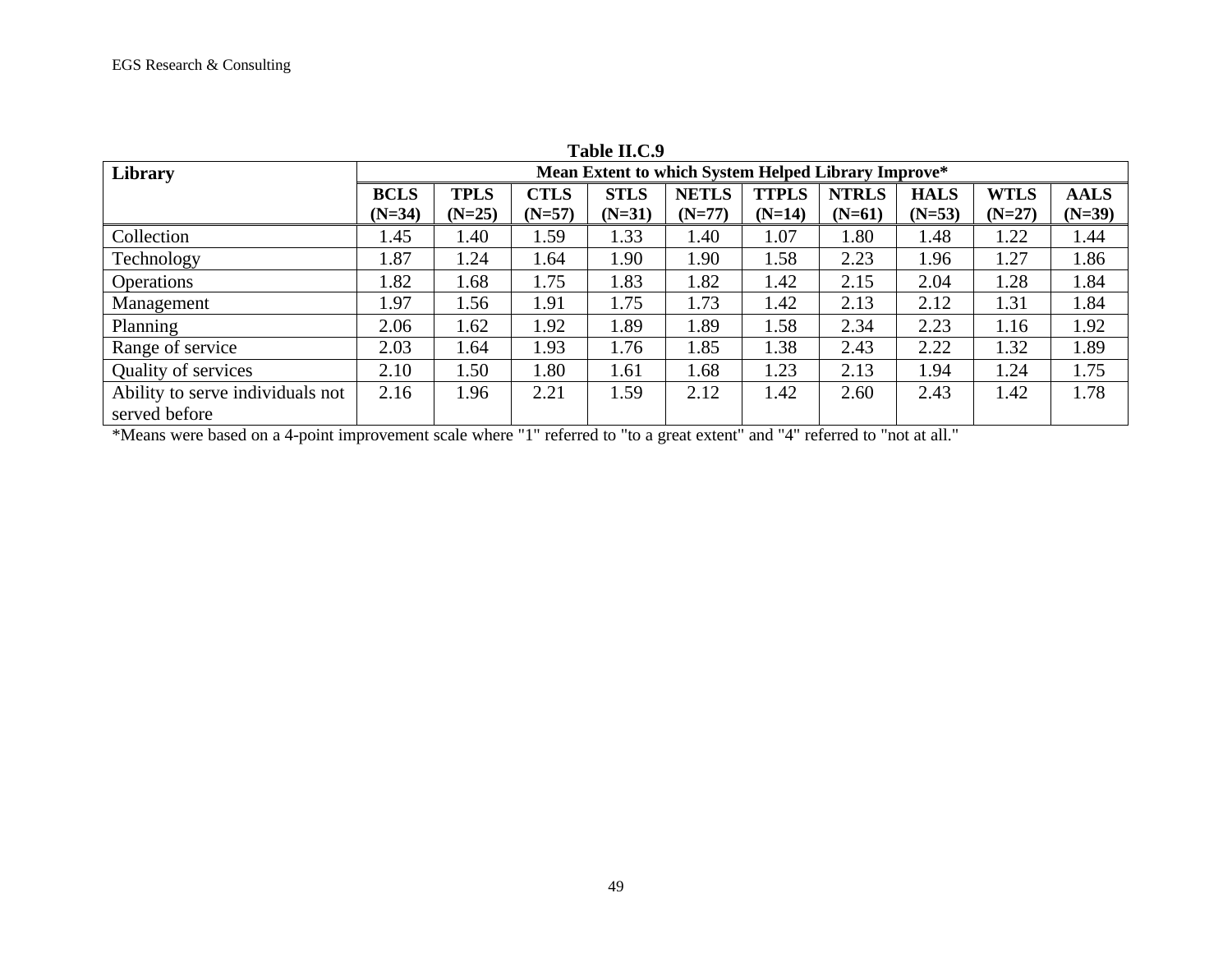A considerable percent of member libraries in all Library Systems agreed that they had derived multiple benefits from their membership.

| <b>Table II.C.IU</b>              |             |             |             |             |              |              |              |             |             |             |
|-----------------------------------|-------------|-------------|-------------|-------------|--------------|--------------|--------------|-------------|-------------|-------------|
| <b>Major Benefits Library</b>     | <b>BCLS</b> | <b>TPLS</b> | <b>CTLS</b> | <b>STLS</b> | <b>NETLS</b> | <b>TTPLS</b> | <b>NTRLS</b> | <b>HALS</b> | <b>WTLS</b> | <b>AALS</b> |
| Derived from Membership in        | $(N=34)$    | $(N=25)$    | $(N=55)$    | $(N=31)$    | $(N=76)$     | $(N=14)$     | $(N=59)$     | $(N=53)$    | $(N=26)$    | $(N=39)$    |
| <b>System</b>                     |             |             |             |             |              |              |              |             |             |             |
| Offered programs to meet the      | 32.4%       | 40.0%       | 36.4%       | 48.4%       | 40.8%        | 42.9%        | 27.1%        | 35.8%       | 50.0%       | 33.3%       |
| needs of special populations      |             |             |             |             |              |              |              |             |             |             |
| Increased staff's knowledge       | 82.4%       | 92.0%       | 89.1%       | 83.9%       | 89.5%        | 100.0%       | 86.4%        | 81.1%       | 96.7%       | 82.1%       |
| and competence of library         |             |             |             |             |              |              |              |             |             |             |
| management and operations         |             |             |             |             |              |              |              |             |             |             |
| Have a current materials          | 73.5%       | 68.0%       | 81.8%       | 90.3%       | 77.6%        | 100.0%       | 66.1%        | 83.0%       | 96.2%       | 76.9%       |
| collection that is broad in       |             |             |             |             |              |              |              |             |             |             |
| scope and can better meet         |             |             |             |             |              |              |              |             |             |             |
| community needs                   |             |             |             |             |              |              |              |             |             |             |
| Library is better able to utilize | 76.5%       | 100.0%      | 78.2%       | 64.5%       | 76.3%        | 92.9%        | 62.7%        | 69.8%       | 92.3%       | 74.4%       |
| new technology and resources      |             |             |             |             |              |              |              |             |             |             |
| to service the community          |             |             |             |             |              |              |              |             |             |             |
| Library offers enhanced access    | 70.6%       | 96.0%       | 80.0%       | 74.2%       | 75.0%        | 100.0%       | 59.3%        | 69.8%       | 92.3%       | 66.7%       |
| to a variety of information       |             |             |             |             |              |              |              |             |             |             |
| Library is able to obtain         | 61.8%       | 56.0%       | 65.5%       | 64.5%       | 76.3%        | 71.4%        | 69.5%        | 71.7%       | 96.2%       | 74.4%       |
| additional funding and other      |             |             |             |             |              |              |              |             |             |             |
| resources to improve services     |             |             |             |             |              |              |              |             |             |             |
| Library is able to plan services  | 44.1%       | 64.0%       | 65.5%       | 61.3%       | 63.2%        | 50.0%        | 54.2%        | 41.5%       | 69.2%       | 46.2%       |
| to meet the future needs of the   |             |             |             |             |              |              |              |             |             |             |
| community                         |             |             |             |             |              |              |              |             |             |             |

**Table II.C.10**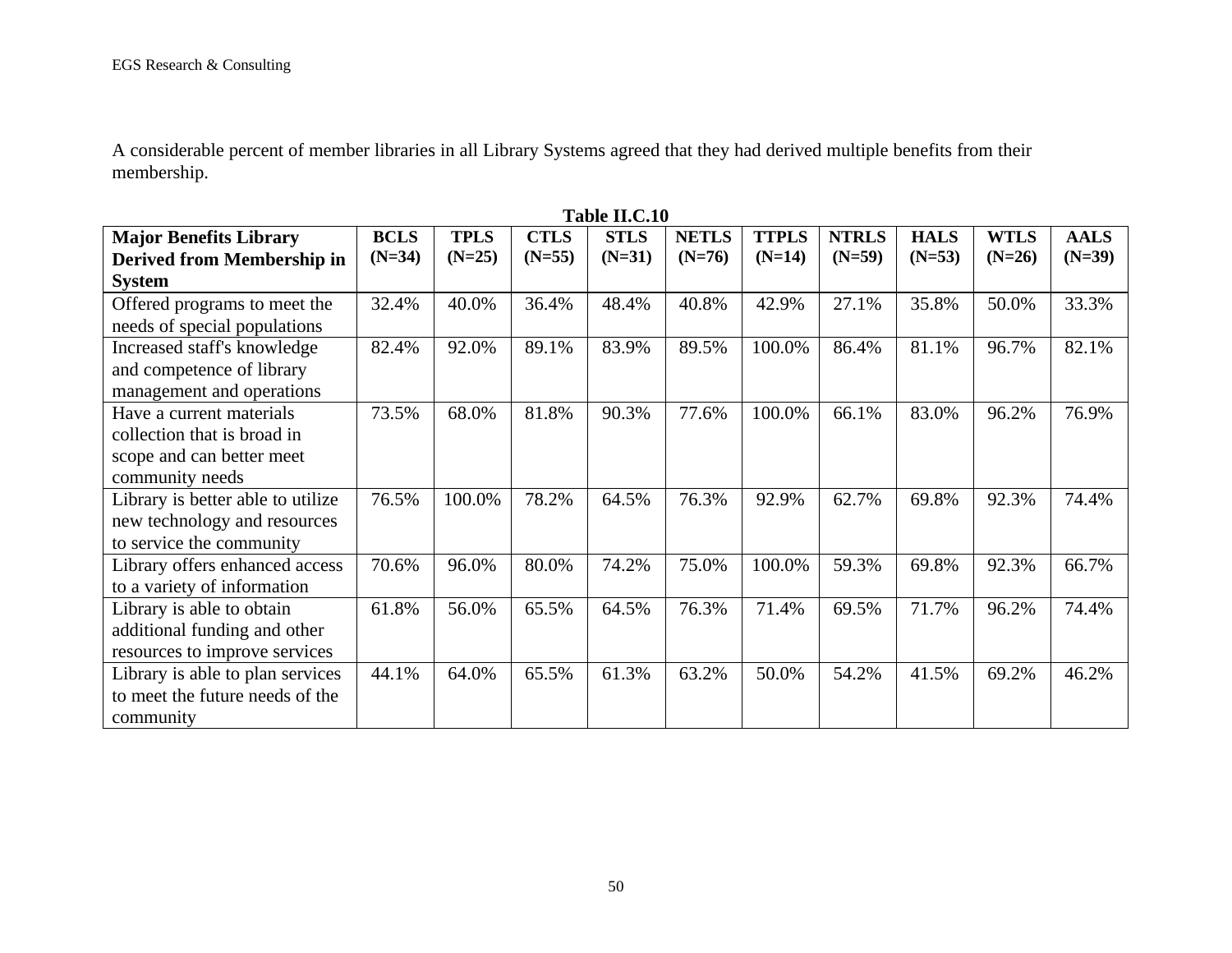### **D. LEGAL SERVICE POPULATION**

Survey data were combined with corresponding data from the *Public Library Annual Repor*t database and three groups of analyses were conducted based on the classification of libraries by size of the legal service population, libraries' operating expenditures, and primary area of service. The results of these analyses were consistent: libraries with small legal service populations, low operating expenditures, and primarily serving rural areas were greatly more dependent on the Library Systems and benefited to a greater extent from services the Library Systems provided. This section of the report includes the analysis by legal service population. The analyses by operating expenditures and primary service area are included in Appendix B and C.

Libraries were classified into three groups based on the size of their service population. The size of libraries' legal service population ranged from 1,093 to 1,786,691. Libraries' legal service populations were classified into:

- Small: less than 10,000 people
- Medium: between 10,000 and 49,999 people
- Large: 50,000 or more people

Data were available for 417 libraries. Fifty-eight percent of the libraries were associated with small legal service populations; 31 percent were associated with medium legal service populations; and 11 percent were associated with large legal service populations.

| 1 apie 11.D.1                   |                            |                             |  |  |  |  |  |  |  |  |
|---------------------------------|----------------------------|-----------------------------|--|--|--|--|--|--|--|--|
| <b>Legal Service Population</b> | <b>Number of Libraries</b> | <b>Percent of Libraries</b> |  |  |  |  |  |  |  |  |
| Small                           | 243                        | 58.3%                       |  |  |  |  |  |  |  |  |
| Medium                          | 129                        | 30.9%                       |  |  |  |  |  |  |  |  |
| Large                           |                            | 10.8%                       |  |  |  |  |  |  |  |  |

**Table II.D.1**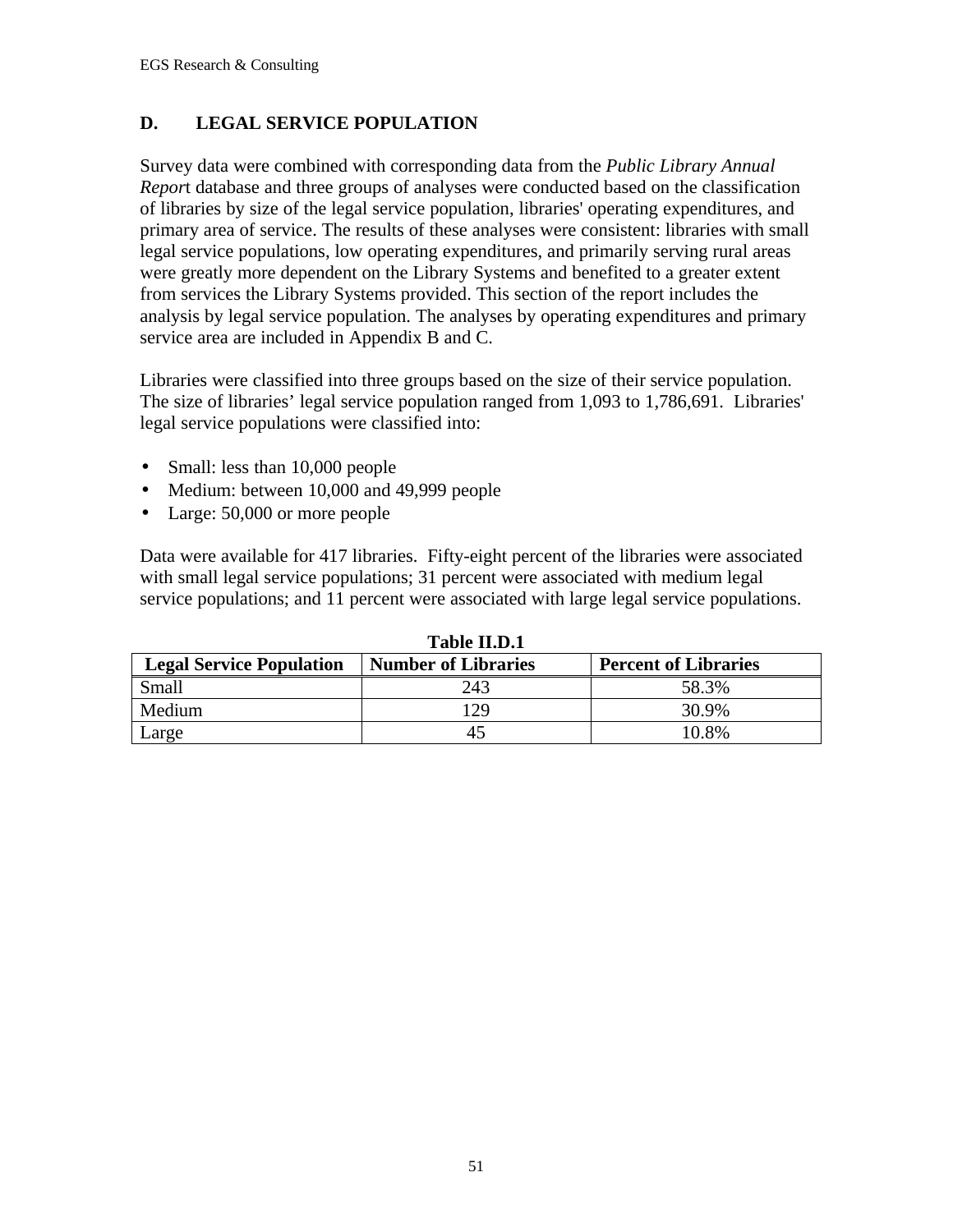

The Library Systems represented different mixes of libraries with small, medium and large populations. For example, BCLS has the largest percent of libraries with small legal service populations (86 percent). STLS (42 percent) had the smallest percent of such libraries. STLS and HALS, on the other hand, had the largest percent of libraries with large legal service populations (20 percent). TPLS had only four percent of its libraries serving large legal service populations.

| <b>Library Systems</b> | Number of        |    |                           |    | <b>Size of Legal Service Population</b> |                   |               |  |
|------------------------|------------------|----|---------------------------|----|-----------------------------------------|-------------------|---------------|--|
|                        | <b>Libraries</b> |    | <b>Small</b><br>$(N=243)$ |    | <b>Medium</b><br>$(N=129)$              | Large<br>$(N=45)$ |               |  |
|                        |                  | #  | $\frac{6}{6}$             |    | $\frac{6}{9}$                           | #                 | $\frac{0}{0}$ |  |
| <b>BCLS</b>            | 35               | 30 | 85.7%                     | 3  | 8.6%                                    | 2                 | 5.7%          |  |
| <b>TPLS</b>            | 25               | 18 | 72.0%                     | 6  | 24.0%                                   |                   | 4.0%          |  |
| <b>CTLS</b>            | 56               | 31 | 55.4%                     | 20 | 35.7%                                   | 5                 | 8.9%          |  |
| <b>STLS</b>            | 31               | 13 | 41.9%                     | 12 | 38.7%                                   | 6                 | 19.4%         |  |
| <b>NETLS</b>           | 78               | 41 | 52.6%                     | 30 | 38.5%                                   | 7                 | 9.0%          |  |
| <b>TTPLS</b>           | 14               | 10 | 71.4%                     | 3  | 21.4%                                   |                   | 7.1%          |  |
| <b>NTRLS</b>           | 60               | 32 | 53.3%                     | 19 | 31.7%                                   | 9                 | 15.0%         |  |
| <b>HALS</b>            | 54               | 25 | 46.3%                     | 19 | 35.2%                                   | 10                | 18.5%         |  |
| <b>WTLS</b>            | 27               | 19 | 70.4%                     | 6  | 22.2%                                   | 2                 | 7.4%          |  |
| <b>AALS</b>            | 37               | 24 | 64.9%                     | 11 | 29.7%                                   | 2                 | 5.4%          |  |

**Table II.D.2**

Areas with small legal service populations were predominantly rural (89 percent), while areas with medium legal service populations were divided between rural (59 percent) and suburban areas (30 percent). Areas with large service populations were divided between urban (47 percent) and suburban (40 percent) areas.

52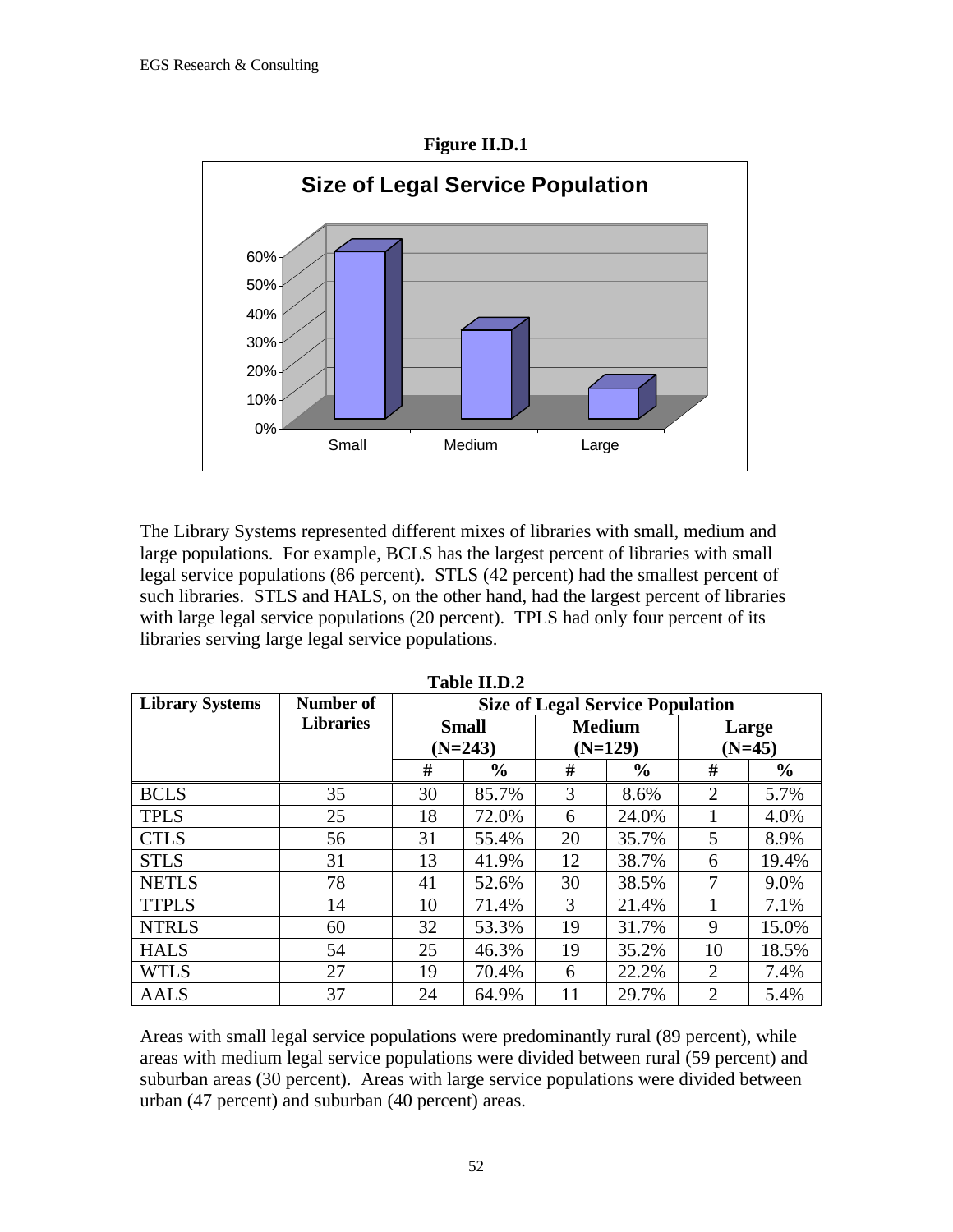| TANIC TIMOW                        |                                         |                           |    |                            |                   |               |  |  |  |  |  |
|------------------------------------|-----------------------------------------|---------------------------|----|----------------------------|-------------------|---------------|--|--|--|--|--|
| <b>Libraries' Primary Areas of</b> | <b>Size of Legal Service Population</b> |                           |    |                            |                   |               |  |  |  |  |  |
| <b>Service</b>                     |                                         | <b>Small</b><br>$(N=243)$ |    | <b>Medium</b><br>$(N=128)$ | Large<br>$(N=45)$ |               |  |  |  |  |  |
|                                    | #                                       | $\frac{6}{9}$             | #  | $\frac{6}{9}$              | #                 | $\frac{6}{9}$ |  |  |  |  |  |
| Urban                              |                                         | 2.1%                      | 11 | 8.6%                       | 21                | 46.7%         |  |  |  |  |  |
| Suburban                           | 19                                      | 7.8%                      | 38 | 29.7%                      | 18                | 40.0%         |  |  |  |  |  |
| Rural                              | 216                                     | 88.9%                     | 75 | 58.6%                      | 3                 | 6.7%          |  |  |  |  |  |
| Other                              | 3                                       | 1.2%                      | 4  | 3.1%                       | 3                 | 6.7%          |  |  |  |  |  |

**Table II.D.3**

## **1. Library Operations**

The size of libraries' legal service populations was significantly associated with libraries' level of automation. Overall, libraries serving larger legal service populations were more automated than libraries serving smaller legal service populations. Ninety-five percent or more of all libraries had Internet access. However, libraries with larger legal service populations differed significantly from libraries with medium and small legal service populations in having automated catalog and circulation systems, in having these systems available through the Internet, and in providing access to online databases to their patrons, as shown in the table below. A larger percent of libraries with larger service populations (51 percent) than those with medium or small legal service populations (42 and 32 percent, respectively) had long-range plans.

| <b>Table II.D.4</b>                                                     |                           |               |     |                                         |    |                   |  |  |  |  |
|-------------------------------------------------------------------------|---------------------------|---------------|-----|-----------------------------------------|----|-------------------|--|--|--|--|
| <b>Library Has</b>                                                      |                           |               |     | <b>Size of Legal Service Population</b> |    |                   |  |  |  |  |
|                                                                         | <b>Small</b><br>$(N=243)$ |               |     | <b>Medium</b><br>$(N=129)$              |    | Large<br>$(N=45)$ |  |  |  |  |
|                                                                         | #                         | $\frac{6}{9}$ | #   | $\frac{6}{9}$                           | #  | $\frac{6}{9}$     |  |  |  |  |
| Automated catalog and circulation<br>system*                            | 155                       | 63.8%         | 113 | 87.6%                                   | 44 | 97.8%             |  |  |  |  |
| Automated catalog available through<br>the Internet*                    | 55                        | 22.6%         | 65  | 50.4%                                   | 42 | 93.3%             |  |  |  |  |
| Automated circulation system that is<br>available through the Internet* | 20                        | 8.2%          | 32  | 24.8%                                   | 24 | 53.3%             |  |  |  |  |
| Internet connection*                                                    | 231                       | 95.1%         | 129 | 100.0%                                  | 45 | 100.0%            |  |  |  |  |
| Library provides access to online<br>databases to end users*            | 171                       | 70.4%         | 112 | 86.8%                                   | 44 | 97.8%             |  |  |  |  |
| Long-range plan*                                                        | 78                        | 32.1%         | 54  | 41.9%                                   | 23 | 51.1%             |  |  |  |  |
| Long-range plan addresses future<br>trends                              | 66                        | 84.6%         | 42  | 77.8%                                   | 17 | 73.9%             |  |  |  |  |

\* Differences are statistically significant.

Libraries, regardless of the size of their legal service population, collaborated with other libraries, as shown in the following table. However, a larger percent of libraries with large legal service populations than libraries with medium and small legal service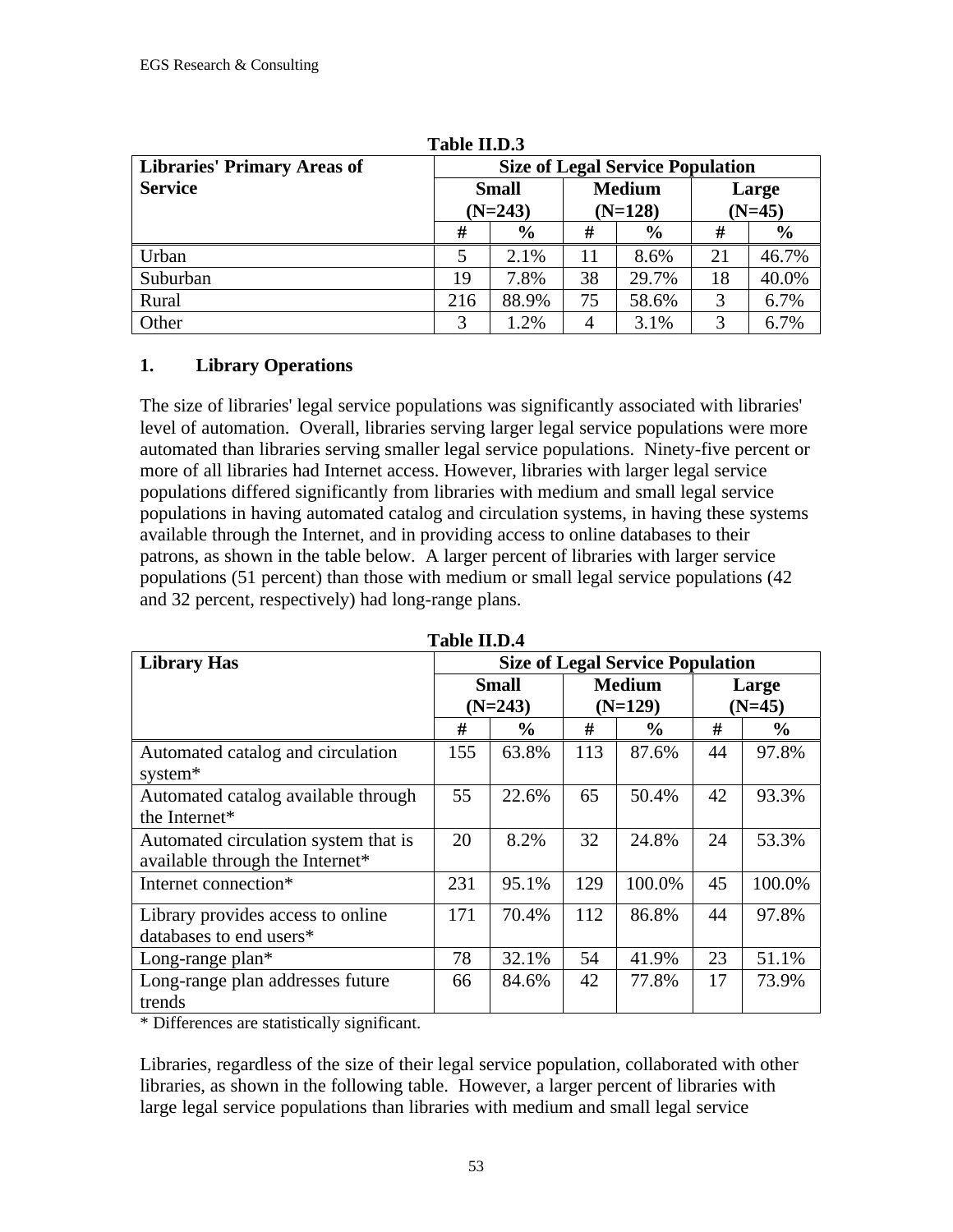populations collaborated with academic and special libraries. This difference may stem from a greater presence of academic and special libraries in areas with large legal service populations.

| Table II.D.5                          |           |               |     |                                         |       |               |  |
|---------------------------------------|-----------|---------------|-----|-----------------------------------------|-------|---------------|--|
| <b>Library Collaborated Regularly</b> |           |               |     | <b>Size of Legal Service Population</b> |       |               |  |
| with:                                 |           | <b>Small</b>  |     | <b>Medium</b>                           | Large |               |  |
|                                       | $(N=210)$ |               |     | $(N=120)$                               |       | $(N=43)$      |  |
|                                       | #         | $\frac{6}{6}$ | #   | $\frac{6}{6}$                           | #     | $\frac{6}{6}$ |  |
| Public libraries                      | 182       | 86.7%         | 105 | 87.5%                                   | 35    | 81.4%         |  |
| <b>School libraries</b>               | 131       | 62.4%         | 68  | 56.7%                                   | 26    | 60.5%         |  |
| Academic libraries                    | 21        | 10.0%         | 38  | 31.7%                                   | 27    | 62.8%         |  |
| Special libraries (law, medicine,     | 4         | 1.9%          | 8   | 6.7%                                    | 8     | 18.6%         |  |
| engineering)                          |           |               |     |                                         |       |               |  |
| Other types of libraries              | 5         | 2.4%          | 11  | 9.2%                                    | 5     | 11.6%         |  |

## **2. Library System Services Provided to Member Libraries**

Library Systems provided a wide range of services to libraries regardless of the size of their legal service population. A larger percent of libraries with medium and large legal service populations received funds for computers while a larger percent of libraries with small legal service populations received funds to upgrade their Internet connection and training for their advisory boards. Also, a larger percent of libraries with small and medium legal service populations received training in and assistance with grant writing and assistance with reference questions.

| <b>Services Library Received From</b>                                                | <b>Size of Legal Service Population</b> |               |     |               |                |               |
|--------------------------------------------------------------------------------------|-----------------------------------------|---------------|-----|---------------|----------------|---------------|
| <b>Library System</b>                                                                | <b>Small</b>                            |               |     | <b>Medium</b> |                | Large         |
|                                                                                      |                                         | $(N=242)$     |     | $(N=129)$     |                | $(N=45)$      |
|                                                                                      | #                                       | $\frac{0}{0}$ | #   | $\frac{6}{9}$ | #              | $\frac{6}{9}$ |
| Funds for collection development: books<br>and other materials                       | 235                                     | 97.1%         | 129 | 100.0%        | 45             | 100.0%        |
| Funds for library video collection<br>operation                                      | 97                                      | 40.1%         | 56  | 43.4%         | 24             | 53.3%         |
| Funds for computers                                                                  | 76                                      | 31.4%         | 49  | 38.0%         | 17             | 37.8%         |
| Funds for installing an Internet<br>connection                                       | 38                                      | 15.7%         | 9   | 7.0%          | 7              | 15.6%         |
| Funds for upgrading the library's Internet<br>connection                             | 22                                      | 9.1%          | 4   | 3.1%          | $\overline{2}$ | 4.4%          |
| Training library staff in the management<br>and use of electronic resources          | 208                                     | 86.0%         | 112 | 86.8%         | 39             | 86.7%         |
| Training and helping library staff to write<br>grants, assistance with grant writing | 166                                     | 68.6%         | 87  | 67.4%         | 16             | 35.6%         |
| Training library staff in the development<br>of long-range plans                     | 93                                      | 38.4%         | 48  | 37.2%         | 14             | 31.1%         |

**Table II.D.6**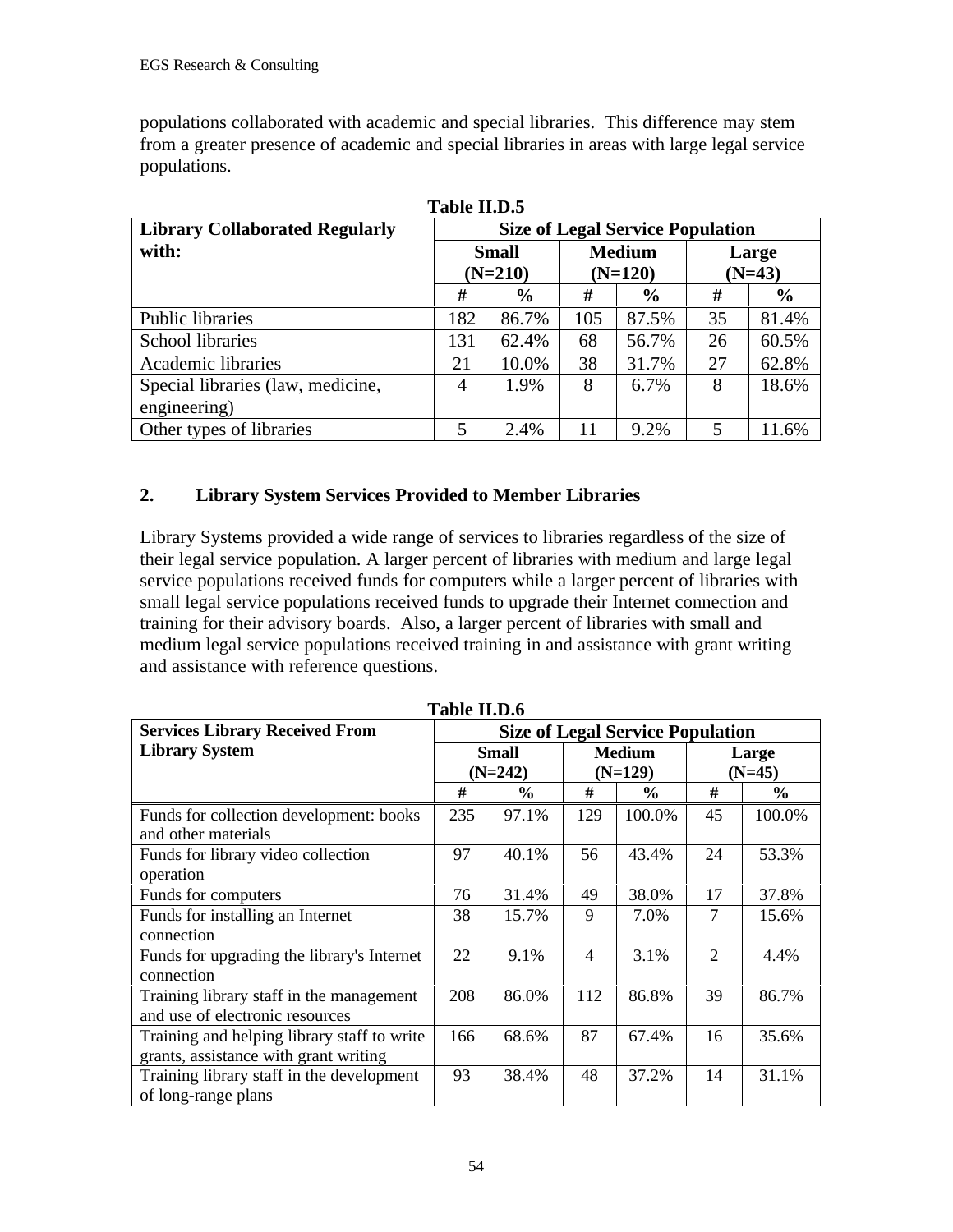| Purchasing for the library (or assisting  | 20  | 8.3%  | 11  | 8.5%  | $\mathfrak{D}$              | 4.4%  |
|-------------------------------------------|-----|-------|-----|-------|-----------------------------|-------|
| with the purchasing of) video and         |     |       |     |       |                             |       |
| teleconferencing/distance learning        |     |       |     |       |                             |       |
| equipment                                 |     |       |     |       |                             |       |
| Purchasing and upgrading library's        | 62  | 25.6% | 38  | 29.5% | 9                           | 20.0% |
| hardware and software                     |     |       |     |       |                             |       |
| Purchasing equipment for accessing        | 35  | 14.5% | 13  | 10.1% | $\mathcal{D}_{\mathcal{L}}$ | 4.4%  |
| electronic resources                      |     |       |     |       |                             |       |
| Purchasing office and other equipment     | 76  | 31.4% | 36  | 27.9% | 21                          | 46.7% |
| for library                               |     |       |     |       |                             |       |
| Funding bilingual/ESL and literacy        | 46  | 19.0% | 28  | 21.7% | 18                          | 40.0% |
| projects                                  |     |       |     |       |                             |       |
| Funding projects serving youth            | 36  | 14.9% | 22  | 17.1% | 11                          | 24.4% |
| Funding projects serving older adults     | 61  | 25.2% | 37  | 28.7% | 11                          | 24.4% |
| Funding projects to serve people with     | 35  | 14.5% | 17  | 13.2% | $\overline{4}$              | 8.9%  |
| disabilities                              |     |       |     |       |                             |       |
| Providing funds for planning projects     | 17  | 7.0%  | 9   | 7.0%  | 6                           | 13.3% |
| Providing funds for library automation    | 33  | 13.6% | 12  | 9.3%  | 3                           | 6.7%  |
| projects                                  |     |       |     |       |                             |       |
| Assistance with reference questions       | 185 | 76.4% | 84  | 65.1% | 18                          | 40.0% |
| Continuing education services for staff   | 234 | 96.7% | 122 | 94.6% | 42                          | 93.3% |
| Continuing education services for library | 95  | 39.3% | 44  | 34.1% | 11                          | 24.4% |
| advisory board                            |     |       |     |       |                             |       |
| Consulting services                       | 187 | 77.3% | 99  | 76.7% | 25                          | 55.6% |

## **3. Impact of Library System Services**

The size of libraries' legal service population was associated with the extent to which libraries found the Library System to be helpful in meeting their needs. Overall, libraries with small legal service populations found their respective Library Systems more helpful than libraries with medium and large legal service populations. Seventy-six percent of the libraries with small legal service populations and 66 percent of libraries with medium legal service populations compared with 38 percent of libraries with large legal service populations reported that their respective Library System was "very helpful" in meeting their needs.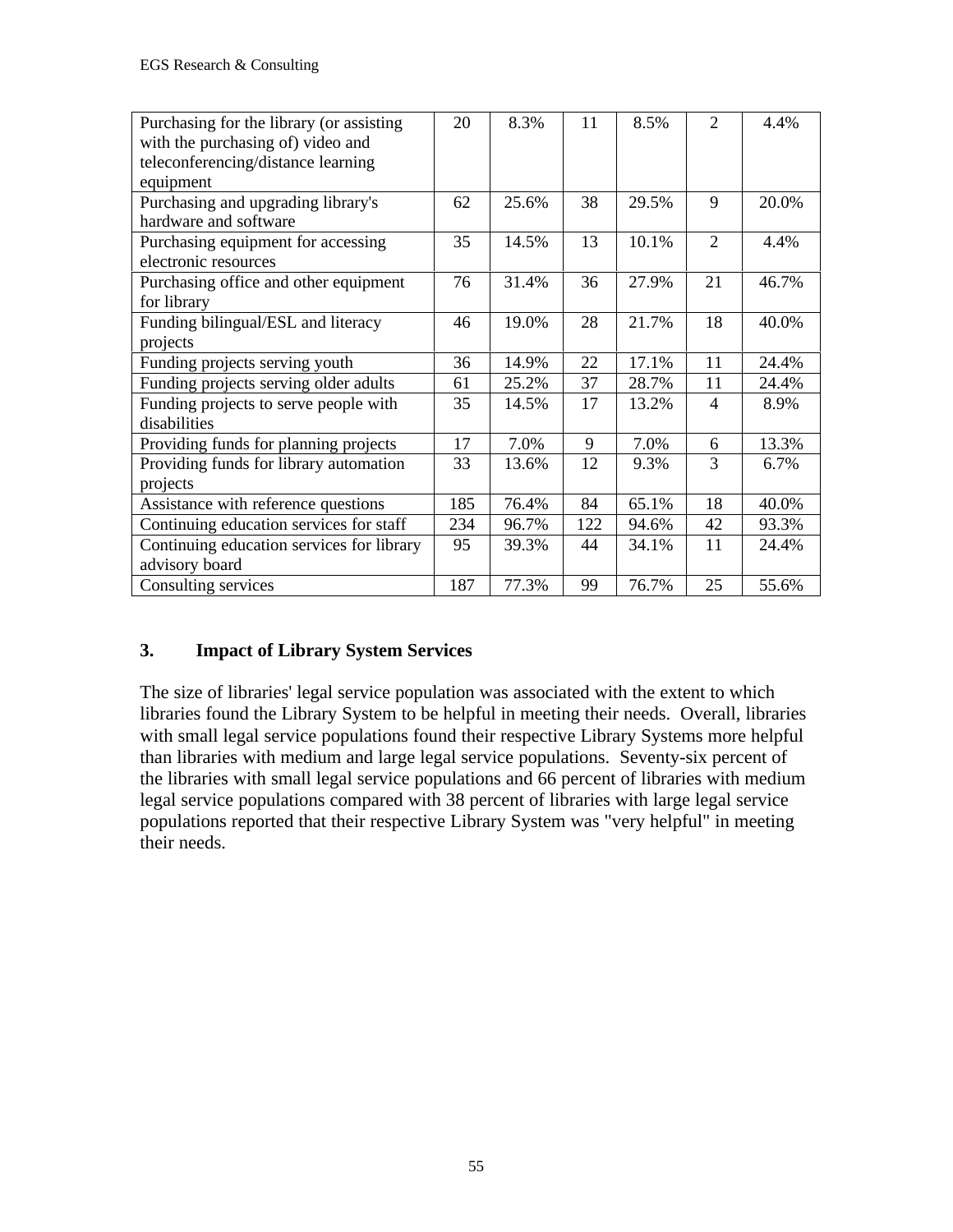| <b>Helpfulness of Library System in</b> | <b>Size of Legal Service Population</b> |               |               |               |       |               |
|-----------------------------------------|-----------------------------------------|---------------|---------------|---------------|-------|---------------|
| <b>Meeting Libraries' Needs</b>         |                                         | <b>Small</b>  | <b>Medium</b> |               | Large |               |
|                                         | $(N=241)$                               |               | $(N=127)$     |               |       | $(N=45)$      |
|                                         | #                                       | $\frac{6}{6}$ | #             | $\frac{6}{9}$ | #     | $\frac{6}{6}$ |
| Very helpful                            | 184                                     | 76.3%         | 84            | 66.1%         | 17    | 37.8%         |
| Helpful                                 | 45                                      | 18.7%         | 28            | 22.0%         | 11    | 24.4%         |
| Moderately helpful                      | 8                                       | 3.3%          | 8             | 6.3%          | 11    | 24.4%         |
| Of little help                          | 2                                       | 0.8%          | 5             | 3.9%          | 6     | 13.3%         |
| Not at all helpful                      |                                         | 0.4%          |               | 0.8%          |       |               |
| Unsure                                  |                                         | 0.4%          |               | 0.8%          |       |               |
| $Mean*$                                 | 1.30                                    |               | 1.50          |               | 2.13  |               |

**Table II.D.7**

\* Mean was calculated based on a 5-point scale where "1" referred to "very helpful" and

"5" referred to "not at all helpful."



**Figure II.D.2**

Libraries' legal service population size was significantly associated with improvements in all aspects of library operations as a result of services Library Systems provided to libraries. A significantly larger percent of libraries with small legal service populations than libraries with medium and large legal service populations reported improvements in their collection, technology, operations, management, planning, range and quality of service, and expansion of services to previously unserved populations. For example, four times as many libraries with small legal service populations (74 percent) than libraries with large legal service populations (18 percent) reported improvements in their collection, range of service (47 percent versus 12 percent), quality of service (54 percent versus 12 percent), and in their ability to serve previously unserved populations (43 percent versus nine percent). The differences are even larger when libraries with small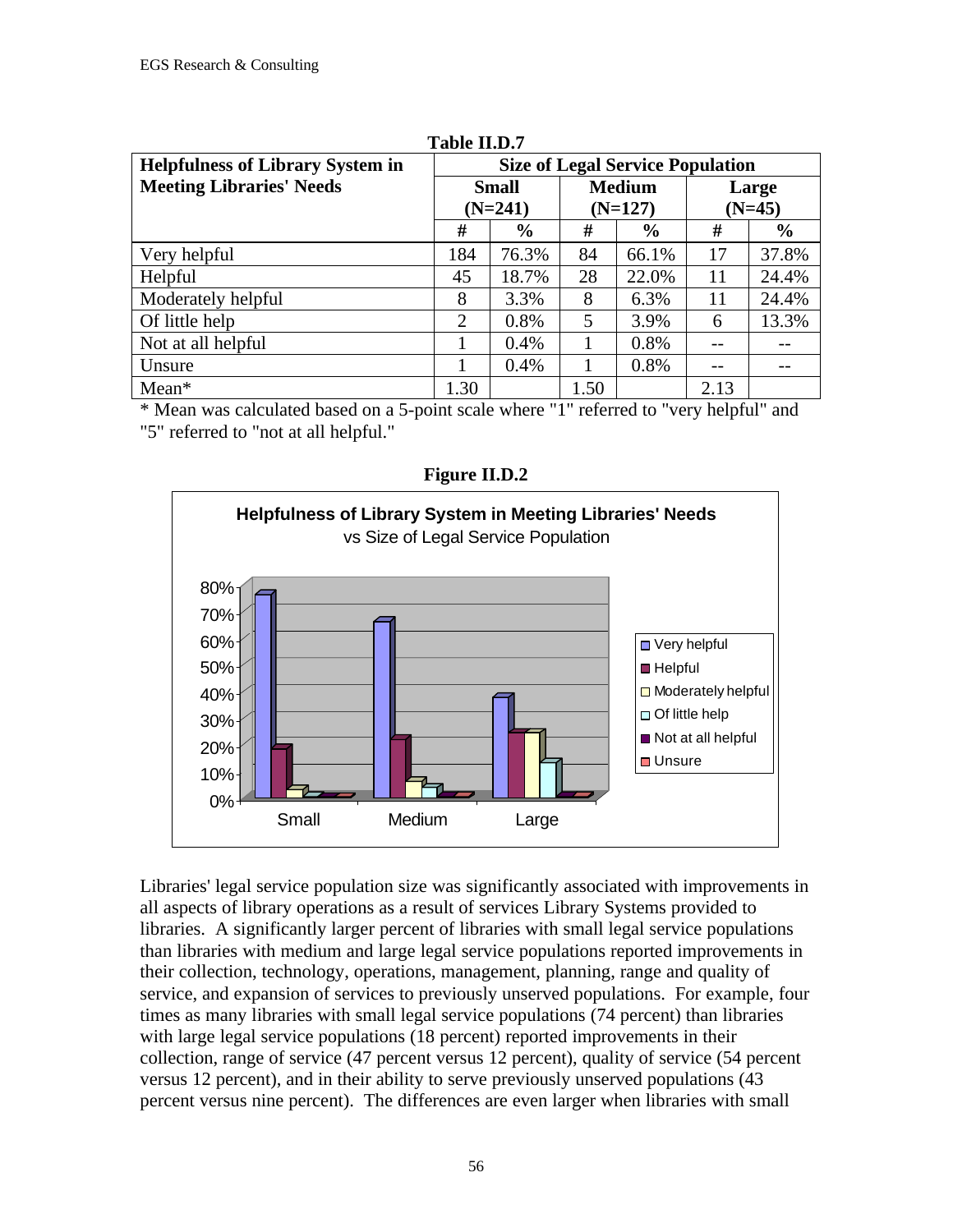legal service populations are compared with libraries with large legal service populations when reporting improvements in their operations (56 percent versus two percent), and management (57 percent versus two percent).

| <b>Services Provided by Library</b>     | <b>Size of Legal Service Population</b> |               |               |               |                |               |
|-----------------------------------------|-----------------------------------------|---------------|---------------|---------------|----------------|---------------|
| <b>System Helped Improve to a Great</b> |                                         | <b>Small</b>  | <b>Medium</b> |               | Large          |               |
| <b>Extent Library's*</b>                |                                         | $(N=235)$     | $(N=128)$     |               | $(N=45)$       |               |
|                                         | #                                       | $\frac{6}{6}$ | #             | $\frac{0}{0}$ | #              | $\frac{0}{0}$ |
| Collection                              | 175                                     | 74.5%         | 73            | 57.0%         | 8              | 17.8%         |
| Technology                              | 116                                     | 52.3%         | 57            | 45.2%         | 6              | 13.3%         |
| Operations                              | 125                                     | 55.8%         | 39            | 31.2%         |                | 2.3%          |
| Management                              | 129                                     | 56.8%         | 46            | 36.5%         |                | 2.3%          |
| Planning                                | 112                                     | 50.2%         | 46            | 38.3%         | 5              | 11.9%         |
| Range of service                        | 104                                     | 47.1%         | 46            | 37.1%         | 5              | 11.6%         |
| Quality of services                     | 121                                     | 54.3%         | 54            | 43.2%         | 5              | 11.6%         |
| Ability to serve individuals not        | 96                                      | 42.9%         | 39            | 31.7%         | $\overline{4}$ | 9.3%          |
| served before                           |                                         |               |               |               |                |               |

**Table II.D.8**

\* Differences are statistically significant.

As shown in the following table, on average, libraries with large legal service populations found the services provided by Library Systems not as helpful as libraries with medium or small legal service populations. Libraries with small legal service populations credited their respective Library Systems with the greatest impact on improving multiple aspects of their operation.

| 1 avit 11.1 <i>0.7</i>                            |                                         |             |             |  |  |  |
|---------------------------------------------------|-----------------------------------------|-------------|-------------|--|--|--|
| <b>Services Provided by Library System Helped</b> | <b>Size of Legal Service Population</b> |             |             |  |  |  |
| <b>Improve Library's*</b>                         | <b>Small</b>                            | Large       |             |  |  |  |
|                                                   | <b>Mean</b>                             | <b>Mean</b> | <b>Mean</b> |  |  |  |
|                                                   | Scores**                                | Scores**    | Scores**    |  |  |  |
| Collection                                        | 1.27                                    | 1.55        | 2.27        |  |  |  |
| Technology                                        | 1.62                                    | 1.86        | 2.69        |  |  |  |
| <b>Operations</b>                                 | 1.55                                    | 1.96        | 2.95        |  |  |  |
| Management                                        | 1.58                                    | 1.94        | 2.98        |  |  |  |
| Planning                                          | 1.72                                    | 2.02        | 2.98        |  |  |  |
| Range of service                                  | 1.72                                    | 2.00        | 2.84        |  |  |  |
| Quality of services                               | 1.58                                    | 1.81        | 2.67        |  |  |  |
| Ability to serve individuals not served before    | 1.90                                    | 2.15        | 2.98        |  |  |  |

**Table II.D.9**

\* Differences were statistically significant.

\*\* Means were calculated on a 5-point scale where "1" refers to "very helpful" and "5" refers to "not at all helpful."

Regardless of the size of the legal service population, libraries reported deriving multiple benefits from the services Library Systems provided to them. However, a smaller percent of libraries with large legal service populations than libraries with medium and small legal service populations recognized these benefits.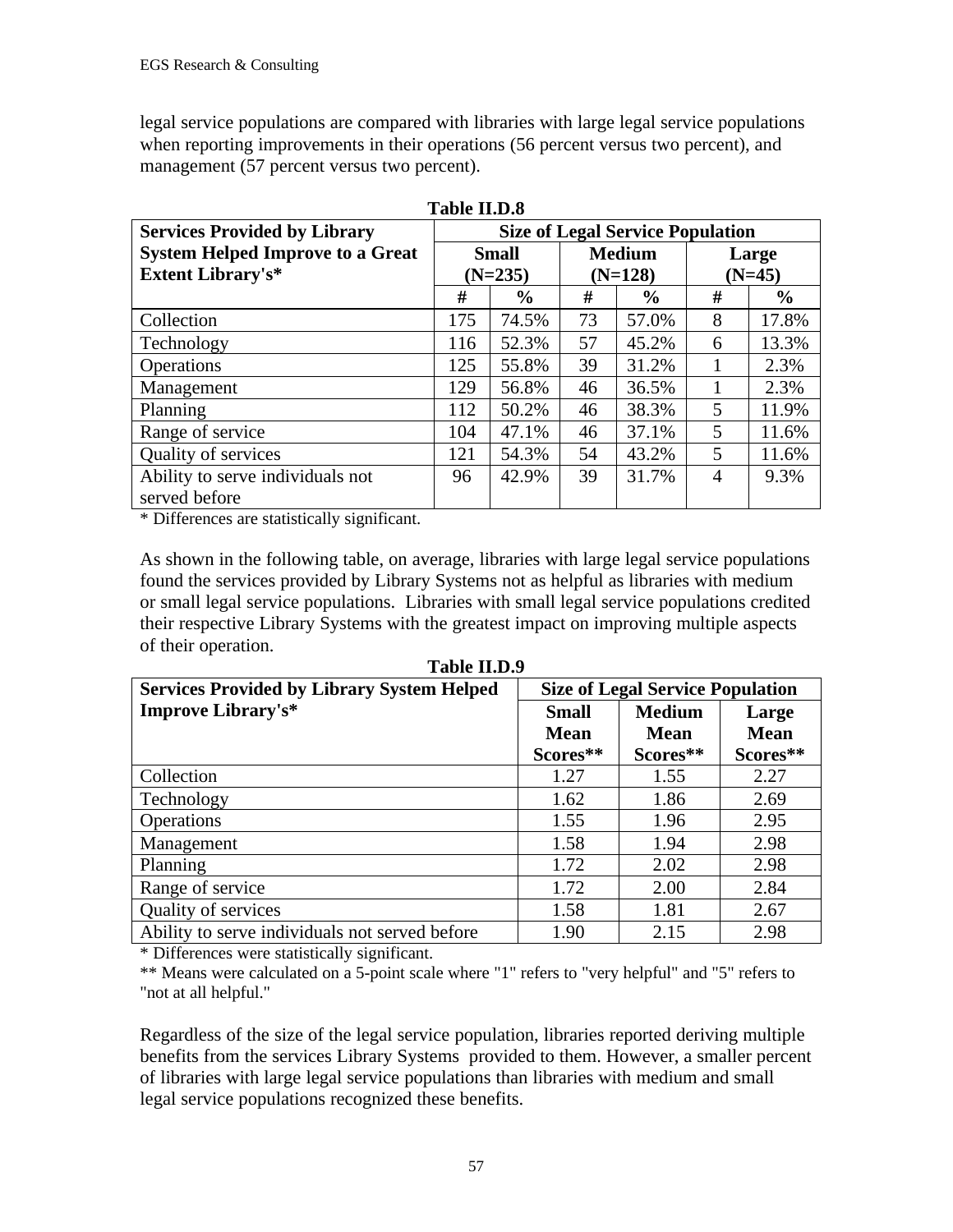| <b>Major Benefits Library Derived</b>                                                                | <b>Size of Legal Service Population</b> |               |           |               |          |               |
|------------------------------------------------------------------------------------------------------|-----------------------------------------|---------------|-----------|---------------|----------|---------------|
| from Membership in Library                                                                           | <b>Small</b>                            |               |           | <b>Medium</b> | Large    |               |
| <b>System</b>                                                                                        |                                         | $(N=239)$     | $(N=127)$ |               | $(N=41)$ |               |
|                                                                                                      | #                                       | $\frac{0}{0}$ | #         | $\frac{0}{0}$ | #        | $\frac{0}{0}$ |
| Offered programs to meet the needs<br>of special populations                                         | 87                                      | 36.4%         | 48        | 37.8%         | 15       | 36.6%         |
| Increased staff's knowledge and<br>competence of library management<br>and operations                | 218                                     | 91.2%         | 111       | 87.4%         | 26       | 63.4%         |
| Have a current materials collection<br>that is broad in scope and can better<br>meet community needs | 199                                     | 83.3%         | 95        | 74.8%         | 28       | 68.3%         |
| Library is better able to utilize new<br>technology and resources to service<br>the community        | 191                                     | 79.9%         | 96        | 75.6%         | 21       | 51.2%         |
| Library offers enhanced access to a<br>variety of information                                        | 202                                     | 84.5%         | 88        | 69.3%         | 15       | 36.6%         |
| Library is able to obtain additional<br>funding and other resources to<br>improve services           | 179                                     | 74.9%         | 86        | 67.7%         | 22       | 53.7%         |
| Library is able to plan services to<br>meet the future needs of the<br>community                     | 143                                     | 59.8%         | 75        | 59.1%         | 10       | 24.4%         |
| Consulting, advice, information<br>sharing                                                           | 218                                     | 89.7%         | 116       | 89.9%         | 37       | 82.2%         |

**Table II.D.10**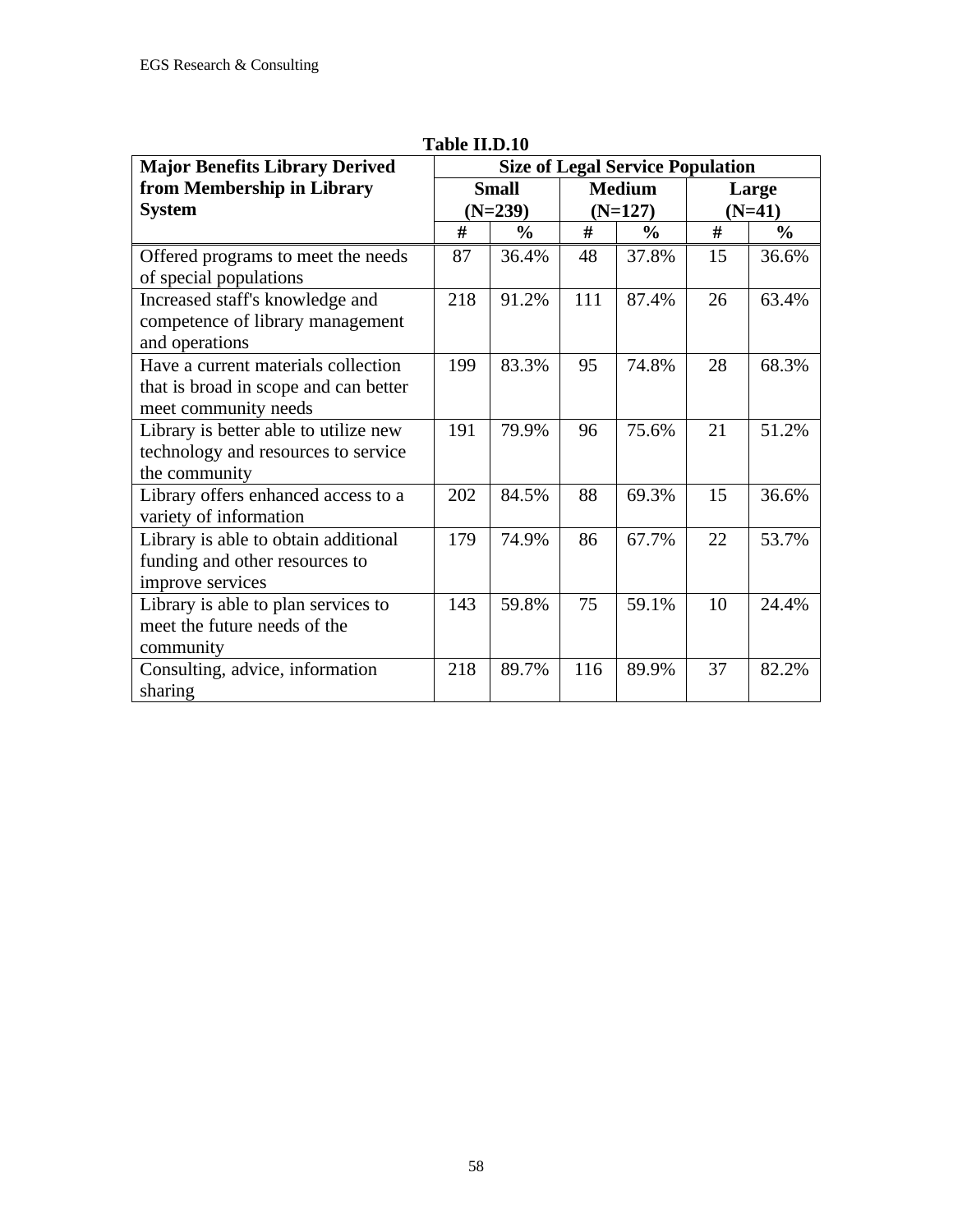# **III. TECHNICAL ASSISTANCE NEGOTIATED GRANTS (TANG)**

*"Training on technology issues is increasing self-sufficiency." (Library System Coordinator)*

The Technical Assistance Negotiated Grants (TANG) is a subgrant program that addresses the LSTA priority of "establishing and enhancing electronic linkages and assisting libraries to acquire and share computer systems and telecommunications technologies." TSLAC allocated \$600,000 of LSTA funds in 1999, 2000 and 2001 for this grant program in recognition that libraries need specialized technical training and consulting to assist their staff in maintaining their technology equipment. TSLAC gives priority in this grant to the Texas Library Systems. The grant is being implemented by the Library Systems to help their member libraries through technical training and assistance. Beginning in 1999, grants were awarded to each of the ten regional Library Systems for activities such as training staff in computer maintenance, and hiring additional staff with computer repair and maintenance skills who also train other staff and provide technical assistance.

For purposes of the in-depth evaluation, Library Systems and member libraries were asked about the use of TANG funds and the impact the services funded through TANG had on library operations and services.

## **A. LIBRARY SYSTEMS RESPONSES**

The increased use of technology in library operations and service delivery requires increased knowledge and competence on the part of library staff in the use, management, and maintenance of these technological tools. Library Systems provided a wide range of technology training and assistance to their member libraries through the Technical Assistance Negotiated Grants (TANG) program. The table below lists the services that Library Systems provided to their member libraries in this area and the percent of the member libraries that received these services. As shown in the table, a large percent of member libraries received a wide range of technology-related services.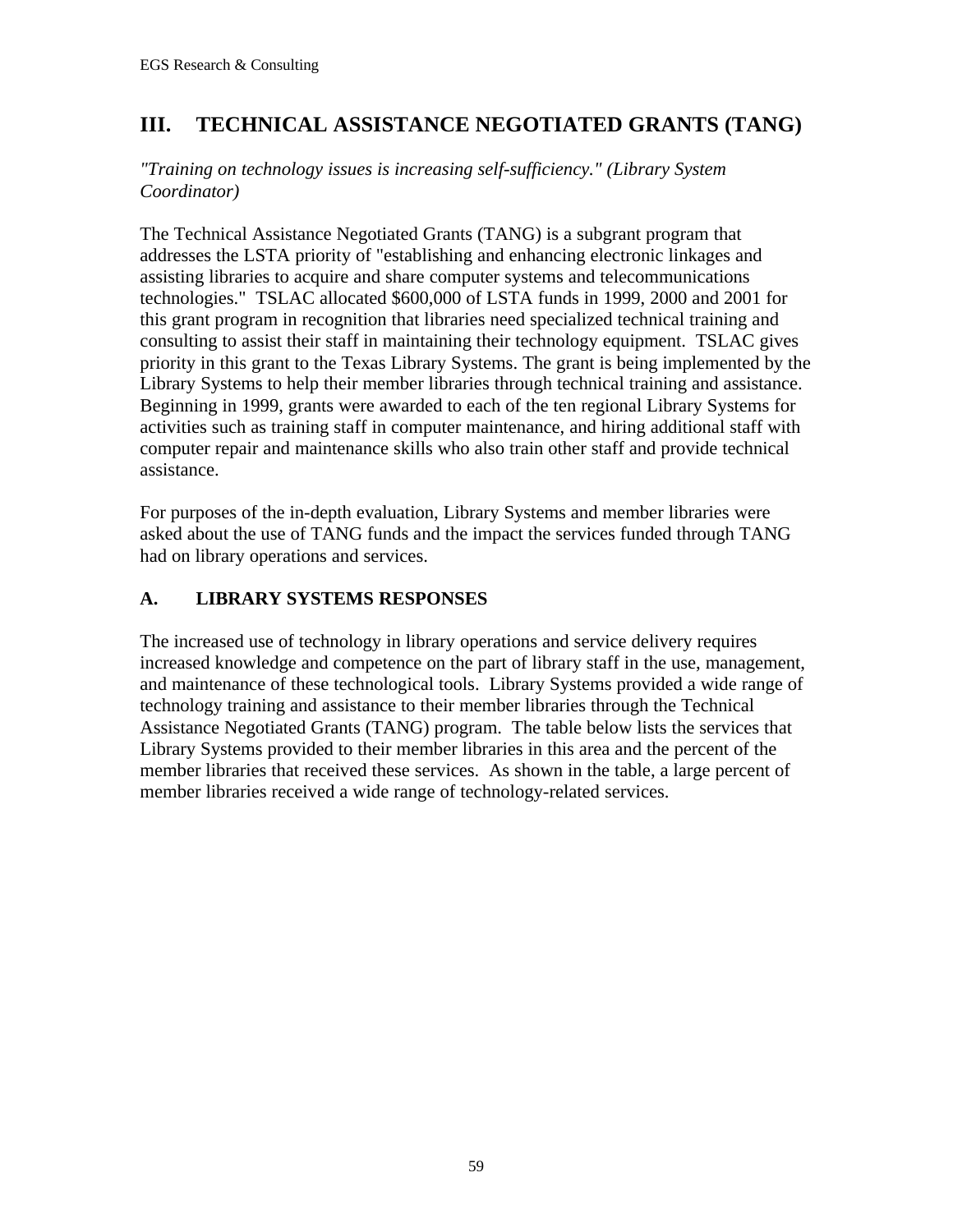| <b>Library System Used TANG Funds To Provide</b>              | <b>Number of</b> | <b>Mean Percent</b> |
|---------------------------------------------------------------|------------------|---------------------|
| <b>Following Services</b>                                     | <b>Systems</b>   | of Member           |
|                                                               | Providing        | <b>Libraries</b>    |
|                                                               | <b>Services</b>  | Served*             |
| Hire a technician to train staff of member libraries          | 7                | 79.1%               |
| Inventory libraries' hardware, software, staff computer       | 8                | 67.4%               |
| skills                                                        |                  |                     |
| Train individual library staff, provide tailored training     | 8                | 61.7%               |
| Train groups of member libraries' staff through               | 8                | 59.5%               |
| workshops                                                     |                  |                     |
| Provide training using TANG-funded laptops                    | $\overline{4}$   | 47.7%               |
| Develop technical training materials for libraries            | $\overline{4}$   | 85.0%               |
| Purchase computer hardware, software, security software,      | $\overline{7}$   | 85.7%               |
| tool kits, cleaning kits, and replacement parts for libraries |                  |                     |
| Provide network testing using TANG-funded equipment           | 6                | 61.2%               |
| Maintain small parts inventory for hands-on assistance        | $\overline{5}$   | 64.2%               |
| Consult and assist libraries in person, by phone or online    | $\overline{8}$   | 84.6%               |
| with technology issues                                        |                  |                     |
| Contract for in-depth consulting as needed                    | 3                | 21.0%               |
| Provide information from a technical information              | $\overline{3}$   | 95.0%               |
| subscription service                                          |                  |                     |
| Provide hands-on assistance to library staff                  | 8                | 80.4%               |
| Provide information through newsletters or online on          | 6                | 98.3%               |
| technology issues                                             |                  |                     |
| Assist libraries with technical grants                        | $\overline{7}$   | 52.4%               |
| Arrange for training by vendors through classes,              | 9                | 53.8%               |
| workshops, Internet-based or video-based instruction          |                  |                     |
| Purchase technical manuals or other technical materials       | 9                | 78.4%               |
| for libraries                                                 |                  |                     |

**Table III.A.1**

\* As reported by Library Systems.

Member libraries that received technology-related services funded under TANG found most of these services either "very helpful" or "helpful" (mean rating between 1 and 2). Among the large range of services, member libraries found most helpful the different training that the TANG staff provided.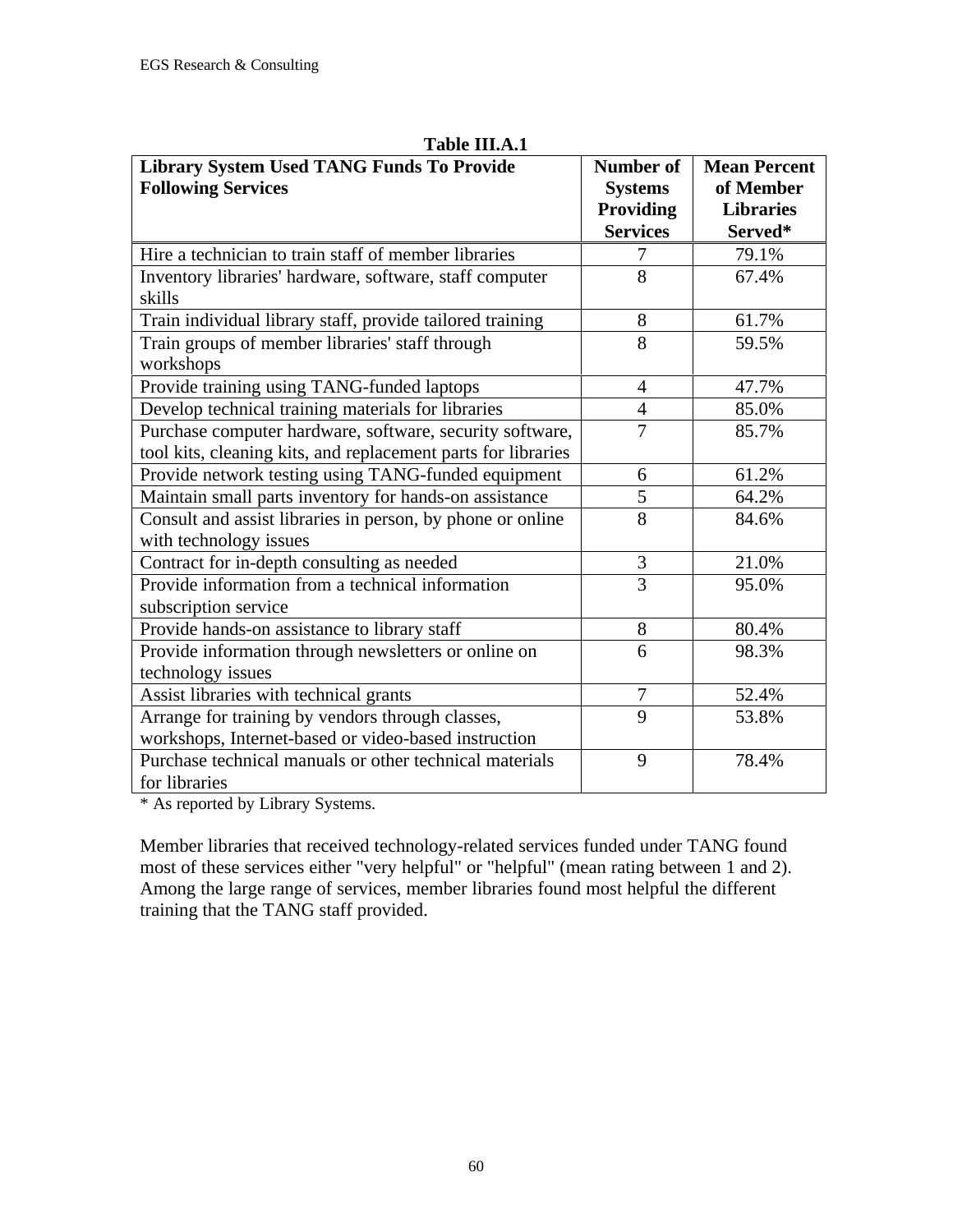| <b>Helpfulness of TANG-Funded Services to Member</b><br><b>Libraries</b>                                                  | <b>Number of</b><br><b>Systems</b><br><b>Rating</b><br><b>Helpfulness</b><br><b>of</b> | <b>Mean</b><br>Helpfulness* |
|---------------------------------------------------------------------------------------------------------------------------|----------------------------------------------------------------------------------------|-----------------------------|
|                                                                                                                           | <b>Services</b>                                                                        |                             |
| Hire a technician to train staff of member libraries                                                                      | 7                                                                                      | 1.29                        |
| Inventory libraries' hardware, software, staff computer<br>skills                                                         | $\overline{7}$                                                                         | 2.86                        |
| Train individual library staff, provide tailored training                                                                 | 8                                                                                      | 1.37                        |
| Train groups of member libraries' staff through<br>workshops                                                              | 9                                                                                      | 1.44                        |
| Provide training using TANG-funded laptops                                                                                | 4                                                                                      | 1.50                        |
| Develop technical training materials for libraries                                                                        | $\overline{5}$                                                                         | 2.60                        |
| Purchase computer hardware, software, security software,<br>tool kits, cleaning kits, and replacement parts for libraries | $\overline{7}$                                                                         | 2.00                        |
| Provide network testing sing TANG-funded equipment<br>$(e.g.$ Fluke $)$                                                   | 5                                                                                      | 1.80                        |
| Maintain small parts inventory for hands-on assistance                                                                    | 5                                                                                      | 2.20                        |
| Consult and assist libraries in person, by phone or online<br>with technology issues                                      | $\overline{8}$                                                                         | 1.37                        |
| Contract for in-depth consulting as needed                                                                                | $\overline{2}$                                                                         | 1.50                        |
| Provide information from a technical information<br>subscription service                                                  | $\overline{3}$                                                                         | 2.00                        |
| Provide hands-on assistance to library staff                                                                              | 8                                                                                      | 1.37                        |
| Provide information though newsletters or online on<br>technology issues                                                  | 6                                                                                      | 2.00                        |
| Assist libraries with technical grants                                                                                    | 7                                                                                      | 1.86                        |
| Arrange for training by vendors through classes,<br>workshops, Internet-based or video-based                              | 9                                                                                      | 1.55                        |
| Purchase technical manuals or other technical materials<br>for libraries                                                  | 9                                                                                      | 2.22                        |

**Table III.A.2**

\* Means were calculated based on a 5-point helpfulness scale, where "1" referred to "very helpful" and "5" referred to "not at all helpful."

The scope and breadth of TANG assistance to member libraries was also represented in the wide range of topics that TANG staff presented to member libraries and the frequency with which they addressed these topics, as shown in the table below. Most often, TANG staff addressed the following topics:

- Security
- Networking
- Troubleshooting
- Servers
- Operating systems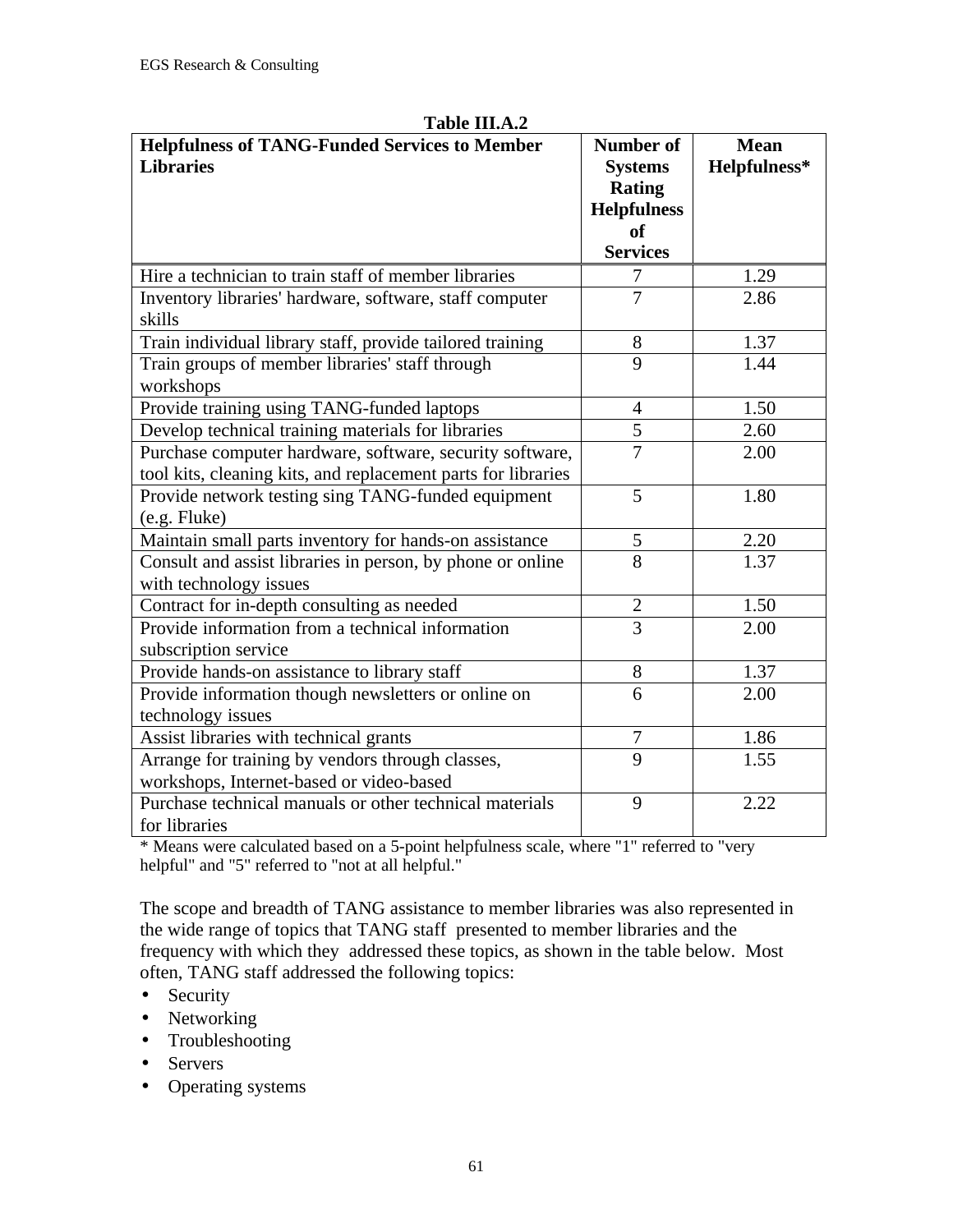• Application and implementation of Gates, Tocker, and TIF grants

|                                       | Table III.A.5                        |                |                               |                |  |  |  |
|---------------------------------------|--------------------------------------|----------------|-------------------------------|----------------|--|--|--|
| <b>Topics Addressed Through TANG</b>  | <b>Library Systems' Frequency of</b> |                |                               |                |  |  |  |
| <b>Training, Consulting or Other</b>  |                                      |                | <b>Addressing TANG Topics</b> |                |  |  |  |
| <b>Assistance</b>                     | <b>Never</b>                         | <b>Rarely</b>  | <b>Sometimes</b>              | <b>Often</b>   |  |  |  |
| Wireless                              | $\mathbf{2}$                         | 1              | 5                             | $\overline{2}$ |  |  |  |
| Assist library staff in working with  | $\overline{2}$                       |                | 6                             | $\overline{2}$ |  |  |  |
| vendors                               |                                      |                |                               |                |  |  |  |
| Wiring and testing                    | 3                                    | 1              | $\overline{2}$                | 4              |  |  |  |
| Automation software upgrades and      | 3                                    | 1              | 3                             | 3              |  |  |  |
| conversions                           |                                      |                |                               |                |  |  |  |
| <b>Installations</b>                  | $\overline{2}$                       | $-$            | $\overline{2}$                | 6              |  |  |  |
| Security                              | --                                   | --             | 3                             | 7              |  |  |  |
| <b>Servers</b>                        | $\overline{2}$                       |                | $\overline{2}$                | 6              |  |  |  |
| Operating systems                     | $\mathbf{1}$                         | $-$            | $\overline{3}$                | 6              |  |  |  |
| Networking                            | --                                   | --             | $\overline{3}$                | $\overline{7}$ |  |  |  |
| Network maintenance                   | 1                                    | $\mathbf{1}$   | 3                             | 5              |  |  |  |
| Web site set-up/development           | 5                                    | 1              | $\overline{3}$                |                |  |  |  |
| Videoconferencing                     | 8                                    | 1              | 1                             |                |  |  |  |
| Hardware maintenance                  | $\mathbf{1}$                         | $-$            | 4                             | 5              |  |  |  |
| Cleaning                              | $\mathbf{1}$                         |                | 5                             | $\overline{4}$ |  |  |  |
| Troubleshooting                       | $\mathbf{1}$                         | --             | $\overline{c}$                | 7              |  |  |  |
| Gates, Tocker, TIF, other grant       | 3                                    |                | $\mathbf{1}$                  | 6              |  |  |  |
| application and implementation        |                                      |                |                               |                |  |  |  |
| $A+$ certification                    | $\overline{4}$                       | $\overline{2}$ | 1                             | 3              |  |  |  |
| Microsoft Certified Professional      | 8                                    | $\mathbf{1}$   |                               | $\mathbf{1}$   |  |  |  |
| <b>Certified Novell Administrator</b> | 8                                    | $\overline{2}$ |                               |                |  |  |  |
| Introduction to PCs                   | 5                                    |                | $\overline{2}$                | 3              |  |  |  |
| Windows 98                            | 3                                    | 1              | 3                             | 3              |  |  |  |
| Windows 2000                          | $\overline{2}$                       | 1              | 3                             | $\overline{4}$ |  |  |  |
| <b>Windows NT</b>                     | $\mathbf{1}$                         | 1              | $\overline{4}$                | $\overline{4}$ |  |  |  |
| Internetworking with TCP/IP           | $\overline{2}$                       | $\mathbf{1}$   | $\overline{5}$                | $\overline{2}$ |  |  |  |

**Table III.A.3**

Overall, member libraries, according to data provided by eight Library Systems, found the TANG services highly helpful in meeting their needs. Seven of the Library Systems rated these services as "very helpful" to their member libraries and one System rated it as "helpful."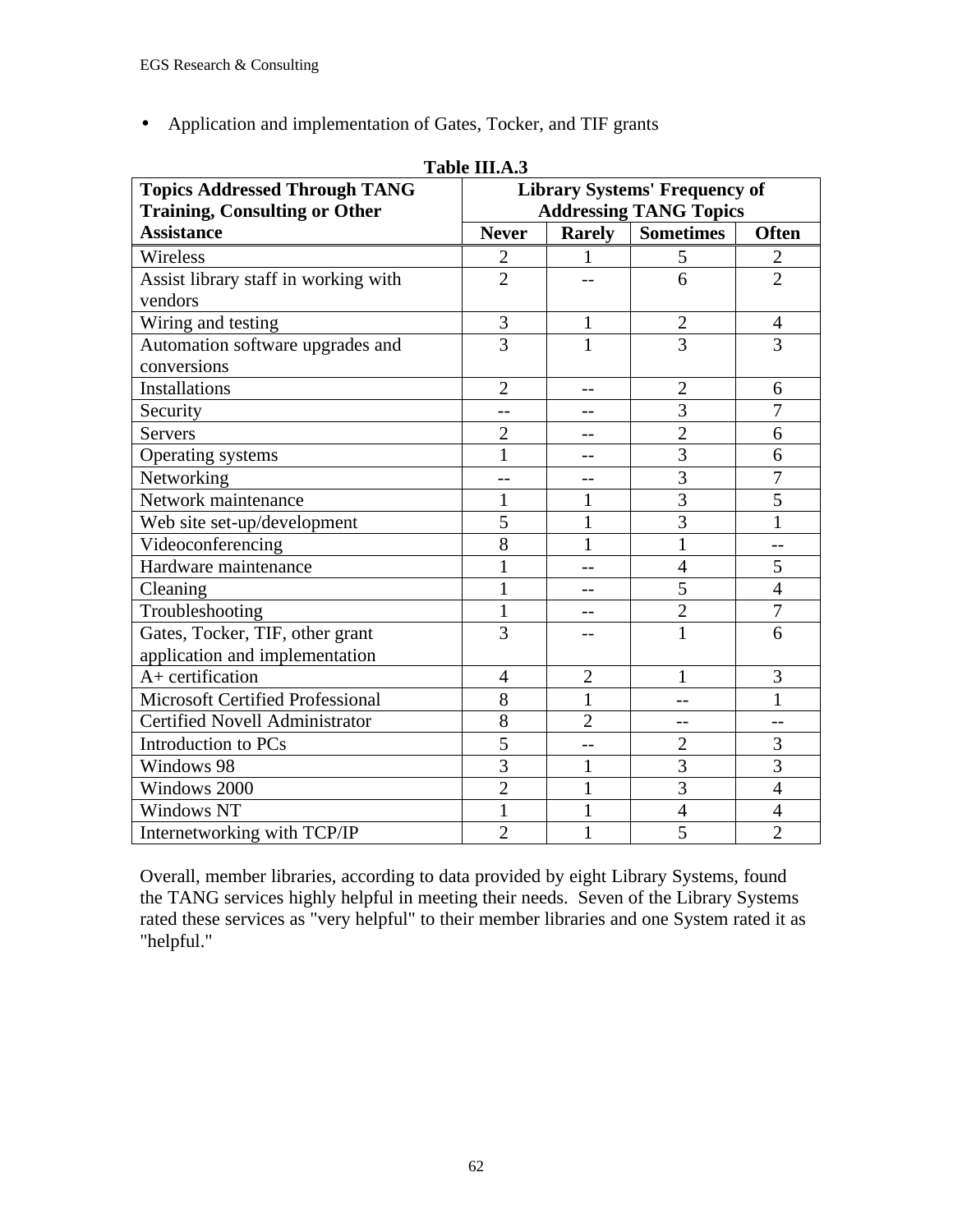| <b>Overall Helpfulness of TANG Strategies in Meeting</b><br><b>Needs of Member Libraries</b> | Number of<br><b>Systems</b> | <b>Percent of</b><br><b>Systems</b> |
|----------------------------------------------------------------------------------------------|-----------------------------|-------------------------------------|
| Very helpful                                                                                 |                             | 70.0%                               |
| Helpful                                                                                      |                             | 10.0%                               |
| Moderately helpful                                                                           | --                          | --                                  |
| Of little help                                                                               | --                          |                                     |
| Not at all helpful                                                                           | --                          |                                     |
| No answer                                                                                    | $\overline{2}$              | 20.0%                               |
| Mean helpfulness*                                                                            | 112                         |                                     |

**Table III.A.4**

\* Mean was calculated based on a 5-point scale where "1" referred to "very helpful" and "5" referred to "not at all helpful."

Library Systems provided several examples demonstrating how their TANG strategies helped their member libraries. The following are several of the examples offered by Library Systems:

Availability of the TANG technician via phone, on-site visits, and e-mail has encouraged libraries to acquire and manage computer equipment that they might not have previously acquired, due to the lack of availability of technical expertise in our rural areas. (Having to get a technician from a town 30 miles away who will charge extra because of the distance tends to discourage a desire to automate or provide Internet access.) Knowing that low-cost technical help is available has encouraged libraries to apply for TIF, Gates, and other grants that they might not have previously sought. In the process, they have increased their own abilities and broadened the type of requests for assistance made from the TANG technician from simply troubleshooting, repair, and installation to a broader role in planning, consultation, and implementation.

TANG has assisted member libraries in establishing and implementing sound security and anti-virus policies within their system. For example, the TANG technician has assisted numerous libraries in setting up security on their networks and workstations. Due to the technical nature of this type of configuration, the librarians would not have been able to perform such tasks, and therefore would have ended up with less secure systems and more problems. An emphasis has also been placed on educating librarians about computer virus prevention through sound policies regarding e-mail, and by assisting with the installation and updates of anti-virus software.

Training on technology issues is increasing self-sufficiency. System staff serve as the "technician" and are able to help solve minor problems.

Member libraries indicated that TANG strategies (i.e. the TANG-funded technician) enabled libraries to set up, edit and improve their own web pages; and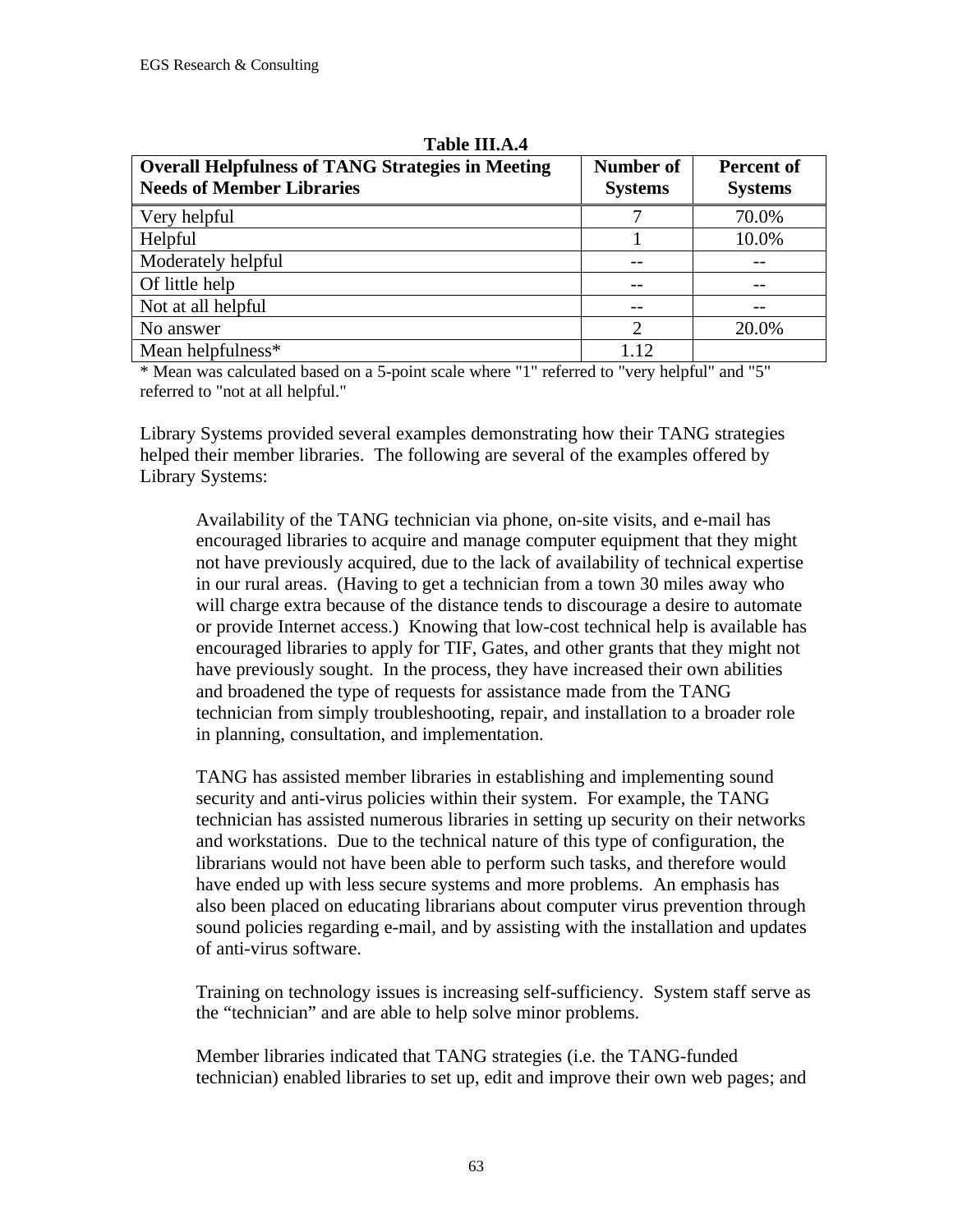led to increased self-sufficiency in network wiring. The TANG technician also provided valuable assistance in TIF grant writing.

Members had increased knowledge prior to Gates and TIF grant processes. This assisted in preparing and implementing those grants.

Since the TANG grant, all member libraries have Internet access and e-mail. Members have technical assistance they need to apply for grant funding, such as TIF, E-rate, and Gates Foundation grants.

The TANG-funded technician provided on-site assistance and training and also arranged for computer vendor training.

Networking classes were very helpful because the TANG staff person was knowledgeable.

According to one of the Library Systems, all libraries associated with the System will be automated by the end of FY2002, and 100 percent of libraries and branches have public Internet access. Member libraries were excited about new technologies; and the quality and availability of assistance has been invaluable (cannot be measured).

Library Systems agreed that a wide range of factors contributed to the success of their TANG strategies. Nine of the ten Library Systems concluded that the most important factors included:

- Experience and knowledge of the TANG technician or other provider (i.e. vendor, consultant), and
- Ability to tailor the training to the level of knowledge and skills of member library staff.

Library Systems also appreciated the value of providing training on-site and hands-on and following-up with member libraries subsequent to the training.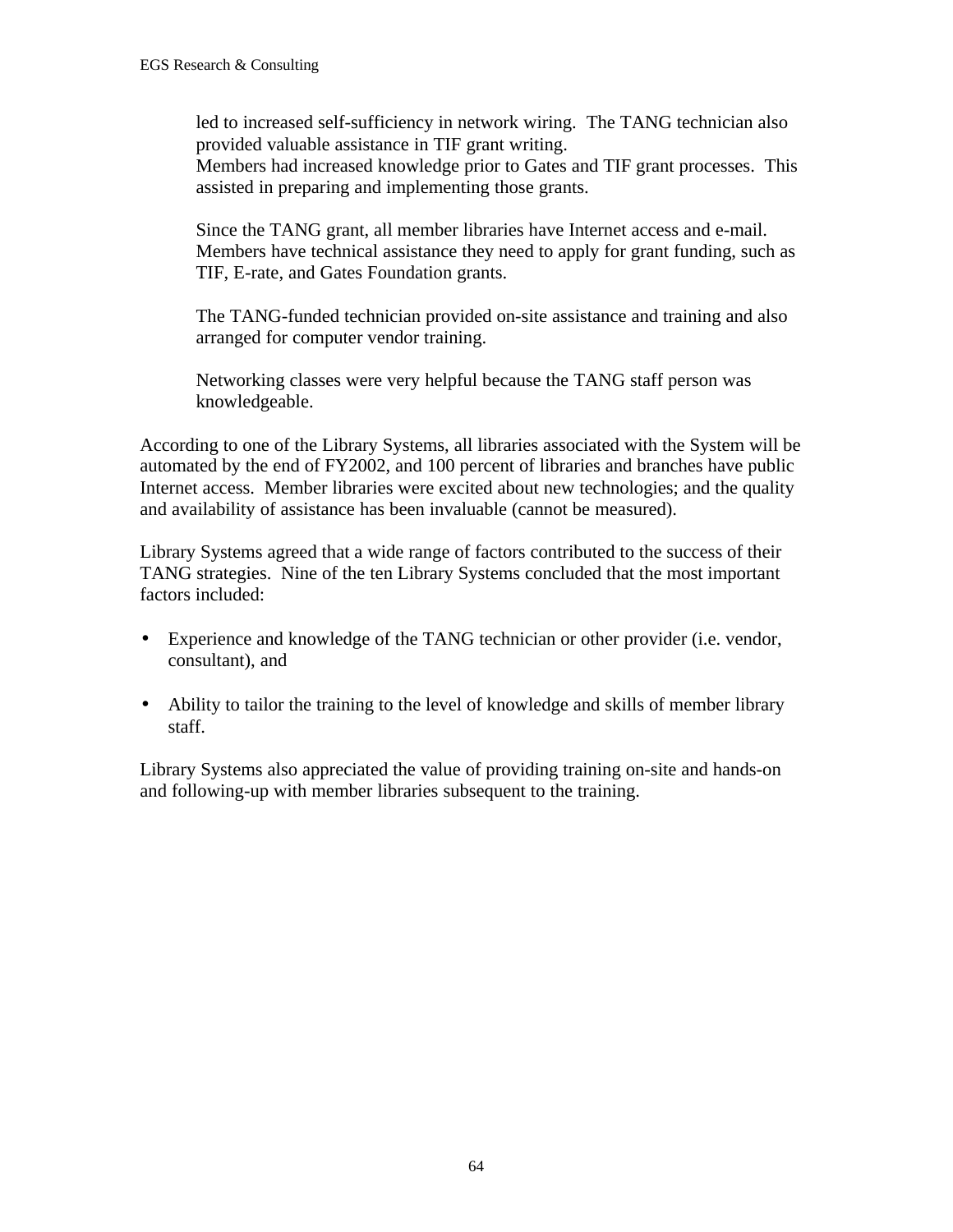| <b>Factors That Contributed To Success of Library</b><br><b>System TANG Strategies</b> | Number of<br><b>Systems</b> | Percent of<br><b>Systems</b> |
|----------------------------------------------------------------------------------------|-----------------------------|------------------------------|
| Technician's experience and knowledge                                                  | 9                           | 90.0%                        |
| Technician has experience in working with libraries                                    | 7                           | 70.0%                        |
| Training was tailored to the level of knowledge/skills of                              | 9                           | 90.0%                        |
| staff                                                                                  |                             |                              |
| Training was hands-on                                                                  | 8                           | 80.0%                        |
| Technician provided training on-site                                                   | 8                           | 80.0%                        |
| Technician provided follow-up training where needed                                    | 8                           | 80.0%                        |
| Materials were user friendly                                                           | 3                           | 30.0%                        |
| Technician has a 1-800 line for technical assistance                                   | 7                           | 70.0%                        |
| Technician established a relationship of trust with the                                | 8                           | 80.0%                        |
| library staff                                                                          |                             |                              |
| Technician's communication abilities                                                   | 8                           | 80.0%                        |
| A users' needs survey                                                                  | 3                           | 30.0%                        |

#### **Table III.A.5**

The success of the TANG strategies that the Library Systems employed was also manifested in the increased level of technological self-sufficiency of member libraries. Prior to the TANG-funded training, only 15 percent of libraries, according to the Library Systems, were considered technologically self-sufficient. The percent of technologically self-sufficient libraries increased more than three-fold to 47 percent, as a result of the TANG strategies.

| Table III.A.6                                              |                |                     |  |
|------------------------------------------------------------|----------------|---------------------|--|
| <b>Percent of Technological Self-sufficiency of Member</b> | Number of      | <b>Mean Percent</b> |  |
| <b>Libraries</b>                                           | <b>Systems</b> | of Libraries        |  |
| Before TANG-funded training                                | Q              | 15.4%               |  |
| After TANG implementation                                  |                | 47.3%               |  |
| Percent change                                             |                | 31.9%               |  |

The increased technological self-sufficiency of libraries had an impact on the types of assistance or training that member libraries requested in the past two years. Three of the Library Systems reported that libraries' requests for training or assistance has changed a lot between 1999 and 2001; six Library Systems saw some change in the types of requests.

| 1 adie 111.A./<br>Extent of Change From FY99 to FY01 in Types of<br><b>Assistance or Training Member Libraries Request</b> | Number of<br><b>Systems</b> | Percent |
|----------------------------------------------------------------------------------------------------------------------------|-----------------------------|---------|
| A lot of change                                                                                                            |                             | 30.0%   |
| Some change                                                                                                                | n                           | 60.0%   |
| No change                                                                                                                  |                             |         |
| Unsure/Don't know                                                                                                          |                             | 10.0%   |

**Table III.A.7**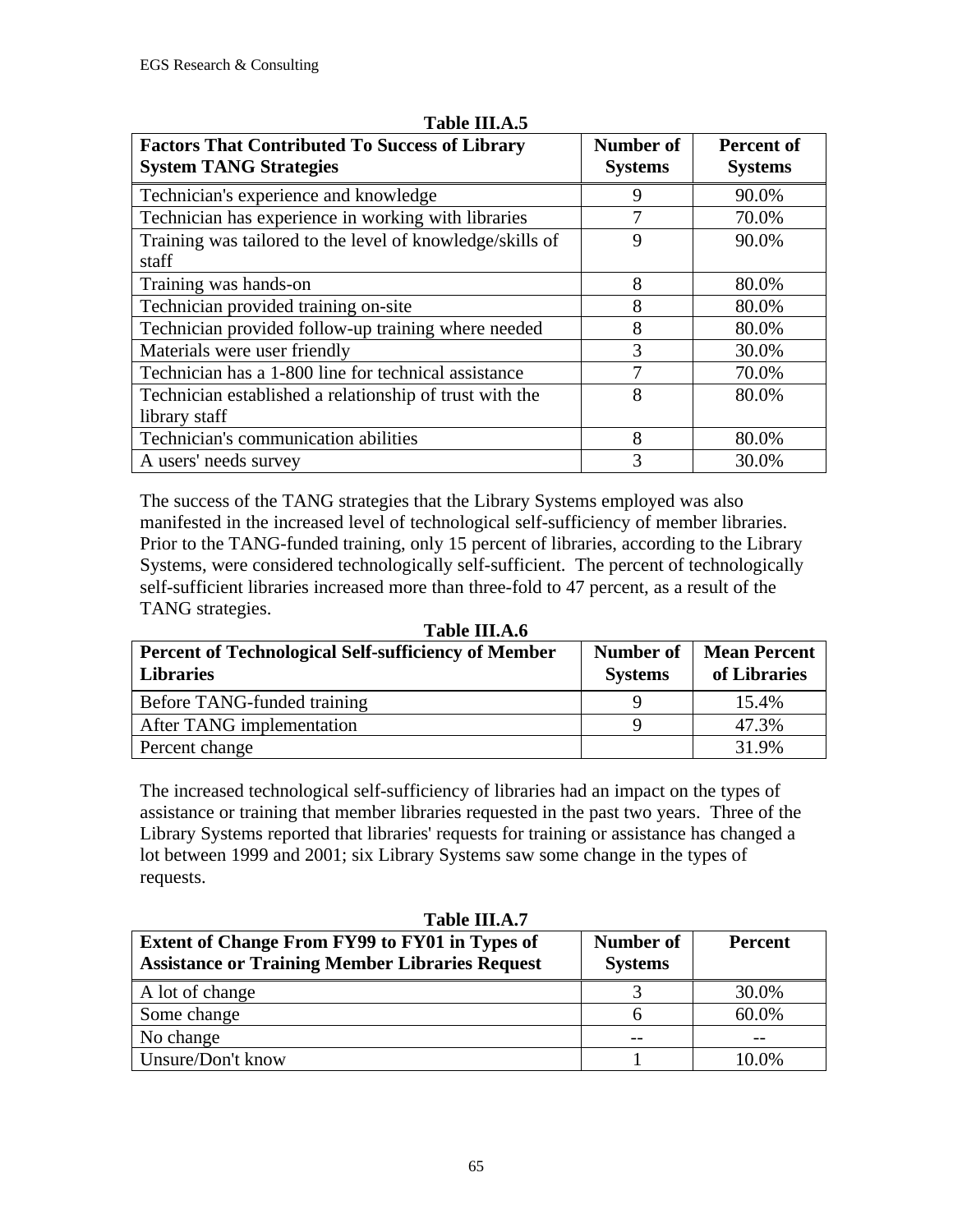Library Systems offered a number of examples of the changes in the types of requests for training or assistance on the part of member libraries.

• One Library System saw an increase in the number of requests for assistance as the libraries' trust level increased. This System also experienced an increased number of calls for staff training, especially tailored training, and for assistance with grants for purchasing equipment.

At the same time, this Library System got fewer calls concerning minor problems because library staff have learned basic troubleshooting skills and can do preliminary work before calling.

- According to another Library System, most of the requests involved troubleshooting for Windows 2000, servers, and LANs.
- Members were asking more sophisticated questions about networks, operating systems, firewalls, etc. One of the emerging areas included requests for more advanced network training from specific vendor groups.
- The requests from member libraries have become more sophisticated and typically involved networks rather than individual PCs.
- As a result of the TANG-funded training and assistance, libraries were able to better articulate needs concerning technology. Libraries were also able to prepare clearer and better-defined grant applications.
- Library staff have a greater knowledge of their technical/computer needs and were able to do some troubleshooting locally. Libraries were requesting further software training.
- More willingness by library directors and staff to take ownership of technology; resistance to technology was lowering; importance of databases was increasing.

The TANG strategies that Library Systems employed benefited member libraries, and ultimately library patrons. According to eight of the Library Systems, member libraries offered more access to electronic resources to their patrons.

| <b>Member Libraries Which Received TANG Training</b><br><b>Offer More Access to Electronic Resources to Their</b><br><b>Patrons</b> | Number of<br><b>Systems</b> | <b>Percent</b> |
|-------------------------------------------------------------------------------------------------------------------------------------|-----------------------------|----------------|
| Yes                                                                                                                                 |                             | 80.0%          |
| N <sub>o</sub>                                                                                                                      |                             | 10.0%          |
| Unsure/Don't know                                                                                                                   |                             | 10.0%          |

### **Table III.A.8**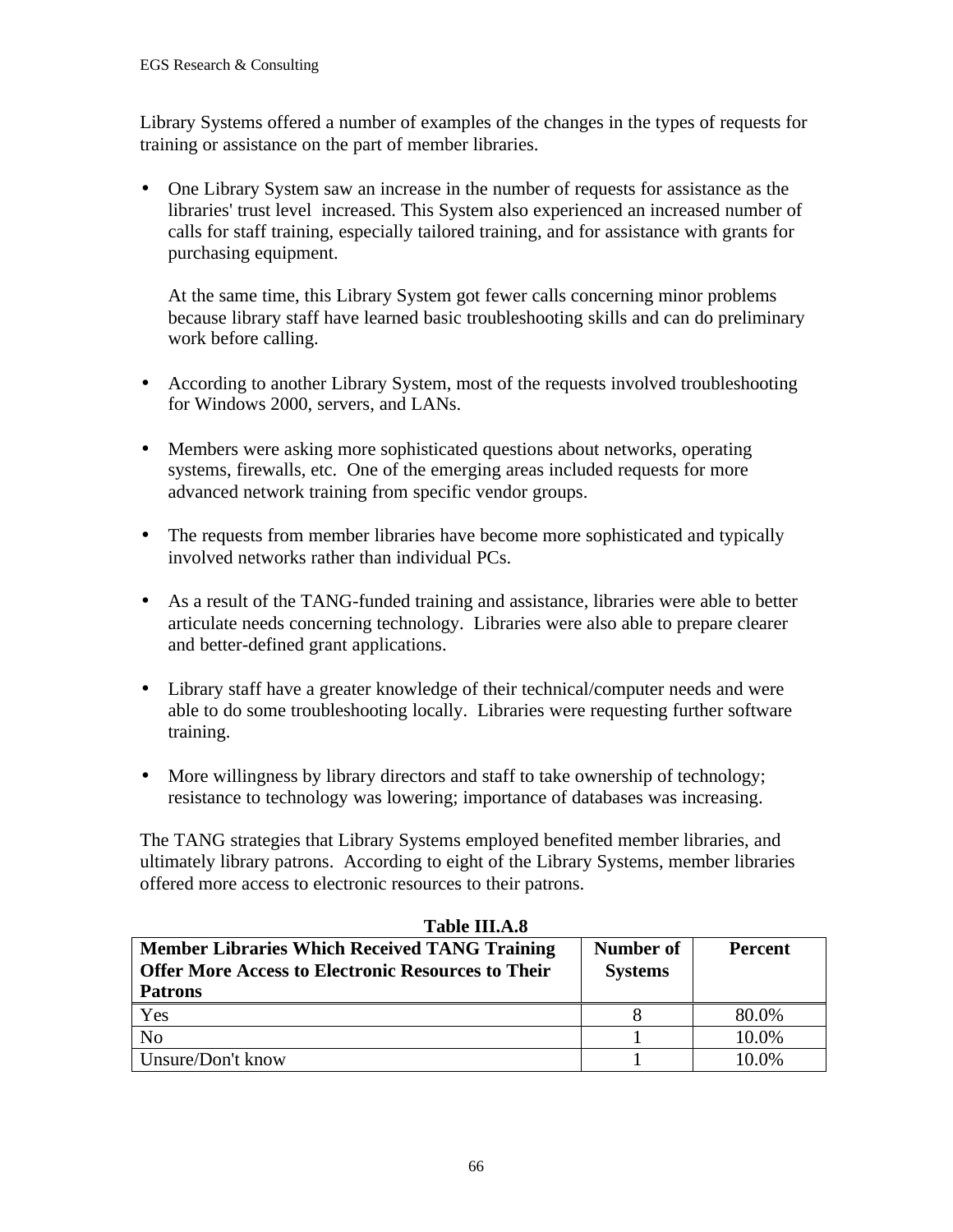Five of the Library Systems reported that their member libraries offered significantly greater access to electronic resources to their patrons. Two Library Systems assessed that the access to electronic resources that their member libraries offered to patrons increased to a moderate extent, as shown in the table below.

| Table III.A.9                                          |                  |                   |
|--------------------------------------------------------|------------------|-------------------|
| <b>Extent to Which Member Libraries That Received</b>  | <b>Number of</b> | <b>Percent of</b> |
| <b>TANG Assistance Offer More Access to Electronic</b> | <b>Systems</b>   | <b>Systems</b>    |
| <b>Resources to Their Patrons</b>                      |                  |                   |
| To a great extent                                      | 5                | 50.0%             |
| To a moderate extent                                   | $\overline{2}$   | 20.0%             |
| To some extent                                         |                  | 10.0%             |
| To a minor extent                                      |                  |                   |
| Not at all                                             | --               |                   |
| No answer                                              | $\mathcal{D}$    | 20.0%             |
| $Mean*$                                                | 1.50             |                   |

\* Mean was calculated based on a 5-point scale where "1" referred to "to a great extent" and "5" referred to "not at all."

Library Systems offered multiple examples demonstrating that their member libraries offered greater access to electronic resources to their patrons.

• A Library System reported that, through assistance via the TANG program, one small rural library was able to get a TIF grant for three computers to be used for public Internet access. The TANG technician assisted with advising the library with regard to computer specifications, Internet connections, installation of the machines and software, and configuration of the units. Subsequent problems with crashed hard drives were promptly resolved by the TANG technician. Without TANG assistance, this small rural library would not have been able to obtain, install, and maintain public Internet computers which, among other things, allow patrons access to the State Library's TexShare databases.

Another county library was able to increase the number of public access Internet computers and also reduce their monthly ISP costs with the assistance of the TANG technician. With TANG assistance, the library applied for and obtained five new computers, a printer, and a router from the Gates Foundation. The specifications and arrangements for the cabling and Internet connections were provided by the TANG technician, who traveled to the library both before and after the arrival of the Gates Foundation computers to assist with the planning, installation and configuration of their network. This library is now planning to automate and will be calling the TANG technician to help develop specifications for grant applications and equipment purchases.

• According to another Library System, a number of libraries have switched to the more stable wireless technology. Greater technical knowledge means the computers are 'down' less with improved performance of public computers.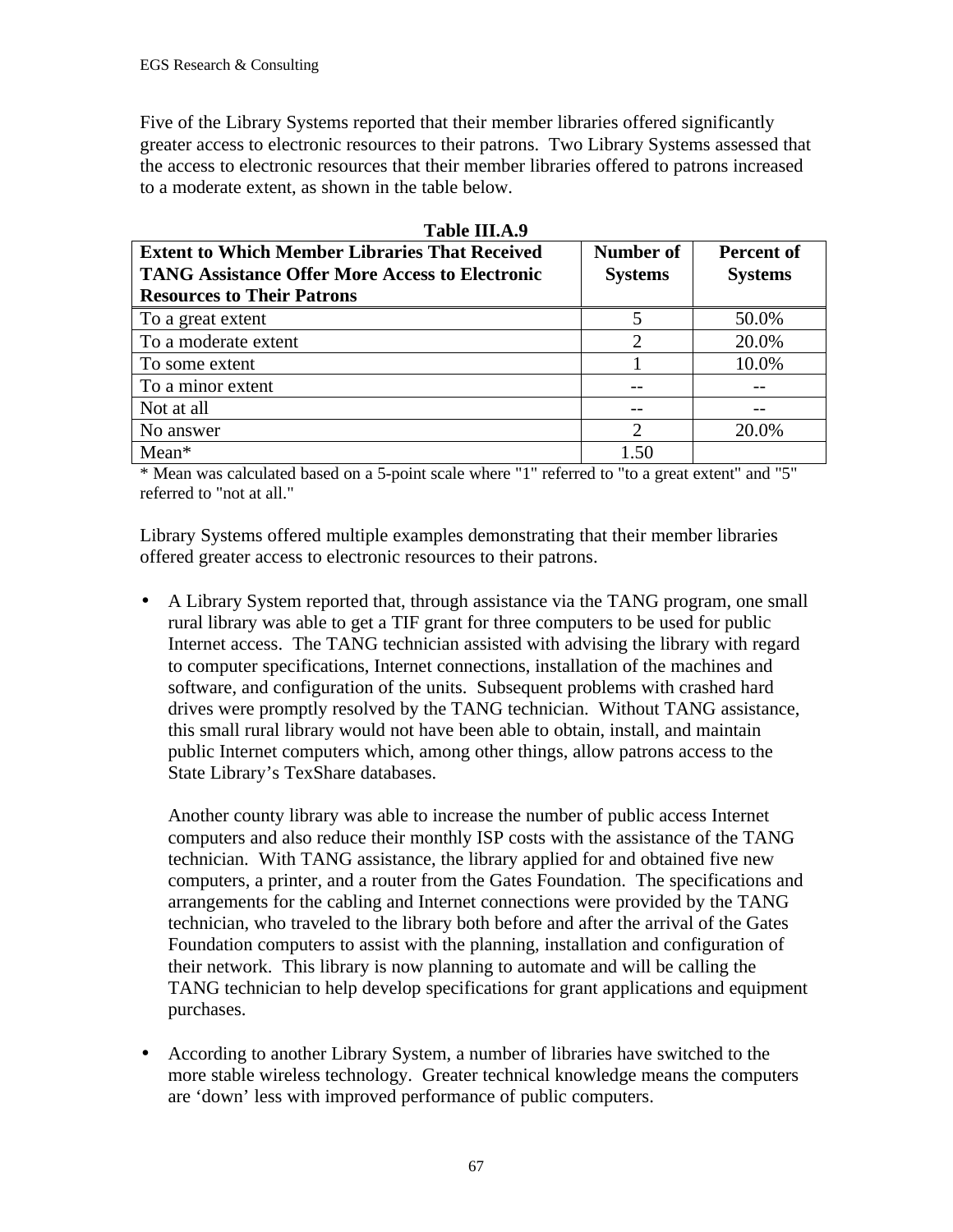- Member libraries indicated that staff people were better able to utilize online databases after training provided by the System's staff. The library web pages have also improved.
- Gates/ TIF computers and installation and training labs now attract more users of Internet and databases at all sites.
- Member libraries put their catalogs on the web and added networks.
- A Library System reported that all its member libraries have Internet access and that all library catalogs will be online by the end of 2002.
- The TANG staff person explained TexShare databases to member libraries and set the home page to TexShare. This staff member also set up a small network to allow two computers to access the Internet with one phone line.

As a result of TANG-funded training and assistance, member library staff were better able to use and maintain information resource technology, according to Library System coordinators. For example:

- According to a Library System coordinator, through several workshops, a regular newsletter, e-mails, phone calls, and on-site visits from the TANG technician, librarians and staff have been able to receive free advice and training on using and maintaining their computers. This has resulted in the shift away from troubleshooting and repair requests to more questions regarding future technology plans. Although the TANG technician is still used for such tasks as replacing cards, hard drives, or installing brand new systems, many librarians are now able to do routine maintenance tasks themselves. In fact, after receiving training from the TANG technician, the librarians at some libraries have been able to perform such non-routine tasks as replacing power supplies, video cards, etc. Librarians with limited skills have also been able to call the TANG technician and perform tasks they would have previously not even attempted. For example, the librarian in one of the libraries reinstalled a program that had become corrupted by having the technician patiently walk her through the steps over the phone, even though it took several hours and several phone calls to finish the task. This both reduced her computer downtime and saved the technician a round trip of 208 miles and allowed him to work on another project in between calls. Increased skills have saved these libraries money, reduced down time, and allowed the TANG technician to accomplish more.
- Member libraries, according to another Library System coordinator, have less down time, are better able to repair hardware through help lines, and increased their community contacts.
- Member library staff people are constantly praising support given by the TANG technician. Many testimonials came from libraries that could not afford to continue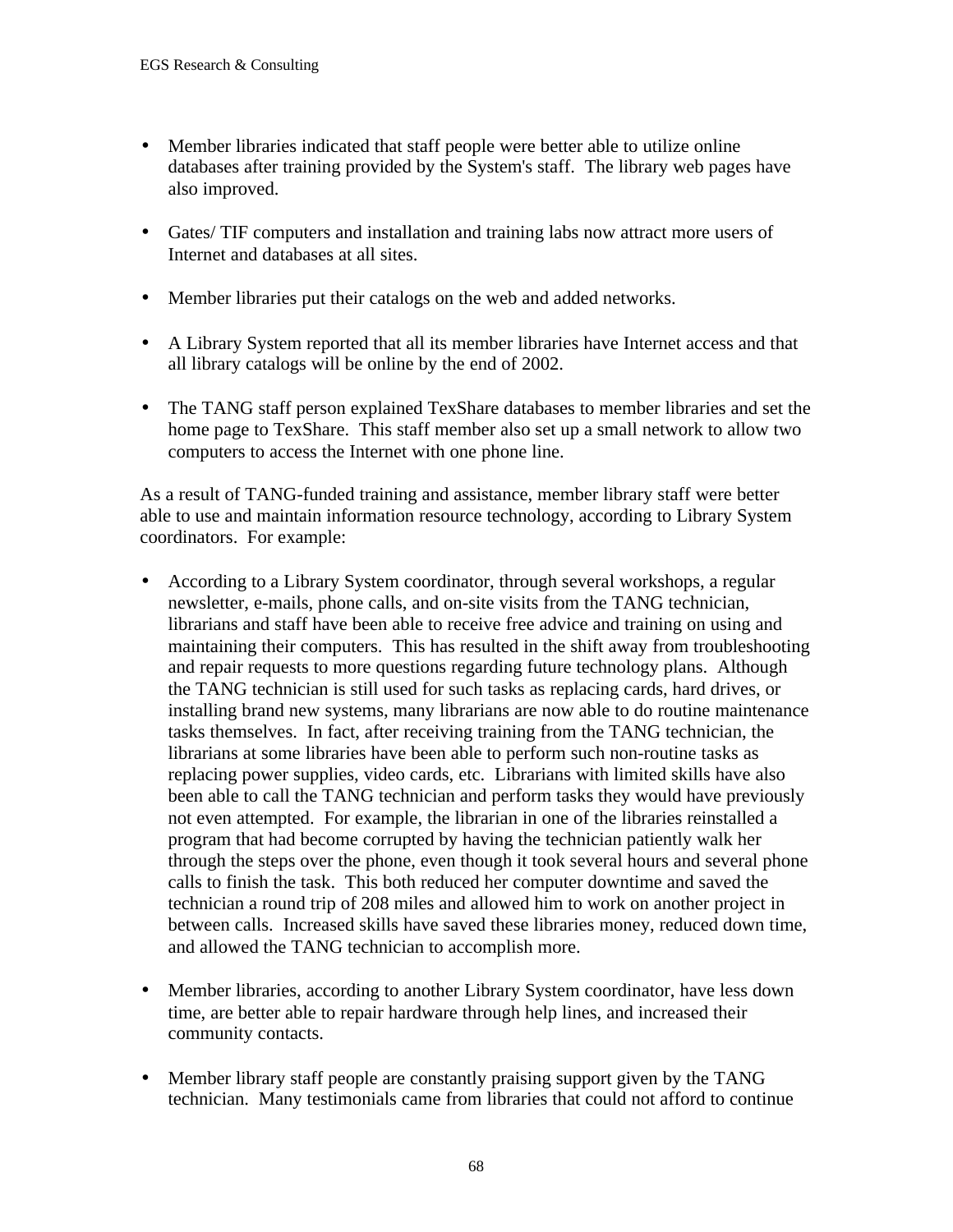their service contracts after the completion of the TIF grant. As the TIF grants end, libraries rely on TANG to help keep their systems up.

- A Library System coordinator reported that they have seen great change. However, this was not necessarily the result of TANG only. During this same time period many members received Gates Foundation and TIF grants and training. The original TANG A+ services helped lay a foundation for many members to build on.
- All library staff use Internet and online resources for reference services. Many libraries offer computer use classes for the public.
- Computer technician and computer vendor training have empowered public library staff.
- Library staff are no longer afraid to install new parts or try to troubleshoot problems.
- Staff have become dependent on the technology for providing services- answering questions and gathering information- in the course of their everyday workload.
- Staff are better able to communicate with vendors (example- TIF vendors). Staff expanded the ways in which they used online databases and Internet. Member library staff have a higher level of "comfort" with e-mail, the System's web page, and the newsletter offered on the web page.

Library System coordinators were asked to add any comments or suggestions. Comments made by Library System coordinators addressed the benefits of TANG to their member libraries. These comments included the following

- A major value of both the System and TANG grants is that they provide a way for area librarians to get personalized, friendly, professional assistance whenever it is needed. This is not something that can be quantified. Trust is built over time, and contacts fluctuate in number and type of request depending on how new a librarian is and what type of activities the library is involved in at the time. (For example, at Annual Report time, calls to the System Office increase markedly. If a library is beginning the process of automating, the number of calls, e-mails, and visits for that library increases. When new untrained staff are hired at area libraries, System staff are called on to provide assistance and training.
- The TANG grant has enabled us to provide specialized assistance that had been needed for a long time, but which System staff could not adequately provide in addition to their other responsibilities. The System had discussed the need for System sponsored technical/ technological assistance by a knowledgeable individual since the early 1980s, but the System was not able to afford to add a staff member in the System grant. Having the TANG grant as a separate entity not tied to the System funding formula has enabled our area librarians to receive a desperately needed service.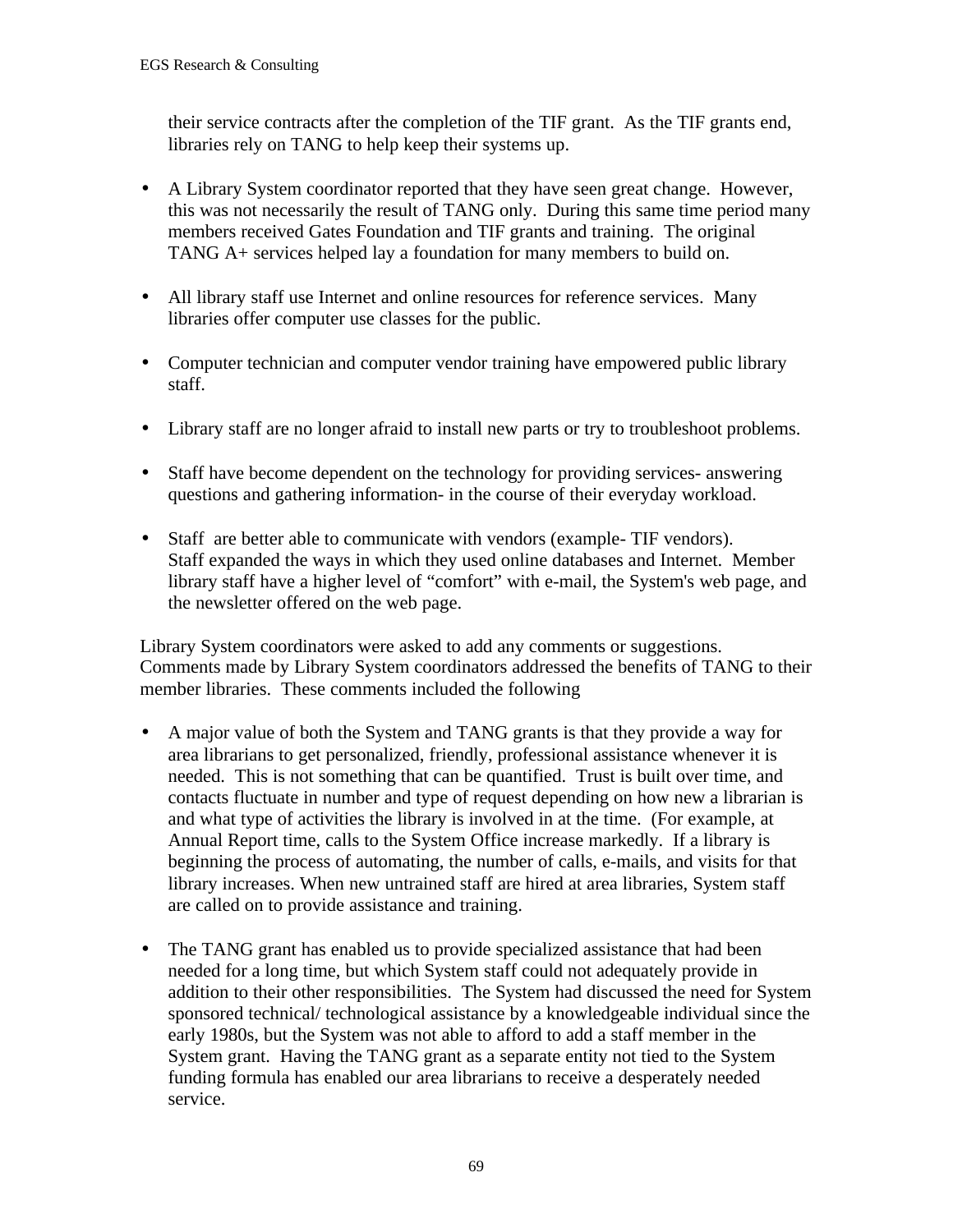- TANG fills a critical need for hand holding with technology problems. Without TANG assistance a lot of computer screens would go dark and stay that way.
- Because TANG is not part of the System grant, we have had to outsource our TANG offerings. Because of the firm we have used this has worked well to this point.
- Received great benefits from TANG grants- training component.
- Libraries in small towns have so many responsibilities that they will always need technical help from someone they can trust to look after their best interests.

Library System coordinators also suggested that:

- TANG should have a more coordinated approach statewide.
- Software support could be a further step for TANG.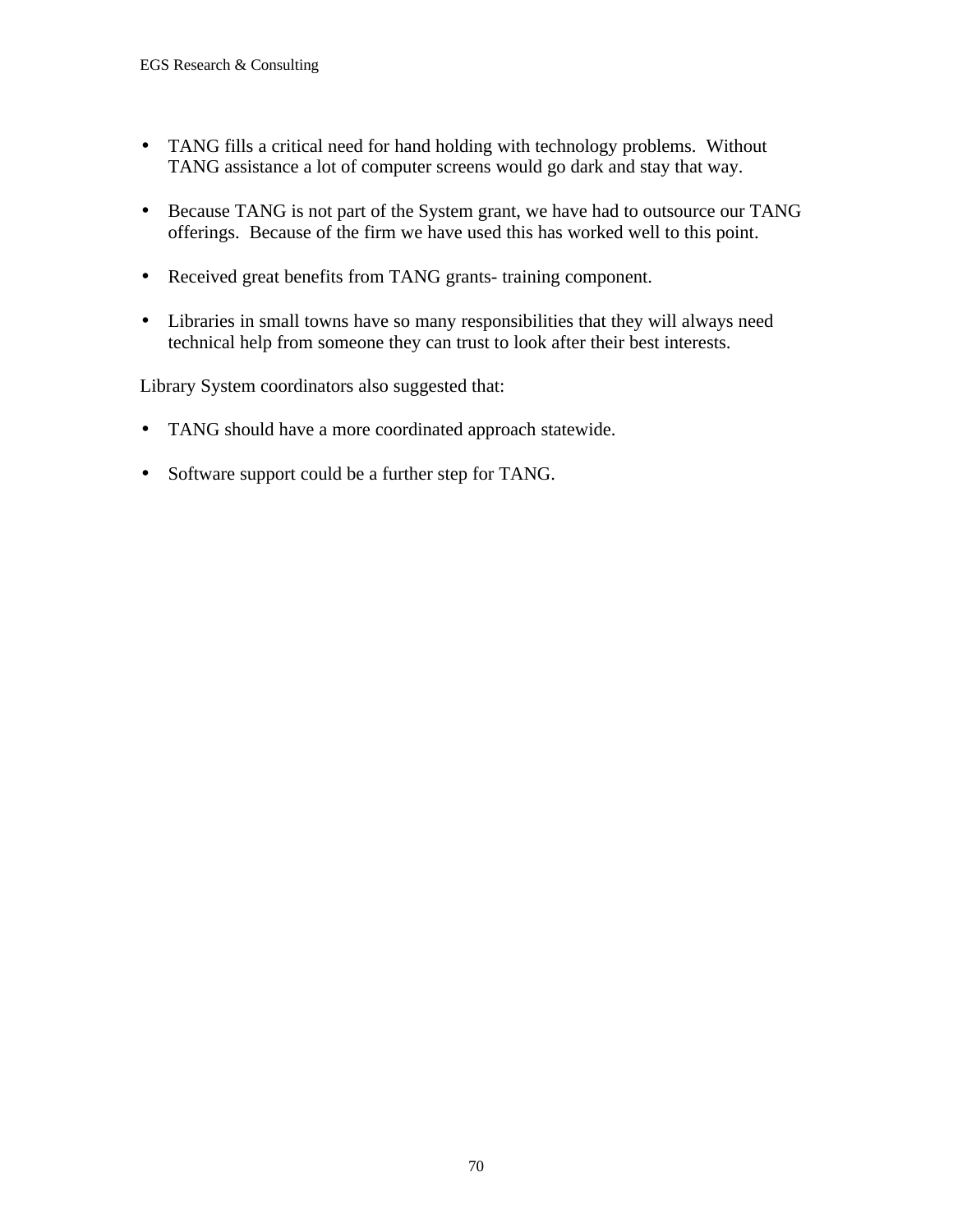## **B. MEMBER LIBRARIES RESPONSES**

Nearly 90 percent of the member libraries that responded to the survey reported that they had received technology-related training, consulting and assistance from their respective Library Systems since 1998-99.

| Table III.B.1                                                 |                  |                   |
|---------------------------------------------------------------|------------------|-------------------|
| <b>Staff Received Technology-related Training, Consulting</b> | Number of        | <b>Percent of</b> |
| or Assistance from Respective Library System Since            | <b>Libraries</b> | <b>Libraries</b>  |
| 1998-99                                                       | $(N=422)$        |                   |
|                                                               |                  |                   |
| Yes                                                           | 376              | 89.1%             |

Eighty-six percent of the libraries regard the help they received in this area from their respective Library System to be "very helpful" (59 percent) or "helpful "(27 percent). Fewer than two percent of the libraries did not find the technology-related training, consulting or assistance that their Library System provided of help.

| <b>Helpfulness of Technology-related Training, Consulting</b> | <b>Number of</b>            | <b>Percent of</b> |
|---------------------------------------------------------------|-----------------------------|-------------------|
| or Assistance Staff Received from Respective library          | <b>Libraries</b>            | <b>Libraries</b>  |
| <b>System Since 1998-99</b>                                   | $(N=376)$                   |                   |
| Very helpful                                                  | 221                         | 58.8%             |
| Helpful                                                       | 101                         | 26.9%             |
| Moderately helpful                                            | 45                          | 12.0%             |
| Of little help                                                | 4                           | 1.1%              |
| Not at all helpful                                            | $\mathcal{D}_{\mathcal{L}}$ | 0.5%              |
| No answer                                                     | っ                           | 0.5%              |
| $Mean*$                                                       | 1.59                        |                   |

Table **III R** 2

\* Mean was calculated based on a 5-point scale where "1" refers to "very helpful" and "5" refers to "not at all helpful."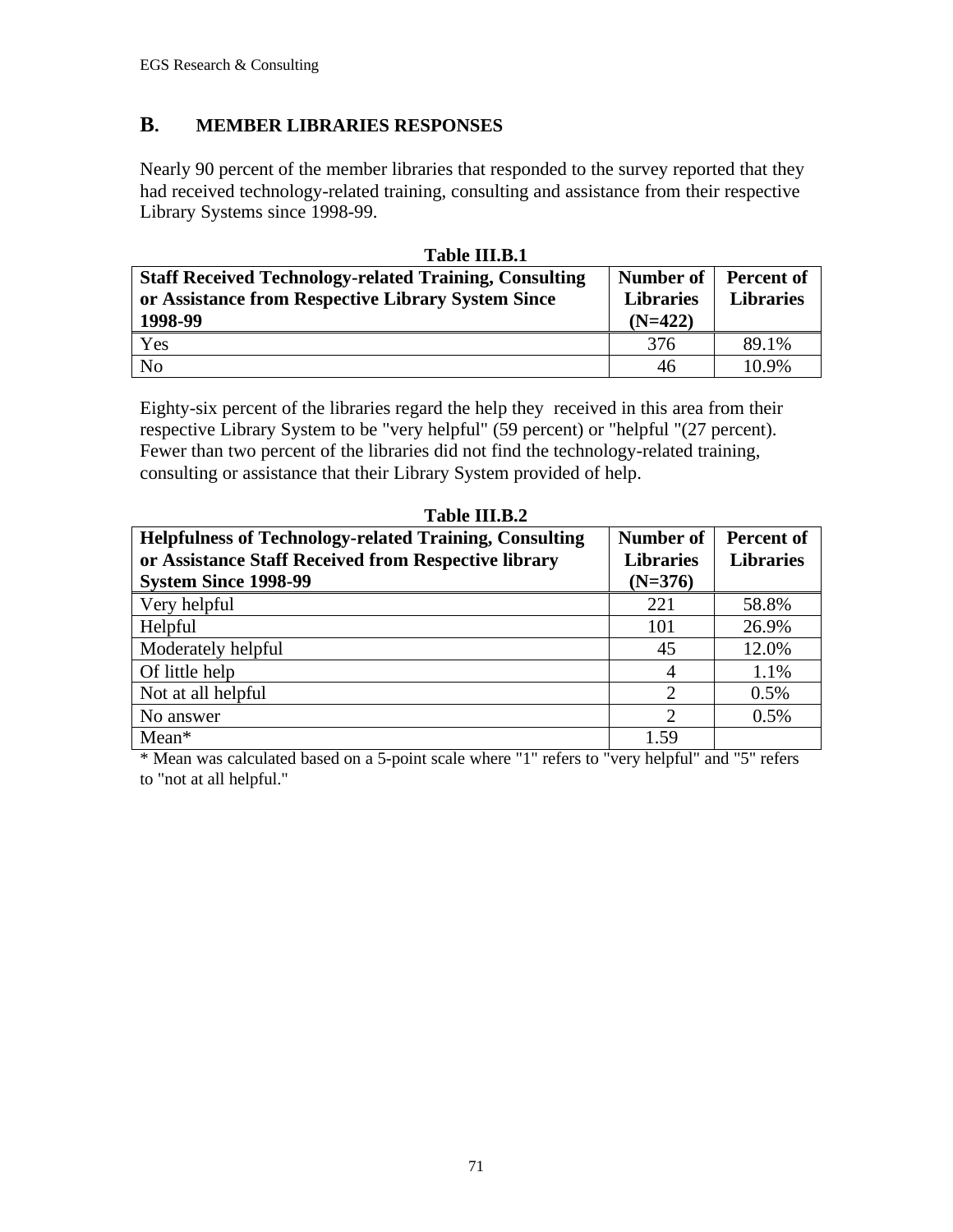



Libraries appreciated many aspects of the technology-related training, consulting or assistance their Library System provided. Most commonly, libraries valued the method of training delivery and the qualifications and experience of the technician providing the training or assistance.

- Training was hands-on (81 percent).
- Technician's experience and knowledge (79 percent).
- Training was tailored to the level of knowledge/skills of staff (66 percent).
- Technician had experience in working with libraries (65 percent).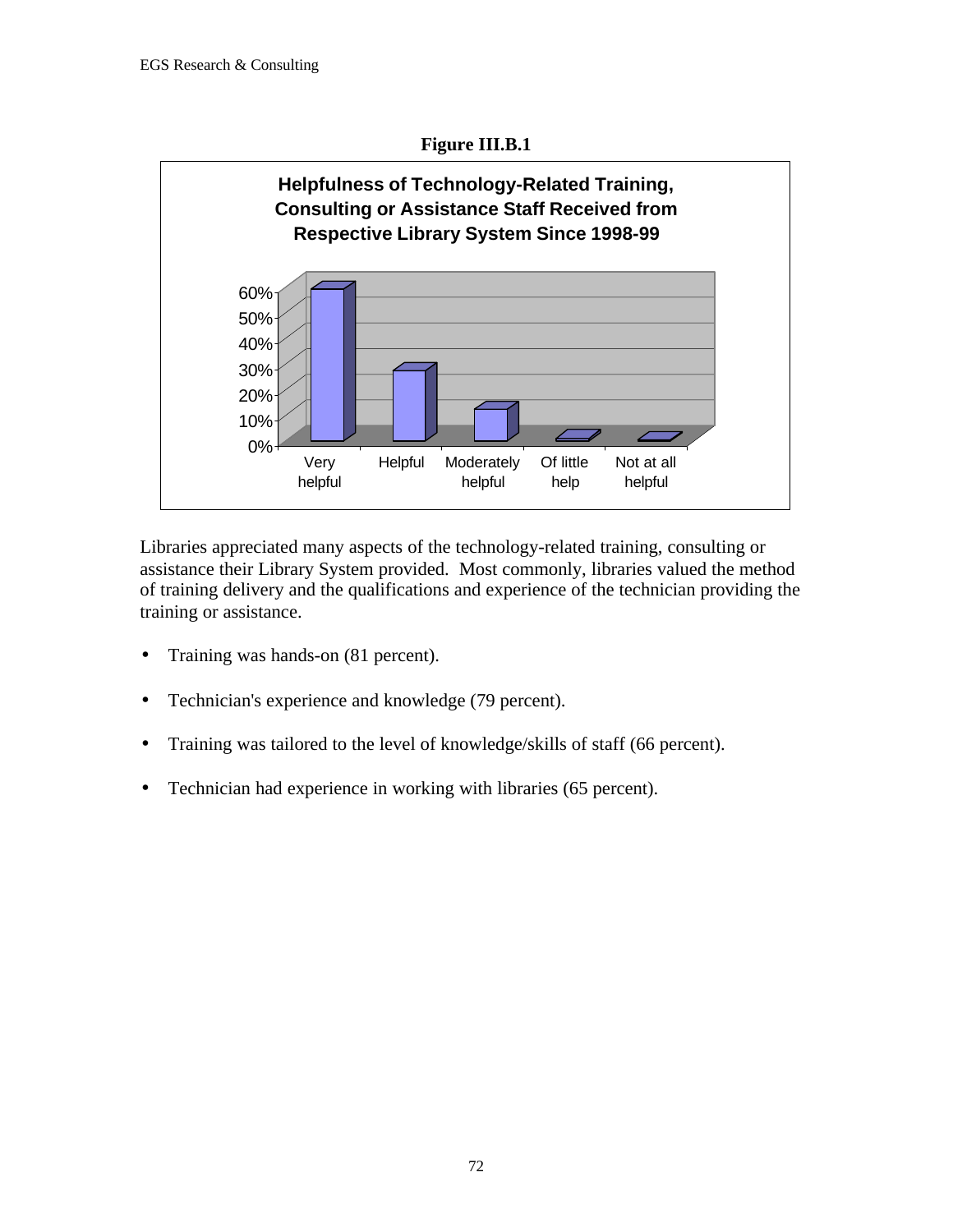| <b>Library Staff Liked Best About Technology-related</b><br><b>Training, Consulting or Assistance Library System</b> | Number of<br><b>Libraries</b> | Percent of<br><b>Libraries</b> |
|----------------------------------------------------------------------------------------------------------------------|-------------------------------|--------------------------------|
| Provided                                                                                                             | $(N=422)$                     |                                |
| Technician's experience and knowledge                                                                                | 295                           | 79.3%                          |
| Technician has experience in working with libraries                                                                  | 243                           | 65.3%                          |
| Training was tailored to the level of knowledge/skills of staff                                                      | 244                           | 65.6%                          |
| Training was hands-on                                                                                                | 301                           | 80.9%                          |
| Technician provided training on-site                                                                                 | 142                           | 38.2%                          |
| Technician provided follow-up training where needed                                                                  | 95                            | 25.5%                          |
| Materials were user friendly                                                                                         | 228                           | 61.3%                          |
| Technician has a 1-800 line for technical assistance                                                                 | 133                           | 35.8%                          |
| Technician established a relationship of trust with the library                                                      | 146                           | 39.2%                          |
| staff                                                                                                                |                               |                                |
| Training was tailored to library needs                                                                               | 224                           | 60.2%                          |
| Technician's communication abilities                                                                                 | 201                           | 54.0%                          |

#### **Table III.B.3**

The technology-related training, consulting and assistance that Library Systems provided to their members has had a significant impact on the libraries' technology selfsufficiency. For example, before libraries received this training only eight percent of the libraries considered themselves technologically self-sufficient. As a result of the training, nearly five-fold as many libraries (36 percent) considered themselves technologically self-sufficient. The percent of libraries that considered themselves to have little or no self-sufficiency decreased from 36 percent to about four percent.

| <b>Extent to which Libraries Were</b><br><b>Technologically Self Sufficient</b> | <b>Before Library System</b><br><b>Provided Training</b> |       | <b>Training Library</b> | As a Result of |  |  |  |  |  |  |
|---------------------------------------------------------------------------------|----------------------------------------------------------|-------|-------------------------|----------------|--|--|--|--|--|--|
|                                                                                 |                                                          |       | <b>System Provided</b>  |                |  |  |  |  |  |  |
|                                                                                 | #                                                        | %     | #                       | %              |  |  |  |  |  |  |
| To a great extent                                                               | 33                                                       | 7.8%  | 154                     | 36.5%          |  |  |  |  |  |  |
| To a moderate extent                                                            | 58                                                       | 13.7% | 161                     | 38.2%          |  |  |  |  |  |  |
| To some extent                                                                  | 137                                                      | 32.5% | 43                      | 10.2%          |  |  |  |  |  |  |
| To a minor extent                                                               | 106                                                      | 25.1% | 13                      | 3.1%           |  |  |  |  |  |  |
| Not at all                                                                      | 48                                                       | 11.4% | 2                       | 0.5%           |  |  |  |  |  |  |
| No answer                                                                       | 40                                                       | 9.5%  | 49                      | 11.6%          |  |  |  |  |  |  |
| $Mean*$                                                                         | 3.20                                                     |       | 1.79                    |                |  |  |  |  |  |  |

**Table III.B.4**

\* Mean was based on a 5-point improvement scale where "1" referred to "to a great extent" and "5" referred to "not at all."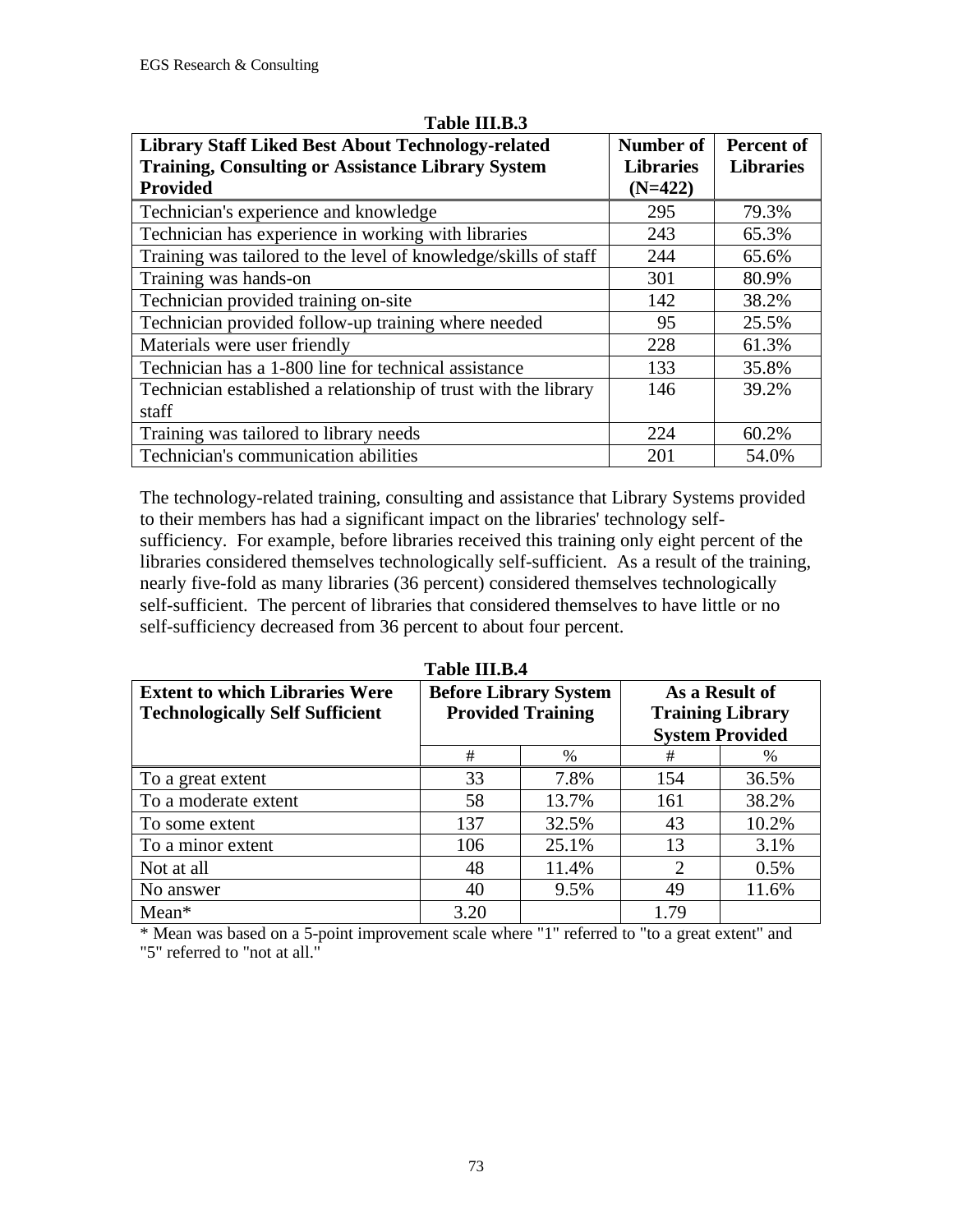

Nearly 40 percent of the libraries reported that as a result of the training the Library Systems provided to them, they were able to use and maintain information resource technology "to a great extent." Only about six percent of the libraries responded in the negative and eight percent did not provide any information.

| Table III.B.5 |
|---------------|
|               |

| As a Result of Training Library System Provided,<br>Library is Better Able to Use and Maintain Information<br><b>Resource Technology</b> | Number of<br><b>Libraries</b><br>$(N=422)$ | <b>Percent of</b><br><b>Libraries</b> |
|------------------------------------------------------------------------------------------------------------------------------------------|--------------------------------------------|---------------------------------------|
| To a great extent                                                                                                                        | 163                                        | 38.6%                                 |
| To a moderate extent                                                                                                                     | 154                                        | 36.5%                                 |
| To some extent                                                                                                                           | 47                                         | 11.1%                                 |
| To a minor extent                                                                                                                        | 22.                                        | 5.2%                                  |
| Not at all                                                                                                                               | $\mathcal{D}_{\mathcal{L}}$                | 0.5%                                  |
| No answer                                                                                                                                | 34                                         | 8.1%                                  |
| $Mean*$                                                                                                                                  | 1.83                                       |                                       |

\* Mean was based on a 5-point improvement scale where "1" referred to "to a great extent" and "5" referred to "not at all."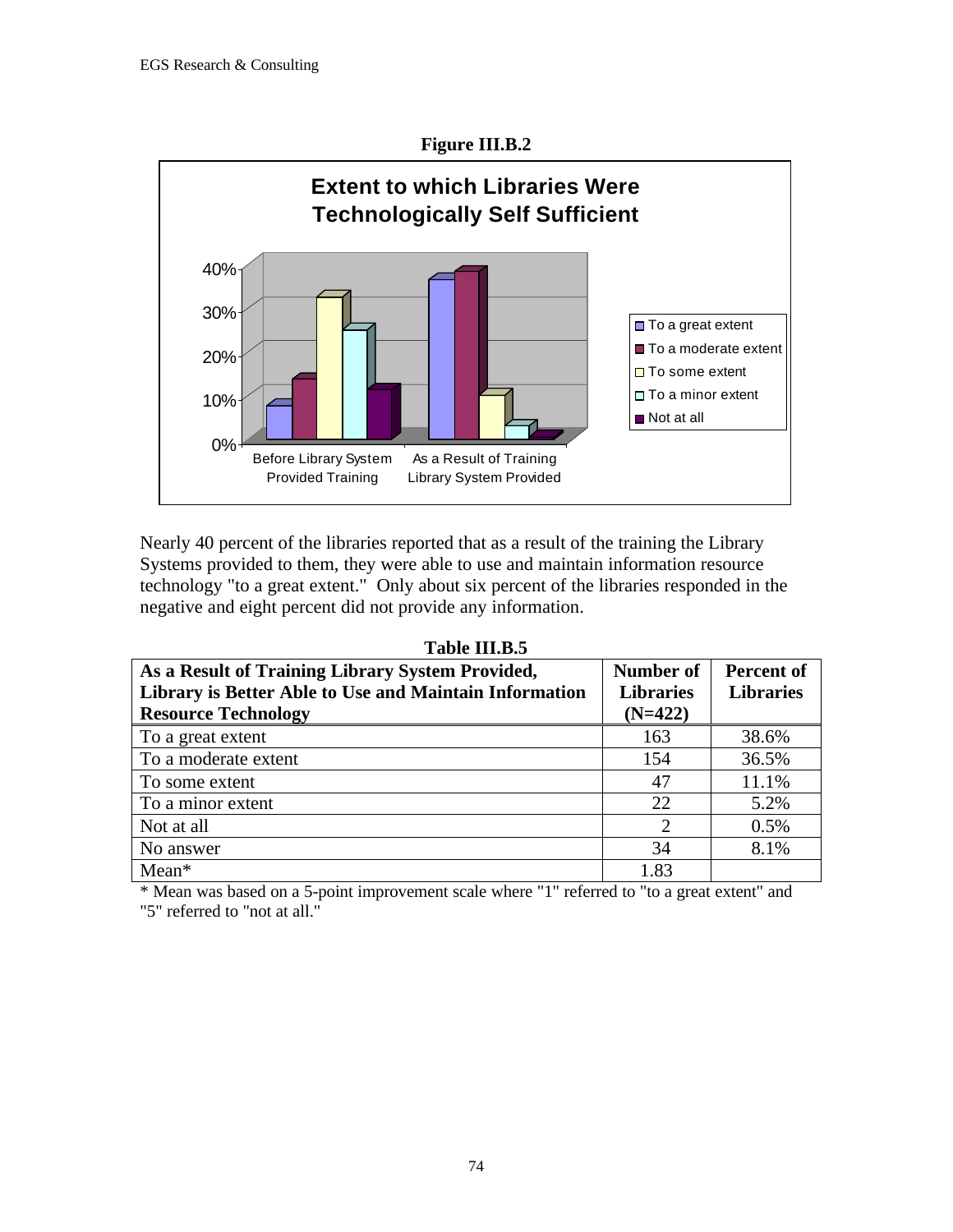#### **C. SYSTEMS ANALYSIS**

The services funded through TANG and their impact on libraries' technological self-sufficiency were also analyzed in association with the Library Systems from which libraries received these services.

Library Systems provided technology-related training, consulting or assistance to most of their member libraries. Overall, libraries that received this training, consulting and assistance considered it helpful. BCLS, TPLS, and WTLS member libraries considered it most helpful.

| <b>Technology-related Training,</b> | <b>BCLS</b> | <b>TPLS</b> | <b>CTLS</b> | <b>STLS</b> | <b>NETLS</b> | <b>TTPLS</b> | <b>NTRLS</b> | <b>HALS</b> | <b>WTLS</b> | <b>AALS</b> |
|-------------------------------------|-------------|-------------|-------------|-------------|--------------|--------------|--------------|-------------|-------------|-------------|
| <b>Consulting, Assistance</b>       | $(N=35)$    | $(N=25)$    | $(N=57)$    | $(N=31)$    | $(N=79)$     | $(N=14)$     | $(N=61)$     | $(N=54)$    | $(N=27)$    | $(N=39)$    |
| <b>Staff Received Technology-</b>   | 91.4%       | 100.0%      | 87.7%       | 80.6%       | 94.9%        | 64.3%        | 80.3%        | 88.9%       | 100.0%      | 92.1%       |
| related Training, Consulting or     |             |             |             |             |              |              |              |             |             |             |
| <b>Assistance from Respective</b>   |             |             |             |             |              |              |              |             |             |             |
| Library System Since 1998-99        |             |             |             |             |              |              |              |             |             |             |
| Mean helpfulness of                 | .30         | 1.32        | 1.58        | 1.44        | 1.61         | 1.44         | 1.69         | 1.70        | 1.37        | 1.77        |
| technology-related training,        |             |             |             |             |              |              |              |             |             |             |
| consulting or assistance to         |             |             |             |             |              |              |              |             |             |             |
| meeting library technology          |             |             |             |             |              |              |              |             |             |             |
| $needs*$                            |             |             |             |             |              |              |              |             |             |             |

**Table III.C.1**

\* Mean was calculated based on a 5-point scale where "1" refers to "very helpful" and "5" refers to "not at all helpful."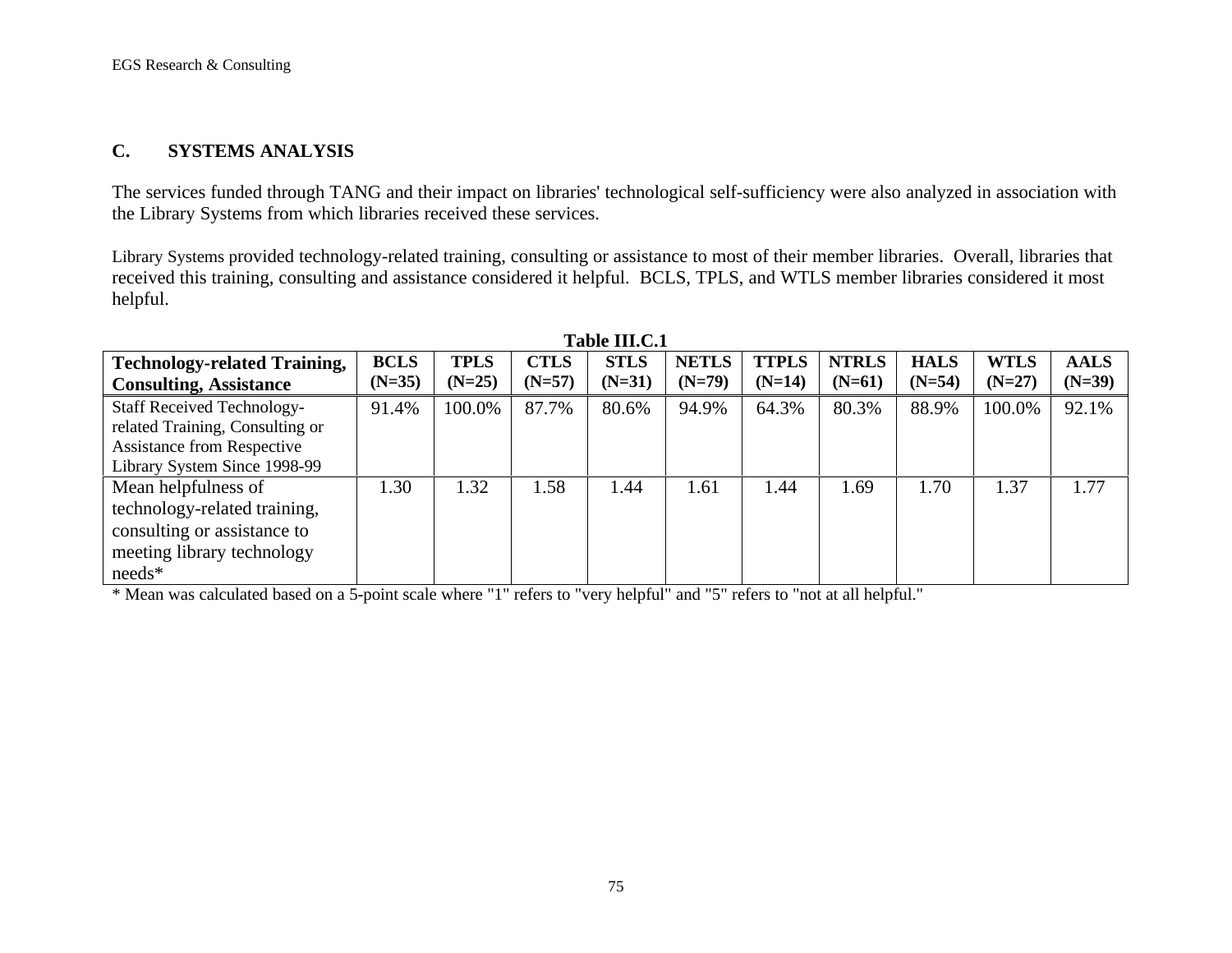Libraries across all Library Systems identified a wide range of what they liked best about the technology-related training, consulting or assistance they received from their Systems.

|                                     |             |             |             | 1 AVIC 111.U.Z |              |              |              |             |             |             |
|-------------------------------------|-------------|-------------|-------------|----------------|--------------|--------------|--------------|-------------|-------------|-------------|
| <b>Library Liked Best About</b>     | <b>BCLS</b> | <b>TPLS</b> | <b>CTLS</b> | <b>STLS</b>    | <b>NETLS</b> | <b>TTPLS</b> | <b>NTRLS</b> | <b>HALS</b> | <b>WTLS</b> | <b>AALS</b> |
| <b>Technology-related Training,</b> | $(N=34)$    | $(N=25)$    | $(N=55)$    | $(N=31)$       | $(N=76)$     | $(N=14)$     | $(N=59)$     | $(N=53)$    | $(N=26)$    | $(N=39)$    |
| <b>Consulting or Assistance</b>     |             |             |             |                |              |              |              |             |             |             |
| <b>Library System Provided</b>      |             |             |             |                |              |              |              |             |             |             |
| Technician's experience and         | 93.5%       | 83.3%       | 82.4%       | 84.6%          | 73.6%        | 84.6%        | 72.9%        | 68.9%       | 88.9%       | 80.0%       |
| knowledge                           |             |             |             |                |              |              |              |             |             |             |
| Technician has experience in        | 54.8%       | 58.3%       | 78.4%       | 73.1%          | 56.9%        | 84.6%        | 64.6%        | 55.6%       | 85.2%       | 62.9%       |
| working with libraries              |             |             |             |                |              |              |              |             |             |             |
| Training was tailored to the        | 77.4%       | 83.3%       | 74.5%       | 80.8%          | 63.9%        | 46.2%        | 50.0%        | 53.3%       | 74.1%       | 60.0%       |
| level of knowledge/skills of        |             |             |             |                |              |              |              |             |             |             |
| staff                               |             |             |             |                |              |              |              |             |             |             |
| Training was hands-on               | 83.9%       | 95.8%       | 64.7%       | 88.5%          | 88.9%        | 53.8%        | 79.2%        | 75.6%       | 88.9%       | 82.9%       |
| Technician provided training        | 71.8%       | 54.2%       | 52.9%       | 73.1%          | 19.4%        | 15.4%        | 29.2%        | 13.3%       | 63.0%       | 22.9%       |
| on-site                             |             |             |             |                |              |              |              |             |             |             |
| Technician provided follow-up       | 51.6%       | 25.0%       | 35.3%       | 57.7%          | 12.5%        | 23.1%        | 14.6%        | 11.1%       | 44.4%       | 11.4%       |
| training where needed               |             |             |             |                |              |              |              |             |             |             |
| Materials were user friendly        | 67.7%       | 70.8%       | 54.9%       | 80.8%          | 62.5%        | 46.2%        | 56.3%        | 62.2%       | 70.4%       | 45.7%       |
| Technician has a 1-800 line for     | 74.2%       | 29.2%       | 52.9%       | 57.7%          | 18.1%        | 30.8%        | 25.0%        | 17.8%       | 55.6%       | 25.7%       |
| technical assistance                |             |             |             |                |              |              |              |             |             |             |
| Technician established a            | 77.4%       | 29.2%       | 49.0%       | 65.4%          | 18.1%        | 46.2%        | 29.2%        | 31.1%       | 63.0%       | 25.7%       |
| relationship of trust with the      |             |             |             |                |              |              |              |             |             |             |
| library staff                       |             |             |             |                |              |              |              |             |             |             |
| Training was tailored to library    | 77.4%       | 75.0%       | 58.8%       | 76.9%          | 50.0%        | 61.5%        | 52.1%        | 51.1%       | 81.5%       | 51.4%       |
| needs                               |             |             |             |                |              |              |              |             |             |             |
| Technician's communication          | 80.6%       | 50.0%       | 66.7%       | 76.9%          | 40.3%        | 30.8%        | 39.6%        | 48.9%       | 74.1%       | 45.7%       |
| abilities                           |             |             |             |                |              |              |              |             |             |             |

**Table III.C.2**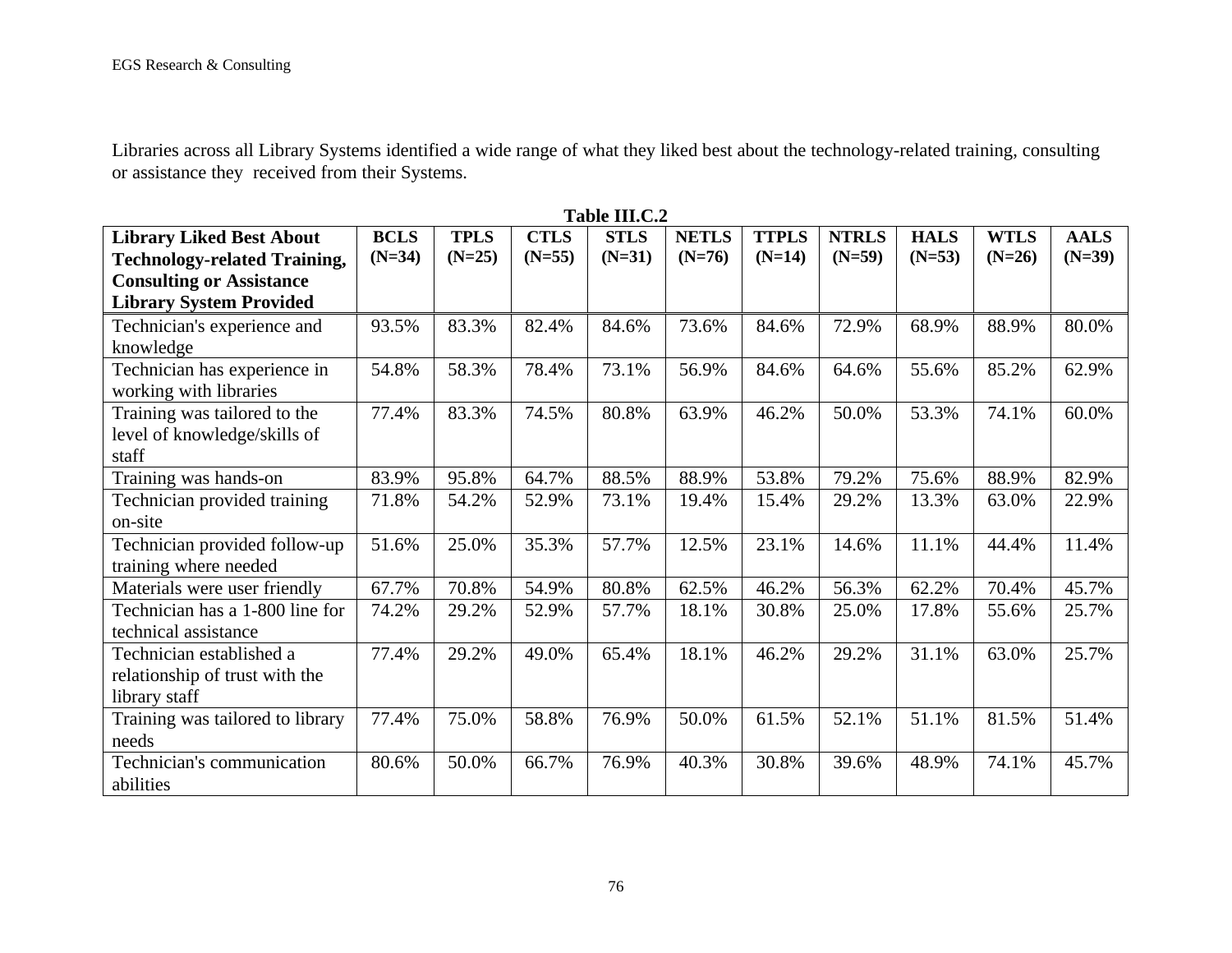Libraries across all Systems did not consider themselves technologically self-sufficient prior to receiving technology-related training, consulting, and assistance from their respective System. Libraries associated with NTRLS and TTPLS were relatively more technologically self-sufficient and libraries associated with BCLS were the least self-sufficient. Libraries across all Systems improved their technology self-sufficiency significantly as the result of the training, consulting and assistance the Systems provided. Libraries associated with WTLS regarded themselves as the most technologically self-sufficient. Libraries associated with BCLS were still the least self-sufficient. Libraries associated with WTLS and TPLS made the greatest gains in self-sufficiency. Libraries associated with NTRLS and TTPLS made the smallest gains in self-sufficiency.

As a result of the training the Library Systems provided, on average, libraries across all Systems were able to use and maintain their information resource technology to a moderate extent. Libraries associated with WTLS appeared to be the most able in this regard. Libraries associated with NTRLS appeared to be the least able to do so.

| <b>Technological Self-</b>           | <b>BCLS</b> | <b>TPLS</b> | <b>CTLS</b> | <b>STLS</b> | <b>NETLS</b> | <b>TTPLS</b> | <b>NTRLS</b> | <b>HALS</b> | <b>WTLS</b> | <b>AALS</b> |
|--------------------------------------|-------------|-------------|-------------|-------------|--------------|--------------|--------------|-------------|-------------|-------------|
| sufficiency                          | $(N=34)$    | $(N=25)$    | $(N=55)$    | $(N=31)$    | $(N=76)$     | $(N=14)$     | $(N=59)$     | $(N=53)$    | $(N=26)$    | $(N=39)$    |
| (Mean Scores)                        |             |             |             |             |              |              |              |             |             |             |
| Mean extent to which library was     | 3.72        | 3.48        | 3.16        | 3.30        | 3.10         | 2.92         | 2.80         | 3.27        | 3.35        | 3.22        |
| technologically self-sufficient      |             |             |             |             |              |              |              |             |             |             |
| before Library System provided       |             |             |             |             |              |              |              |             |             |             |
| training                             |             |             |             |             |              |              |              |             |             |             |
| Extent to which library is           | 1.93        | 1.58        | 1.65        | 1.81        | 1.85         | 1.82         | 1.96         | 1.80        | 1.44        | 1.83        |
| technologically self-sufficient as a |             |             |             |             |              |              |              |             |             |             |
| result of training Library System    |             |             |             |             |              |              |              |             |             |             |
| provided                             |             |             |             |             |              |              |              |             |             |             |
| Mean difference in technological     | 1.79        | 1.90        | 1.51        | 1.49        | 1.25         | 1.10         | 0.84         | 1.47        | 1.91        | 1.39        |
| self-sufficiency                     |             |             |             |             |              |              |              |             |             |             |
| As a result of training Library      | 1.91        | 1.56        | 1.64        | 1.83        | 1.81         | 1.92         | 2.10         | 1.96        | 1.41        | 1.97        |
| System provided, library is able to  |             |             |             |             |              |              |              |             |             |             |
| use and maintain information         |             |             |             |             |              |              |              |             |             |             |
| resource technology                  |             |             |             |             |              |              |              |             |             |             |

**Table III.C.3**

\* Mean was based on a 5-point improvement scale where "1" referred to "to a great extent" and "5" referred to "not at all."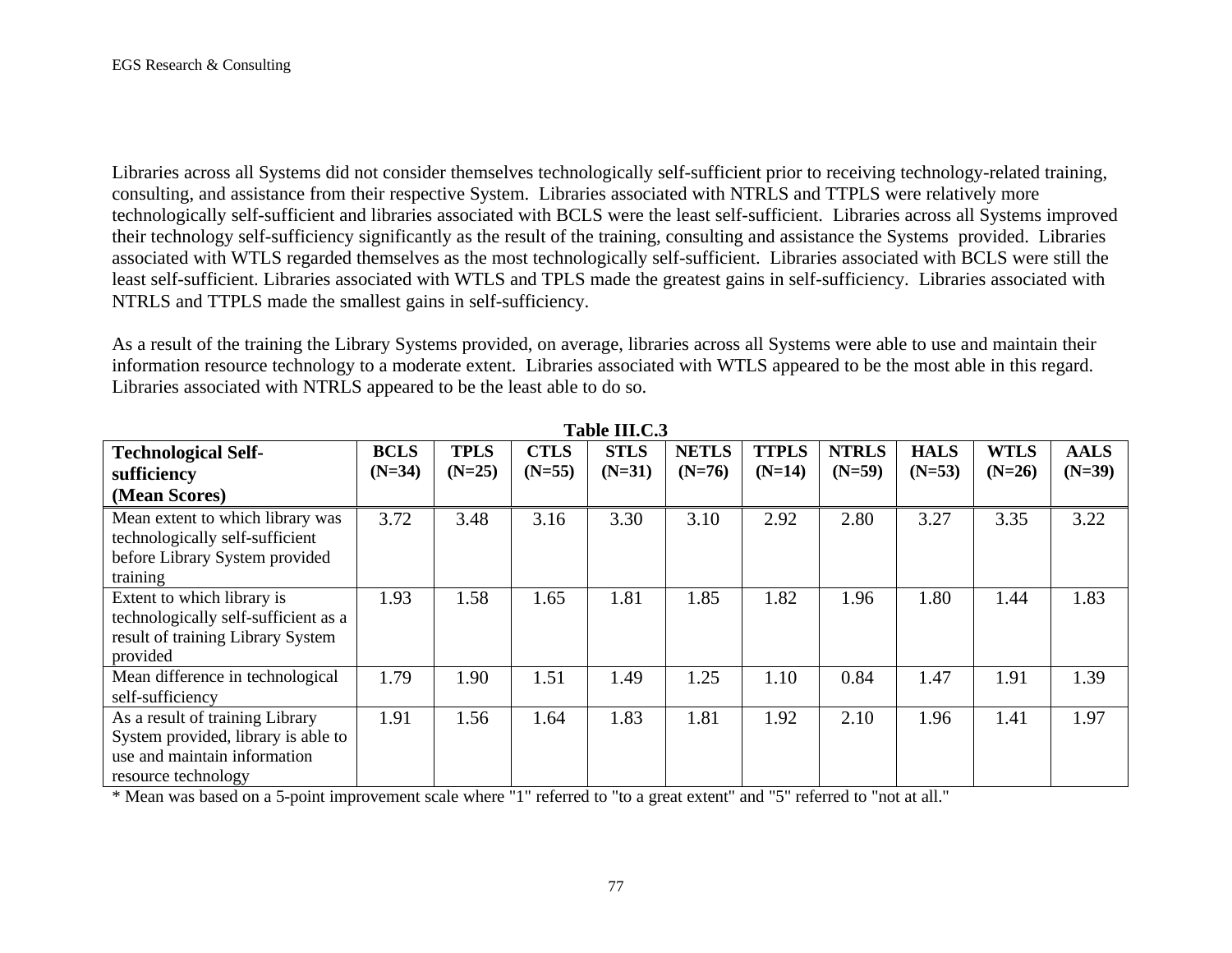Library System coordinators lauded the Systems' structure and efforts.

- The strength of our System is the result of frequent meetings with exchange of information in a non-threatening environment and collaboration/ cooperation for many years. The System has an organizational culture that sets expectations of good public service in the local library. Communications among the librarians and with the System decrease the probability of isolation and, therefore, play a direct role in service excellence.
- Systems are important to the continued growth of public libraries primarily because they provide support at ground level and, therefore, are able to understand member library concerns and seek solutions. Systems also provide the dynamic by which allsized libraries can regularly share ideas and expertise with each other. We are grateful for the TANG grant for it has enabled the System to help a high percentage of member libraries achieve technological goals and offer improved service to the people of Texas: Systems could use more funding.

Library System coordinators also raised the following concerns:

- System funding has remained flat for close to ten years, and because of the funding formula, the System's budget has lost from \$1,000 to \$5,000 each biennium or even each year. As a result, services and staff have slowly but steadily eroded over time.
- Our System funding has decreased and it is becoming more difficult to maintain services.
- This System puts more money into services than into materials and has for about eight years. Members have supported this gradual change but there is still a desperate need for materials money.
- Regardless of the amount of training and knowledge, most of the librarians lack self-confidence in technological areas because of its ever-changing nature. Training can only be cumulative.

Library Systems coordinators made the following suggestions for the Texas State library and Archives Commission (TSLAC):

• There should (or could) be increased funds for Systems with high poverty levels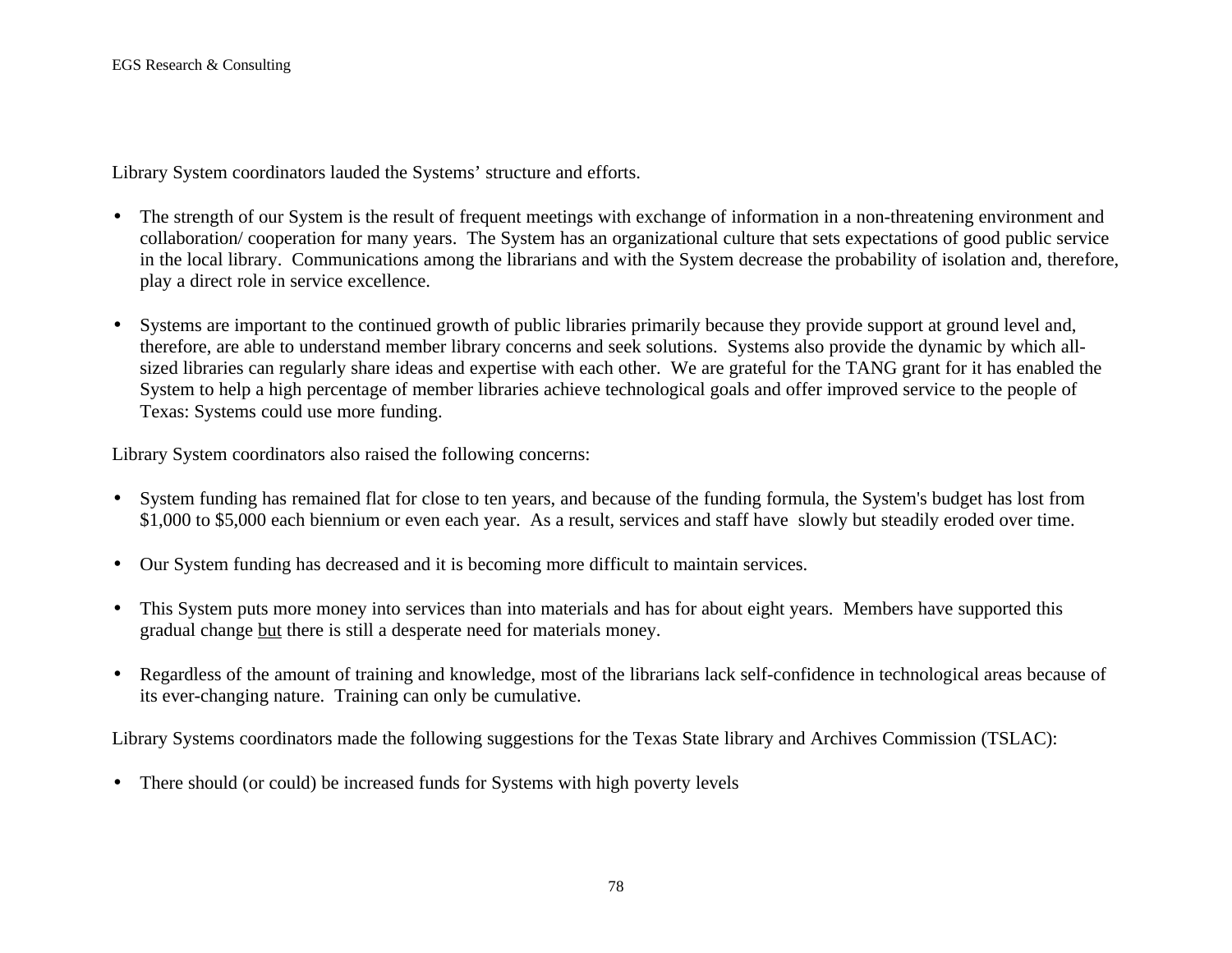.

- TSLAC should give greater focus to serving needs of larger System members.
- TSLAC has not addressed membership requirements.
- Coordinators need TSLAC meeting time devoted to sharing of programs/ ideas. Communication is top-down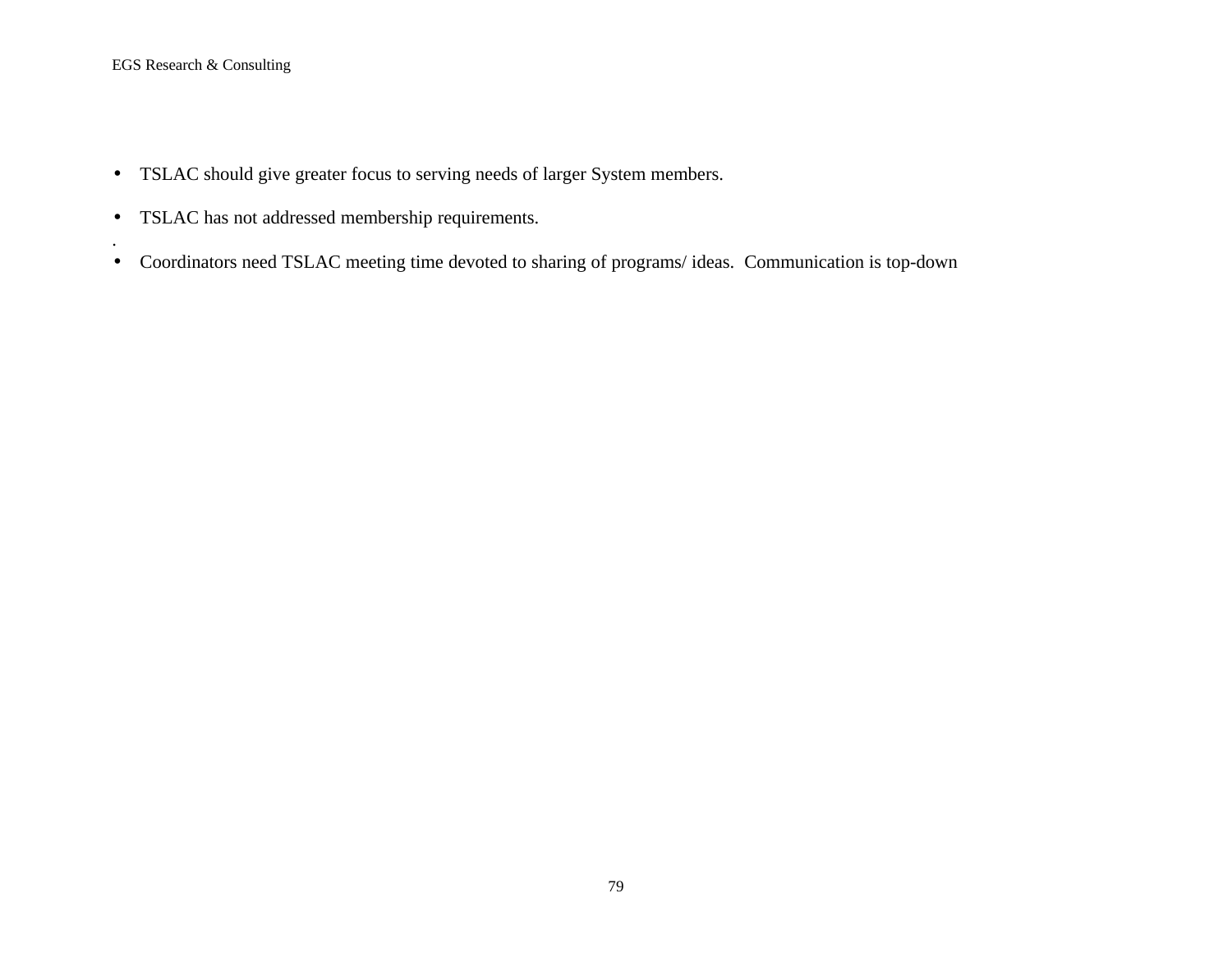## **D. LEGAL SERVICE POPULATION**

Survey data were combined with corresponding data from the *Public Library Annual Repor*t database and three groups of analyses were conducted based on the classification of libraries by size of the legal service population, libraries' operating expenditures, and primary area of service. The results of these analyses were consistent: libraries with small legal service populations, low operating expenditures, and that primarily served rural areas were greatly more dependent on the Library Systems TANG-related services and benefited to a greater extent from these services. This section of the report includes the analysis by legal service population. The analyses by operating expenditures and primary service area are included in Appendix D and E.

Eighty-six to 92 percent of the libraries indicated that they received technology-related training, consulting and assistance from their respective Library System since 1998-99. Most libraries, regardless of the size of their legal service population, received technology-related training. However, a larger percent of libraries with small and medium legal service populations than libraries with large legal service populations reported such assistance.

| <b>Staff Received Technology-related</b>  | <b>Size of Legal Service Population*</b> |               |     |               |          |               |
|-------------------------------------------|------------------------------------------|---------------|-----|---------------|----------|---------------|
| <b>Training, Consulting or Assistance</b> |                                          | <b>Small</b>  |     | <b>Medium</b> | Large    |               |
| from Respective Library System            |                                          | $(N=243)$     |     | $(N=129)$     | $(N=45)$ |               |
| <b>Since 1998-99</b>                      | #                                        | $\frac{0}{0}$ | #   | $\frac{0}{0}$ | #        | $\frac{6}{6}$ |
| Yes                                       | 218                                      | 89.7%         | 116 | 89.9%         | 37       | 82.2%         |
| N <sub>o</sub>                            | 25                                       | 10.3%         | 13  | 10.1%         | 8        | 17.8%         |

**Table III.D.1**

\* Small legal service populations refers to under 10,000; medium size refers to 10,000 to 49,999, and large legal service population include 50,000 or more.

Seventy-one to 88 percent of the libraries that received such assistance regarded it as "very helpful" or "helpful." However, size of the legal service population was associated with libraries' perception of helpfulness. A larger percent of libraries with small legal service populations than libraries with medium and libraries with large legal service populations regarded it as "very helpful." Libraries with large legal service populations regarded it as less helpful.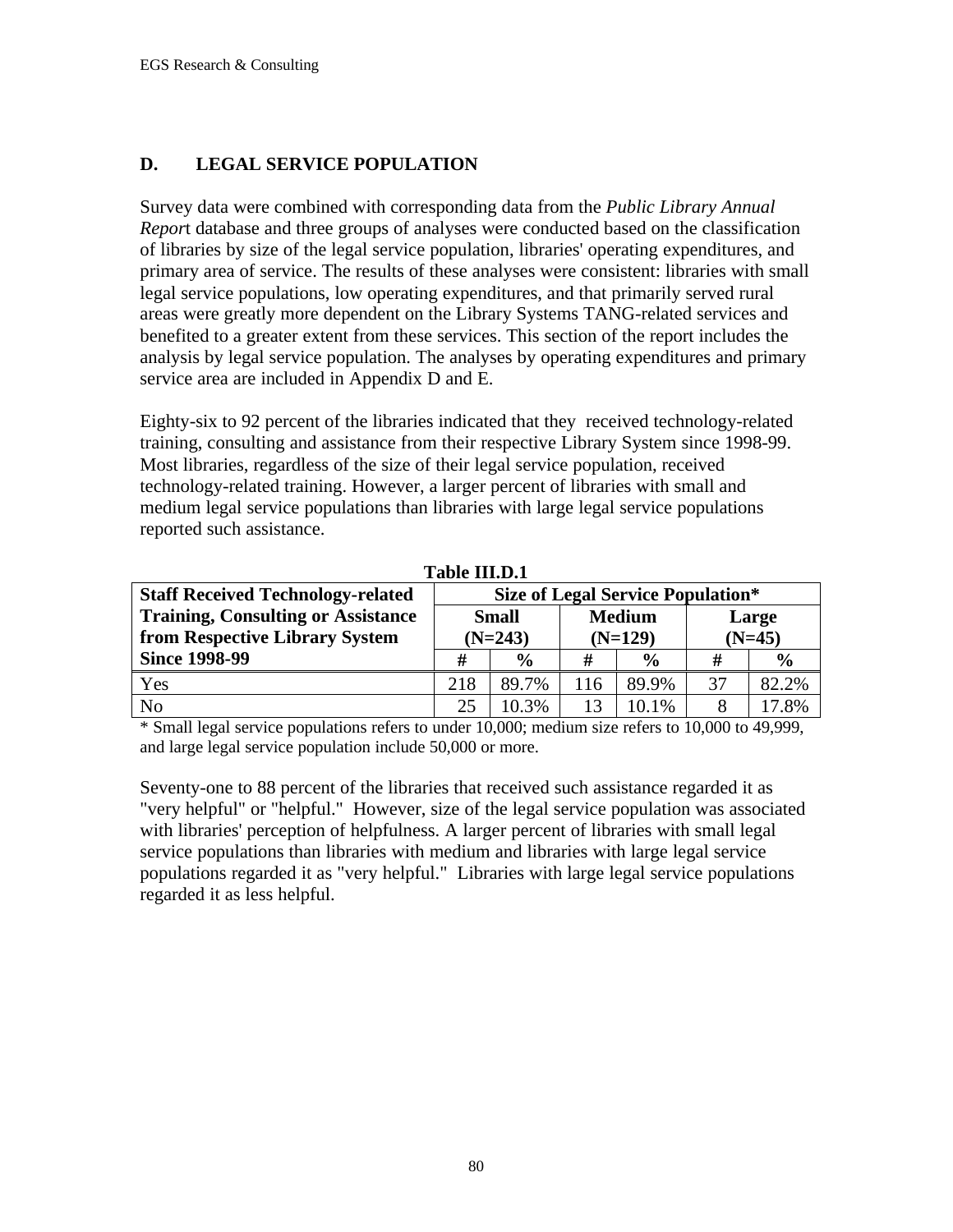| <b>Helpfulness of Technology-related</b>  | <b>Size of Legal Service Population</b> |              |      |               |          |               |  |  |  |
|-------------------------------------------|-----------------------------------------|--------------|------|---------------|----------|---------------|--|--|--|
| <b>Training, Consulting or Assistance</b> |                                         | <b>Small</b> |      | <b>Medium</b> | Large    |               |  |  |  |
| <b>Staff Received from Respective</b>     |                                         | $(N=214)$    |      | $(N=118)$     | $(N=38)$ |               |  |  |  |
| Library System Since 1998-99*             | #<br>$\%$                               |              | #    | $\frac{6}{6}$ | #        | $\frac{6}{6}$ |  |  |  |
| Very helpful                              | 138                                     | 64.5%        | 68   | 57.6%         | 13       | 34.2%         |  |  |  |
| Helpful                                   | 50                                      | 23.4%        | 35   | 29.7%         | 14       | 36.8%         |  |  |  |
| Moderately helpful                        | 21                                      | 9.8%         | 13   | 11.0%         | 10       | 26.3%         |  |  |  |
| Of little help                            | 2                                       | 0.9%         | 2    | 1.7%          |          |               |  |  |  |
| Not at all helpful                        |                                         | 0.5%         | $-1$ |               |          | 2.6%          |  |  |  |
| Unsure                                    | $\overline{2}$                          | 0.9%         | --   |               |          |               |  |  |  |
| $Mean**$                                  | 1.48                                    |              | 1.57 |               | 2.00     |               |  |  |  |

## **Table III.D.2**

 $*$  Chi-square=21.36, 10 d.f., p<.01870.

\*\* Means were calculated on a 5-point scale where "1" refers to "very helpful" and "5" refers to "not at all helpful."





A larger percent of libraries with small legal service populations than libraries with medium size and large legal service populations appreciated the technician's knowledge and experience, the training tailored to libraries' staff needs, the on-site training, and the availability of a 1-800 line for technical assistance. A larger percent of libraries with small and medium legal service populations than libraries with large legal service populations appreciated the hands-on training, the user-friendly materials, and the followup training that the technician provided.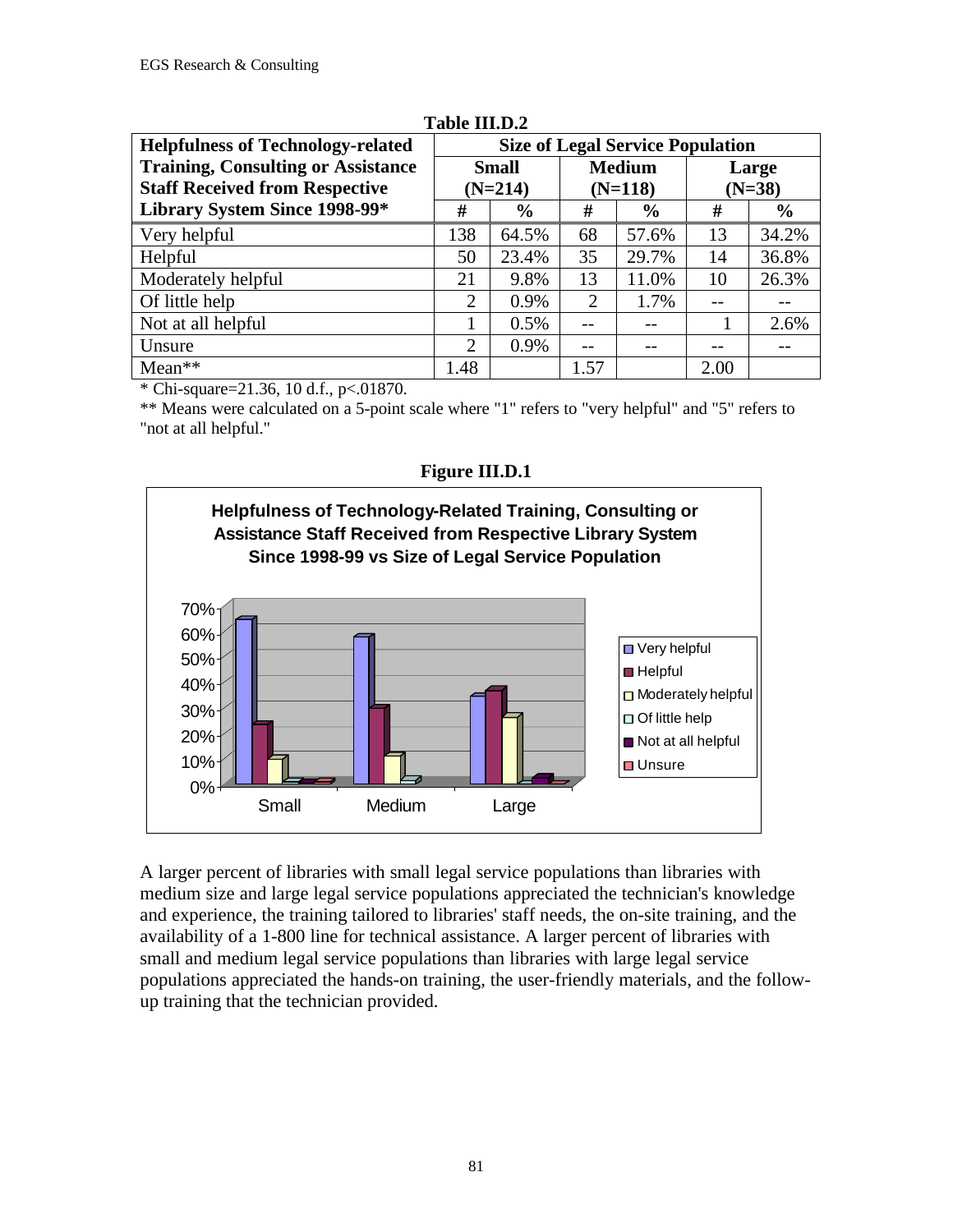| <b>Library Staff Liked Best About</b>   | <b>Size of Legal Service Population</b> |              |           |               |    |               |  |  |  |
|-----------------------------------------|-----------------------------------------|--------------|-----------|---------------|----|---------------|--|--|--|
| <b>Technology-related Training,</b>     |                                         | <b>Small</b> |           | <b>Medium</b> |    | Large         |  |  |  |
| <b>Consulting or Assistance Library</b> |                                         | $(N=214)$    | $(N=117)$ |               |    | $(N=36)$      |  |  |  |
| <b>System Provided</b>                  | #                                       | $\%$         | #         | $\%$          | #  | $\frac{6}{9}$ |  |  |  |
| Technician's experience and             | 182                                     | 85.0%        | 88        | 75.2%         | 22 | 61.1%         |  |  |  |
| knowledge                               |                                         |              |           |               |    |               |  |  |  |
| Technician has experience in working    | 148                                     | 69.2%        | 70        | 59.8%         | 22 | 61.1%         |  |  |  |
| with libraries                          |                                         |              |           |               |    |               |  |  |  |
| Training was tailored to the level of   | 149                                     | 69.6%        | 72        | 61.5%         | 19 | 52.8%         |  |  |  |
| knowledge/skills of staff               |                                         |              |           |               |    |               |  |  |  |
| Training was hands-on                   | 178                                     | 83.2%        | 96        | 82.1%         | 22 | 61.1%         |  |  |  |
| Technician provided training on-site    | 92                                      | 43.0%        | 39        | 33.3%         | 10 | 27.8%         |  |  |  |
| Technician provided follow-up           | 58                                      | 27.1%        | 30        | 25.6%         | 6  | 16.7%         |  |  |  |
| training where needed                   |                                         |              |           |               |    |               |  |  |  |
| Materials were user friendly            | 138                                     | 64.5%        | 76        | 65.0%         | 12 | 33.3%         |  |  |  |
| Technician has a 1-800 line for         | 93                                      | 43.5%        | 32        | 27.4%         | 7  | 19.4%         |  |  |  |
| technical assistance                    |                                         |              |           |               |    |               |  |  |  |
| Technician established a relationship   | 92                                      | 43.0%        | 44        | 37.6%         | 8  | 22.2%         |  |  |  |
| of trust with the library staff         |                                         |              |           |               |    |               |  |  |  |
| Training was tailored to library needs  | 140                                     | 65.4%        | 63        | 53.8%         | 17 | 47.2%         |  |  |  |
| Technician's communication abilities    | 117                                     | 54.7%        | 69        | 59.0%         | 13 | 36.1%         |  |  |  |

**Table III.D.3**

The training that the Library Systems provided through TANG was invaluable to libraries regardless of the size of their legal service population. Prior to the TANG training, 32 percent of the libraries with large legal service populations, 10 percent of the libraries with medium legal service populations, and three percent of the libraries with small legal service populations were technologically self-sufficient "to a great extent." 12 percent of the libraries with large legal service populations, 36 percent of the libraries with medium legal service populations, and 49 percent of the libraries with small legal service populations were not technologically self-sufficient.

TANG has had a dramatic effect on all libraries. Its great impact, however, was on libraries with small and medium legal service populations, as shown in the series of tables below. As a result of the TANG training, 43 percent of the libraries with small legal service populations, 40 percent of the libraries with medium legal service populations, and 37 percent of the libraries with large legal service populations considered themselves technologically self-sufficient "to a large extent." The percent of libraries considering themselves not self-sufficient declined dramatically as well. Ten percent of the libraries with large legal service populations, one percent of the libraries with medium legal service populations, and four percent of the libraries with small legal service populations fell into that category.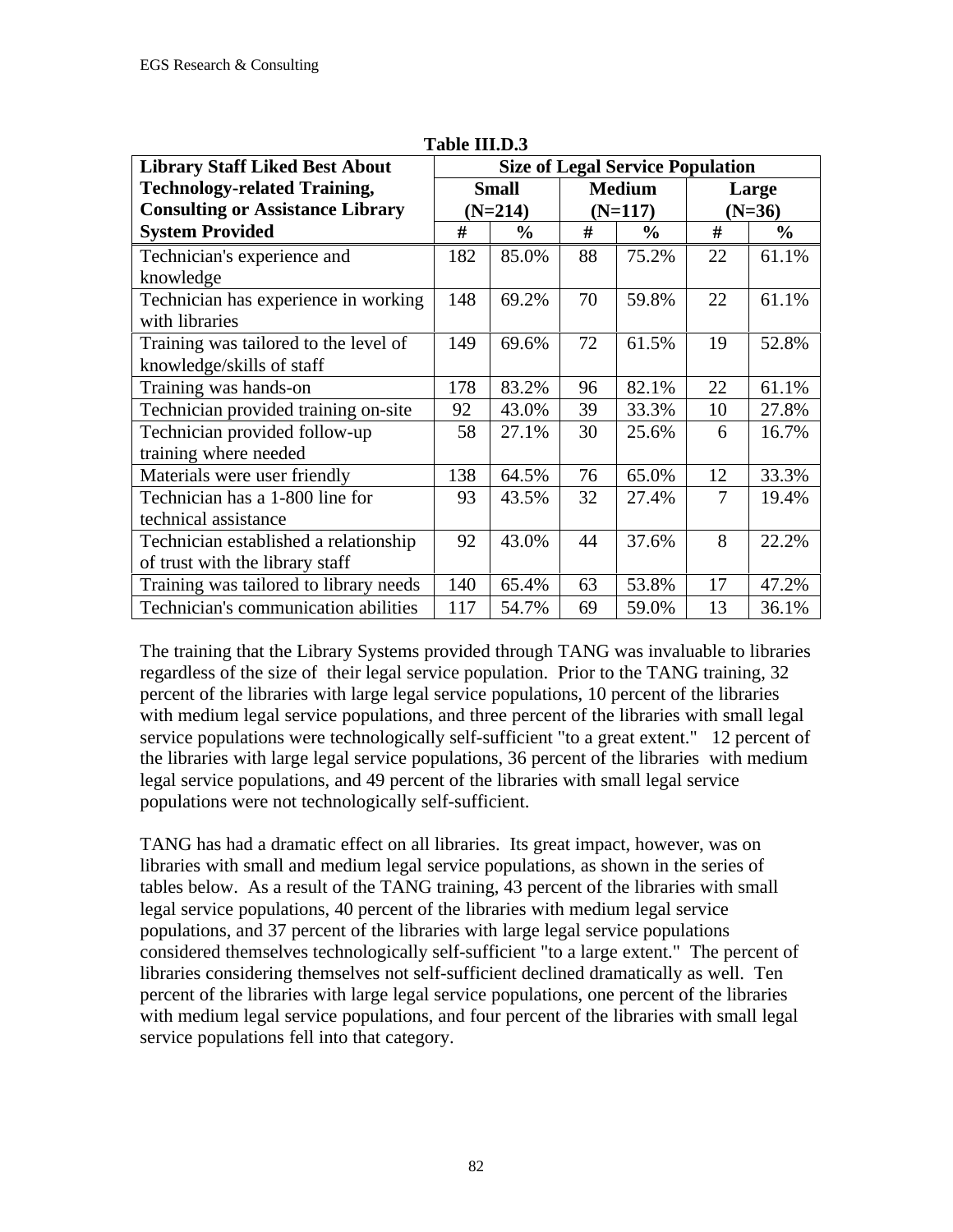| <b>Extent to Which</b>      |              | <b>Before Library System</b>            |       | As a Result of Training        |               |       |  |  |
|-----------------------------|--------------|-----------------------------------------|-------|--------------------------------|---------------|-------|--|--|
| <b>Libraries Were</b>       |              | <b>Provided Training</b>                |       | <b>Library System Provided</b> |               |       |  |  |
| <b>Technologically Self</b> |              | <b>Size of Legal Service Population</b> |       |                                |               |       |  |  |
| <b>Sufficient</b>           | <b>Small</b> | <b>Medium</b>                           | Large | <b>Small</b>                   | <b>Medium</b> | Large |  |  |
| To a great extent           | 3.2%         | 10.3%                                   | 31.7% | 42.6%                          | 40.2%         | 37.5% |  |  |
| To a moderate extent        | 11.4%        | 15.5%                                   | 34.1% | 42.6%                          | 47.3%         | 37.5% |  |  |
| To some extent              | 36.8%        | 37.9%                                   | 22.0% | 10.6%                          | 11.6%         | 15.0% |  |  |
| To a minor extent           | 32.7%        | 25.0%                                   | 12.2% | 3.7%                           |               | 10.0% |  |  |
| Not at all                  | 15.9%        | 11.2%                                   | $-$   | 0.5%                           | 0.9%          | $-$   |  |  |
| $Means*$                    | 3.47         | 3.11                                    | 2.15  | 1.78                           | 1.74          | 1.97  |  |  |

#### **Table III.D.4**

\* Means were calculated on a 5-point scale where "1" refers to "to a great extent" and "5" refers to "not at all."

**Table III.D.5 Size of Legal Service Population Small (N=220) Medium (N=116) Large (N=41) Extent to Which Library Was Technologically Self-sufficient Before Library System Provided Training\* # % # % # %** To a great extent 7 3.2% 12 10.3% 13 31.7% To a moderate extent 25 11.4% 18 15.5% 14 34.1% To some extent 81 36.8% 44 37.9% 9 22.0% To a minor extent 72 32.7% 29 25.0% 5 12.2% Not at all 35 15.9% 13 11.2% -- -- Mean\*\* 1.1.1 2.15

\* Chi-square=6`.05, 8 d.f., p<.00000.

\*\* Means were calculated on a 5-point scale where "1" refers to "to a great extent" and "5" refers to "not at all."

| Table III.D.6                                                                |      |               |      |               |          |               |  |  |  |
|------------------------------------------------------------------------------|------|---------------|------|---------------|----------|---------------|--|--|--|
| <b>Size of Legal Service Population</b><br><b>Extent to Which Library Is</b> |      |               |      |               |          |               |  |  |  |
| <b>Technologically Self-sufficient As a</b>                                  |      | <b>Small</b>  |      | <b>Medium</b> |          | Large         |  |  |  |
| <b>Result of Training Library System</b>                                     |      | $(N=216)$     |      | $(N=112)$     | $(N=40)$ |               |  |  |  |
| <b>Provided</b>                                                              | #    | $\frac{6}{9}$ | #    | $\frac{6}{6}$ | #        | $\frac{6}{9}$ |  |  |  |
| To a great extent                                                            | 92   | 42.6%         | 45   | 40.2%         | 15       | 37.5%         |  |  |  |
| To a moderate extent                                                         | 92   | 42.6%         | 53   | 47.3%         | 15       | 37.5%         |  |  |  |
| To some extent                                                               | 23   | 10.6%         | 13   | 11.6%         | 6        | 15.0%         |  |  |  |
| To a minor extent                                                            | 8    | 3.7%          |      |               | 4        | 10.0%         |  |  |  |
| Not at all                                                                   |      | $0.5\%$       |      | 0.9%          |          |               |  |  |  |
| $Mean*$                                                                      | 1.78 |               | 1.74 |               | 1.97     |               |  |  |  |

\* Means were calculated on a 5-point scale where "1" refers to "to a great extent" and "5" refers to "not at all."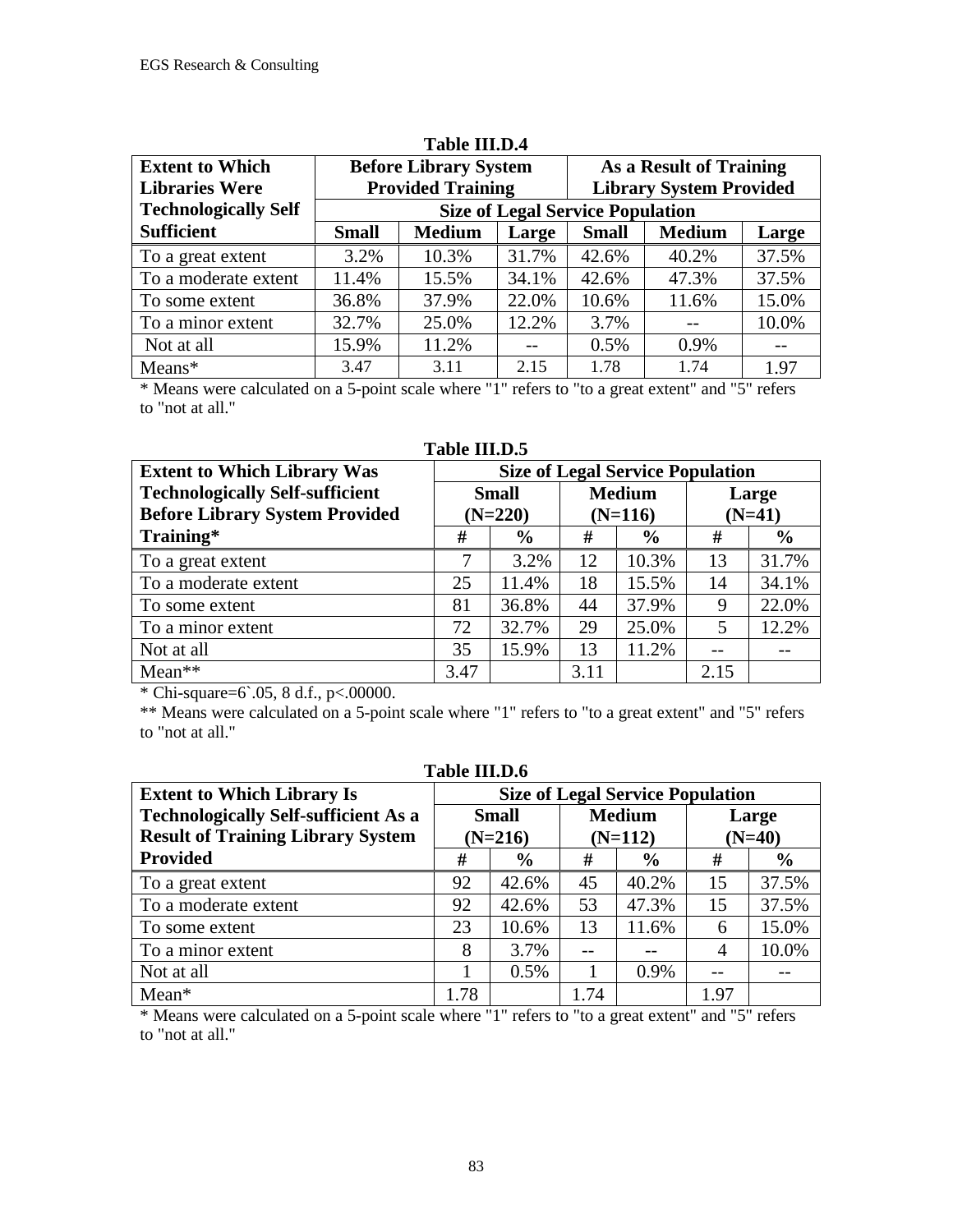As a result of the TANG training, 43 percent of the libraries with small legal service populations, 44 percent of those with medium legal service populations, and 28 percent of the libraries with large legal service populations considered themselves able to use and maintain information resource technology "to a great extent." The percent of libraries still lacking this capability was relatively small: four percent of the libraries with small legal service populations, six percent of the libraries with medium legal service populations, and 20 percent of the libraries with large legal service populations.

| 1 apie 111.D./                          |                                         |               |               |               |          |               |
|-----------------------------------------|-----------------------------------------|---------------|---------------|---------------|----------|---------------|
| As a Result of Training Library         | <b>Size of Legal Service Population</b> |               |               |               |          |               |
| <b>System Provided, Library is Able</b> | <b>Small</b>                            |               | <b>Medium</b> |               |          | Large         |
| to Use and Maintain Information         | $(N=225)$                               |               | $(N=119)$     |               | $(N=39)$ |               |
| <b>Resource Technology</b>              | #                                       | $\frac{6}{9}$ | #             | $\frac{6}{6}$ | #        | $\frac{0}{0}$ |
| To a great extent                       | 97                                      | 43.1%         | 52            | 43.7%         | 11       | 28.2%         |
| To a moderate extent                    | 93                                      | 41.3%         | 46            | 38.7%         | 14       | 35.9%         |
| To some extent                          | 27                                      | 12.0%         | 14            | 11.8%         | 6        | 15.4%         |
| To a minor extent                       | 8                                       | 3.6%          | 6             | 5.0%          | 7        | 17.9%         |
| Not at all                              |                                         |               |               | 0.8%          |          | 2.6%          |
| $Mean**$                                | 1.76                                    |               | 1.81          |               | 2.31     |               |

**Table III.D.7**

\* Chi-square=19.72, 8 d.f., p<.01143.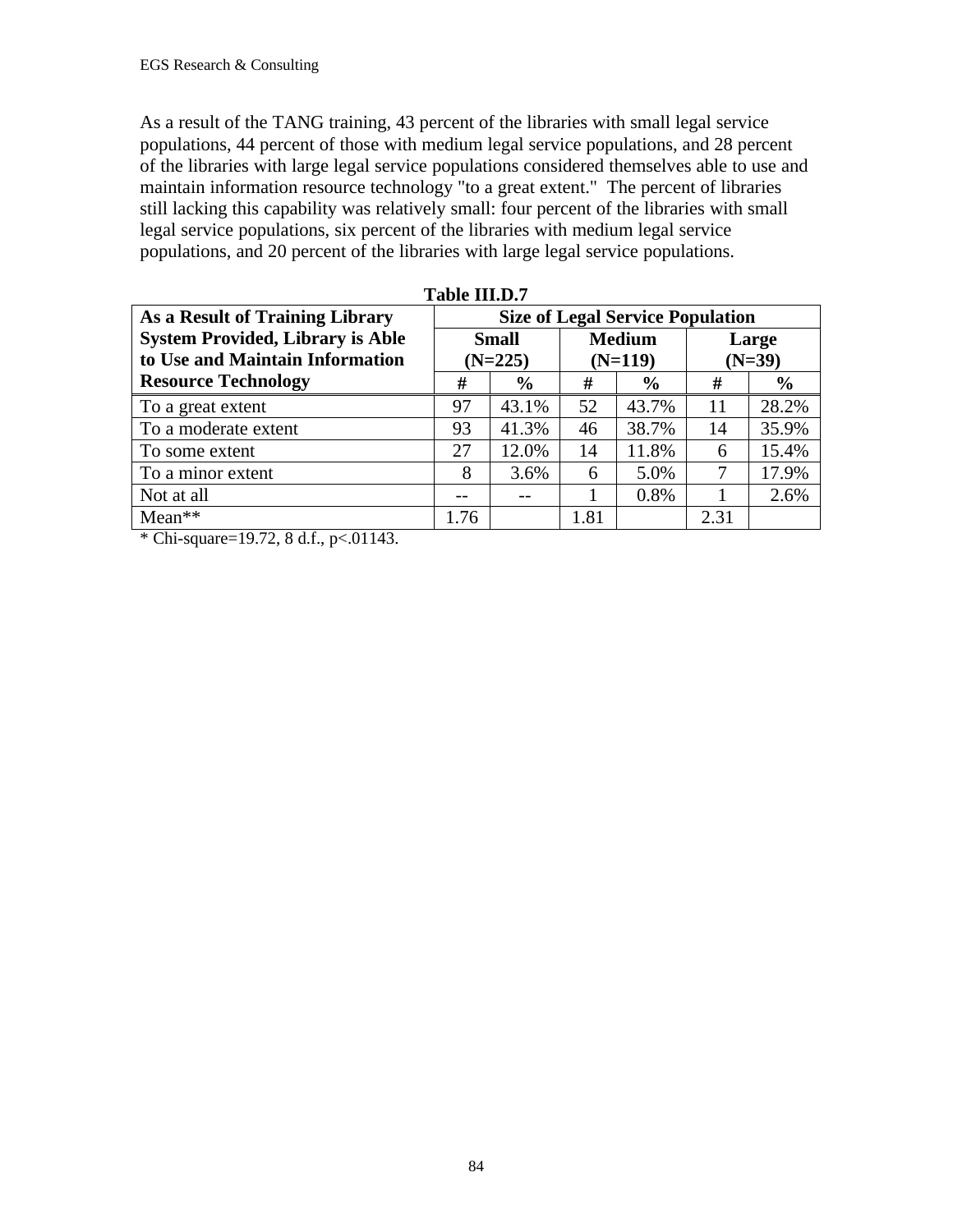# **IV. SPECIAL PROJECTS GRANT PROGRAM**

The Texas State Library and Archives Commission (TSLAC) has awarded 17 Special Projects Grants since the inception of the program. Special Projects Grants were awarded to 15 libraries. These include:

- The Arlington Public Library (three grants): FY98, FY00, FY01: Foreign Language Collection, Read it Again, and services to child care providers
- The Azle Public Library: FY00-02: Library-at-Home - Delivery of Services to Homebound Elderly
- The Dallas Public Library: FY98-00: ESL, Bilingual Children's Enrichment, Programs for Seniors
- The Denton Public Library: FY01-02: Books-to-Share: Library Services for Children in Childcare
- Dr. Eugene Clark Library (Lockhart): FY00-02: Computer Literacy
- Fort Worth Public Library: FY98 Project Bold – library branch in housing community
- Haltom City Public Library: FY98: Project Yes - youth program
- Harris County Public Library (Aldine and High Meadows Branches): FY00-01: Bilingual Job Assistance Grant
- Harris County Public Library: Parker Williams Branch: FY00-01: Vietnamese Services to the South Belt Community
- Houston Public Library: FY98 Born to Read
- Killeen Public Library: FY00: YA Café
- Lubbock City-County Library: FY00: Read With Me
- Marshall Public Library: FY00: Raise-A-Reader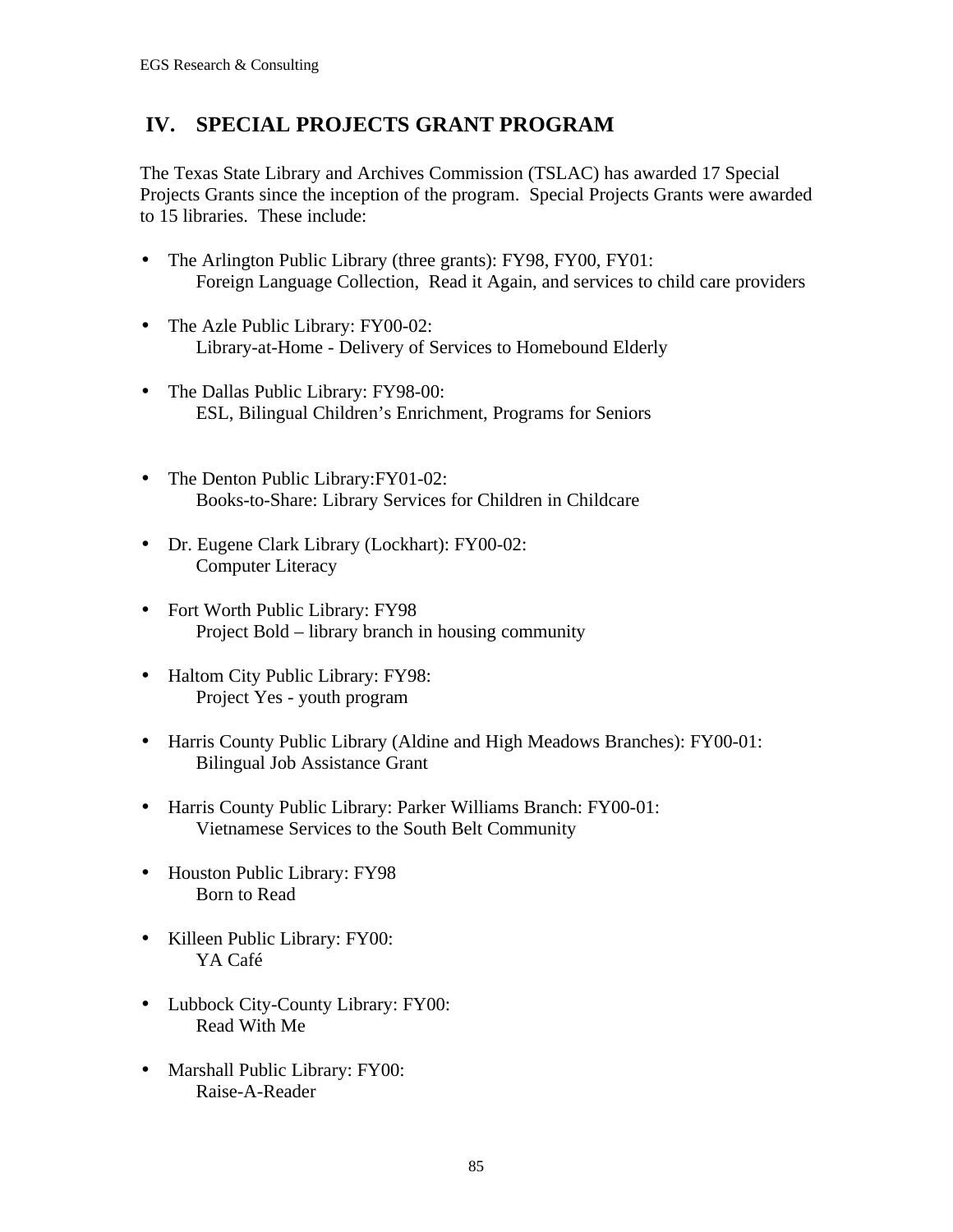- McKinney Memorial Library: FY99-01: McKinney Can Read - Family Literacy
- Sterling Municipal Library (Baytown): FY98-00: Spanish Language, Collection Development, Library Technology Project, Story Kits

Survey questionnaires were mailed to each of the 15 libraries that received Special Projects Grants. The Arlington Public Library received three questionnaires, one for each grant. All libraries completed the questionnaires.

The 15 libraries that received Special Projects Grants are associated with five Library Systems. These include:

- North Texas Regional Library System (NTRLS): 7 grants
- Houston Area Library System (HALS): 4 grants
- Northeast Texas Library System (NETLS): 3 grants
- Central Texas Library System (CTLS): 2 grants
- West Texas Library System (WTLS): 1 grant

The Special Projects Grants were primarily awarded to libraries serving urban and suburban areas. Forty-one percent served urban areas, 35 percent served suburban areas, and 12 percent served rural areas.

**TR. 1.1. TV7.4** 

| <b>Library Served Primarily</b> | Number of<br><b>Libraries</b><br>$(N=17)$ | Percent of<br><b>Libraries</b> |
|---------------------------------|-------------------------------------------|--------------------------------|
| Urban areas                     |                                           | 41.2%                          |
| Suburban areas                  |                                           | 35.3%                          |
| Rural areas                     |                                           | 11.8%                          |
| Combination                     |                                           | 5.9%                           |
| No answer                       |                                           | 5.9%                           |

The libraries provided a wide range of services through the Special Projects Grants, as shown in the table below. Most commonly:

• Libraries developed special programs for bilingual or limited English proficient groups. (nine projects).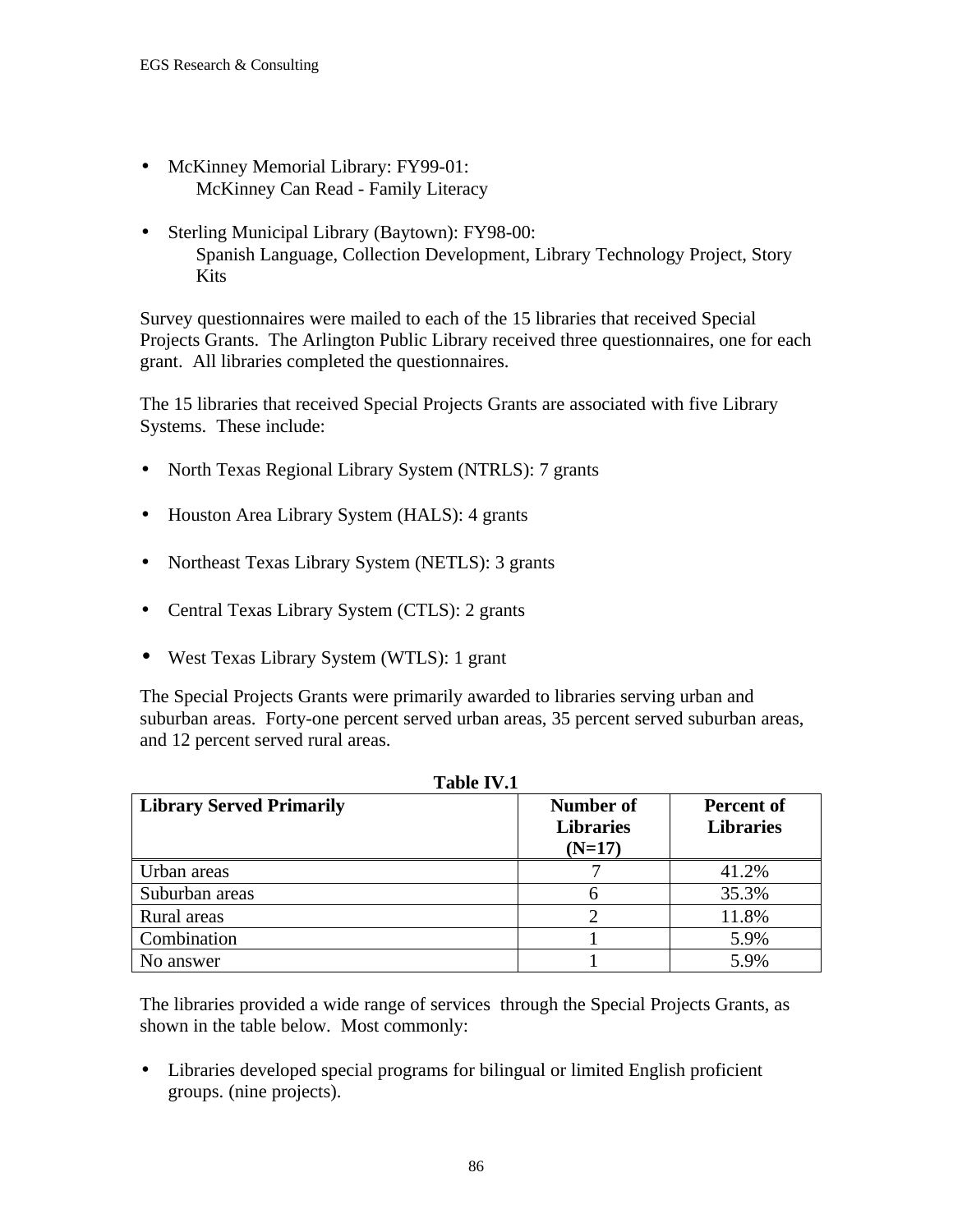• Libraries expanded the non-English collection in the library (seven projects)

| 1 AVIC 1 V .4<br><b>Services Provided Under the Special Projects Grant</b> | <b>Responding Libraries</b> |                |  |
|----------------------------------------------------------------------------|-----------------------------|----------------|--|
|                                                                            | <b>Number</b>               | <b>Percent</b> |  |
|                                                                            | $(N=17)$                    |                |  |
| Provided books to low-income children                                      | 6                           | 35.3%          |  |
| Conducted group story times for low-income children                        | 6                           | 35.3%          |  |
| Developed and provided story kits for daycare providers                    | $\overline{4}$              | 23.5%          |  |
| Expanded the library's non-English language collection                     | $\overline{7}$              | 41.2%          |  |
| Introduced new mothers to the library                                      | $\overline{2}$              | 11.8%          |  |
| Developed an early childhood literacy program                              | $\overline{4}$              | 23.5%          |  |
| Developed and provided special programs and events to                      | 9                           | 52.9%          |  |
| patrons with limited English proficiency (LEP) or                          |                             |                |  |
| English as a second language (ESL)                                         |                             |                |  |
| Offered special programs and library tours to low-                         | $\overline{A}$              | 23.5%          |  |
| income patrons                                                             |                             |                |  |
| Offered ESL/literacy classes                                               | 6                           | 35.3%          |  |
| Offered group story times for bilingual patrons                            | 3                           | 17.6%          |  |
| Developed and offered programs for older adults                            | $\overline{4}$              | 23.5%          |  |
| Developed and offered programs for youth                                   | $\overline{4}$              | 23.5%          |  |
| Offered job assistance to bilingual patrons                                | $\mathbf{1}$                | 5.9%           |  |
| Educated low-income parents on the importance of                           | 5                           | 29.4%          |  |
| reading                                                                    |                             |                |  |
| Educated daycare providers in importance of and                            | $\overline{4}$              | 23.5%          |  |
| methods for reading to children                                            |                             |                |  |
| Educated daycare providers about the availability of                       | $\overline{4}$              | 23.5%          |  |
| library services                                                           |                             |                |  |

#### Table IV<sub>2</sub>

The libraries served diverse populations, as shown in the following table. The most commonly served populations included:

- Bilingual/ESL
- Low-income
- Low-literate adults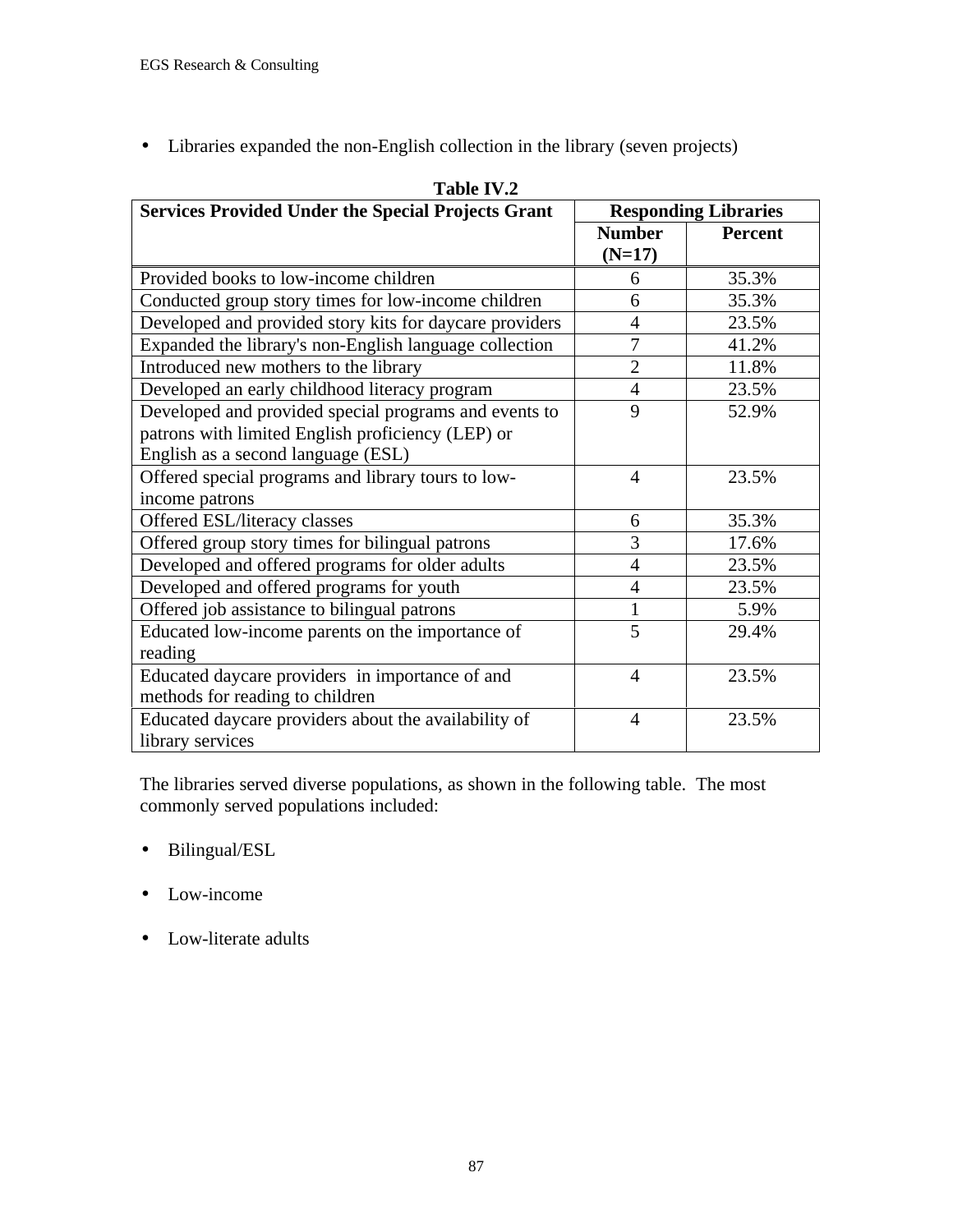| <b>Populations Served Through Special Projects</b><br><b>Grants</b> | Number of<br><b>Libraries</b><br>$(N=17)$ | <b>Percent of</b><br><b>Libraries</b> |
|---------------------------------------------------------------------|-------------------------------------------|---------------------------------------|
| Low-income                                                          | 10                                        | 58.8%                                 |
| Bilingual/ESL/LEP                                                   | 12                                        | 70.6%                                 |
| Older adults                                                        | 5                                         | 29.4%                                 |
| Early childhood, new mothers                                        | 7                                         | 41.2%                                 |
| Youth                                                               | 5                                         | 29.4%                                 |
| People with disabilities                                            | 4                                         | 23.5%                                 |
| <b>Rural</b> residents                                              | 3                                         | 17.6%                                 |
| Urban, inner city residents                                         | 6                                         | 35.3%                                 |
| Low literate adults                                                 | 8                                         | 47.0%                                 |
| Intergenerational groups                                            |                                           | 5.9%                                  |

**Table IV.3**

According to the Special Projects Grant project directors, patrons who received services through these grants were highly satisfied with the services. This was further supported by data provided by participants.

| <b>Satisfaction of Populations Served Through</b><br><b>Special Projects Grant*</b> | Number of<br><b>Libraries</b><br><b>Serving</b> | Mean*<br><b>Satisfaction</b> |
|-------------------------------------------------------------------------------------|-------------------------------------------------|------------------------------|
| Low-income                                                                          | 10                                              | 9.00                         |
| Bilingual/ESL/LEP                                                                   | 12                                              | 8.33                         |
| Older adults                                                                        | 4                                               | 8.25                         |
| Early childhood, new mothers                                                        | 8                                               | 8.87                         |
| Youth                                                                               | 5                                               | 7.60                         |
| People with disabilities                                                            | 4                                               | 8.00                         |
| Rural residents                                                                     | 3                                               | 8.33                         |
| Urban, inner city residents                                                         | 6                                               | 8.33                         |
| Low literate adults                                                                 | 9                                               | 8.55                         |
| Intergenerational groups                                                            |                                                 | 9.00                         |

**Table IV.4**

\* The mean was calculated on a 10-point scale with "1" referring to "very dissatisfied and "10" referring to "very satisfied."

Of the 13 libraries whose grant funding had ended at the time of the study, 12 continued to offer services they provided through the grants. Two-thirds of these libraries continued to provide the same services but in a more limited form, two of the libraries expanded the services, one library continued to provide the services at the same level it had provided them during the Grant period, and one continued services in a different form.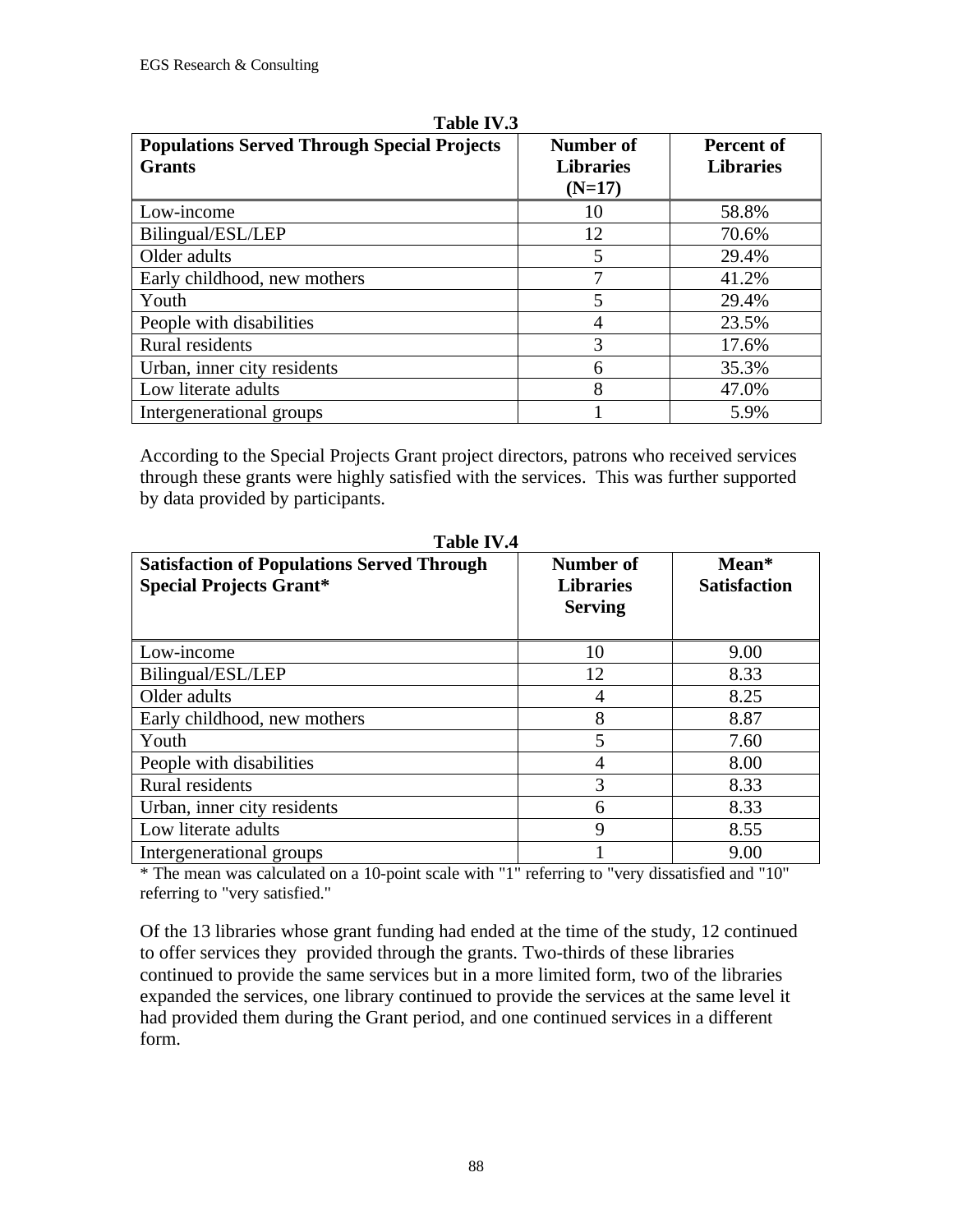| <b>Services Provided After Grant Ended</b>       | Number of<br><b>Libraries</b><br>$(N=17)$ | Percent of<br><b>Libraries</b> |
|--------------------------------------------------|-------------------------------------------|--------------------------------|
| Continued to provide all the services funded     |                                           | 41.2%                          |
| under the Grant:                                 |                                           |                                |
| Continued to provide some services               | 5                                         | 29.4%                          |
| Did not continue to provide any services         |                                           | 5.9%                           |
| Grant is still continuing                        | 4                                         | 23.5%                          |
| Continued to provide services after grant ended: | 12                                        | 70.6%                          |
| As funded (no change)                            |                                           | 5.9%                           |
| In an expanded form                              | $\overline{2}$                            | 11.8%                          |
| In a more limited form                           | 8                                         | 47.0%                          |
| Other form                                       |                                           | 5.9%                           |

**Table IV.5**

The services that the libraries provided through the Special Projects Grants had significant impact on the participants, their children, their families, and on the community overall. Most typically,

- The library expanded its patron base and the type of populations it served.
- It increased the number of children exposed to reading and increased parent recognition of the importance of reading.
- The library increased the literacy rate in the community.
- The projects improved people's job skills and increased their employability.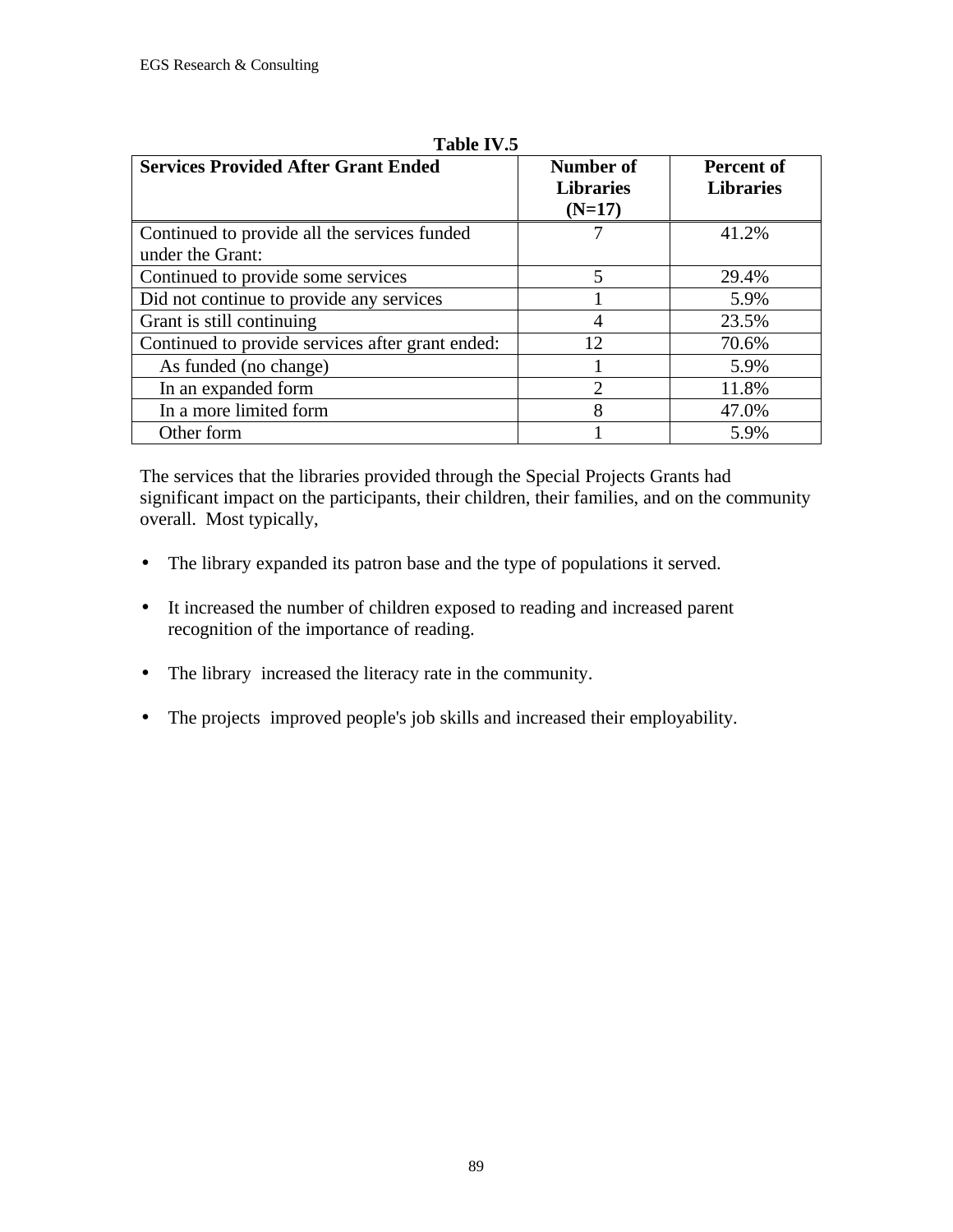| <b>Impact of Services Provided Through the Special</b><br><b>Projects Grant</b> | Number of<br><b>Libraries</b> | <b>Percent of</b><br><b>Libraries</b> |
|---------------------------------------------------------------------------------|-------------------------------|---------------------------------------|
|                                                                                 | $(N=17)$                      |                                       |
| Increased literacy rate in community                                            | 8                             | 47.0%                                 |
| Increased English proficiency of community members                              | 6                             | 35.3%                                 |
| Increased the number of patrons/users                                           | 14                            | 82.3%                                 |
| Recruited new groups as patrons (e.g. bilingual,                                | 15                            | 88.2%                                 |
| limited English proficiency, older adults, people with                          |                               |                                       |
| disabilities)                                                                   |                               |                                       |
| Improved job search skills                                                      | $\overline{A}$                | 23.5%                                 |
| Increased employment opportunities                                              | 5                             | 29.4%                                 |
| Increased number of preschool children exposed to                               | 10                            | 58.8%                                 |
| reading                                                                         |                               |                                       |
| Increased recognition on the part of parents or                                 | 10                            | 58.8%                                 |
| caregivers of preschool children of the importance of                           |                               |                                       |
| reading                                                                         |                               |                                       |
| Increased computer skills                                                       | 4                             | 23.5%                                 |

**Table IV.6**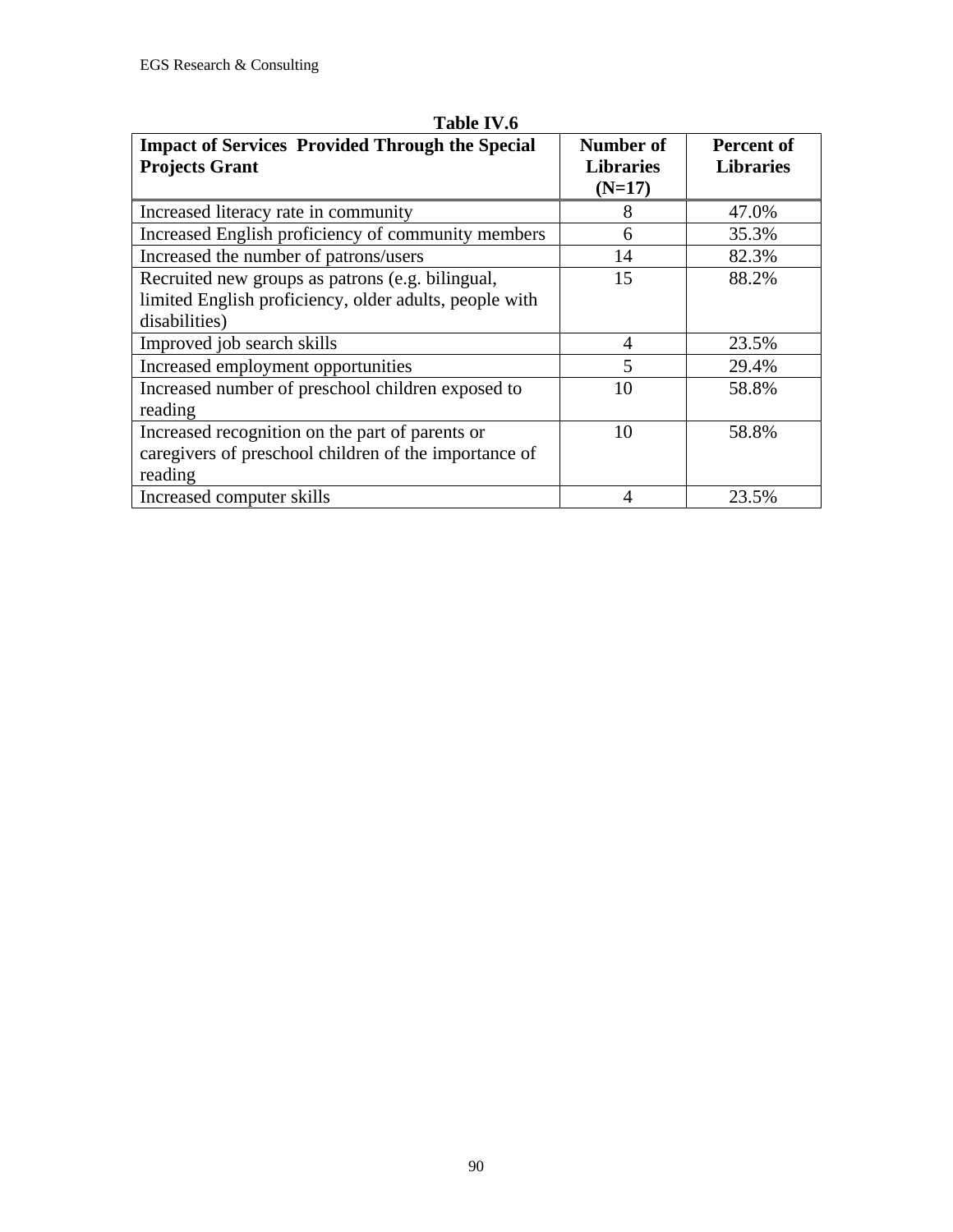## **V. SPECIAL PROJECTS GRANT - PATRON SURVEY**

Patron Questionnaires in English and Spanish were sent to directors of Special Projects Grants in seven libraries that had Special Project Grants that were active in 2001. These libraries included:

- The Arlington Public Library
- The Azle Public Library
- The Denton Public Library
- Dr. Eugene Clark Library (Lockhart)
- Harris County Public Library (Aldine and High Meadows Branches)
- Harris County Public Library: Parker Williams Branch
- McKinney Memorial Library

Survey questionnaires were completed in English or Spanish by 62 patrons representing the Special Projects Grants.

Patrons who received services funded through Special Projects Grants represented a wide range of ages. Five percent of the patrons that responded to the Patron Survey were between 19 and 25 years old and 14 percent were between 26 and 30 years old. Twentyfour percent were 31 to 40 years old and 29 percent were 41 to 50 years old. Eleven percent were 51 to 65 years old and 13 percent were 66 or older.

| <b>TANIC V.I</b> |                           |                |  |
|------------------|---------------------------|----------------|--|
| Age              | <b>Number</b><br>$(N=62)$ | <b>Percent</b> |  |
| 19 to 25         | 3                         | 4.8%           |  |
| 26 to 30         | 9                         | 14.5%          |  |
| 31 to 40         | 15                        | 24.2%          |  |
| 41 to 50         | 18                        | 29.0%          |  |
| 51 to 60         | 6                         | 9.7%           |  |
| 61 to 65         |                           | 1.6%           |  |
| 66 to 70         | $\overline{2}$            | 3.2%           |  |
| Over 70          | 5                         | 8.1%           |  |
| Refuse to answer | 3                         | 4.8%           |  |

**Table V.1**

Patrons represented diverse ethnic groups. Thirty-one percent were White, 31 percent were Hispanic, 26 percent were Asian American, and six percent were African American.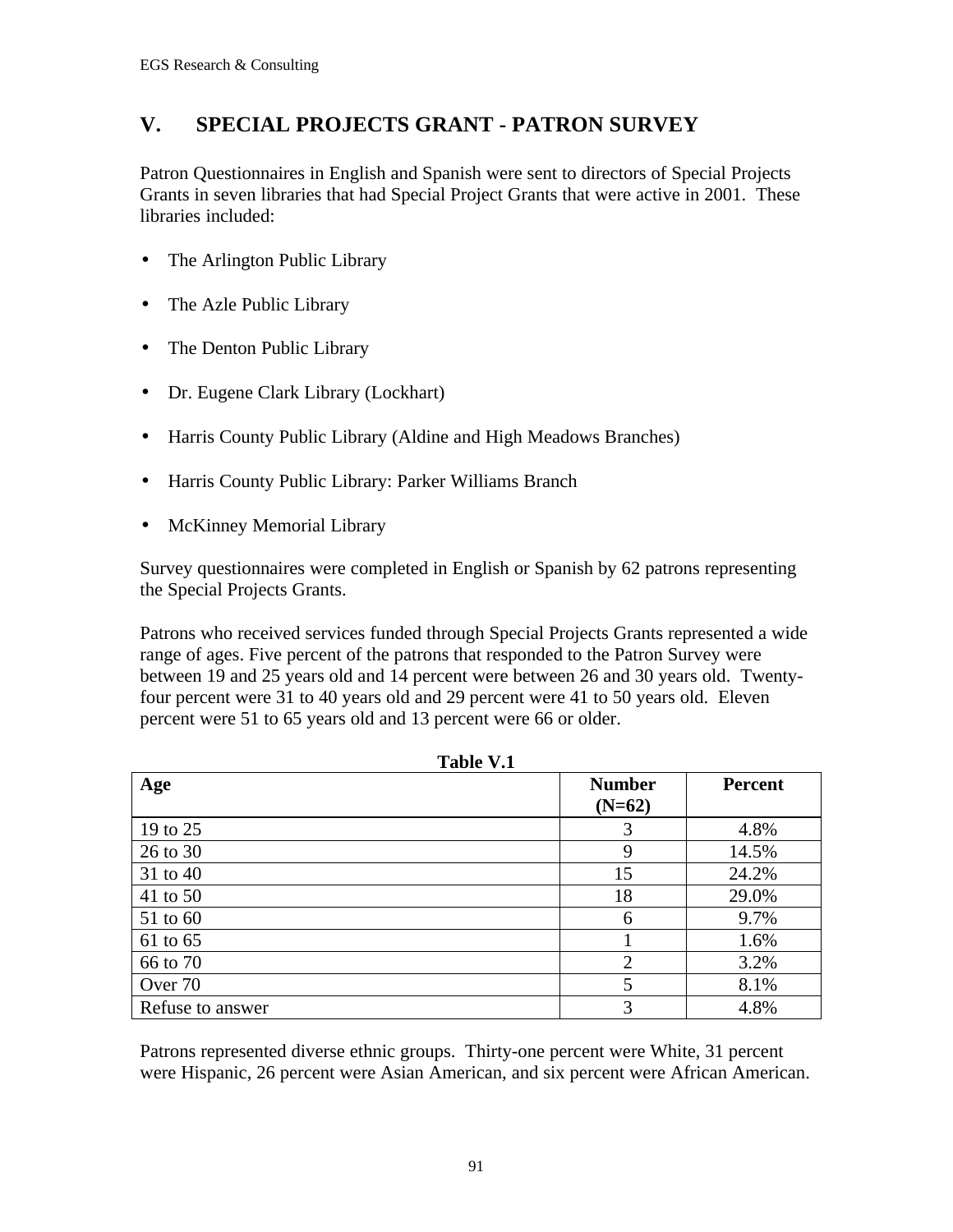| <b>Ethnic Background</b> | <b>Number</b><br>$(N=62)$ | <b>Percent</b> |
|--------------------------|---------------------------|----------------|
| White/Anglo              | 19                        | 30.6%          |
| Hispanic                 | 19                        | 30.6%          |
| African American         |                           | 6.4%           |
| Asian American           | 16                        | 25.8%          |
| No answer                |                           | 6.4%           |

**Table V.2**

More than one-half of the patrons were parents of pre-school or elementary school children and more than one-half were native English speakers. Nearly 30 percent were daycare providers and more than 20 percent were homebound.

| Table V.3                                          |                           |                |  |
|----------------------------------------------------|---------------------------|----------------|--|
| Family                                             | <b>Number</b><br>$(N=62)$ | <b>Percent</b> |  |
| Parent of pre-school or elementary school children | 33                        | 53.2%          |  |
| Daycare provider                                   | 17                        | 27.4%          |  |
| Homebound                                          | 13                        | 21.0%          |  |
| Native English speaker                             | 32                        | 51.6%          |  |

Participants were involved in a wide range of programs, as shown in the table below. More than one-half were in reading programs; nearly one-quarter participated in English language programs or in bilingual programs. More than one-third were learning how to use the library for their children, and more than one-quarter learned how to help their child(ren) read. More than one-fifth learned how to use computers and the Internet. Sixteen percent learned job search skills.

| таріс У.4                                          |               |                |  |
|----------------------------------------------------|---------------|----------------|--|
| <b>Program From Which Patron Received Services</b> | <b>Number</b> | <b>Percent</b> |  |
|                                                    | $(N=62)$      |                |  |
| Reading program                                    | 33            | 53.2%          |  |
| English language program or bilingual program      | 15            | 24.2%          |  |
| How to use computers                               | 13            | 21.0%          |  |
| How to use the internet                            | 14            | 22.6%          |  |
| How to use the library for patron                  | 14            | 22.6%          |  |
| How to use the library for children                | 22            | 35.5%          |  |
| How to help child with reading                     | 17            | 27.4%          |  |
| How to find a good job                             | 10            | 16.1%          |  |
| Delivery of library services to patron's home      | 10            | 16.1%          |  |

**Table 1 T**  $\overline{A}$ 

Participants heard about the programs funded through the Special Projects Grants in a variety of ways, as shown in the table below. Most commonly, participants saw a program announcement in the library or heard about the program from a friend or relative.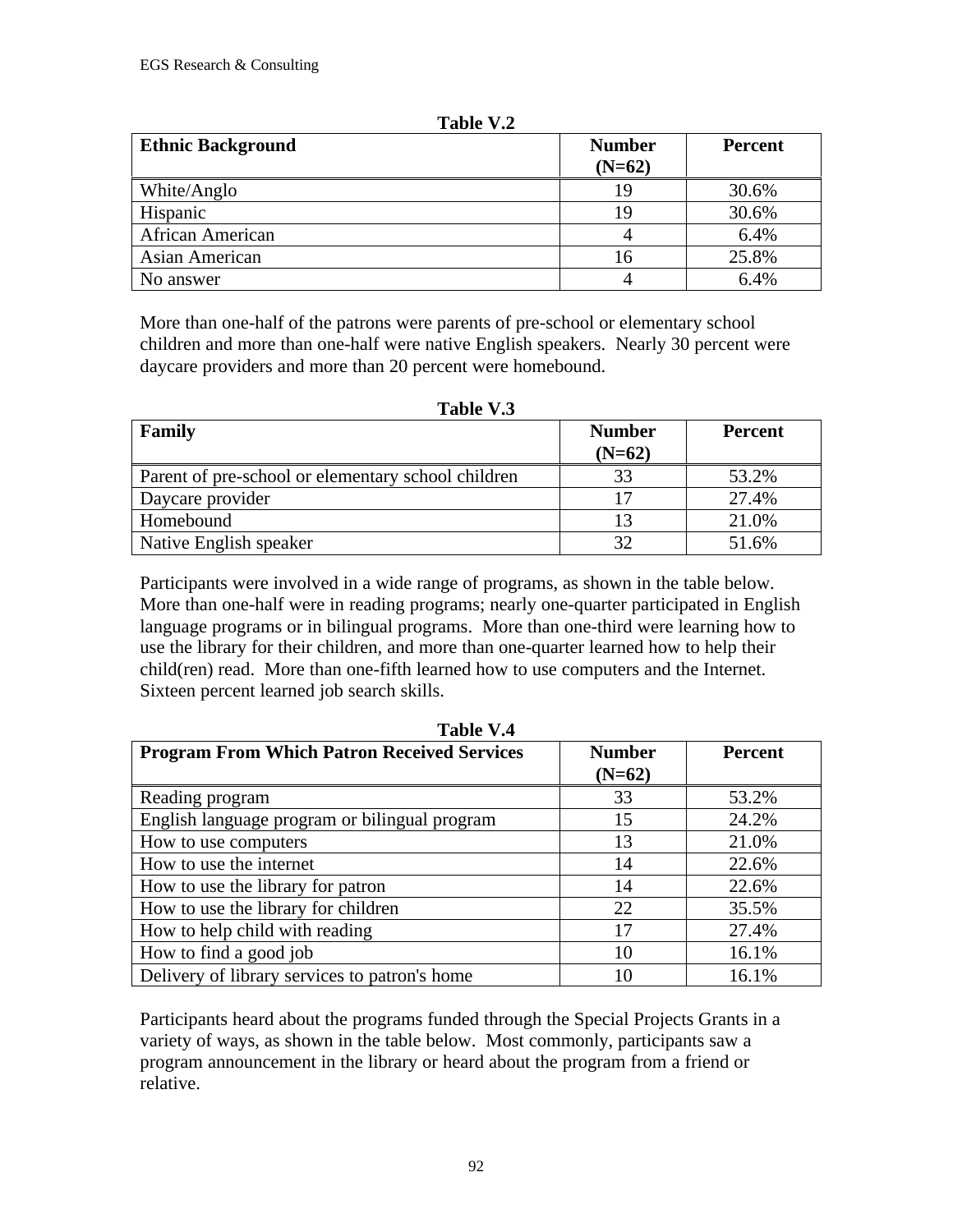| <b>Patron Heard About Program or Services</b>                                       | <b>Number</b><br>$(N=62)$ | <b>Percent</b> |
|-------------------------------------------------------------------------------------|---------------------------|----------------|
| Got a letter from an agency                                                         |                           | 6.4%           |
| Read about it in the newspaper                                                      | 11                        | 17.7%          |
| Heard about it on the radio or television                                           | 8                         | 12.9%          |
| Saw an announcement in the library                                                  | 24                        | 38.7%          |
| Heard about it from friend or relative                                              | 23                        | 37.1%          |
| Heard about it from daycare provider or teacher                                     | 8                         | 12.9%          |
| Received a phone call, mail-out, newsletter or direct<br>communication from library | 9                         | 14.5%          |
| Patron initiated contact with library                                               | $\mathcal{D}$             | 3.2%           |
| Head Start program                                                                  |                           | 1.6%           |

**Table V.5**

Participants were highly satisfied with the services they received. Ninety-seven percent stated that they were "very satisfied" or "satisfied."

| Table V.6                                          |                           |                |  |  |  |  |
|----------------------------------------------------|---------------------------|----------------|--|--|--|--|
| <b>Patron's Overall Satisfaction with Services</b> | <b>Number</b><br>$(N=62)$ | <b>Percent</b> |  |  |  |  |
| Very satisfied                                     | 52                        | 83.9%          |  |  |  |  |
| Satisfied                                          | 8                         | 12.9%          |  |  |  |  |
| Somewhat satisfied                                 |                           | 1.6%           |  |  |  |  |
| Neither satisfied nor dissatisfied                 |                           |                |  |  |  |  |
| Somewhat dissatisfied                              |                           |                |  |  |  |  |
| Dissatisfied                                       |                           |                |  |  |  |  |
| Very dissatisfied                                  |                           |                |  |  |  |  |
| No answer                                          |                           | 1.6%           |  |  |  |  |
| $Mean*$                                            | 1.16                      |                |  |  |  |  |

\* Mean was calculated on a 7-point scale where "1" referred to "very satisfied" and "7" referred to "very dissatisfied."

Participants liked best the benefits to children the program provided, the organization and method of delivery of the program/services, and the materials the programs offered.

Participants recognized that the program benefited children.

- Helped children with reading, their education
- Helped children learn Vietnamese
- Helped children to learn English
- Children appreciated reading program and story time
- Effectively facilitated parent involvement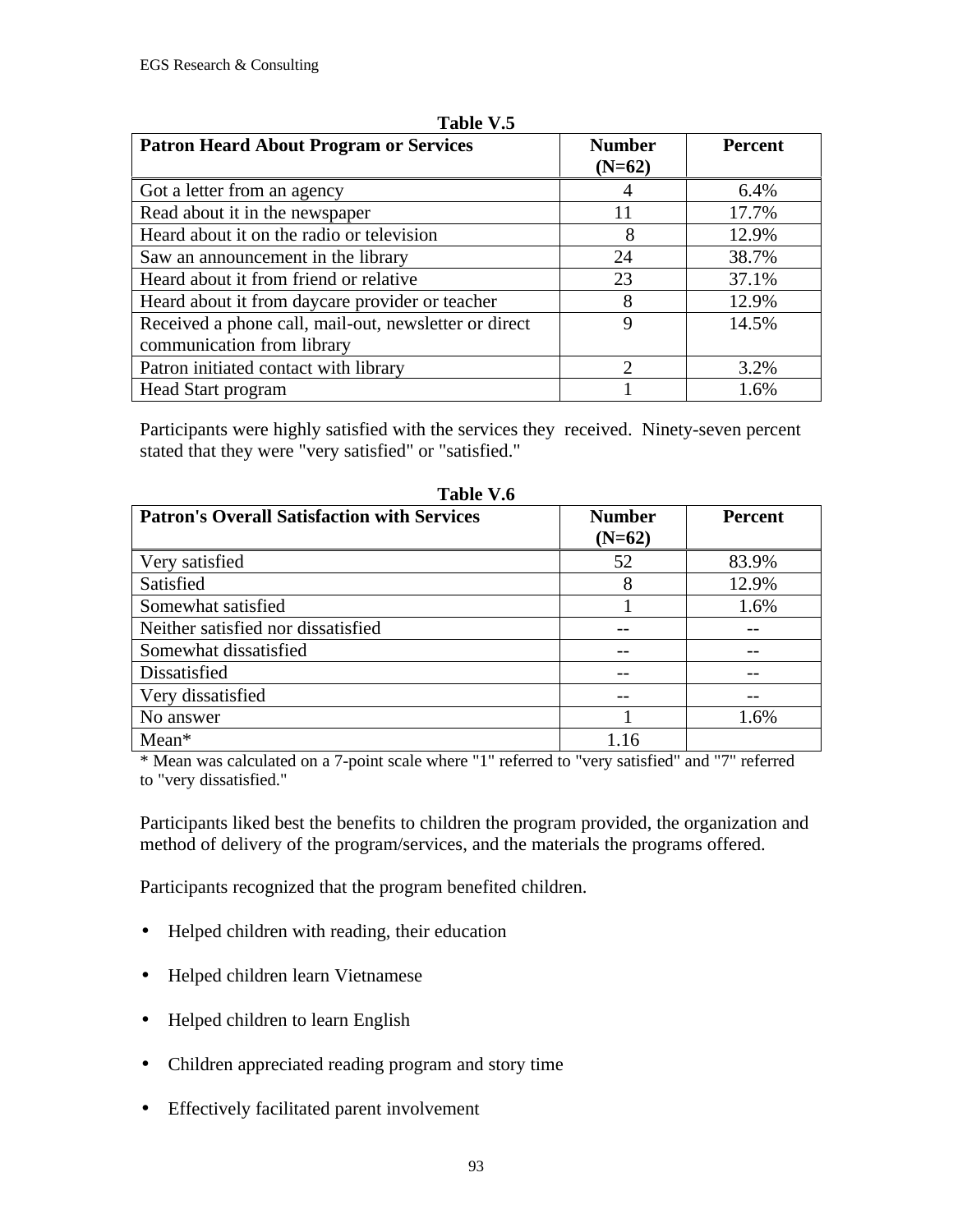• Children enjoyed program

Participants also appreciated the organization and delivery of services:

- Well-organized, well-paced program activities
- The experience and excellence of the instructor
- The unique/ innovative methods used
- Easy to use and efficient program
- Valuable new materials and ideas for use with children provided
- Library services provided on-site
- Otherwise inaccessible services provided

Program materials were also recognized:

- Program materials and services were free of charge
- The library extended the time for keeping materials checked-out
- A variety of materials was provided

A small number of the patrons identified several issues that they did not like.

- Program activities were too brief, not held frequently enough
- Children of all ages were mixed in one class
- Program activities were limited to one location
- Parking at activities was limited
- Program did not offer enough about using computers

Participants reported that the programs affected them in many ways. Most typically, as a result of the program,

- Participants read more with their child(ren) (45 percent).
- Participants used the library more frequently (37 percent).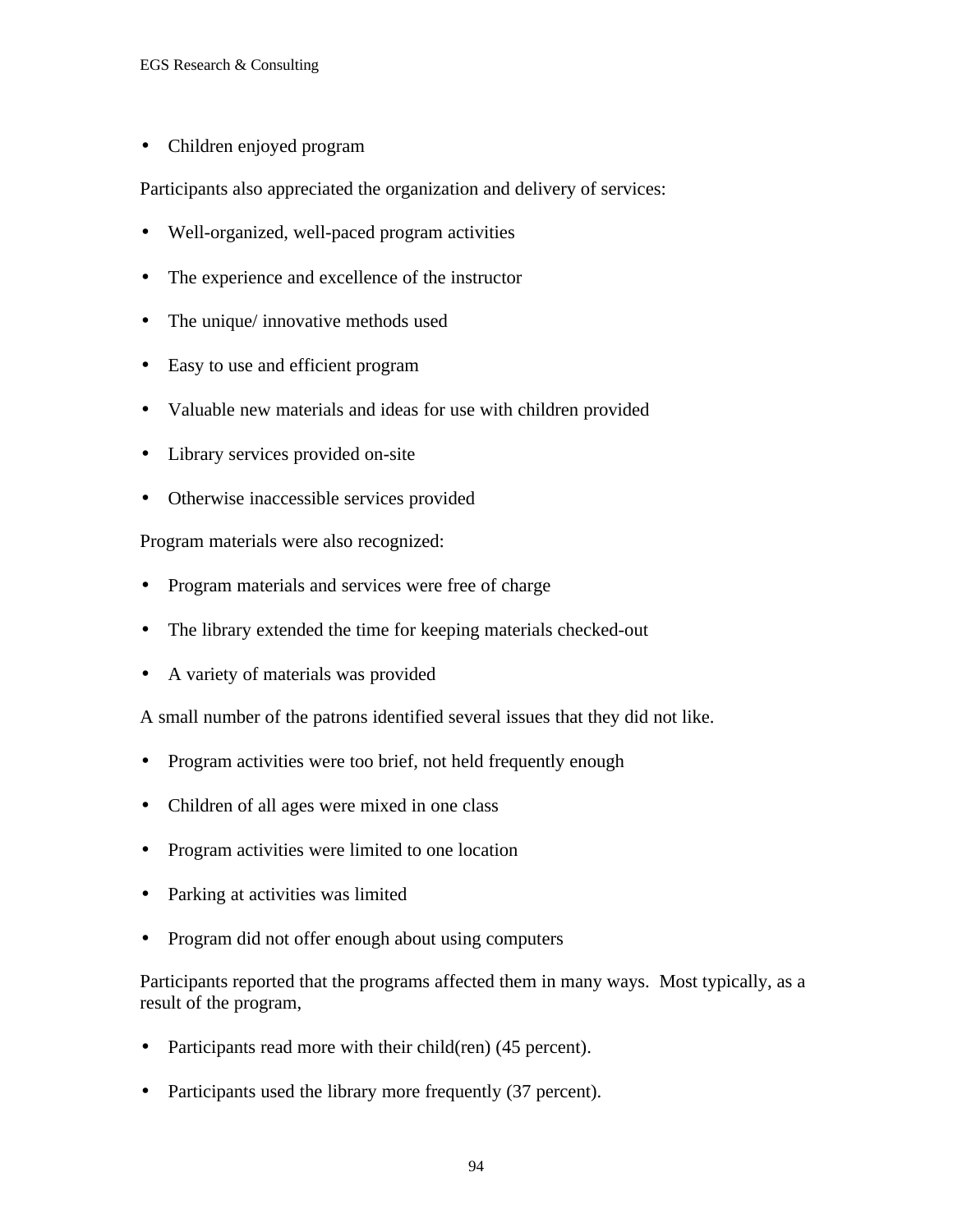- Participants became more knowledgeable about services available from the library (35 percent).
- One-fifth of the participants also learned or improved their computer and Internet access skills.
- Ten to 14 percent of the participants improved their reading and their English skills.
- Six to 14 percent improved their job search skills and either found a job or got a better job.

| Tavit 1.1                                                        |               |         |  |  |  |  |
|------------------------------------------------------------------|---------------|---------|--|--|--|--|
| <b>Ways in Which Program Was Helpful</b>                         | <b>Number</b> | Percent |  |  |  |  |
|                                                                  | $(N=62)$      |         |  |  |  |  |
| Patron can read better                                           | 9             | 14.5%   |  |  |  |  |
| Patron can understand English better                             | 6             | 9.7%    |  |  |  |  |
| Patron learned how to use a computer or improved computer skills | 14            | 22.6%   |  |  |  |  |
| Patron learned how to use the Internet                           | 12            | 19.3%   |  |  |  |  |
| Patron learned how to look for a job                             | 9             | 14.5%   |  |  |  |  |
| Patron checks out books and other materials from the library     | 23            | 37.1%   |  |  |  |  |
| Patron knows more about available library services               | 22            | 35.5%   |  |  |  |  |
| Patron reads more with his/her child(ren)                        | 28            | 45.2%   |  |  |  |  |
| Patron got a job or a better job                                 | 4             | 6.4%    |  |  |  |  |

#### **Table V.7**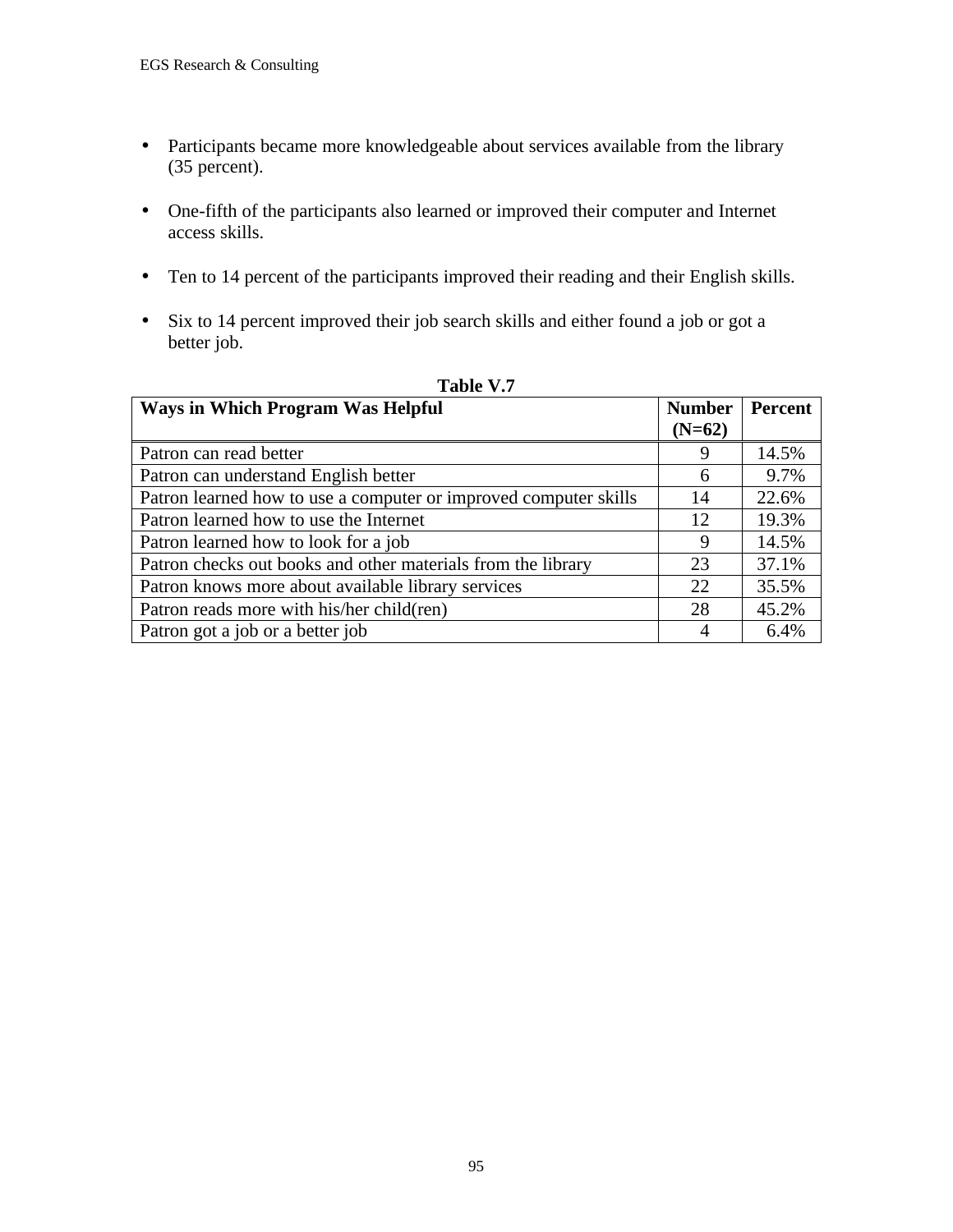# **APPENDIX A: SURVEY INSTRUMENTS**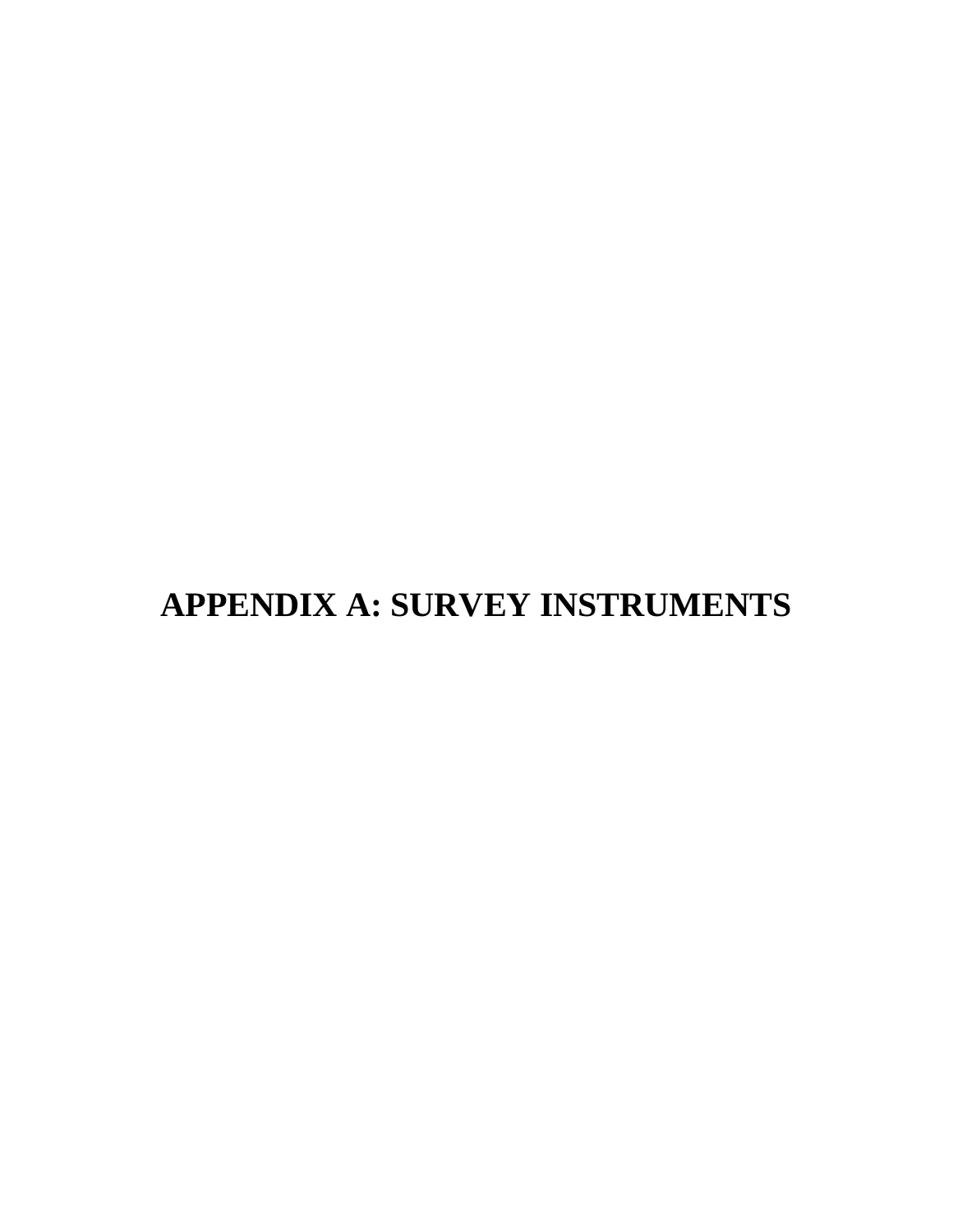## **TEXAS LIBRARY SYSTEMS QUESTIONNAIRE**

*This questionnaire covers the years 1997-98, 1998-99, 1999-00, and 2000-01.*

- 1. Which one of the following is your system: (**CIRCLE ONE ONLY**)
	- 1 Big Country Library System (BCLS)<br>2 Texas Panhandle Library System (TP)
	- 2 Texas Panhandle Library System (TPLS)
	- 3 Central Texas Library System (CTLS)
	- 4 South Texas Library System (STLS)<br>5 Northeast Texas Library System (NE
	-
	- 5 Northeast Texas Library System (NETLS)<br>6 Texas Trans-Pecos Library System (TTPLS 6 Texas Trans-Pecos Library System (TTPLS)
	- 7 North Texas Regional Library System (NTRLS)
	- 8 Houston Area Library System (HALS)<br>9 West Texas Library System (WTLS)
	- 9 West Texas Library System (WTLS)
	- 10 Alamo Area Library System (AALS)
- 2. About what percent of your member libraries primarily serve:

| Urban areas    | $\%$ |
|----------------|------|
| Suburban areas | $\%$ |
| Rural areas    | $\%$ |

- 3. About what percent of your member libraries presently have librarians with ALA- $MLS$ ?  $\%$
- 4. Do you have a long-range plan?
	- $\begin{array}{cc} 1 & \text{Yes} \\ 2 & \text{No} \end{array}$ 2 No (**SKIP TO Q.5**)
- 4a. Does your long-range plan address future library trends?
	- 1 Yes
	- 2 No (**SKIP TO Q.5**)
- 4b. Which future library trends does your long-range plan address? (**BRIEFLY DESCRIBE UP TO THREE TRENDS**)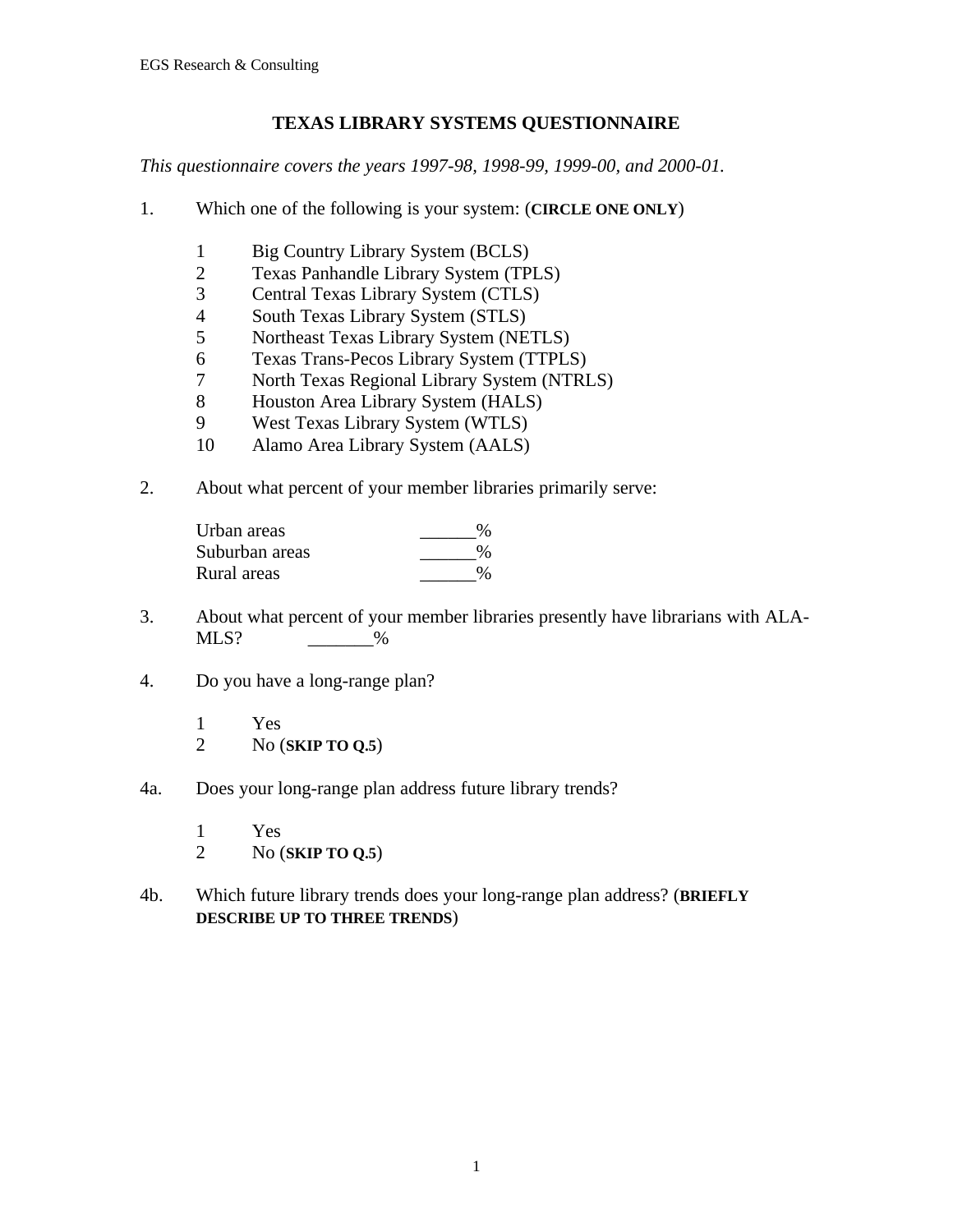- 4c. Do you inform your member libraries of these trends?
	- 1 Yes
	- 2 No (**SKIP TO Q.5**)
- 4d. Which recent library trend(s) has/have influenced the services that you are providing to your member libraries? Please describe the trend(s) and how it/they influenced the services you provide.

5. About what percent of your member libraries: (**RECORD A PERCENT FOR EACH**)

| Have long range plans (not counting technology plans they          |      |
|--------------------------------------------------------------------|------|
| developed for e-rate)?                                             |      |
| Have an automated catalog and circulation system?                  |      |
| Have an automated catalog that is available through the Internet?  | $\%$ |
| Have an automated circulation system that is available through the |      |
| Internet?                                                          |      |
| Have an Internet connection?                                       |      |
| Provide access to online databases to their users/patrons?         |      |

6. About what percent of your member libraries are members of a consortium?  $\_\_\%$ 

#### (**IF NONE, SKIP TO Q.7; IF YES, CONTINUE**)

- 6a. To which types of consortia do your member libraries belong?
	- 1 Public libraries only (**SKIP TO Q.7**)
	- 2 Multi-type libraries
	- $3$  Other:
- 6b. Please describe the type of libraries that participate in this consortium.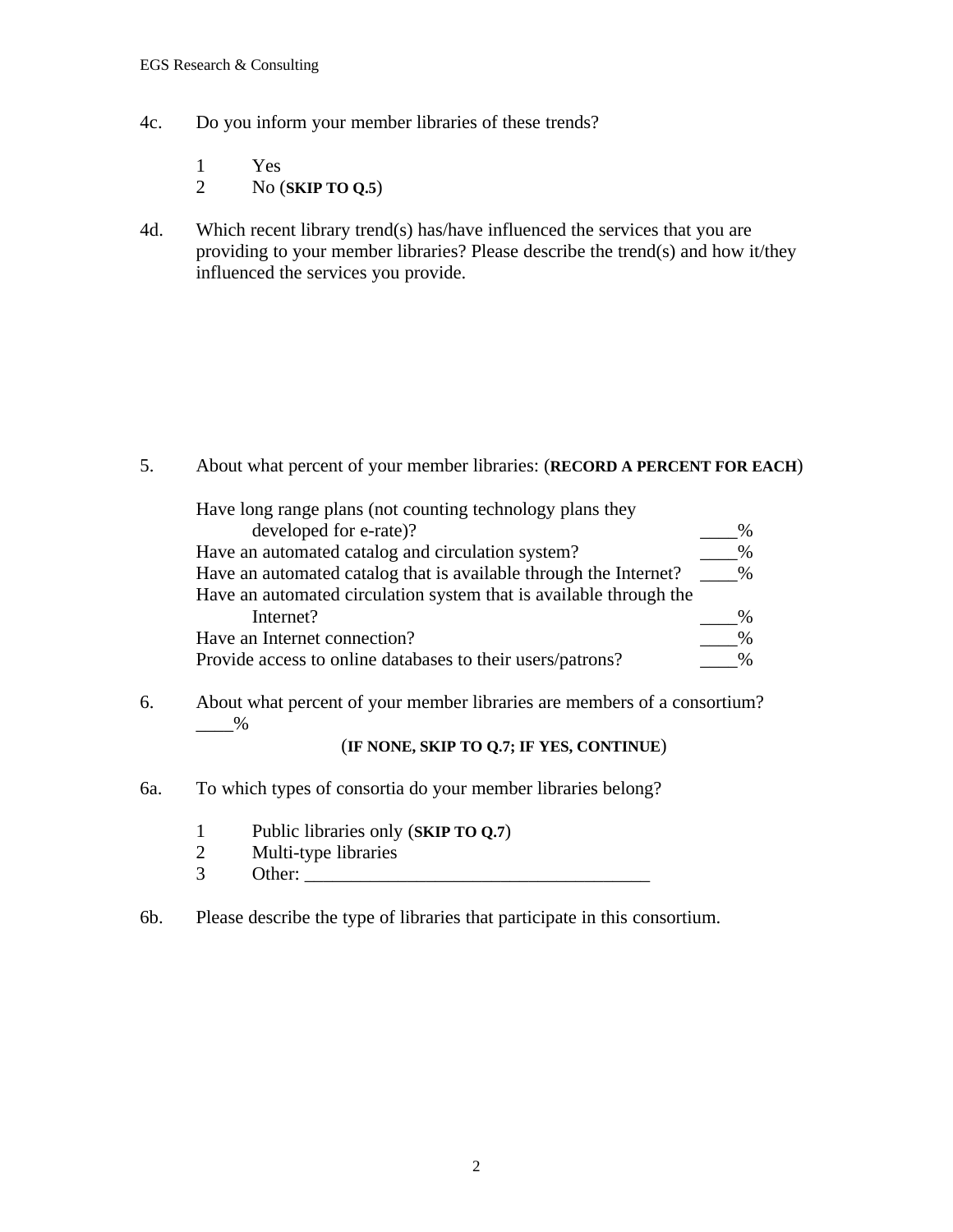## 7. Which of the following describe how your Library System has used LSTA funds? (**CIRCLE ALL THAT APPLY**)

- 1 Establish and enhance electronic linkages between or among libraries<br>2 Link libraries electronically with educational, social and informational
- 2 Link libraries electronically with educational, social and informational networks
- 3 Assist libraries in accessing information through electronic networks
- 4 Encourage libraries to establish consortia and share resources
- 5 Encourage libraries of different kinds (i.e. public, academic, school, professional) to collaborate and share resources
- 6 Pay costs for libraries to acquire and share computer/telecom technologies
- 7 Target services to persons having difficulty using the library and to underserved urban and rural communities
- 8. The following is a range of services that Library Systems may provide to member libraries. Not all services may apply to your system. Which of these services have you provided to your member libraries? (**CIRCLE YES OR NO IN THE TABLE BELOW**)

#### 8a. About what percent of your member libraries received these services from you? (**RECORD PERCENT IN THE TABLE BELOW**)

|                                                               | Q.8<br><b>Provided</b><br><b>Service</b> |                | $Q$ .8a<br><b>Percent</b><br>of Member |  |
|---------------------------------------------------------------|------------------------------------------|----------------|----------------------------------------|--|
|                                                               | Yes                                      | N <sub>0</sub> | <b>Libraries</b><br><b>Served</b>      |  |
| Collection development: books and other materials             | 1                                        | $\overline{2}$ | %                                      |  |
| Provide funds for member library video collection operation l |                                          | $\overline{2}$ | $\%$                                   |  |
| Purchase computers for member libraries                       | I                                        | $\overline{2}$ | $\%$                                   |  |
| Provide Internet connections for member libraries             | 1                                        | $\overline{2}$ | $\%$                                   |  |
| Upgrade Internet connection for member libraries              | 1                                        | $\overline{2}$ | %                                      |  |
| Train member library staff in the management and use of       |                                          |                |                                        |  |
| electronic resources                                          | 1                                        | $\overline{2}$ | $\%$                                   |  |
| Train and help library staff to write grants                  | $\mathbf{1}$                             | $\overline{2}$ | $\%$                                   |  |
| Train libraries in the development of long-range plans        | 1                                        | $\overline{2}$ | $\%$                                   |  |
| Purchase (or assist with the purchasing of) video and         |                                          |                |                                        |  |
| teleconferencing/distance learning equipment for              |                                          |                |                                        |  |
| member libraries                                              | 1                                        | $\overline{2}$ | $\%$                                   |  |
| Purchase and upgrade libraries' hardware and software         | $\mathbf{1}$                             | $\overline{2}$ | $\%$                                   |  |
| Purchase equipment for accessing electronic resources         | 1                                        | $\overline{2}$ | $\%$                                   |  |
| Purchase office and other equipment for member libraries      | $\mathbf{1}$                             | 2              | $\%$                                   |  |
| Fund bilingual/ESL and literacy projects                      | $\mathbf{1}$                             | $\overline{2}$ | %                                      |  |
| Fund projects serving youth                                   | 1                                        | $\overline{2}$ | %                                      |  |
| Develop long-range plan for the system                        | 1                                        | 2              |                                        |  |
| Fund projects to serve older adults                           | 1                                        | $\overline{2}$ | $\%$                                   |  |
| Fund projects to serve people with disabilities               |                                          | $\overline{2}$ | %                                      |  |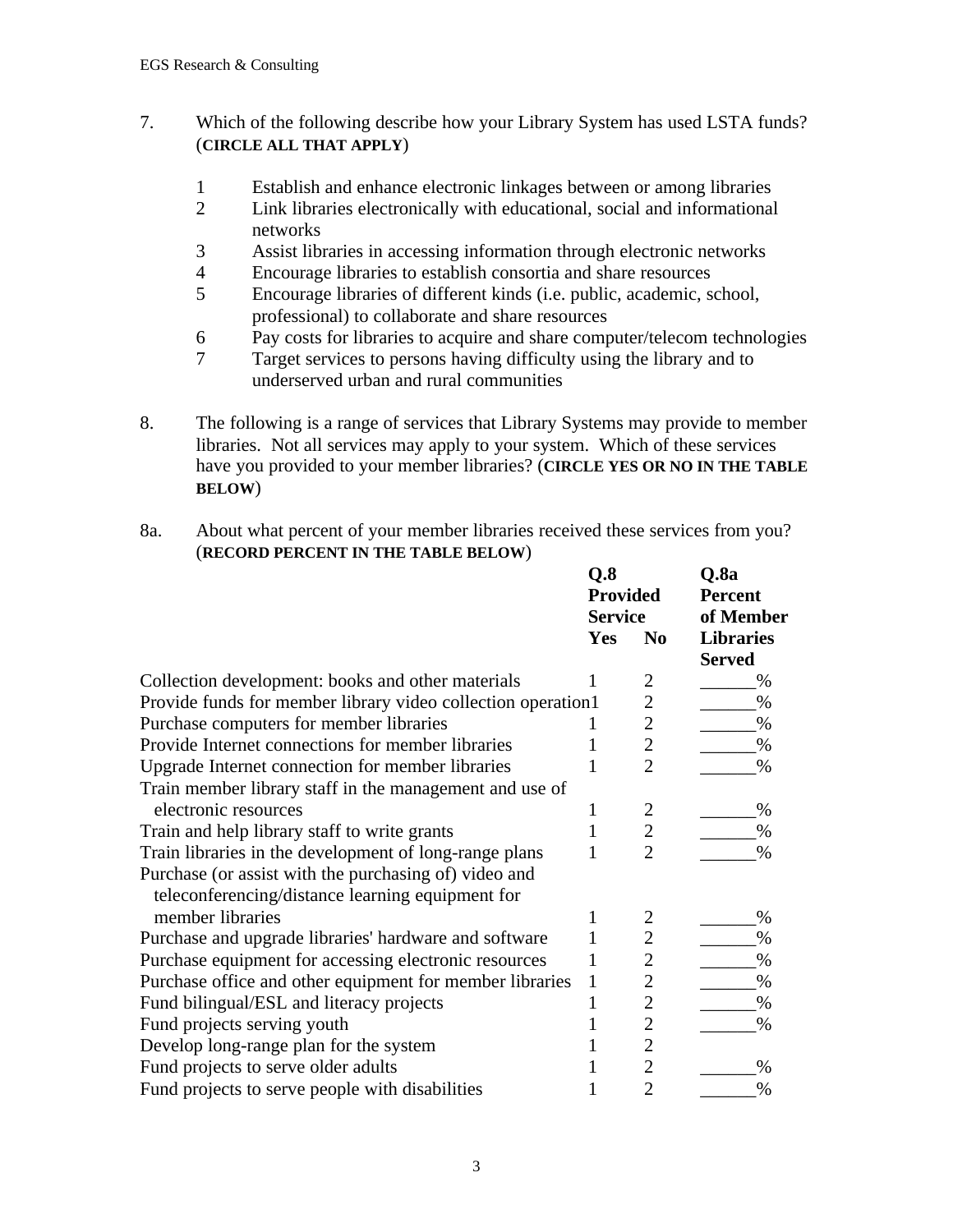|                                                             | 0.8<br><b>Provided</b><br><b>Service of</b> |                             | O.8a<br><b>Percent</b><br><b>Member</b> |  |
|-------------------------------------------------------------|---------------------------------------------|-----------------------------|-----------------------------------------|--|
|                                                             | Yes                                         | N <sub>0</sub>              | <b>Libraries</b><br><b>Served</b>       |  |
| Provide funds for planning projects                         |                                             |                             | %                                       |  |
| Provide funds for member library automation projects        |                                             | 2                           | %                                       |  |
| Answer reference questions member libraries could           |                                             |                             |                                         |  |
| not answer                                                  |                                             | 2                           | $\%$                                    |  |
| Provide continuing education services to member libraries 1 |                                             | 2                           | $\%$                                    |  |
| Provide continuing education services to advisory boards    |                                             | 2                           | $\%$                                    |  |
| Provide consulting services to member libraries             |                                             | 2                           | $\%$                                    |  |
| Other:                                                      |                                             | $\mathcal{D}_{\mathcal{L}}$ | $\frac{0}{0}$                           |  |

9. How satisfied have your member libraries been **over the past year (2000-01)** with the assistance you provided to them in the following areas? Use a 10-point scale where 1 refers to "very dissatisfied" and 10 refers to "very satisfied." If you did not provide a certain service, please circle "0" for "not applicable."

| <b>Very</b>                                  |              |                             |                |                |                 |   |                 |   | <b>Very</b> |                  | <b>Not</b>       |
|----------------------------------------------|--------------|-----------------------------|----------------|----------------|-----------------|---|-----------------|---|-------------|------------------|------------------|
| <b>Dissatisfied</b>                          |              |                             |                |                |                 |   |                 |   |             | <b>Satisfied</b> | Appl.            |
| Collection development: books and            |              |                             |                |                |                 |   |                 |   |             |                  |                  |
| other materials                              | 1            | $\overline{2}$              | 3              | $\overline{4}$ | 5               | 6 | $7\phantom{.0}$ | 8 | 9           | 10               | $\theta$         |
| Provide funds for member library video       |              |                             |                |                |                 |   |                 |   |             |                  |                  |
| collection operation                         |              | 2                           | 3              | $\overline{4}$ | 5               | 6 | 7               | 8 | 9           | 10               | 0                |
| Purchase computers for member libraries      | $\mathbf{1}$ | $\overline{2}$              | $\overline{3}$ | $\overline{4}$ | 5 <sup>5</sup>  | 6 | $\overline{7}$  | 8 | 9           | 10               | $\theta$         |
| Provide Internet connections for member      |              |                             |                |                |                 |   |                 |   |             |                  |                  |
| libraries                                    | 1            | $\overline{2}$              | 3              | $\overline{4}$ | 5               | 6 | 7               | 8 | 9           | 10               | $\theta$         |
| Upgrade Internet connection for member       |              |                             |                |                |                 |   |                 |   |             |                  |                  |
| libraries                                    | 1            | $\overline{2}$              | 3              | $\overline{4}$ | 5               | 6 | 7               | 8 | 9           | 10               | $\theta$         |
| Train member libraries in the management     |              |                             |                |                |                 |   |                 |   |             |                  |                  |
| and use of electronic resources              | 1            | 2                           | 3              | $\overline{4}$ | 5               | 6 | 7               | 8 | 9           | 10               | $\Omega$         |
| Train and help library staff to write grants | $\mathbf{1}$ | $\overline{2}$              | 3              | $\overline{4}$ | 5               | 6 | $\overline{7}$  | 8 | 9           | 10               | $\overline{0}$   |
| Train libraries in the development of        |              |                             |                |                |                 |   |                 |   |             |                  |                  |
| long-range plans                             | 1            | $\overline{2}$              | 3              | $\overline{4}$ | 5               | 6 | 7               | 8 | 9           | 10               | $\Omega$         |
| Purchase or assist with the purchasing of    |              |                             |                |                |                 |   |                 |   |             |                  |                  |
| video, teleconferencing/distance learning    |              |                             |                |                |                 |   |                 |   |             |                  |                  |
| equipment for member libraries               | 1            | $\mathcal{D}_{\mathcal{L}}$ | 3              | $\overline{4}$ | 5               | 6 | 7               | 8 | 9           | 10               | $\theta$         |
| Purchase and upgrade libraries' hardware     |              |                             |                |                |                 |   |                 |   |             |                  |                  |
| and software                                 | 1            | 2                           | $\mathcal{R}$  | 4              | 5               | 6 | 7               | 8 | 9           | 10               | $\Omega$         |
| Purchase equipment for accessing electronic  |              |                             |                |                |                 |   |                 |   |             |                  |                  |
| resources                                    | 1            | $\mathcal{D}_{\mathcal{L}}$ | 3              | $\overline{4}$ | 5               | 6 | 7               | 8 | 9           | 10               | $\overline{0}$   |
| Purchase office and other equipment for      |              |                             |                |                |                 |   |                 |   |             |                  |                  |
| member libraries                             | 1            | 2                           | 3              | 4              | 5               | 6 | 7               | 8 | 9           | 10               | $\theta$         |
| Fund bilingual/ESL and literacy projects     | 1            | $\overline{2}$              | 3              | $\overline{4}$ | 5               | 6 | 7               | 8 | 9           | 10               | 0                |
| Fund projects serving youth                  | 1            | $\overline{2}$              | $\mathfrak{Z}$ | $\overline{4}$ | $5\overline{)}$ | 6 | $\overline{7}$  | 8 | 9           | 10               | $\overline{0}$   |
| Fund projects to serve older adults          | 1            | $\overline{2}$              | 3              | $\overline{4}$ | 5               | 6 | 7               | 8 | 9           | 10               | $\boldsymbol{0}$ |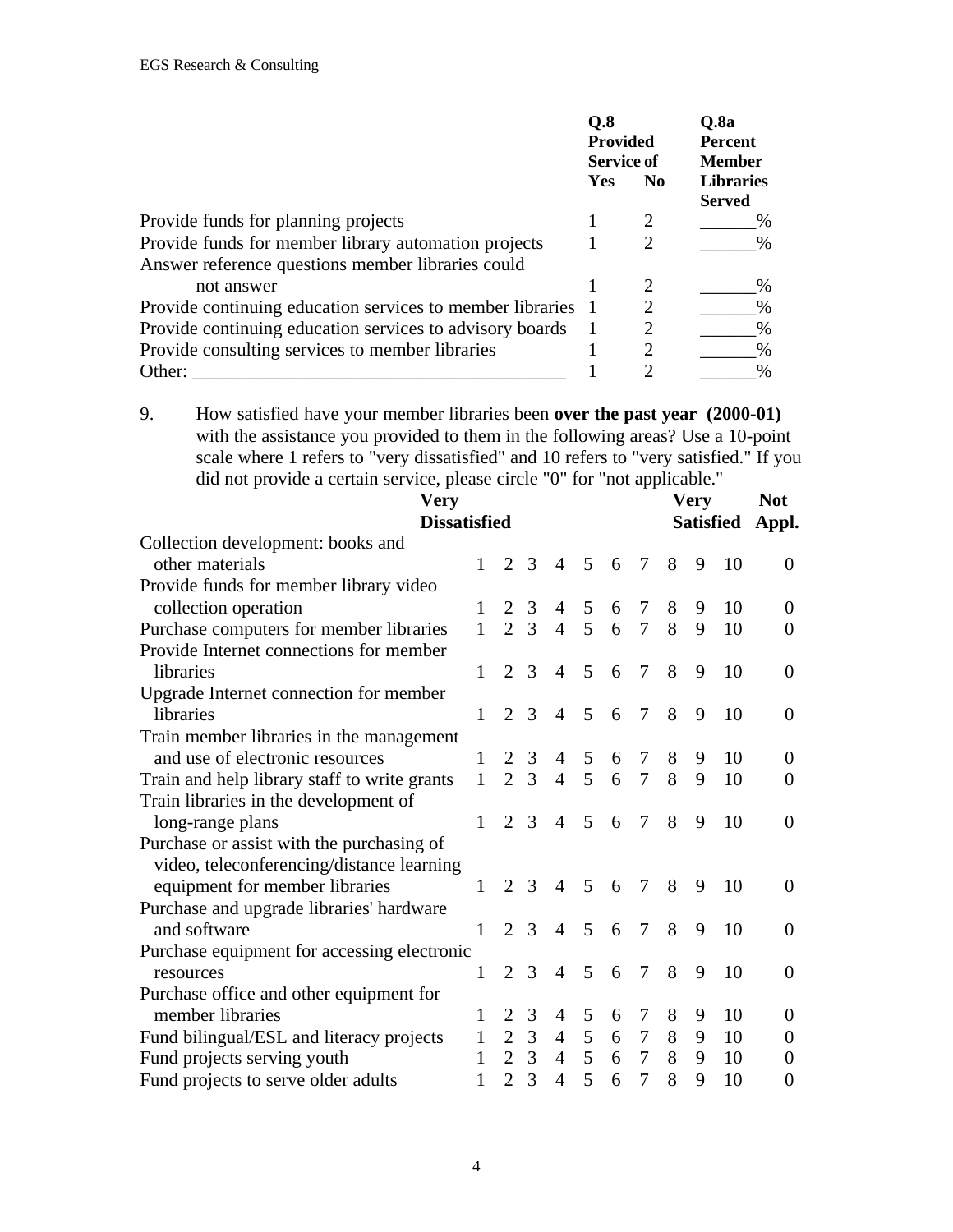| <b>Very</b><br><b>Dissatisfied</b>          |             |                |                                     |                |   |                              | <b>Very</b>  | <b>Satisfied</b> |                                          | <b>Not</b><br>Appl. |
|---------------------------------------------|-------------|----------------|-------------------------------------|----------------|---|------------------------------|--------------|------------------|------------------------------------------|---------------------|
| Fund projects to serve people with          |             |                |                                     |                |   |                              |              |                  |                                          |                     |
| disabilities                                | $1 \t2 \t3$ |                |                                     |                |   |                              |              |                  | 4 5 6 7 8 9 10                           |                     |
| Provide funds for planning projects         |             |                |                                     |                |   |                              |              |                  | $1 \t2 \t3 \t4 \t5 \t6 \t7 \t8 \t9 \t10$ |                     |
| Provide funds for member library automation |             |                |                                     |                |   |                              |              |                  |                                          |                     |
| projects                                    | $1 \t2 \t3$ |                |                                     |                |   | 4 5 6 7 8                    |              | 9                | -10                                      | $\Omega$            |
| Answer reference questions member libraries |             |                |                                     |                |   |                              |              |                  |                                          |                     |
| could not answer                            | $1 \t2 \t3$ |                | 4 5 6 7 8                           |                |   |                              |              | 9                | -10                                      | $\Omega$            |
| Provide continuing education services to    |             |                |                                     |                |   |                              |              |                  |                                          |                     |
| member libraries                            |             |                | $1 \t2 \t3 \t4 \t5 \t6 \t7 \t8 \t9$ |                |   |                              |              |                  | $\overline{10}$                          | $\Omega$            |
| Provide continuing education services to    |             |                |                                     |                |   |                              |              |                  |                                          |                     |
| advisory boards                             |             | 2 3            | 4 5 6 7 8                           |                |   |                              |              | 9                | -10                                      | $\Omega$            |
| Provide consulting services to libraries    |             |                |                                     |                |   |                              |              |                  | $1 \t2 \t3 \t4 \t5 \t6 \t7 \t8 \t9 \t10$ |                     |
| Other:                                      |             | 2 <sup>3</sup> | $\overline{4}$                      | 5 <sup>7</sup> | 6 | $7\phantom{.0}\phantom{.0}7$ | $\mathsf{R}$ | 9                | 10                                       |                     |

10. Explain for the areas you rated 1, 2, 3, or 4 on the satisfaction scale the reasons why member libraries were not satisfied.

- 11. Overall, to what extent have services that your member libraries provide improved as a result of the assistance you had given them? (**CIRCLE ONE ONLY**)
	- 1 To a great extent (**CONTINUE**)
	- 2 To a moderate extent (**SKIP TO Q.12a**)<br>3 To some extent (**SKIP TO Q.12a**)
	- 3 To some extent (**SKIP TO Q.12a**)
	- 4 To a minor extent (**SKIP TO Q.12a**)
	- 5 Not at all (**SKIP TO Q.12a**)<br>6 Unsure (**SKIP TO O. 13**)
	- 6 Unsure (**SKIP TO Q. 13**)
- 12. Please give one or two examples demonstrating how services provided by your member libraries improved to a great extent.

#### **SKIP TO Q.13**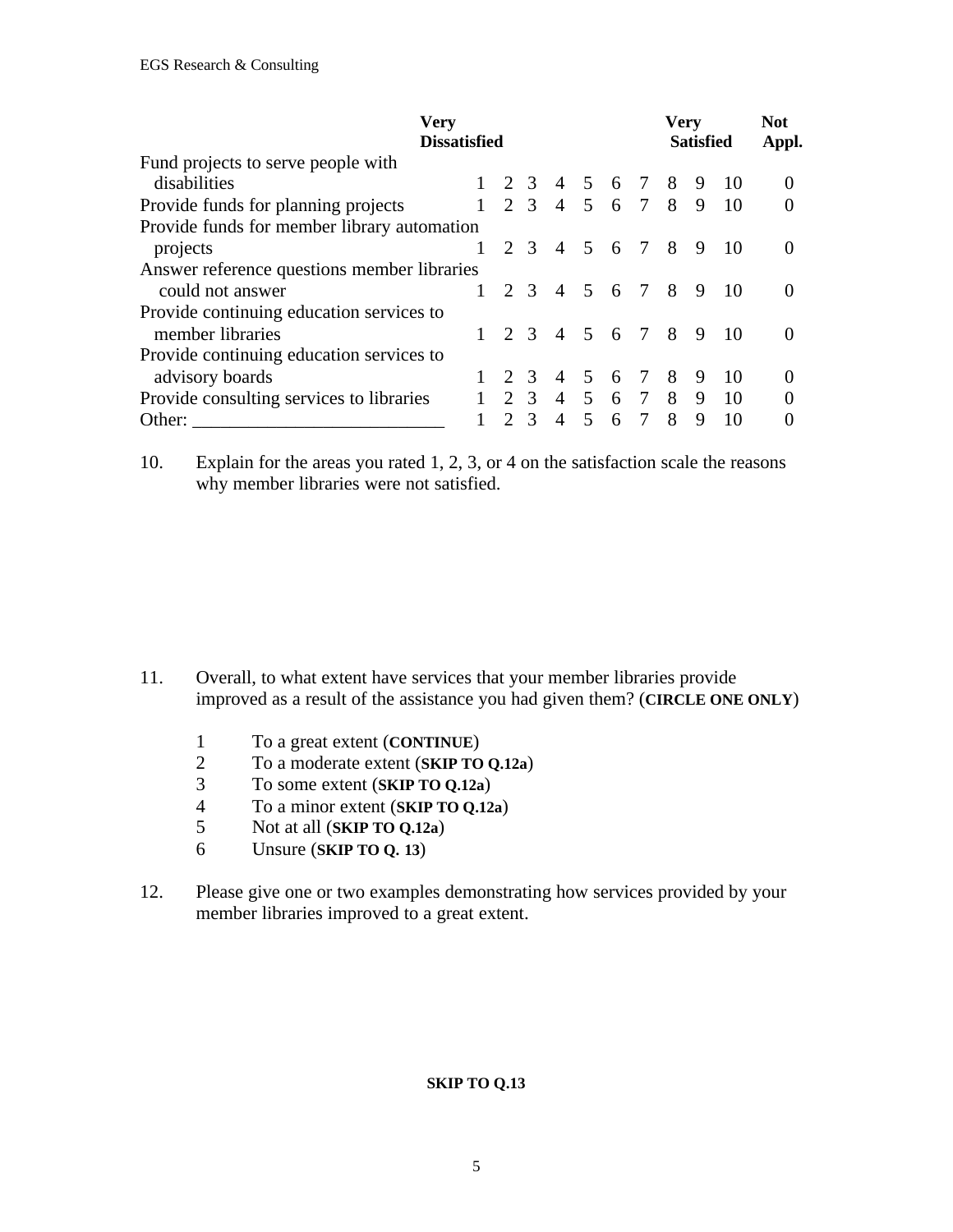12a. Please explain briefly why member libraries experienced some, minor or no improvement.

## 13. What barriers have you experienced in serving your member libraries effectively? (**CIRCLE ALL THAT APPLY**)

- 0 No barriers
- 1 Library System does not have enough funds<br>2 Insufficient Library System staff
- 2 Insufficient Library System staff
- 3 Library System staff do not get/have appropriate training
- 4 Member libraries are dispersed over a large geographic area<br>5 Member libraries' staff do not have the appropriate knowledge
- 5 Member libraries' staff do not have the appropriate knowledge and skills
- 
- 6 Member libraries lack appropriate level of technology<br>7 Available training does not meet needs of member libr 7 Available training does not meet needs of member libraries
- 8 Other: \_\_\_\_\_\_\_\_\_\_\_\_\_\_\_\_\_\_\_\_\_\_\_\_\_\_\_\_\_\_\_\_\_\_\_\_\_\_\_\_\_\_\_\_\_\_\_\_\_\_\_\_\_
- 13a. Which of the above do you consider the biggest barrier:
- 14. About how many people did your member libraries serve through the following projects since 1997-98? *For example, if your member libraries served 10 older adults who were also rural and low-income, you should enter the number 10 under the "low-income," "older adults," and " rural residents" categories.*

|                                              | <b>Number</b> | <b>No Services</b> |
|----------------------------------------------|---------------|--------------------|
|                                              |               | <b>Offered</b>     |
| Low-income                                   |               |                    |
| Bilingual/English as a second language (ESL) |               |                    |
| limited English proficiency (LEP)            |               |                    |
| Older adults                                 |               |                    |
| Early childhood/New mothers                  |               |                    |
| Youth                                        |               |                    |
| People with disabilities                     |               |                    |
| Rural residents                              |               |                    |
| Urban, inner city residents                  |               |                    |
| Low literate adults                          |               |                    |
| Intergenerational groups                     |               |                    |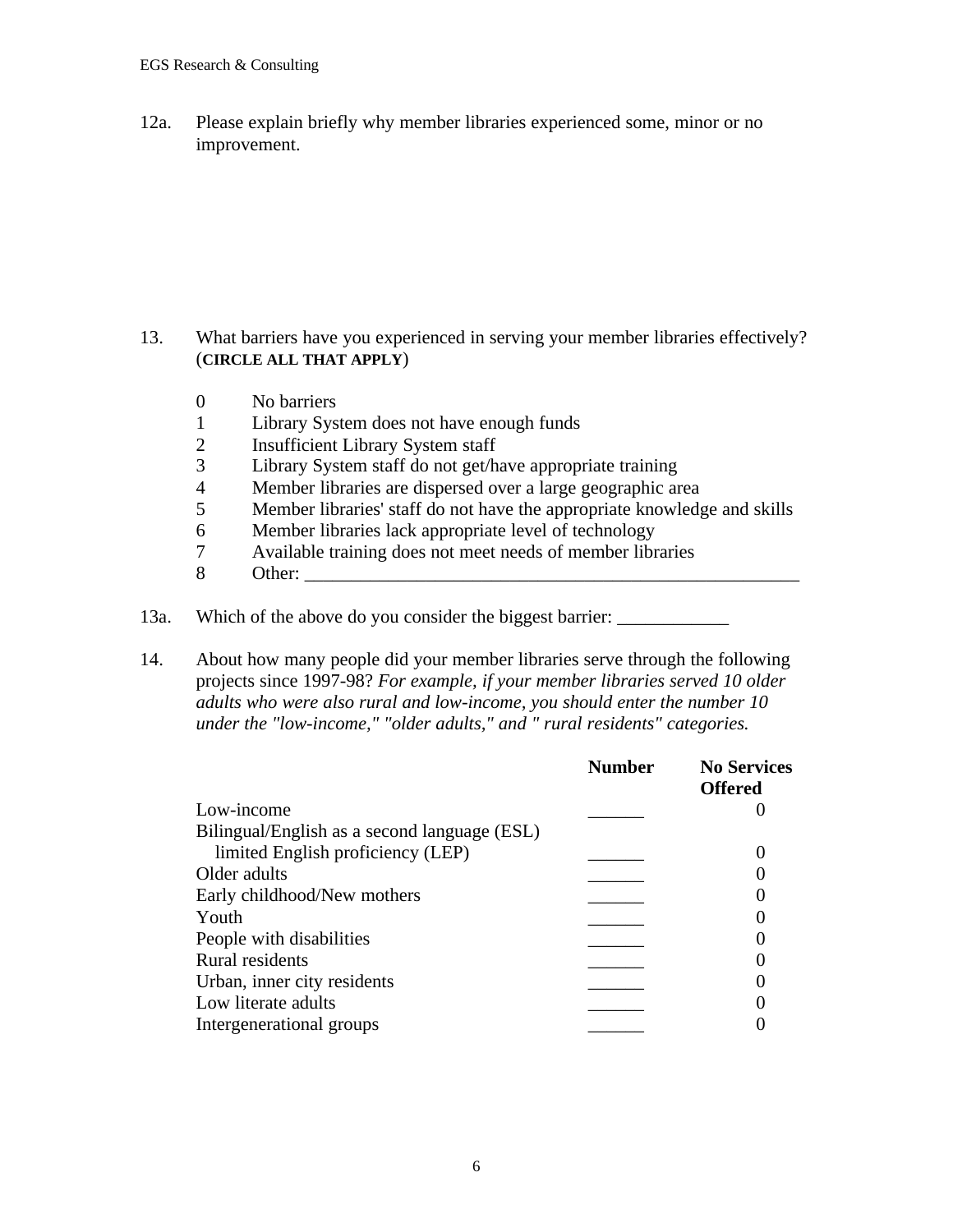## 15. What benefits do libraries get from being members of your Library System? **(CIRCLE ALL THAT APPLY**)

- 1 Offer programs to meet the needs of special populations in their community
- 2 Libraries have increased management and operations knowledge and competence
- 3 Libraries have a materials collection that is current, broad in scope and can better meet the needs of their community
- 4 Libraries are better able to utilize new technology and resources to serve their community
- 5 Libraries offer enhanced access to a variety of information
- 6 Libraries are able to obtain additional funding and other resources to improve library services
- 7 Libraries are able to plan services to meet the future needs of their community
- 8 Other:
- 15a. Of these benefits, which is the most important benefit, the second most important, and the third most important? (**RECORD NUMBERS FROM THE QUESTION ABOVE**)

| First most important:  |  |
|------------------------|--|
| Second most important: |  |

| Third most important: |  |
|-----------------------|--|
|-----------------------|--|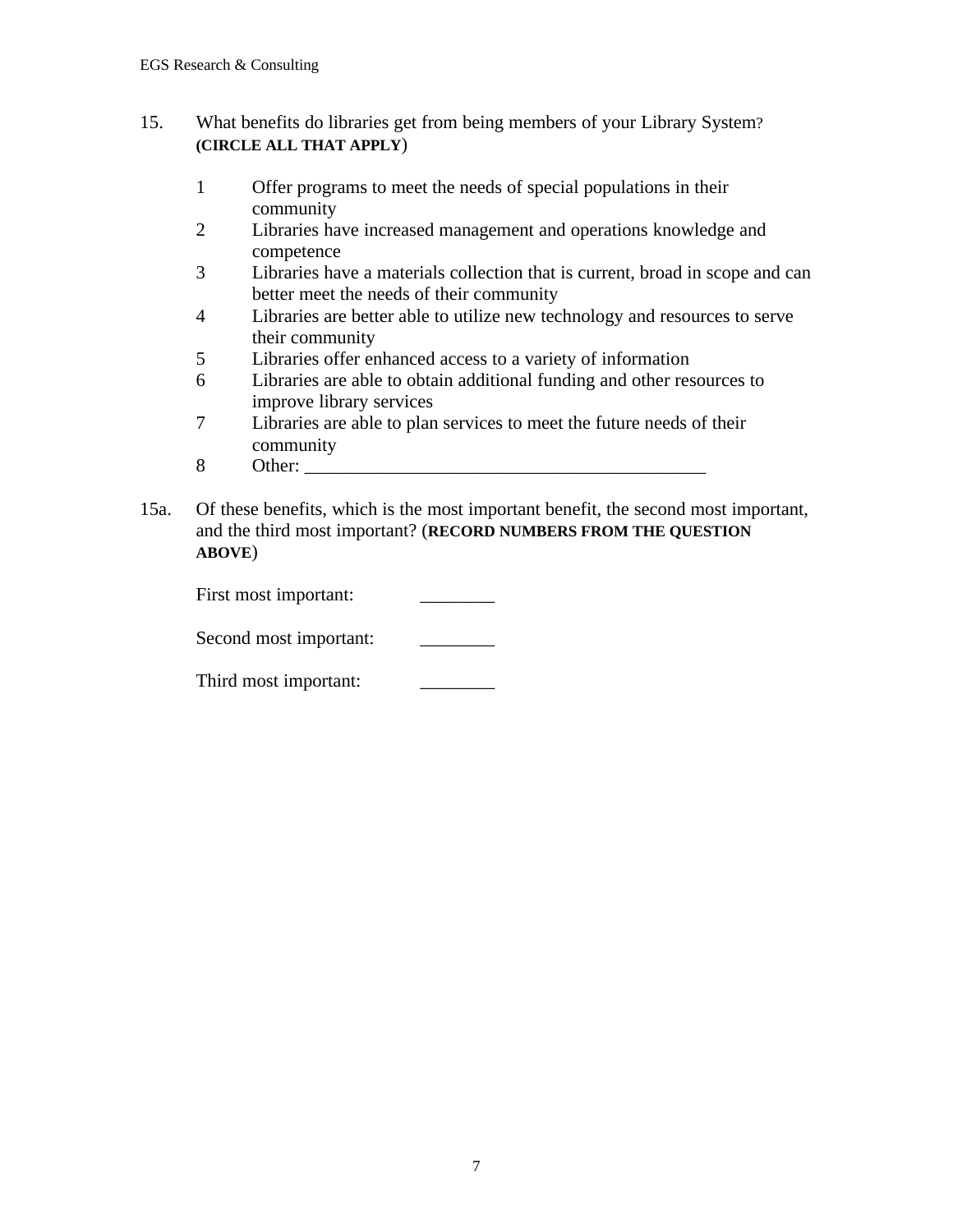#### **TANG (Technical Assistance Negotiated Grants)**

*The objective of the TANG program which began in 1998-99 has been to enable library staff to better use and maintain information resource technology in their libraries.*

- 16. Has your Library System used TANG funds to provide the following services? (**CIRCLE YES OR NO IN THE TABLE BELOW**)
- 16a. About what percent of member libraries received the following services from you through TANG? (**RECORD PERCENT IN THE TABLE BELOW**)

|                                                                 | Q.16<br><b>Used TANG</b> |                | Q.16a<br>Percent                  |  |
|-----------------------------------------------------------------|--------------------------|----------------|-----------------------------------|--|
|                                                                 | To:                      |                | of Member                         |  |
|                                                                 | Yes                      | No             | <b>Libraries</b><br><b>Served</b> |  |
| Hire a technician to train staff of member libraries (includes  |                          |                |                                   |  |
| travel, training, attendance at workshops/conferences)          | 1                        | 2              | %                                 |  |
| Inventory libraries' hardware, software, staff computer         |                          |                |                                   |  |
| skills                                                          | 1                        | 2              | %                                 |  |
| Train individual library staff, provide tailored training       | 1                        | $\overline{c}$ | $\%$                              |  |
| Train groups of member libraries' staff through workshops       | $\mathbf{1}$             | $\overline{c}$ | $\%$                              |  |
| Provide training using TANG-funded laptops                      | 1                        | $\overline{c}$ | %                                 |  |
| Develop technical training materials for libraries              | 1                        | $\overline{2}$ | %                                 |  |
| Purchase computer hardware, software, security software,        |                          |                |                                   |  |
| tool kits, cleaning kits, and replacement parts for libraries 1 |                          | 2              | $\%$                              |  |
| Provide network testing using TANG-funded equipment             |                          |                |                                   |  |
| $(e.g.$ Fluke $)$                                               | $\mathbf{1}$             | $\overline{c}$ | $\%$                              |  |
| Maintain a small parts inventory for hands-on assistance        | $\mathbf{1}$             | $\overline{2}$ | $\%$                              |  |
| Consult and assist libraries in person, by phone or             |                          |                |                                   |  |
| online with technology issues                                   | 1                        | 2              | $\%$                              |  |
| Contract for in-depth consulting, as needed                     | $\mathbf{1}$             | $\overline{2}$ | $\%$                              |  |
| Provide information from a technical information                |                          |                |                                   |  |
| subscription service                                            | $\mathbf{1}$             | $\overline{c}$ | %                                 |  |
| Provide hands-on assistance to library staff                    | 1                        | $\overline{2}$ | $\%$                              |  |
| Provide information through newsletters or online on            |                          |                |                                   |  |
| technology issues                                               | $\mathbf{1}$             | $\overline{c}$ | $\%$                              |  |
| Assist libraries with technical grants                          | 1                        | $\overline{2}$ | $\%$                              |  |
| Arrange for training by vendors through classes, workshops,     |                          |                |                                   |  |
| Internet-based, or video-based                                  | 1                        | $\overline{2}$ | $\%$                              |  |
| Purchase technical manuals or other technical materials         |                          |                |                                   |  |
| for libraries                                                   | 1                        | $\overline{c}$ | $\%$                              |  |
| Other:                                                          | 1                        | $\overline{2}$ | $\%$                              |  |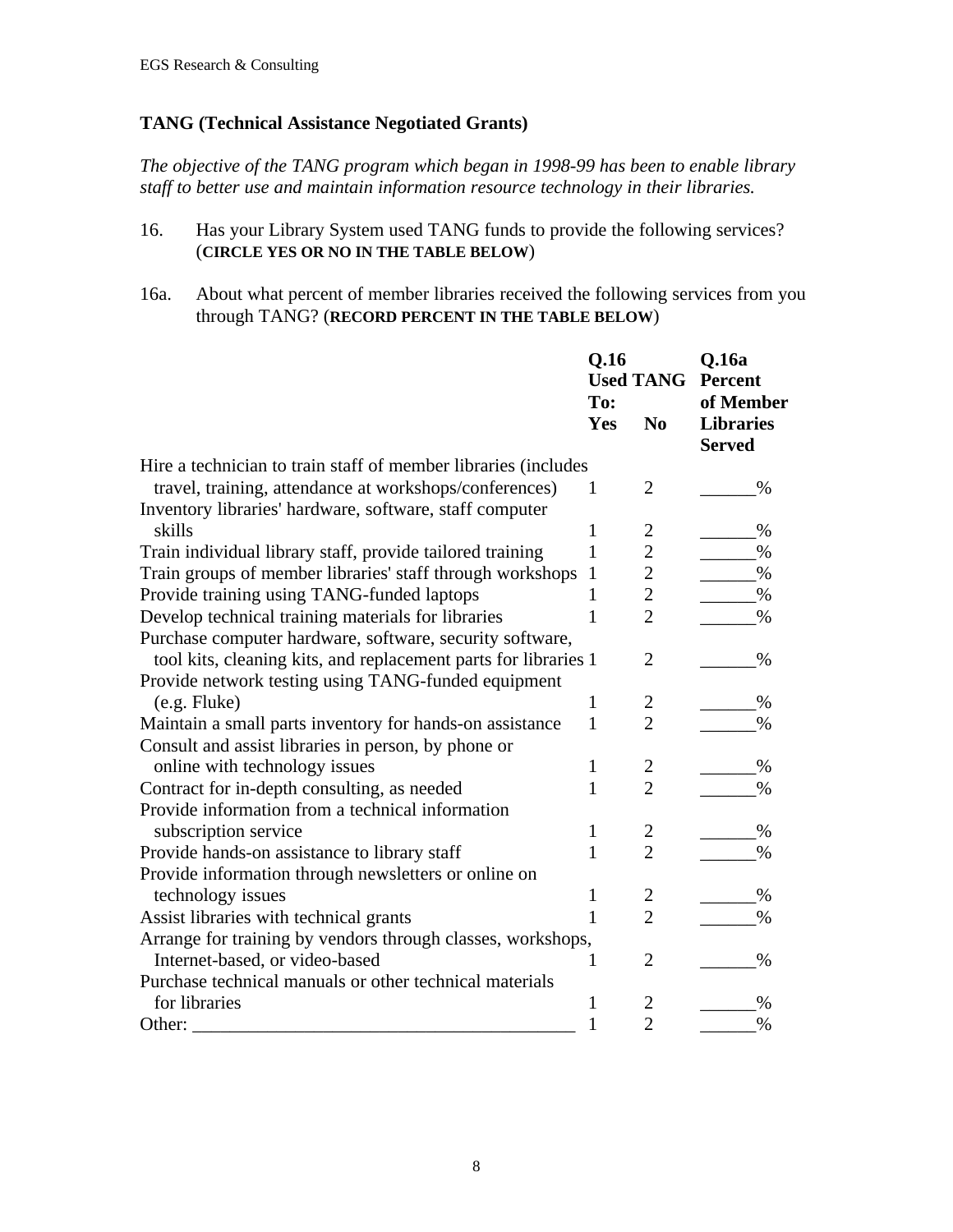17. How helpful have these TANG services been to your member libraries. Please use the following scale:

| $\prime$       | Very helpful       |          | Not at all helpful             |
|----------------|--------------------|----------|--------------------------------|
|                | Helpful            |          | Unsure                         |
| $\mathfrak{Z}$ | Moderately helpful | $\theta$ | Not applicable/Did not provide |
| $\overline{4}$ | Of little help     |          | service                        |

Hire a technician to train staff of member libraries (includes

| travel, training, attendance at workshops/conferences)         |  |  |  | $1 \t2 \t3 \t4 \t5 \t6 \t0$ |  |
|----------------------------------------------------------------|--|--|--|-----------------------------|--|
| Inventory libraries' hardware, software, staff computer skills |  |  |  | $1 \t2 \t3 \t4 \t5 \t6 \t0$ |  |
| Train individual library staff, provide tailored training      |  |  |  | $1 \t2 \t3 \t4 \t5 \t6 \t0$ |  |
| Train groups of member libraries' staff through workshops      |  |  |  | 1 2 3 4 5 6 0               |  |
| Provide training using TANG-funded laptops                     |  |  |  | $1\ 2\ 3\ 4\ 5\ 6\ 0$       |  |
| Develop technical training materials for libraries             |  |  |  | 1 2 3 4 5 6 0               |  |
| Purchase computer hardware, software, security software,       |  |  |  |                             |  |
| tool kits, cleaning kits, and replacement parts for libraries  |  |  |  | $1\ 2\ 3\ 4\ 5\ 6\ 0$       |  |
| Provide network testing using TANG-funded equipment            |  |  |  |                             |  |
| $(e.g.$ Fluke)                                                 |  |  |  | $1 \t2 \t3 \t4 \t5 \t6 \t0$ |  |
| Maintain a small parts inventory for hands-on assistance       |  |  |  | $1\ 2\ 3\ 4\ 5\ 6\ 0$       |  |
| Consult and assist libraries in person, by phone or            |  |  |  |                             |  |
| online with technology issues                                  |  |  |  | $1 \t2 \t3 \t4 \t5 \t6 \t0$ |  |
| Contract for in-depth consulting, as needed                    |  |  |  | $1\ 2\ 3\ 4\ 5\ 6\ 0$       |  |
| Provide information from a technical information               |  |  |  |                             |  |
| subscription service                                           |  |  |  | $1\ 2\ 3\ 4\ 5\ 6\ 0$       |  |
| Provide hands-on assistance to library staff                   |  |  |  | $1 \t2 \t3 \t4 \t5 \t6 \t0$ |  |
| Provide information through newsletters or online on           |  |  |  |                             |  |
| technology issues                                              |  |  |  | $1 \t2 \t3 \t4 \t5 \t6 \t0$ |  |
| Assist libraries with technical grants                         |  |  |  | 1 2 3 4 5 6 0               |  |
| Arrange for training by vendors through classes, workshops,    |  |  |  |                             |  |
| Internet-based, or video-based                                 |  |  |  | $1 \t2 \t3 \t4 \t5 \t6 \t0$ |  |
| Purchase technical manuals or other technical materials for    |  |  |  |                             |  |
| libraries                                                      |  |  |  | $1 \t2 \t3 \t4 \t5 \t6 \t0$ |  |
| Other: $\qquad \qquad$                                         |  |  |  | $1 \t2 \t3 \t4 \t5 \t6 \t0$ |  |

18. Overall, how helpful have your TANG strategies been in meeting the needs of member libraries? (**CIRCLE ONE ONLY**)

- 1 Very helpful<br>2 Helpful
- 2 Helpful<br>3 Moderat
- 3 Moderately helpful<br>4 Of little help (SKIP)
- 4 Of little help (**SKIP TO Q.18b**)<br>5 Not at all helpful (**SKIP TO Q.1**)
- 5 Not at all helpful (**SKIP TO Q.18b**)
- 6 Unsure (**SKIP TO Q.19**)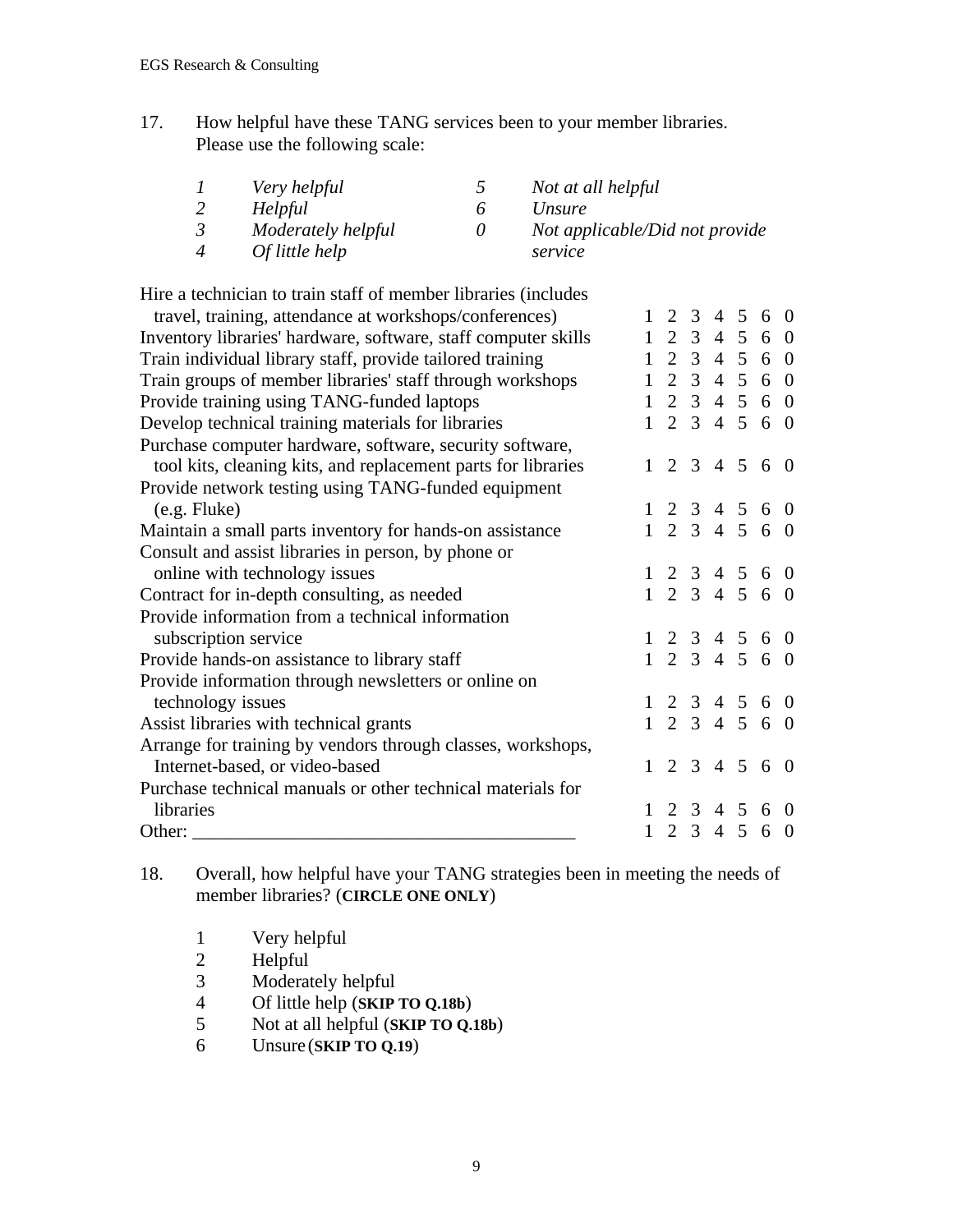18a. Please give one or two examples demonstrating how your TANG strategies have helped libraries.

#### **SKIP TO Q. 19**

18b. Why have these TANG strategies not been helpful to member libraries?

19. Which of the following topics have you addressed through TANG training, consultation, or other assistance, rarely, sometimes, often or never**? (CIRCLE A NUMBER FOR EACH**)

|                                                 | <b>Never Rarely Some-Often</b> |              |                                  |                |  |  |
|-------------------------------------------------|--------------------------------|--------------|----------------------------------|----------------|--|--|
|                                                 |                                |              | times                            |                |  |  |
| Wireless                                        | $\overline{0}$                 | 1            | $\overline{2}$                   | 3              |  |  |
| Assist library staff in working with vendors    | 0                              | $\mathbf{1}$ | $\overline{2}$                   | 3              |  |  |
| Wiring and testing                              | 0                              | $\mathbf{1}$ | $\overline{c}$                   | 3              |  |  |
| Automation software upgrades and conversions    | 0                              | $\mathbf{1}$ | $\overline{c}$                   | 3              |  |  |
| <b>Installations</b>                            | 0                              | $\mathbf{1}$ | $\overline{2}$                   | 3              |  |  |
| Security                                        | 0                              | $\mathbf{1}$ | $\overline{2}$                   | 3              |  |  |
| <b>Servers</b>                                  | 0                              | $\mathbf{1}$ | $\overline{2}$                   | 3              |  |  |
| Operating systems                               | 0                              | $\mathbf{1}$ | $\overline{2}$                   | 3              |  |  |
| Networking                                      | $\overline{0}$                 | $\mathbf{1}$ | $\overline{2}$                   | 3              |  |  |
| <b>Network Maintenance</b>                      | $\boldsymbol{0}$               | $\mathbf{1}$ | $\overline{c}$                   | $\overline{3}$ |  |  |
| Web site setup/development                      | 0                              | $\mathbf{1}$ | $\overline{2}$                   | $\overline{3}$ |  |  |
| Videoconferencing                               | $\overline{0}$                 | $\mathbf{1}$ | $\overline{2}$                   | 3              |  |  |
| Hardware maintenance                            | $\overline{0}$                 | $\mathbf{1}$ | $\overline{2}$                   | 3              |  |  |
| Cleaning                                        | $\boldsymbol{0}$               | $\mathbf{1}$ | $\overline{2}$                   | 3              |  |  |
| Troubleshooting                                 | $\overline{0}$                 | $\mathbf{1}$ | $\overline{2}$                   | $\overline{3}$ |  |  |
| Gates, Tocker, TIF, other grant application and |                                |              |                                  |                |  |  |
| implementation (technical aspects, what they    |                                |              |                                  |                |  |  |
| need to purchase, etc.)<br>$A+$ certification   | $\Omega$                       | 1            | 2                                | 3              |  |  |
|                                                 | 0                              | $\mathbf{1}$ | $\overline{c}$                   | 3              |  |  |
| <b>Microsoft Certified Professional</b>         | 0                              | $\mathbf{1}$ | $\overline{2}$<br>$\overline{2}$ | 3              |  |  |
| <b>Certified Novell Administrator</b>           | 0                              | $\mathbf{1}$ |                                  | 3              |  |  |
| Introduction to PCs                             | 0                              | $\mathbf{1}$ | $\overline{c}$                   | 3              |  |  |
| Windows 98                                      | $\theta$                       | $\mathbf{1}$ | $\overline{2}$                   | 3              |  |  |
| Windows 2000                                    | $\boldsymbol{0}$               | $\mathbf{1}$ | $\overline{2}$                   | 3              |  |  |
| <b>Windows NT</b>                               | 0                              | $\mathbf{1}$ | $\overline{c}$                   | 3              |  |  |
| Internetworking with TCP/IP                     | 0                              | 1            | $\overline{2}$                   | 3              |  |  |
| Other:                                          | $\Omega$                       | 1            | $\overline{2}$                   | $\overline{3}$ |  |  |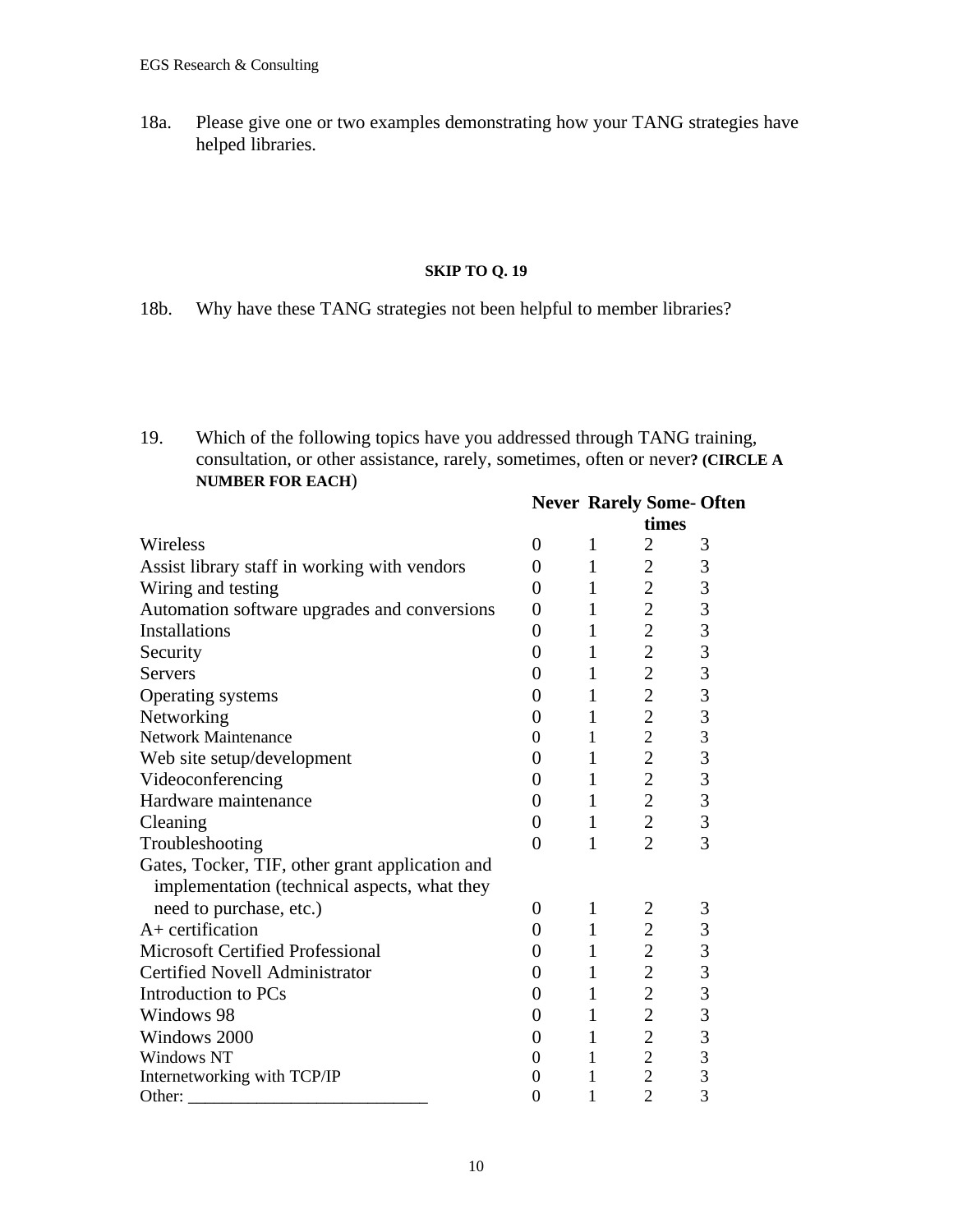#### 20. What factors have contributed to the success of your TANG strategies? (**CIRCLE ALL THAT APPLY**)

- 1 Technician's expertise and knowledge
- 2 Technician has experience in working with libraries<br>3 Training was tailored to the level of knowledge/skill
- 3 Training was tailored to the level of knowledge/skills of staff
- 4 Training was hands-on
- 5 Technician provided training on-site
- 6 Technician provided follow-up training, where needed
- Materials developed were user friendly
- 8 Technician has a 1-800 line for technical assistance
- 9 Technician established a relationship of trust with staff of member libraries
- 10 Technician's communication abilities
- 11 A users' needs survey
- 12 Other:
- 21. Before you provided training and assistance to member libraries through TANG, about what percent of your member libraries were technologically self-sufficient?  $\%$
- 22. After implementing TANG, about what percent of the libraries are technologically self-sufficient? \_\_\_\_\_\_\_%
- 23. Have you detected any change from FY99 to FY01 in the types of assistance or training requested by member libraries? (**CIRCLE ONE ONLY**)
	- 1 Yes, a lot of change<br>2 Yes, some change
	- Yes, some change
	- 3 No change (**SKIP TO Q.24**)
	- 4 Unsure/Don't know (**SKIP TO Q.24**)
- 23a. What changes have you seen in the type of assistance or training requested by member libraries over this time period?
- 24. Do member libraries who received TANG assistance offer more access to electronic resources to their users/patrons?
	- 1 Yes
	- 2 No (**SKIP TO Q.25**)
	- 3 Unsure/Don't know (**SKIP TO Q.25**)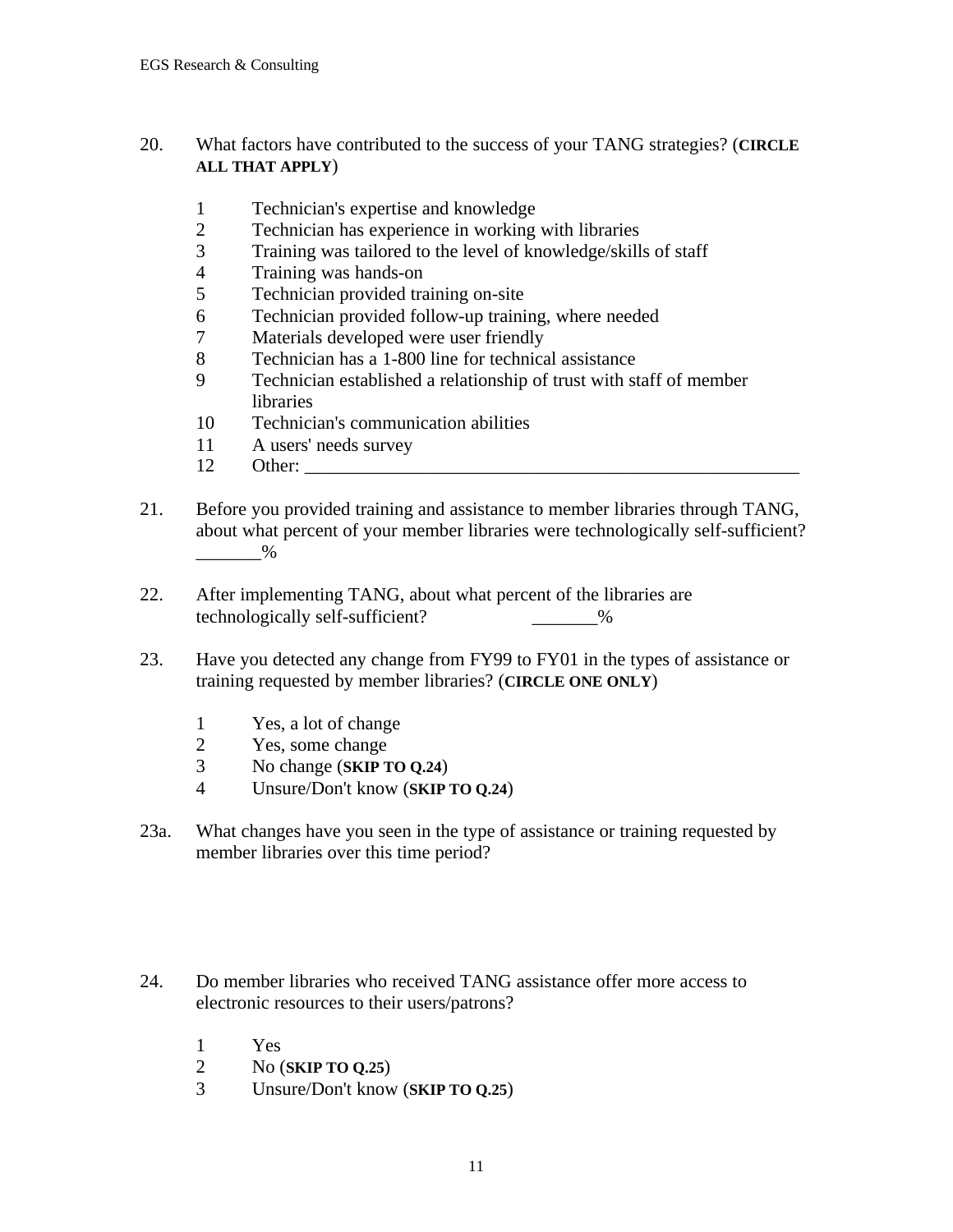- 24a. To what extent do member libraries who received TANG assistance presently offer greater access to their users/patrons? (**CIRCLE ONE ONLY**)
	- 1 To a great extent
	- 2 To a moderate extent<br>3 To some extent
	- To some extent
	- 4 To a minor extent
	- 5 Not at all
	- 6 Unsure
- 24b. Please give one or two examples demonstrating how member libraries have offered greater access to electronic resources to their users/patrons.

25. What changes have you seen in the ability of public library staff to use and maintain information resource technology as a result of TANG?

26. Do you have any other comments or suggestions about the Systems and TANG grants? Please share these comments with us in the space below.

## **Thank you for completing the questionnaire!**

If you have any questions, please contact Dr. Ester Smith by phone at (512) 467-8807 or e-mail at egs@io.com Please mail the completed questionnaire in the enclosed envelope to: **EGS Research & Consulting 6106 Ledge Mountain Austin, TX 78731**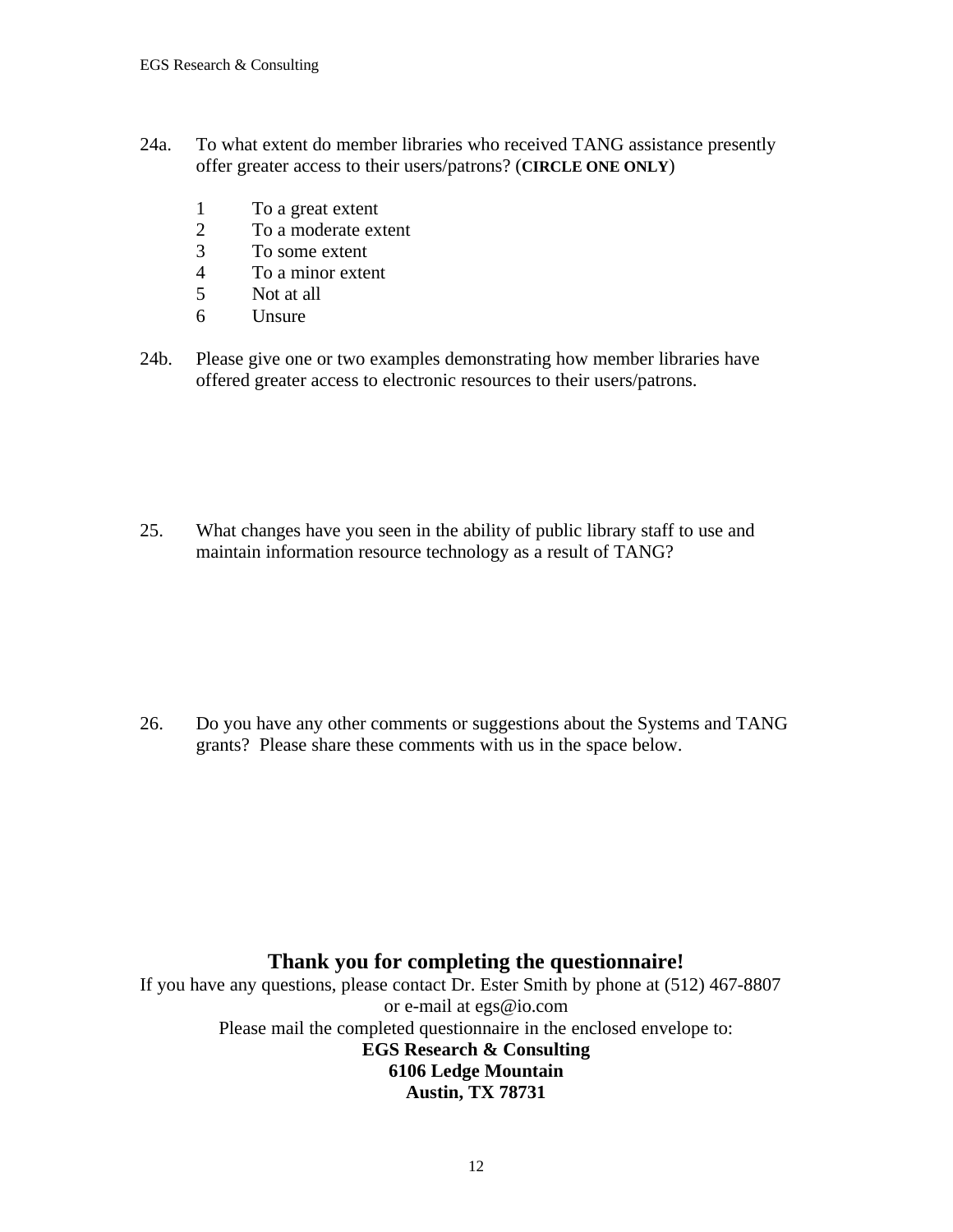### **LIBRARY QUESTIONNAIRE**

*This questionnaire covers the years 1997-98, 1998-99, 1999-00, and 2000-01*

- 1. With which one of the following library systems are you associated: (**CIRCLE ONE ONLY**)
	- 1 Big Country Library System (BCLS)
	- 2 Texas Panhandle Library System (TPLS)<br>3 Central Texas Library System (CTLS)
	- 3 Central Texas Library System (CTLS)<br>4 South Texas Library System (STLS)
	- 4 South Texas Library System (STLS)<br>5 Northeast Texas Library System (NE
	- 5 Northeast Texas Library System (NETLS)<br>6 Texas Trans-Pecos Library System (TTPLS
	- 6 Texas Trans-Pecos Library System (TTPLS)
	- 7 North Texas Regional Library System (NTRLS)<br>8 Houston Area Library System (HALS)
	- 8 Houston Area Library System (HALS)
	- 9 West Texas Library System (WTLS)
	- 10 Alamo Area Library System (AALS)
- 2. Do you primarily serve: (**CIRCLE ONE ONLY**)
	- 1 Urban areas
	- 2 Suburban areas<br>3 Rural areas
	- Rural areas
	- 4 Other:
- 3. When did you become a member of the Library System? \_\_\_\_

### 4. Does your library: (**RECORD YES OR NO FOR EACH**)

|                                                                     | Yes | No |
|---------------------------------------------------------------------|-----|----|
| Have an automated catalog and circulation system?                   |     |    |
| Have an automated catalog that is available through the Internet? 1 |     |    |
| Have an automated circulation system that is available through the  |     |    |
| Internet?                                                           |     |    |
| Have an Internet connection?                                        |     |    |
| Provide access to online databases to end users?                    |     |    |

- 5. Do you have a long-range plan (outside of the technology plan you might have developed for e-rate)?
	- 1 Yes
	- 2 No (**SKIP TO Q.6**)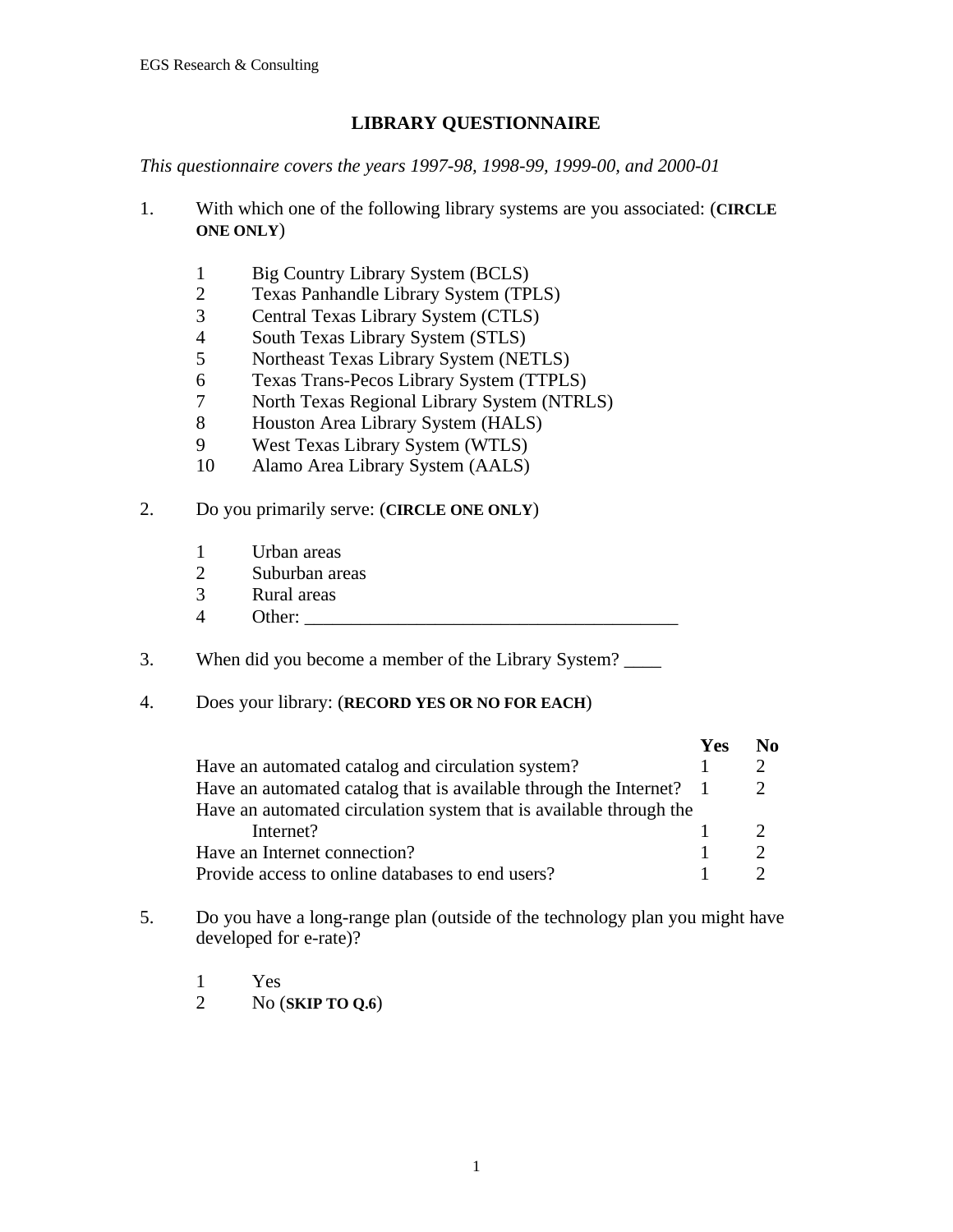- 5a. Does your long-range plan address future trends and how your library is likely to respond to them?
	- $\frac{1}{2}$  Yes
	- No.
- 6. Are you a member of any consortium?
	- 1 Yes
	- 2 No (**SKIP TO Q.7**)
- 6a. To which types of consortia do you belong?
	- 1 Public libraries only<br>2 Multi-type libraries
	- Multi-type libraries
	- $3$  Other:  $\Box$
- 6b. Please describe the consortium to which you belong?
- 7. Aside from your consortia, do you collaborate regularly with: (**CIRCLE ALL THAT APPLY**)
	- 1 Public libraries
	- 2 School libraries
	- 3 Academic libraries
	- 4 Special libraries (e.g. law, medicine, engineering)
	- 5 Other types of libraries:
- 8. Which of the following statements describe how you collaborate with these libraries? (**CIRCLE ALL THAT APPLY**)
	- 1 Reciprocal borrowing<br>2 Borrow materials from
	- 2 Borrow materials from libraries<br>3 Lend materials to libraries
	- Lend materials to libraries
	- 4 Share electronic resources or other materials<br>5 Union Catalog
	- Union Catalog
	- 6 Courier services<br>7 Coordinate or of
	- 7 Coordinate or offer joint programs, classes, or other activities
	- 8 Other: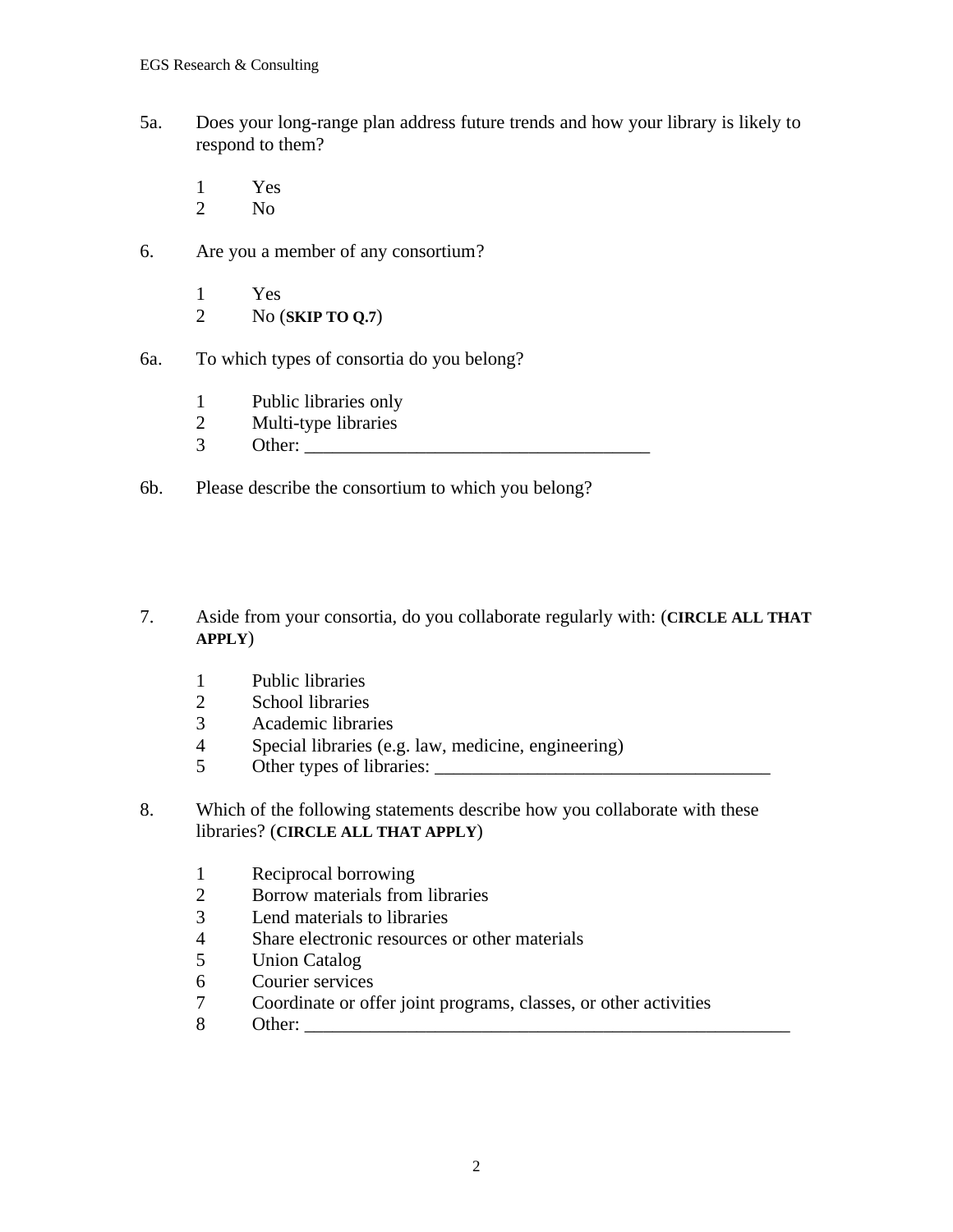- 9. Which of the following services have you received from your respective Library System since 1997-98? (**CIRCLE ALL THAT APPLY**)
	- Funds for collection development: books and other materials
	- 2 Funds for library video collection operation<br>3 Funds for computers
	- Funds for computers
	- Funds for installing an Internet connection
	- Funds for upgrading the library's Internet connection
	- 6 Training library staff in the management and use of electronic resources<br>
	Training and helping library staff to write grants: assistance with grant
	- Training and helping library staff to write grants; assistance with grant writing
	- Training library staff in the development of long-range plans
	- Purchasing for the library (or assisting with the purchasing of) video and teleconferencing/distance learning equipment
	- Purchasing and upgrading library's hardware and software
	- Purchasing equipment for accessing electronic resources
	- Purchasing office and other equipment for library
	- Funding bilingual/ESL and literacy projects
	- Funding projects serving youth
	- Funding projects to serve older adults
	- 16 Funding projects to serve people with disabilities<br>17 Providing funds for planning projects
	- Providing funds for planning projects
	- Providing funds for library automation projects
	- Assistance with reference questions
	- Continuing education services for staff
	- Continuing education services for library advisory board
	- Consulting services
	- Other: \_\_\_\_\_\_\_\_\_\_\_\_\_\_\_\_\_\_\_\_\_\_\_\_\_\_\_\_\_\_\_\_\_\_\_\_\_\_\_\_\_\_\_\_\_\_\_\_\_\_\_\_\_\_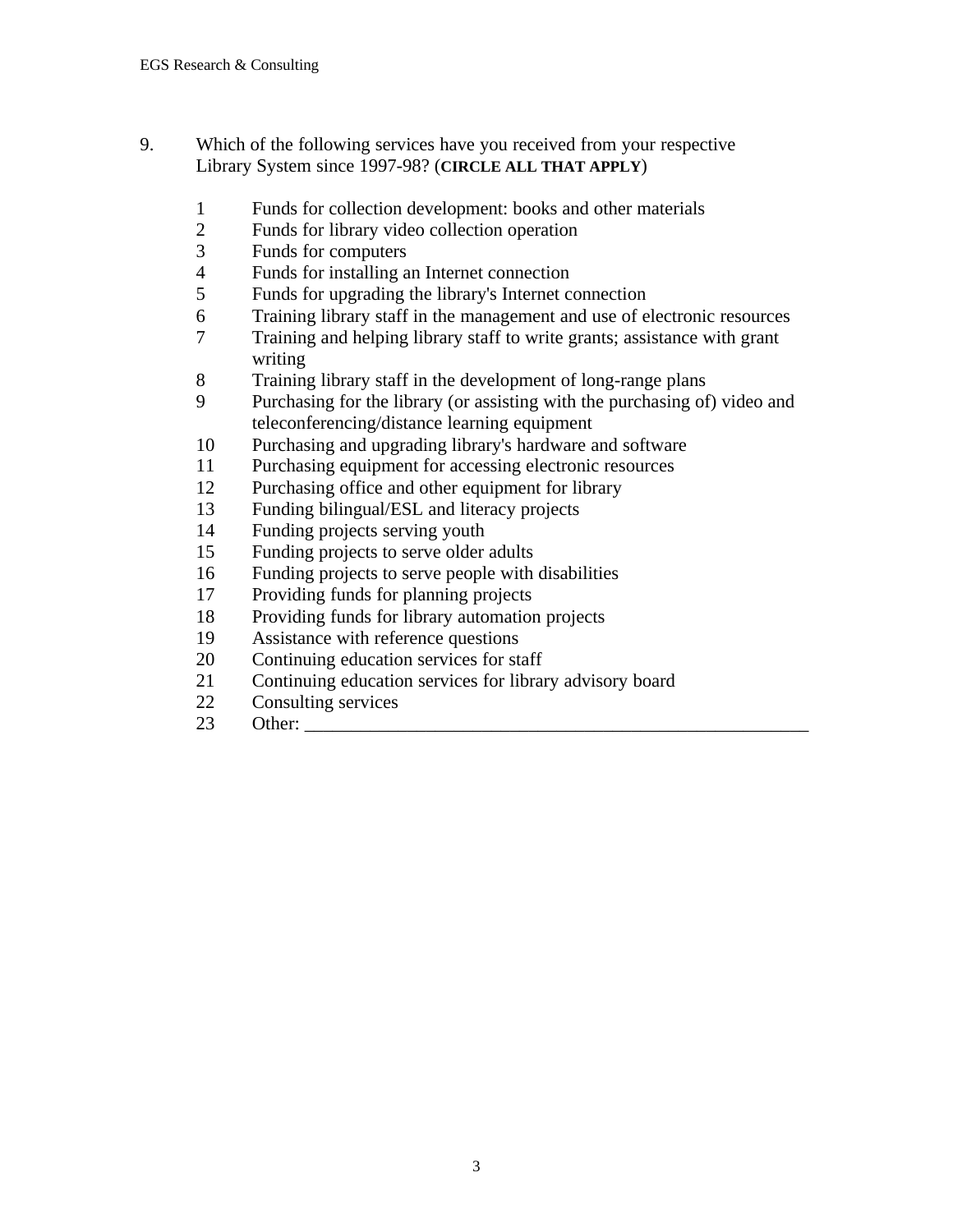10. How satisfied have you been with each of the services you have received from your respective Library System? Use a 10-point scale where 1 refers to "very dissatisfied" and 10 refers to "very satisfied." If you did not get a service, please circle "0."

| <b>Not</b>                                     |                  |                     | <b>Very</b>    |                |                |   |                  |                | <b>Very</b>      |   |    |  |
|------------------------------------------------|------------------|---------------------|----------------|----------------|----------------|---|------------------|----------------|------------------|---|----|--|
| <b>Applicable</b>                              |                  | <b>Dissatisfied</b> |                |                |                |   |                  |                | <b>Satisfied</b> |   |    |  |
| Funds for collection development:              |                  |                     |                |                |                |   |                  |                |                  |   |    |  |
| books and other materials                      | $\overline{0}$   | 1                   | 2              | 3              | $\overline{4}$ | 5 | 6                | 7              | 8                | 9 | 10 |  |
| Funds for library video collection operation 0 |                  | $\mathbf{1}$        | $\overline{2}$ | $\overline{3}$ | $\overline{4}$ | 5 | $\boldsymbol{6}$ | $\tau$         | 8                | 9 | 10 |  |
| Funds for computers                            | $\overline{0}$   | $\mathbf{1}$        | $\overline{2}$ | $\overline{3}$ | $\overline{4}$ | 5 | 6                | $\overline{7}$ | 8                | 9 | 10 |  |
| Funds for installing an Internet connection    | $\overline{0}$   | 1                   | $\overline{2}$ | $\overline{3}$ | $\overline{4}$ | 5 | 6                | 7              | 8                | 9 | 10 |  |
| Funds for upgrading the library's Internet     |                  |                     |                |                |                |   |                  |                |                  |   |    |  |
| Connection                                     | $\boldsymbol{0}$ | 1                   | $\overline{2}$ | 3              | $\overline{4}$ | 5 | 6                | 7              | 8                | 9 | 10 |  |
| Training library staff in the management       |                  |                     |                |                |                |   |                  |                |                  |   |    |  |
| and use of electronic resources                | $\boldsymbol{0}$ | $\mathbf{1}$        | $\overline{2}$ | 3              | $\overline{4}$ | 5 | 6                | 7              | 8                | 9 | 10 |  |
| Training and helping library staff to write    |                  |                     |                |                |                |   |                  |                |                  |   |    |  |
| grants; assistance with grant writing          | $\theta$         | 1                   | $\overline{2}$ | 3              | $\overline{4}$ | 5 | 6                | $\overline{7}$ | 8                | 9 | 10 |  |
| Training library staff in the development of   |                  |                     |                |                |                |   |                  |                |                  |   |    |  |
| long-range plans                               | $\theta$         | $\mathbf{1}$        | $\overline{2}$ | 3              | $\overline{4}$ | 5 | 6                | $\overline{7}$ | 8                | 9 | 10 |  |
| Purchasing for or assisting with the           |                  |                     |                |                |                |   |                  |                |                  |   |    |  |
| purchase of video and teleconferencing/        |                  |                     |                |                |                |   |                  |                |                  |   |    |  |
| distance learning equipment                    | $\overline{0}$   | $\mathbf{1}$        | $\overline{2}$ | 3              | $\overline{4}$ | 5 | 6                | 7              | 8                | 9 | 10 |  |
| Purchasing and upgrading library's hardware    |                  |                     |                |                |                |   |                  |                |                  |   |    |  |
| and software                                   | $\overline{0}$   | 1                   | $\overline{2}$ | 3              | $\overline{4}$ | 5 | 6                | 7              | 8                | 9 | 10 |  |
| Purchasing equipment for accessing             |                  |                     |                |                |                |   |                  |                |                  |   |    |  |
| electronic resources                           | $\overline{0}$   | 1                   | $\overline{2}$ | 3              | 4              | 5 | 6                | 7              | 8                | 9 | 10 |  |
| Purchasing office and other equipment          | $\overline{0}$   | $\mathbf{1}$        | $\overline{2}$ | 3              | $\overline{4}$ | 5 | 6                | $\overline{7}$ | $8\phantom{1}$   | 9 | 10 |  |
| Funding bilingual/ESL and literacy projects    | $\boldsymbol{0}$ | $\mathbf{1}$        | $\overline{2}$ | 3              | $\overline{4}$ | 5 | 6                | $\tau$         | $8\,$            | 9 | 10 |  |
| Funding projects serving youth                 | $\overline{0}$   | $\mathbf{1}$        | $\overline{2}$ | 3              | $\overline{4}$ | 5 | 6                | $\overline{7}$ | $8\,$            | 9 | 10 |  |
| Funding projects to serve older adults         | $\overline{0}$   | $\mathbf{1}$        | $\overline{2}$ | $\overline{3}$ | $\overline{4}$ | 5 | 6                | 7              | 8                | 9 | 10 |  |
| Funding projects to serve people with          |                  |                     |                |                |                |   |                  |                |                  |   |    |  |
| disabilities                                   | $\boldsymbol{0}$ | 1                   | $\overline{2}$ | 3              | $\overline{4}$ | 5 | 6                | $\tau$         | 8                | 9 | 10 |  |
| Providing funds for planning projects          | $\boldsymbol{0}$ | $\mathbf{1}$        | $\overline{2}$ | $\overline{3}$ | $\overline{4}$ | 5 | 6                | $\overline{7}$ | 8                | 9 | 10 |  |
| Providing funds for library automation         |                  |                     |                |                |                |   |                  |                |                  |   |    |  |
| projects                                       | $\boldsymbol{0}$ | 1                   | $\overline{2}$ | 3              | $\overline{4}$ | 5 | 6                | 7              | 8                | 9 | 10 |  |
| Assistance with reference questions            | $\boldsymbol{0}$ | $\mathbf{1}$        | $\overline{2}$ | 3              | $\overline{4}$ | 5 | 6                | $\overline{7}$ | 8                | 9 | 10 |  |
| Continuing education services for staff        | $\overline{0}$   | $\mathbf{1}$        | $\overline{2}$ | $\overline{3}$ | $\overline{4}$ | 5 | 6                | 7              | 8                | 9 | 10 |  |
| Continuing education services for library      |                  |                     |                |                |                |   |                  |                |                  |   |    |  |
| advisory board                                 | $\boldsymbol{0}$ | 1                   | $\overline{c}$ | 3              | $\overline{4}$ | 5 | 6                | 7              | 8                | 9 | 10 |  |
| Consulting services                            | $\boldsymbol{0}$ | 1                   | $\sqrt{2}$     | 3              | $\overline{4}$ | 5 | 6                | $\overline{7}$ | 8                | 9 | 10 |  |
| Other:                                         | $\overline{0}$   | $\mathbf{1}$        | $\overline{2}$ | 3              | $\overline{4}$ | 5 | 6                | 7              | 8                | 9 | 10 |  |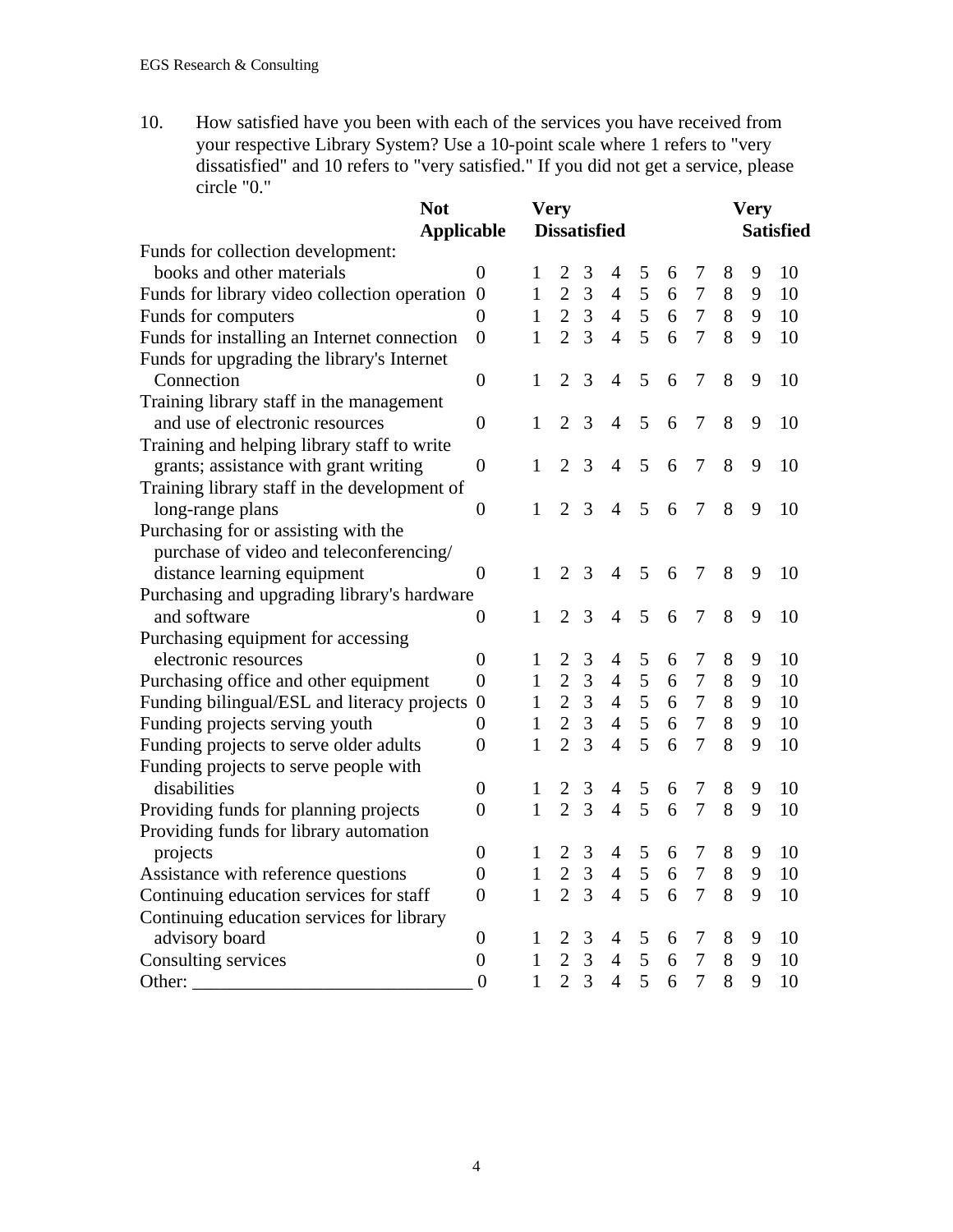11. If you have been dissatisfied (ratings of 1, 2, 3, or 4) with any of the services you have received from your respective Library System, please explain why you have been dissatisfied.

- 12. Overall, how helpful have the services your respective Library System provided to you been in meeting your needs? (**CIRCLE ONE ONLY**)
	- 1 Very helpful
	- 2 Helpful<br>3 Moderat
	- Moderately helpful
	- 4 Of little help
	- 5 Not at all helpful
	- 6 Unsure

13. If you received funding from your respective Library System for any of the following types of projects, please indicate about how many individuals you have served since 1997-98. *For example, if you served 10 older adults who were also rural and low-income, you should enter the number 10 under the "low-income," "older adults," and " rural residents" categories.*

|                                               | <b>Number</b><br><b>Served</b> | N <sub>0</sub><br><b>Services</b><br><b>Offered</b> |
|-----------------------------------------------|--------------------------------|-----------------------------------------------------|
| Low-income                                    |                                |                                                     |
| Bilingual/English as a second language (ESL), |                                |                                                     |
| limited English proficiency (LEP)             |                                |                                                     |
| Older adults                                  |                                |                                                     |
| Early childhood/New mothers                   |                                |                                                     |
| Youth                                         |                                |                                                     |
| People with disabilities                      |                                |                                                     |
| Rural residents                               |                                |                                                     |
| Urban, inner city residents                   |                                |                                                     |
| Low literate adults                           |                                |                                                     |
| Intergenerational groups                      |                                |                                                     |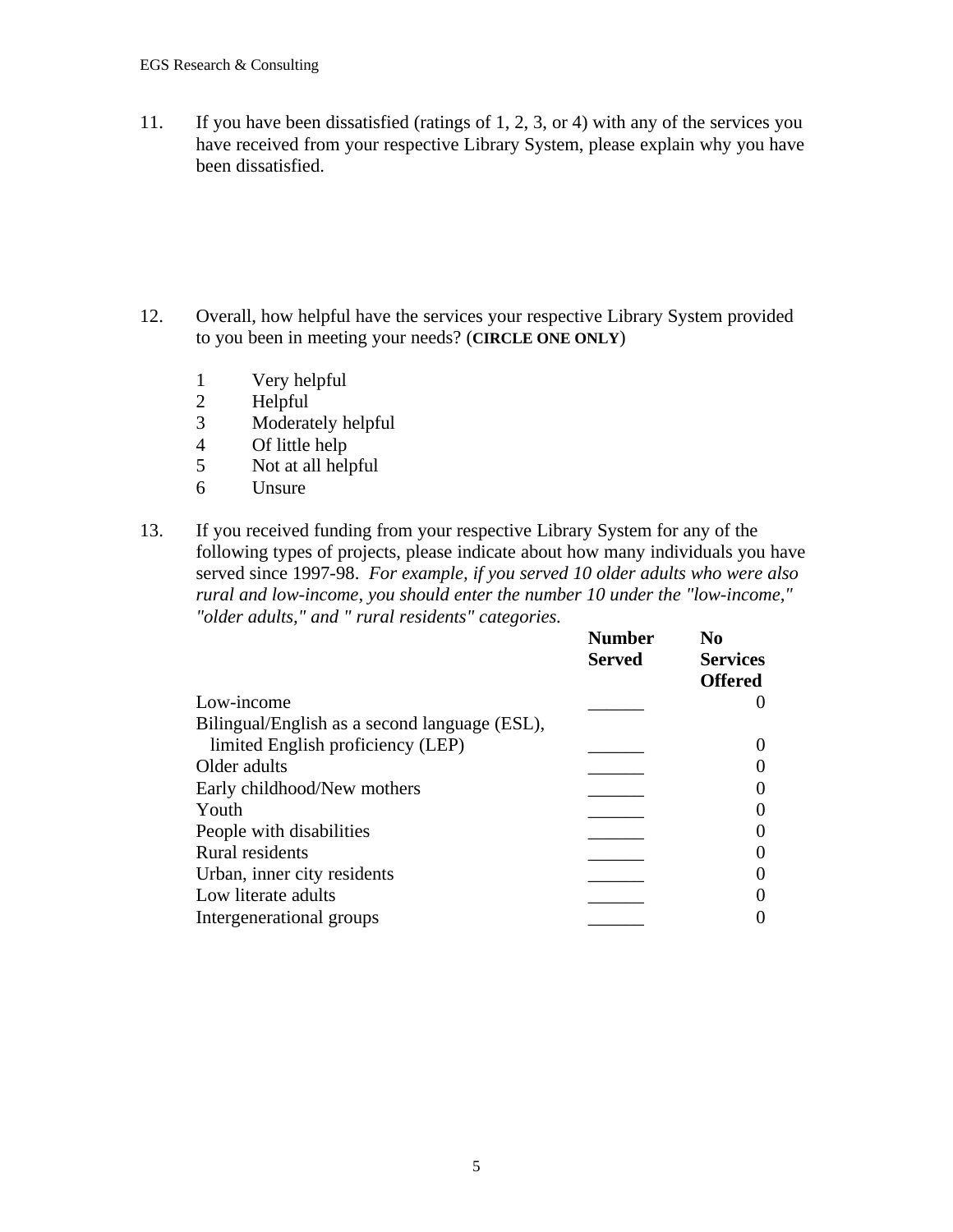14. How satisfied have been the persons you served in these projects with the services you provided? Use a 10-point scale where 1 refers to "very dissatisfied" and 10 refers to "very satisfied."

|                                         | <b>Not</b>        |                     | Very          |               |   |                          |   |                  |   | Very |    |  |
|-----------------------------------------|-------------------|---------------------|---------------|---------------|---|--------------------------|---|------------------|---|------|----|--|
|                                         | <b>Applicable</b> | <b>Dissatisfied</b> |               |               |   |                          |   | <b>Satisfied</b> |   |      |    |  |
| Low-income                              |                   |                     |               | 3             | 4 | $\overline{5}$           | 6 | 7                | 8 | 9    | 10 |  |
| Bilingual/English as a second language  |                   |                     |               |               |   |                          |   |                  |   |      |    |  |
| (ESL)/limited English proficiency (LEP) | $\theta$          |                     |               | $\mathcal{R}$ | 4 | $\overline{\phantom{1}}$ | 6 |                  | 8 | 9    | 10 |  |
| Older adults                            | $\theta$          |                     |               | $\mathcal{R}$ | 4 | $\overline{5}$           | 6 |                  | 8 | 9    | 10 |  |
| Early childhood/New mothers             | 0                 |                     | $\mathcal{D}$ | 3             | 4 | 5                        | 6 | -7               | 8 | 9    | 10 |  |
| Youth                                   | 0                 |                     | $\mathcal{D}$ | $\mathcal{R}$ | 4 | 5                        | 6 | 7                | 8 | 9    | 10 |  |
| People with disabilities                | 0                 |                     | $\mathcal{D}$ | $\mathcal{R}$ | 4 | 5                        | 6 | 7                | 8 | 9    | 10 |  |
| Rural residents                         | $\theta$          |                     | $\mathcal{D}$ | $\mathcal{R}$ | 4 | 5                        | 6 | $\tau$           | 8 | 9    | 10 |  |
| Urban, inner city residents             | 0                 |                     |               | $\mathcal{R}$ | 4 | 5                        | 6 | $\tau$           | 8 | 9    | 10 |  |
| Low literate adults                     | 0                 |                     | $\mathcal{D}$ | $\mathcal{R}$ | 4 | 5                        | 6 | 7                | 8 | 9    | 10 |  |
| Intergenerational groups                | 0                 |                     |               | 3             | 4 | 5                        | 6 |                  | 8 |      | 10 |  |

15. To what extent have the services your respective Library System provided to you helped you improve …(**CIRCLE ONE FOR EACH**)

|                                       | To a          | To a            | To a             | Not at |
|---------------------------------------|---------------|-----------------|------------------|--------|
|                                       | <b>Great</b>  | <b>Moderate</b> | <b>Minor All</b> |        |
|                                       | <b>Extent</b> | <b>Extent</b>   | <b>Extent</b>    |        |
| Your collection                       |               |                 |                  |        |
| Your technology                       |               |                 |                  |        |
| Your library operations               |               |                 |                  |        |
| Your library management               |               |                 |                  |        |
| Your planning                         |               |                 |                  |        |
| The range of services you provide     |               |                 |                  |        |
| The quality of services you provide 1 |               |                 |                  |        |
| Your ability to serve individuals you |               |                 |                  |        |
| could not serve before                |               |                 |                  |        |

16. In your experience, what are the major benefits that you have derived from being a member of your respective Library System? (**CIRCLE ALL THAT APPLY**)

- 1 Offered programs to meet the needs of special populations
- 2 Increased staff's knowledge and competence of library management and operations
- 3 Have a materials collection that is current, broad in scope and can better meet the needs of the community
- 4 Library is better able to utilize new technology and resources to serve the community
- 5 Library offers enhanced access to a variety of information
- 6 Library is able to obtain additional funding and other resources to improve services
- 7 Library is able to plan services to meet the future needs of the community
- 8 Other: \_\_\_\_\_\_\_\_\_\_\_\_\_\_\_\_\_\_\_\_\_\_\_\_\_\_\_\_\_\_\_\_\_\_\_\_\_\_\_\_\_\_\_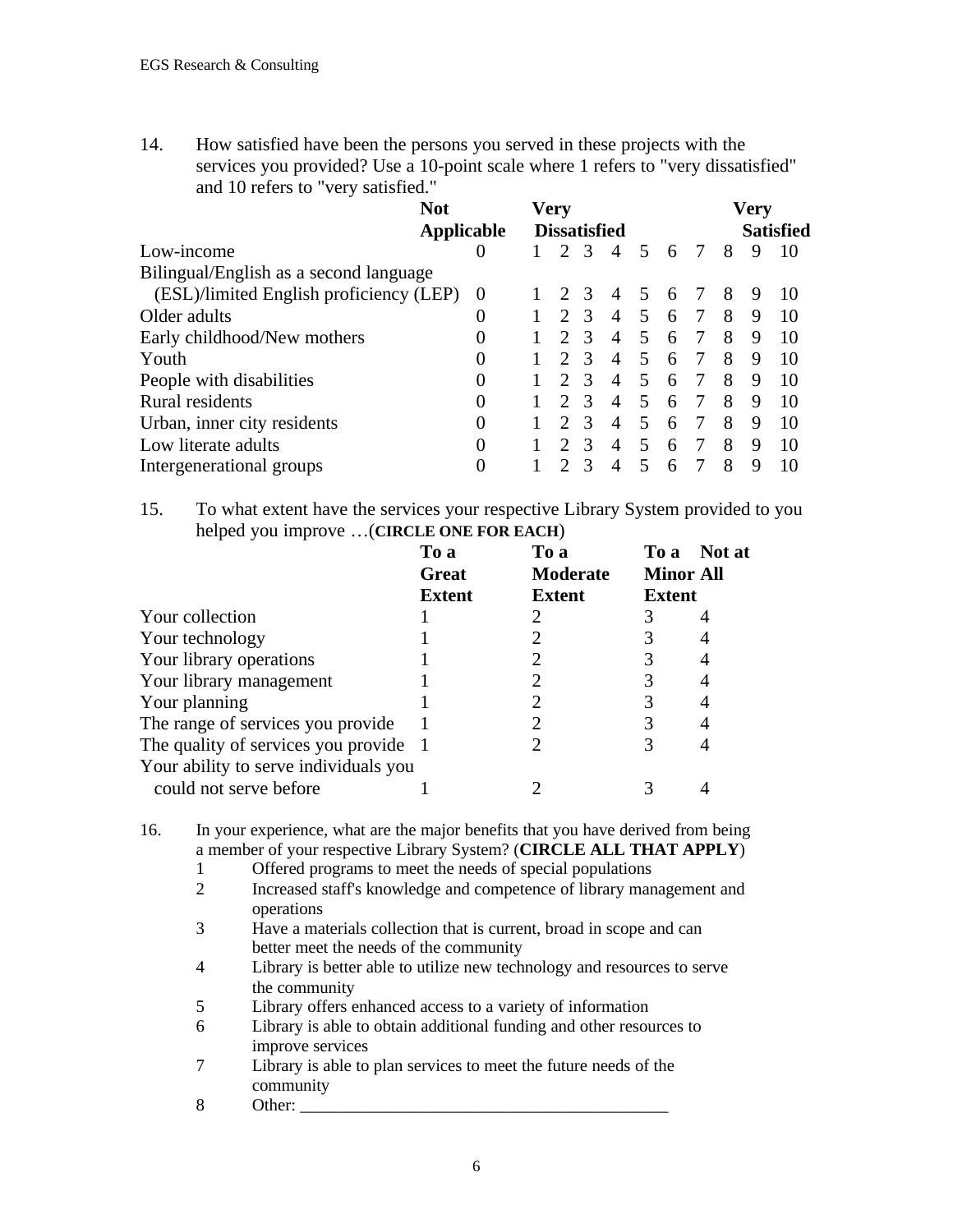- 17. Did your staff receive technology-related training, consulting or assistance from your respective Library System since 1998-99?
	- 1 Yes
	- 2 No (**SKIP TO Q.18**)
- 17a. How helpful has the technology-related training, consulting or assistance you received from the Library System been in meeting your technology needs? (**CIRCLE ONE ONLY**)
	- 1 Very helpful (**SKIP TO Q.18**)
	- 2 Helpful (**SKIP TO Q.18**)
	- 3 Moderately helpful (**SKIP TO Q.18**)
	- 4 Of little help (**CONTINUE**)
	- 5 Not at all helpful (**CONTINUE**)
	- 6 Unsure (**SKIP TO Q.18**)
- 17b. Why was the technology training, consulting or assistance not helpful?

#### (**SKIP TO Q.19**)

- 18. What did you/your staff like best about the technology-related training, consulting or assistance your Library System provided? (**CIRCLE ALL THAT APPLY**)
	- 1 Technician's expertise and knowledge
	- 2 Technician has experience in working with libraries
	- 3 Training was tailored to the level of knowledge/skills of staff
	- 4 Training was hands-on<br>5 Technician provided tra
	- 5 Technician provided training on-site<br>6 Technician provided follow-up traini
	- Technician provided follow-up training where needed
	- 7 Materials were user friendly
	- 8 Technician has a 1-800 line for technical assistance<br>9 Technician established a relationship of trust with st
	- Technician established a relationship of trust with staff of the library
	- 10 Training was tailored to library needs
	- 11 Technician's communication abilities
	- $12$  Other: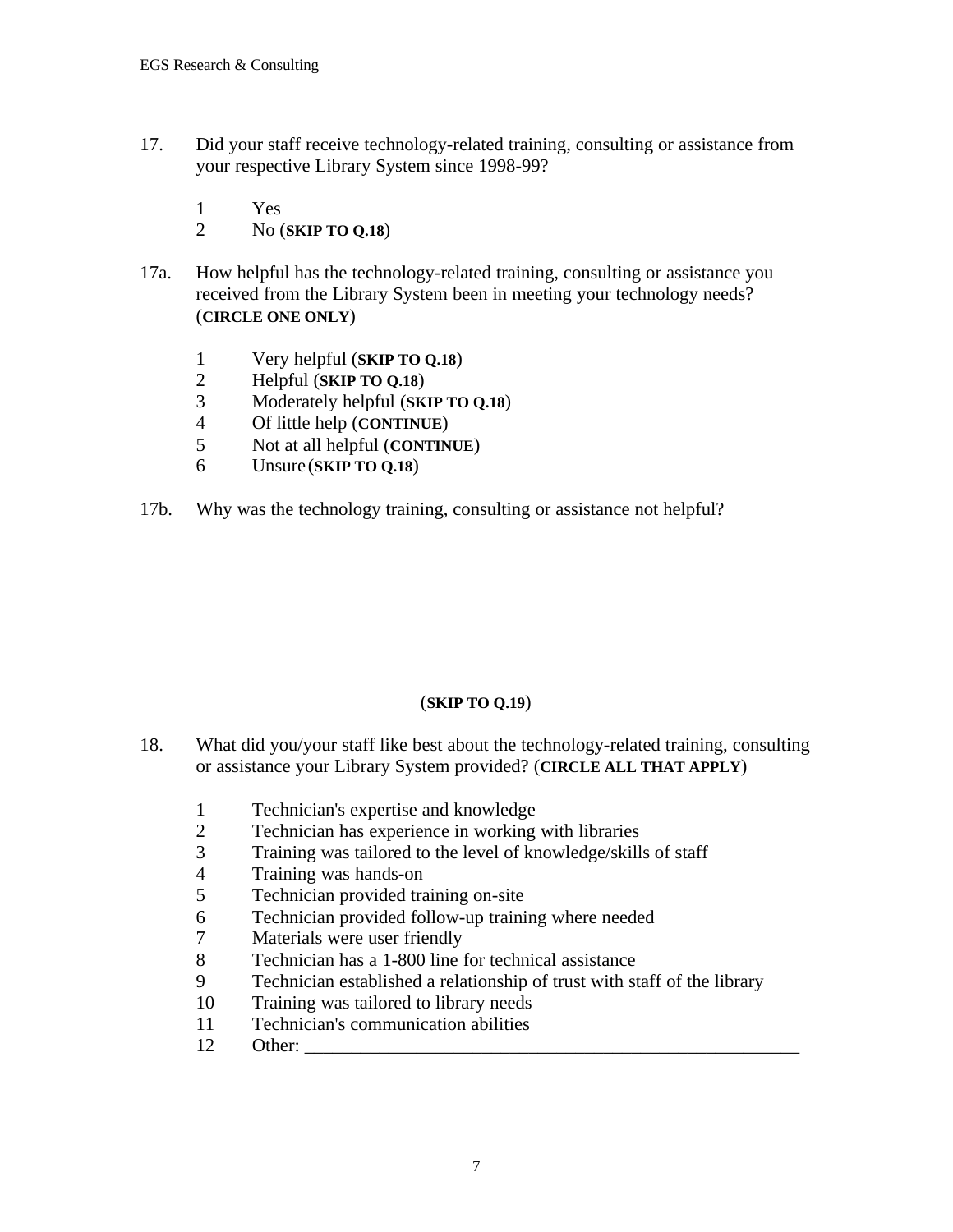- 19. **Before** you/your staff received technology-related training, consulting or assistance from the Library System, to what extent was your library technologically self-sufficient? (**CIRCLE ONE NUMBER IN THE "BEFORE" COLUMN**)
- 19a. **As a result** of the technology-training, consulting or assistance that you/your staff received, to what extent is your library technologically more self-sufficient? (**CIRCLE ONE NUMBER IN THE "AS A RESULT" COLUMN**)

|                      | Q.19          | Q.19a       |
|----------------------|---------------|-------------|
|                      | <b>Before</b> | As a Result |
| To a great extent    |               |             |
| To a moderate extent |               |             |
| To some extent       | 3             |             |
| To a minor extent    |               |             |
| Not at all           |               |             |

- 20. As a result of the technology-related training, consulting, and assistance that you have received from your respective Library System, is your library better able to use and maintain information resource technology? (**CIRCLE ONE ONLY**)
	- 1 To a great extent
	- 2 To a moderate extent<br>3 To some extent
	- To some extent
	- 4 To a minor extent
	- 5 Not at all
- 21. Do you have any other comments or suggestions about the services the Library System provides to you? Please share these comments with us in the space below.

## **Thank you for completing the questionnaire!**

If you have any questions, please contact Dr. Ester Smith by phone at (512) 467-8807 or e-mail at egs@io.com Please mail the completed questionnaire in the enclosed envelope to: **EGS Research & Consulting 6106 Ledge Mountain Austin, TX 78731**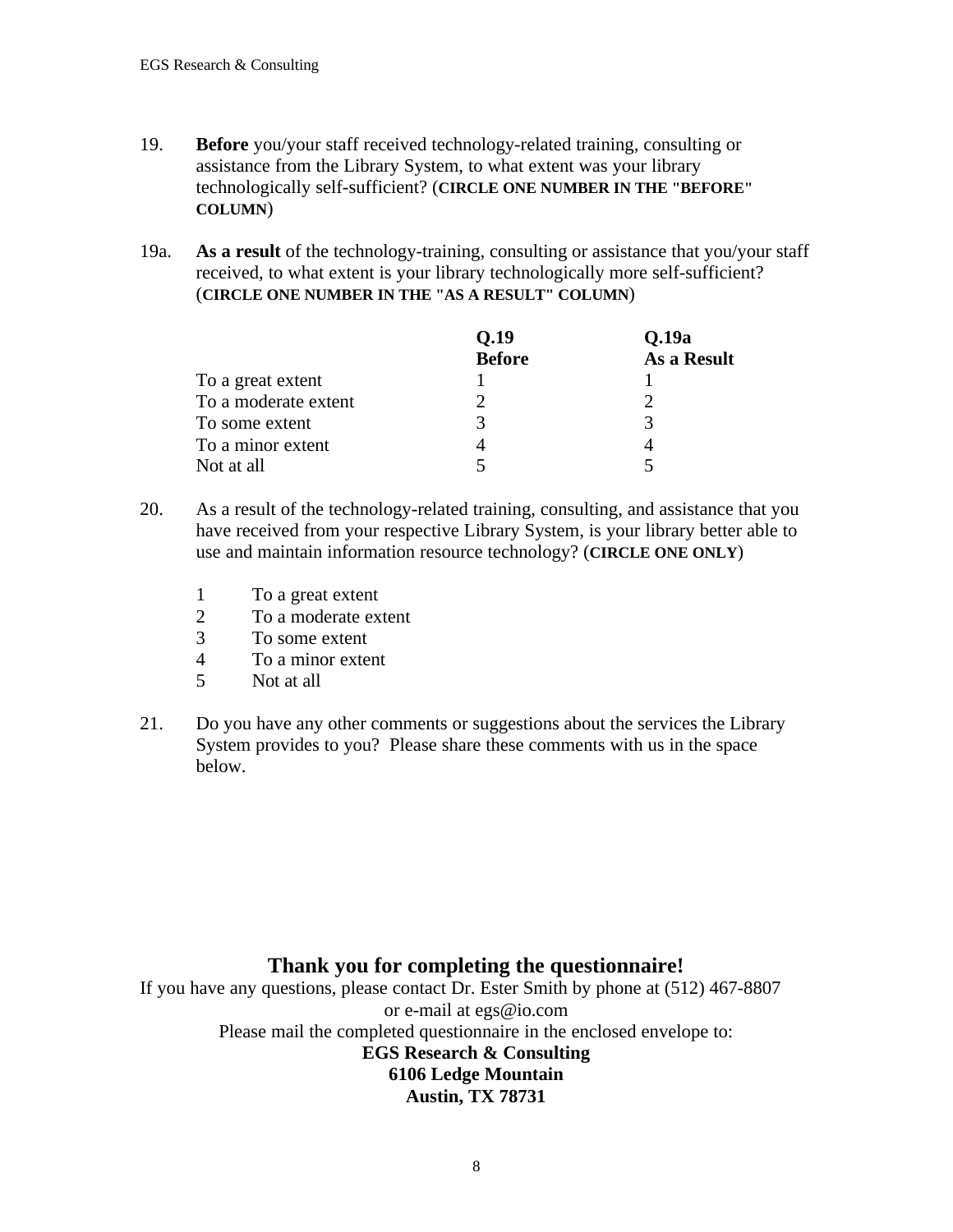### **LIBRARY QUESTIONNAIRE - SPECIAL PROJECTS GRANT PROGRAM**

*Your library has received a Special Projects Grant from the Texas State Library to expand services to all members of the community by targeting special populations.*

- 1. With which one of the following systems are you associated: (**CIRCLE ONE ONLY**)
	- 1 Big Country Library System (BCLS)
	- 2 Texas Panhandle Library System (TPLS)
	- 3 Central Texas Library System (CTLS)<br>4 South Texas Library System (STLS)
	- South Texas Library System (STLS)
	- 5 Northeast Texas Library System (NETLS)
	- 6 Texas Trans-Pecos Library System (TTPLS)
	- 7 North Texas Regional Library System (NTRLS)<br>8 Houston Area Library System (HALS)
	- 8 Houston Area Library System (HALS)
	- 9 West Texas Library System (WTLS)
	- 10 Alamo Area Library System (AALS)
- 2. Do you primarily serve: (**CIRCLE ONE ONLY**)

| Urban areas |  | Rural areas |
|-------------|--|-------------|
|-------------|--|-------------|

2 Suburban areas 4 Other:

- 3 Which of the following services have you provided under the Special Projects Grant? (**CIRCLE ALL THAT APPLY**)
	- 1 Provided books to low-income children
	- 2 Conducted group story times for low-income children<br>3 Developed and provided story kits for daycare provide
	- 3 Developed and provided story kits for daycare providers<br>4 Expanded the library's non-English language collection
	- Expanded the library's non-English language collection
	- 5 Introduced new mothers to the library
	- 6 Developed an early childhood literacy program
	- 7 Developed and provided special programs and events to patrons with limited English proficiency (LEP) or English as a second language (ESL)
	- 8 Offered special programs and library tours to low-income patrons
	- 9 Offered ESL/literacy classes
	- 10 Offered group story times for bilingual patrons
	- 11 Developed and offered programs for older adults
	- 12 Developed and offered programs for youth
	- 13 Offered job assistance to bilingual patrons
	- 14 Educated low-income parents on the importance of reading
	- 15 Provided library services to the homebound
	- 16 Educated daycare providers in importance of and methods for reading to children
	- 17 Educated daycare providers about the availability of library services
	- 18 Other: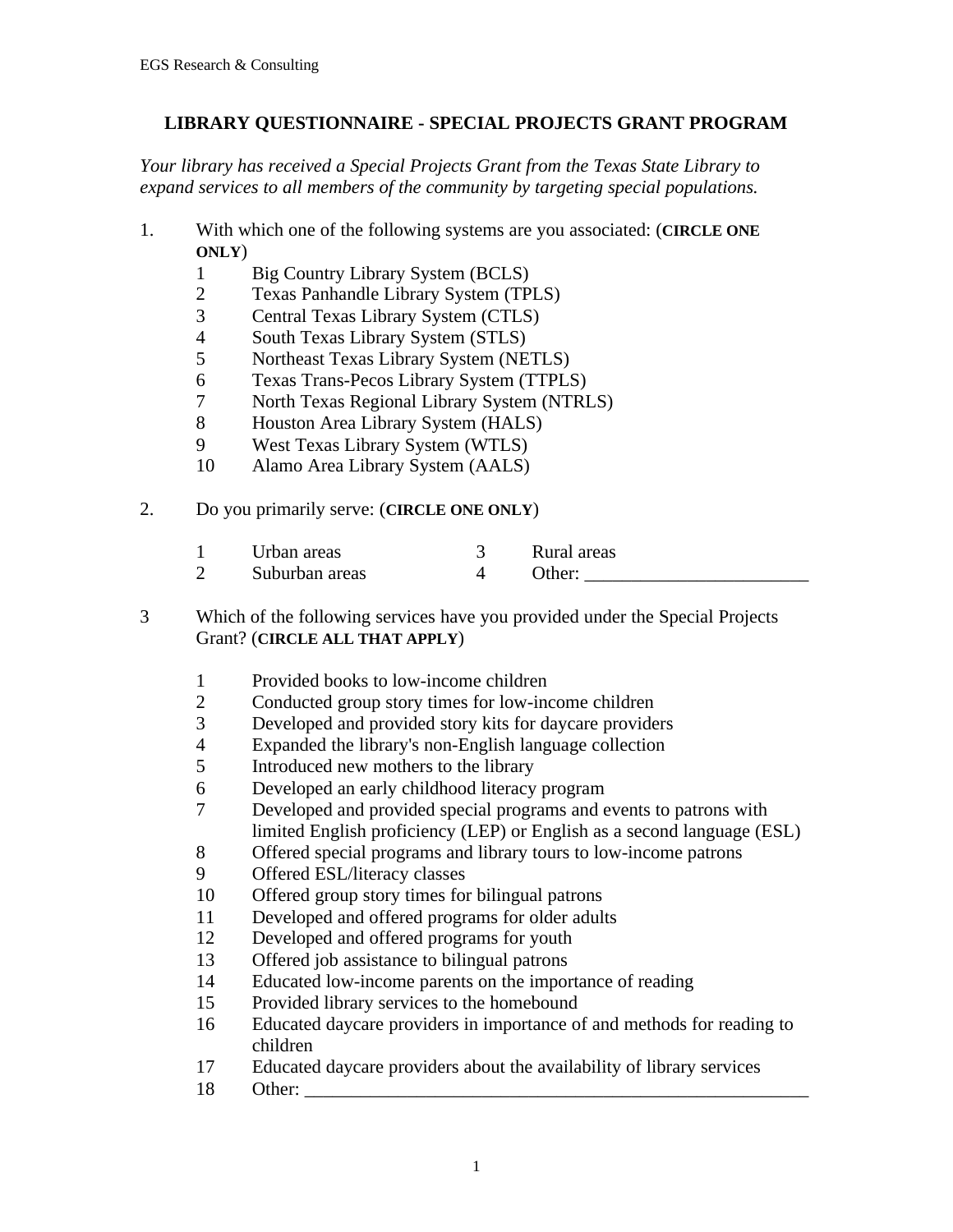### 4. What special populations has your library served through the Special Projects Grant? (**CIRCLE ALL THAT APPLY**)

- 1 Low-income<br>2 Bilingual/Eng
- 2 Bilingual/English as a second language (ESL)/limited English proficiency (LEP)
- 3 Older adults
- 4 Early childhood/New mothers<br>5 Youth
- Youth
- 6 People with disabilities
- 7 Rural residents<br>8 Urban, inner cit
- 8 Urban, inner city residents<br>9 Low literate adults
- Low literate adults
- 10 Intergenerational groups
- 11 Other:
- 5. About how many people did you serve through your Special Projects Grant(s)? *For example, if you served 10 older adults who were also rural and low-income, you should enter the number 10 under the "low-income," "older adults," and " rural residents" categories.*

|                                               | <b>Number</b><br><b>Served</b> | N <sub>0</sub><br><b>Services</b> |
|-----------------------------------------------|--------------------------------|-----------------------------------|
|                                               |                                | <b>Offered</b>                    |
| Low-income                                    |                                |                                   |
| Bilingual/English as a second language (ESL), |                                |                                   |
| limited English proficiency (LEP)             |                                |                                   |
| Older adults                                  |                                |                                   |
| Early childhood/New mothers                   |                                |                                   |
| Youth                                         |                                |                                   |
| People with disabilities                      |                                |                                   |
| Rural residents                               |                                |                                   |
| Urban, inner city residents                   |                                |                                   |
| Low literate adults                           |                                |                                   |
| Intergenerational groups                      |                                |                                   |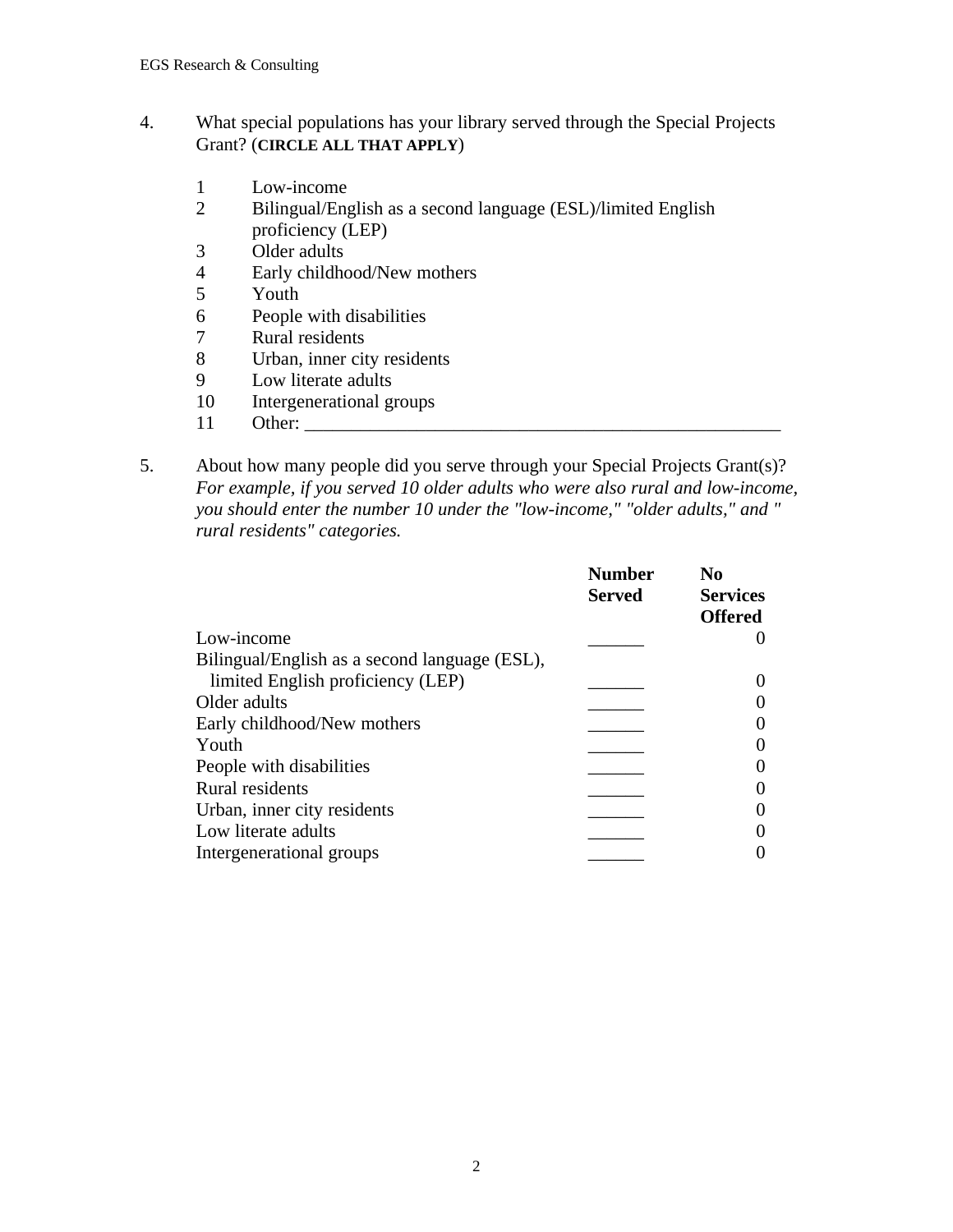6. Overall, how satisfied have the populations you served through the grant been with the services you provided to them? Use a 10-point scale where 1 refers to "very dissatisfied" and 10 refers to "very satisfied." If you did not serve a specific group, please circle "0" for "not applicable."

|                                         | <b>Not</b><br>Applicable |  | <b>Very</b><br><b>Dissatisfied</b> |               |                |                          |   | <b>Very</b><br><b>Satisfied</b> |   |   |    |  |
|-----------------------------------------|--------------------------|--|------------------------------------|---------------|----------------|--------------------------|---|---------------------------------|---|---|----|--|
| Low-income                              | $\theta$                 |  | $\mathcal{D}$                      | $\mathcal{R}$ | $\overline{A}$ | 5                        | 6 | 7                               | 8 | 9 | 10 |  |
| Bilingual/English as a second language  |                          |  |                                    |               |                |                          |   |                                 |   |   |    |  |
| (ESL)/limited English proficiency (LEP) | $\Omega$                 |  |                                    | $\mathcal{R}$ | $\overline{A}$ | $\overline{5}$           | 6 | 7                               | 8 | 9 | 10 |  |
| Older adults                            | 0                        |  | $\mathcal{D}$                      | $\mathcal{R}$ | $\overline{4}$ | 5                        | 6 | 7                               | 8 | 9 | 10 |  |
| Early childhood/New mothers             | 0                        |  | $\mathcal{D}$                      | $\mathcal{R}$ | $\overline{4}$ | 5                        | 6 | 7                               | 8 | 9 | 10 |  |
| Youth                                   | $\theta$                 |  | $\mathcal{D}$                      | $\mathcal{R}$ | $\overline{4}$ | 5                        | 6 | 7                               | 8 | 9 | 10 |  |
| People with disabilities                | 0                        |  | $\mathcal{D}$                      | $\mathcal{R}$ | $\overline{A}$ | $\overline{\mathbf{5}}$  | 6 | 7                               | 8 | 9 | 10 |  |
| Rural residents                         | 0                        |  |                                    | $\mathcal{R}$ | $\overline{A}$ | 5                        | 6 | 7                               | 8 | 9 | 10 |  |
| Urban, inner city residents             | 0                        |  | $\mathcal{D}$                      | $\mathcal{R}$ | $\overline{A}$ | $\overline{\phantom{1}}$ | 6 | 7                               | 8 | 9 | 10 |  |
| Low literate adults                     | 0                        |  | $\mathcal{D}$                      | $\mathcal{R}$ | $\overline{A}$ | $\overline{\mathcal{L}}$ | 6 | 7                               | 8 | 9 | 10 |  |
| Intergenerational groups                | 0                        |  | $\mathcal{D}$                      | $\mathcal{R}$ | $\overline{A}$ | 5                        | 6 | 7                               | 8 | 9 | 10 |  |
| Other:                                  | 0                        |  |                                    |               | $\overline{A}$ | 5                        | 6 |                                 | 8 | 9 | 10 |  |

7. Did you continue to provide **all** the services funded under the Special Projects Grant, after the grant period ended?

- 1 Yes (**SKIP TO Q.7c**)
- No.
- 3 Grant has continued through the current year (**SKIP TO Q.8**)

#### 7a. Did you continue to provide some or none of the services after the grant ended?

- 1 Some services
- 2 None (**SKIP TO Q.7d**)
- 7b. Which services did you continue to provide? Use the list of services in question 3 and record the number for the services you continued to provide after the grant ended:

\_ \_ \_ \_ \_ \_ \_ \_ \_ \_ \_ \_

7c. Did you continue to provide services after the grant ended:

- 1 As funded (no change)
- 2 In an expanded form
- 3 In a more limited form
- $4$  Other:

#### **SKIP TO Q.8**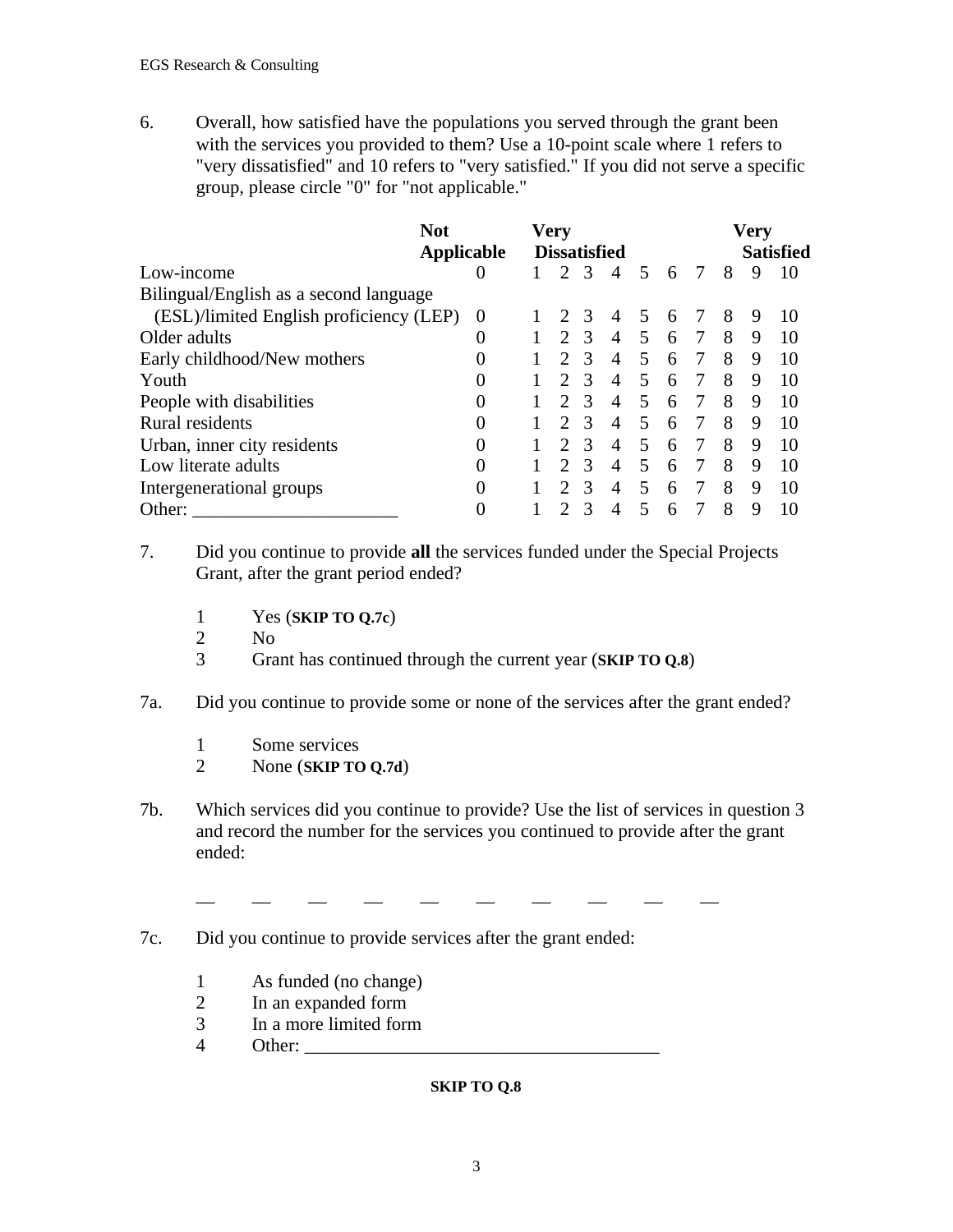- 7d. Why didn't you continue to provide these services after the grant ended? (**CIRCLE ALL THAT APPLY**)
	- 1 No funds
	- 2 Do not have appropriate staff
	- 3 Little or no demand for service
	- 4 The need was met
	- $5$  Other:
- 8. Which of the following statements describe the impact that the services you provided through the Special Projects Grant have had? (**CIRCLE ALL THAT APPLY**)
	- 1 Increased literacy rate in community<br>2 Increased English proficiency of com
	- Increased English proficiency of community members
	- 3 Increased the number of patrons/users
	- 4 Recruited new groups as patrons (e.g. bilingual, limited English proficiency, older adults, people with disabilities)
	- 5 Improved job search skills
	- 6 Increased employment opportunities
	- 7 Increased number of preschool children exposed to reading
	- 8 Increased recognition on the part of parents or caregivers of preschool children of the importance of reading
	- 9 Increased computer skills
	- 10 Other:
- 9. Do you have any other comments or suggestions about the services the Special Projects Grant Program provided to your patrons and examples of how they benefited? Please share these comments and examples with us in the space below.

10. What is the name of your Special Projects Grant:

## **Thank you for completing the questionnaire!**

If you have any questions, please contact Dr. Ester Smith by phone at (512) 467-8807 or e-mail at egs@io.com Please mail the completed questionnaire in the enclosed envelope to: **EGS Research & Consulting 6106 Ledge Mountain Austin, TX 78731**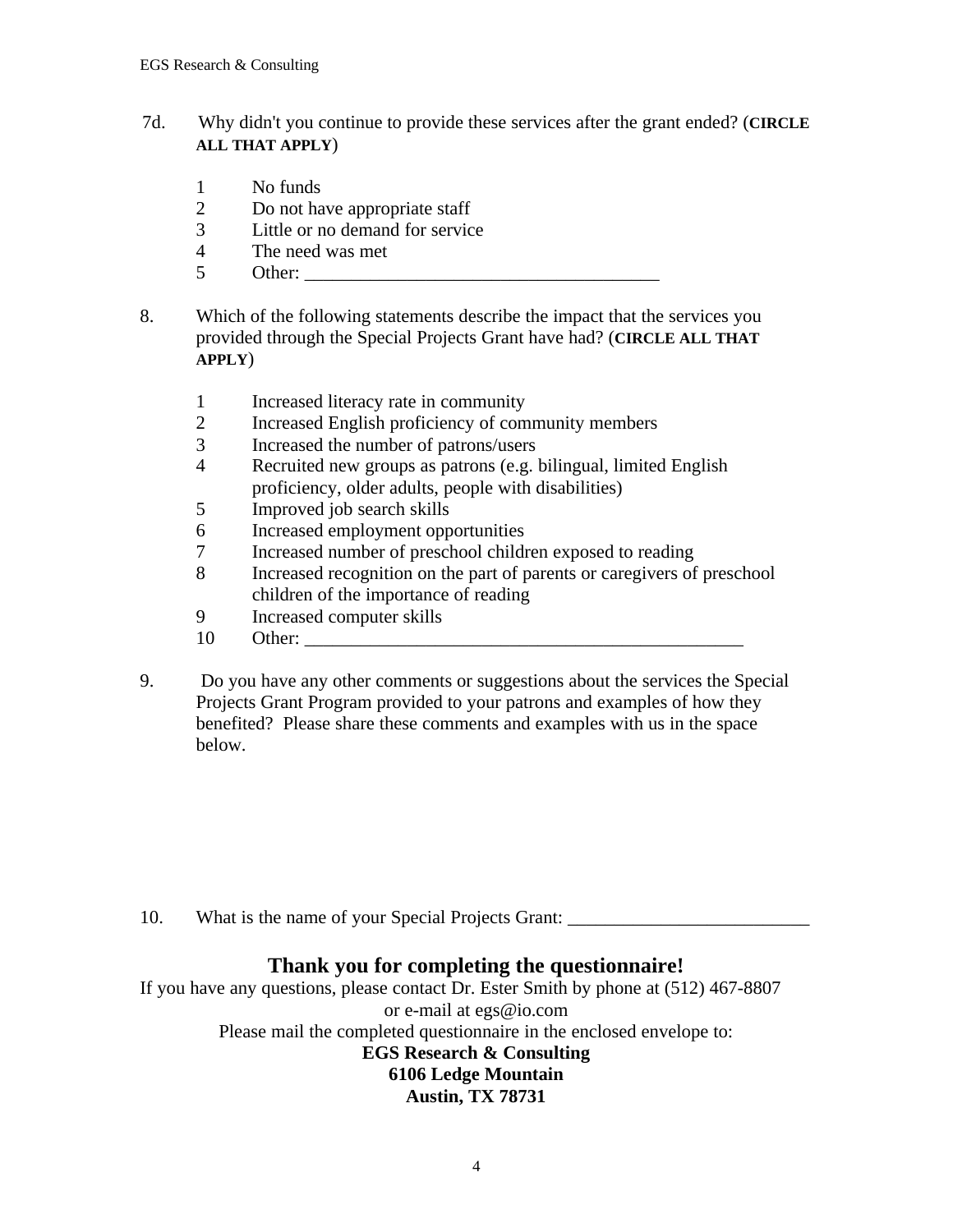#### **LIBRARY PATRON/USER QUESTIONNAIRE (SPECIAL PROJECTS)**

*You have received grant-supported services from this library between September 2000 and August 2001. Answer a few questions about the services that you have received.*

- 1. Can you please indicate the program in which you participated or the services you received from the library between September 2000 and August 2001? (**CIRCLE ALL THAT APPLY**)
	- 1 Reading program
	- 2 English language program or bilingual program<br>3 How to use computers
	- How to use computers
	- 4 How to use the Internet<br>5 How to use the library for
	- 5 How to use the library for myself
	- 6 How to use the library for children
	- 7 How to help my child (or other children) with reading
	- 8 How to find a good job
	- 9 Delivery of library services to my home
	- 10 Other:
- 2. How did you hear about this program or these services? (**CIRCLE ALL THAT APPLY**)
	- 1 Got a letter from an agency
	- 2 Read about it in the newspaper
	- 3 Heard about it on the radio/television
	- 4 Saw an announcement in the library
	- 5 Friend/Relative told me about it
	- 6 Daycare provider or teacher told me about it
	- $7$  Other:
- 3. How satisfied have you been overall with these services? (**CIRCLE ONE ONLY**)
	- 1 Very satisfied 5 Somewhat dissatisfied
	- 2 Satisfied 6 Dissatisfied
	-
	- 3 Somewhat satisfied<br>
	4 Neither satisfied nor dissatisfied<br>
	4 Neither satisfied nor dissatisfied Neither satisfied nor dissatisfied
- 4. What did you like best about the program in which you participated?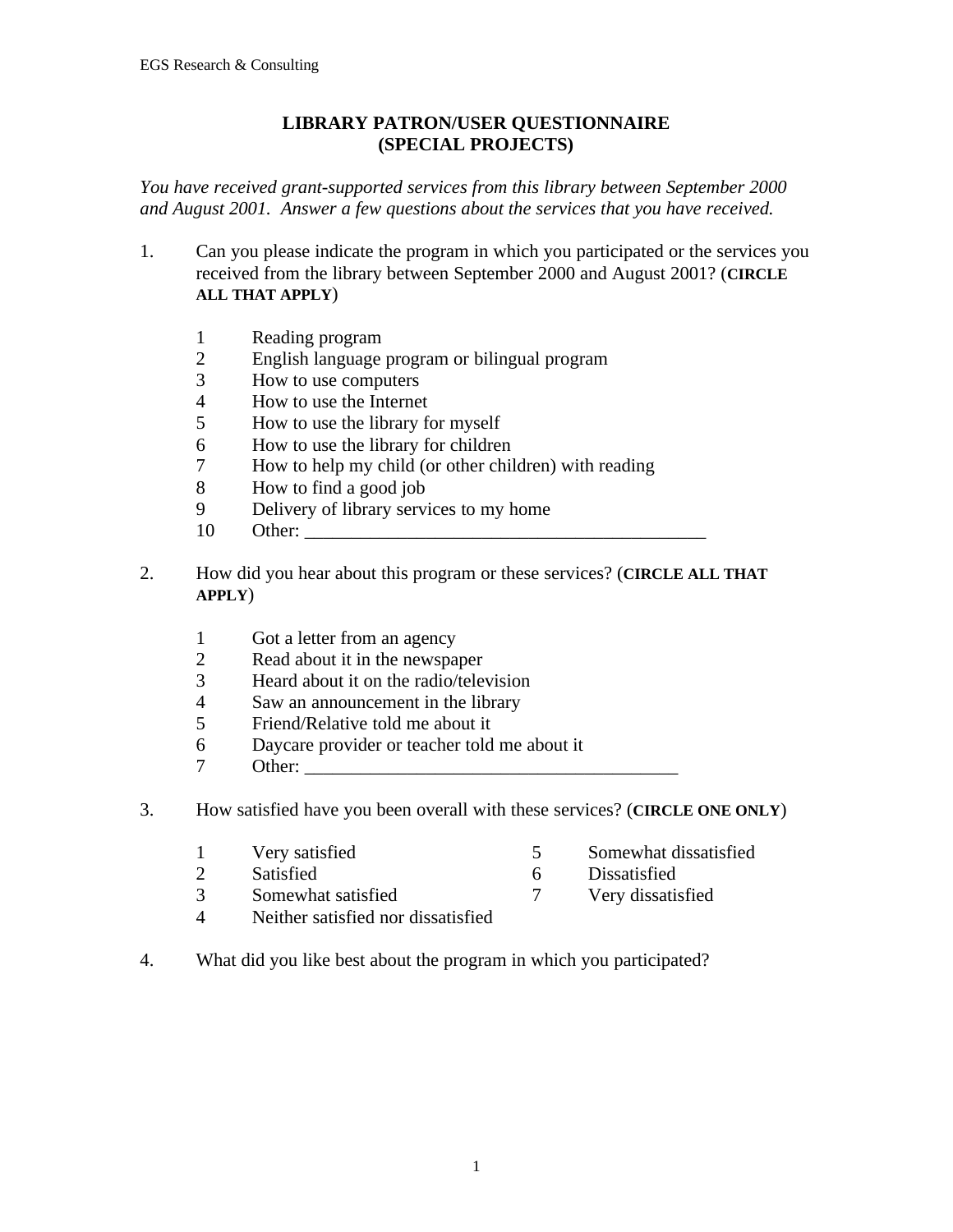4a. What didn't you like about the program in which you participated?

- 5. In which ways has this program helped you? (**CIRCLE ALL THAT APPLY**)
	- 1 I can read better<br>2 I can understand
	- 2 I can understand English better
	- 3 I learned how to use a computer or improved my computer skills<br>4 I learned how to use the Internet
	- I learned how to use the Internet
	- 5 I learned how to look for a job<br>6 I check out books and other ma
	- I check out books and other materials from the library
	- 7 I know more about available library services
	- 8 I read more with my child(ren)
	- 9 I got a job or a better job
	- 10 Other: \_\_\_\_\_\_\_\_\_\_\_\_\_\_\_\_\_\_\_\_\_\_\_\_\_\_\_\_\_\_\_\_\_\_\_\_\_\_\_\_\_\_\_\_\_\_\_\_\_\_
- 6. Tell us a little about yourself. Which of the following categories represents your age? (**CIRCLE ONE ONLY**)

|                | 18 or younger | n  | $51-60$          |
|----------------|---------------|----|------------------|
| $\mathcal{D}$  | $19 - 25$     |    | 61-65            |
| 3              | 26-30         |    | 66-70            |
| $\overline{4}$ | $31-40$       |    | Over 70          |
| 5              | 41-50         | 10 | Refuse to answer |

- 7. What is your ethnic background: (**CIRCLE ONE ONLY**)
	- 1 White/Anglo<br>2 Hispanic
	- Hispanic
	- 3 African American
	- 4 Asian American
	- 5 Native American
	- 6 Other: \_\_\_\_\_\_\_\_\_\_\_\_\_\_\_\_\_\_\_\_\_\_\_\_\_\_\_\_\_\_\_\_\_\_\_\_\_\_\_\_
- 8. Please answer "Yes" or "No" to each of the following.

|                                                              | <b>Yes</b> | No. |
|--------------------------------------------------------------|------------|-----|
| Are you a parent of pre-school or elementary school children |            |     |
| Are you a daycare provider                                   |            |     |
| Are you homebound                                            |            |     |
| Is English your native language                              |            |     |

#### **THANK YOU FOR COMPLETING THE QUESTIONNAIRE!**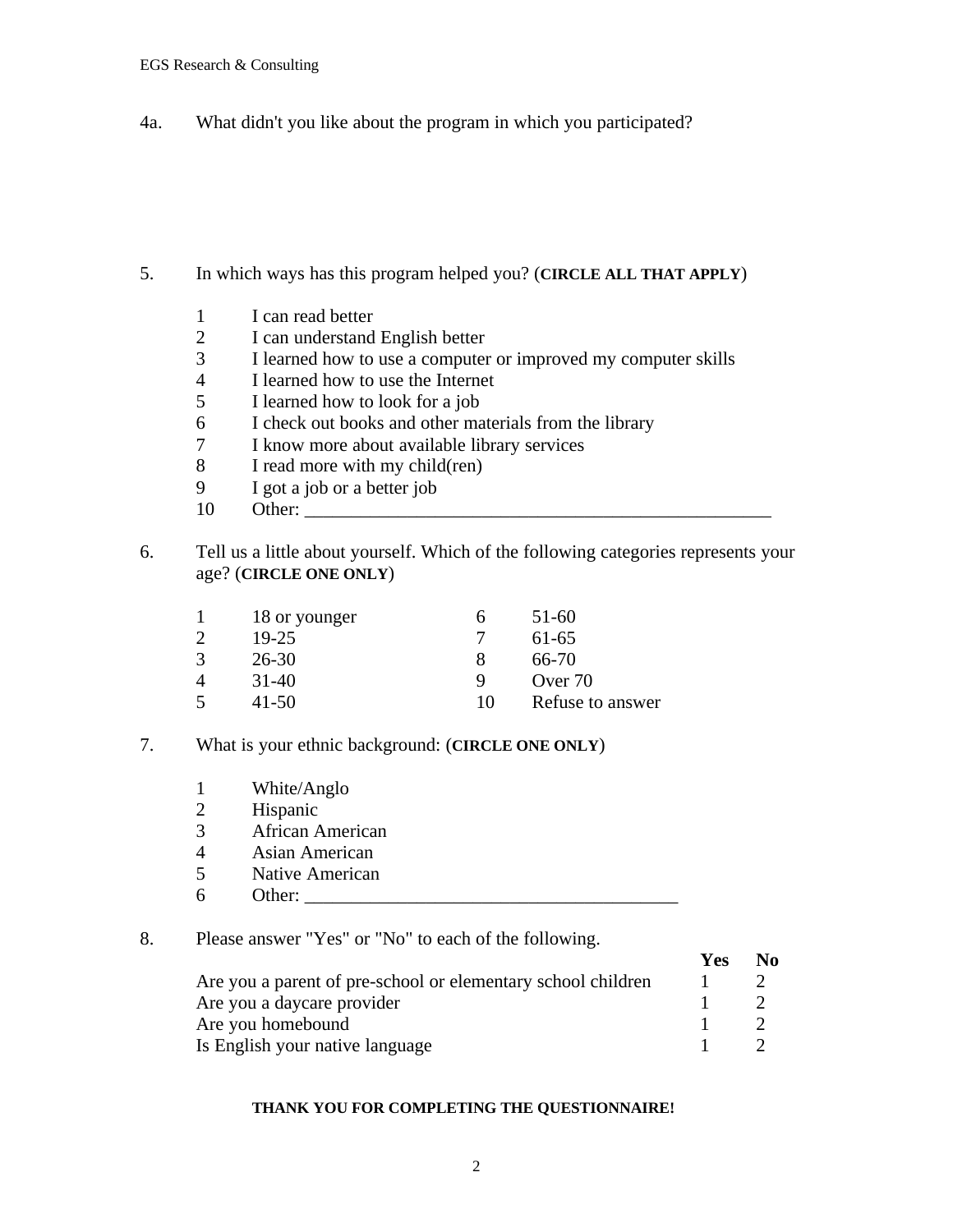### **CUESTIONARIO DE PATRON/USADOR DE LA BIBLIOTECA (PROYECTOS ESPECIALES)**

*Ud. ha recibido servicios de esta biblioteca durante el mes de septiembre, año 2000 hasta el mes de agosto, año 2001. Por favor responda a estas preguntas que pertenecen a los servicios que Ud. ha recibido.*

1. ¿Puede indicar en quales programas Ud. ha participado y los servicios que ha recibido de la biblioteca durante septiembre 2000 hasta agosto 2001? (**MARQUE UN CIRCULO ALREDEDOR DE TODOS LOS SERVICIOS QUE HA RECIBIDO)**

### **1 Programa de lectura**

- 2 Programa de ingles o programa bilingüe.
- 3 Clases en el uso de computadoras
- 4 Clases para apredender el uso del internet
- 5 Como usar la biblioteca para mí
- 6 Como usar la biblioteca para los niños
- 7 Como ayudar a mi hijo/hija (o otros niños) con la lectura
- 8 Como puedo obtener un buen trabajo
- 9 La entrega de la biblioteca atiende a mi casa
- 10 Otros servicios:

#### 2. Como supo Ud. de este programa o de estos servicios? (**MARQUE UN CIRCULO ALREDEDOR DE TODOS LOS SERVICIOS QUE LE APLIQUEN)**

- 1 Recibí una carta de una agencia
- 2 Lo leí en el periodico
- 3 Lo oí en la radio o en la televisión
- 4 Ví un anuncio en la biblioteca
- 5 Un amigo/pariente me lo dijo
- 6 Un profesor/maestro/maestra me lo dijo
- $7 \qquad \text{i.} \text{Otra manera?}:$
- 3. ¿Que tan satisfecho esta con estos servicios? (**MARQUE SOLAMENTE UNO CON UN CIRCULO**)
	-
	- 2 Satisfecho 6 Descontento
	- 3 Algún tanto satisfecho 7 Muy descontento
	- 4 Ni satisfecho ni descontento
	- 1 Muy satisfecho 5 Algun tanto descontento
		-
		-
- 4. ¿Que le gusto más del programa en que participo?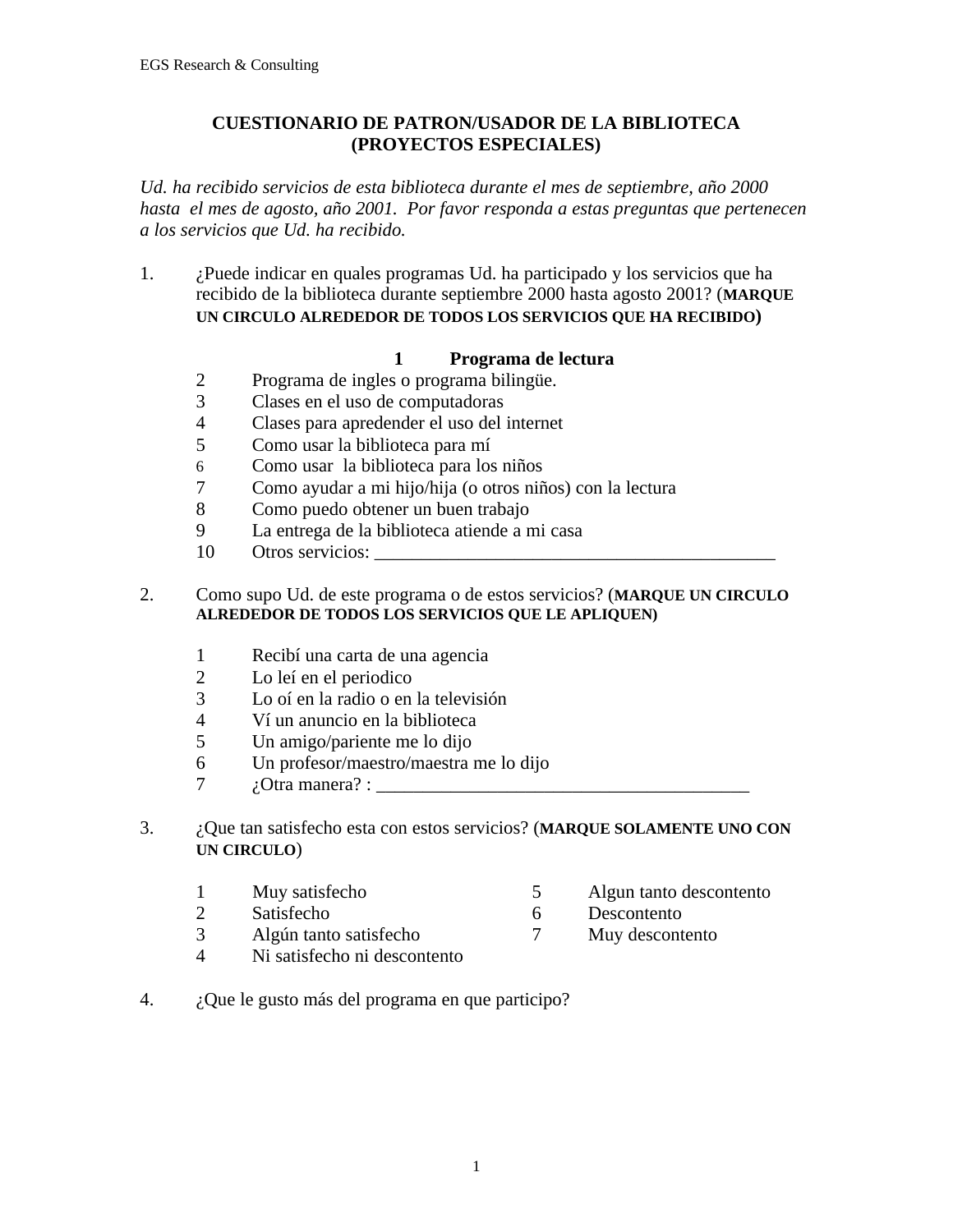4a. ¿Que cosas no le gusto del programa en que tomo parte?

- 5. ¿Como le ayudo este programa? (**MARQUE CON UN CIRCULO TODAS LAS COSAS QUE LE APLICAN)**
	- 1 Puedo leer mejor

#### **2 Puedo entender el inglés mejor**

- 3 Aprendí a usar la computadora o mejore en el uso de computadoras
- 4 Aprendí a usar el internet
- 5 Aprendí como buscar un trabajo
- 6 Uso libros y otros materials de la biblioteca.
- 7 Se más de los servicios de la biblioteca.
- 8 Leo más con mi niño (niños)
- 9 Obtení un trabajo o obtení un trabajo mejor
- $10 \quad \text{i.0}$  Otras cosas?:
- 6. Diganos algunas cosas de Ud. ¿Que es su edad? (**MARQUE SOLAMENTE UNO CON UN CIRCULO)**

|   | 18 or menos |    | 51-60               |
|---|-------------|----|---------------------|
| 2 | 19-25       |    | 61-65               |
| 3 | $26 - 30$   |    | 66-70               |
| 4 | $31 - 40$   | Q  | Mas que 70          |
| 5 | $41 - 50$   | 10 | No quiero responder |

#### 7. ¿Que es su etnia? (**MARQUE SOLAMANETE UNO CON UN CIRCULO)**

- 1 Blanco/anglo
- 2 Hispano
- 3 Americano africano
- 4 American asiático<br>5 Americano nativo
- 5 Americano nativo
- $6$  Otro:  $\_\_$

#### 8. Por favor, responda con "Si"o "No" cada pregunta.

|                                                          | No |
|----------------------------------------------------------|----|
| Les Ud. padre de niños en la escuela primaria o de niños |    |
| de edad pre-escolar?                                     |    |
| $i$ Es Ud. cuidador(a) de ninos?                         |    |
| L'Esta Ud. confinado a su casa, (limitado a su casa)     |    |
| $i$ . Es ingles su idioma nativo?                        |    |

#### **GRACIAS POR COMPLETAR ESTE CUESTIONARIO**.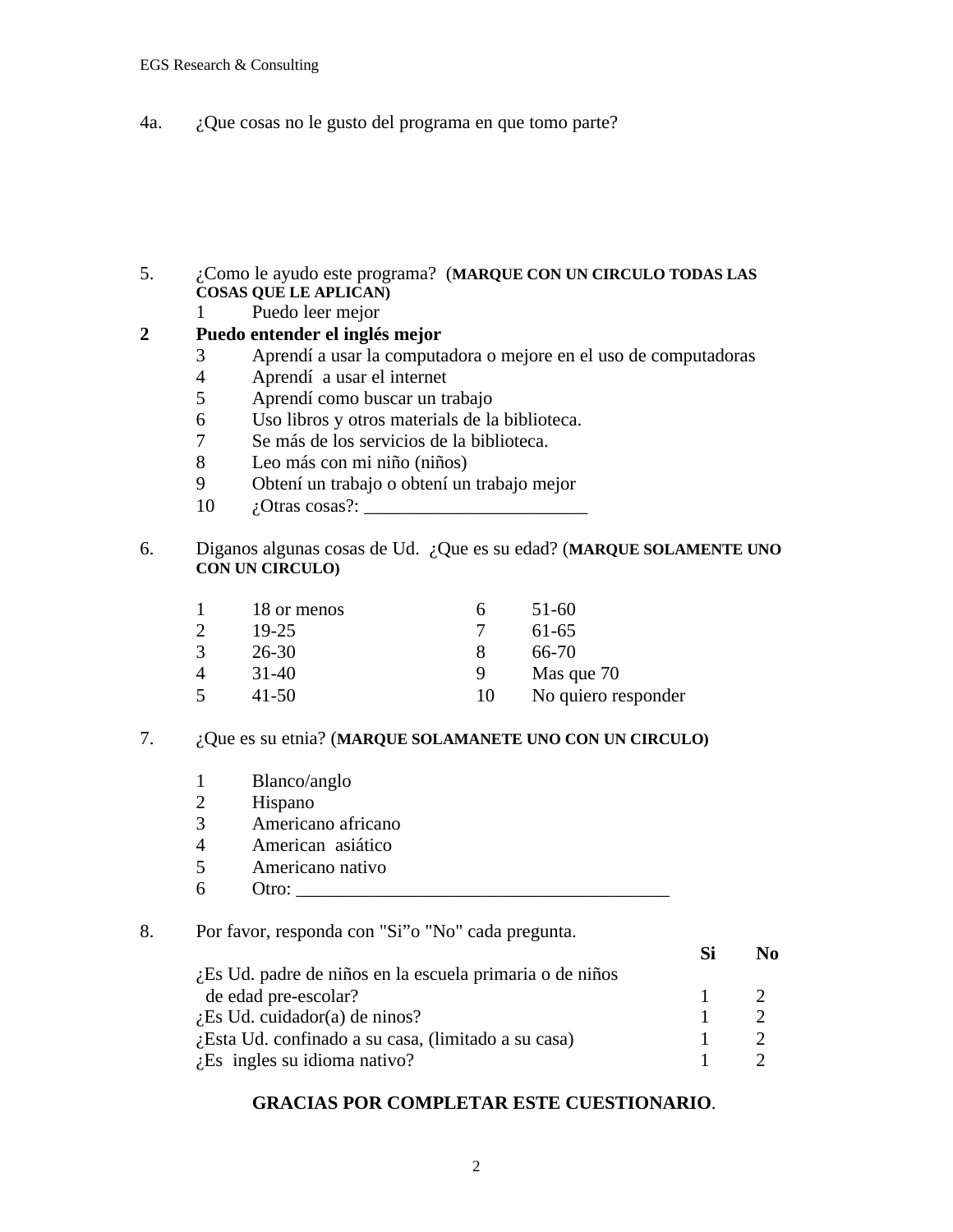**APPENDIX B: Analysis By URBAN, SUBURBAN, RURAL PRIMARY AREA OF SERVICE**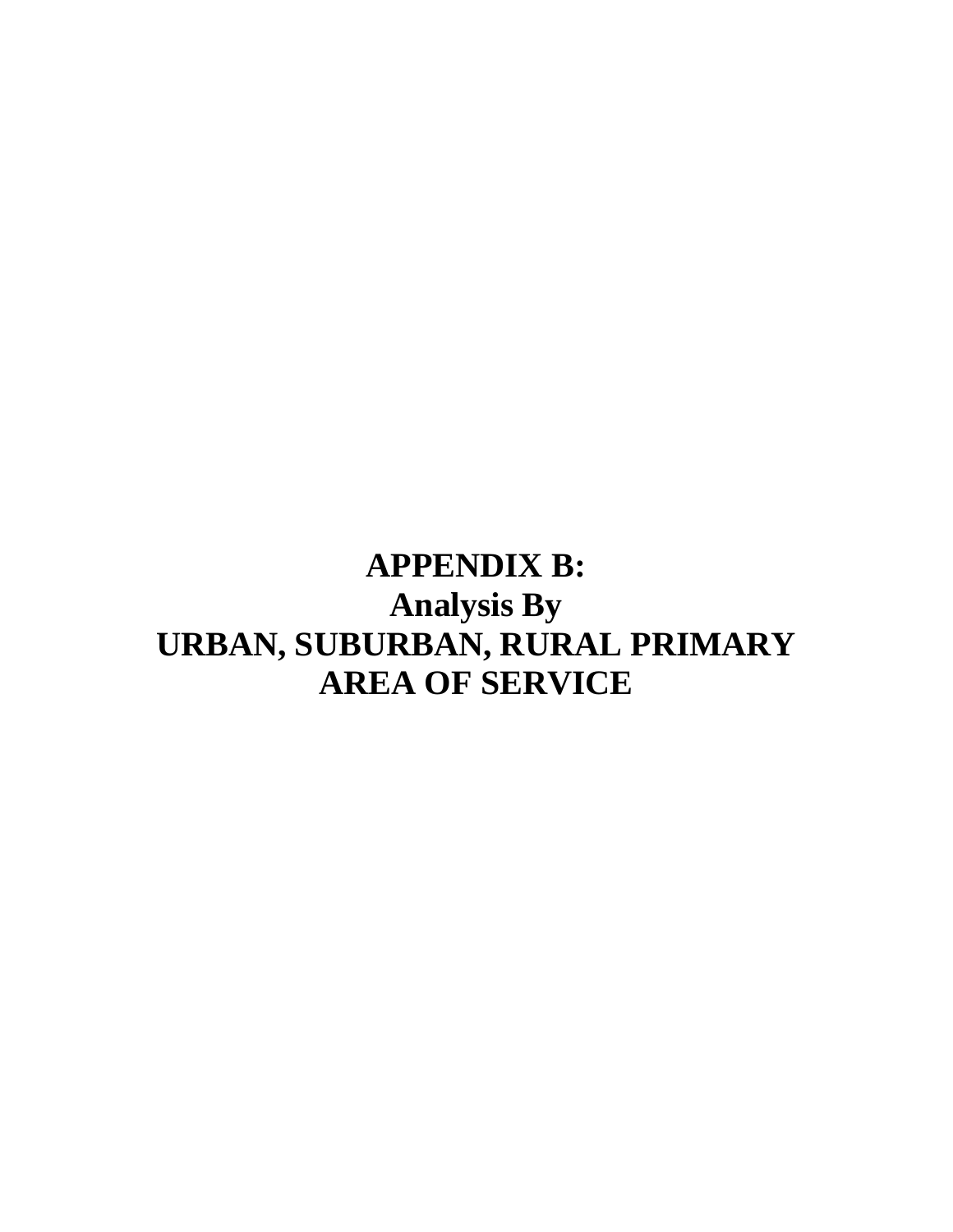# **APPENDIX B: URBAN, SUBURBAN, RURAL PRIMARY AREA OF SERVICE**

This analysis includes data from 411 libraries (97 percent). Libraries whose primary area of service is a mix of urban, suburban and rural were excluded from the analysis. Nine percent of the libraries ( $N=38$ ) serve primarily urban areas, 18 percent (76) serve primarily suburban areas, and 72 percent (297) serve primarily rural areas. The distribution of libraries by Library System and primary area of service is presented in the table below.

| Table B.1                               |                |               |      |                 |       |               |  |
|-----------------------------------------|----------------|---------------|------|-----------------|-------|---------------|--|
| <b>Library Systems</b>                  |                | <b>Urban</b>  |      | <b>Suburban</b> |       | <b>Rural</b>  |  |
|                                         | #              | $\frac{6}{6}$ | #    | $\frac{0}{0}$   | #     | $\frac{6}{6}$ |  |
|                                         | (38)           |               | (76) |                 | (297) |               |  |
| Big Country Library System (BCLS)       | 4              | 10.5%         | $-$  | $-$             | 31    | 10.4%         |  |
| <b>Texas Panhandle Library System</b>   |                |               | 1    | 1.3%            | 23    | 7.7%          |  |
| (TPLS)                                  |                |               |      |                 |       |               |  |
| <b>Central Texas Library System</b>     | 3              | 7.9%          | 15   | 19.7%           | 37    | 12.5%         |  |
| (CTLS)                                  |                |               |      |                 |       |               |  |
| South Texas Library System (STLS)       | 5              | 13.2%         | 2    | 2.6%            | 22    | 7.4%          |  |
| Northeast Texas Library System          | 8              | 21.1%         | 19   | 25.0%           | 50    | 16.8%         |  |
| (NETLS)                                 |                |               |      |                 |       |               |  |
| <b>Texas Trans-Pecos Library System</b> | $\overline{2}$ | 5.3%          |      |                 | 12    | 4.0%          |  |
| (TTPLS)                                 |                |               |      |                 |       |               |  |
| North Texas Regional Library System     | 5              | 13.2%         | 24   | 31.6%           | 31    | 10.4%         |  |
| (NTRLS)                                 |                |               |      |                 |       |               |  |
| <b>Houston Area Library System</b>      | $\overline{7}$ | 18.4%         | 11   | 14.5%           | 34    | 11.4%         |  |
| (HALS)                                  |                |               |      |                 |       |               |  |
| West Texas Library System (WTLS)        | $\overline{2}$ | 5.3%          | 1    | 1.3%            | 23    | 7.7%          |  |
| Alamo Area Library System (AALS)        | $\overline{2}$ | 5.3%          | 3    | 3.9%            | 34    | 11.4%         |  |

In five of the ten Library Systems, 86 percent or more of the libraries that responded to the survey primarily serve rural areas. These included TTPLS, AALS, WTLS, BCLS, and TPLS. 96 percent of the libraries associated with TPLS primarily serve rural areas. NTRLS has the lowest percent of libraries primarily serving rural areas (52 percent) and the highest percent of libraries primarily serving suburban areas: 40 percent. Twenty to 27 percent of the libraries associated with HALS, NETLS, and CTLS primarily serve suburban areas.

1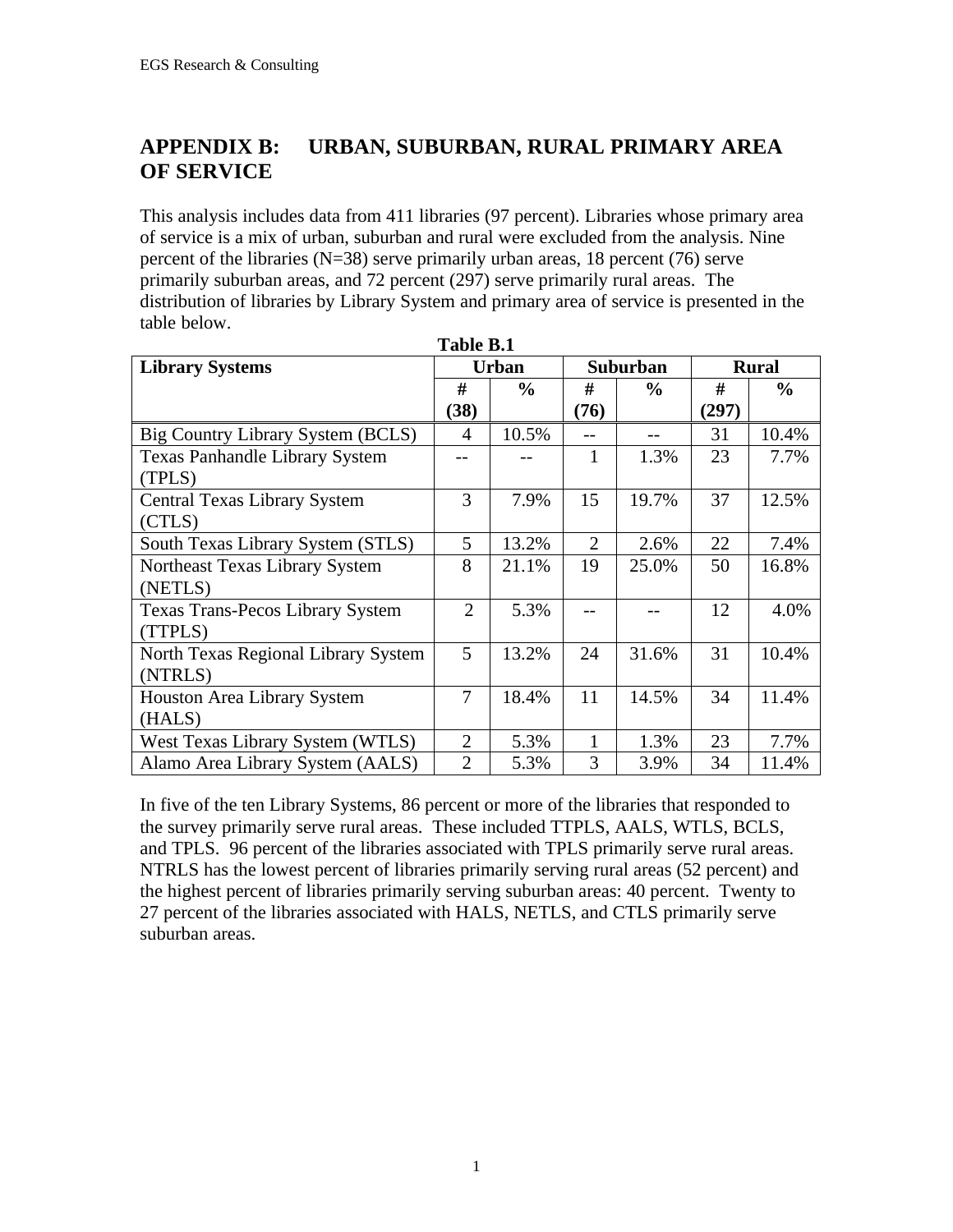| Library       | <b>Number</b>    |                | <b>Urban</b>  | Suburban |       |       | <b>Rural</b> |  |  |
|---------------|------------------|----------------|---------------|----------|-------|-------|--------------|--|--|
| <b>System</b> | of               | #              | $\frac{0}{0}$ | #        | $\%$  | #     | $\%$         |  |  |
|               | <b>Libraries</b> | (38)           |               | (76)     |       | (297) |              |  |  |
| <b>BCLS</b>   | 35               | 4              | 11.4%         | --       |       | 31    | 88.6%        |  |  |
| <b>TPLS</b>   | 24               | --             |               |          | 4.2%  | 23    | 95.8%        |  |  |
| <b>CTLS</b>   | 55               | 3              | 5.4%          | 15       | 27.3% | 37    | 67.3%        |  |  |
| <b>STLS</b>   | 29               | 5              | 17.2%         | 2        | 6.9%  | 22    | 75.9%        |  |  |
| <b>NETLS</b>  | 77               | 8              | 10.4%         | 19       | 24.7% | 50    | 64.9%        |  |  |
| <b>TTPLS</b>  | 14               | 2              | 14.3%         | --       |       | 12    | 85.7%        |  |  |
| <b>NTRLS</b>  | 60               | 5              | 8.3%          | 24       | 40.0% | 31    | 51.7%        |  |  |
| <b>HALS</b>   | 52               | 7              | 13.5%         | 11       | 21.1% | 34    | 65.4%        |  |  |
| <b>WTLS</b>   | 26               | 2              | 7.7%          |          | 3.8%  | 23    | 88.5%        |  |  |
| <b>AALS</b>   | 39               | $\overline{2}$ | 5.1%          | 3        | 7.7%  | 34    | 87.2%        |  |  |

**Table B.2**

### **1. Library Operations**

Internet connectivity was similar across all types of libraries, regardless of their primary area of service. Providing patron access to online databases was lower in libraries serving rural areas (76 percent) compared with libraries serving urban (89 percent) and suburban areas (82 percent). Primary area of service held a significant degree of association with the level of library automation. For example, 70 percent of libraries primarily serving rural areas compared with 84 to 88 percent of libraries primarily serving urban and suburban areas had automated catalog and circulation systems. The three categories of libraries also differed significantly in the availability of their automated circulation system through the Internet: fewer libraries serving primarily rural areas (11 percent) had such capabilities compared with libraries serving primarily urban (39 percent) and suburban (37 percent) areas. The three types of libraries also differed significantly in having long-range plans. Fewer libraries serving rural areas (34 percent) than libraries serving urban (50 percent) or suburban (45 percent) areas had long-range plans.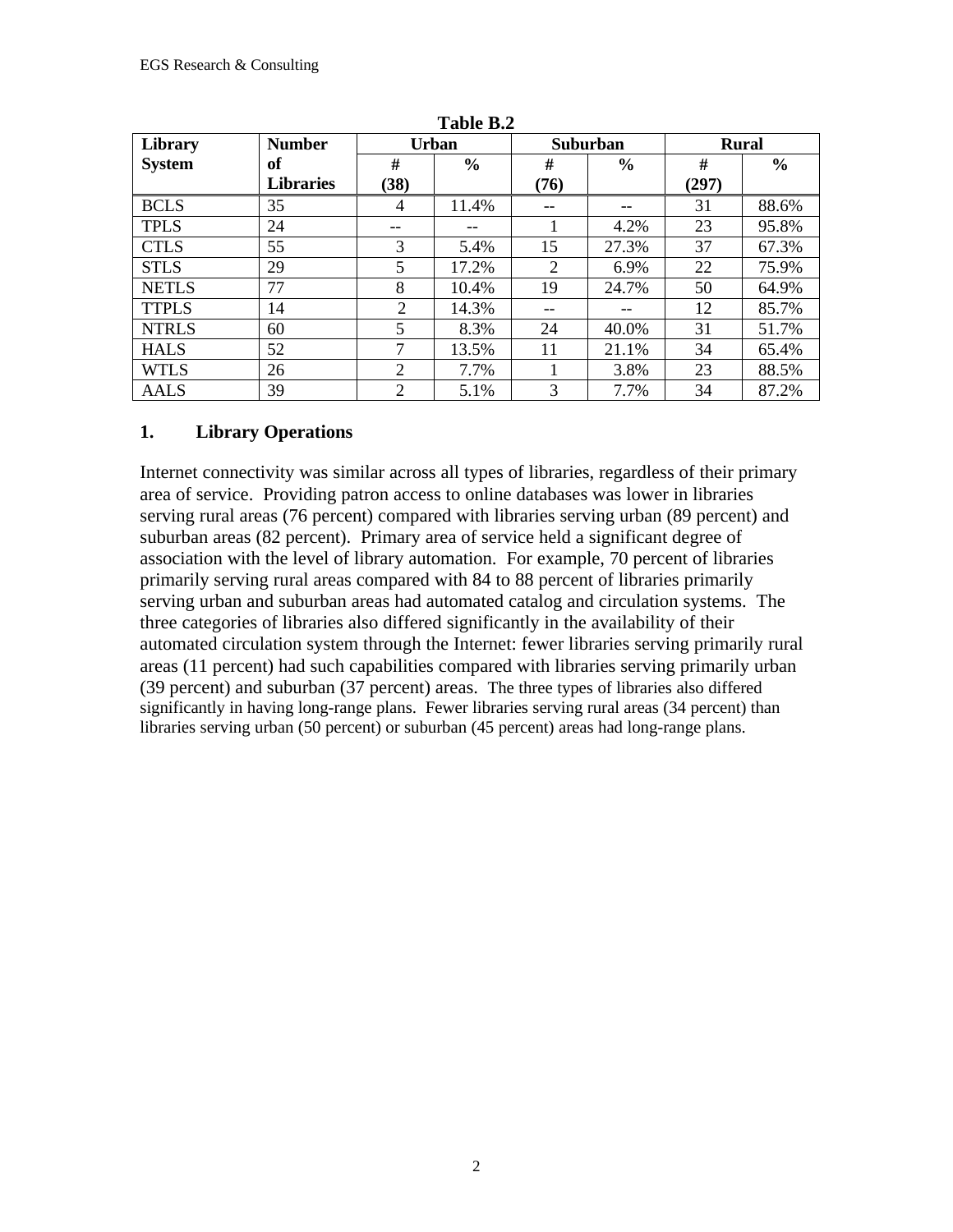| Table B.3                            |      |               |      |               |       |                 |  |              |
|--------------------------------------|------|---------------|------|---------------|-------|-----------------|--|--------------|
| <b>Library Has</b>                   |      | <b>Urban</b>  |      |               |       | <b>Suburban</b> |  | <b>Rural</b> |
|                                      | #    | $\frac{6}{9}$ | #    | $\frac{6}{9}$ | #     | $\frac{6}{6}$   |  |              |
|                                      | (38) |               | (76) |               | (297) |                 |  |              |
| Automated catalog and circulation    | 32   | 84.2%         | 66   | 86.8%         | 207   | 69.7%           |  |              |
| system*                              |      |               |      |               |       |                 |  |              |
| Automated catalog available through  | 26   | 68.4%         | 47   | 61.8%         | 87    | 29.3%           |  |              |
| the Internet*                        |      |               |      |               |       |                 |  |              |
| Automated circulation system that is | 15   | 39.5%         | 28   | 36.8%         | 32    | 10.8%           |  |              |
| available through the Internet*      |      |               |      |               |       |                 |  |              |
| Internet connection                  | 37   | 97.4%         | 75   | 98.7%         | 287   | 96.6%           |  |              |
| Library provides access to online    | 34   | 89.5%         | 62   | 81.6%         | 226   | 76.1%           |  |              |
| databases to end users               |      |               |      |               |       |                 |  |              |
| Long-range $plan*$                   | 19   | 50.0%         | 34   | 44.7%         | 100   | 33.7%           |  |              |
| Long-range plan addresses future     | 17   | 89.5%         | 27   | 79.4%         | 81    | 81.0%           |  |              |
| trends                               |      |               |      |               |       |                 |  |              |

\* Differences are statistically significant.

The three types of libraries also differed significantly in their participation in consortia. A larger percent of libraries serving urban areas (45 percent) compared with those serving suburban (32 percent) or rural areas (19 percent) participated in consortia.

| <b>Library Participation in Consortia</b> | <b>Urban</b> |               | Suburban |               | <b>Rural</b> |               |  |
|-------------------------------------------|--------------|---------------|----------|---------------|--------------|---------------|--|
|                                           | #            | $\frac{0}{0}$ | #        | $\frac{0}{0}$ | #            | $\frac{6}{6}$ |  |
|                                           | (38)         |               | (76)     |               | (297)        |               |  |
| Library is member of consortium*          | 17           | 44.7%         | 25       | 32.5%         | 58           | 19.5%         |  |
| Type of consortia                         |              |               |          |               |              |               |  |
| Public libraries only                     | 6            | 37.5%         | 13       | 52.0%         | 21           | 38.9%         |  |
| Multi-type libraries                      | 9            | 56.3%         | 12       | 48.0%         | 32           | 59.3%         |  |
| Other                                     |              | 6.3%          |          |               |              | 1.9%          |  |

**Table B.4**

\* Chi-square=15.34, 2 d.f., p<.00047.

A larger percent of public libraries serving primarily urban areas tended to collaborate regularly with a larger range of different types of libraries, especially with academic and special libraries, than public libraries serving primarily suburban or rural areas.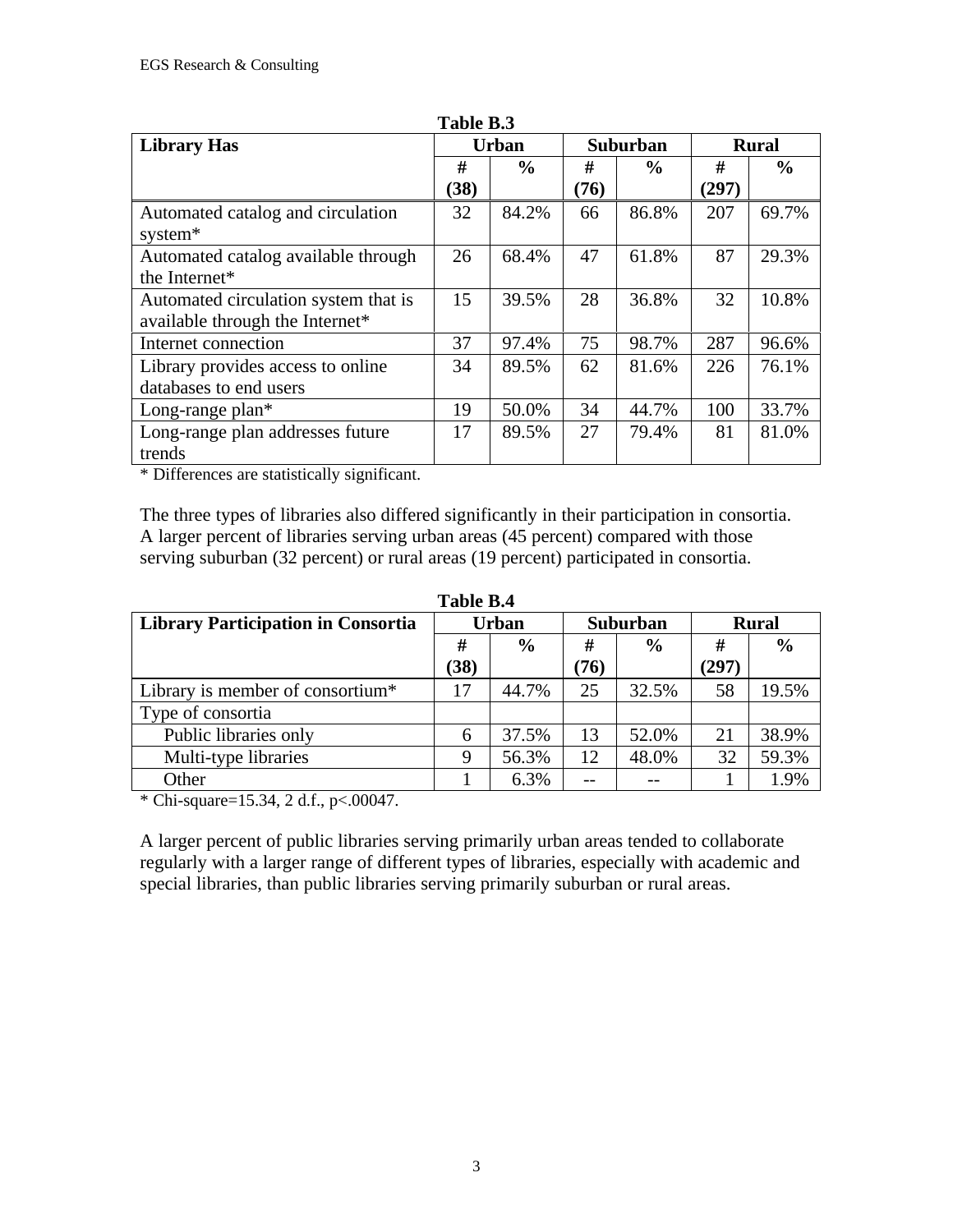| Tavit Dis                             |              |               |      |               |              |               |  |  |
|---------------------------------------|--------------|---------------|------|---------------|--------------|---------------|--|--|
| <b>Library Collaborated Regularly</b> | <b>Urban</b> |               |      | Suburban      | <b>Rural</b> |               |  |  |
| with:                                 | #            | $\frac{6}{6}$ | #    | $\frac{6}{6}$ | #            | $\frac{0}{0}$ |  |  |
|                                       | (38)         |               | (76) |               | (297)        |               |  |  |
| Public libraries                      | 27           | 77.1%         | 63   | 91.3%         | 228          | 86.4%         |  |  |
| School libraries                      | 24           | 68.6%         | 34   | 49.3%         | 165          | 62.5%         |  |  |
| Academic libraries                    | 20           | 57.1%         | 14   | 20.3%         | 50           | 18.9%         |  |  |
| Special libraries (law, medicine,     | 8            | 22.9%         |      | 1.4%          | 13           | 4.9%          |  |  |
| engineering)                          |              |               |      |               |              |               |  |  |
| Other types of libraries              | 3            | 7.9%          |      | 1.4%          | 16           | 5.4%          |  |  |

**Table B.5**

Regardless of their primary area of service, libraries engaged in a range of collaborative activities. However, a larger percent of libraries serving primarily urban areas used the Union Catalog and coordinated or offered joint programs, classes or activities than libraries serving primarily suburban or rural areas, as shown in the table below.

| <b>Methods of Collaboration</b>     |                | <b>Urban</b>  |      | <b>Suburban</b> |       | <b>Rural</b>  |
|-------------------------------------|----------------|---------------|------|-----------------|-------|---------------|
|                                     | #              | $\frac{6}{9}$ | #    | $\frac{0}{0}$   | #     | $\frac{0}{0}$ |
|                                     | (36)           |               | (67) |                 | (257) |               |
| Reciprocal borrowing                | 21             | 58.3%         | 42   | 62.7%           | 102   | 39.7%         |
| Borrow materials from libraries     | 27             | 75.0%         | 39   | 58.2%           | 192   | 74.7%         |
| Lend materials to libraries         | 24             | 66.7%         | 29   | 43.3%           | 126   | 49.0%         |
| Share electronic resources or other | 9              | 25.0%         | 9    | 13.4%           | 51    | 19.8%         |
| materials                           |                |               |      |                 |       |               |
| <b>Union Catalog</b>                | 6              | 16.7%         | 4    | 6.0%            | 18    | 7.0%          |
| Courier services                    | 14             | 18.9%         | 20   | 29.9%           | 15    | 5.8%          |
| Coordinate or offer joint programs, | 20             | 55.6%         | 29   | 43.3%           | 82    | 31.9%         |
| classes or other activities         |                |               |      |                 |       |               |
| Coordinate services for students    | $\overline{2}$ | 5.6%          | 3    | 4.5%            | 10    | 3.9%          |
| Share information, advice, meet     |                |               |      | 1.55            | 16    | 6.2%          |
| regularly                           |                |               |      |                 |       |               |
| Other                               | $\mathbf{1}$   | 2.8%          | 3    | 4.5%            | 10    | 3.9%          |

**Table B.6**

Regardless of their primary area of service, all three categories of libraries served multiple populations, as shown in the table below.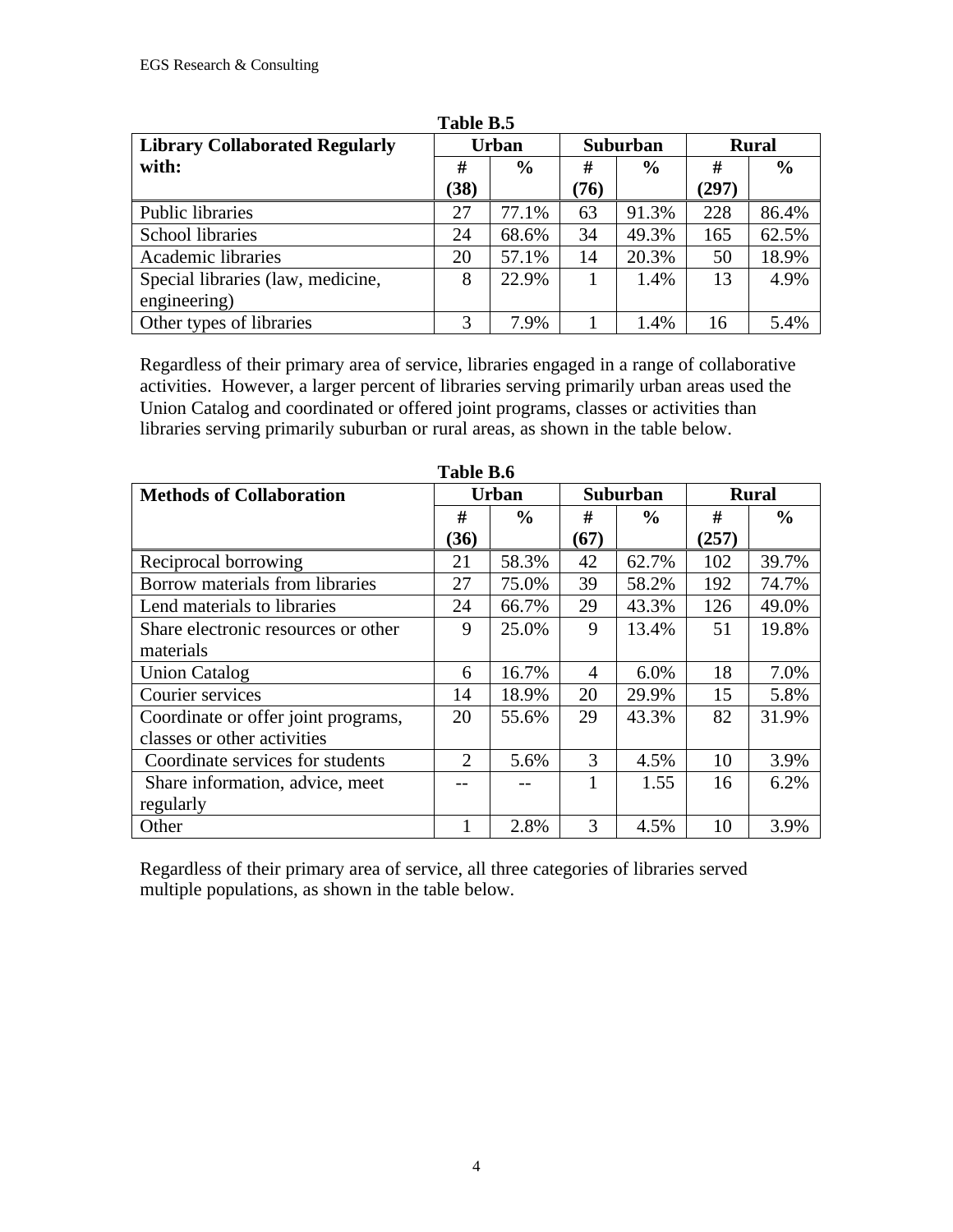| 1 avr. 11. 1                           |              |               |      |               |       |               |  |  |
|----------------------------------------|--------------|---------------|------|---------------|-------|---------------|--|--|
| <b>Populations Served by Libraries</b> | <b>Urban</b> |               |      | Suburban      |       | <b>Rural</b>  |  |  |
|                                        | #            | $\frac{6}{9}$ | #    | $\frac{6}{9}$ | #     | $\frac{6}{6}$ |  |  |
|                                        | (38)         |               | (76) |               | (297) |               |  |  |
| Low-income                             | 22           | 57.9%         | 51   | 67.1%         | 186   | 62.6%         |  |  |
| Bilingual/ESL/LEP                      | 23           | 60.5%         | 52   | 68.4%         | 187   | 63.0%         |  |  |
| Older adults                           | 25           | 65.8%         | 52   | 68.4%         | 192   | 64.6%         |  |  |
| Early childhood, new mothers           | 22           | 57.9%         | 50   | 65.8%         | 178   | 59.9%         |  |  |
| Youth                                  | 21           | 55.3%         | 52   | 68.4%         | 183   | 61.6%         |  |  |
| People with disabilities               | 23           | 60.5%         | 49   | 64.5%         | 185   | 62.3%         |  |  |
| Rural residents                        | 22           | 57.9%         | 46   | 60.5%         | 194   | 65.3%         |  |  |
| Urban, inner city residents            | 20           | 52.6%         | 46   | 60.5%         | 175   | 58.9%         |  |  |
| Low literate adults                    | 22           | 57.9%         | 53   | 69.7%         | 177   | 59.6%         |  |  |
| Intergenerational groups               | 20           | 52.6%         | 47   | 61.8%         | 174   | 58.6%         |  |  |

**Table B.7**

Overall, a high percent of libraries, regardless of area of service, reported that the populations they served were satisfied with the services the libraries provided to them. However, libraries serving primarily rural areas reported higher satisfaction rates than the other two categories of libraries vis-à-vis all but two of the special populations listed in the table below.

| <b>Satisfaction of Populations Served by</b><br>Libraries* | <b>Urban</b><br>Mean | <b>Suburban</b><br><b>Mean</b> | <b>Rural</b><br>Mean |
|------------------------------------------------------------|----------------------|--------------------------------|----------------------|
|                                                            |                      |                                |                      |
|                                                            | <b>Scores</b>        | <b>Scores</b>                  | <b>Scores</b>        |
| Low-income                                                 | 8.62                 | 8.57                           | 8.85                 |
| Bilingual/ESL/LEP**                                        | 7.33                 | 8.62                           | 8.19                 |
| Older adults**                                             | 7.94                 | 8.54                           | 8.79                 |
| Early childhood, new mothers**                             | 8.33                 | 8.50                           | 8.91                 |
| Youth                                                      | 8.11                 | 8.81                           | 8.85                 |
| People with disabilities**                                 | 7.89                 | 8.67                           | 8.71                 |
| Rural residents**                                          | 7.87                 | 8.00                           | 8.94                 |
| Urban, inner city residents**                              | 7.90                 |                                | 8.22                 |
| Low literate adults**                                      | 7.54                 | 8.67                           | 8.28                 |
| Intergenerational groups <sup>**</sup>                     | 7.80                 |                                | 8.83                 |

**Table B.8**

\*\* Differences were statistically significant.

### **2. Library System Services to Libraries**

Regardless of the type of area of service, libraries received a large range of services from their respective Library Systems. Overall, the percent of libraries receiving services did not differ significantly across the three categories of libraries. However, a larger percent of libraries serving primarily rural areas compared with the other types of libraries received training and assistance in grant writing, assistance with reference questions, and consulting services.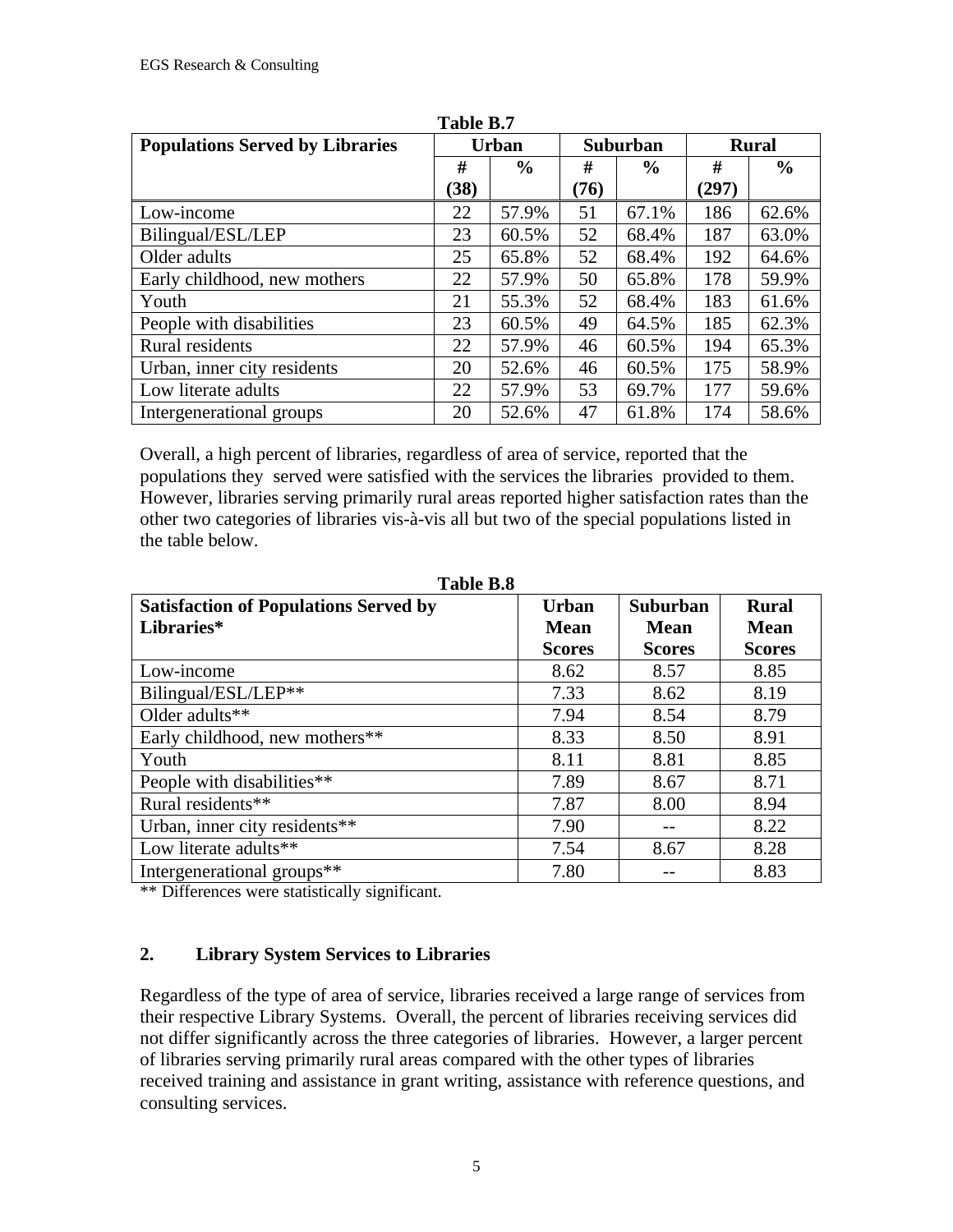A larger percent of libraries primarily serving urban areas than the other two categories of libraries received funding for projects serving older adults, funding for bilingual/ESL and literacy projects, funds for library video collection operation, and funds for the purchasing of office and other equipment for their library.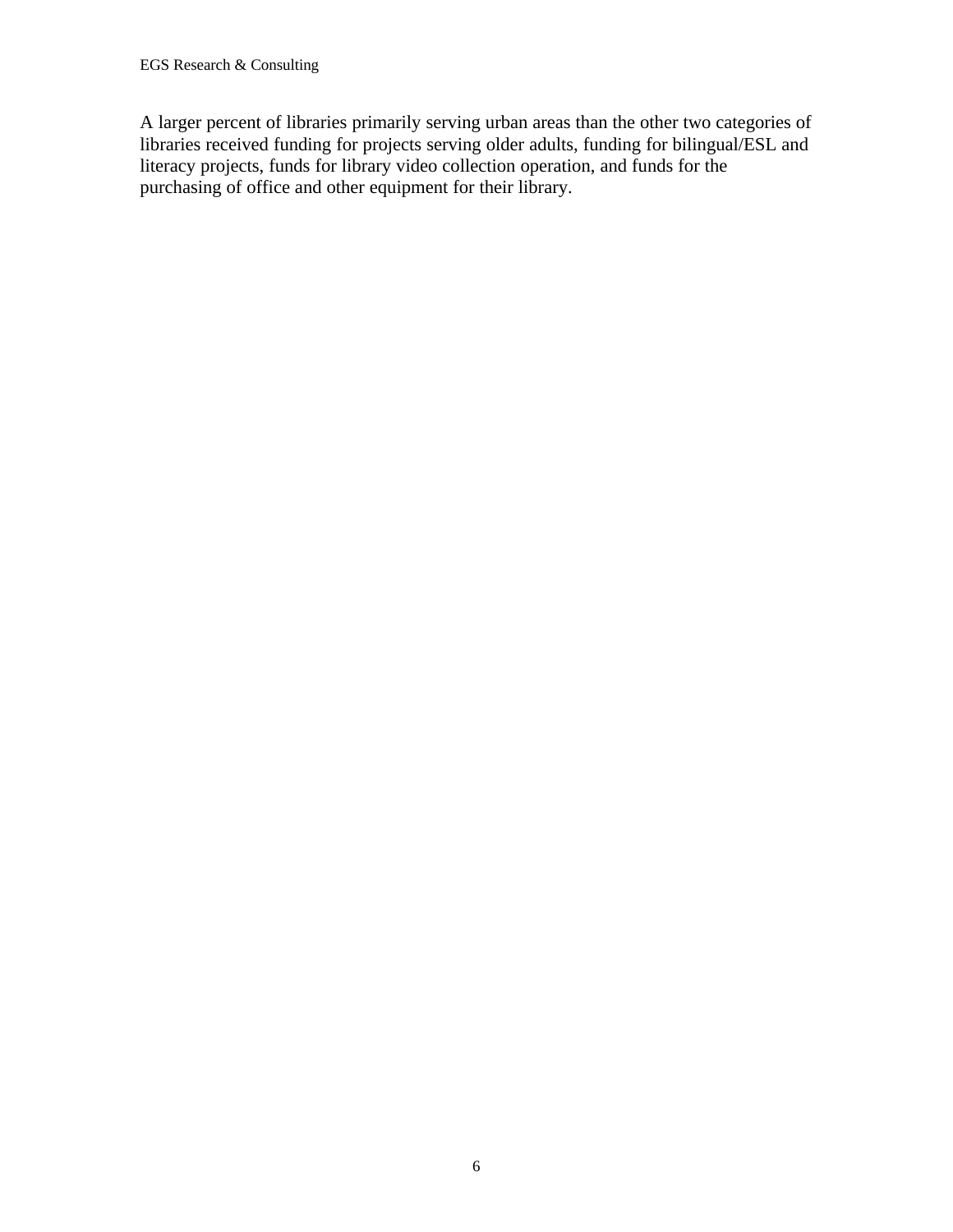| <b>Services Library Received from</b>    | <b>Urban</b>             |               | Suburban       |               | <b>Rural</b> |               |  |
|------------------------------------------|--------------------------|---------------|----------------|---------------|--------------|---------------|--|
| <b>Library System</b>                    | #                        | $\frac{6}{6}$ | #              | $\frac{0}{0}$ | #            | $\frac{0}{0}$ |  |
|                                          |                          |               |                |               | (297)        |               |  |
|                                          | (38)                     |               | (76)           |               |              |               |  |
| Funds for collection development:        | 38                       | 100.0%        | 76             | 100.0%        | 289          | 97.6%         |  |
| books and other materials                |                          |               |                |               |              |               |  |
| Funds for library video collection       | 21                       | 55.3%         | 34             | 44.7%         | 120          | 40.5%         |  |
| operation                                |                          |               |                |               |              |               |  |
| Funds for computers                      | 14                       | 36.8%         | 27             | 35.5%         | 95           | 32.1%         |  |
| Funds for installing an Internet         | 5                        | 13.2%         | 6              | 7.9%          | 39           | 13.2%         |  |
| connection                               |                          |               |                |               |              |               |  |
| Funds for upgrading the library's        | $\overline{2}$           | 5.3%          | $\overline{2}$ | 2.6%          | 21           | 7.1%          |  |
| Internet connection                      |                          |               |                |               |              |               |  |
| Training library staff in the            | 33                       | 86.8%         | 67             | 88.2%         | 253          | 85.5%         |  |
| management and use of electronic         |                          |               |                |               |              |               |  |
| resources                                |                          |               |                |               |              |               |  |
| Training and helping library staff to    | 22                       | 57.9%         | 39             | 51.3%         | 205          | 69.3%         |  |
| write grants, assistance with grant      |                          |               |                |               |              |               |  |
| writing                                  |                          |               |                |               |              |               |  |
| Training library staff in the            | 12                       | 31.6%         | 24             | 31.6%         | 115          | 38.9%         |  |
| development of long-range plans          |                          |               |                |               |              |               |  |
| Purchasing for the library (or assisting | $\overline{\mathcal{L}}$ | 10.5%         | $\overline{2}$ | 2.6%          | 27           | 9.1%          |  |
| with the purchasing of) video and        |                          |               |                |               |              |               |  |
| teleconferencing/distance learning       |                          |               |                |               |              |               |  |
| equipment                                |                          |               |                |               |              |               |  |
| Purchasing and upgrading library's       | 11                       | 28.9%         | 17             | 22.4%         | 78           | 26.4%         |  |
| hardware and software                    |                          |               |                |               |              |               |  |
| Purchasing equipment for accessing       | 4                        | 10.5%         | 5              | 6.6%          | 40           | 13.5%         |  |
| electronic resources                     |                          |               |                |               |              |               |  |
| Purchasing office and other equipment    | 18                       | 47.4%         | 26             | 34.2%         | 87           | 29.4%         |  |
| for library                              |                          |               |                |               |              |               |  |
| Funding bilingual/ESL and literacy       | 14                       | 36.8%         | 8              | 10.5%         | 65           | 22.0%         |  |
|                                          |                          |               |                |               |              |               |  |
| projects                                 |                          |               |                |               |              |               |  |
| Funding projects serving youth           | 9                        | 23.7%         | 19             | 25.0%         | 44           | 14.9%         |  |
| Funding projects serving older adults    | 13                       | 34.2%         | 13             | 17.1%         | 83           | 28.0%         |  |
| Funding projects to serve people with    | $\overline{7}$           | 18.4%         | $\overline{3}$ | 3.9%          | 47           | 15.9%         |  |
| disabilities                             |                          |               |                |               |              |               |  |
| Proving funds for planning projects      | 5                        | 13.2%         | 6              | 7.9%          | 21           | 7.1%          |  |
| Providing funds for library automation   | 3                        | 7.9%          | 5              | 6.6%          | 37           | 12.5%         |  |
| projects                                 |                          |               |                |               |              |               |  |
| Assistance with reference questions      | 17                       | 44.7%         | 34             | 44.7%         | 231          | 78.0%         |  |
| Continuing education services for staff  | 36                       | 94.7%         | 75             | 98.7%         | 282          | 99.1%         |  |
| Continuing education services for        | 11                       | 28.9%         | 27             | 35.5%         | 111          | 37.5%         |  |
| library advisory board                   |                          |               |                |               |              |               |  |
| Consulting services                      | 24                       | 63.2%         | 47             | 61.8%         | 234          | 79.1%         |  |

**Table B.9**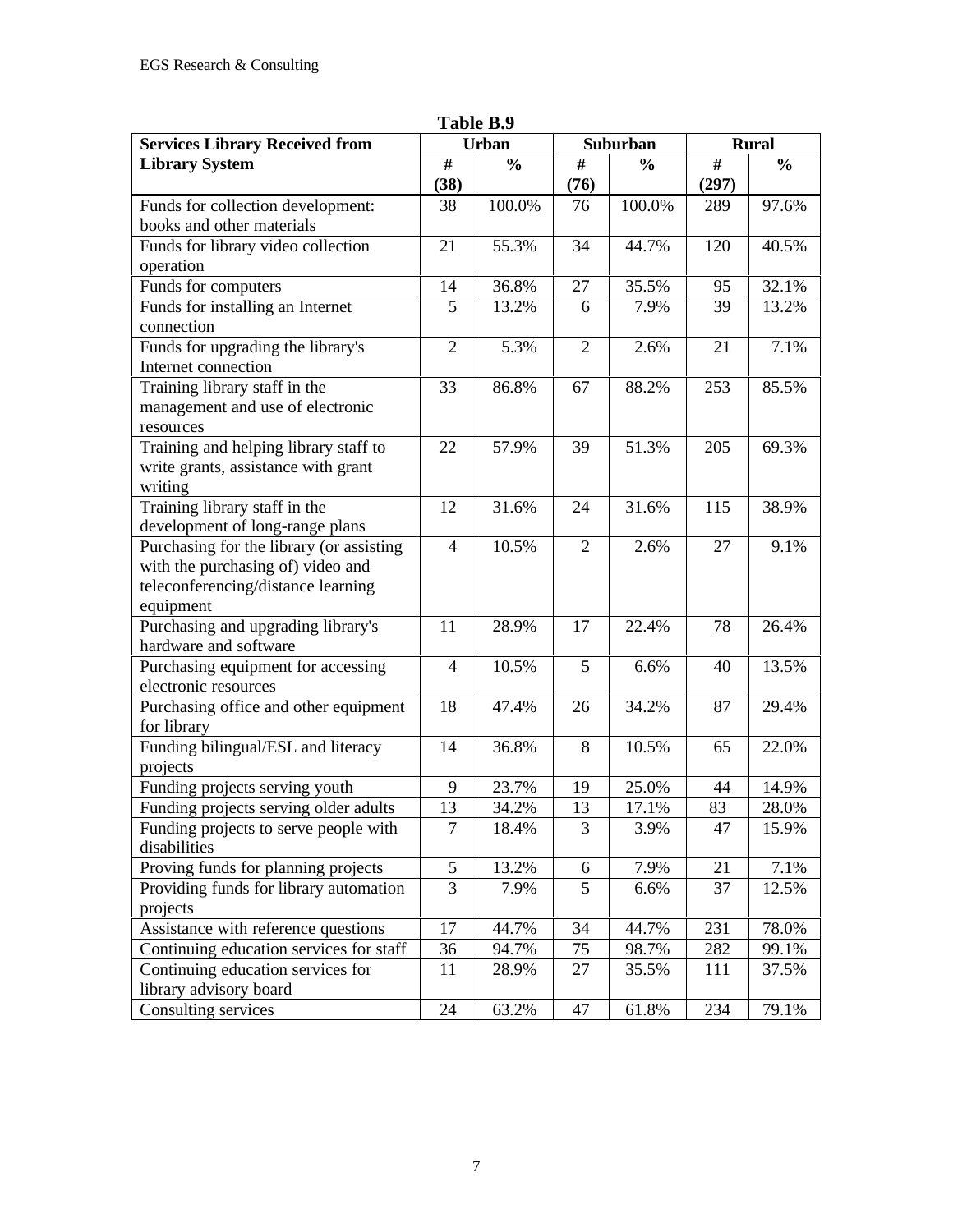The level of satisfaction that the different types of libraries expressed with the range of services provided to them by Library Systems was high overall. On a 10-point satisfaction scale where "1" referred to "very dissatisfied" and "10 referred to "very satisfied," libraries expressed, on average, a high level of satisfaction. Level of satisfaction, however, varied by type of library.

Libraries serving primarily rural areas were more satisfied than the other two types of libraries with: funds for collection development, funds for library video collection operation, training library staff in the management and use of electronic resources, training and helping library staff to write grants, assistance with grant writing, training library staff in the development of long-range plans, purchasing equipment for accessing electronic resources, funds for library automation projects, continuing education services for staff, and consulting services.

Libraries primarily serving urban areas were more satisfied, on average, than the other types of libraries with services such as funds for computers, purchasing office and other equipment for the library, funds for bilingual/ESL and literacy projects, funds for projects serving youth, funds for projects serving older adults, funds for planning projects, assistance with reference questions, and continuing education services for the library advisory board.

Libraries primarily serving suburban areas were more satisfied, on average, than the other two types of libraries with services such as funds for installing or upgrading an Internet connection, purchasing for the library (or assisting with the purchasing of) video and teleconferencing/distance learning equipment, purchasing and upgrading the library's hardware and software, and funds for projects to serve people with disabilities.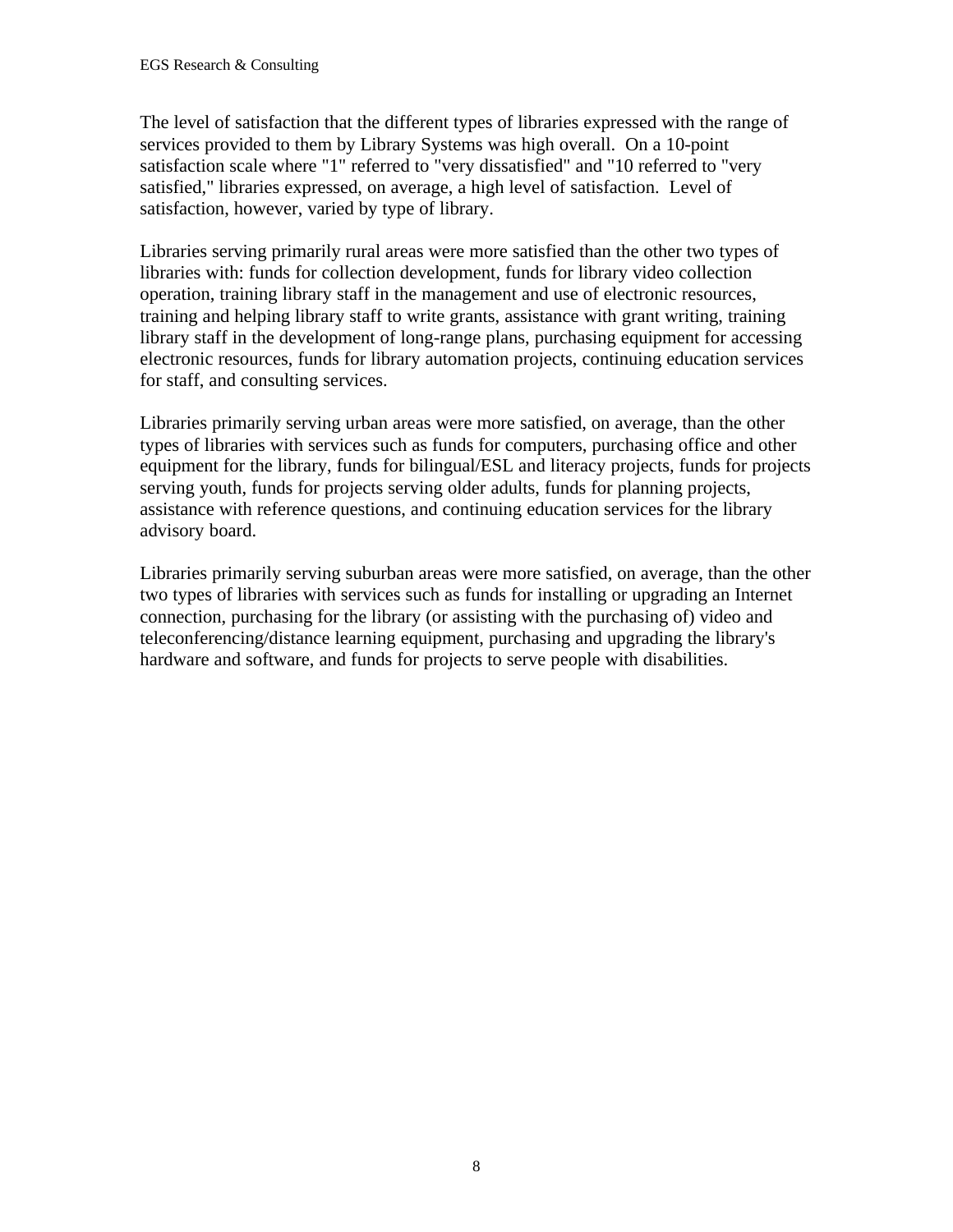| <b>Satisfaction with Services Library Received</b><br>from Library System   | <b>Urban</b><br><b>Mean</b> | Suburban<br><b>Mean</b> | <b>Rural</b><br><b>Mean</b> |
|-----------------------------------------------------------------------------|-----------------------------|-------------------------|-----------------------------|
|                                                                             | <b>Scores</b>               | <b>Scores</b>           | <b>Scores</b>               |
| Funds for collection development: books and                                 | 8.53                        | 8.34                    | 8.79                        |
| other materials                                                             |                             |                         |                             |
| Funds for library video collection operation                                | 8.30                        | 8.20                    | 8.61                        |
| Funds for computers                                                         | 8.42                        | 8.26                    | 8.38                        |
| Funds for installing an Internet connection                                 | 7.33                        | 8.67                    | 8.30                        |
| Funds for upgrading the library's Internet                                  | 7.25                        | 8.60                    | 7.94                        |
| connection                                                                  |                             |                         |                             |
| Training library staff in the management and use<br>of electronic resources | 8.22                        | 8.15                    | 8.69                        |
| Training and helping library staff to write grants,                         | 8.04                        | 8.24                    | 8.35                        |
| assistance with grant writing                                               |                             |                         |                             |
| Training library staff in the development of long-                          | 7.64                        | 7.67                    | 8.30                        |
| range plans*                                                                |                             |                         |                             |
| Purchasing for the library (or assisting with the                           | 6.50                        | 8.00                    | 7.72                        |
| purchasing of) video and teleconferencing/                                  |                             |                         |                             |
| distance learning equipment                                                 |                             |                         |                             |
| Purchasing and upgrading library's hardware and                             | 6.80                        | 8.37                    | 8.28                        |
| software                                                                    |                             |                         |                             |
| Purchasing equipment for accessing electronic                               | 7.00                        | 8.30                    | 8.39                        |
| resources                                                                   |                             |                         |                             |
| Purchasing office and other equipment for                                   | 8.65                        | 8.16                    | 8.32                        |
| library                                                                     |                             |                         |                             |
| Funding bilingual/ESL and literacy projects*                                | 8.54                        | 8.11                    | 8.31                        |
| Funding projects serving youth                                              | 8.55                        | 8.35                    | 8.03                        |
| Funding projects serving older adults                                       | 9.08                        | 8.64                    | 8.41                        |
| Funding projects to serve people with disabilities                          | 8.14                        | 8.37                    | 8.20                        |
| Proving funds for planning projects                                         | 8.67                        | 8.18                    | 8.32                        |
| Providing funds for library automation projects                             | 8.33                        | 8.28                    | 8.64                        |
| Assistance with reference questions*                                        | 9.33                        | 8.58                    | 9.17                        |
| Continuing education services for staff*                                    | 8.56                        | 8.46                    | 9.16                        |
| Continuing education services for library                                   | 9.00                        | 8.43                    | 8.77                        |
| advisory board                                                              |                             |                         |                             |
| Consulting services                                                         | 8.87                        | 8.40                    | 9.11                        |

### **Table B.10**

\* Differences were statistically significant.

## **3. Impact of Library System Services**

Libraries that primarily served rural areas regarded their Library Systems as more helpful in meeting their needs than libraries serving primarily urban or suburban areas. Ninetythree percent of the libraries serving primarily rural areas regarded the services provided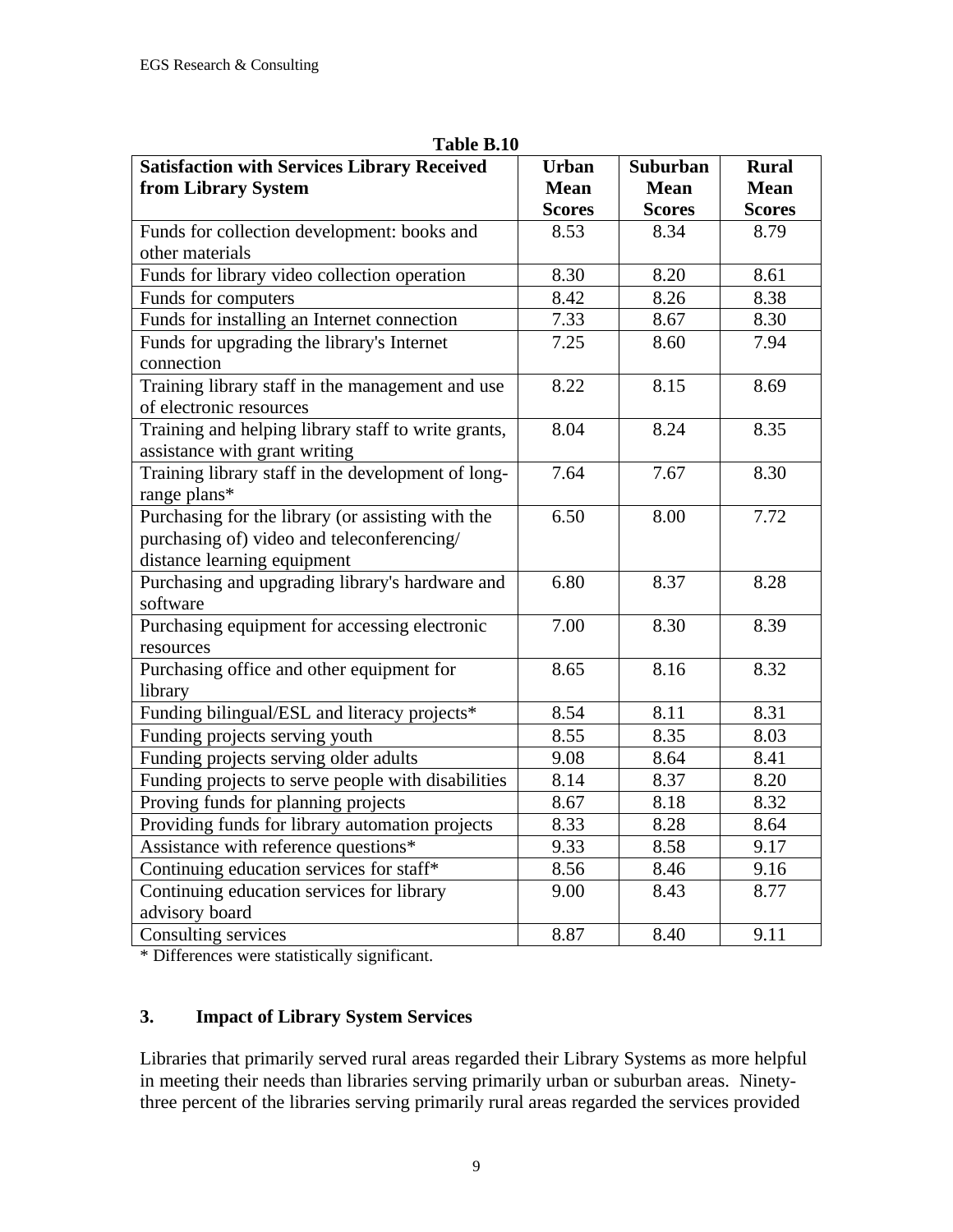by their Library System as helpful compared with 84 percent of libraries serving primarily urban areas, and 76 percent of libraries serving suburban areas.

| Table B.11                              |                |               |                 |               |       |               |  |
|-----------------------------------------|----------------|---------------|-----------------|---------------|-------|---------------|--|
| <b>Helpfulness of Library System in</b> | <b>Urban</b>   |               | <b>Suburban</b> |               |       | <b>Rural</b>  |  |
| <b>Meeting Libraries' Needs*</b>        | #              | $\frac{0}{0}$ | #               | $\frac{6}{9}$ | #     | $\frac{6}{6}$ |  |
|                                         | (38)           |               | (75)            |               | (294) |               |  |
| Very helpful                            | 24             | 63.2%         | 43              | 57.3%         | 213   | 72.4%         |  |
| Helpful                                 | 8              | 21.1%         | 14              | 18.7%         | 60    | 20.4%         |  |
| Moderately helpful                      | $\overline{2}$ | 5.3%          | 13              | 17.3%         | 13    | 4.4%          |  |
| Of little help                          | 3              | 7.9%          | 5               | 6.7%          | 5     | 1.7%          |  |
| Not at all helpful                      |                |               |                 | --            | 2     | 0.7%          |  |
| Unsure                                  |                | 2.6%          | --              |               |       | 0.3%          |  |
| $Mean**$                                | 1.57           |               | 1.73            |               | 1.37  |               |  |

\* Chi-square=29.25, 10 d.f., p.<00113.

\*\* Means were calculated on a 5-point scale where "1" refers to "very helpful" and "5" refers to "not at all helpful."



**Figure B.1**

A larger percent of libraries primarily serving rural areas than the other two types of libraries reported that the Library System services had an impact on their collection, technology, operations, management, planning, range of services, quality of services, and ability to serve individuals not served previously. Libraries serving primarily suburban areas reported the least impact. The most common area of impact, across all three types of libraries, was associated with improvements in the library's collection. A significantly larger percent of libraries serving rural areas reported improvements in this area (68 percent) compared with libraries serving urban (47 percent) and suburban areas (41 percent).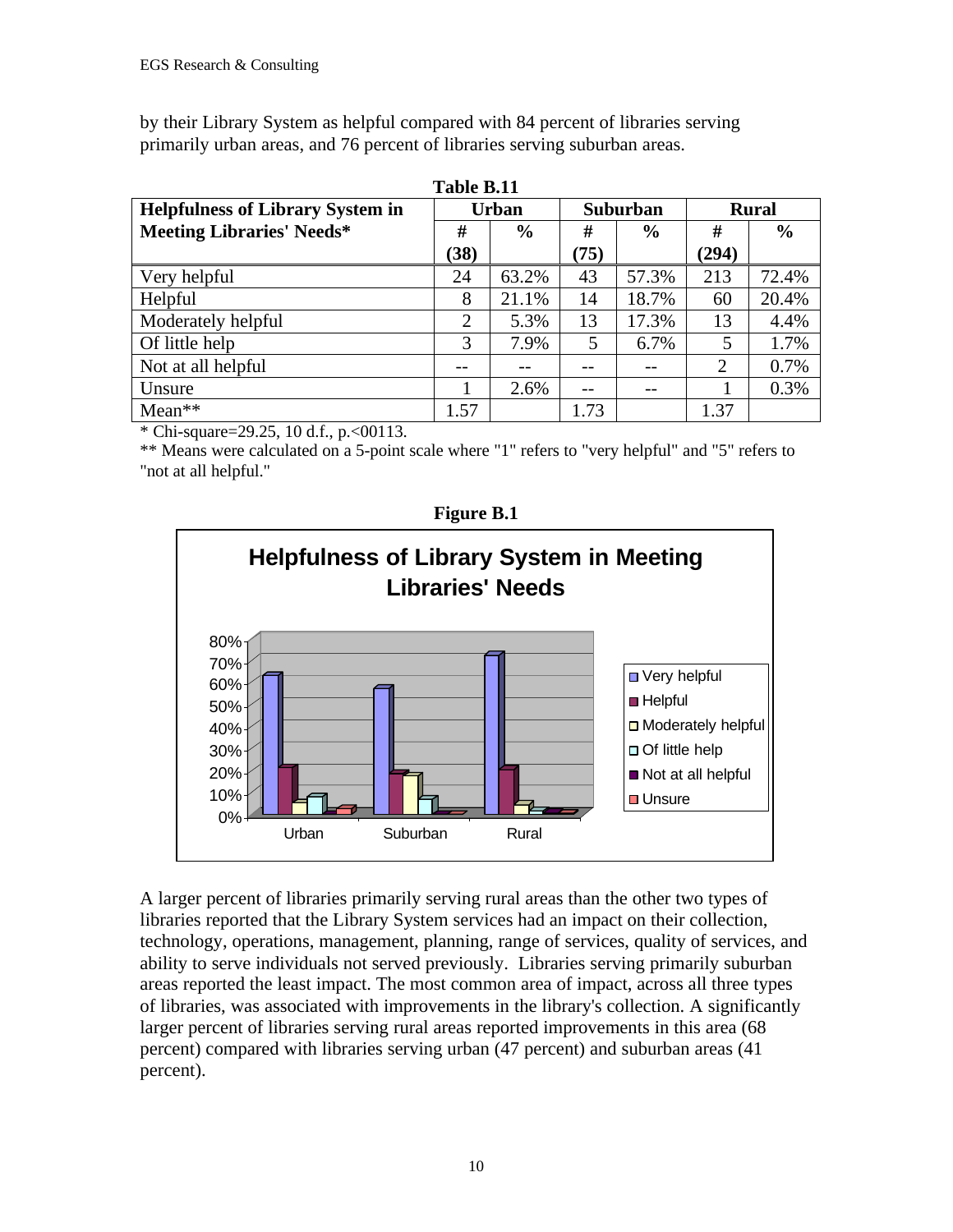| <b>Services Provided by Library</b>     | <b>Urban</b> |               |      |               | Suburban |               | <b>Rural</b> |  |
|-----------------------------------------|--------------|---------------|------|---------------|----------|---------------|--------------|--|
| <b>System Helped Improve to a Great</b> | #            | $\frac{0}{0}$ | #    | $\frac{6}{6}$ | #        | $\frac{6}{6}$ |              |  |
| <b>Extent Library's</b>                 | (38)         |               | (76) |               | (297)    |               |              |  |
| Collection                              | 18           | 47.4%         | 31   | 40.8%         | 203      | 68.3%         |              |  |
| Technology                              | 9            | 23.7%         | 19   | 25.0%         | 146      | 49.1%         |              |  |
| Operations                              | 8            | 21.0%         | 15   | 19.7%         | 139      | 46.8%         |              |  |
| Management                              | 8            | 21.0%         | 18   | 23.7%         | 147      | 49.5%         |              |  |
| Planning                                | 11           | 28.9%         | 16   | 21.0%         | 131      | 44.1%         |              |  |
| Range of service                        | 9            | 23.7%         | 15   | 19.7%         | 127      | 42.8%         |              |  |
| Quality of services                     | 16           | 42.1%         | 16   | 21.0%         | 145      | 48.8%         |              |  |
| Ability to serve individuals not        | 8            | 21.0%         | 16   | 21.0%         | 111      | 37.4%         |              |  |
| served before                           |              |               |      |               |          |               |              |  |

**Table B.12**

As shown in the table below, the mean scores calculated for libraries primarily serving rural areas were lower (thus, showing greater impact) than the means calculated for libraries serving urban and suburban areas.

| <b>Services Provided by Library System Helped</b><br><b>Improve Library's*</b> | <b>Urban</b><br><b>Mean</b> | <b>Suburban</b><br><b>Mean</b> | <b>Rural</b><br><b>Mean</b> |
|--------------------------------------------------------------------------------|-----------------------------|--------------------------------|-----------------------------|
|                                                                                | Scores**                    | Scores**                       | Scores**                    |
| Collection                                                                     | 1.70                        | 1.81                           | 1.36                        |
| Technology                                                                     | 2.40                        | 2.18                           | 1.67                        |
| <b>Operations</b>                                                              | 2.34                        | 2.26                           | 1.67                        |
| Management                                                                     | 2.36                        | 2.26                           | 1.68                        |
| Planning                                                                       | 2.34                        | 2.47                           | 1.79                        |
| Range of service                                                               | 2.40                        | 2.30                           | 1.81                        |
| Quality of services                                                            | 1.97                        | 2.22                           | 1.64                        |
| Ability to serve individuals not served before                                 | 2.47                        | 2.46                           | 1.97                        |

**Table B.13**

\* Differences were statistically significant.

\*\* Means were calculated on a 5-point scale where "1" refers to "very helpful" and "5" refers to "not at all helpful."

Libraries, regardless of primary area of service, identified a wide range of benefits they derived from their membership in the Library System. However, a larger percent of libraries serving primarily rural areas compared with libraries serving urban or suburban areas mentioned all but one of these benefits, as shown in the table below.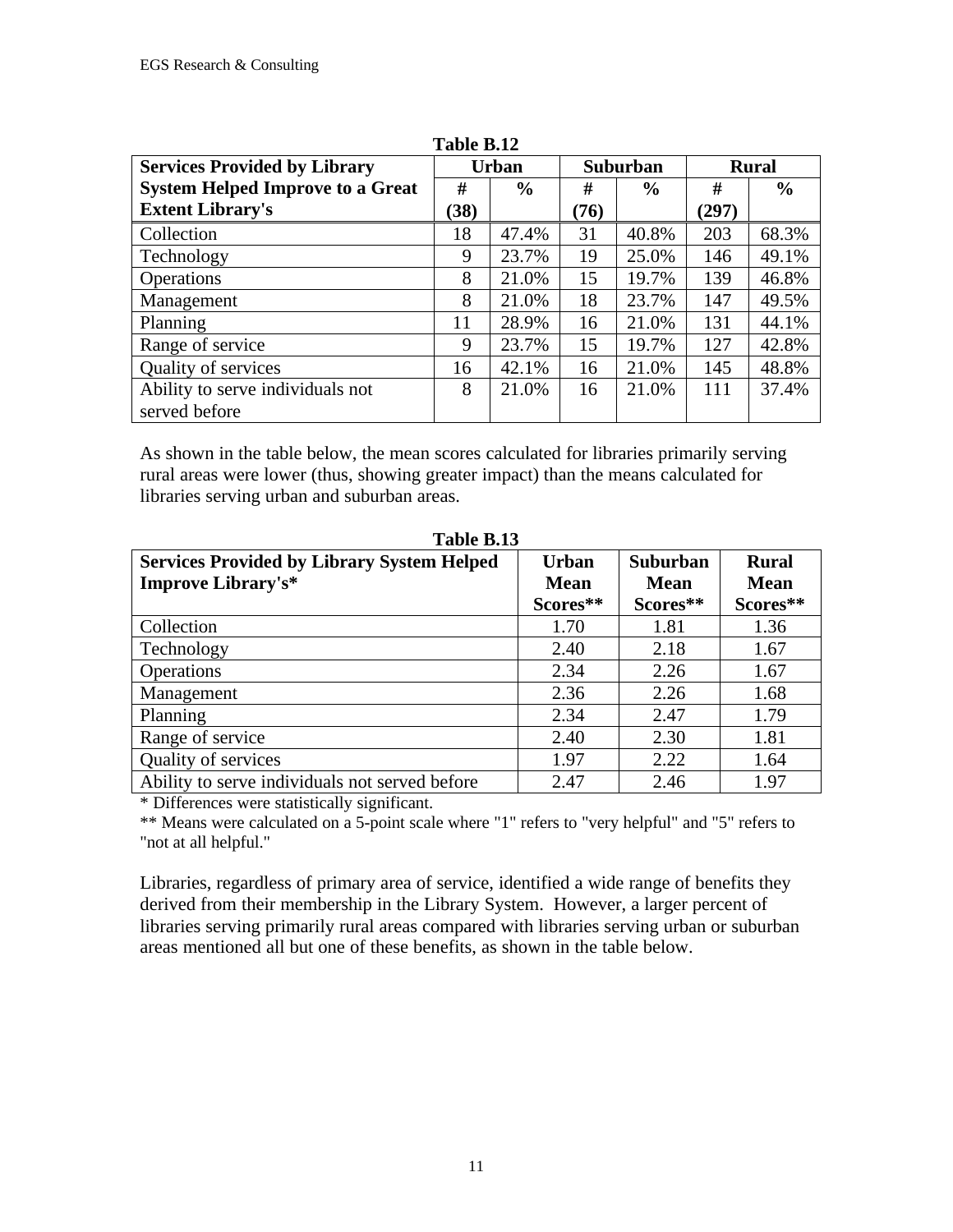| <b>Major Benefits Library Derived</b>                                                                |      | <b>Urban</b>  |                | <b>Suburban</b> | <b>Rural</b> |               |
|------------------------------------------------------------------------------------------------------|------|---------------|----------------|-----------------|--------------|---------------|
| from Membership in Library                                                                           | #    | $\frac{6}{6}$ | #              | $\frac{0}{0}$   | #            | $\frac{0}{0}$ |
| <b>System</b>                                                                                        | (38) |               | (72)           |                 | (291)        |               |
| Offered programs to meet the needs<br>of special populations                                         | 18   | 47.4%         | 16             | 22.2%           | 114          | 39.2%         |
| Increased staff's knowledge and<br>competence of library management<br>and operations                | 30   | 78.9%         | 57             | 79.2%           | 262          | 90.0%         |
| Have a current materials collection<br>that is broad in scope and can better<br>meet community needs | 29   | 76.3%         | 49             | 68.1%           | 240          | 82.5%         |
| Library is better able to utilize new<br>technology and resources to service<br>the community        | 23   | 60.5%         | 46             | 63.9%           | 233          | 80.1%         |
| Library offers enhanced access to a<br>variety of information                                        | 22   | 57.9%         | 41             | 56.9%           | 237          | 81.4%         |
| Library is able to obtain additional<br>funding and other resources to<br>improve services           | 28   | 73.7%         | 41             | 56.9%           | 216          | 74.2%         |
| Library is able to plan services to<br>meet the future needs of the<br>community                     | 22   | 57.9%         | 32             | 44.4%           | 170          | 58.4%         |
| Consulting, advice, information<br>sharing                                                           | 1    | 2.6%          | $\overline{4}$ | 5.6%            | 8            | 2.7%          |

# **Table B.14**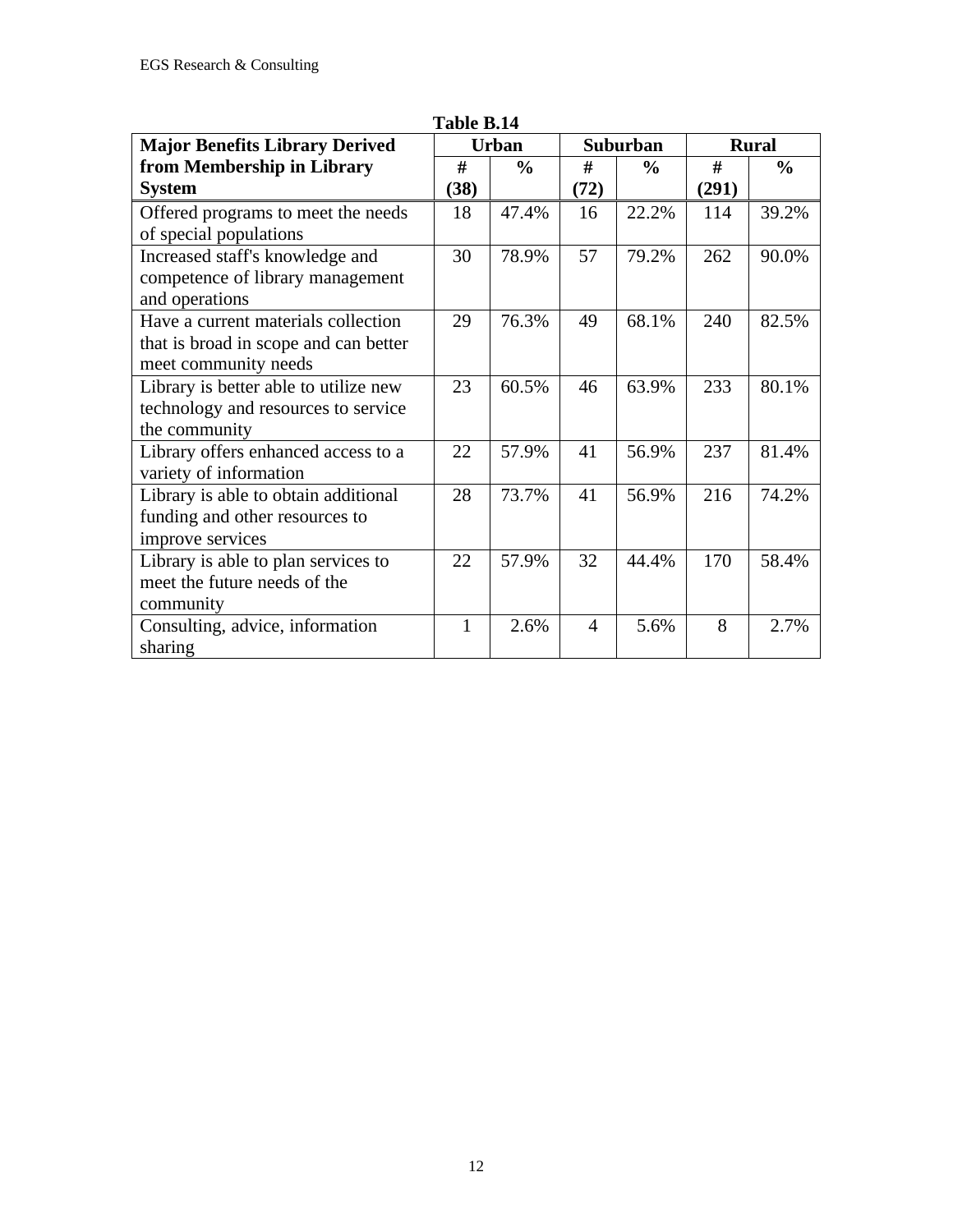**APPENDIX C: Analysis By LIBRARIES' OPERATING EXPENDITURES**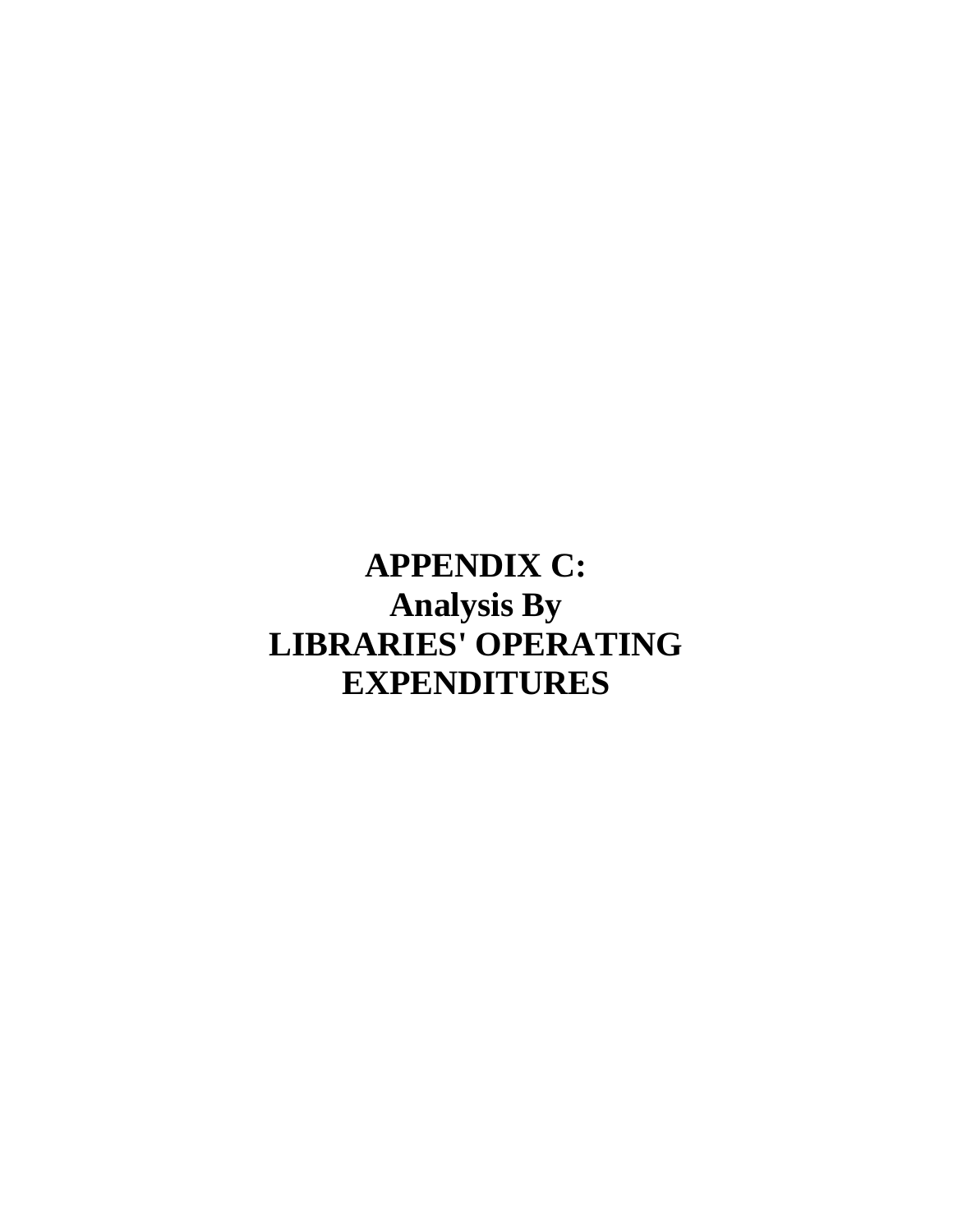#### **APPENDIX C: LIBRARIES' OPERATING EXPENDITURES**

Libraries were classified into three groups based on the size of their operating expenditures. Libraries' operating expenditures ranged from \$7,608 (bottom five percent of libraries) to \$37,152,254. Libraries were classified into:

- Small: libraries with operating expenditures up to \$50,000.
- Medium: libraries with operating expenditures ranging from \$50,000 to under \$150,000.
- Large: libraries with operating expenditures of \$150,000 or more

Data were available for 417 libraries. Thirty-one percent of the libraries had small operating expenditures, 35 percent of the libraries had medium operating expenditures, and 34 percent of the libraries had large operating expenditures.

| <b>Operating Expenditures</b> | <b>Number of Libraries</b> | <b>Percent of Libraries</b> |
|-------------------------------|----------------------------|-----------------------------|
| Small                         | 130                        | 31.2%                       |
| Medium                        | 147                        | 35.3%                       |
| Large                         | 140                        | 33.6%                       |

**Table C.1**



BCLS (54 percent) and HALS (49 percent) had the largest percent of libraries with small operating expenditures. NTRLS (47 percent) and HALS (46 percent) had the largest percent of libraries with large operating expenditures.

### 1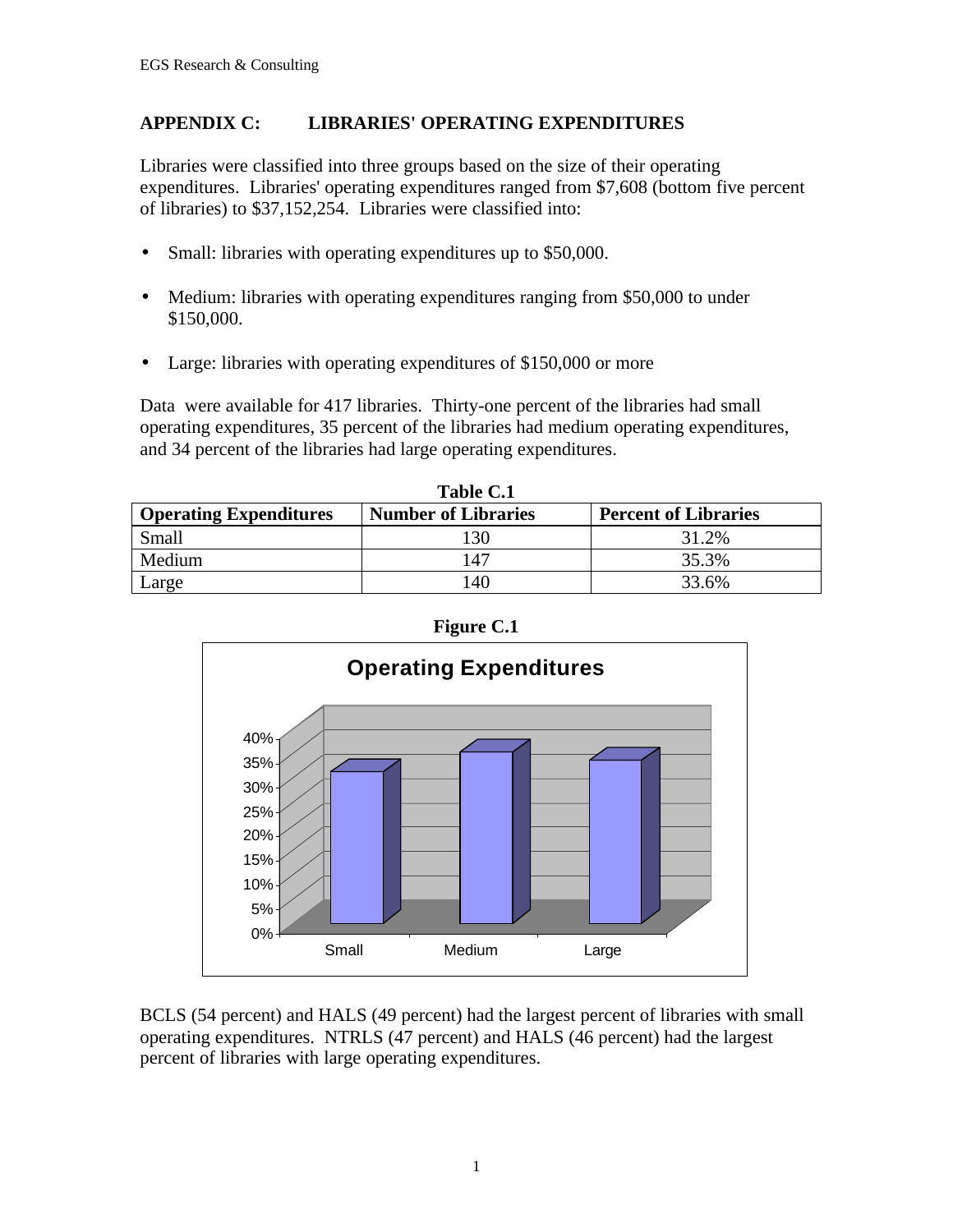| <b>Library Systems</b> | Number of        |                           |               |    |                            |                    |               |  |  |  | <b>Operating Expenditures</b> |  |  |  |  |
|------------------------|------------------|---------------------------|---------------|----|----------------------------|--------------------|---------------|--|--|--|-------------------------------|--|--|--|--|
|                        | <b>Libraries</b> | <b>Small</b><br>$(N=130)$ |               |    | <b>Medium</b><br>$(N=147)$ | Large<br>$(N=140)$ |               |  |  |  |                               |  |  |  |  |
|                        |                  | #                         | $\frac{0}{0}$ | #  | $\frac{0}{0}$              | #                  | $\frac{0}{0}$ |  |  |  |                               |  |  |  |  |
| <b>BCLS</b>            | 35               | 19                        | 54.3%         | 12 | 34.3%                      | 4                  | 11.4%         |  |  |  |                               |  |  |  |  |
| <b>TPLS</b>            | 25               | 10                        | 40.0%         | 9  | 36.0%                      | 6                  | 24.0%         |  |  |  |                               |  |  |  |  |
| <b>CTLS</b>            | 56               | 19                        | 33.9%         | 17 | 30.3%                      | 20                 | 35.7%         |  |  |  |                               |  |  |  |  |
| <b>STLS</b>            | 31               | 6                         | 19.3%         | 14 | 45.2%                      | 11                 | 35.5%         |  |  |  |                               |  |  |  |  |
| <b>NETLS</b>           | 78               | 22                        | 28.2%         | 26 | 33.3%                      | 30                 | 38.5%         |  |  |  |                               |  |  |  |  |
| <b>TTPLS</b>           | 14               | 5                         | 35.7%         | 6  | 42.8%                      | 3                  | 21.4%         |  |  |  |                               |  |  |  |  |
| <b>NTRLS</b>           | 60               | 11                        | 18.3%         | 21 | 35.0%                      | 28                 | 46.7%         |  |  |  |                               |  |  |  |  |
| <b>HALS</b>            | 54               | 8                         | 14.8%         | 21 | 38.9%                      | 25                 | 46.3%         |  |  |  |                               |  |  |  |  |
| <b>WTLS</b>            | 27               | 12                        | 44.4%         | 11 | 40.7%                      | $\overline{4}$     | 14.8%         |  |  |  |                               |  |  |  |  |
| <b>AALS</b>            | 37               | 18                        | 48.6%         | 10 | 27.0%                      | 9                  | 24.3%         |  |  |  |                               |  |  |  |  |

**Table C.2**

The majority of libraries with small (89 percent) and medium (83 percent) operating expenditures served primarily rural areas. Forty percent of the libraries with large operating expenditures also served primarily rural areas.

| Table C.3                          |                               |               |                |               |           |               |  |  |
|------------------------------------|-------------------------------|---------------|----------------|---------------|-----------|---------------|--|--|
| <b>Libraries' Primary Areas of</b> | <b>Operating Expenditures</b> |               |                |               |           |               |  |  |
| <b>Service</b>                     |                               | <b>Small</b>  | <b>Medium</b>  |               | Large     |               |  |  |
|                                    | $(N=130)$                     |               | $(N=147)$      |               | $(N=139)$ |               |  |  |
|                                    | #                             | $\frac{6}{9}$ | #              | $\frac{6}{6}$ | #         | $\frac{6}{6}$ |  |  |
| Urban                              | 3                             | 2.3%          | 5              | 3.4%          | 29        | 20.9%         |  |  |
| Suburban                           | 9                             | 6.9%          | 18             | 12.2%         | 48        | 34.5%         |  |  |
| Rural                              | 116                           | 89.2%         | 122            | 83.0%         | 56        | 40.3%         |  |  |
| Other                              | 2                             | 1.6%          | $\overline{2}$ | 1.4%          | 6         | 4.2%          |  |  |

## **1. Library Operations**

Overall, libraries' operating expenditures were significantly associated with their automation status. Libraries with large operating expenditures were more advanced in their automation than libraries with smaller operating expenditures, as shown in the following table. Libraries' operating expenditures were also associated with having a long-range plan. 28 percent of libraries with small operating expenditures compared with 35 percent of the libraries with medium operating expenditures, and 48 percent of the libraries with large operating expenditures had long-range plans.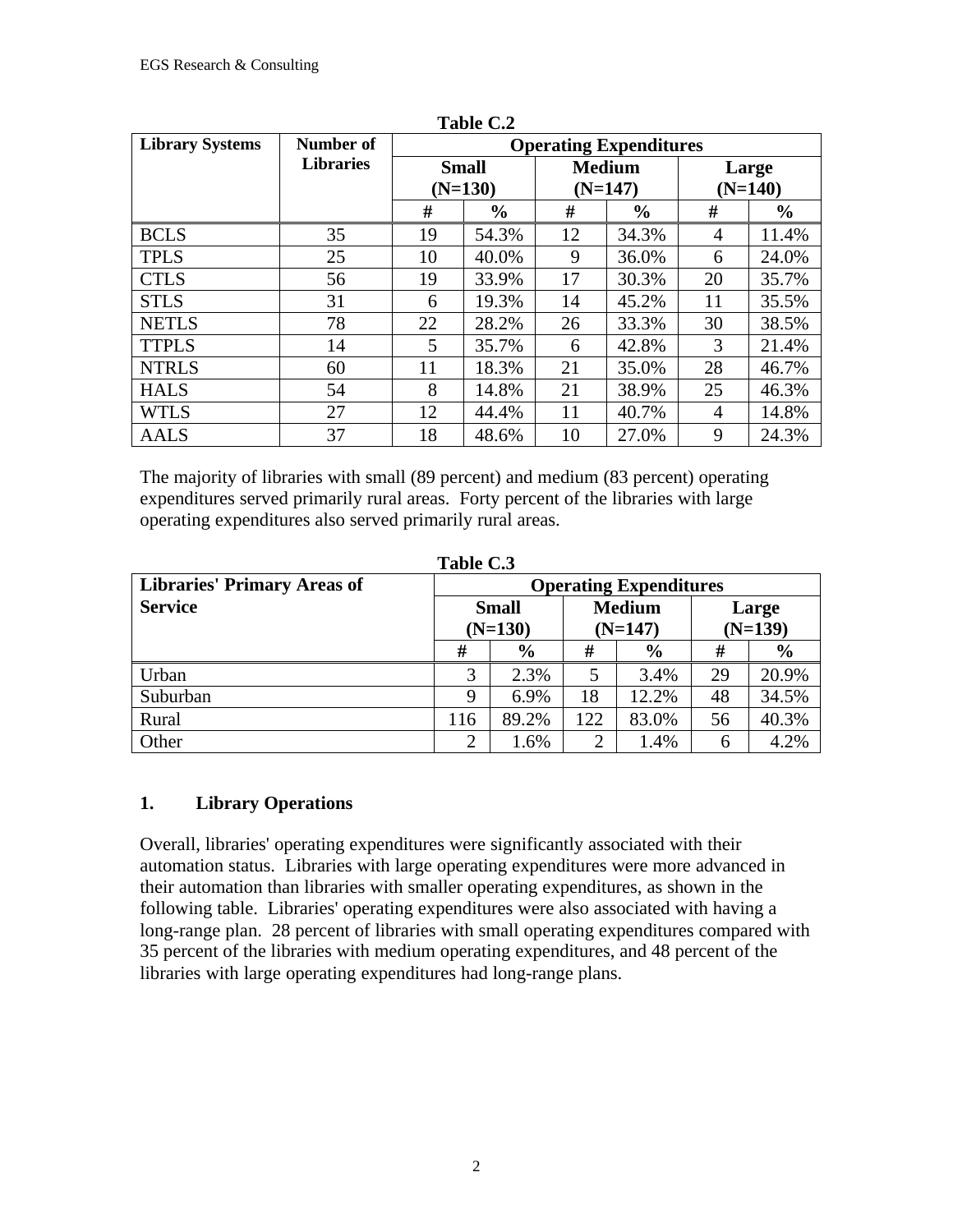| <b>Library Has</b>                   | <b>Operating Expenditures</b> |               |               |               |       |               |  |
|--------------------------------------|-------------------------------|---------------|---------------|---------------|-------|---------------|--|
|                                      |                               | <b>Small</b>  | <b>Medium</b> |               | Large |               |  |
|                                      |                               | $(N=130)$     | $(N=147)$     |               |       | $(N=140)$     |  |
|                                      | #                             | $\frac{6}{9}$ | #             | $\frac{0}{0}$ | #     | $\frac{6}{9}$ |  |
| Automated catalog and circulation    | 63                            | 48.5%         | 116           | 78.9%         | 133   | 95.0%         |  |
| system*                              |                               |               |               |               |       |               |  |
| Automated catalog available through  | 23                            | 17.7%         | 40            | 27.2%         | 99    | 70.7%         |  |
| the Internet*                        |                               |               |               |               |       |               |  |
| Automated circulation system that is | 12                            | 9.2%          | 13            | 8.8%          | 51    | 36.4%         |  |
| available through the Internet*      |                               |               |               |               |       |               |  |
| Internet connection*                 | 121                           | 93.1%         | 144           | 98.0%         | 140   | 100.0%        |  |
| Library provides access to online    | 85                            | 65.4%         | 114           | 77.6%         | 128   | 91.4%         |  |
| databases to end users*              |                               |               |               |               |       |               |  |
| Long-range $plan*$                   | 37                            | 28.5%         | 51            | 34.7%         | 67    | 47.9%         |  |
| Long-range plan addresses future     | 31                            | 83.8%         | 43            | 84.3%         | 51    | 76.1%         |  |
| trends                               |                               |               |               |               |       |               |  |

**Table C.4**

\* Differences are statistically significant.

Regardless of the level of their operating expenditures, libraries collaborated regularly with other libraries. However, a larger percent of libraries with large operating expenditures (42 percent) than libraries with medium (15 percent) or small (nine percent) operating expenditures collaborated with academic libraries.

| Tanic Cw                              |                               |               |                |               |           |               |  |  |
|---------------------------------------|-------------------------------|---------------|----------------|---------------|-----------|---------------|--|--|
| <b>Library Collaborated Regularly</b> | <b>Operating Expenditures</b> |               |                |               |           |               |  |  |
| with:                                 | <b>Small</b>                  |               | <b>Medium</b>  |               | Large     |               |  |  |
|                                       | $(N=130)$                     |               | $(N=147)$      |               | $(N=140)$ |               |  |  |
|                                       | #                             | $\frac{6}{9}$ | #              | $\frac{6}{6}$ | #         | $\frac{6}{9}$ |  |  |
| Public libraries                      | 93                            | 87.7%         | 116            | 85.9%         | 113       | 85.6%         |  |  |
| School libraries                      | 65                            | 61.3%         | 82             | 60.7%         | 78        | 59.1%         |  |  |
| Academic libraries                    | 10                            | 9.4%          | 20             | 14.8%         | 56        | 42.4%         |  |  |
| Special libraries (law, medicine,     | 4                             | 3.8%          | $\overline{2}$ | 1.5%          | 14        | 10.6%         |  |  |
| engineering)                          |                               |               |                |               |           |               |  |  |
| Other types of libraries              |                               | 0.9%          | 7              | 4.8%          | 12        | 8.6%          |  |  |

**Table C.5**

## **2. Library System Services Provided to Member libraries**

Library Systems provided a wide range of services to all libraries regardless of the size of their operating expenditures. A larger percent of libraries with small operating expenditures received funds for installing or upgrading their Internet connections, getting training in and assistance with grant writing, and getting continuing education services for their advisory boards.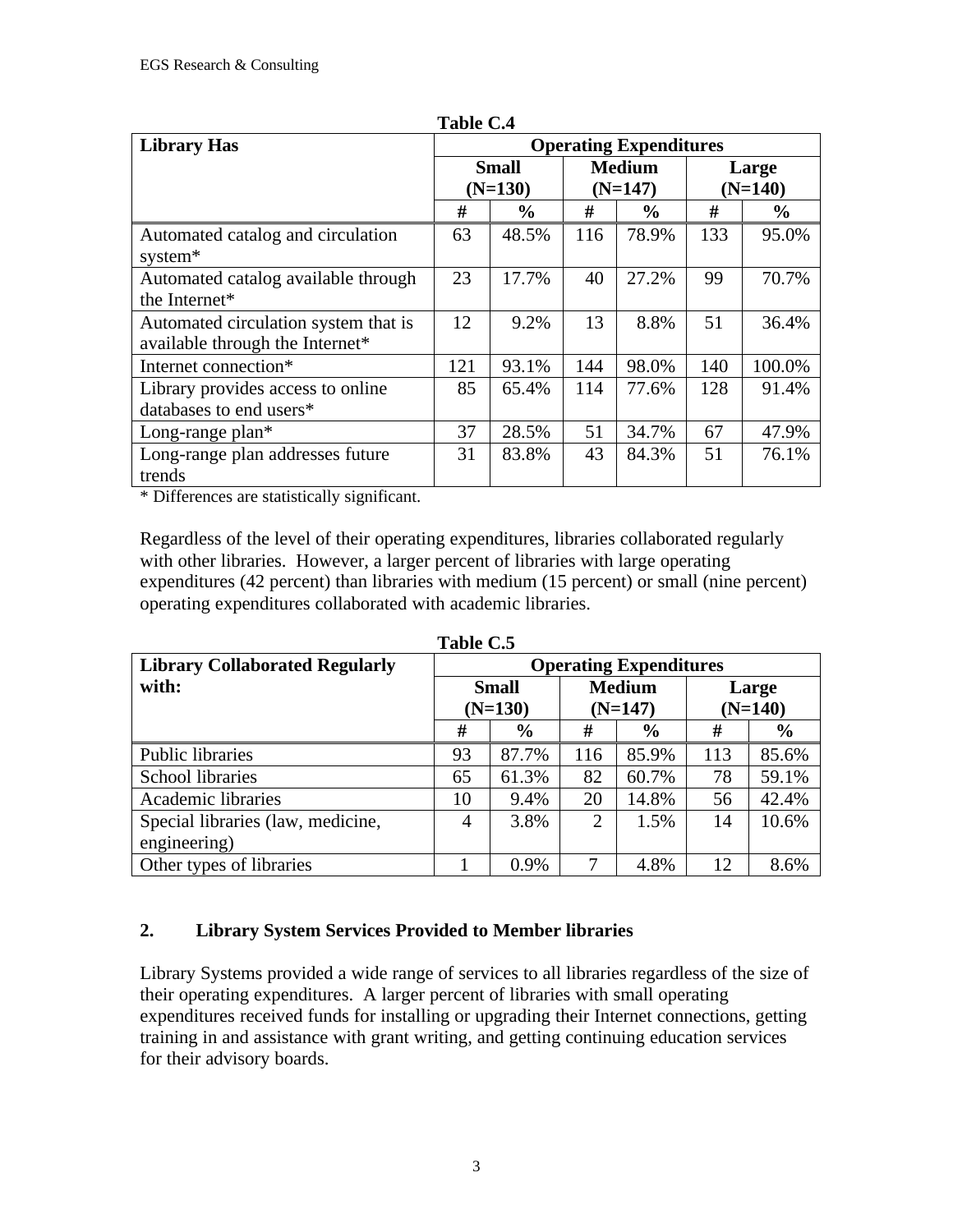| <b>Services Library Received From</b>       | <b>Operating Expenditures</b> |               |           |               |       |               |
|---------------------------------------------|-------------------------------|---------------|-----------|---------------|-------|---------------|
| <b>Library System</b>                       |                               | <b>Small</b>  |           | <b>Medium</b> | Large |               |
|                                             |                               | $(N=130)$     | $(N=147)$ |               |       | $(N=140)$     |
|                                             | #                             | $\frac{0}{0}$ | $\#$      | $\frac{0}{0}$ | $\#$  | $\frac{0}{0}$ |
| Funds for collection development: books     | 126                           | 96.9%         | 143       | 97.9%         | 140   | 100.0%        |
| and other materials                         |                               |               |           |               |       |               |
| Funds for library video collection          | 44                            | 33.8%         | 67        | 45.9%         | 66    | 47.1%         |
| operation                                   |                               |               |           |               |       |               |
| Funds for computers                         | 46                            | 35.4%         | 45        | 30.8%         | 51    | 36.4%         |
| Funds for installing an Internet            | 27                            | 20.8%         | 13        | 8.9%          | 14    | 10.0%         |
| connection                                  |                               |               |           |               |       |               |
| Funds for upgrading the library's Internet  | 16                            | 12.3%         | 6         | 4.1%          | 6     | 4.3%          |
| connection                                  |                               |               |           |               |       |               |
| Training library staff in the management    | 109                           | 83.8%         | 128       | 87.7%         | 122   | 87.1%         |
| and use of electronic resources             |                               |               |           |               |       |               |
| Training and helping library staff to write | 96                            | 73.8%         | 94        | 64.4%         | 79    | 56.4%         |
| grants, assistance with grant writing       |                               |               |           |               |       |               |
| Training library staff in the development   | 47                            | 36.2%         | 58        | 39.7%         | 50    | 35.7%         |
| of long-range plans                         |                               |               |           |               |       |               |
| Purchasing for the library (or assisting    | 8                             | 6.25          | 13        | 8.9%          | 12    | 8.6%          |
| with the purchasing of) video and           |                               |               |           |               |       |               |
| teleconferencing/distance learning          |                               |               |           |               |       |               |
| equipment                                   |                               |               |           |               |       |               |
| Purchasing and upgrading library's          | 34                            | 26.2%         | 36        | 24.7%         | 39    | 27.9%         |
| hardware and software                       |                               |               |           |               |       |               |
| Purchasing equipment for accessing          | 19                            | 14.6%         | 18        | 12.3%         | 13    | 9.3%          |
| electronic resources                        |                               |               |           |               |       |               |
| Purchasing office and other equipment       | 38                            | 29.2%         | 43        | 29.5%         | 52    | 37.1%         |
| for library                                 |                               |               |           |               |       |               |
| Funding bilingual/ESL and literacy          | 20                            | 15.4%         | 35        | 24.0%         | 37    | 26.4%         |
| projects                                    |                               |               |           |               |       |               |
| Funding projects serving youth              | 15                            | 11.5%         | 25        | 17.1%         | 29    | 20.7%         |
| Funding projects serving older adults       | 24                            | 18.5%         | 46        | 31.5%         | 39    | 27.9%         |
| Funding projects to serve people with       | 11                            | 8.5%          | 30        | 20.5%         | 15    | 10.7%         |
| disabilities                                |                               |               |           |               |       |               |
| Proving funds for planning projects         | 9                             | 6.9%          | 10        | 6.8%          | 13    | 9.3%          |
| Providing funds for library automation      | 16                            | 12.3%         | 18        | 12.3%         | 14    | 10.0%         |
| projects                                    |                               |               |           |               |       |               |
| Assistance with reference questions         | 94                            | 72.3%         | 121       | 82.9%         | 72    | 51.4%         |
| Continuing education services for staff     | 124                           | 95.4%         | 138       | 94.5%         | 136   | 97.1%         |
| Continuing education services for library   | 54                            | 41.5%         | 49        | 33.6%         | 47    | 33.6%         |
| advisory board                              |                               |               |           |               |       |               |
| Consulting services                         | 97                            | 74.6%         | 117       | 80.1%         | 97    | 69.3%         |

**Table C.6**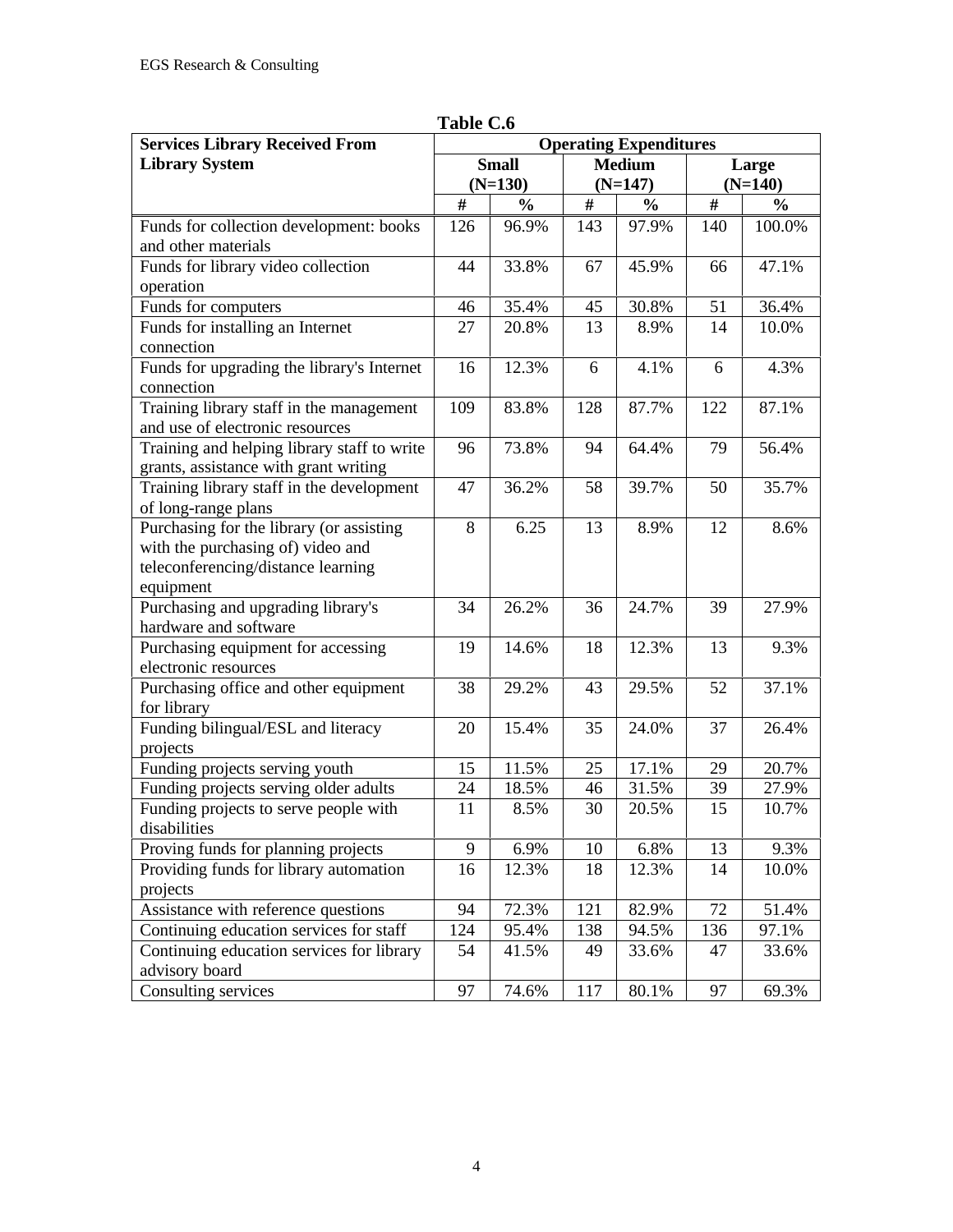### **3. Impact of Library System Services**

On average, libraries with small operating expenditures considered their respective Library System more helpful in meeting their needs than libraries with medium or large operating expenditures. For example, 77 percent of libraries with small operating expenditures compared with 71 percent of libraries with medium operating expenditures, and 59 percent of libraries with small operating expenditures considered their Library Systems "very helpful."

| Table C.7                               |                               |               |               |               |           |               |  |  |
|-----------------------------------------|-------------------------------|---------------|---------------|---------------|-----------|---------------|--|--|
| <b>Helpfulness of Library System in</b> | <b>Operating Expenditures</b> |               |               |               |           |               |  |  |
| <b>Meeting Libraries' Needs*</b>        | <b>Small</b>                  |               | <b>Medium</b> |               |           | Large         |  |  |
|                                         |                               | $(N=129)$     | $(N=146)$     |               | $(N=138)$ |               |  |  |
|                                         | #                             | $\frac{6}{6}$ | #             | $\frac{6}{6}$ | #         | $\frac{6}{6}$ |  |  |
| Very helpful                            | 100                           | 77.5%         | 104           | 71.2%         | 81        | 58.7%         |  |  |
| Helpful                                 | 22                            | 17.1%         | 32            | 21.9%         | 30        | 21.7%         |  |  |
| Moderately helpful                      | 6                             | 4.7%          | 4             | 2.7%          | 17        | 12.3%         |  |  |
| Of little help                          |                               |               | 5             | 3.4%          | 8         | 5.8%          |  |  |
| Not at all helpful                      |                               | --            |               | 0.7%          |           | 0.7%          |  |  |
| Unsure                                  |                               | 0.8%          | --            |               |           | 0.7%          |  |  |
| $Mean**$                                | 1.26                          |               | 1.40          |               | 1.67      |               |  |  |

\* Chi-square=24.74, 10 d.f., p<.00586.

\*\* Mean was calculated based on a 5-point scale where "1" referred to "very helpful" and "5" referred to "not at all helpful."

**Figure C.2**



The size of libraries' operating expenditures was also significantly associated with the improvements that libraries reported as a result of services their Library System had provided, as shown in the following tables. A larger percent of libraries with small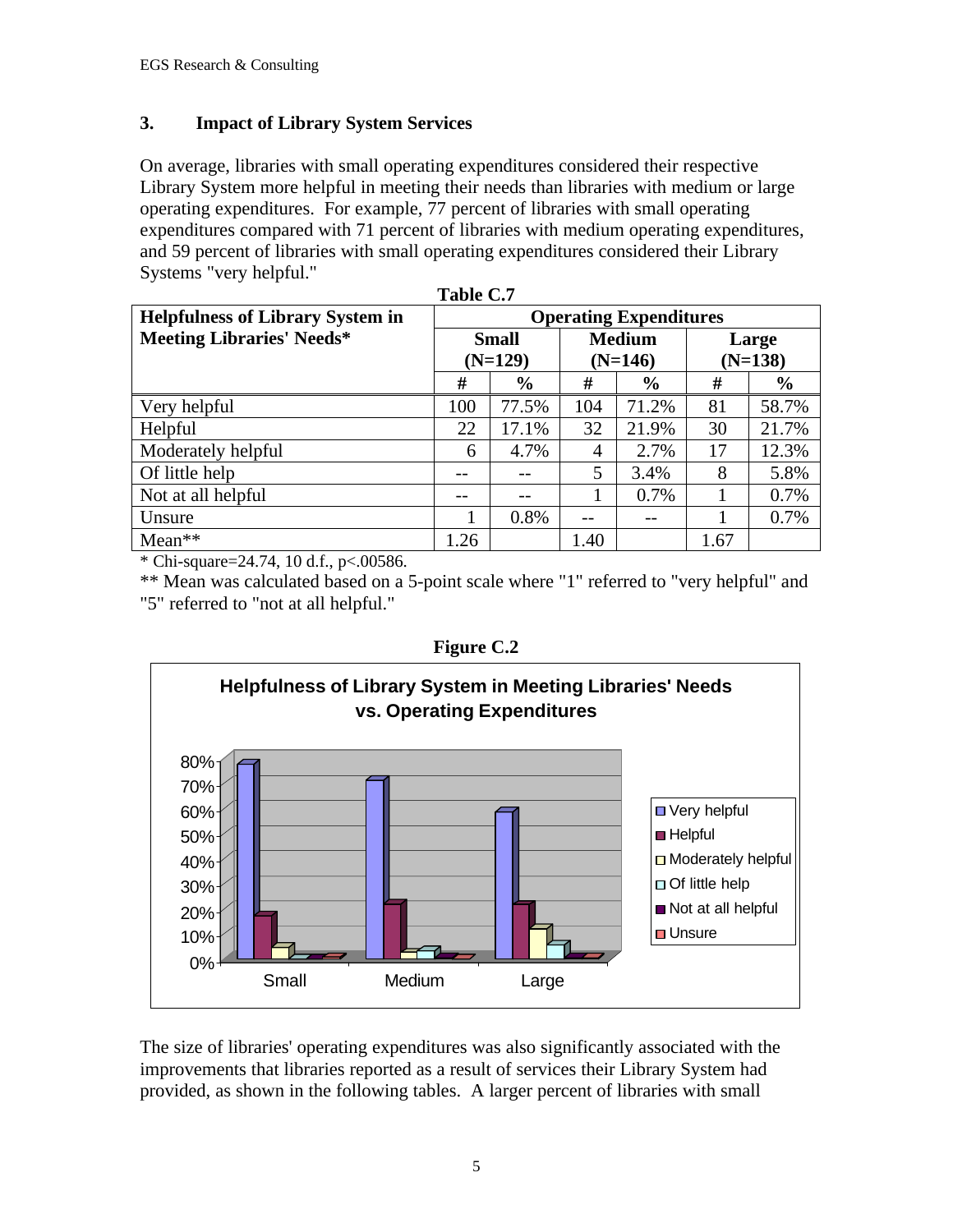operating expenditures compared with libraries with medium and large operating expenditures reported that the services they received from their respective Library Systems helped improve "to a great extent" their collection, technology, operations, management, planning, range and quality of services, and expansion of services to previously unserved populations.

| <b>Services Provided by Library</b>     |    |               | <b>Operating Expenditures</b> |               |           |               |  |
|-----------------------------------------|----|---------------|-------------------------------|---------------|-----------|---------------|--|
| <b>System Helped Improve to a Great</b> |    | <b>Small</b>  |                               | <b>Medium</b> | Large     |               |  |
| <b>Extent Library's*</b>                |    | $(N=130)$     |                               | $(N=147)$     | $(N=140)$ |               |  |
|                                         | #  | $\frac{0}{0}$ | #                             | $\frac{0}{0}$ | #         | $\frac{0}{0}$ |  |
| Collection                              | 99 | 76.1%         | 101                           | 68.7%         | 56        | 40.0%         |  |
| Technology                              | 68 | 52.3%         | 67                            | 45.6%         | 44        | 31.4%         |  |
| Operations                              | 75 | 57.7%         | 62                            | 42.2%         | 28        | 20.0%         |  |
| Management                              | 75 | 57.7%         | 66                            | 44.9%         | 35        | 25.0%         |  |
| Planning                                | 65 | 50.0%         | 57                            | 38.8%         | 41        | 29.3%         |  |
| Range of service                        | 59 | 45.4%         | 58                            | 39.4%         | 38        | 27.1%         |  |
| <b>Quality of services</b>              | 67 | 51.5%         | 67                            | 45.6%         | 46        | 32.8%         |  |
| Ability to serve individuals not        | 57 | 43.8%         | 54                            | 36.7%         | 28        | 20.0%         |  |
| served before                           |    |               |                               |               |           |               |  |

**Table C.8**

\* Differences are statistically significant.

| Table C.9                                         |                               |               |             |  |  |  |
|---------------------------------------------------|-------------------------------|---------------|-------------|--|--|--|
| <b>Services Provided by Library System Helped</b> | <b>Operating Expenditures</b> |               |             |  |  |  |
| <b>Improve Library's*</b>                         | <b>Small</b>                  | <b>Medium</b> | Large       |  |  |  |
|                                                   | <b>Mean</b>                   | <b>Mean</b>   | <b>Mean</b> |  |  |  |
|                                                   | Scores**                      | Scores**      | Scores**    |  |  |  |
| Collection                                        | 1.22                          | 1.32          | 1.85        |  |  |  |
| Technology                                        | 1.54                          | 1.71          | 2.17        |  |  |  |
| <b>Operations</b>                                 | 1.46                          | 1.70          | 2.29        |  |  |  |
| Management                                        | 1.50                          | 1.74          | 2.25        |  |  |  |
| Planning                                          | 1.67                          | 1.86          | 2.29        |  |  |  |
| Range of service                                  | 1.69                          | 1.83          | 2.25        |  |  |  |
| Quality of services                               | 1.55                          | 1.70          | 2.04        |  |  |  |
| Ability to serve individuals not served before    | 1.81                          | 2.00          | 2.45        |  |  |  |

**Table C.9** 

\* Differences were statistically significant.

\*\* Means were calculated on a 5-point scale where "1" refers to "very helpful" and "5" refers to "not at all helpful."

Regardless of the size of their operating expenditures, libraries derived a wide range of benefits from their membership in the Library System. Generally, a larger percent of libraries with small operating expenditures than libraries with medium and large operating expenditures reported deriving these benefits. A larger percent of libraries with small and medium operating expenditures than libraries with large operating expenditures were most appreciative of the quality of their collection, the ability to utilize new technology and resources and offer enhanced access to a variety of information.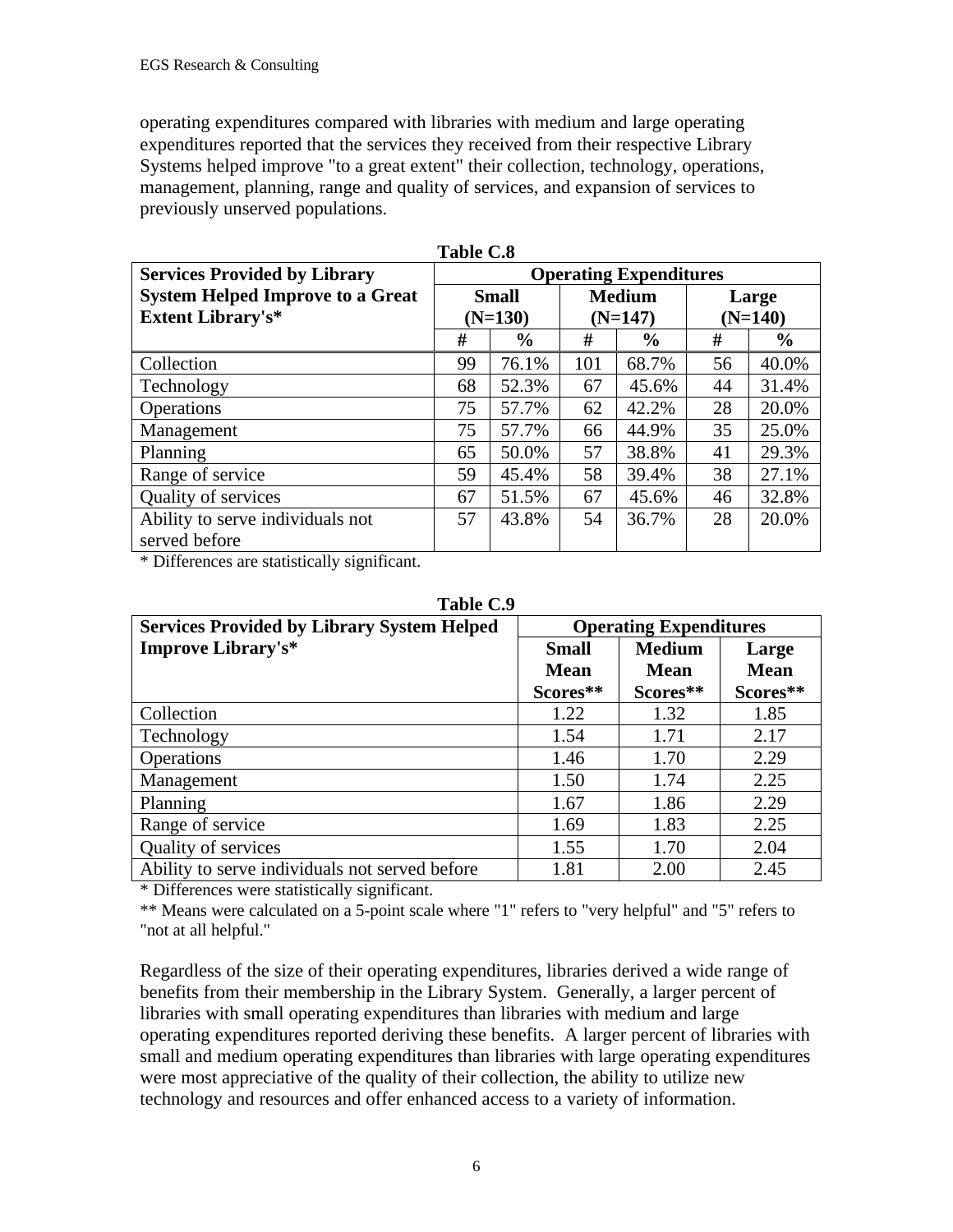| <b>Major Benefits Library Derived</b> | <b>Operating Expenditures</b> |               |           |               |           |                |
|---------------------------------------|-------------------------------|---------------|-----------|---------------|-----------|----------------|
| from Membership in Library            |                               | <b>Small</b>  |           | <b>Medium</b> |           | Large          |
| <b>System</b>                         |                               | $(N=130)$     | $(N=147)$ |               | $(N=140)$ |                |
|                                       | #                             | $\frac{0}{0}$ | #         | $\frac{0}{0}$ | #         | $\frac{6}{10}$ |
| Offered programs to meet the needs    | 45                            | 35.4%         | 54        | 37.2%         | 51        | 37.8%          |
| of special populations                |                               |               |           |               |           |                |
| Increased staff's knowledge and       | 120                           | 94.5%         | 125       | 86.2%         | 110       | 81.5%          |
| competence of library management      |                               |               |           |               |           |                |
| and operations                        |                               |               |           |               |           |                |
| Have a current materials collection   | 107                           | 84.3%         | 116       | 80.0%         | 99        | 73.3%          |
| that is broad in scope and can better |                               |               |           |               |           |                |
| meet community needs                  |                               |               |           |               |           |                |
| Library is better able to utilize new | 106                           | 83.5%         | 112       | 77.2%         | 90        | 66.7%          |
| technology and resources to service   |                               |               |           |               |           |                |
| the community                         |                               |               |           |               |           |                |
| Library offers enhanced access to a   | 105                           | 82.7%         | 121       | 83.4%         | 79        | 58.5%          |
| variety of information                |                               |               |           |               |           |                |
| Library is able to obtain additional  | 99                            | 78.0%         | 105       | 72.4%         | 83        | 61.5%          |
| funding and other resources to        |                               |               |           |               |           |                |
| improve services                      |                               |               |           |               |           |                |
| Library is able to plan services to   | 73                            | 57.5%         | 87        | 60.0%         | 68        | 50.4%          |
| meet the future needs of the          |                               |               |           |               |           |                |
| community                             |                               |               |           |               |           |                |
| Consulting, advice, information       | $\mathbf{1}$                  | 0.8%          | 3         | 2.1%          | 11        | 8.1%           |
| sharing                               |                               |               |           |               |           |                |

**Table C.10**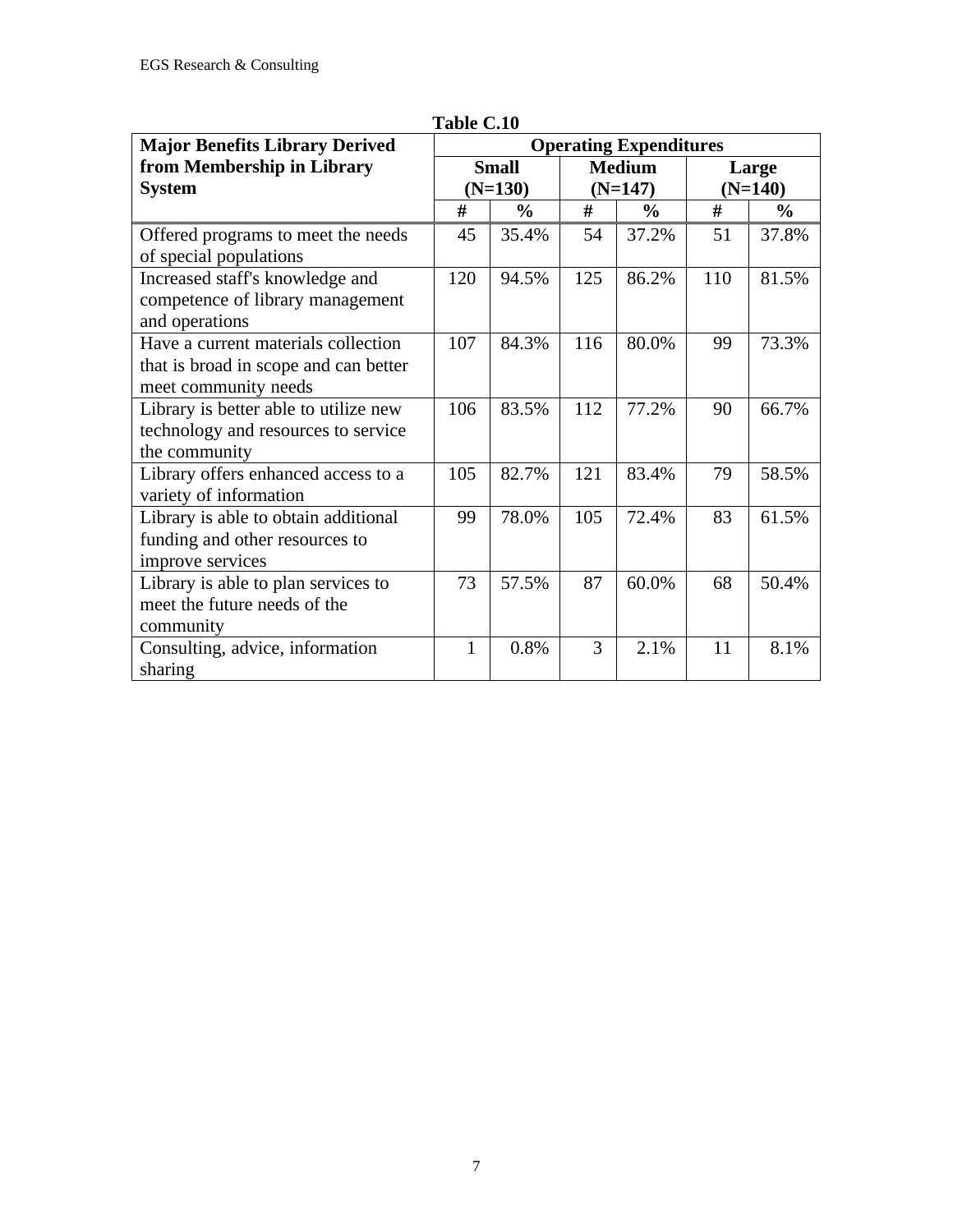## **APPENDIX D: TECHNICAL ASSISTANCE NEGOTIATED GRANT (TANG) - URBAN, SUBURBAN, RURAL AREAS OF PRIMARY SERVICE ANALYSIS**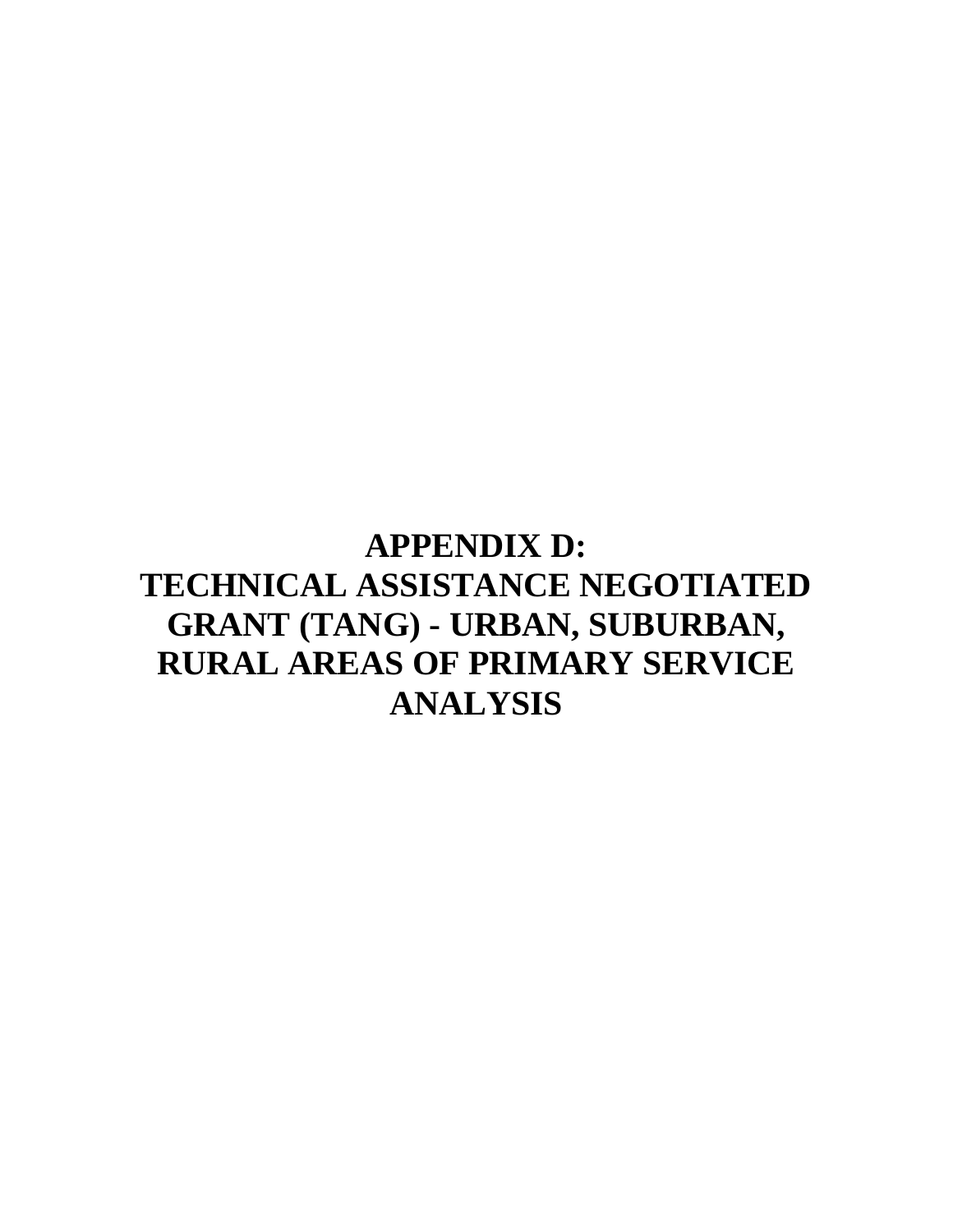## **APPENDIX D: TECHNICAL ASSISTANCE NEGOTIATED G RANT (TANG) - URBAN, SUBURBAN, RURAL AREAS OF PRIMARY SERVICE ANALYSIS**

The majority of libraries (84 to 90 percent), regardless of area of service, received technology-related training from their respective Library Systems since 1998-99.

| <b>Table D.1</b>                          |              |               |          |               |              |               |
|-------------------------------------------|--------------|---------------|----------|---------------|--------------|---------------|
| <b>Staff Received Technology-related</b>  | <b>Urban</b> |               | Suburban |               | <b>Rural</b> |               |
| <b>Training, Consulting or Assistance</b> | #            | $\frac{0}{0}$ | #        | $\frac{0}{0}$ | #            | $\frac{0}{0}$ |
| from Respective Library System            | (38)         |               | (76)     |               | (297)        |               |
| <b>Since 1998-99</b>                      |              |               |          |               |              |               |
| Yes                                       | 32           | 84.2%         | 67       | 88.2%         | 267          | 89.9%         |
| N <sub>o</sub>                            | h            | 15.8%         | 9        | .8%           | 30           | 10.1%         |

On average, libraries serving primarily rural areas found the technology-related training, assistance or consulting provided to them by their respective Library System to be more helpful than libraries serving primarily urban or suburban areas. Eighty-seven percent of libraries serving primarily rural areas, 85 percent of libraries serving urban areas, and 82 percent of libraries serving primarily suburban areas found the technology-related training to be either "very helpful" or "helpful."

| <b>Helpfulness of Technology-related</b>  |      | <b>Urban</b>  |      | Suburban      |                | <b>Rural</b>  |
|-------------------------------------------|------|---------------|------|---------------|----------------|---------------|
| <b>Training, Consulting or Assistance</b> | #    | $\frac{6}{6}$ | #    | $\frac{0}{0}$ | #              | $\frac{6}{9}$ |
| <b>Staff Received from Respective</b>     | (33) |               | (67) |               | (265)          |               |
| Library System Since 1998-99*             |      |               |      |               |                |               |
| Very helpful                              | 18   | 54.5%         | 28   | 41.8%         | 167            | 63.0%         |
| Helpful                                   | 10   | 30.3%         | 27   | 40.3%         | 63             | 23.8%         |
| Moderately helpful                        | 3    | 9.1%          | 12   | 17.9%         | 29             | 10.9%         |
| Of little help                            |      | 3.0%          |      |               | 3              | 1.1%          |
| Not at all helpful                        |      | 3.0%          |      |               |                | 0.4%          |
| Unsure                                    |      |               |      |               | $\overline{2}$ | 0.8%          |
| $Mean**$                                  | 1.70 |               | 1.76 |               | 1.51           |               |

**Table D.2**

\* Includes 365 libraries because not all libraries provided data on technology training helpfulness.

\*\* Means were calculated on a 5-point scale where "1" refers to "very helpful" and "5" refers to "not at all helpful."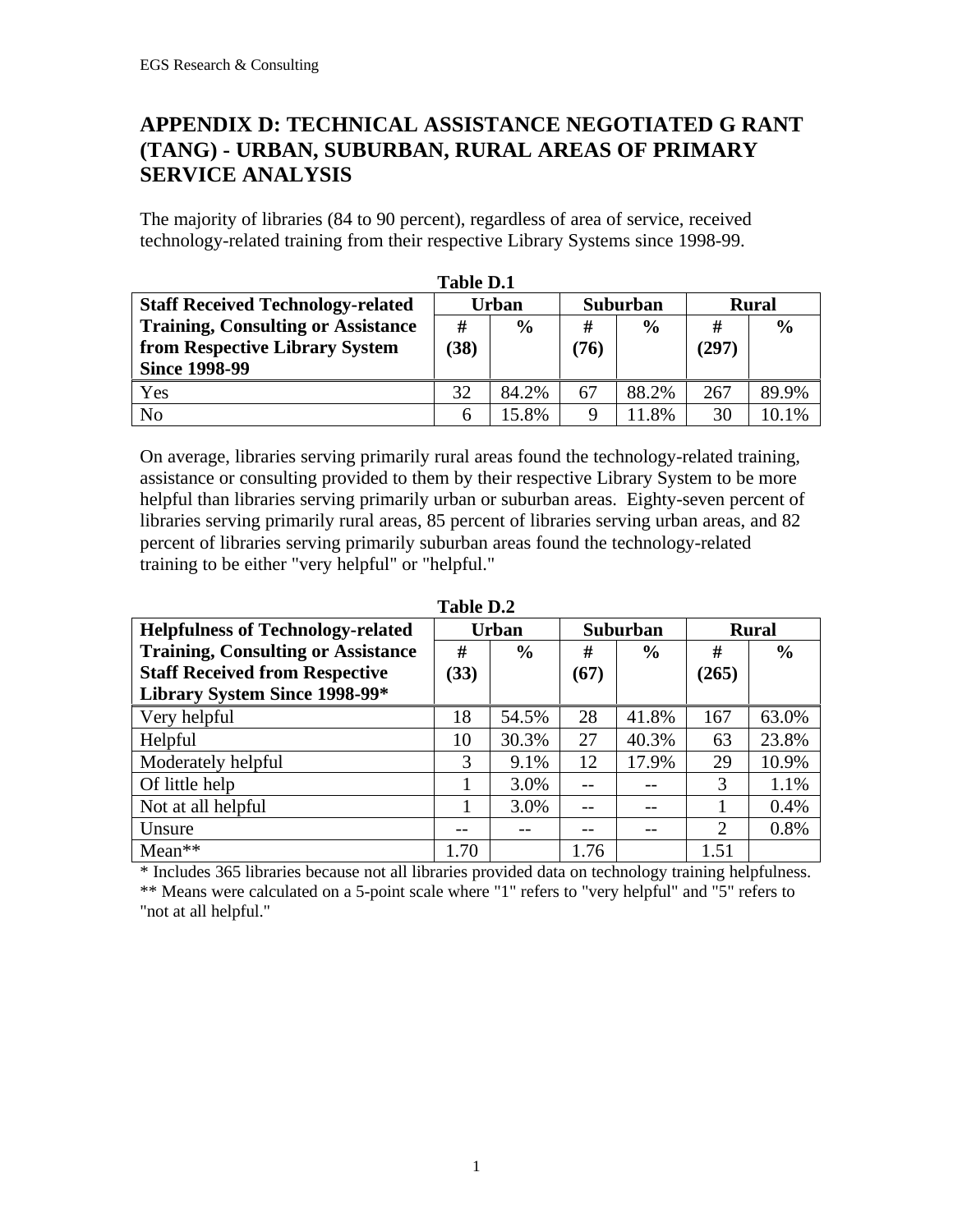

The libraries' primary area of service did not differentiate among the three groups of libraries in regard to what they liked about the technology-related training, consulting or assistance that their respective Library System provided. However, a smaller percent of libraries serving primarily suburban areas than the other two categories of libraries reported in the affirmative on each of these categories.

| Table D.S                               |      |               |      |               |       |               |  |
|-----------------------------------------|------|---------------|------|---------------|-------|---------------|--|
| <b>Library Staff Liked Best About</b>   |      | <b>Urban</b>  |      | Suburban      |       | <b>Rural</b>  |  |
| <b>Technology-related Training,</b>     | #    | $\frac{0}{0}$ | #    | $\frac{0}{0}$ | #     | $\frac{0}{0}$ |  |
| <b>Consulting or Assistance Library</b> | (38) |               | (76) |               | (297) |               |  |
| <b>System Provided</b>                  |      |               |      |               |       |               |  |
| Technician's experience and             | 25   | 80.6%         | 44   | 66.7%         | 216   | 81.5%         |  |
| knowledge                               |      |               |      |               |       |               |  |
| Technician has experience in working    | 21   | 67.7%         | 37   | 56.1%         | 178   | 67.2%         |  |
| with libraries                          |      |               |      |               |       |               |  |
| Training was tailored to the level of   | 22   | 71.0%         | 30   | 45.5%         | 186   | 70.2%         |  |
| knowledge/skills of staff               |      |               |      |               |       |               |  |
| Training was hands-on                   | 22   | 71.0%         | 52   | 78.8%         | 220   | 83.0%         |  |
| Technician provided training on-site    | 12   | 38.7%         | 9    | 13.6%         | 116   | 43.8%         |  |
| Technician provided follow-up           | 10   | 32.3%         | 5    | 7.65          | 77    | 29.1%         |  |
| training where needed                   |      |               |      |               |       |               |  |
| Materials were user friendly            | 19   | 61.3%         | 34   | 51.5%         | 169   | 63.8%         |  |
| Technician has a 1-800 line for         | 7    | 22.6%         | 10   | 15.2%         | 112   | 42.3%         |  |
| technical assistance                    |      |               |      |               |       |               |  |
| Technician established a relationship   | 11   | 35.5%         | 11   | 36.7%         | 118   | 44.5%         |  |
| of trust with the library staff         |      |               |      |               |       |               |  |
| Training was tailored to library needs  | 22   | 71.0%         | 24   | 36.4%         | 172   | 64.9%         |  |
| Technician's communication abilities    | 19   | 61.2%         | 24   | 36.4%         | 153   | 57.7%         |  |

**Table D.3**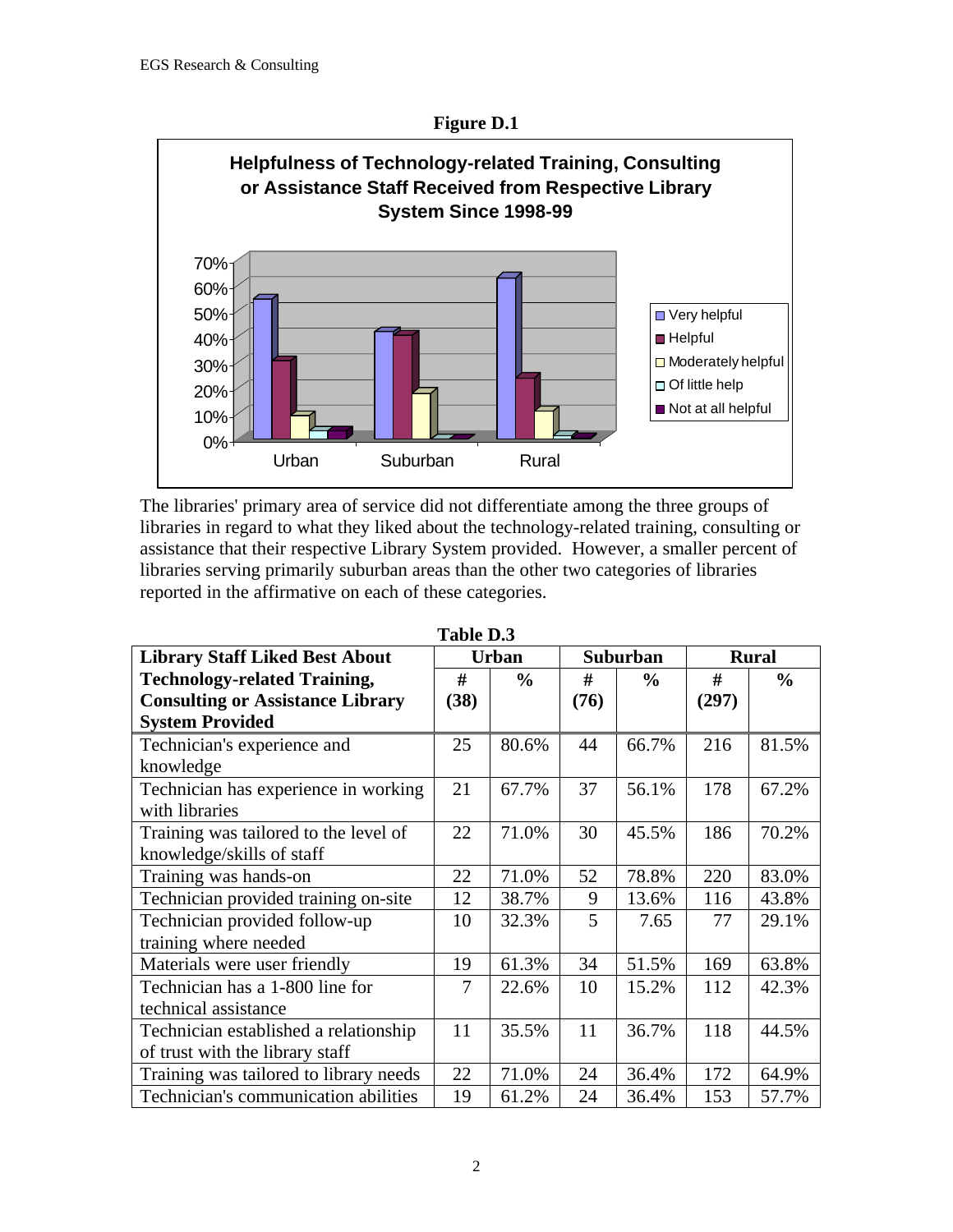The following series of tables compares the technological self-sufficiency of libraries before and after they received technology-related training, consulting, or assistance from their respective Library System. As seen in these tables, the technological selfsufficiency of libraries, regardless of primary area of service, improved significantly as a result of the training. The difference was especially dramatic among libraries serving primarily rural areas. Only three percent of these libraries considered themselves technologically self-sufficient prior to receiving technology-related assistance from their respective Library Systems. Furthermore, nearly one-half of the libraries serving rural areas considered themselves to be self-sufficient "to a minor extent" or "not at all." Subsequent to the technology-related training, consulting and assistance provided to them by their respective Library Systems, 43 percent (up from three percent) of the libraries serving rural areas considered themselves technologically self-sufficient "to a great extent" and only two percent considered themselves not self-sufficient (down from 48 percent).

Libraries serving primarily urban areas and those serving suburban areas also witnessed a significant shift in self-sufficiency. Prior to the technology-related assistance that the Library Systems provided, 29 percent of the libraries serving urban areas considered themselves technologically self-sufficient; as a result of the training this group grew to 42 percent. Similarly, prior to the technology-related training, 19 percent of the libraries serving suburban areas considered themselves technologically self-sufficient; this status was claimed subsequent to the assistance by 31 percent of these libraries. Lack of technological self-sufficiency among libraries serving suburban areas declined from 25 percent to four percent as a result of the training and assistance that Library Systems provided. However, lack of technological self-sufficiency among libraries serving primarily urban areas decreased only from 20 percent to 18 percent.

| Table D.4                   |       |                                 |       |                                |                 |              |  |  |
|-----------------------------|-------|---------------------------------|-------|--------------------------------|-----------------|--------------|--|--|
| <b>Extent to Which</b>      |       | <b>Before Library System</b>    |       | As a Result of Training        |                 |              |  |  |
| <b>Libraries Were</b>       |       | <b>Provided Training</b>        |       | <b>Library System Provided</b> |                 |              |  |  |
| <b>Technologically Self</b> | Urban | <b>Suburban</b><br><b>Rural</b> |       | <b>Urban</b>                   | <b>Suburban</b> | <b>Rural</b> |  |  |
| <b>Sufficient</b>           |       |                                 |       |                                |                 |              |  |  |
| To a great extent           | 29.4% | 19.4%                           | 3.3%  | 42.4%                          | 31.3%           | 43.2%        |  |  |
| To a moderate extent        | 23.5% | 20.9%                           | 12.2% | 27.3%                          | 49.3%           | 43.9%        |  |  |
| To some extent              | 26.5% | 34.3%                           | 36.9% | 12.1%                          | 14.9%           | 10.6%        |  |  |
| To a minor extent           | 17.6% | 22.4%                           | 31.4% | 18.2%                          | 3.0%            | 1.9%         |  |  |
| Not at all                  | 2.9%  | 3.0%                            | 16.2% |                                | 1.5%            | 0.4%         |  |  |
| $Means*$                    | 2.41  | 2.69                            | 3.45  | 2.06                           | 1.94            | 1.72         |  |  |

**Table D.4**

\* Means were calculated on a 5-point scale where "1" refers to "to a great extent" and "5" refers to "not at all."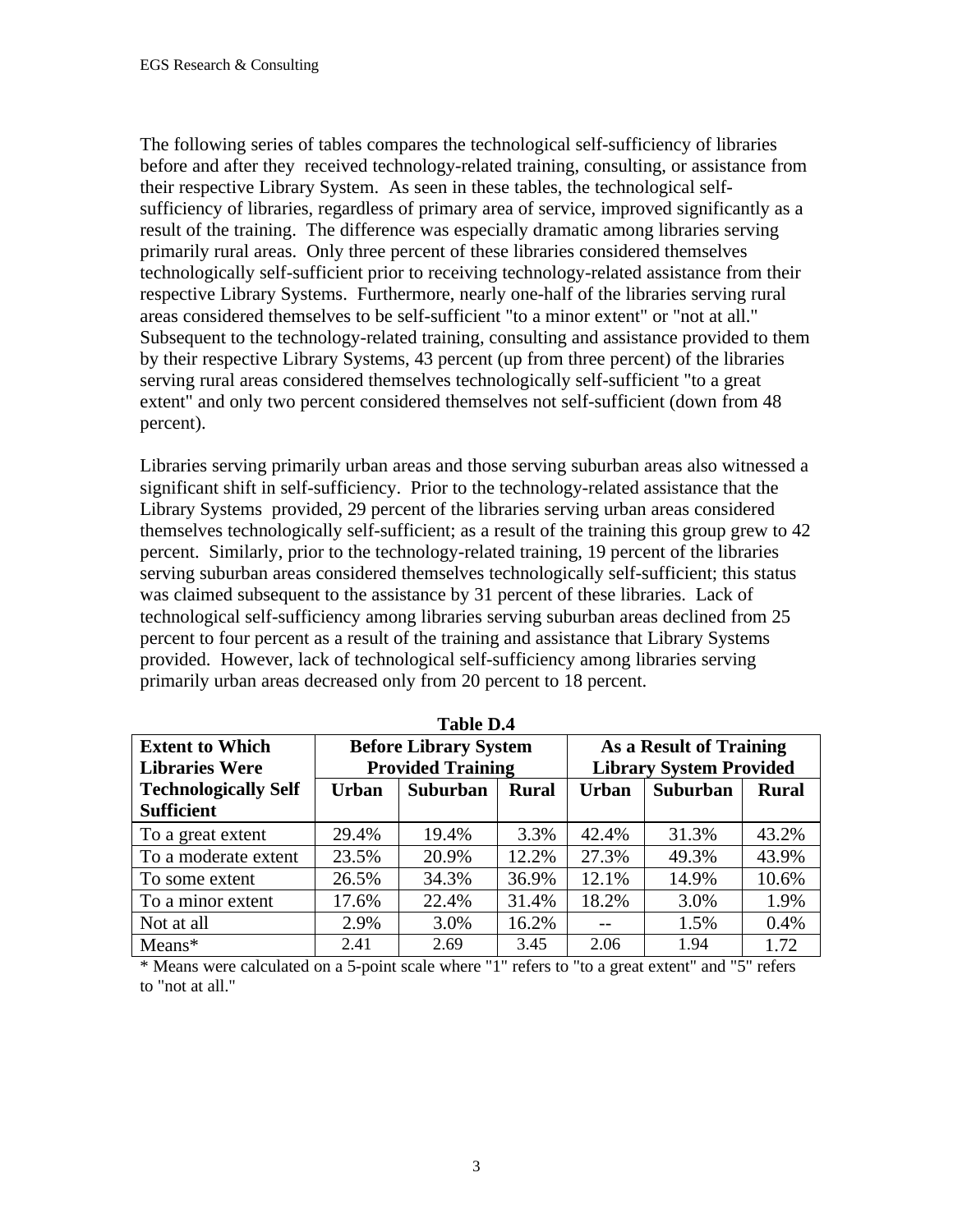

**Figure D.2**

#### **Table D.5**

| <b>Extent to Which Library Was</b>     | <b>Urban</b> |               | Suburban |               | <b>Rural</b> |               |
|----------------------------------------|--------------|---------------|----------|---------------|--------------|---------------|
| <b>Technologically Self-sufficient</b> | #            | $\frac{0}{0}$ | #        | $\frac{6}{6}$ | #            | $\frac{6}{6}$ |
| <b>Before Library System Provided</b>  | (34)         |               | (67)     |               | (271)        |               |
| Training*                              |              |               |          |               |              |               |
| To a great extent                      | 10           | 29.4%         | 13       | 19.4%         | 9            | 3.3%          |
| To a moderate extent                   | 8            | 23.5%         | 14       | 20.9%         | 33           | 12.2%         |
| To some extent                         | 9            | 26.5%         | 23       | 34.3%         | 100          | 36.9%         |
| To a minor extent                      | 6            | 17.6%         | 15       | 22.4%         | 85           | 31.4%         |
| Not at all                             |              | 2.9%          | 2        | 3.0%          | 44           | 16.2%         |
| Mean**                                 | 2.41         |               | 2.69     |               | 3.45         |               |

\* Chi-square=53.95, 8 d.f., p<.00000.

**Table D.6**

| <b>Extent to Which Library Is</b>           | <b>Urban</b> |               | Suburban |               | <b>Rural</b> |               |
|---------------------------------------------|--------------|---------------|----------|---------------|--------------|---------------|
| <b>Technologically Self-sufficient As a</b> | #            | $\frac{6}{9}$ | #        | $\frac{6}{6}$ | #            | $\frac{0}{0}$ |
| <b>Result of Training Library System</b>    | (33)         |               | (67)     |               | (264)        |               |
| Provided*                                   |              |               |          |               |              |               |
| To a great extent                           | 14           | 42.4%         | 21       | 31.3%         | 114          | 43.2%         |
| To a moderate extent                        | 9            | 27.3%         | 33       | 49.3%         | 116          | 43.9%         |
| To some extent                              | 4            | 12.1%         | 10       | 14.9%         | 28           | 10.6%         |
| To a minor extent                           | 6            | 18.2%         | 2        | 3.0%          | 5            | 1.9%          |
| Not at all                                  |              |               |          | 1.5%          |              | 0.4%          |
| $Mean**$                                    | 2.06         |               | 1.94     |               | 1.72         |               |

\* Chi-square=28.52, 8 d.f., p<.00038.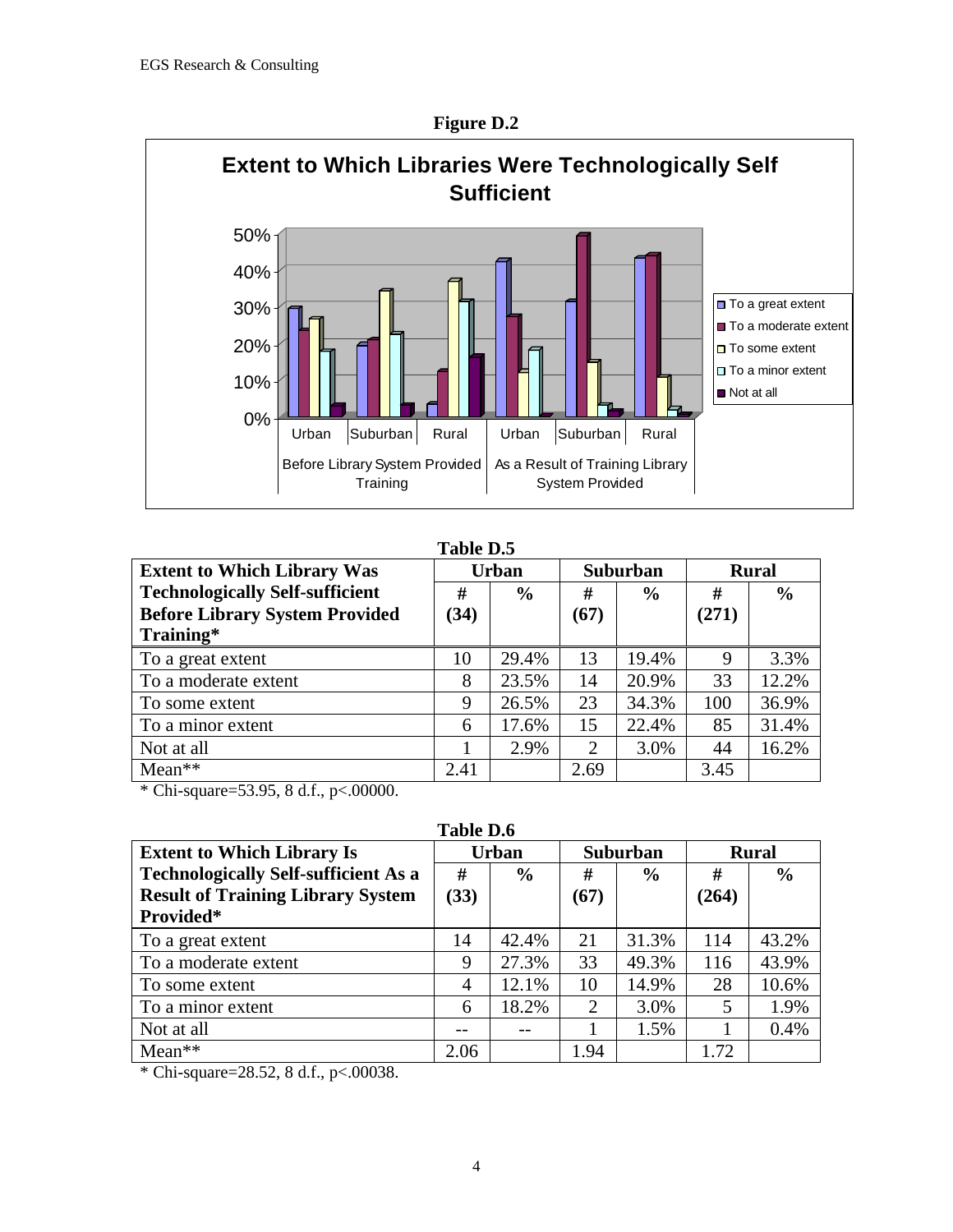The technology-related training, consulting, and assistance that Library Systems provided to their respective members created a substantial cluster of libraries that were able to use and maintain their information resource technology. Forty-three percent of the libraries serving primarily rural areas, 41 percent of libraries serving primarily urban areas, and 34 percent of the libraries serving primarily suburban areas were in this cluster. At the same time, 20 percent of the libraries serving urban areas, nine percent of those serving suburban areas, and four percent of those serving rural areas were still greatly lacking in this regard. **Table D.7**

| As a Result of Training Library         | <b>Urban</b> |               | <b>Suburban</b> |               | <b>Rural</b> |               |
|-----------------------------------------|--------------|---------------|-----------------|---------------|--------------|---------------|
| <b>System Provided, Library is Able</b> | #            | $\frac{6}{9}$ | #               | $\frac{0}{0}$ | #            | $\frac{6}{6}$ |
| to Use and Maintain Information         | (34)         |               | (68)            |               | (276)        |               |
| <b>Resource Technology</b>              |              |               |                 |               |              |               |
| To a great extent                       | 14           | 41.2%         | 23              | 33.8%         | 120          | 43.5%         |
| To a moderate extent                    | 10           | 29.4%         | 31              | 45.6%         | 110          | 39.9%         |
| To some extent                          | 3            | 8.8%          | 8               | 11.8%         | 35           | 12.7%         |
| To a minor extent                       | 6            | 17.6%         | 6               | 8.8%          | 10           | 3.6%          |
| Not at all                              |              | 2.9%          | $-1$            |               |              | 0.4%          |
| $Mean**$                                | 2.12         |               | 1.96            |               | 1.77         |               |

\* Chi-square=18.85, 8 d.f.,  $p < 0.01567$ .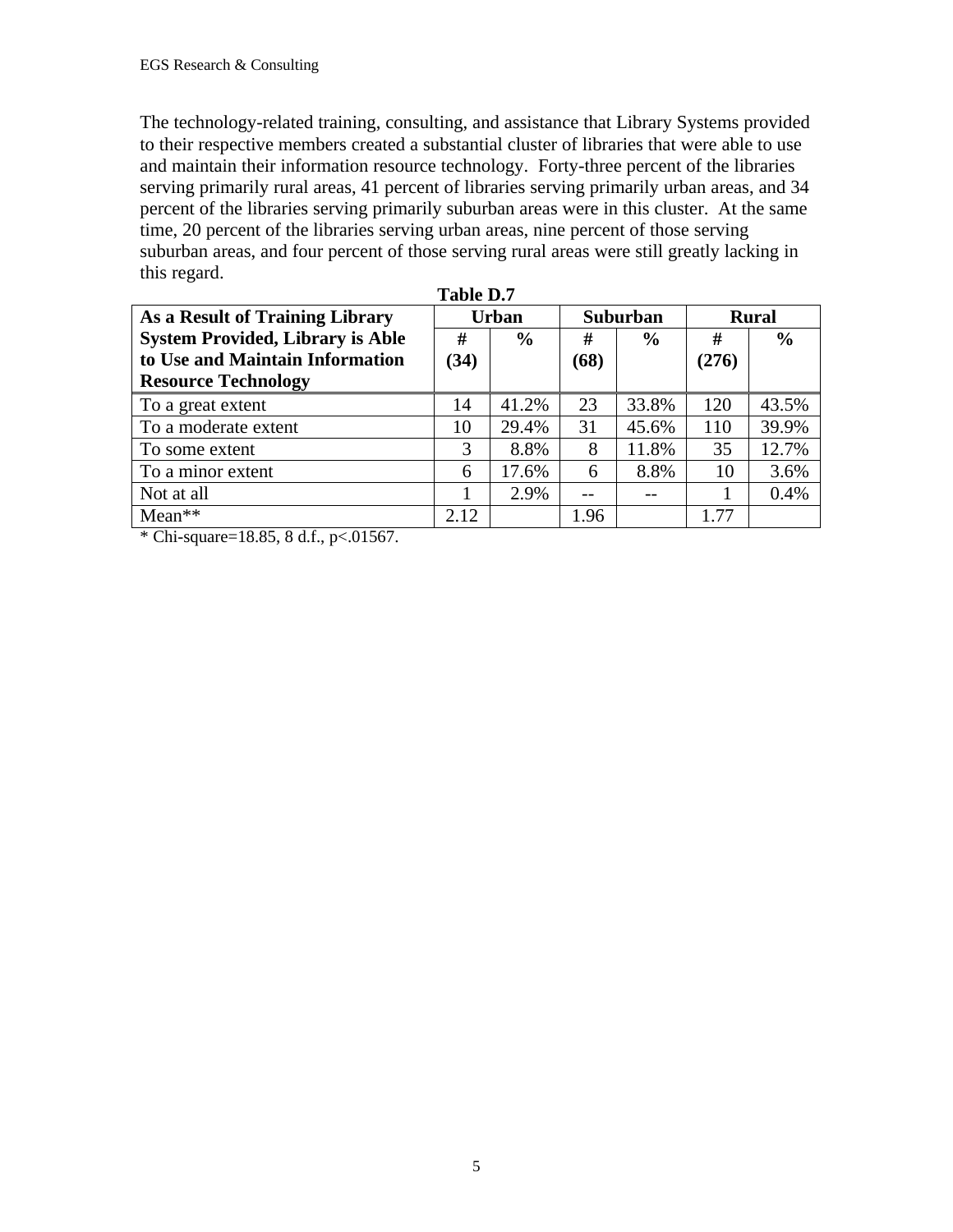## **APPENDIX E: TECHNICAL ASSISTANCE NEGOTIATED GRANT (TANG) - LIBRARIES' OPERATING EXPENDITURES ANALYSIS**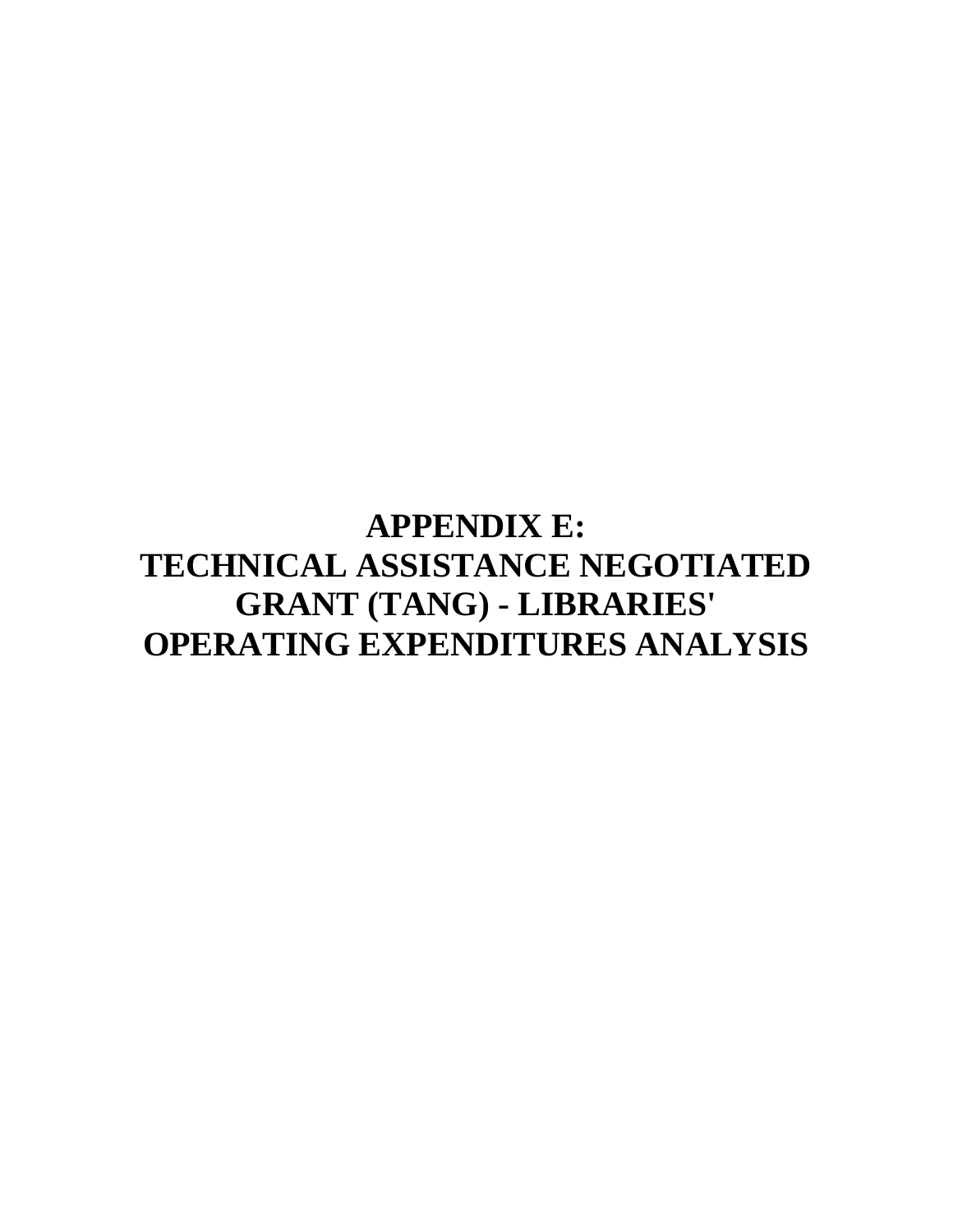## **APPENDIX E: TECHNICAL ASSISTANCE NEGOTIATED GRANT (TANG) - LIBRARIES' OPERATING EXPENDITURES ANALYSIS**

Regardless of the size of their operating expenditures, 87 to 91 percent of the libraries reported that they received technology-related training, consulting or assistance from their Library System. However, a larger percent of libraries with medium operating expenditures received such assistance.

| *********                                 |                                |       |               |               |           |               |
|-------------------------------------------|--------------------------------|-------|---------------|---------------|-----------|---------------|
| <b>Staff Received Technology-related</b>  | <b>Operating Expenditures*</b> |       |               |               |           |               |
| <b>Training, Consulting or Assistance</b> | <b>Small</b>                   |       | <b>Medium</b> |               |           | Large         |
| from Respective Library System            | $(N=130)$                      |       | $(N=147)$     |               | $(N=140)$ |               |
| <b>Since 1998-99</b>                      | #<br>$\frac{0}{0}$             |       | #             | $\frac{0}{0}$ | #         | $\frac{0}{0}$ |
| Yes                                       | 115                            | 88.5% | 134           | 91.2%         | 122       | 87.1%         |
| No                                        | 15                             | 1.5%  | 13            | 8.8%          | 18        | 12.9%         |

| fable F |  |
|---------|--|
|---------|--|

\* Small operating expenditures were defined as less than \$50,000; medium size operating expenditures were \$50,000-\$150,000; large operating expenditures were more than \$150,000.

More libraries with small (65 percent) and medium (62 percent) operating expenditures than libraries with large operating expenditures (51 percent) regarded the technologyrelated training, consulting and assistance they received to be "very helpful."

| <b>Helpfulness of Technology-related</b>  | <b>Operating Expenditures</b> |               |                |               |           |               |
|-------------------------------------------|-------------------------------|---------------|----------------|---------------|-----------|---------------|
| <b>Training, Consulting or Assistance</b> | <b>Small</b>                  |               | <b>Medium</b>  |               | Large     |               |
| <b>Staff Received from Respective</b>     | $(N=114)$                     |               | $(N=133)$      |               | $(N=123)$ |               |
| <b>Library System Since 1998-99</b>       | #                             | $\frac{0}{0}$ | #              | $\frac{6}{6}$ | #         | $\frac{6}{6}$ |
| Very helpful                              | 74                            | 64.9%         | 82             | 61.7%         | 63        | 51.2%         |
| Helpful                                   | 29                            | 25.4%         | 34             | 25.6%         | 36        | 29.3%         |
| Moderately helpful                        | 9                             | 7.9%          | 13             | 9.8%          | 22        | 17.9%         |
| Of little help                            |                               | 0.9%          | $\overline{2}$ | 1.5%          |           | 0.8%          |
| Not at all helpful                        |                               |               |                | 0.8%          |           | 0.8%          |
| Unsure                                    |                               | 0.9%          |                | 0.8%          | --        |               |
| $Mean*$                                   | 1.44                          |               | 1.53           |               | 1.71      |               |

**Table E.2**

\* Means were calculated on a 5-point scale where "1" refers to "very helpful" and "5" refers to "not at all helpful."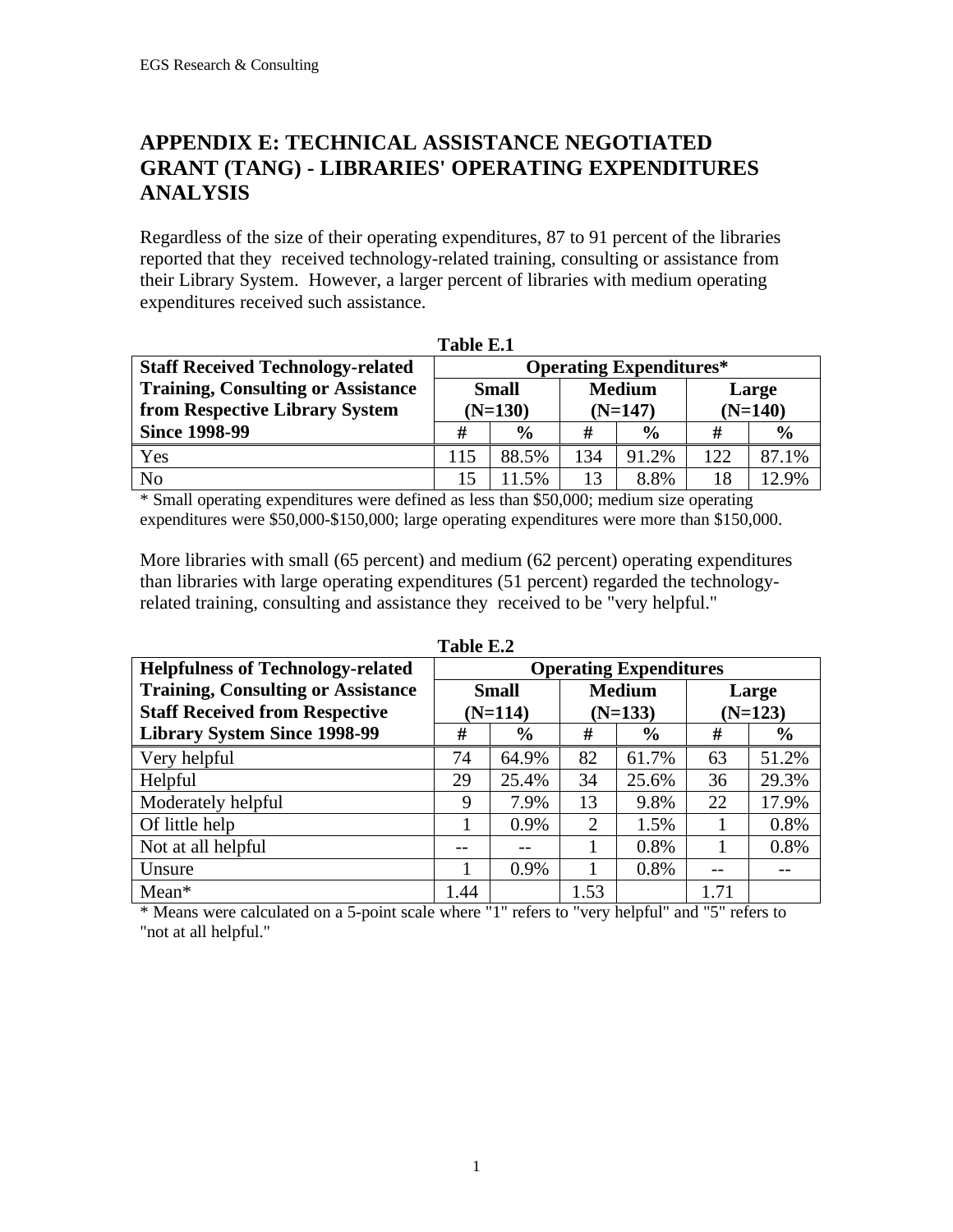



A larger percent of libraries with small operating expenditures than libraries with medium or large operating expenditures appreciated the following aspects of the training, consulting, and assistance they received. Libraries with small operating expenditures were considerably more appreciative of having training on-site, having access to a 1-800 line for technical support, and having access to follow-up training as needed.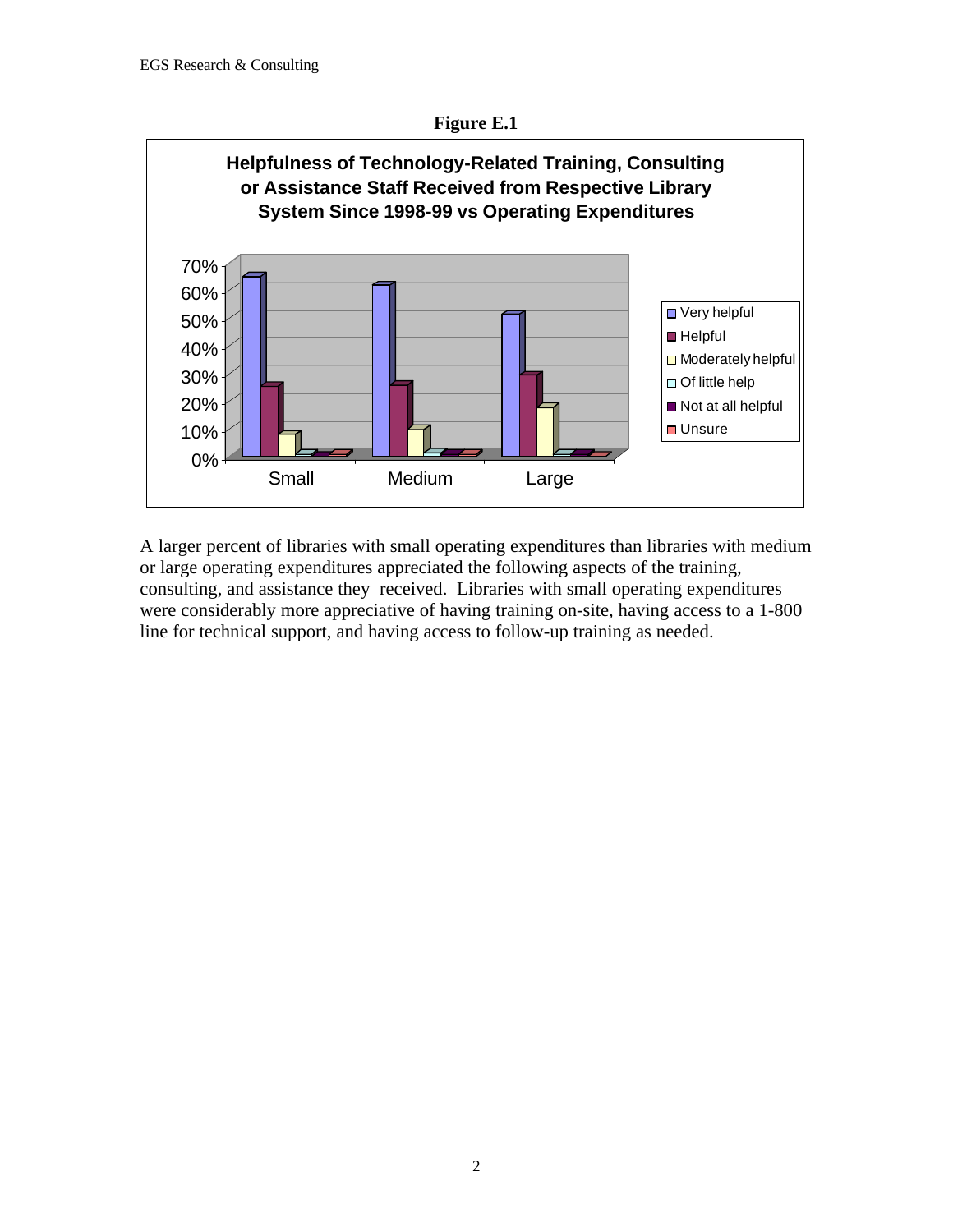| <b>Library Staff Liked Best About</b>   | <b>Operating Expenditures</b> |               |           |               |           |               |
|-----------------------------------------|-------------------------------|---------------|-----------|---------------|-----------|---------------|
| <b>Technology-related Training,</b>     | <b>Small</b>                  |               |           | <b>Medium</b> | Large     |               |
| <b>Consulting or Assistance Library</b> |                               | $(N=115)$     | $(N=133)$ |               | $(N=119)$ |               |
| <b>System Provided</b>                  | #                             | $\frac{0}{0}$ | #         | $\frac{0}{0}$ | #         | $\frac{0}{0}$ |
| Technician's experience and             | 100                           | 87.0%         | 109       | 82.0%         | 83        | 69.7%         |
| knowledge                               |                               |               |           |               |           |               |
| Technician has experience in working    | 82                            | 71.3%         | 85        | 63.9%         | 73        | 61.3%         |
| with libraries                          |                               |               |           |               |           |               |
| Training was tailored to the level of   | 80                            | 69.6%         | 89        | 66.9%         | 71        | 59.7%         |
| knowledge/skills of staff               |                               |               |           |               |           |               |
| Training was hands-on                   | 95                            | 82.6%         | 111       | 83.5%         | 90        | 75.6%         |
| Technician provided training on-site    | 55                            | 47.8%         | 47        | 35.3%         | 39        | 32.8%         |
| Technician provided follow-up           | 36                            | 31.3%         | 34        | 25.6%         | 24        | 20.2%         |
| training where needed                   |                               |               |           |               |           |               |
| Materials were user friendly            | 71                            | 61.7%         | 91        | 68.4%         | 64        | 53.8%         |
| Technician has a 1-800 line for         | 57                            | 49.6%         | 48        | 36.1%         | 27        | 22.7%         |
| technical assistance                    |                               |               |           |               |           |               |
| Technician established a relationship   | 54                            | 47.0%         | 57        | 42.9%         | 33        | 27.7%         |
| of trust with the library staff         |                               |               |           |               |           |               |
| Training was tailored to library needs  | 74                            | 64.3%         | 87        | 65.4%         | 59        | 49.6%         |
| Technician's communication abilities    | 62                            | 53.9%         | 80        | 60.2%         | 57        | 47.9%         |

**Table E.3**

The training that the Library Systems provided through TANG was invaluable to libraries regardless of the size of their operating expenditures. Prior to the TANG training, only 18 percent of the libraries with large operating expenditures, six percent of the libraries with medium operating expenditures, and less than one percent of the libraries with small operating expenditures were technologically self-sufficient "to a great extent." Twentyfive percent of the libraries with large operating expenditures, 41 percent of the libraries with medium operating expenditures, and 58 percent of the libraries with small operating expenditures were not technologically self-sufficient.

TANG has had a dramatic effect on all libraries. A larger impact, however, was on libraries with small and medium operating expenditures, as shown in the series of tables below. As a result of the TANG training, 45 percent of the libraries with small operating expenditures, 43 percent of the libraries with medium operating expenditures, and 36 percent of the libraries with large operating expenditures considered themselves technologically self-sufficient "to a great extent." The percent of libraries considering themselves not self-sufficient declined dramatically, as well. Only five percent of the libraries with large operating expenditures and two percent of the libraries with medium and small operating expenditures considered themselves not self-sufficient.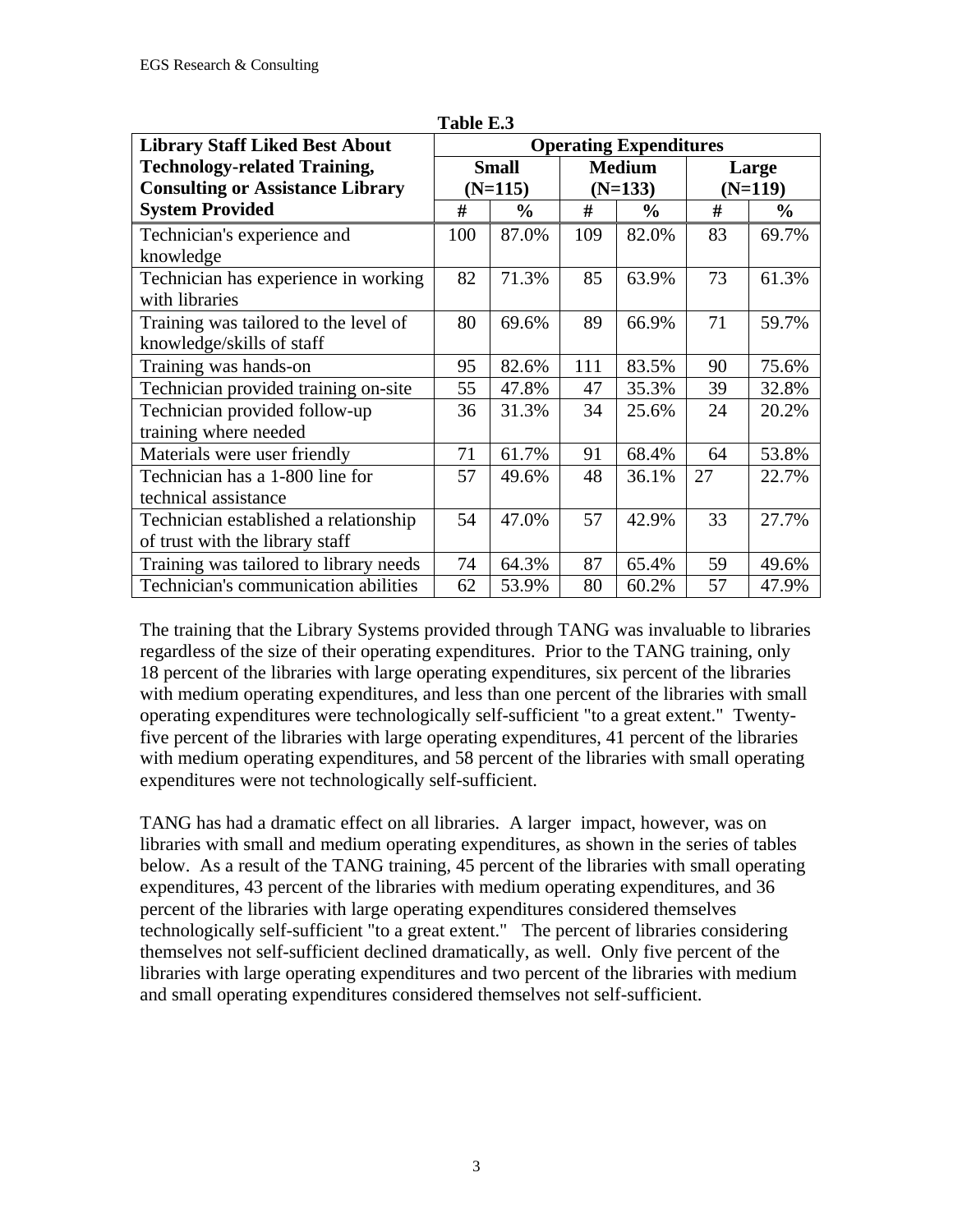| <b>Extent to Which</b><br><b>Libraries Were</b> | <b>Before Library System</b><br><b>Provided Training</b> |                               |       |              | As a Result of Training<br><b>Library System Provided</b> |       |  |  |
|-------------------------------------------------|----------------------------------------------------------|-------------------------------|-------|--------------|-----------------------------------------------------------|-------|--|--|
| <b>Technologically Self</b>                     |                                                          | <b>Operating Expenditures</b> |       |              |                                                           |       |  |  |
| <b>Sufficient</b>                               | <b>Small</b>                                             | <b>Medium</b>                 | Large | <b>Small</b> | <b>Medium</b>                                             | Large |  |  |
| To a great extent                               | 0.9%                                                     | 5.9%                          | 18.3% | 44.7%        | 43.4%                                                     | 36.0% |  |  |
| To a moderate extent                            | 6.1%                                                     | 15.4%                         | 23.0% | 39.5%        | 44.2%                                                     | 46.4% |  |  |
| To some extent                                  | 34.8%                                                    | 37.5%                         | 34.1% | 14.0%        | 7.8%                                                      | 12.8% |  |  |
| To a minor extent                               | 33.0%                                                    | 31.6%                         | 19.8% | 1.8%         | 3.9%                                                      | 4.0%  |  |  |
| Not at all                                      | 25.2%                                                    | 9.6%                          | 4.8%  |              | 0.8%                                                      | 0.8%  |  |  |
| $Means*$                                        | 3.76                                                     | 3.23                          | 2.70  | 1.73         | 1.74                                                      | 1.87  |  |  |

**Table E.4**

\* Means were calculated on a 5-point scale where "1" refers to "to a great extent" and "5" refers to "not at all."



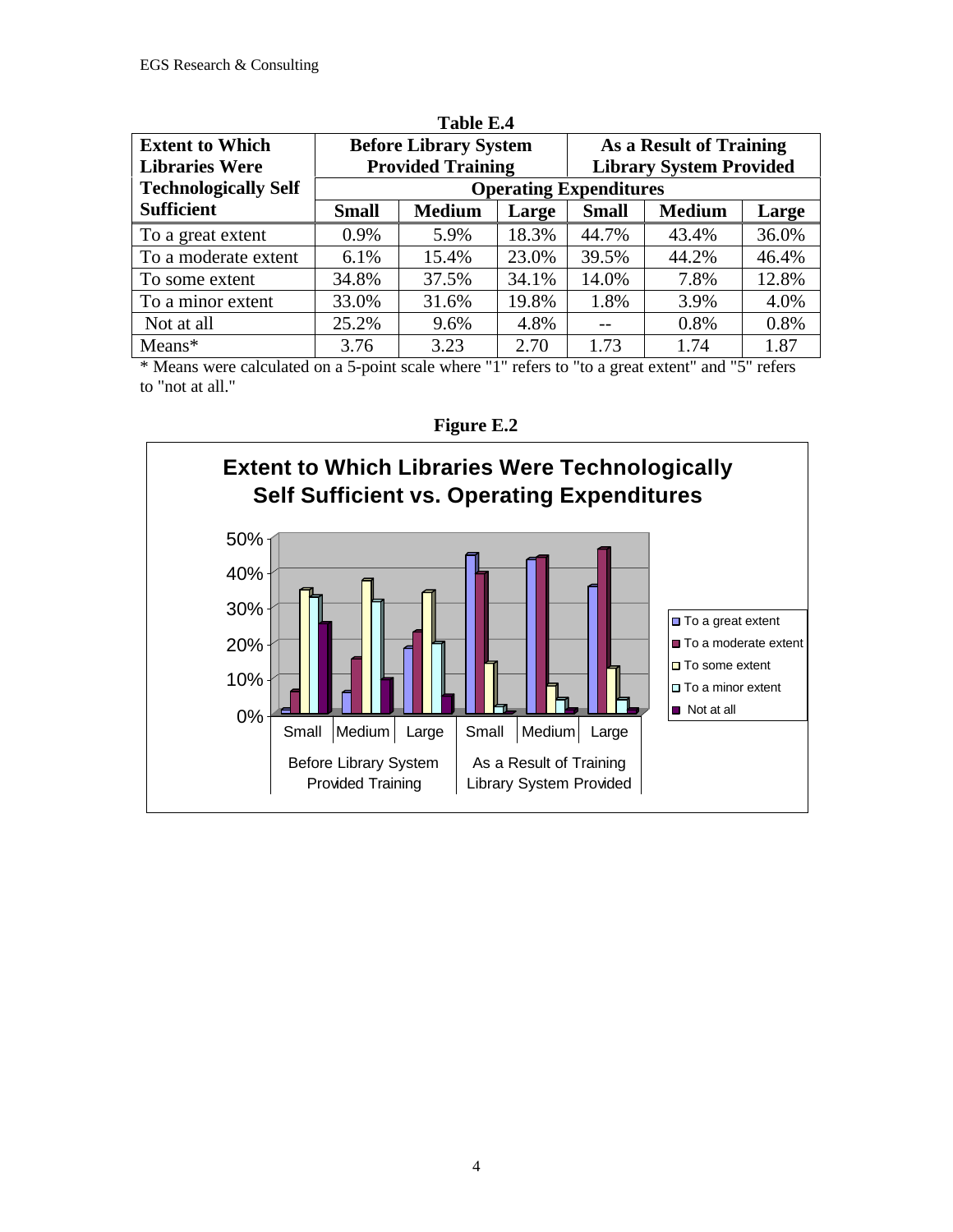| <b>Extent to Which Library Was</b>     | <b>Operating Expenditures</b> |               |               |               |           |               |  |
|----------------------------------------|-------------------------------|---------------|---------------|---------------|-----------|---------------|--|
| <b>Technologically Self-sufficient</b> | <b>Small</b>                  |               | <b>Medium</b> |               | Large     |               |  |
| <b>Before Library System Provided</b>  | $(N=115)$                     |               | $(N=136)$     |               | $(N=126)$ |               |  |
| Training*                              | #                             | $\frac{0}{0}$ | #             | $\frac{6}{6}$ | #         | $\frac{6}{9}$ |  |
| To a great extent                      |                               | 0.9%          | 8             | 5.9%          | 23        | 18.3%         |  |
| To a moderate extent                   | 7                             | 6.1%          | 21            | 15.4%         | 29        | 23.0%         |  |
| To some extent                         | 40                            | 34.8%         | 51            | 37.5%         | 43        | 34.1%         |  |
| To a minor extent                      | 38                            | 33.0%         | 43            | 31.6%         | 25        | 19.8%         |  |
| Not at all                             | 29                            | 25.2%         | 13            | 9.6%          | 6         | 4.8%          |  |
| $Mean**$                               | 3.76                          |               | 3.23          |               | 2.70      |               |  |

**Table E.5**

\* Chi-square=60.85, 8 d.f., p<.00000.

\* Means were calculated on a 5-point scale where "1" refers to "to a great extent" and "5" refers to "not at all."

| <b>Extent to Which Library Is</b>           | <b>Operating Expenditures</b> |               |               |               |           |               |
|---------------------------------------------|-------------------------------|---------------|---------------|---------------|-----------|---------------|
| <b>Technologically Self-sufficient As a</b> | <b>Small</b>                  |               | <b>Medium</b> |               | Large     |               |
| <b>Result of Training Library System</b>    | $(N=114)$                     |               | $(N=129)$     |               | $(N=125)$ |               |
| <b>Provided</b>                             | #                             | $\frac{6}{9}$ | #             | $\frac{6}{6}$ | #         | $\frac{6}{6}$ |
| To a great extent                           | 51                            | 44.7%         | 56            | 43.4%         | 45        | 36.0%         |
| To a moderate extent                        | 45                            | 39.5%         | 57            | 44.2%         | 58        | 46.4%         |
| To some extent                              | 16                            | 14.0%         | 10            | 7.8%          | 16        | 12.8%         |
| To a minor extent                           | 2                             | 1.8%          | 5             | 3.9%          | 5         | 4.0%          |
| Not at all                                  |                               |               |               | 0.8%          |           | 0.8%          |
| Mean*                                       | 1.73                          |               | 1.74          |               | 1.87      |               |

**Table E.6**

\* Means were calculated on a 5-point scale where "1" refers to "to a great extent" and "5" refers to "not at all."

As a result of the TANG training, 46 percent of the libraries with small operating expenditures, 44 percent of those with medium operating expenditures, and 35 percent of the libraries with large operating expenditures considered themselves able to use and maintain information resource technology "to a great extent." The percent of libraries still lacking this capability was relatively small: two percent of the libraries with small operating expenditures, four percent of the libraries with medium operating expenditures, and 12 percent of the libraries with large operating expenditures.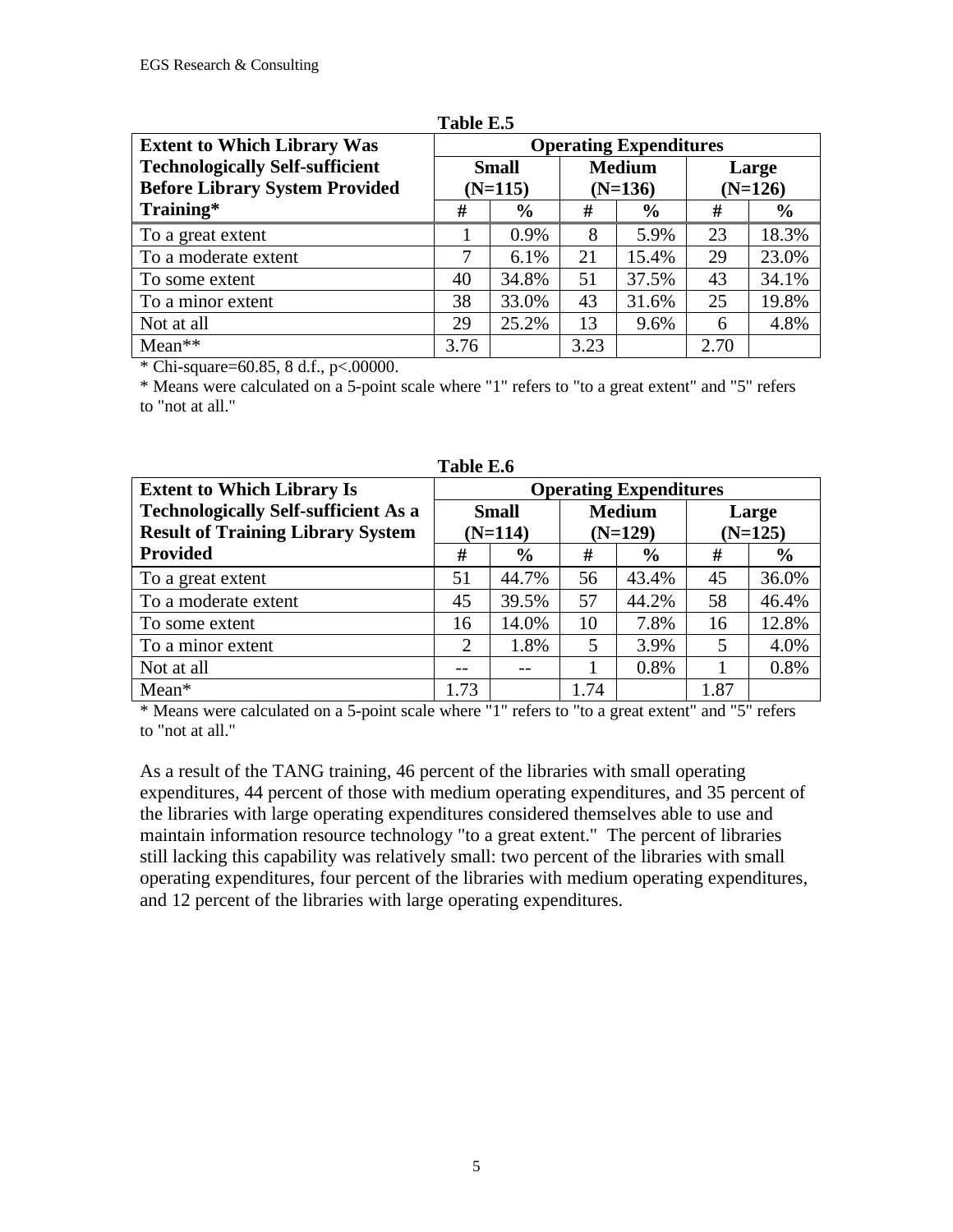| As a Result of Training Library         | <b>Operating Expenditures</b> |               |               |               |           |               |
|-----------------------------------------|-------------------------------|---------------|---------------|---------------|-----------|---------------|
| <b>System Provided, Library is Able</b> | <b>Small</b>                  |               | <b>Medium</b> |               | Large     |               |
| to Use and Maintain Information         | $(N=119)$                     |               | $(N=138)$     |               | $(N=126)$ |               |
| <b>Resource Technology*</b>             | #                             | $\frac{6}{6}$ | #             | $\frac{6}{6}$ | #         | $\frac{6}{6}$ |
| To a great extent                       | 55                            | 46.2%         | 61            | 44.2%         | 44        | 34.9%         |
| To a moderate extent                    | 47                            | 39.5%         | 60            | 43.5%         | 46        | 36.5%         |
| To some extent                          | 14                            | 11.8%         | 12            | 8.7%          | 21        | 16.7%         |
| To a minor extent                       | 3                             | 2.5%          | 5             | 3.6%          | 13        | 10.3%         |
| Not at all                              | --                            | $ -$          | --            |               | 2         | 1.6%          |
| $Mean**$                                | 1.71                          |               | 1.72          |               | 2.07      |               |

**Table E.7**

\* Chi-square=18.65, 8 d.f., p<.01682.

\*\* Means were calculated on a 5-point scale where "1" refers to "to a great extent" and "5" refers to "not at all."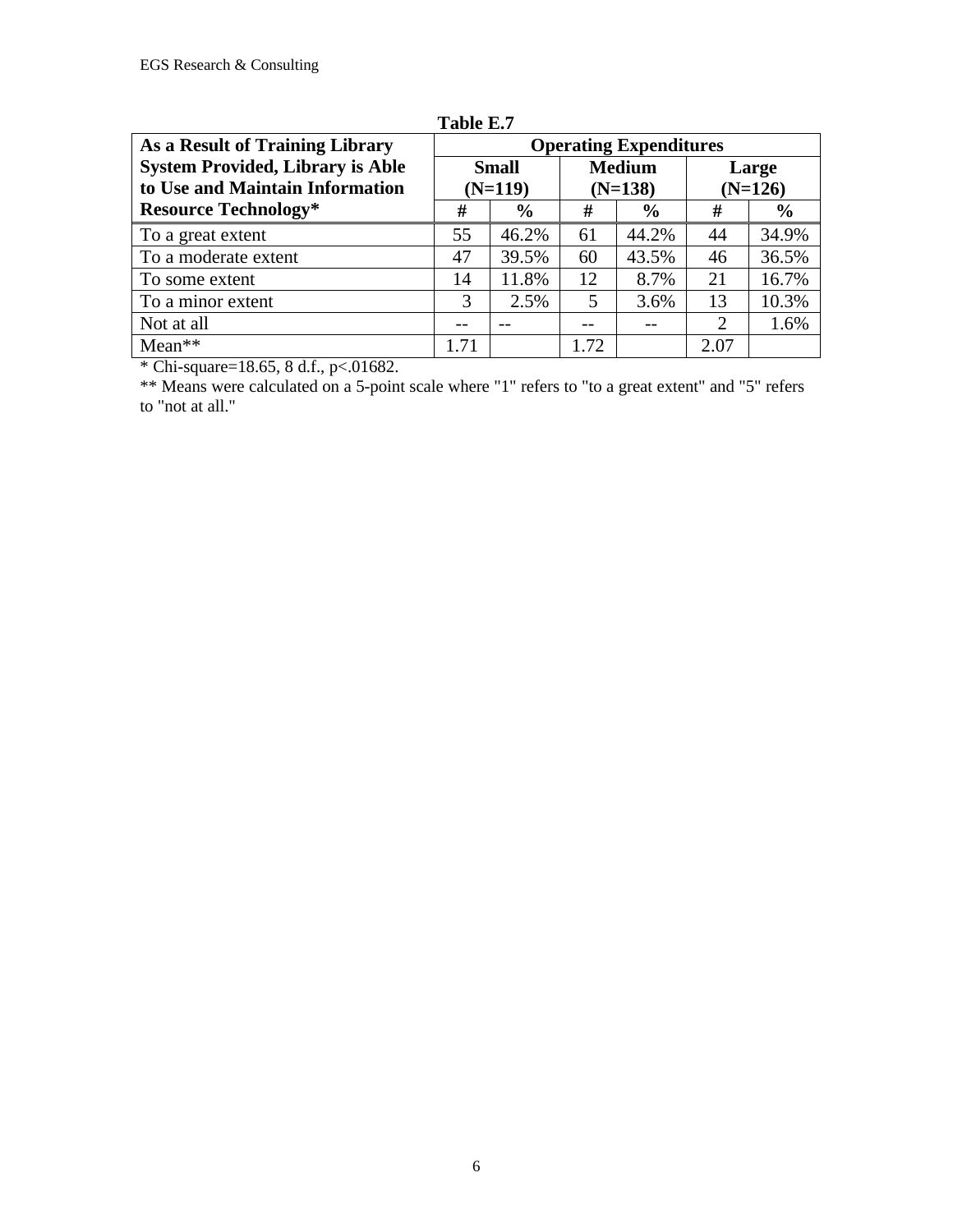# **PART III.CASE STUDY REPORT**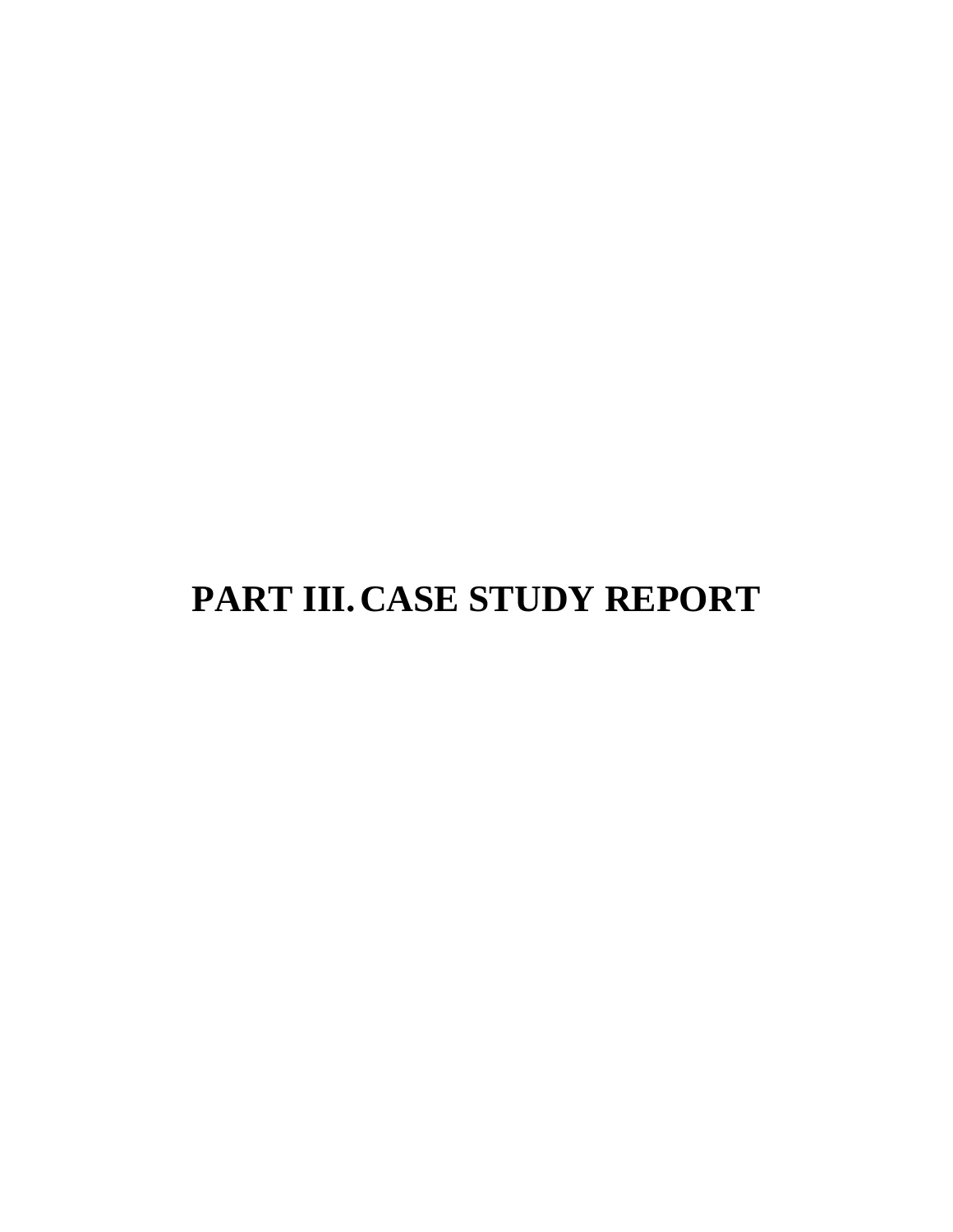## **I. LOCKHART NEIGHBORHOOD ELECTRONIC TRAINING LOCK.NET**

The Lockhart Special Projects Grant--Lockhart Neighborhood Electronic Training (LOCK.NET)-- is administered by the Dr. Eugene Clark Library. The LOCK.NET project was visited on December 18, 2001. Interviews were conducted with the library director, special projects grant coordinator, and with three participants in the program.

### **1. The Dr. Eugene Clark Library**

Lockhart has a population of about 11,000. Lockhart's population is 54 percent white, 35 percent Hispanic, 10 percent African American, and one percent Asian American. Lockhart is located in a poor county with low per capita income. The city has four districts. The project targets two of the poor districts in the City of Lockhart, districts 1 and 2.

The Dr. Eugene Clark Library is city-supported. The library has 34,000 volumes and an annual circulation of 90,000. The library has four full-time and three part-time staff, including the grant-funded staff. The library received a TIF Community Networking grant in 2000 for \$500,000 (LCNet) to provide public access to the Internet. The cooperative grant involves six partners such as the Chamber of Commerce, Seton Health Care, the agricultural extension agency, and the school district. The City serves as the fiscal agent for the grant. The grant funded six workstations in the library, raising the number of public access workstations to 15. The grant provides access to the Internet at 12 sites in town through a wireless network. The library has tables with built-in laptop hookups and data ports. The grant also funded a community web site, currently under development.

The library has an automated catalog and an automated circulation system. The library was among the first ones in Texas to automate, according to the library director.

The heaviest use of the library is computer usage. The preschool reading hour is very popular. The library also offers a summer reading club that is very popular, involving 250 to 300 children.

### **2. LSTA Special Projects Grant: LOCK.NET**

The LOCK.NET project, consisting of three one-year grants, began in September 1999 and will conclude in August 2002. LOCK.NET is a mobile Internet and computer lab with six laptops, a scanner, a printer, and a digital camera. The mobile lab travels to five different locations in Lockhart, offering Internet and computer training to residents of the two lower income districts. Services are provided free of charge through one-on-one training in five locations: four neighborhood churches and at one HeadStart program to parents of children enrolled in the program. The objective of the grant was to provide the training in the targeted neighborhoods where people will feel comfortable and at home. Having the program in the neighborhoods has been critical to the success of the program,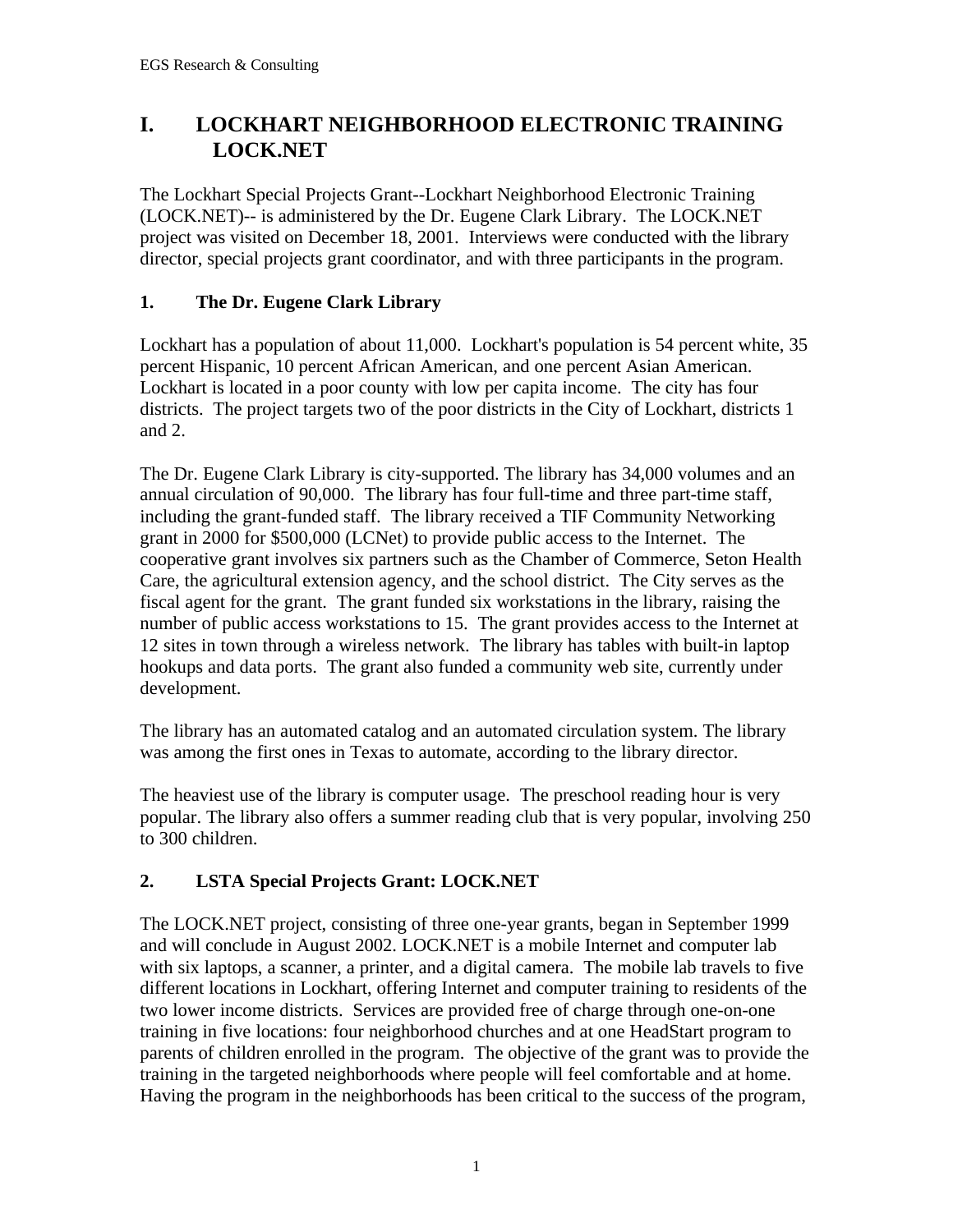according to the library director. The fact that the program is located in neighborhood churches gives it legitimacy in the eyes of the area residents. Word-of-mouth has also been very instrumental in creating awareness of the project.

The library director saw a need in the community for training in computer use and management of digital information, skills that are becoming increasingly important for people to succeed in their education and careers. The library director, who instituted computer use in the library, recognized the need in the community. This was a way to bridge the digital divide, as stated in the program's brochure: "We want to help solve the problem of the "digital divide" in our small community. Offering the economically disadvantaged residents of the community the same electronic resources and training opportunities that other parts of the city already enjoy, free of charge." The digital divide, according to the library director and project coordinator, is not just a term, it is a real economic and cultural divide, preventing people from competing for employment or getting better paying jobs. The objective of the training the project provides has been to lead to employment and to better jobs. The project also helps promote the library to nontraditional users.

Before participants start the program they complete a questionnaire assessing their level of computer skills and inquiring into their training needs and preferences. This questionnaire constitutes the baseline data helping track participants' progress. About 20 percent of the participants come to learn specific programs but the majority do not have any specific preferences; they just want to learn as much as possible. Participants also fill out a questionnaire after they have attended four training sessions. In this questionnaire participants are asked to report how the training has helped them in their personal and professional lives.

The program uses two types of classes. (1) Traditional courses, given between January - May and September-November on different software programs. Each class is a month long and typically consists of eight hours of instruction. (2) A tutorial service, which is ongoing, where clients come in as needed and do not have to be in class for the entire duration. The program also offers taped tutorials that participants can use through headsets. Participants, according to the project coordinator, really like these tutorials. Participants stay about two months in the program, typically until they get a job. About one-half of the participants, in the project coordinator's estimate, join the program to improve their job skills and find a job or a better job. The computer skills taught in the program are at the beginner to intermediate level.

The classes cover topics such as Internet navigation, e-mail, Microsoft Office programs including: Word, Excel, Publisher, PowerPoint, FrontPage; Windows 98, Adobe Photo Delux, Print Shop; managing the PC, Mavis Beacon Typing, scanning and printing; and using language software to learn English and Spanish.

During the preparation of the grant proposal, the library director contacted several sites and asked for their participation in the project. Since the project started, several more churches expressed their interest in becoming training sites. During the first year of the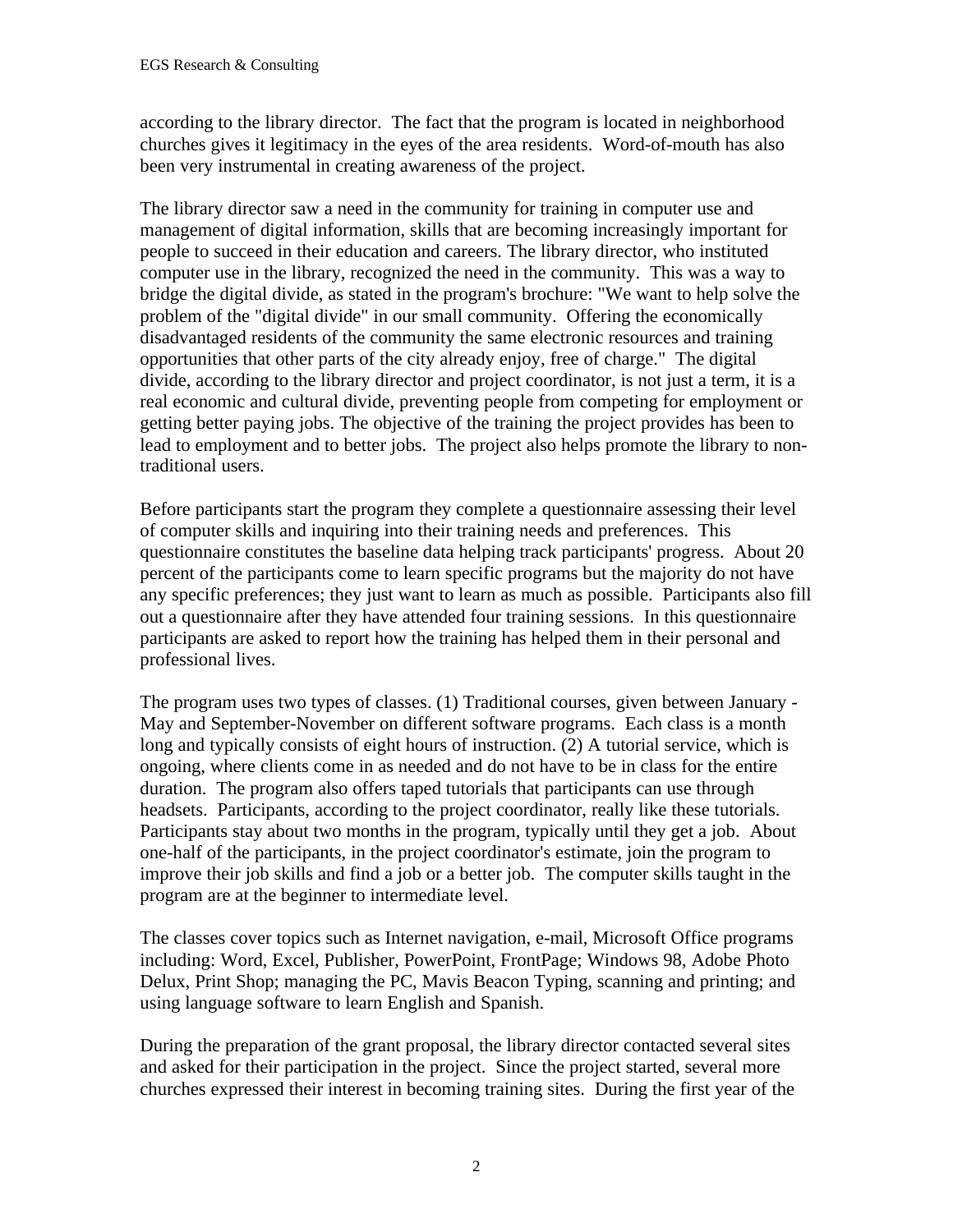grant services were provided at three sites: two churches and the HeadStart program. In the second year, the program was expanded to four sites and added night classes. The churches and HeadStart program provide facilities and electricity for the program.

In the first year of the grant, the coordinator provided services for 16 hours a week. The coordinator also provided two-hour sessions at an apartment complex twice a month. The program had an attendance of 50 to 90 people a month. In the second year, the coordinator increased her hours and added a part-time assistant, allowing her to expand the program to 24 hours a week. Program sessions include four hours each on Monday, Tuesday, and Friday; three night classes of two-hours in duration; a four-hour Saturday session; and sessions held twice a month at the HeadStart program. Since its second year, the program has had attendance of 150 people a month. Since its start, the project has served 286 people (unduplicated count). About one-half of the program participants have attended classes in order to get jobs.

The library promotes the program in numerous ways. The program is promoted through the City's web site, the library's web site, the project coordinator's web site, and on the City cable channel. The library includes program information in the community calendar published in the town's weekly newspaper (The Post Register). The library distributes door-to-door flyers in the specific neighborhoods, and a brochure is distributed all over town including three times a year to all students at the Lockhart schools. The project also publishes personal interest stories of program participants and how they benefited from the program. The Dr. Eugene Clark Library and the program were also the subject of two newscast programs, one on Channel 36 (May 2001) and one on Austin News 8 (July 2001).

The atmosphere maintained during classes is informal.

The City of Lockhart awarded the project \$10,000 for this year, which according to the library director, is the best evidence of the project's success. In addition, the Lockhart Chamber of Commerce helps promote the program.

The LOCK.NET program is a result of collaboration among several local entities that provide facilities, electricity, promotion, and manpower. These include: City of Lockhart/City Hall, Lockhart Chamber of Commerce, Lockhart Independent School District, Texas Workforce Center, TEAMS, Central Texas Library System, The Lockhart Register, St. Marks Methodist Church, Trinity Baptist Church, St. Mary's Catholic Church, St. John's Baptist Church, and Lockhart Child Development/HeadStart.

The Dr. Eugene Clark Library has received four awards for the LOCK.NET program. The City of Lockhart received the Texas Municipal League (TML) Excellence Award in November 2000 for the LOCK.NET program. The LOCK.NET program was voted the best city program in 2001 in the category of innovations and management for cities under 25,000 in population. The Dr. Eugene Clark Library received the Highsmith award from the Texas Library Association (TLA) for the LOCK.NET program as being the most innovative and collaborative program of all libraries in Texas in 2001. As part of the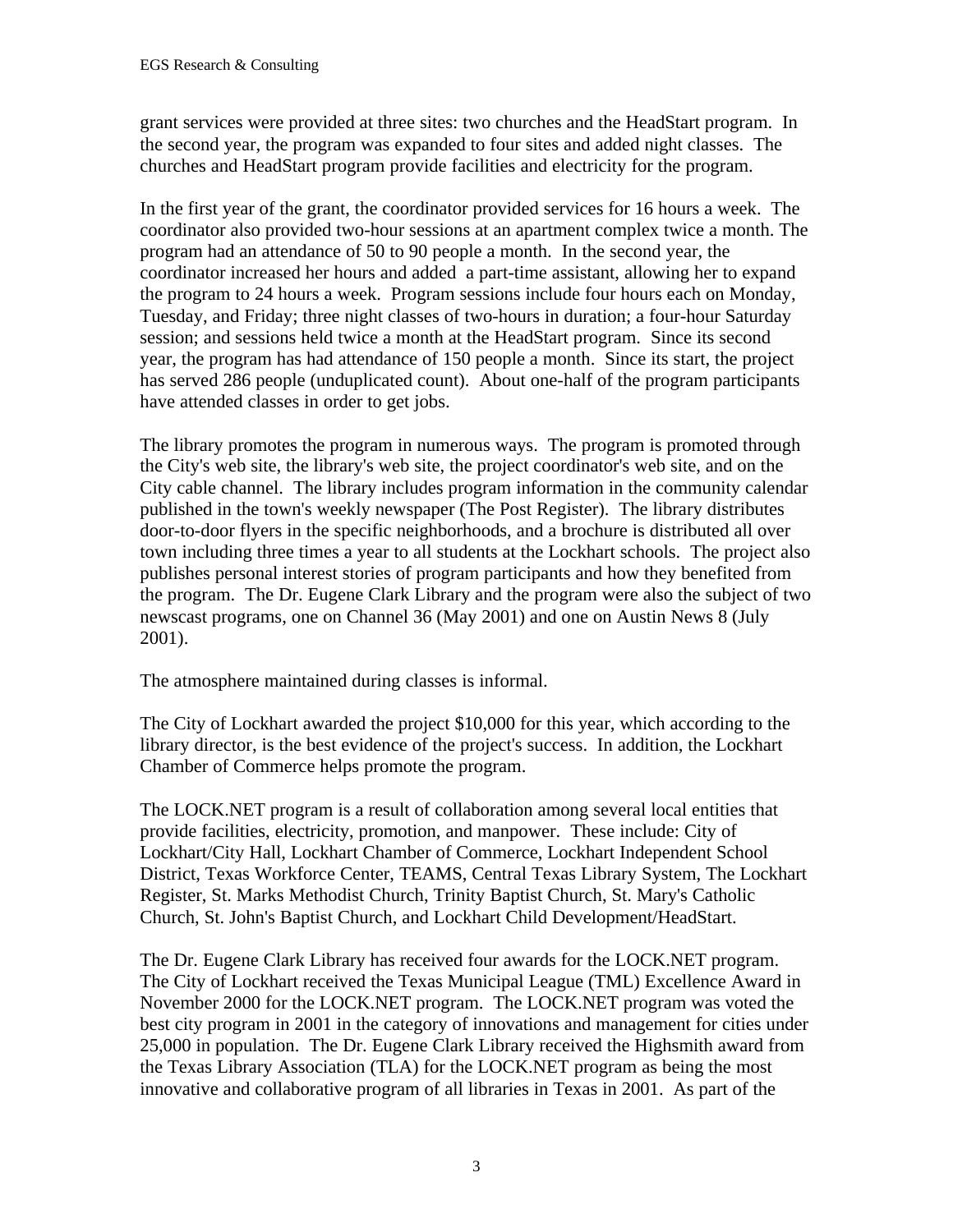award the LOCK.NET program received \$1,000 to go towards software upgrades and supplies. On March 7, 2002 LOCK.NET received a \$10,000 award in Austin from the Texas Rural Community. This award will go toward the fourth year of LOCK.NET funding. In April 2002 LOCK.NET will be presented with an award from the Texas Library Association during its annual meeting for the Instruction Project of the Year.

The Dr. Eugene Clark Library director intends to continue the program after the grant is over by incorporating the project into the LCNet grant and making the training part of the LCNet training. The library director, who is an experienced grant writer, plans to apply for grants from foundations and other sources. The coordinator has also undertaken a fund raising campaign targeted at area businesses, trying to recruit area employers to support the program. The director hoped that the City might fund part of the program in future years. The coordinator estimated that the program needs about \$65,000 a year to cover two salaries and the Internet lines, installed specifically for the project in the different churches and HeadStart facility; these lines cost about \$4,000 a year.

The goal of the grant is to build something that will be continued, according to the library director: "The special projects grant has meant so much to the community that it will kill me to see all the three years of hard work just go away…The need for computer training is not likely to go away and I am committed to seeing it continue." The businesses have not been involved in the program so far, so this is the next step in promoting the program and getting it endorsed and supported by local employers. The largest employers in the county are government agencies, including the school district. The library director is also trying to find funds for the development of the second floor of the library as a training center.

### **3. Program Participants**

The program participants are mostly women (90 percent, according to the coordinator). Some of them home school their children and need computer skills. Most of the women held jobs before. Program participants vary in age: 35 percent, according to program statistics, are people 60 years old or older, 60 percent are between 20 and 59 years old, and five percent are under 20. According to program statistics, LOCK.NET participants consist of 27 percent Hispanics, 37 percent whites, and 26 percent African Americans. Participants do not necessarily come from the two districts; as the program became known in the community it has attracted people from other parts of the town and county. In addition, the Texas Workforce Commission also sends over people for training.

Program participants have been very satisfied with the service they received and the computer skills they learned.

According to the program coordinator, participants feel better about themselves; their self-esteem increases as they go through the program and complete it. As they develop computer skills, their self-confidence increases; they are also more confident about getting a job. Participants feel more part of the community. They also come to the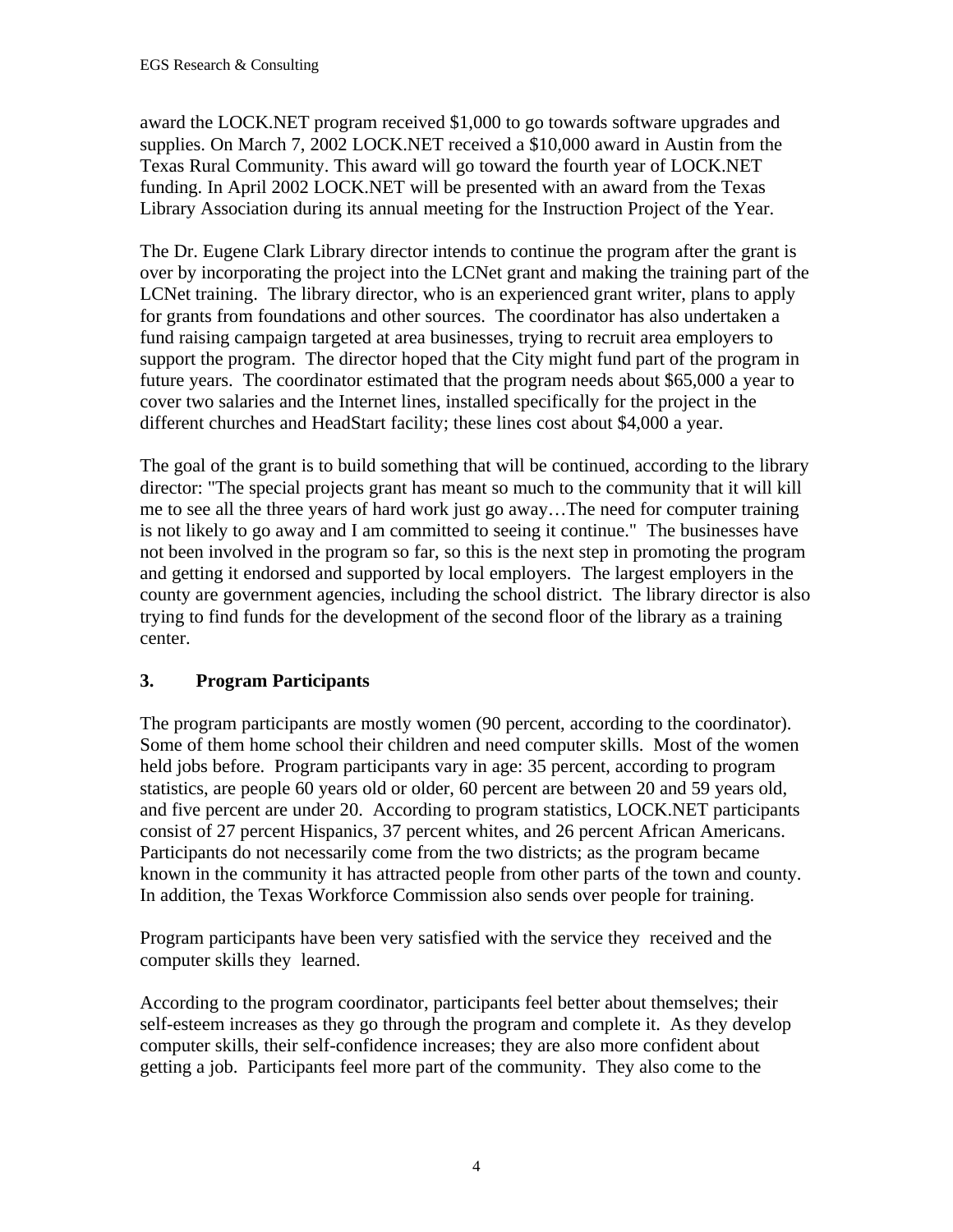library more to use the computer and feel less intimidated in the library. They also feel confident enough to apply for a job and include their computer skills on their resumes.

One participant, according to the project coordinator, a woman in her 30's, was not working. She wanted to learn some computer skills in order to be on par with her children who use computers at school. She became interested in the graphics program. She started designing flyers and doing projects. First, she designed cards and invitations for her children and for her personal use. She saw some PowerPoint presentations prepared by the project coordinator and recognized that she could use her skills to earn money. She bought a computer and started her own business doing PowerPoint presentations and graphics work.

One of the participants has not worked for seven years but needs to find a job at present because of her husband's illness and disability. She read about the program in the local newspaper over several months. Attracted to the program because it was free, she had no computer skills when she started the program. "The things that I have learned have been phenomenal." The participant uses Word documents and Publisher and has become very proficient in several other programs as well. She has been going to the library on a regular basis to practice on the computers, as well as using the library on a regular basis also to check out books. She also took a two-week program (eight hours a day for eight continuing education credit hours) at the Austin Community College in November. In addition to computer usage, the program also addressed customer service and was targeted to people seeking employment in a calling center. Because she had learned so much in the LOCK.NET program, she was ahead of the rest of her class in Internet and Word usage. She has applied for several jobs. This participant, who lives out in the country, is trying to get her neighbors to know each other and is setting up a newsletter to this purpose. She told a number of friends and neighbors about the program and encouraged them to attend the program.

A second participant, who is retired, worked for the Welfare Department in Los Angeles, California as a supervisor for 35 years but did not use computers. She read about the program in the weekly calendar in the newspaper. Although she had a computer at her home, given to her by her son-in-law, she had never used it, while her husband only knows how to use the Internet. She started by learning how to use the Internet, then proceeded to learn several other programs such as Excel, Publisher, and Word. Now her son in-law e-mails her from his office and is proud of her because her computer skills are better than the computer skills of her daughter. She has told her friends about the program and encouraged them to participate but thus far they have not done so because "they must be afraid, like I used to be, of the computer." She goes to training sessions in the different locations, usually attending classes on Mondays and Fridays, and then practices at home. "Everything that I have learned is very helpful." She now has the ability to use the Internet and can send online letters. She used the Internet to get information on prices and features of printers and scanners before she purchased these products. She got this information through the Internet to become knowledgeable about the products before she went to the store to purchase them. She uses the scanner to scan pictures to send to her family. She is retouching old photographs and plans to send these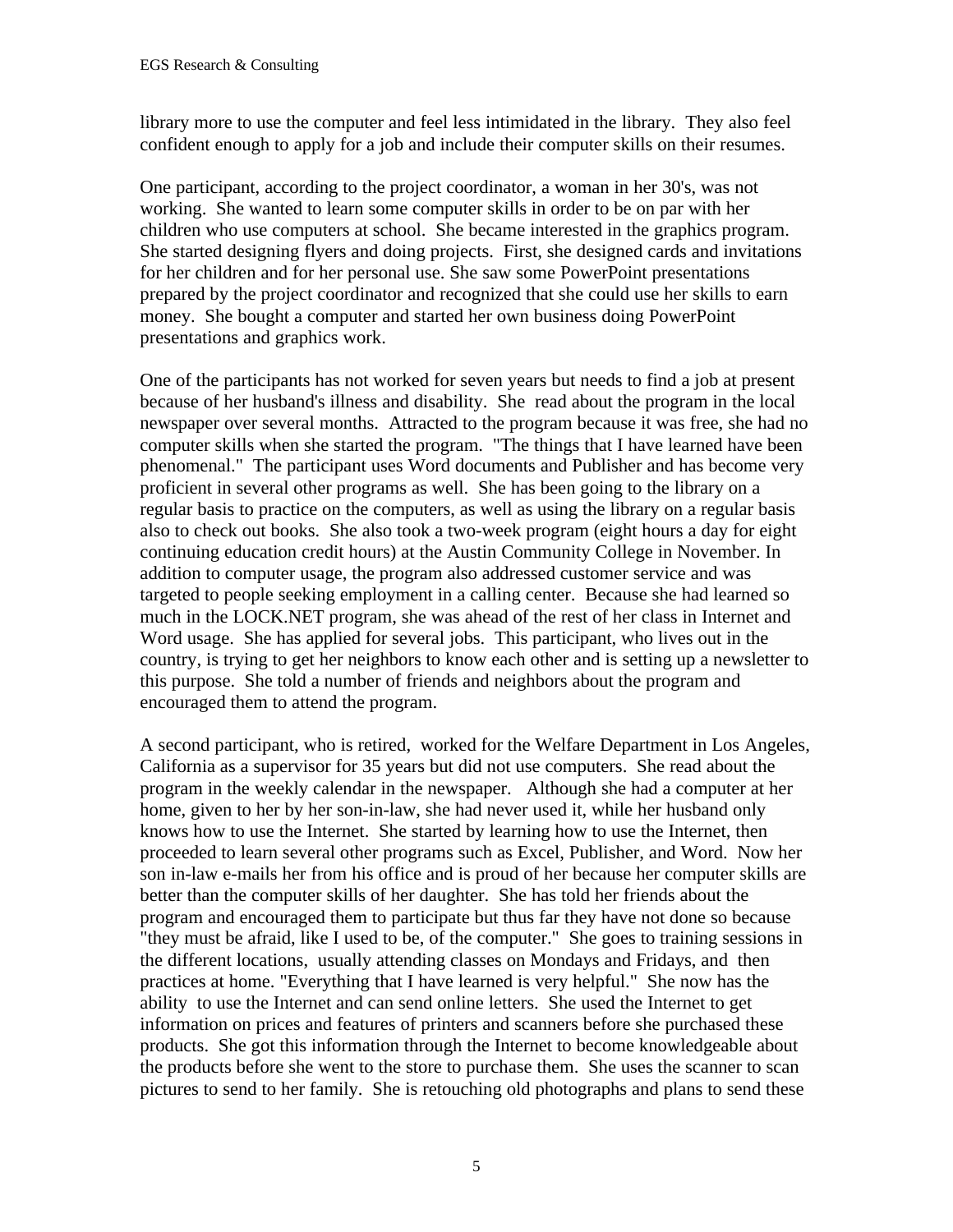to her cousins as a Christmas gift along with an online Christmas card. She has also prepared a resume and is looking for a job. She applied for a job at the Austin airport as a screener. .

A third participant, who has a small child, began attending the program after she was laid off from a job and decided that she wanted to make a career change. When she looked at the employment section she saw that all jobs require computer skills. She realized that she needed to catch up on her computer skills. She took computer classes when she was in high school but it was on Apple computers. She comes to the program three times a week and has learned a lot. "I am beginning to like computers more and more." She learned Windows, how to use the Internet, e-mail, Word, and PowerPoint. The coordinator helped her to prepare a resume. The participant appreciates the one-on-one training. She has started applying for jobs but feels that she needs more experience in using the computer programs. She considers the coordinator to be very helpful, very patient, and eager to teach. She practices mostly at the church because she does not have a computer at home. She, too, has told her friends about the program.

#### **4. Program Impact**

According to the library director and project coordinator, the program has had a very positive effect. The library director stated, "the program has brought in job skills where there were no job skills before. It brought more people into the library." Participants feel grateful that they have been able to learn computer skills free of charge. Many program participants were able to find jobs or better jobs. The community in general feels both grateful and proud to be able to provide such a service to its neediest residents. The participants themselves appreciate that the City cares about its people, according to the library director.

Program participants provided testimonials about the impact the program has had on them, as follows:

After coming to LOCK.NET I was finally able to check "yes" to having computer experience on job applications.

LOCK.NET has been a real blessing in my life. It has not only helped me gain confidence on the computer, but also in gaining self-confidence in my life.

The best thing I like about the program is that I never feel intimidated and no question is ever considered stupid.

I have learned not to be afraid of the computer! That's probably the biggest accomplishment I have made.

As a result of the program, the Dr. Eugene Clark Library has gained more visibility and respect: "The library really stands out among the libraries in this area."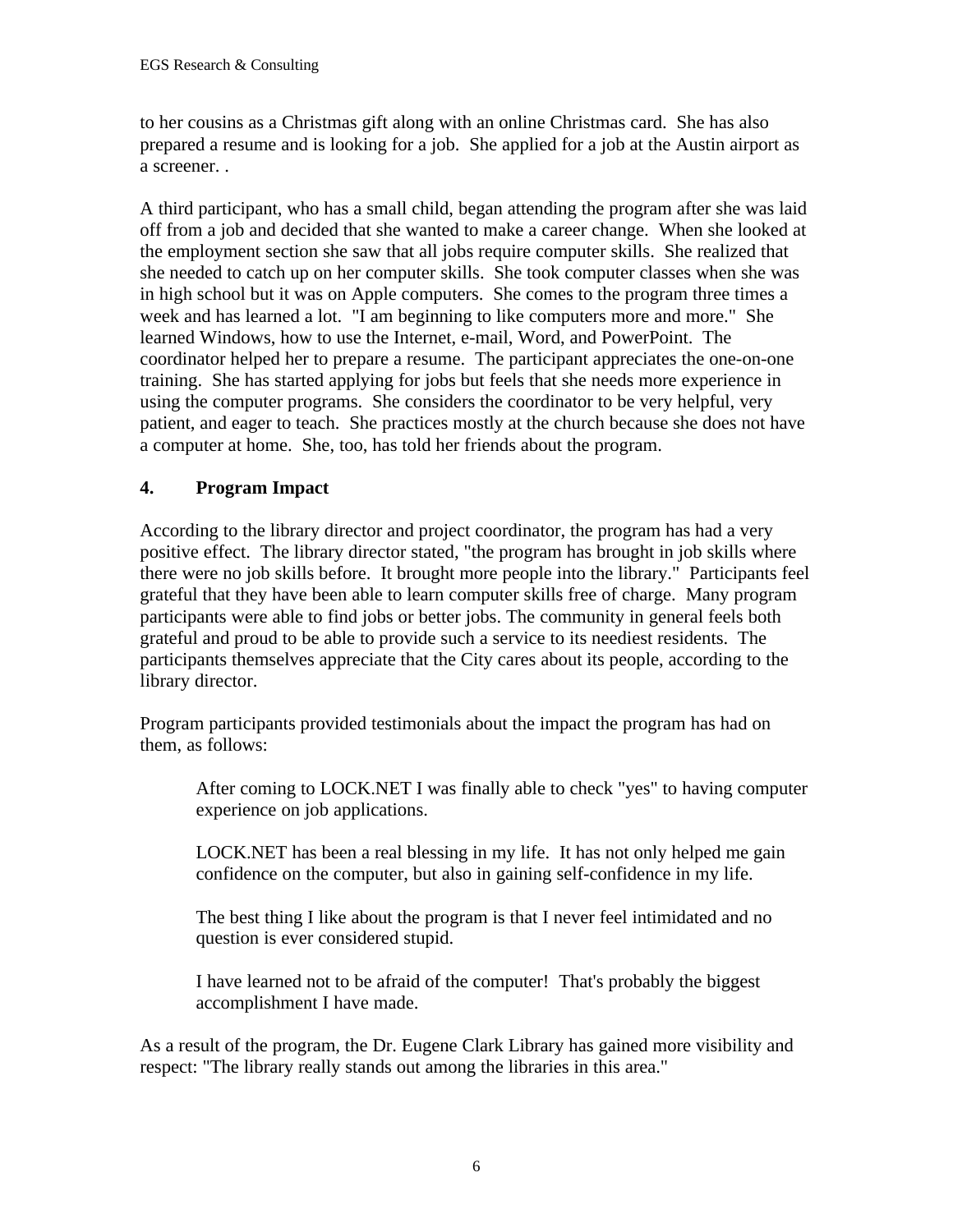## **II. VIETNAMESE SERVICES TO THE SOUTH BELT COMMUNITY - HARRIS COUNTY PUBLIC LIBRARY, PARKER WILLIAMS BRANCH LIBRARY**

The Vietnamese Services to the South Belt Community program (known as "The Vietnamese Program") at the Parker Williams Branch Library was visited on January 4, 2002. Interviews were conducted with the branch library director, the Adult Materials Selection librarian who puts together lists of materials for the branches and is responsible for the foreign language collections, the Community Services Assistant who provided services under the Special Projects Grant, and several participants in the program.

#### **1. Background**

Parker Williams Branch Library is located in southeast Harris County (South Belt). The library's service area extends into the City of Houston on the north and unincorporated Harris County on the south. According to the 1990 census, the library's area of service has about 48,000 people. The population in the library's service area is 75 percent White, 14 percent Hispanic, nine percent African American, and about nine percent Asian American. Nearer the library there is a concentration of Asian Americans. About 85 percent of the library's area of service lies within the Pasadena Independent School District (ISD) and 15 percent is within the Clear Creek ISD. More than 10 percent of the student population in the two school districts in 1998 was Vietnamese. In fact, 19 percent of the Burnett Elementary School, located within one mile from the library, were Asian American.

Less than one-half of the Pasadena ISD graduates attend college; 54 percent are considered economically disadvantaged. The Memorial Southeast Hospital and San Jacinto College South campus are the major employers. Many businesses around the library advertise their services in Vietnamese. The area surrounding the library has a large and growing Vietnamese population. According to a recent study by the Office of Planning and Evaluation at San Jacinto College District Office, the Asian American population within a five-mile radius grew from 8,117 in 1990 to 13,886 in 1998.

The Parker Williams Branch Library has about 70,000 books, a considerable video collection, and a circulation of 15,000 to 22,000 a month.. It has an ethnically diverse (including three persons of Vietnamese origin) staff of 14: nine are full-time and five are part-time. . The library has 19 public workstations with Internet access and plans to add fifteen more. Patrons have to sign up for 30-minute sessions on the workstations. Area high school students are the most avid users of the workstations, making the library a central meeting place. The library has automated catalog and circulation systems. Most of the library's technology is recent, being acquired in the past two or three years. "The library has made giant leaps in technology in the past three years," according to the librarian.

Prior to receiving the Special Project Grant, the Parker Williams Branch Library provided several services to the Vietnamese community. These included an ESL program and a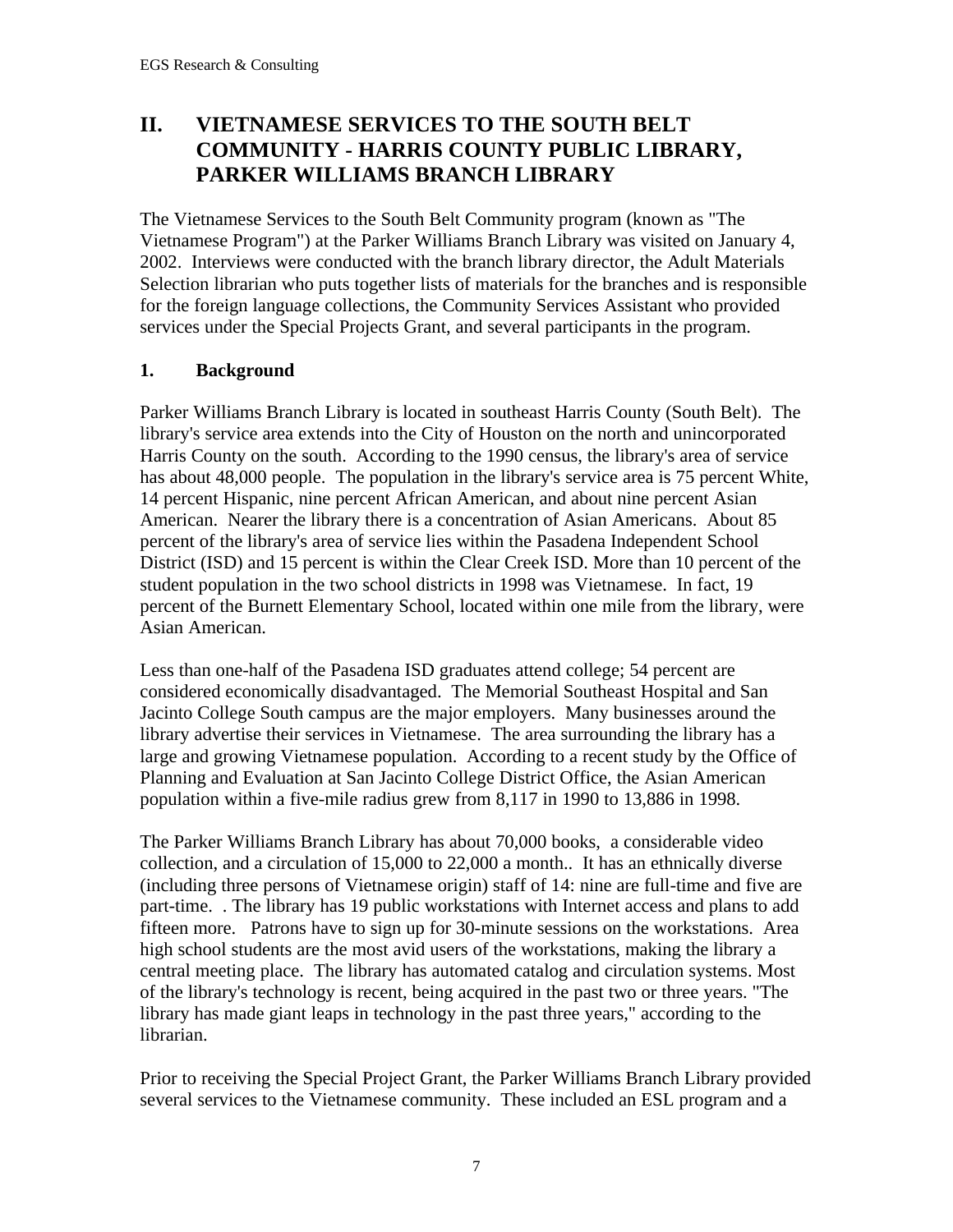collection of Vietnamese language materials: 1,657 adult titles and 213 juvenile titles. The ESL program had 60 students, one-half of whom were Vietnamese. During 1999, an adult Vietnamese fiction book circulated on average 11 times; in 2000 the circulation increased to 13 times, on average. The high circulation, library staff believe, represents an increasing demand for Vietnamese language materials.

#### **2. The Special Projects Grant**

The Harris County Public Library's Marketing Department assisted the Parker Williams Branch Library in preparing grant applications. The library applied for the grant because it wanted to purchase more Vietnamese books, especially for children, to meet the high demand for Vietnamese language materials in the community.

The Special Project Grant began in September 1999. The objective of the Parker Williams Branch Library Special Project Grant was to allocate more resources toward Vietnamese-speaking residents in the library's area with limited proficiency in English. The library proposed in the grant application to hire a Community Services Assistant who is bilingual in English and Vietnamese. The role of the Community Services Assistant was to present preschool story times in Vietnamese on a weekly basis and introduce to the parents the value of books and the library for young children. In conjunction with these activities, the Alliance for Multicultural Community Services gave Citizenship classes four times during the year in the library's meeting room. These classes also provide an opportunity to enroll participants in the English as a Second Language (ESL) classes. The grant was also to allow the library to expand its collection of Vietnamese language materials by adding 1,500 more titles.

The Parker Williams Branch Library had the Special Projects Grant for two years, from September 1999 through August 2001. The grant the library received was originally a one-year grant but Parker Williams applied and received funding for a second year. Year 1 of the grant was \$25,000 and Year 2 was \$30,000.

#### **3. Year 1 of Grant**

During the first year of the grant, the library hired a Community Services Assistant who is bilingual in Vietnamese and English and offered a story time for children. This activity was developed as a result of a survey that the Community Services Assistant conducted at the start of the grant. The Alliance for Multicultural Community Services provided the Citizenship programs for adults (free of charge) and Test and Interview Preparation (TIPS) programs. The Alliance had difficulty in finding an appropriate location for their program and was excited to operate in the library. The program consisted of two and three hour sessions for 20 adults on Saturday for a period of five to seven weeks, and when 30 people showed up for the program, the class was split into two. Classes were offered in English and Vietnamese, as the primary goal of the Alliance was to reach the refugees.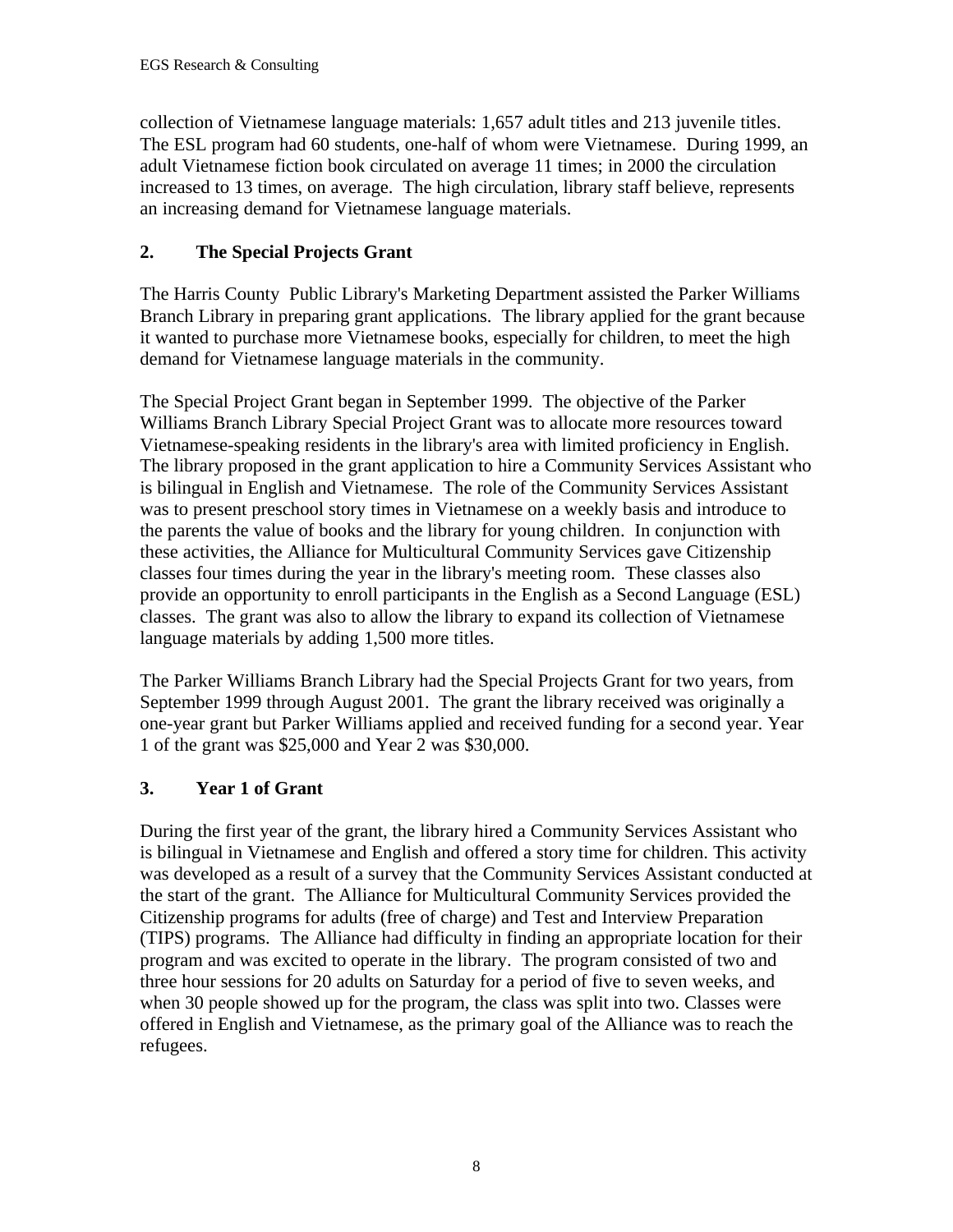The library also offered a Parenting Workshop, with an additional objective of bringing parents into the library. The workshops drew 25 to 30 parents each session. The library offered two Parenting Workshops during Year 1 of the grant. The first parenting workshop focused on new Vietnamese immigrants and addressed the conflict between two generations: parents and children. The second workshop focused on how to help children succeed (become high achievers) in school and how to maintain a happy and healthy family environment. As part of the workshop, the parents were encouraged to come to the library for other activities and use the library's video collection. Through these activities, Parker Williams Branch Library blended the grant activities with other library activities.

The Community Services Assistant, who is of Vietnamese origin and is well connected in the Vietnamese community, developed the publicity campaign for the programs. The library placed ads on two Vietnamese radio stations and published press releases and articles in Vietnamese and English local newspapers. The community services assistant also prepared flyers in Vietnamese and English and placed those in the Asian market, in doctors' offices, at the Vietnamese church, at a Buddhist temple, in local restaurants, and in other Vietnamese businesses in the area. The Community Services Assistant also made telephone calls to those registered for the programs, reminding them to attend.

As a result of these activities, the library has become the center for Vietnamese materials in the Harris County Library System. The system is open to all individuals, regardless of their county of residence. As the Parker Williams Branch Library is close to a county line, people come from other counties to use the library.

The story time program was repositioned during the first year of the grant to "learning time," on parents' request. Parents wanted their children to learn Vietnamese and the stories are read in Vietnamese.

### **4. Year 2 of the Grant**

In the second year of the grant, Parker Williams continued with the four activities from Year 1 and added *Mother Goose Asks "Why?"* The activities the Vietnamese program presented in the second year of the grant included:

- Vietnamese Story and Learning Time: a one-hour session every Saturday afternoon.
- Citizenship classes that were presented in English and Vietnamese, on specific Saturdays in five sessions, three hours each.
- English as a second language classes.
- Parenting program for adults.
- The *Mother Goose Asks "Why?"* program.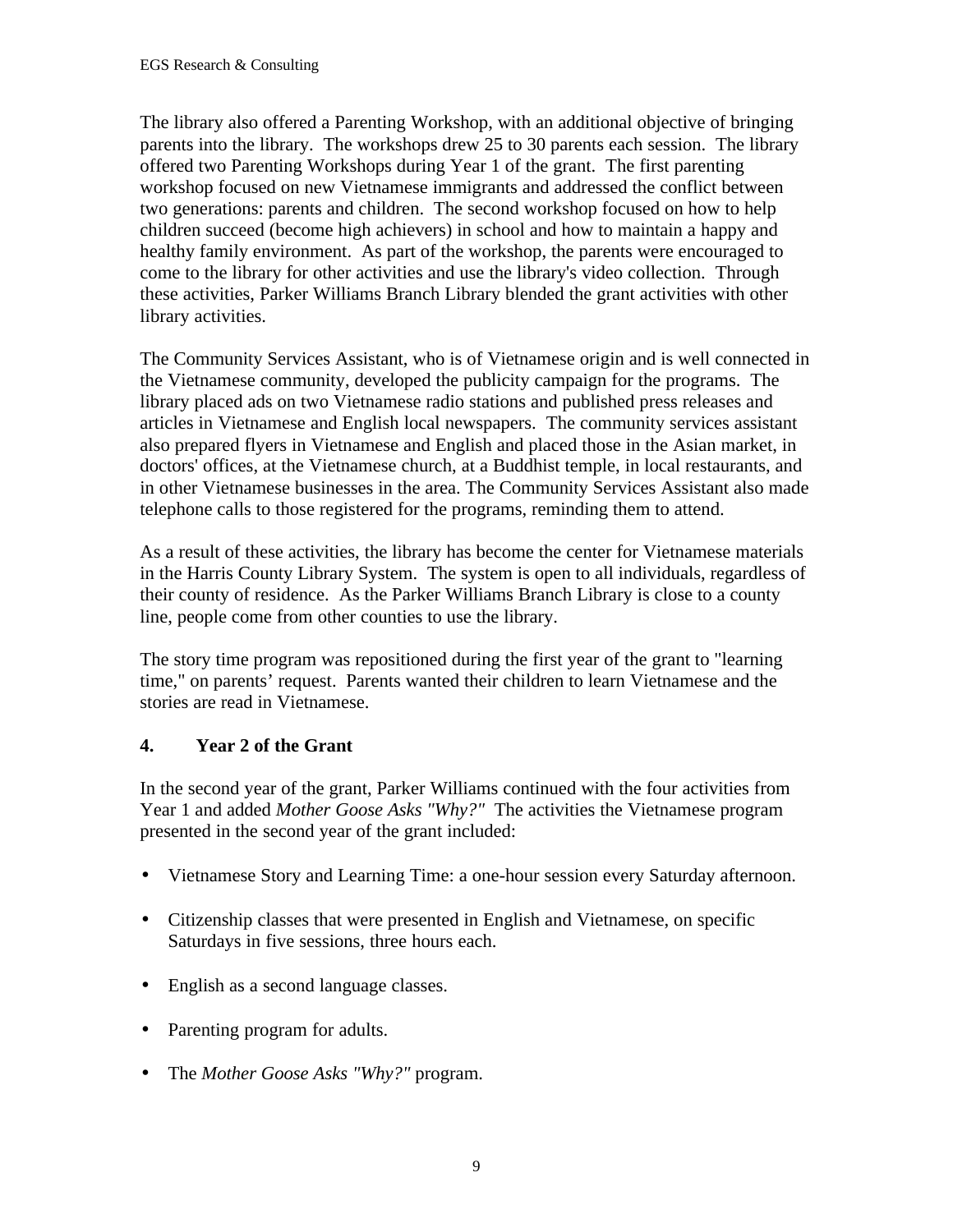The *Mother Goose Asks "Why?"* program (from Vermont Center for the Book) was advertised as a "series of workshops for Vietnamese parents introducing science through great children's literature." The program "uses children's literature to promote reading, discovery and learning in science through everyday activities…and shows parents how to guide their children to learn." The *Mother Goose Asks "Why?"* is a four-week program that meets one evening a week for two hours at a time. The program met during July and August 2001. Each session had 21 participants. Each participant received a set of *Mother Goose Asks "Why?"* books. The program drew Vietnamese parents from a large area - some came from 25 to 30 miles away. The Community Services Assistant explained to parents why it was important for them to be able to teach their children and led them through the discovery approach to learning. The *Mother Goose Asks "Why?"* books are in English but the teaching was done in Vietnamese. The Community Services Assistant translated all the books into Vietnamese. According to the librarian, the *Mother Goose Asks "Why?"* program "changed the minds of those attending from being skeptical to praising the new and innovative way of teaching children." Twenty-one parents completed the class. The library purchased kits from the Vermont Center for the Book and gave the kits (activity guides) as well as the books to the parents who completed the program.

During the second year of the grant, the Community Services Assistant presented a weekly story time/learning time during 24 Saturdays from March through August 2001. Each story/learning time session included a story, a lesson in Vietnamese, activities such as singing, dancing or playing games, and a craft. On average, 23 children and 10 adults attended each session of the program. Forty-six children received library cards for the first time, as a result of this program. The Community Services Assistant created a theme for each story time/learning time session and selected the appropriate books to read each week. She prepared a learning activity and craft to coincide with the books. She designed a flyer for each session and posted it together with the craft on the bulletin board next to the Vietnamese collection.

The Alliance presented two citizenship classes from April to June 2001. These sessions were attended, on average, by 17 participants. The Alliance offered a Test and Interview Preparation (TIP) class in March and July-August 2001. On average, 32 people participated in the March class but only four in the July-August class. The low attendance in July-August was attributed to the flood that damaged homes and businesses.

The Special Projects Grant allowed the library to purchase \$25,000 of Vietnamese materials over the two years of the grant. In 2000-01, the second year of the grant, the library purchased 684 new titles in January 2001: 534 were adult titles and 150 were juvenile titles. In addition to 178 new Vietnamese titles previously purchased, this brought the number of books purchased to 862.

### **5. Activities Following Grant Completion**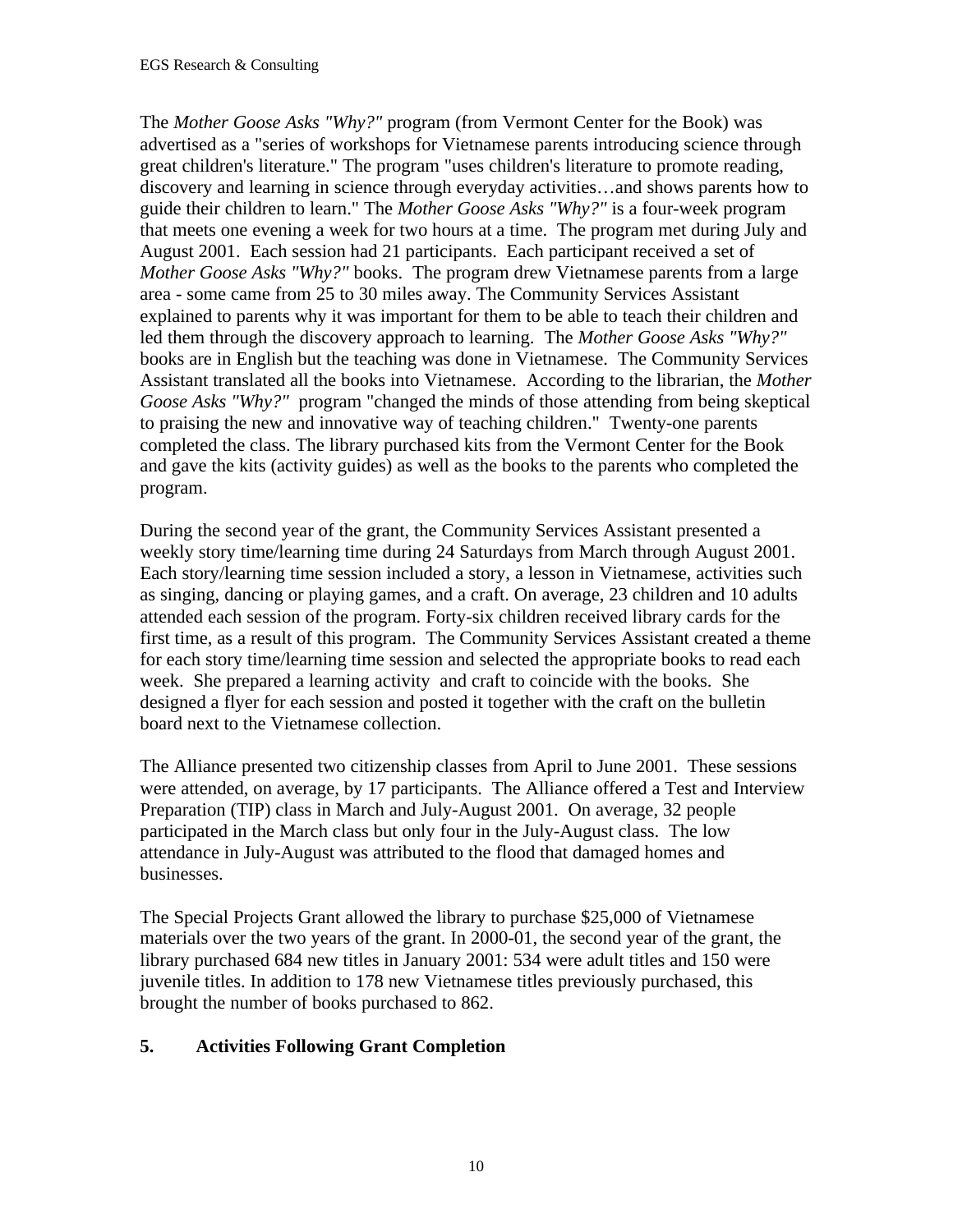Since the grant ended, the Parker Williams Branch Library continued the programs and added an elementary school story time program and a Vietnamese history and language program for children. The Community Services Assistant position was upgraded from 20 hours per week the first year of the grant to 25 hours per week the second year. When the grant year was completed, the Harris County Public Library made the position full-time with benefits.

The Community Services Assistant surveys the parents periodically, asking for suggestions on how to improve the programs. The parents "want the library to be a school."

Most parents have been very pleased with the services the library offered through the grant and subsequent to it. Parents considered the Vietnamese language programs for the children that the library offers to be superior to the program that local churches offer.

Area residents who participated in the Citizenship program were appreciative of the opportunity of becoming American citizens. In appreciation of the programs the library was offering, parents bowed to the librarian after the first Parenting workshops. Attendance in all the programs has been high and participants keep coming back.

As a result of the programs funded through the Special Projects Grant, the community, according to the librarian, is more aware of the library. The library has truly become part of the community.

Many Vietnamese parents attend the ESL classes. Some have even become tutors. They bring their children to the Summer Reading program and to other library events. Each month the library has issued 20 to 30 new library cards to Vietnamese patrons.

The library's ESL program has 45 volunteer tutors. The program offers English language classes to people from 18 countries. The library has classrooms set aside for this program. The library offers 20 to 30 classes a week. Each class has between three and four students, for a total of 187 students. Although a local community college offers English classes, many community members prefer the classes the library offers. The library staff struggled with how to assign people to the different classes. The literacy coordinator of the Harris County Library System helped the library staff with the assignments. The library is getting a teacher for the program from Literacy AmeriCorps. The Vietnamese community is well aware of the program.

The programs funded through the Special Projects Grant "changed the face of the library," according to the librarian. The grant increased the diversity of the patron base, bringing in people the library did not serve before. These people became involved in a range of library activities, not just in the Vietnamese program. The grant, according to the librarian,

• Increased the literacy rate in the community.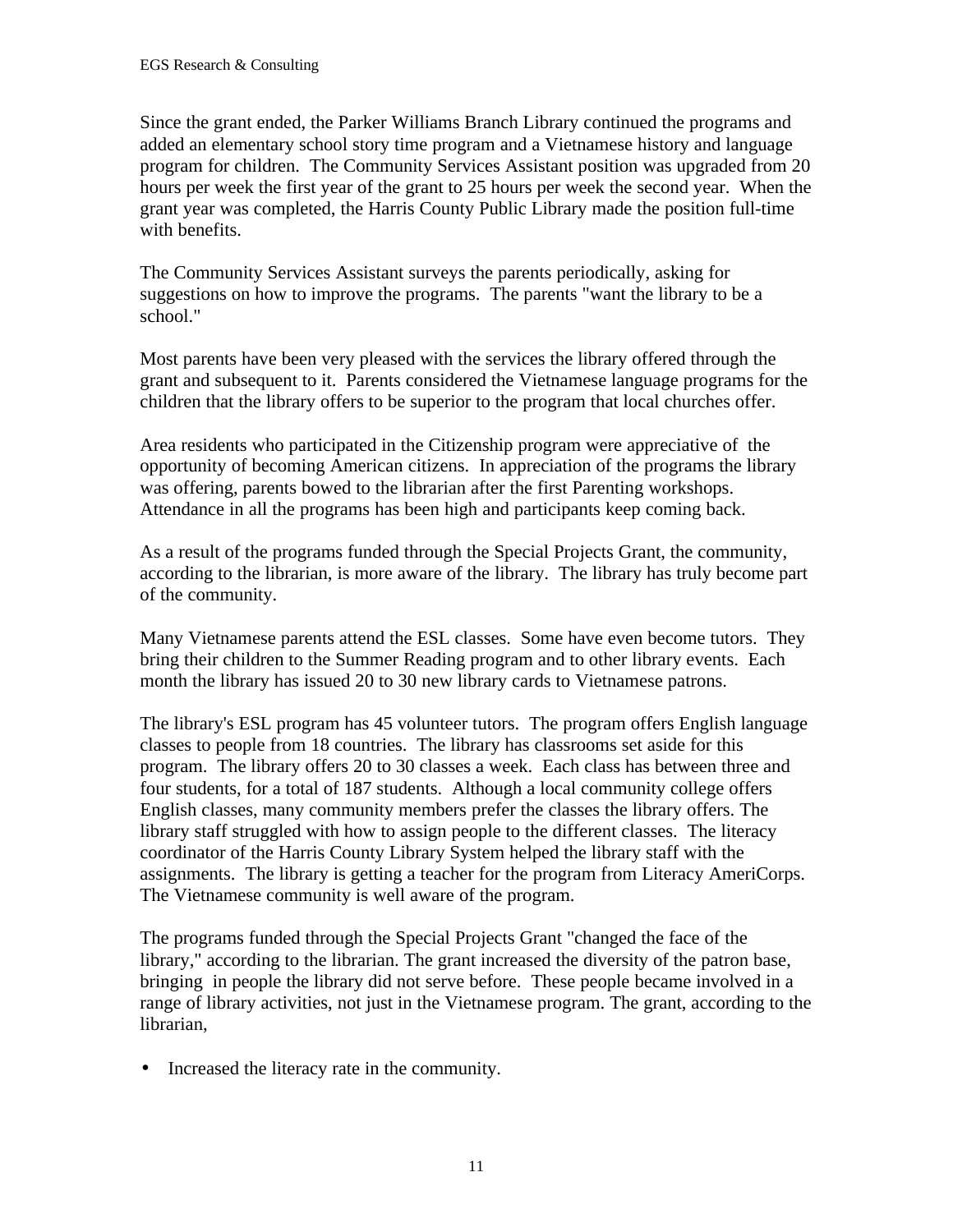- Increased the English proficiency of community members.
- Increased the number of preschool children exposed to reading.
- Increased recognition on the part of parents of preschool children of the importance of reading.
- Increased the number of library patrons.
- Recruited new groups of patrons.

The fact that the branch library has an ethnically diverse staff, including three Vietnamese persons, has helped bring more Vietnamese residents into the library.

The library has had difficulty in finding Vietnamese materials. Library patrons check out between 2,000 and 3,000 Vietnamese books a month from this branch library.

In a letter dated August 1, 2001, 20 participants in the Vietnamese Program, wrote to the branch librarian:

Most people only write when they want to vent their complaints and frustration, but very few would take the time to write and offer their appreciation and compliments.

The purpose of this letter is to thank and congratulate the Community Services Assistant (name) and you for the wonderful four weeks of the *Mother Goose Asks "Why?"* program that Parker Williams Library has offered to us.

We thoroughly enjoyed the workshops, and found them very interesting, stimulating and useful for all of us, parents. Now we feel more confident in guiding and motivating our children to learn and to live Sciences. We also would like to personally thank the Community Services Assistant (name) for the hard work in preparing and organizing these sessions. We're very impressed with the quality of the workshops, and we learned a lot from them.

We are certain that we shall greatly benefit from your continued support in the future programs offered at your branch library. Once again, may we reiterate our sincere thanks for your leadership.

Two parents and several children who participated in a patrons' interview session echoed the gratitude expressed in the letter. They expressed their satisfaction with the programs, including the *Mother Goose Asks "Why?"* the story/learning time program, the summer reading program, and the more recent Vietnamese language and history program. One of the parents indicated that finding science and math facts in regular stories and using these for teaching was a revelation. One of the parents who is new in the area heard about the program from a relative. The parent commutes to the library with her children because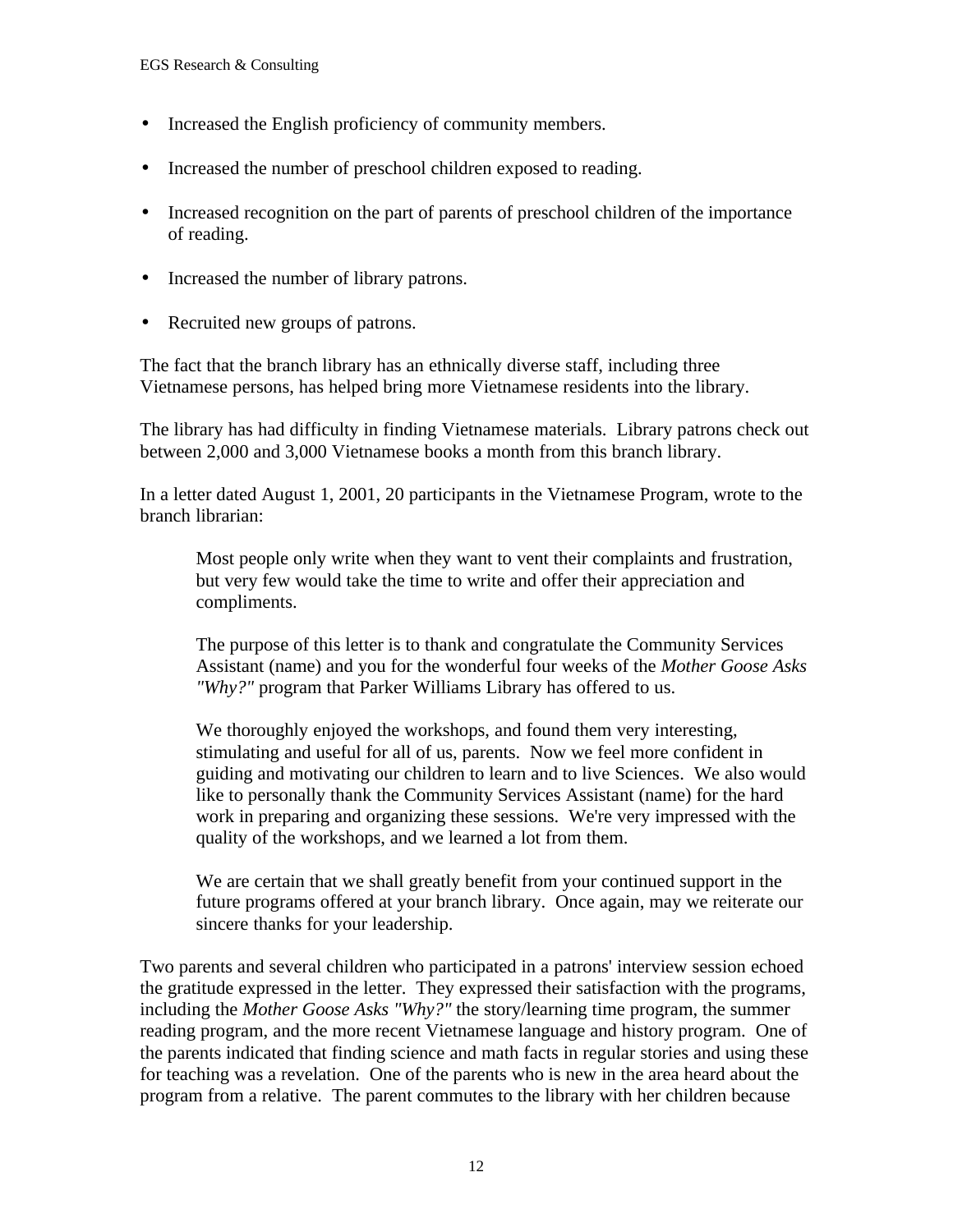the library close to her home does not have such a program. The second parent came to the Summer Reading program and found out about the Vietnamese programs. The parent appreciated the Community Services Assistant's ability to work with children at different levels. One of the parents observed: "We utilize this library a lot; we come twice a week to the library. The Vietnamese language program is the best; it really allows the children to pick up the language. My children learn more Vietnamese in the program than from me. It lets my children to communicate with their grandparents and have a better understanding of Vietnamese culture."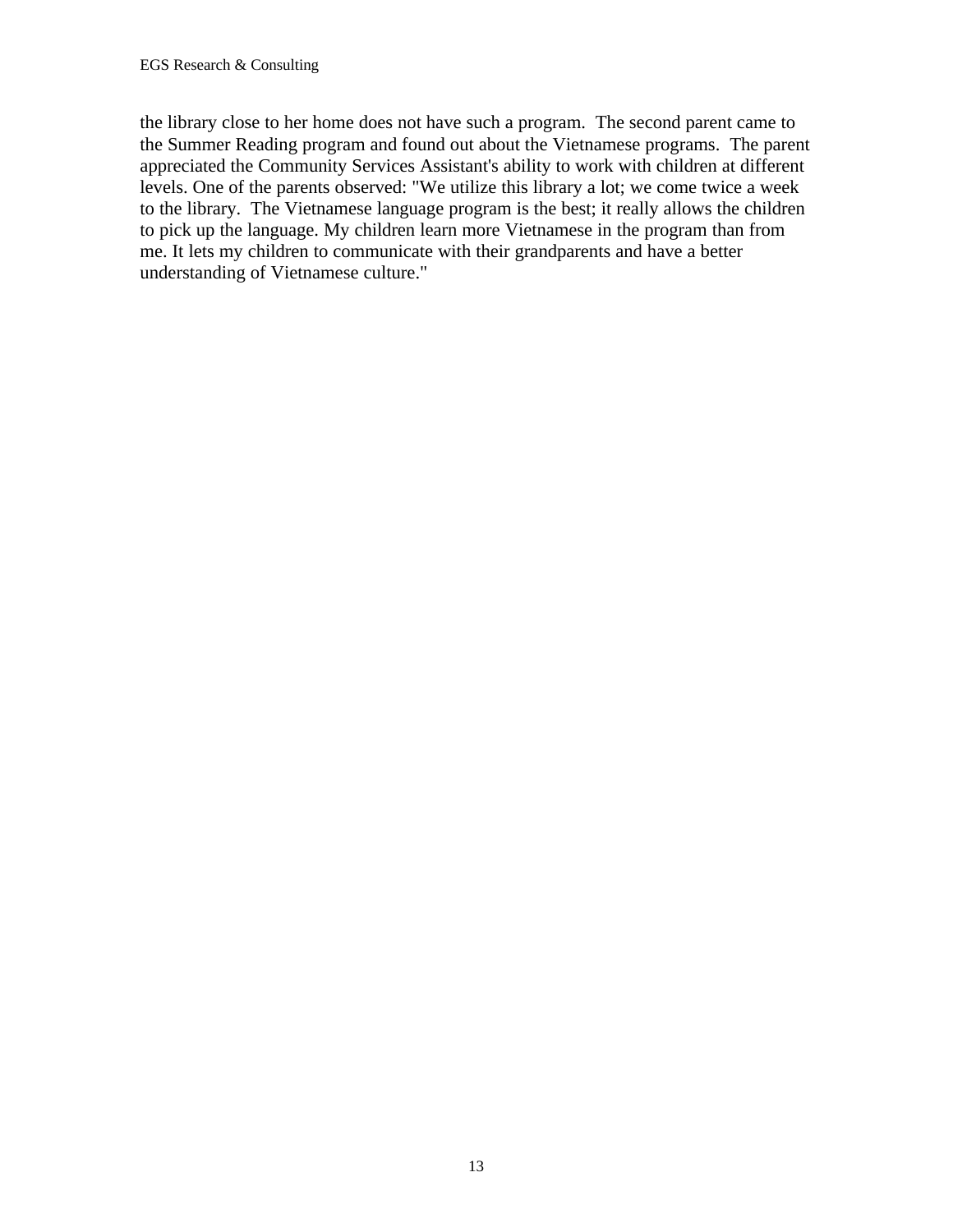## **III. ALAMO AREA LIBRARY SYSTEM**

The Alamo Area Library System (AALS) was visited on January 8, 2002. Interviews were conducted with the director of the San Antonio Public Library, the AALS coordinator, and a group of 11 library directors representing member libraries. Some of the library directors represented joint use (i.e. school and public library) libraries and county libraries. The TANG systems supervisor was interviewed in December 2001 by telephone prior to her leaving the System.

AALS is one of ten Library Systems in Texas created by the 1969 Texas Library Systems Act. AALS receives an annual System grant and the Technical Assistance Negotiated Grant (TANG) from the Texas State Library and Archives Commission. The San Antonio Public Library is the major resource center (MRC) for AALS' area of service. The City of San Antonio is the fiscal and personnel agent for both grants. The System grant uses a combination of LSTA and state funding. The TANG grant is fully LSTA funded.

AALS' area of service consists of 21 counties. AALS has 46 member libraries. The San Antonio Public Library is AALS largest member library. AALS also has one nonmember library (Eagle Pass); this library does not have a certified librarian. Most member libraries are small and serve primarily rural areas. Seventy-eight percent of the AALS member libraries serve rural communities. Over 59 percent of the member libraries serve areas with fewer than 25,000 people. The San Antonio Public Library serves 72 percent of the AALS population. Highway I-10 divides AALS service population into affluent (north of I-10) and poor (south of I-10). Twenty-six percent of the member libraries have librarians with MLS degrees. Three or four member libraries in the south of I-10 area have volunteer directors. Many of the libraries, according to the AALS coordinator, have only the minimum \$5,000 funding.

| <b>Population Served</b> | <b>Number of Libraries</b> | <b>Percent of Libraries</b> |
|--------------------------|----------------------------|-----------------------------|
| <b>FY2002</b>            |                            |                             |
| 1,000,000 or above       |                            | 2.2%                        |
| 50,000 to 99,999         |                            | 2.2%                        |
| 25,000 to 49,999         | 5                          | 10.9%                       |
| 10,000 to 24,999         | 10                         | 21.7%                       |
| 5,000 to 9,999           | 12                         | 26.1%                       |
| 2,500 to 4,999           | 8                          | 17.4%                       |
| 1,000 to 2,499           | 6                          | 13.0%                       |
| Less than $1,000$        | 3                          | 6.5%                        |
| Total                    | 46                         | 100.0%                      |

The library directors who participated in the group interview collaborate with a wide range of organizations and agencies, including public schools, other public libraries (one of the libraries collaborated with two other libraries in the county on automation), churches, the Region 20 Education Service Center, HeadStart, and the Migrant Council.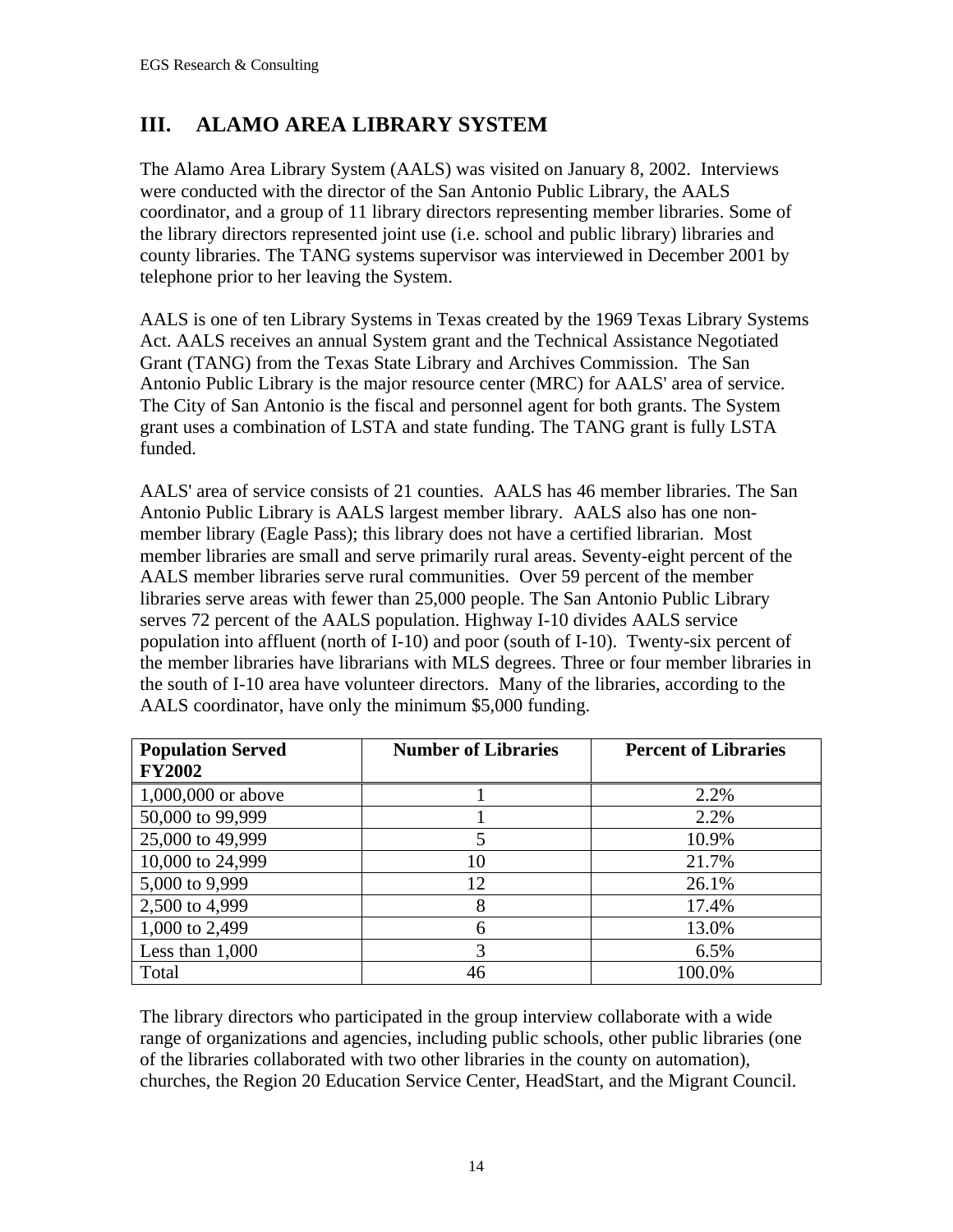One of the libraries collaborated with the high school library. Another library collaborated with four school districts and coordinates the summer reading program.

Some of the libraries are in the process of having their catalog and circulation system automated. Some are in the process of building new library buildings, adding parking, or wiring their building to be able to add more workstations.

AALS allocates funds to member libraries based on the following formula. AALS will distribute:

70 percent of total equally among all member libraries,

- 15 percent of total based on population served,
- 15 percent of total based on incentives for local materials expenditures:
	- \$500 or more to libraries with materials expenditure per capita at \$1 or higher
	- \$1,000 or more to libraries with materials expenditures per capita at \$2 or higher

The total amount is awarded to libraries according to meeting attendance:

40 percent of base for one System meeting

40 percent of base for one Geographic meeting

20 percent of base for one Program Committee meeting

Funds not distributed to libraries that miss a meeting are equally distributed among the libraries that meet the attendance requirements

Many of AALS member libraries require "a lot of basic instruction," according to the AALS coordinator. The small libraries are very dependent on the System's collection development funds. The libraries also experience a high turnover rate of library directors because of low pay and increasing demands. Library staff salaries are a big issue both for AALS and for libraries in the AALS service area. Per capita support for AALS is low. In addition, south Texas does not have a history of libraries or library services. Only two to three new libraries are established a year. AALS funding has not changed in the past few years although it has to serve more clients.

AALS staff consists of a coordinator, four consultants, an accountant, an administrative assistant, and an office assistant. AALS budget for FY2002 is \$842,926, of which \$764,627 comes from the System grant. AALS also receives \$78,299 for the administration and implementation of the TANG grant.

AALS ranks below Texas and the U.S. on key library-related measures.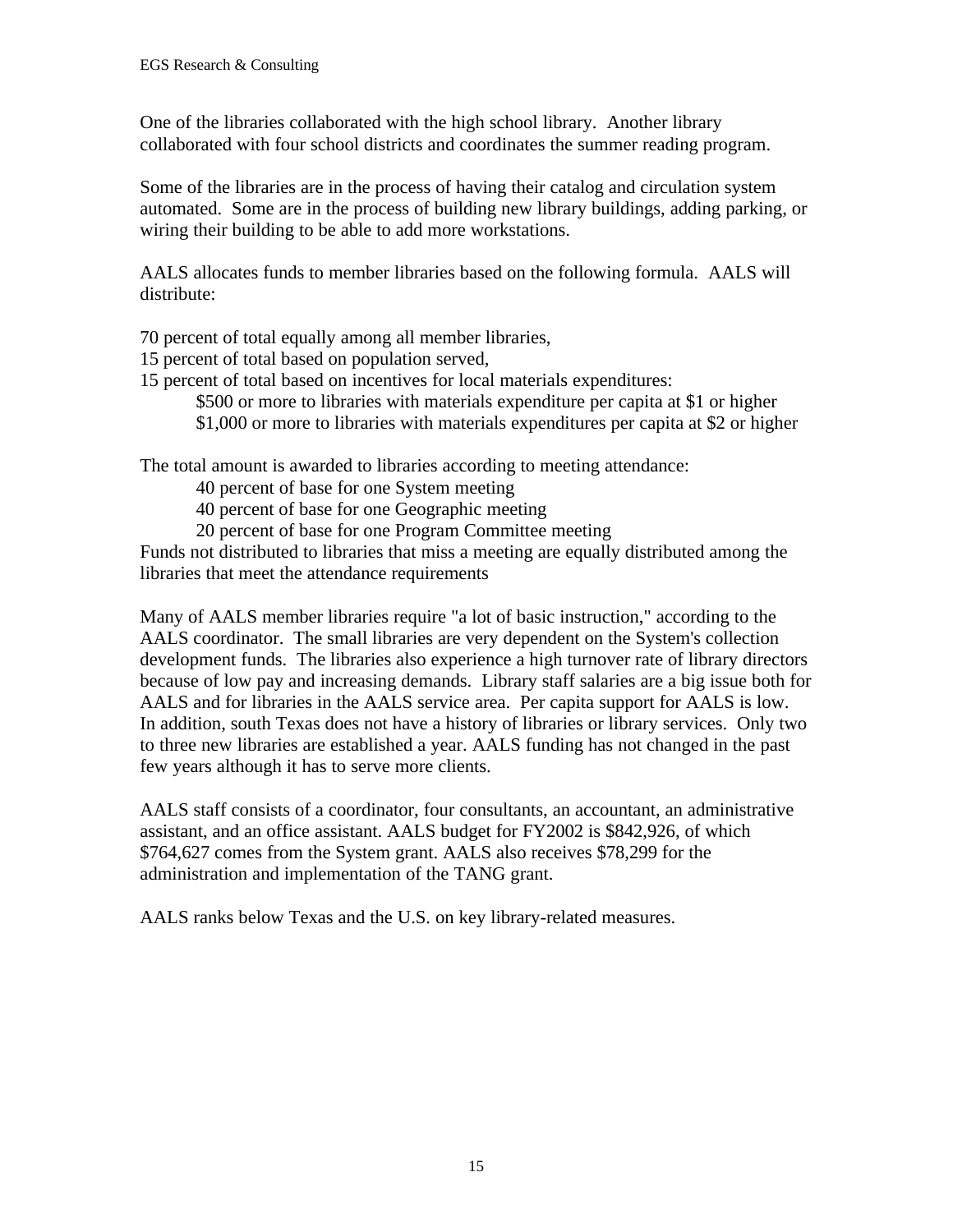| <b>Library Measures</b>                 | <b>AALS</b> | <b>Texas</b> | $U.S.*$ |
|-----------------------------------------|-------------|--------------|---------|
| Salary expenditure per capita           | 5.85        | 7.85         | 14.71   |
| Materials expenditures per capita       | \$1.93      | \$2.33       | \$3.48  |
| Total operating expenditures per capita | \$11.39     | \$14.88      | \$22.48 |
| Total collection per capita             | 1.89        | 2.56         | 2.80    |
| Visits per capita                       | 2.39        | 2.89         | 4.10    |
| Reference transactions per capita       | 0.58        | 0.93         | 1.10    |
| Circulation per capita                  | 3.06        | 4.28         | 6.60    |

Source: FY1999 data.

The AALS coordinator is responsible for administering the Systems grant and being in compliance with City of San Antonio guidelines. The AALS coordinator reports to the San Antonio Public Library assistant director. The AALS coordinator spends 75 percent of her time on administrative tasks, including applying for Systems, TANG and Interlibrary loan (ILL) grants.

The MRC director sees the primary mission of AALS as providing services to the large number of small and geographically spread out libraries. AALS mission is to give support to the smaller libraries through education or services. The MRC director recognizes that AALS' mission has changed, as technology has become more of an issue and the provision of technology-related training has taken precedence over collection development.

#### **1. Needs Assessment**

The AALS coordinator assesses needs of member libraries by meeting with members in geographic meetings, reporting on activities performed in the past year and plans for the coming year. During these geographic meetings the members start developing the plan for the next two years. AALS has set up committees for each of its programs. At the meetings, members evaluate each program and specify their needs. For example, in the last meetings members asked for more large print and Spanish language materials. Members are expected to serve on at least one committee but are asked to sign up for five committees. AALS has committees for collection development, continuing education, technology, disadvantaged populations/literacy, and library advocacy. The committees help identify priority areas. The coordinator analyzes the priorities expressed by the members and takes the data to the Planning Committee and subsequently to the Advisory Council for a vote. AALS funds are allocated to the different areas based on the set priorities. For example, marketing was designated as a low priority, so fewer funds were allocated to this function. The AALS coordinator recognizes the different needs of the Systems' members and the areas of interest or strength of Systems' staff and seeks to allocate funds to services in a way that combines members' priorities and tradition. Traditionally, members have spent funds on collection development. The Special Services consultant was strong in children's literature, so the System focused some services on children's literature.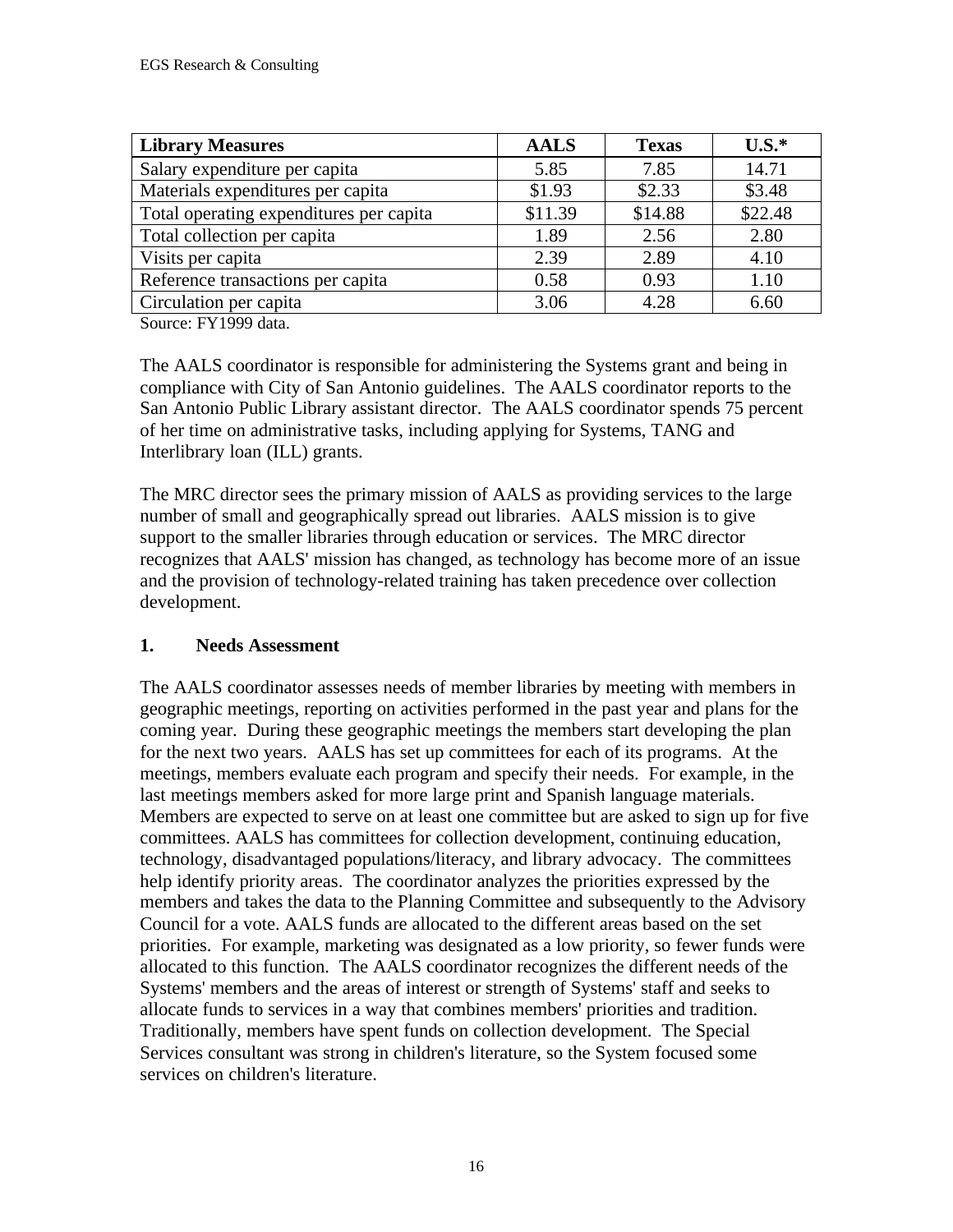The library directors who participated in the group interview offered different opinions on the needs assessment process that AALS uses. Some appreciated the geographic meetings that allow all libraries to provide input and prioritize needs. One of the library directors preferred a focus group process rather than the current process for brain storming and sharing information.

AALS set up biennial statistical targets last year and is monitoring the extent to which these targets are being met. AALS took the targets to the geographic meetings to have members' prioritize them. Having to plan biennial budgets makes it difficult for the System, according to the coordinator, to project demand or use with a reasonable degree of accuracy in fast changing areas such as Internet use. Internet use in libraries tripled in one year.

### **2. AALS Services**

AALS provides a wide range of services to member libraries. These include:

- Collection development (the largest budget item).
- Continuing education.
- Services to disadvantaged populations (i.e. literacy).
- Networked resources, including web page design, software training, consulting on hardware and software, on-site assistance.
- Consulting: library board, management, adult collection, automation, children's collection,

In FY2002, AALS plans to offer 28 workshops from September to April. Six of the workshops include satellite broadcasts. Workshop topics range from "How Safe is your Library?" "Introduction to Cataloging," and "Customer Service with a Smile" to "E-rate Coordinator Training," "EBSCO Database Training," "Using Search Engines Effectively," "Virtual Reference Program I and II," and "Alternative Funding Sources."

All consultants help with grant preparation. The coordinator would like to hire a grant writer.

In spite of funding limitations, AALS provided some new services in the past two years, focusing on technology.

- As part of TANG, AALS offered in-depth classes on networking.
- AALS consultants did database training during site visits to libraries.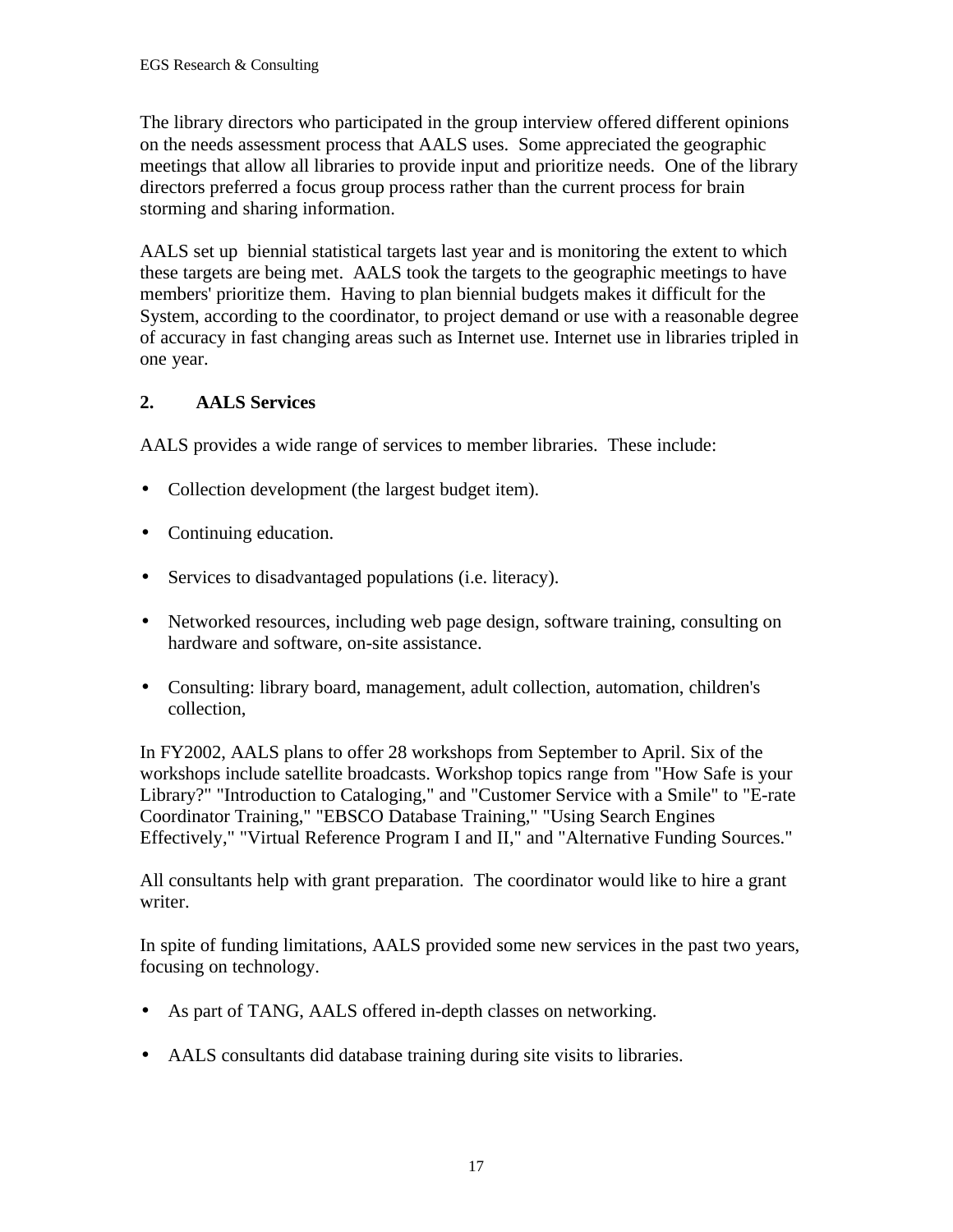The coordinator considered continuing education to be AALS' strongest service. Consulting is also a strong service but is hampered by staff turnover. The library directors who participated in the group interview reported that they received a wide range of services from AALS. Services mentioned included:

- Literacy grants.
- Continuing education.
- Collection development.
- Support for summer reading programs.
- Consulting.
- Promotional materials.

Library directors did not experience any difficulties in getting services from AALS but noted that because AALS is thinly staffed, it is limited in the help it can provide to member libraries. Libraries need help because most of them are very isolated and cannot count on assistance from other member libraries in close proximity.

Libraries' satisfaction with services that AALS has provided varied because of AALS' difficulty in providing services in all areas due to staff turnover. Library directors reported that AALS services were of high quality in some areas and lower quality in other areas. Overall, libraries would rate AALS assistance as a 7.5 on a 10-point scale.

AALS only has one non-member (Eagle Pass) but extends benefits to that library. The coordinator consulted with their board and the City of Eagle Pass on how to find an MLS librarian. Representatives from the non-member library can attend workshops offered by AALS or by the San Antonio Public Library. As the Eagle Pass library is not automated, it can benefit from assistance on automation. AALS helped the library apply for e-rate and TIF grants, so it too can have access to the Internet.

#### **3. Assistance Member Libraries Need from Library System**

Librarians identified a variety of needs, including:

- More collection development funds.
- Continuing education in technology use and maintenance.
- Assistance with writing grants such as TIF, e-rate.
- Assistance in deciding what (technology-related) equipment to purchase for the library.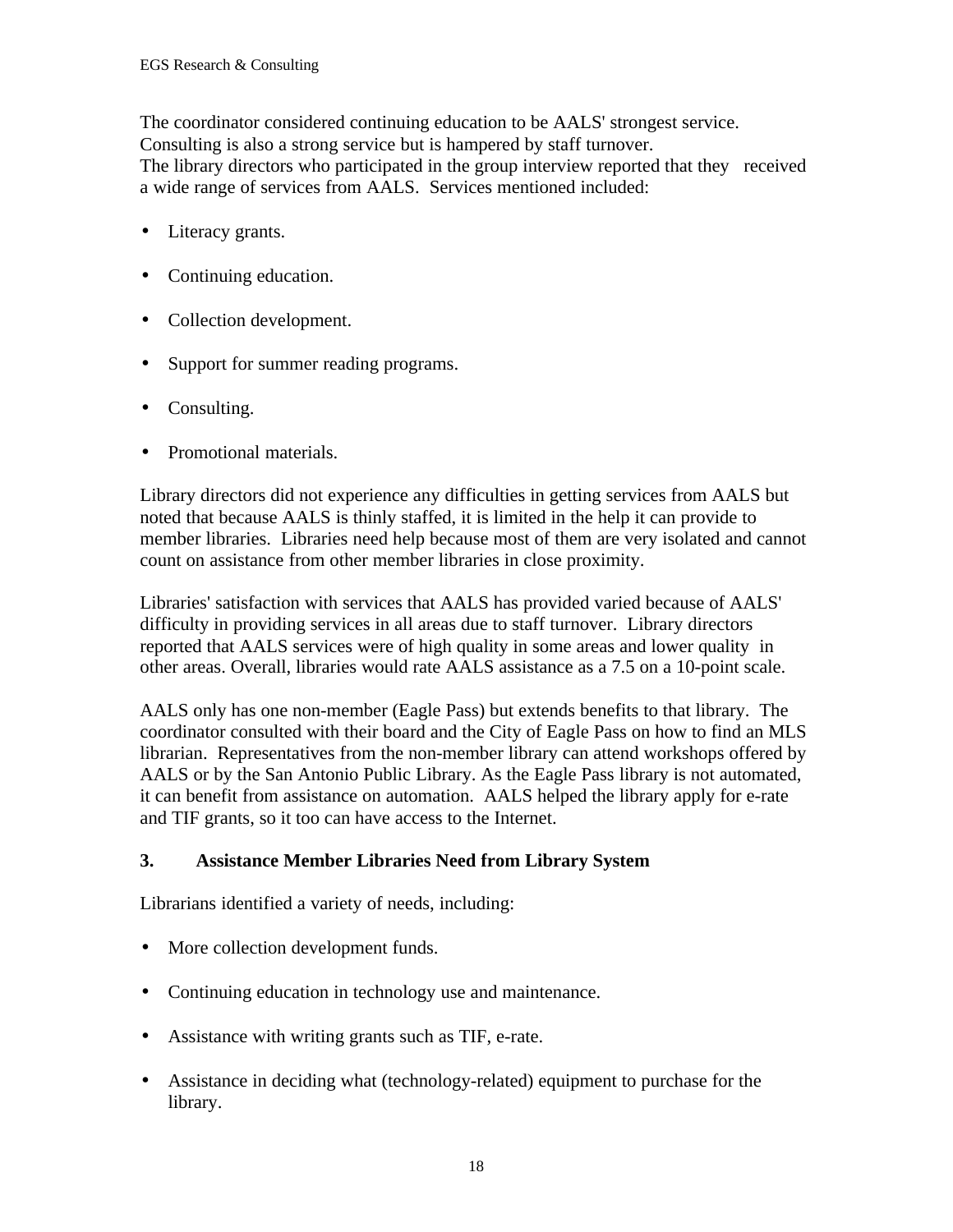- On-site workshops so that the entire library staff can participate.
- Customized on-site assistance.
- More one-on-one consulting.

#### **4. Barriers**

Funding is a big barrier, according to the AALS coordinator. The Texas State Library kept the annual funding for Library Systems at \$8 million for several years, not taking into account higher salaries that Systems have to pay staff and increased costs of services. Consequently, Library Systems are in a bind. As salaries increase, less money is left for services. AALS had to cut two positions and provide fewer services to its members. AALS also eliminated several programs. For example, AALS reduced marketing and eliminated automation grants to its members. AALS also dropped the Circuit Systems program. The program entailed a large collection of large print books and audio materials that moved from library to library. The program was dropped because it incurred high postage costs and required significant administrative time.

The AALS coordinator recognizes that building a strong staff is critical to the effectiveness of the System. Providing technical help to member libraries is also critical. Libraries need more direct technical help, especially with e-rate applications, technology equipment, and the use of technology. Libraries, according to the coordinator, rely on TIF funds both for purchasing and upgrading their technology.

The MRC director also recognized staff turnover as a major issue for AALS and its ability to serve member libraries.

#### **5. Library Size**

Library size affects the dependence of libraries on AALS assistance. AALS member libraries are skewed toward small libraries and those require the most from AALS. Ninety-five percent of AALS' member libraries serve fewer than 50,000; 63 percent have legal service populations smaller than 10,000. AALS has one library in the 100,000 range. In the coordinator's judgment, the System is not doing enough for small libraries. These libraries need AALS assistance the most because they typically do not have other resources. The medium size libraries are less dependent on AALS. The San Antonio Public Library, in spite its size and other resources, used System funds for collection development. The San Antonio Public Library justified using System funds because it provides materials to its member libraries, thus benefiting them. All members of AALS can purchase materials through the San Antonio Public Library, thereby receiving significant discounts. In addition, the San Antonio Public Library opens its programs and computer training classes to all members of AALS. AALS collaborates with the San Antonio Public Library in training programs.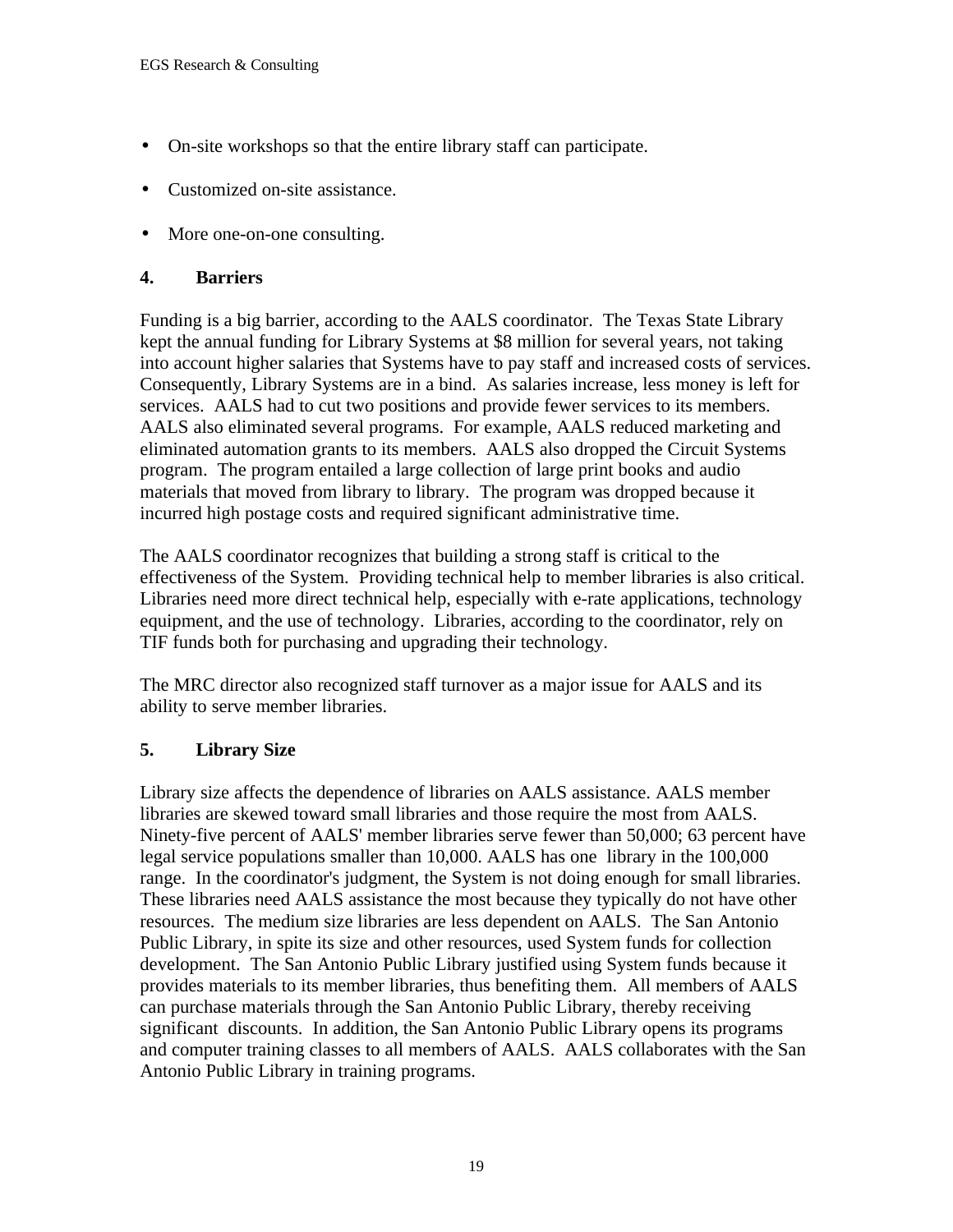Three of the 11 library directors interviewed represent libraries serving 5,000 or fewer people. Library directors indicated that these libraries have different needs from libraries serving between 5,000 and 15,000 people. These very small libraries, according to some of the members, could not have stayed open without assistance from AALS. AALS has been very helpful to small libraries, many of which serve poor and high minority areas. To small libraries, AALS provides direction and acts as a catalyst. One of the library directors stated that "AALS got me jump started."

Five of the library directors represented libraries with 5,000 to 15,000 people. These library directors found AALS always responsive to their questions and that the System sponsored meetings and committees of great relevance. Some also received on-site visits and help from System staff. They valued the assistance AALS provided in identifying grant opportunities and assisting them with preparing the grant applications.

Three of the library directors represented larger libraries. These library directors admitted that they do not need AALS assistance at the present but remember how important the assistance they had received from AALS was to them when they first got started.

All library directors recognized that AALS' high turnover rate affected its ability to provide services and assistance. "AALS tends now to be more theoretical than handson."

#### **6. Planning and Trends**

Three of the 11 libraries that participated in the group interview had long-range plans.

In the next three to five years the following issues will emerge and need to be addressed, according to the coordinator:

- Technology looms as the biggest need.
- The role of the library in the community.
- Funding for member libraries; how to keep them viable.

With regard to the future of AALS, staffing is a key issue. Staff turnover is high as a result of low salaries and salaries that are not competitive. This situation makes it difficult to keep staff and to fill positions requiring highly skilled staff, especially in the area of technology.

The trends library directors identified were similar and included:

• Rapid growth of technology. Library staff have to keep pace with technology. The need for additional workstations to meet demand makes libraries run out of space, even in relatively new buildings.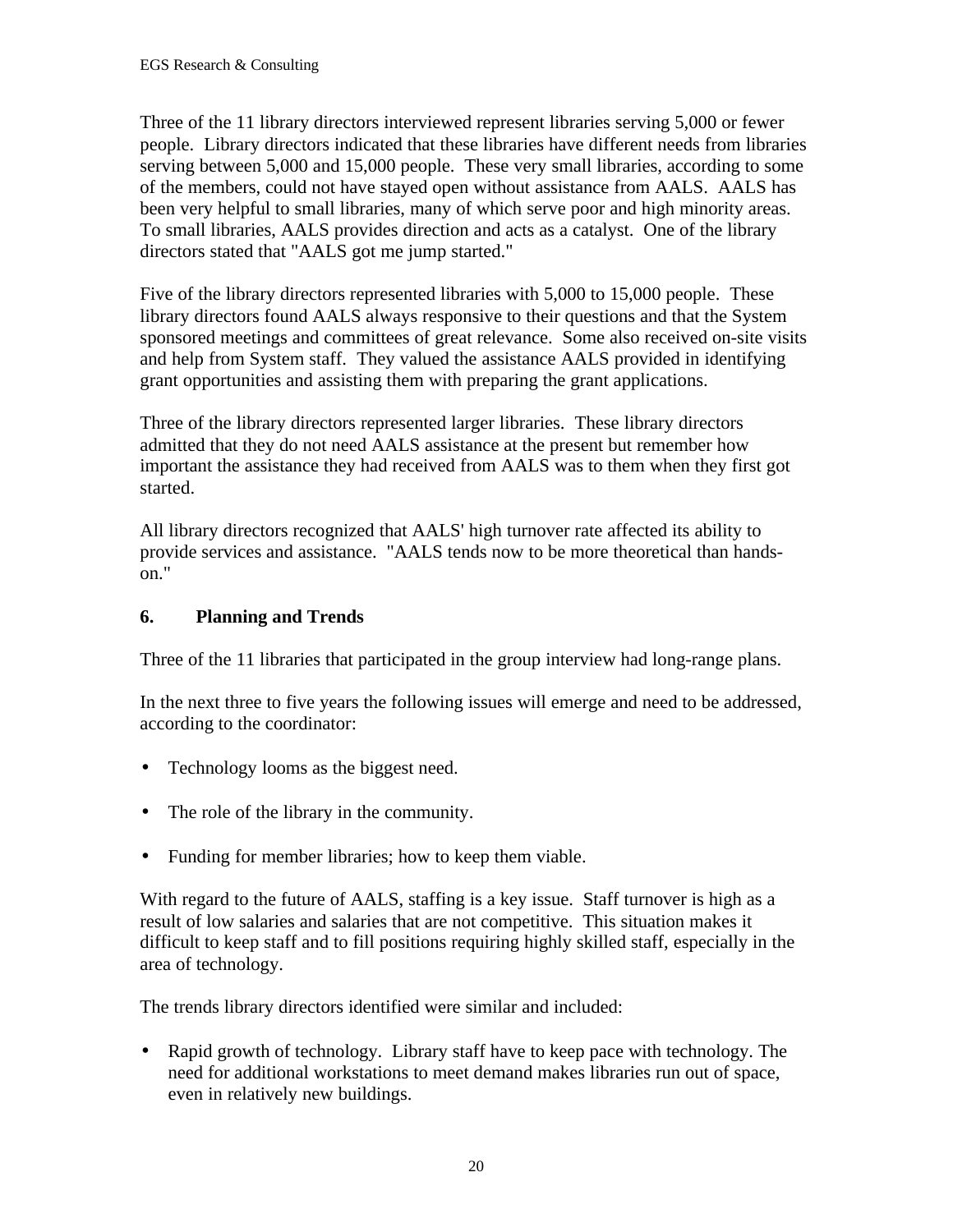- Control over Internet information sources.
- Growing population in the library's area of service puts additional demands on libraries. Libraries run out of space; their collections do not meet the population needs. Libraries want to address this either by opening branch libraries or by establishing more public libraries in the area.
- Expansion of patron base. A library located in an area that was primarily a retirement area wants to increase the number of children as patrons. The library is accomplishing this by targeting middle school and high school children, adding a teen room in the library, and using teenage volunteers on the circulation desk. The library also started two story time programs, one in the library and one in the day care center; the elementary school after-school day care center comes to the library.

## **7. Membership Benefits**

Member libraries clearly benefit from their association with AALS. They receive collection development funds, continuing education, access to TSLAC online databases, and consulting services. Member libraries decide which continuing education classes they need and AALS develops classes accordingly.

AALS helped its member libraries enter the computer age and use technology, according to the coordinator. AALS is in the forefront in this area: all its members have access to the Internet.

AALS divided the benefits it provides to member libraries into six areas:

- Collection development:
	- Funds distributed according to a preset formula
	- Subscription to one book selection journal
- Continuing education:
	- Workshops presented by AALS, San Antonio Public Library and TSLAC
	- Hands-on training on Internet topics, electronic databases and Microsoft Office
	- Live satellite training programs in four locations
	- Technical workshops and training through TANG
	- Customized training by AALS staff
- Consulting service:
	- Library Science collection
	- Consultation on library automation systems
	- Individual consultation with library professionals and computer personnel
	- Presentations by AALS coordinator and consultants to library boards or governing bodies
	- AALS web site and newsletter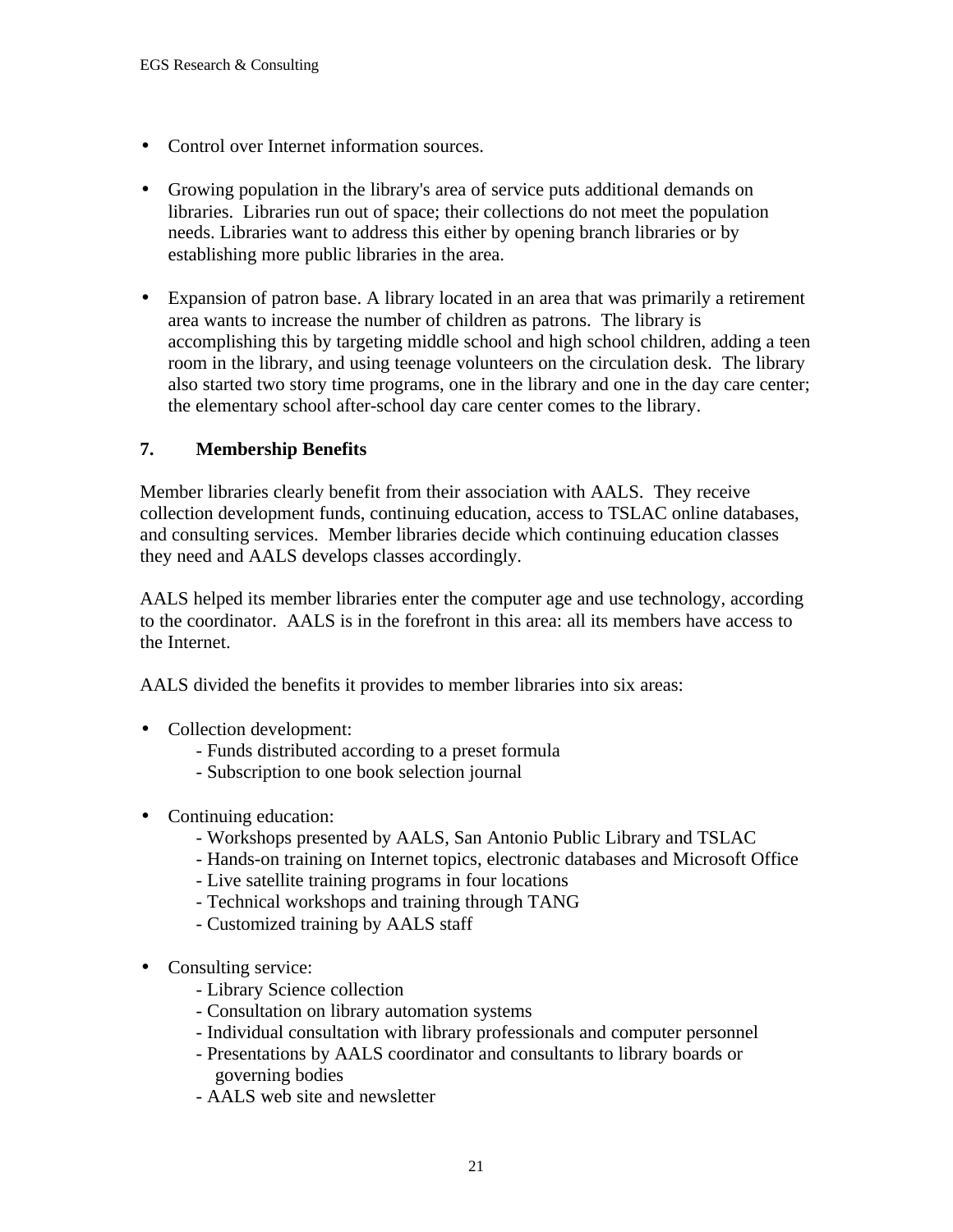- Assistance with grant writing and project development
- Collection evaluation
- Networked resources:
	- Access to San Antonio Public Library online catalog and full text databases and to TSLAC web site
	- Access to Baker & Taylor's *Title Source II On the Web*
	- Access to San Antonio Public Library reference staff
	- Electronic library offered to underserved areas for access to the Internet
	- Technical assistance on computer use and local area networks
- Publicity services:
	- Loan of equipment
	- Access to poster maker, laminator, digital camera, and Ellison lettering machine
	- Publicity materials
	- Publicity materials for national library events
	- Subscription to *Copycat*
- Services to disadvantaged populations:
	- Funds for materials for library-based GED, ESL, and adult education classes
	- Subscription to a Spanish language journal
	- Loan of kits and materials such as story time kits, children's videos, flannel-board kits.

Library directors reported many benefits from their membership in AALS. Benefits ranged from:

- Funds.
- Continuing education.
- Library System helped with starting the library.
- Library System helped with the design of the new library, weeding the collection and turning the library into a more professional organization.
- Library resources were greatly expanded through ILL.
- Story time programs.
- Library System staff came to talk to the City Council about the need for a new building for the library.
- AALS provided free shelving.
- AALS always responds to library's questions.
- Not feeling so isolated because of communications with and assistance from AALS.
- Meetings organized by AALS helps librarians see the big picture and share information with other librarians

Member libraries highly value their Library System. Membership is crucial to the viability of the libraries, according to one of the library directors. She credited the Library System with helping libraries become automated and use technology. The Library System was also credited with identifying grant sources for libraries. Members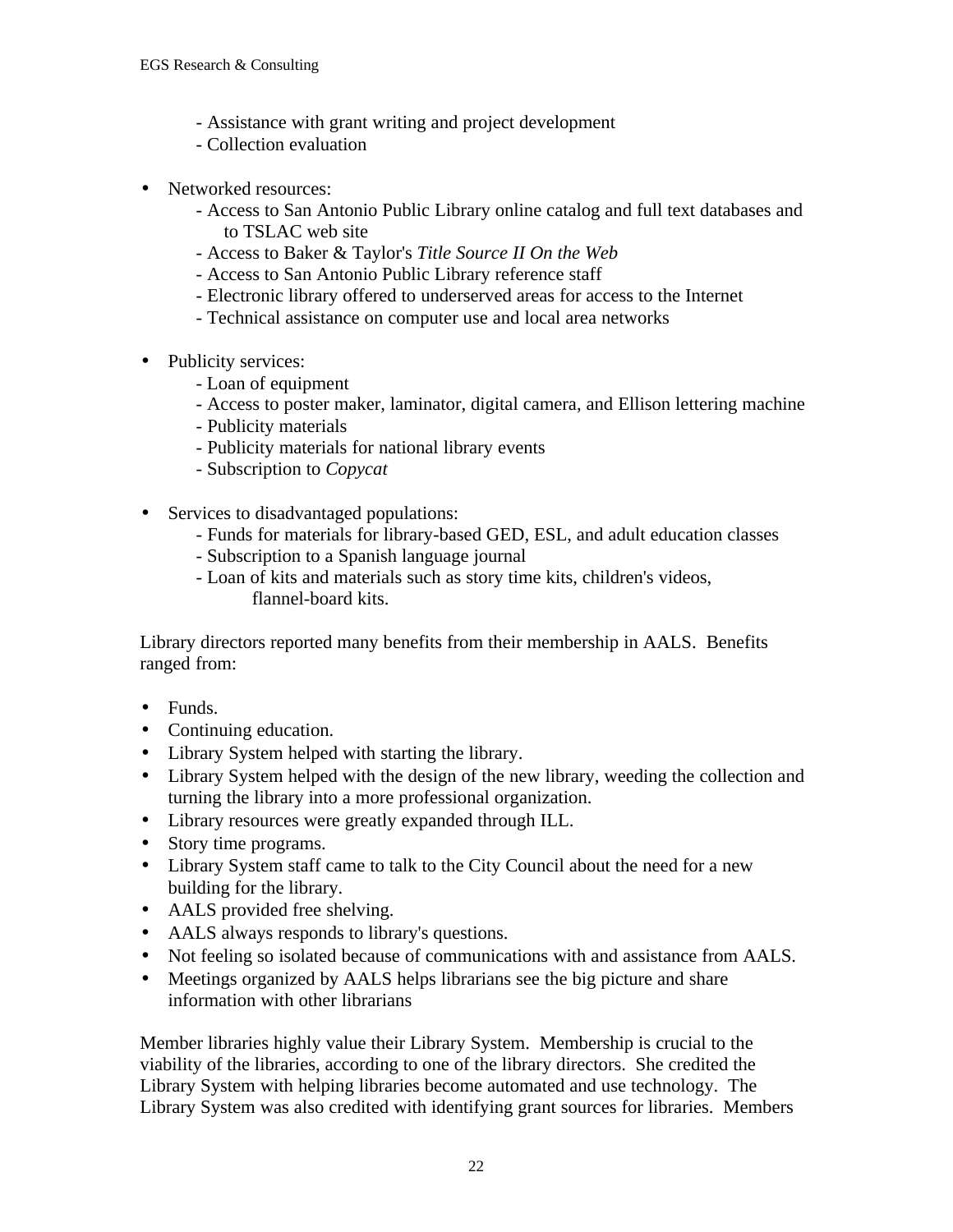also appreciated the training and continuing education the Library System provided to them. Member libraries stated that they had received many benefits from the Library System, including collection development funds. Member libraries recognized that the assistance AALS provides to them has been affected by the System's high staff turnover. As a result of this turnover, the System can not provide assistance as frequently or send a consultant to help.

# **8. Special Populations**

AALS awards literacy grants to its members. It used to award 10 grants and now awards 11 grants. AALS has a disadvantaged services committee. The literacy programs that member libraries offer vary and may include: high school GED, ESL, basic literacy or all three together. Members wanted literacy programs because many of the member libraries have a high percent of Hispanic populations. AALS uses LSTA funds for these programs. AALS dedicates 25 percent of the collection development funds to disadvantaged services. These serve older adults and children and provide audio and hard copy books in Spanish. In 2001, AALS spent 40 percent of it funds on services to special populations.

# **9. Impact**

AALS assistance affected libraries in different ways, according to the library directors.

One of the library directors reported that AALS did not provide any help with technology.

Another librarian reported significant impact because her level of technology-related knowledge was minimal before her library was assisted by AALS. Staff skills' improved and staff is eager to participate in AALS workshops.

Another library director found ILL to be helpful as were the story time kits. Library directors appreciated the services to the special populations including the Spanish language materials, the materials for seniors, HeadStart, and home schoolers (a growing population). Library directors also appreciated the technology for individuals with disabilities.

# **10. Technical Assistance Negotiated Grant (TANG)**

Library directors and staff identified the need for technology-related training and assistance and rated it as number two in priority behind continuing education in the June 2001 planning questionnaire, according to the AALS coordinator. The need for technology-related assistance stems from the addition of technology to libraries. With Gates Foundation, TIF, Tocker and other grants, member libraries continue to add computers, network and automation systems and upgrade Internet connections and request e-rate discounts. Libraries need technology-related training both at the beginning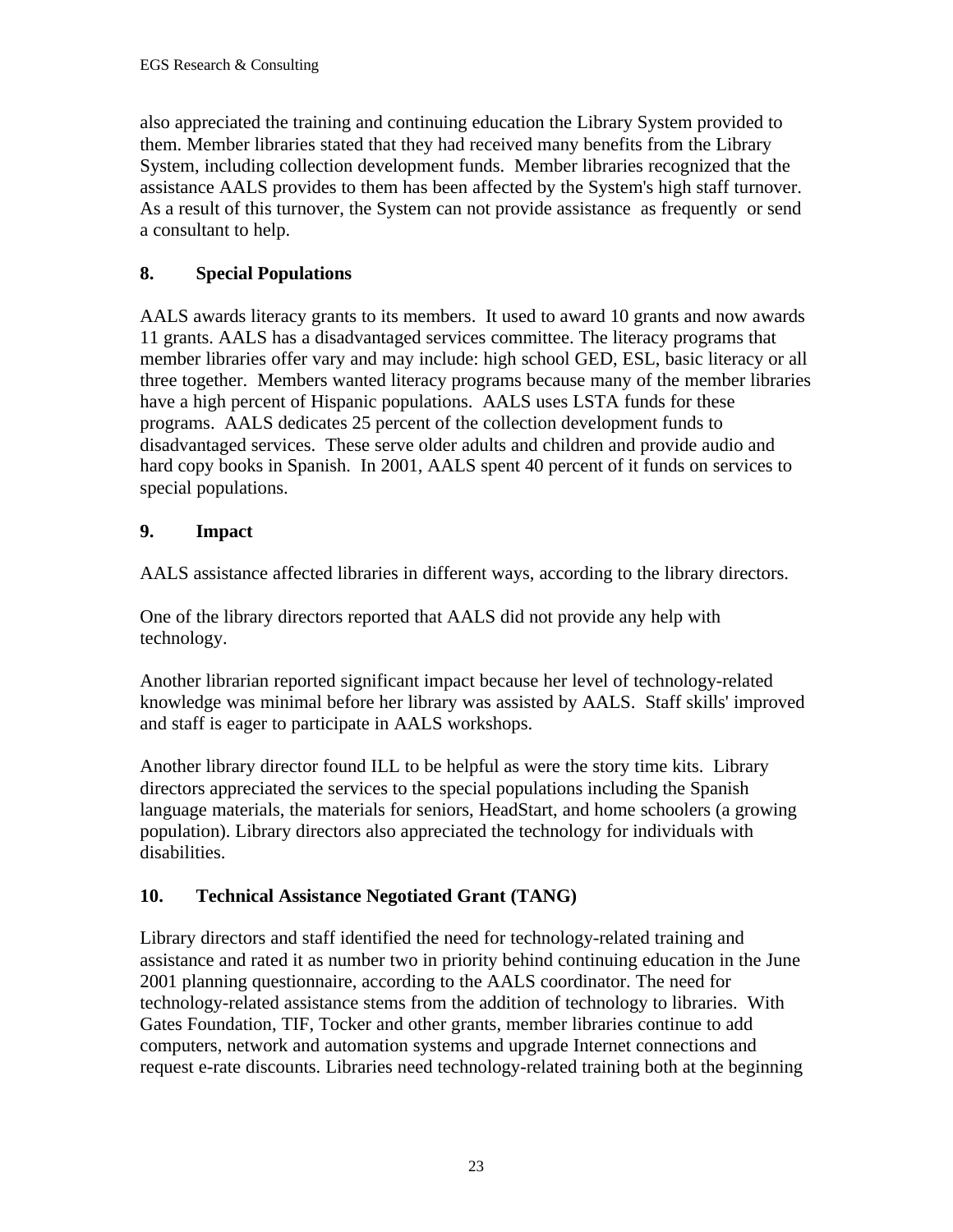and advanced levels so that library staff can use and manage the equipment, and maintain it.

AALS' TANG plan for FY2002 called for training in a classroom, on the Internet, or oneon-one in the areas of network design, installation, and management, computer hardware, operating system and application installation, troubleshooting, telecommunications and security. The training, according to the plan, includes workshops on networking essentials, computer security, disaster preparedness, basic computer hardware, and computer peripherals.

AALS indicated in its FY2002 TANG plan that the TANG staff member will provide network and PC support, perform site surveys to document the current network libraries have, and be a resource for all member libraries on technology. The TANG staff person will assist member libraries by e-mail, fax, telephone, or in person. The TANG staff member will also help libraries with disaster preparedness and the development of technology plans.

The AALS TANG systems supervisor who had an MLS and Cisco certification left AALS in December 2001 after 10 months. The systems supervisor provided hardware and networking assistance to AALS' 46 member libraries and helped libraries to set up computers and local networks. She also was planning to offer a security policy seminar.

The systems supervisor did not have a plan of service. The systems supervisor conducted a library technology survey in September 2001. The survey asked for a technology inventory, databases, technology-related staff competencies, technology grants the library has, the status of library automation, and the library's security plan and procedures. Thirty of the 46 member libraries completed the questionnaires by mid October 2001. Although AALS did not develop a TANG plan, the systems supervisor used the survey results to identify the technology status of the member libraries and their greatest areas of need. The systems supervisor considered the survey data to be a basis for a services plan.

According to the technology survey, all libraries have computers; typically they got the computers in 1995 or later. All have scanners and printers. Nearly 90 percent (26 of the 30) of the libraries that responded have high speed access lines. Many of the libraries also have web pages. However, very few of these libraries have the skills and the knowledge to maintain their technology equipment. Overall, the libraries are not technologically self-sufficient. The systems supervisor considered only five of the 30 libraries technologically self-sufficient. The systems supervisor estimated that 10 to 15 of the libraries have local consultants or contractors that help them with the technology. Others rely on the AALS systems supervisor or on their local school district.

One of the difficulties in assisting the libraries is the lack of technology standardization. AALS can not set technology standards for its libraries, so libraries purchase a wide range of equipment. Their greatest need is to sustain and maintain the equipment they have.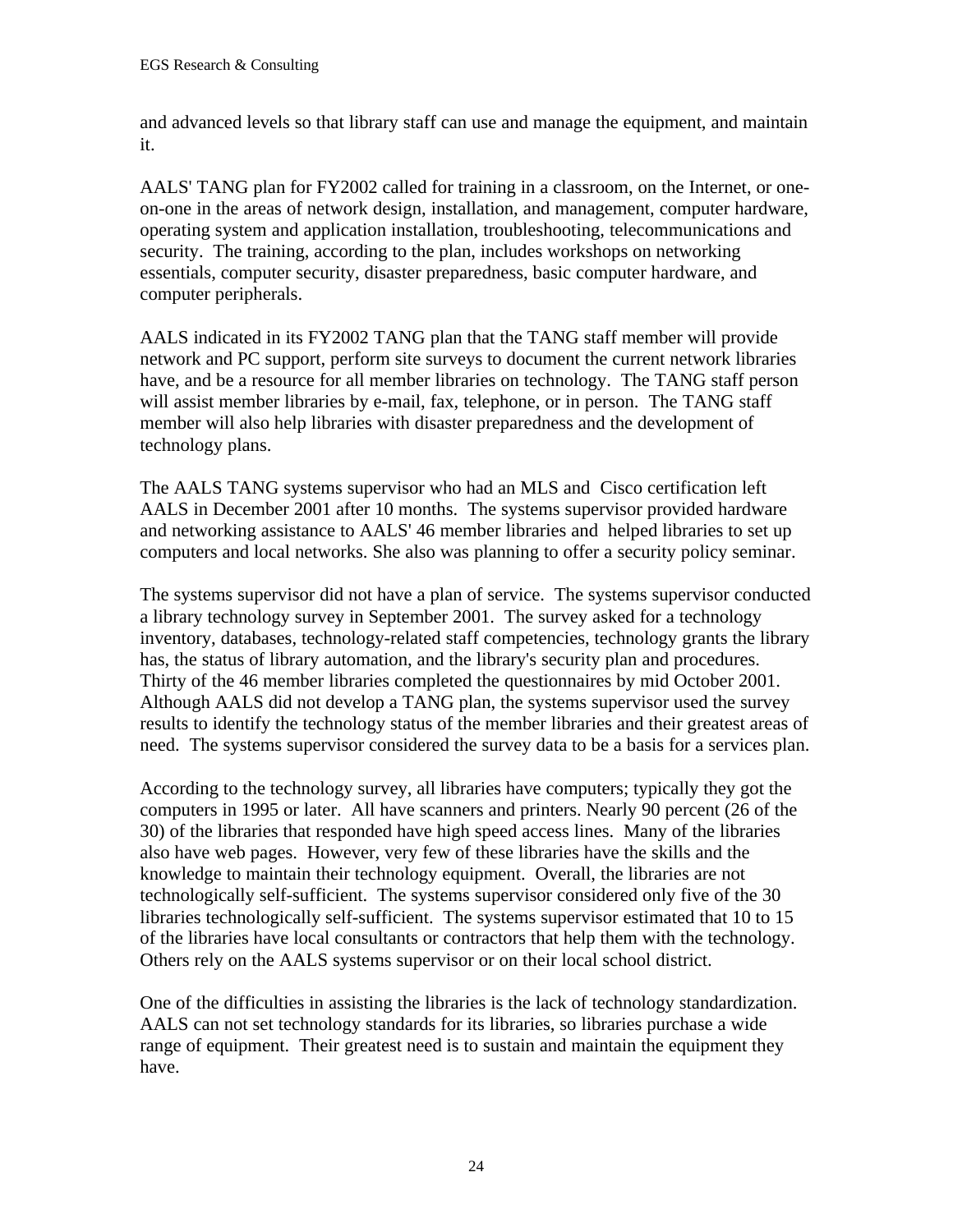Libraries' lack of technological self-sufficiency is based on several factors. Some libraries do not train their staff. Libraries also experience a high rate of staff turnover, so even when staff are trained they do not stay long, especially in the small libraries. Consequently, libraries need technology training on an ongoing basis. Because of the high staff turnover, training library staff is not a viable solution at present, according to the TANG systems supervisor. Even staff that attend training do not fully benefit from it because they have difficulty implementing it, as they lack important technology skills.

The systems supervisor offered assistance as requested, responding to library needs. She helped build a network for a library; designed a network and cable infrastructure; purchased cable and network equipment for the library; maintained computers, and provided one-on-one computer training. She also replaced computer monitors, set up Internet service, and fixed printers. In addition, the systems supervisor arranged several networking classes and a computer security class at a central location. AALS also got a TIF grant for "see you - see me" cameras and the systems supervisor planned to install these in the libraries and train the staff in their use.

The systems supervisor provided critical assistance to the Del Rio Library, the last member library that was not connected to the Internet. She designed and installed a network for the library that should serve them for at least ten years. She connected the library to the Internet, increased the number of the library's Internet connected computers (they have 17 workstations), and met the objective of giving the public access to the Internet.

The systems supervisor recognized that some of the services she had provided to member libraries were essential, because some of the libraries, like the Del Rio Library would not be networked without her help. Some libraries cannot afford to pay a contractor to provide these services. Some of these libraries do not even have a paid director.

The systems supervisor planned to develop online tutorials, in order to reduce the amount of travel to individual library sites.

The TANG-funded services AALS offered to libraries have had a significant impact on the libraries and on AALS. The call rate to the systems supervisor declined from 260- 300 calls for a three-month period to 80 calls in September, October and November 2001. The systems supervisor attributed the decrease in calls to the stabilization of technology in member libraries. The nature of the calls had also changed. The calls became more sophisticated, showing knowledge of technology and networks.

Several libraries do not depend on AALS for assistance with technology. They get assistance through the TIF grants or through contracts with local consultants. Libraries associated with school districts or specific schools get assistance from the district or the school. One of the library directors has a relationship with two volunteers who are technologically skilled and another library director reported getting help from the head of the Computer Science department in a nearby junior college. Library directors who participated in the interview indicated that they do not call AALS for assistance with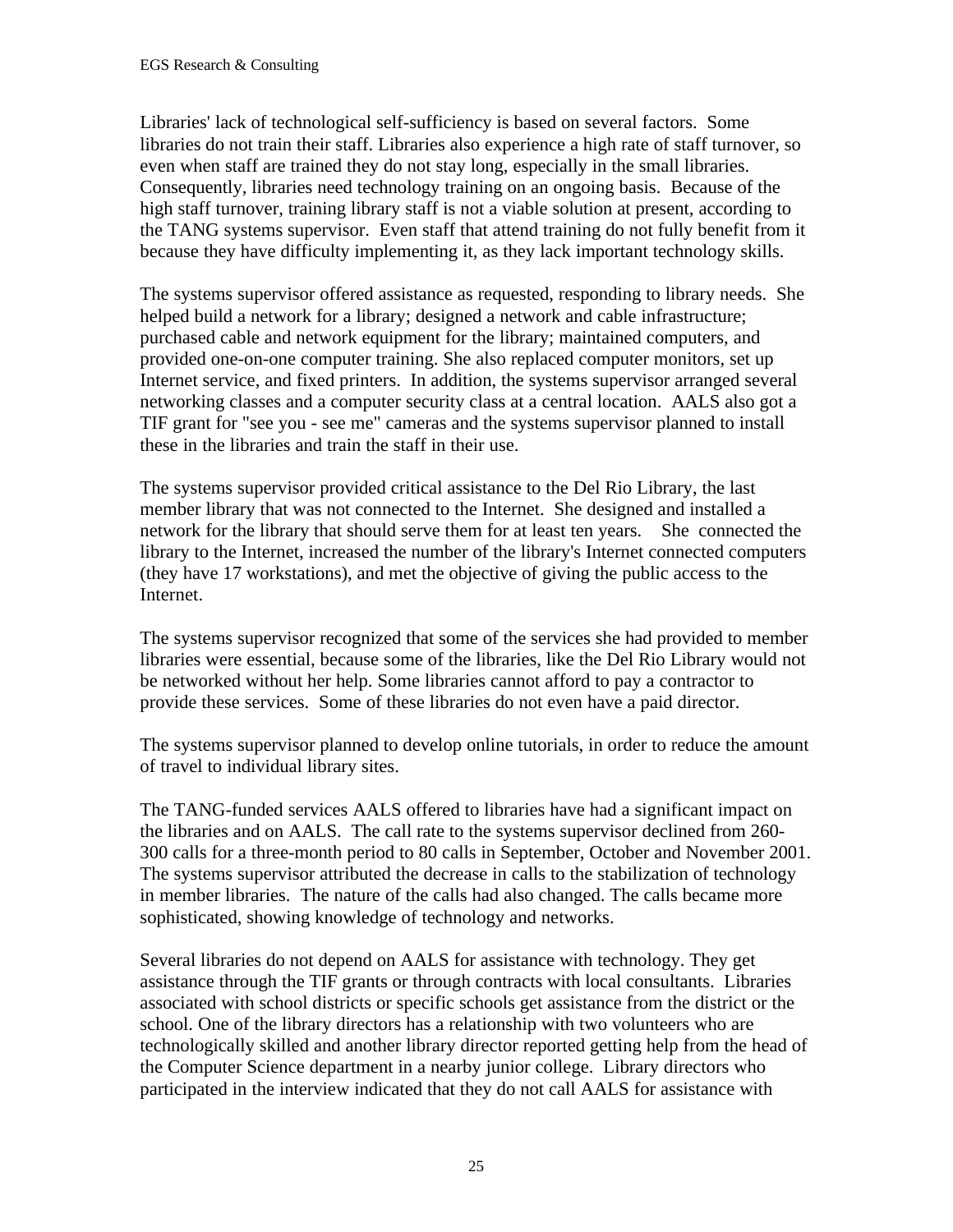technology since the departure of the systems supervisor because AALS currently does not have any staff who can help member libraries. AALS has recently filled this position.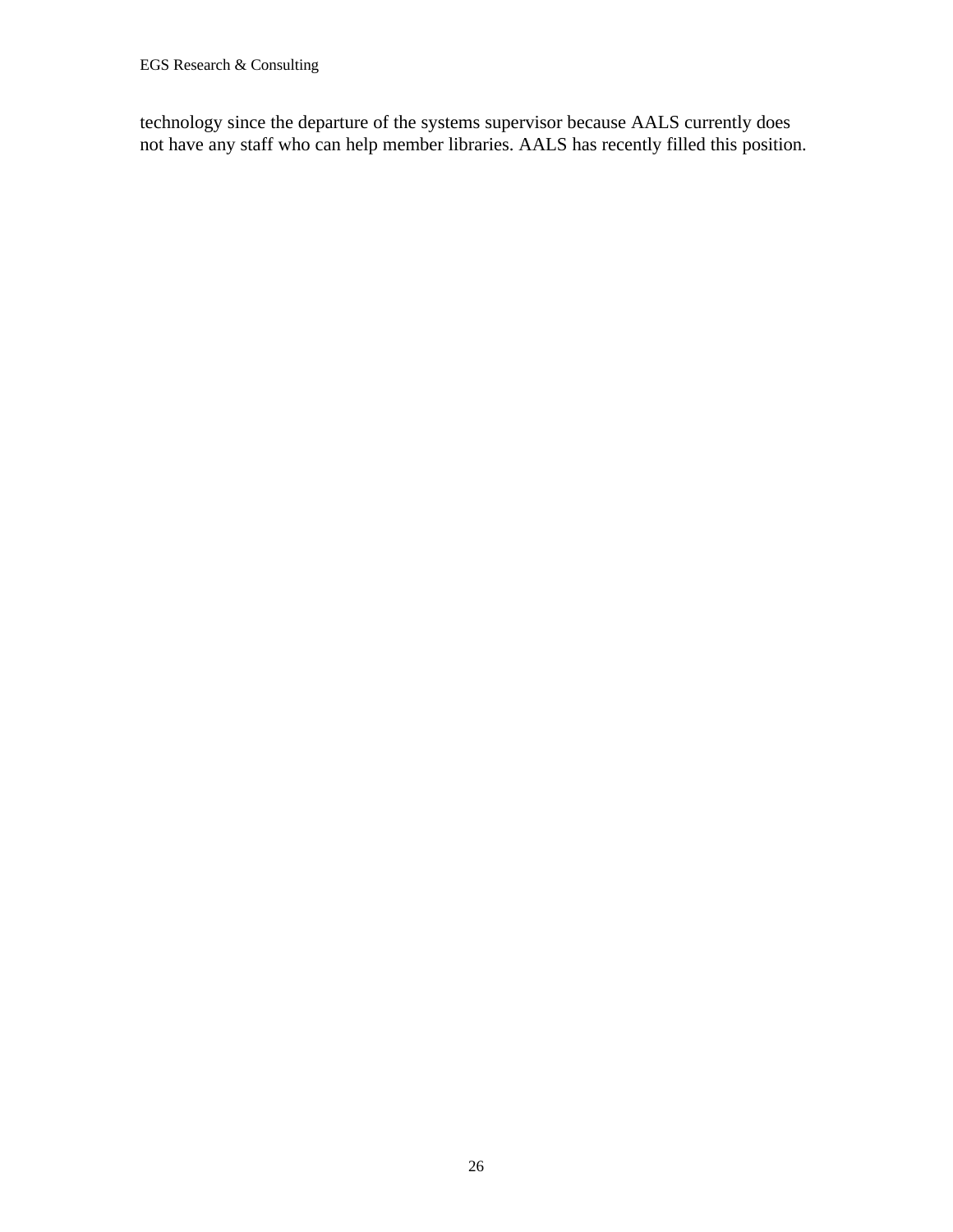# **IV. NORTHEAST TEXAS LIBRARY SYSTEM**

A site visit was conducted to the Northeast Texas Library System (NETLS) on January 7, 2002. Interviews were conducted with the NETLS coordinator, the TANG technician, and with a group of 16 library directors representing member libraries. The Northeast Texas Library System (NETLS) has 98 member libraries and 12 nonmembers, two of which were former members. NETLS members range widely in size. The Dallas Public Library, a member of NETLS, is the largest library in the state. The smallest library serves a community of 500 people. NETLS FY2002 System budget is about \$1.4 million. The TANG budget is \$60,000.

NETLS has 12 staff positions. These include the coordinator, assistant coordinator, library automation specialist, library technology specialist, media consultant, special services consultant, office manager, collection development clerk, film booking clerk, receptionist, general page, and media page. The NETLS coordinator's major responsibility is to facilitate the planning process and to implement the System's plan.

NETLS' mission, as defined in its long-range plan, is "to support and strengthen local public library services to the citizens in the Northeast Texas System area and promote the development of library service where none presently exists."

NETLS assesses the needs of its members through standing committees. These include the Awards Committee, the Collection Development Committee, the Continuing Education Committee, the Federal Legislation and Information Network, the Lay Persons Involvement Committee, the Media Committee, the Planning and Evaluation Committee, the Publicity and Public Relations Committee, the Special Services Committee, the State and Local Liaison Committee, and the Technology Committee. Each committee is composed of five to ten members. The committees have professional staff, support staff and lay members such as board members and patrons. The committees provide input on members' needs and priorities. NETLS provides workshops to lay committee members on advocacy, board development, and how to involve community members in serving on the board of the library and on System committees.

## **1. NETLS Services**

NETLS provides a wide range of services to its member libraries. These services include:

- Automation services. NETLS seeks to equip each of its member libraries with a computer with a modem and a CD drive and have at least one staff member in each library computer literate and using the computer in local or cooperative projects.
- Consulting. NETLS offers a myriad of consulting on topics such as finance, management, and designing/building libraries. NETLS' goal is to improve library operations, management, services, automation, and funding. According to the *NETLS Plan of Services for FY2002*, 50 of its 98 member libraries and all 12 of the non-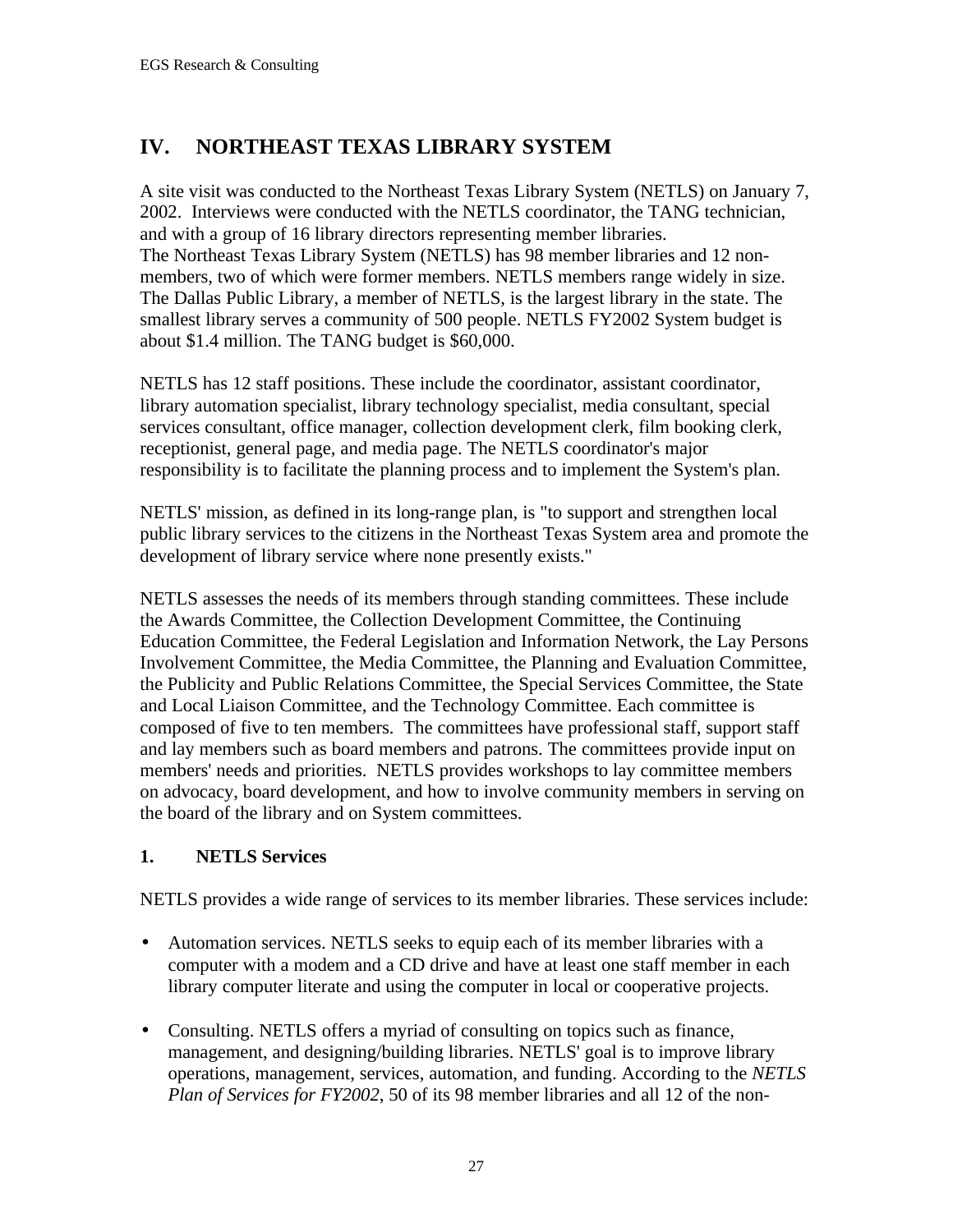member libraries do not have a professional librarian on staff. These 62 library directors and their staff need basic training in library management and operations.

- Continuing education and training. NETLS outsources this service. It gives a list of topics to members in the summer and using their feedback, NETLS implements workshops based on the topics selected. In FY2002, NETLS workshops address topics such as:
	- Children's Services: What They Don't Teach in Library School
	- Explore! Fun with Science
	- Marketing and Libraries: A Necessity Not A Choice
	- Basic Book Repair: A Hands-On Workshop
	- How Am I Doing? Using Information to Tell Your Library's Story
	- Security and Disaster Planning
- Technology support including a media program.
- Mini grants for special services such as ESL, literacy, services to older adults, automation, and computers.
- Collection development. In this area, NETLS provides funds and offers workshops addressing reference skills, purchasing priority setting, etc. The objective is to increase libraries' collections to two to four volumes per capita.
- Project Rotate. This includes a collection of large print and audio books that rotate among 75 libraries. Each library gets a packet consisting of 40 large print books and 15 to 20 unabridged audio books for three months. NETLS periodically replaces 40 to 50 percent of the items to update the packets.
- Publicity and public relations services. These services aim to increase community awareness of libraries and enhance local library publicity and programming.
- Membership and geographic meetings. NETLS convenes four membership meetings a year. Attendance is high: between 85 and 90 percent of the members attend. NETLS also convenes five geographic meetings.

NETLS does not have an InterLibrary Loan (ILL) program. ILL is provided by the Dallas Public Library.

The NETLS coordinator considers consulting, continuing education, and communication its key services. The smaller libraries make the greatest use of technical support.

Overall, NETLS services have not changed significantly since 1997-98. NETLS spends more time on providing assistance in the area of technology because libraries have an increased level of technology. NETLS also uses more technology in its communications with libraries. For example, member library staff can register online for workshops.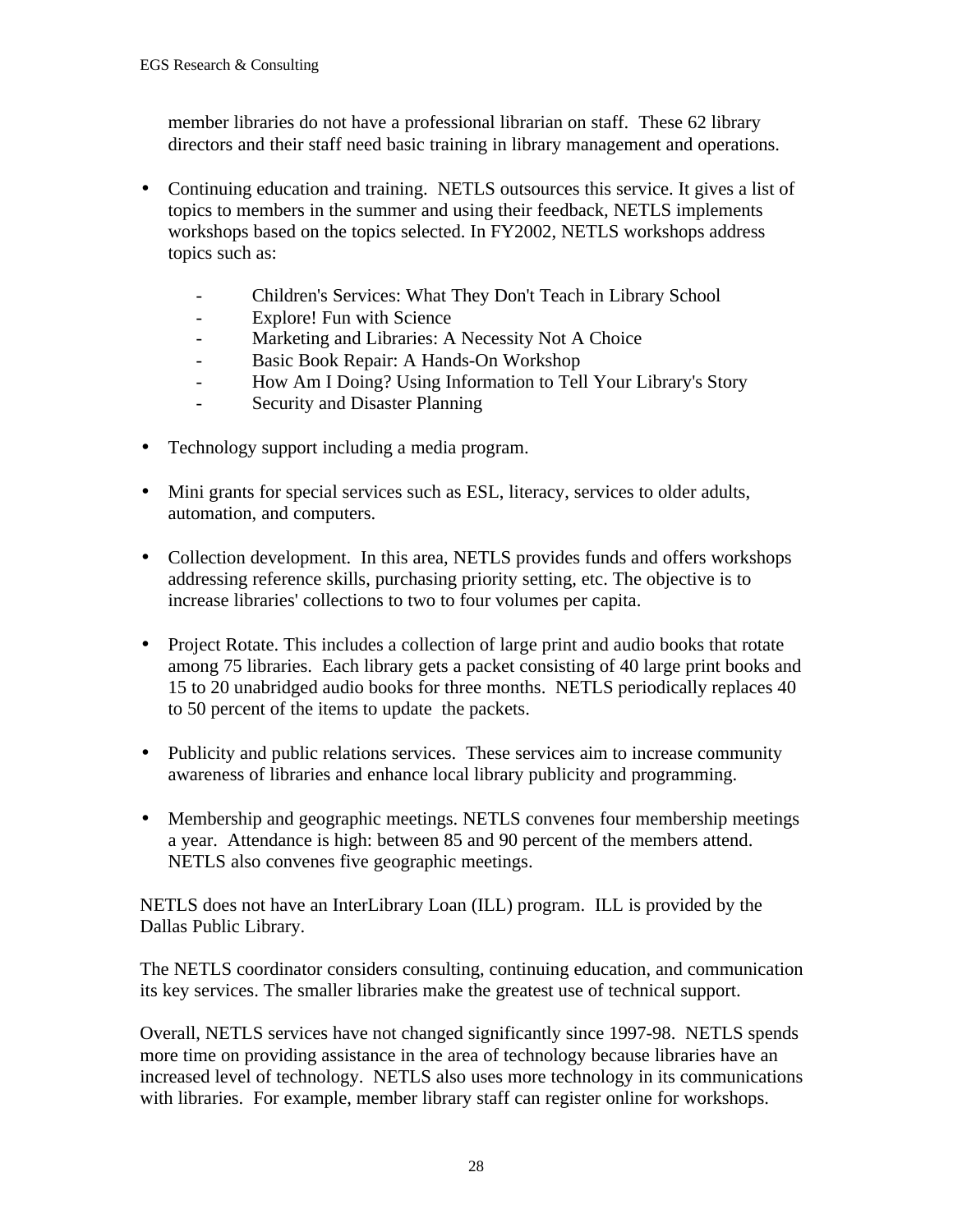Member librarians listed multiple services that NETLS has provided to them. These included:

- Training.
- Collection development.
- Negotiated vendor contracts with deep discounts. Vendors treat individual libraries more favorably, knowing that they have NETLS behind them.
- Introduction of libraries to new media: i.e. videos.
- Assistance with grant information, grant application reviews, and with writing grant applications and administering the grants.
- Lobbying for libraries with TSLAC and with local governments. By supporting libraries and advocating for them, NETLS increased libraries' stature with local governments.

In addition, member librarians lauded NETLS for being "a catalyst and facilitator." NETLS is most useful to small libraries and to libraries that are very isolated. It helped non-certified librarians by providing them with consulting on how to build a library, how to operate a library, and how to manage it.

Member librarians find the quarterly meetings to be very helpful. These meetings provide opportunities for giving both input and feedback to NETLS on a variety of issues, as well as for librarians to come together and share information and ideas.

## **2. Barriers**

The greatest barrier to service provision, according to the coordinator, is lack of funds and the System's inability to fill all vacant positions. It is difficult for NETLS, which is located in Garland, to offer competitive salaries because it competes with cities like Dallas for professional staff. The salaries that NETLS can offer are determined by the City of Garland.

The coordinator emphasized that the amount of funding of NETLS Systems grant has not changed significantly in eight years although both membership and operational costs have increased. The coordinator estimated that at present NETLS has to spend more than forty percent of its budget on salaries and those keep increasing, so less is left for services. This reinforces the point that the staff-intensive programs of consulting, continuing education and communications are replacing the programs in which the system purchases "things" for the members (i.e. collection development).

## **3. Planning**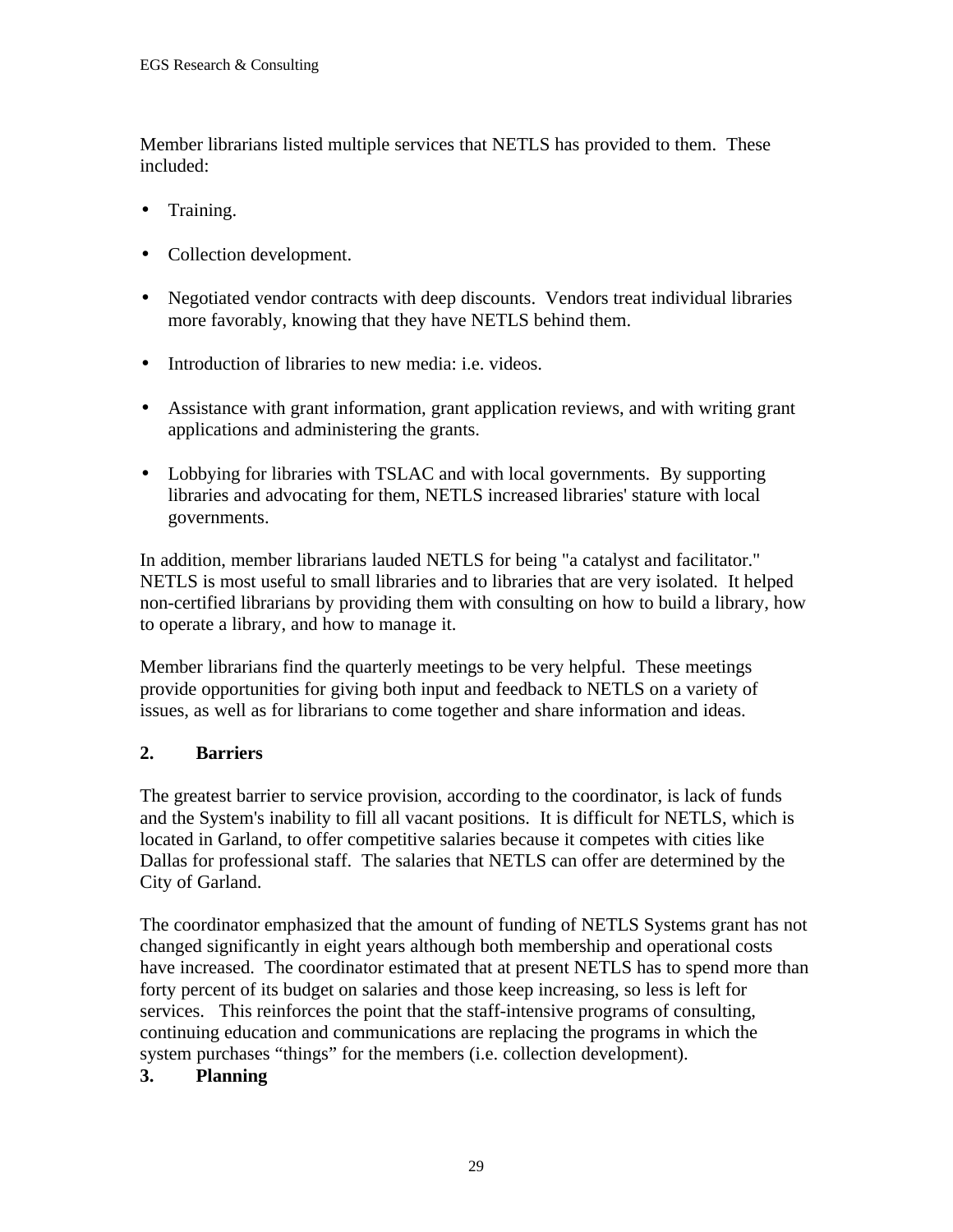NETLS has a long-range plan for 2002-07. NETLS hired an outside consultant to help in the development of a long-range plan. It uses the plan to design new projects. In response to the funding and financial resource constraints issue and through the analysis of future trends, a non-profit foundation (Library Partners) has been created. The membership can expect the foundation to address funding support issues. The Library Partners board has prepared two grant applications for foundation operation funds.

Member libraries identified a number of long-range issues likely to impact their libraries. These were similar to the issues that NETLS addressed in its long-range plan. These issues included the following:

- Expansion of services through the establishment of branches.
- Increasing libraries' collection development.
- Technology.
- Expanding current funding through the use of local funds and creating library endowments.

## **4. Library Size**

In addition to having a large membership, NETLS member libraries represent a wide range of sizes. NETLS has 52 members serving populations of 12,000 or less. To those libraries, NETLS is a major and crucial resource, according to the coordinator, providing training, consulting, and continuing education. NETLS staff get 10-15 e-mails a day from libraries in this category. These libraries are likely to rank NETLS a "10" on the basis of meeting their needs.

Medium size libraries rely on NETLS primarily for training and some consulting. According to the coordinator, these libraries are likely to rank NETLS "8" on the extent to which NETLS meets their needs.

NETLS has six to eight large libraries (exclusive of the Dallas Public Library which is considered "super large"). These libraries use NETLS primarily for training. They contact the coordinator for information and advice. In the coordinator's judgment, these libraries are likely to give NETLS a ranking of "7" or "8" on the extent to which NETLS meets their needs.

According to member libraries, small libraries consider NETLS to be doing a superb job. They recognize that the NETLS coordinator is most attuned to their needs, because he too was a director of a small library.

Library directors of medium size libraries valued the assistance they received from NETLS in contract negotiations and in planning new buildings. They credited NETLS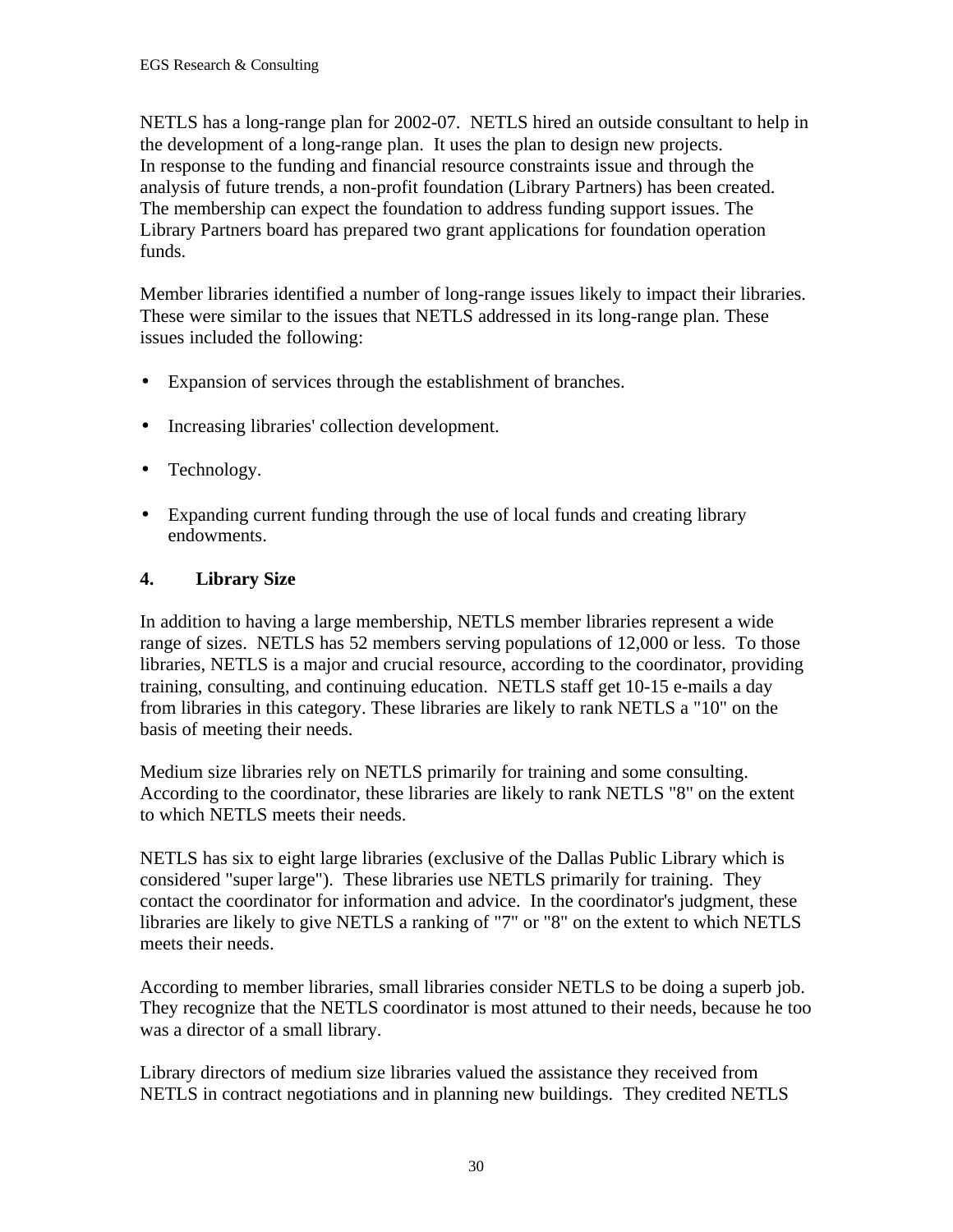with providing valuable and time saving assistance. They also appreciated the training ("invaluable"), the small grants to libraries, and the consulting and continuing education services.

Representatives of larger libraries were also complimentary of NETLS. According to these directors "NETLS has been excellent over the years." They recognized that at present NETLS is more useful to small libraries but that the larger libraries do participate in NETLS sponsored training because they consider it helpful to them.

## **5. Greatest Needs**

According to the NETLS coordinator, members' greatest needs are, to a large extent, associated with their size. Small libraries need funds for materials. Other libraries need training so their staff can keep up with technology changes.

Non-members need funds just to cover their on-going operational costs. They also need training in basic library skills. These libraries need considerable assistance. The NETLS coordinator spends two to three percent of his time helping non-member libraries.

NETLS responds to libraries' needs in several ways. For example, NETLS helps its member libraries to apply directly to TSLAC for any needs under the Loan Star Library Project. This project provides direct aid to libraries in any area except for building funds. Once member libraries receive funds from TSLAC, NETLS can provide support in the implementation of the grants.

NETLS ensures that its own staff is up-to-date in its knowledge and skills, especially in the area of technology. For example, NETLS staff are currently involved in developing a media streaming project that will provide libraries with the ability to download library materials via the Internet, thereby eliminating the need to mail these materials to them.

The NETLS coordinator anticipates that in the next three to five years NETLS will have to increase its staff or increase its staff capabilities, especially in the area of technology. At that time it is hoped that NETLS, and other Systems, will provide training through videoconferencing and videostreaming. The NETLS coordinator is planning to develop web-based training through collaboration with the University of North Texas School of Library and Information Science.

Member library directors see their greatest needs in technology. Their needs concern both the technology skills and competencies of their staff, and having space in their libraries for technology. Member libraries also identified needs in other areas. For example, one member library needs to relocate the library to a new building that has more space. Emerging and new libraries need help in dealing with the county or local government. They also need assistance with publicity and public relations (PR) for the library in the community to elevate its presence and stature and create more recognition of the importance of libraries and their contribution to the community.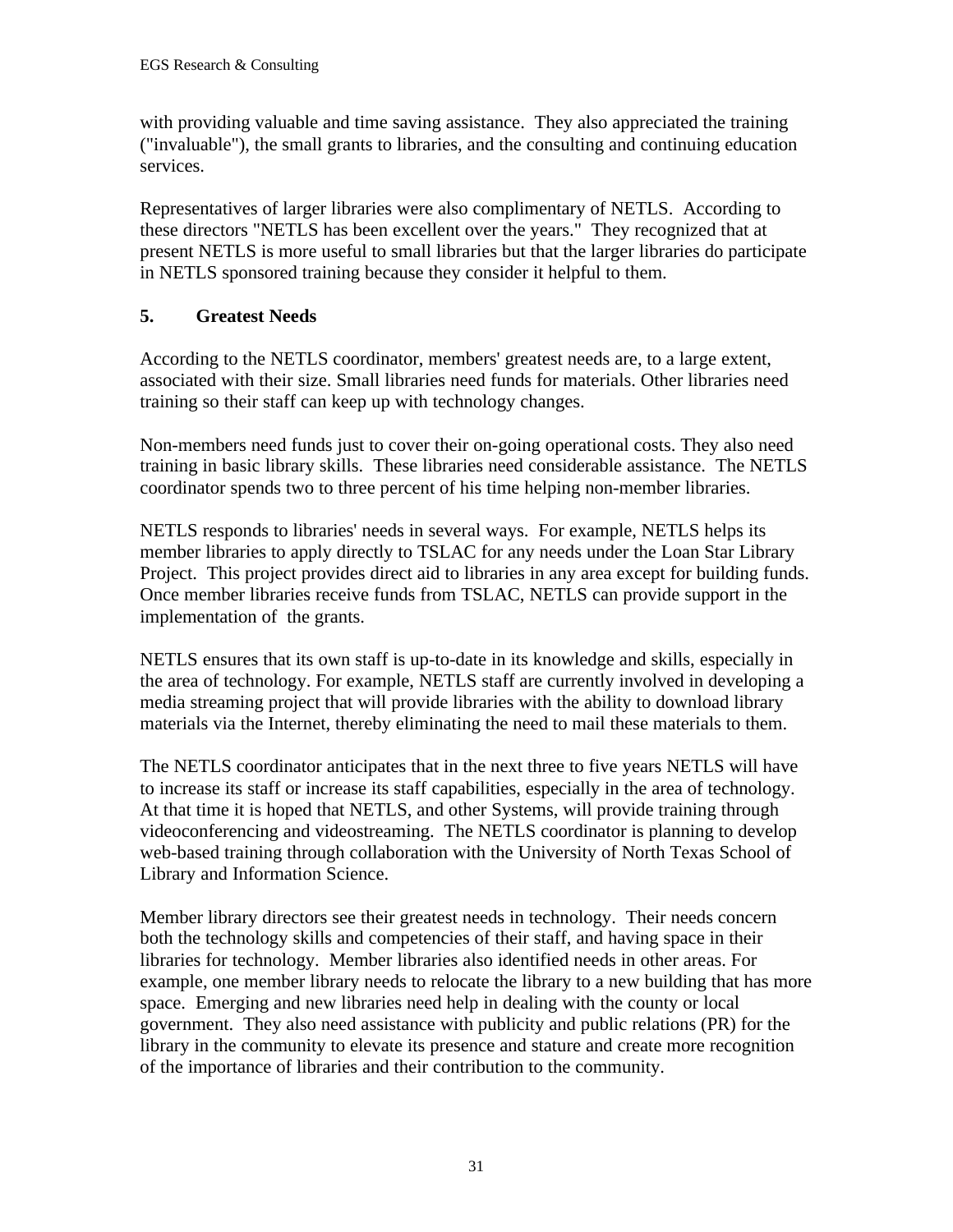## **6. Membership Benefits**

LSTA benefits are crucial to libraries. The funds that NETLS gives to its members benefit small libraries in the areas of collection development and enhance their training. For medium to large libraries, the benefits are not so much in funds for collection development as in training. NETLS plans to provide 75 days of training this year. These libraries also benefit from NETLS' four consultants and coordinator. (The fifth position is currently vacant). All NETLS consultants also provide consulting on basic library services.

The libraries benefit in the areas of:

- Automation (both catalog and circulation system).
- Assistance with applications for library technology.
- Continuing education.
- Services to special populations, such as services to disadvantaged populations.
- Media services: using media in public programming; e.g. having videos on how to do taxes.

Member librarians credited NETLS with "turning non-experienced staff into library professionals." Member librarians also appreciated:

- Assistance with space evaluation, in libraries that were moving to new buildings, ADA compliance issues, or building a children's wing.
- Small grants to libraries, such as grants for equipment.
- Assistance with Internet connectivity issues.
- Collection weeding: especially weeding reference and children's collections.
- Dispute resolution.
- Information on hot button legislative issues. NETLS keeps libraries informed through e-mails.

Member libraries were most appreciative of the fact that they "have a say in what goes on with NETLS."

## **7. Impact**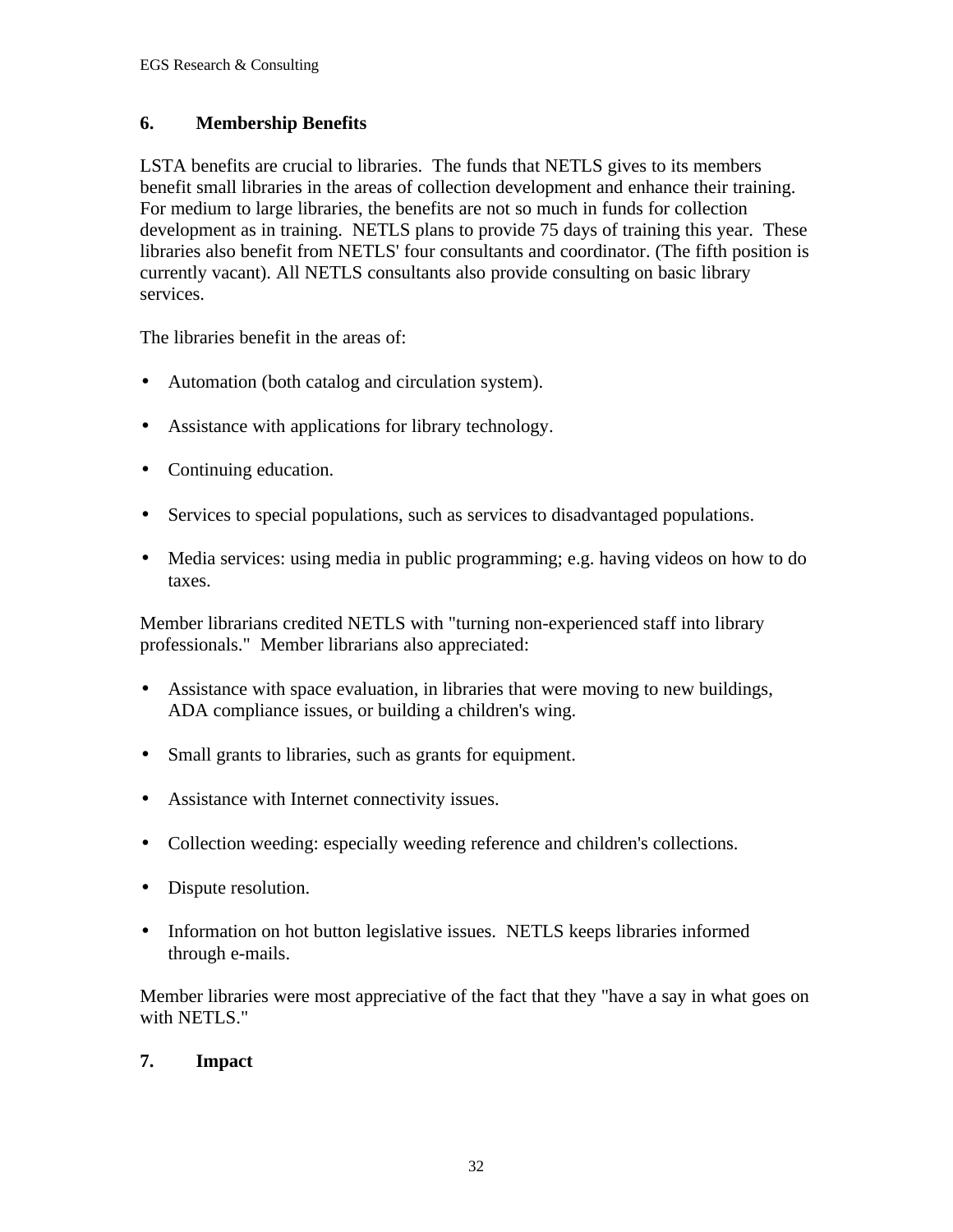NETLS services have had significant impact on small libraries in the area of collection enhancement.

NETLS also saved libraries money by negotiating discounts on purchase contracts for materials and equipment.

NETLS helped member librarians develop good skills and enhance these skills on a continuous basis.

Through NETLS assistance, 14 non-members became members.

The NETLS coordinator considers training as having the greatest impact on member libraries.

Member librarians reported that NETLS services and assistance have had wide reaching impact on them and on all aspects of library operations. Areas of impact included:

- Library operations through the rotating collections of videos, and large print materials and equipment such as video projectors, fax, television and VCR.
- Space planning and signage. In some instances, NETLS recommended architects for a new building and saved the libraries considerable time and effort.
- Fund allocation for special services and for materials for special populations such as the Spanish language materials and outreach programs to senior citizens and nursing home bound adults.
- Hands-on technology training.
- Contract negotiations.
- Assistance with preparation of requests for proposals.

Members' looked at NETLS as a source of "trust, independence, reputation, and innovation."

#### . **8. Special Populations**

NETLS serves special populations by targeting populations with limited English proficiency through literacy programs, as well as targeting services for older adults. In FY2002 NETLS established a Special Services Grant program to libraries. NETLS asked libraries to apply, received 19 applications, and awarded 15 grants for \$30,000. NETLS also helps member libraries with special projects such as literacy.

#### . **9. Trends**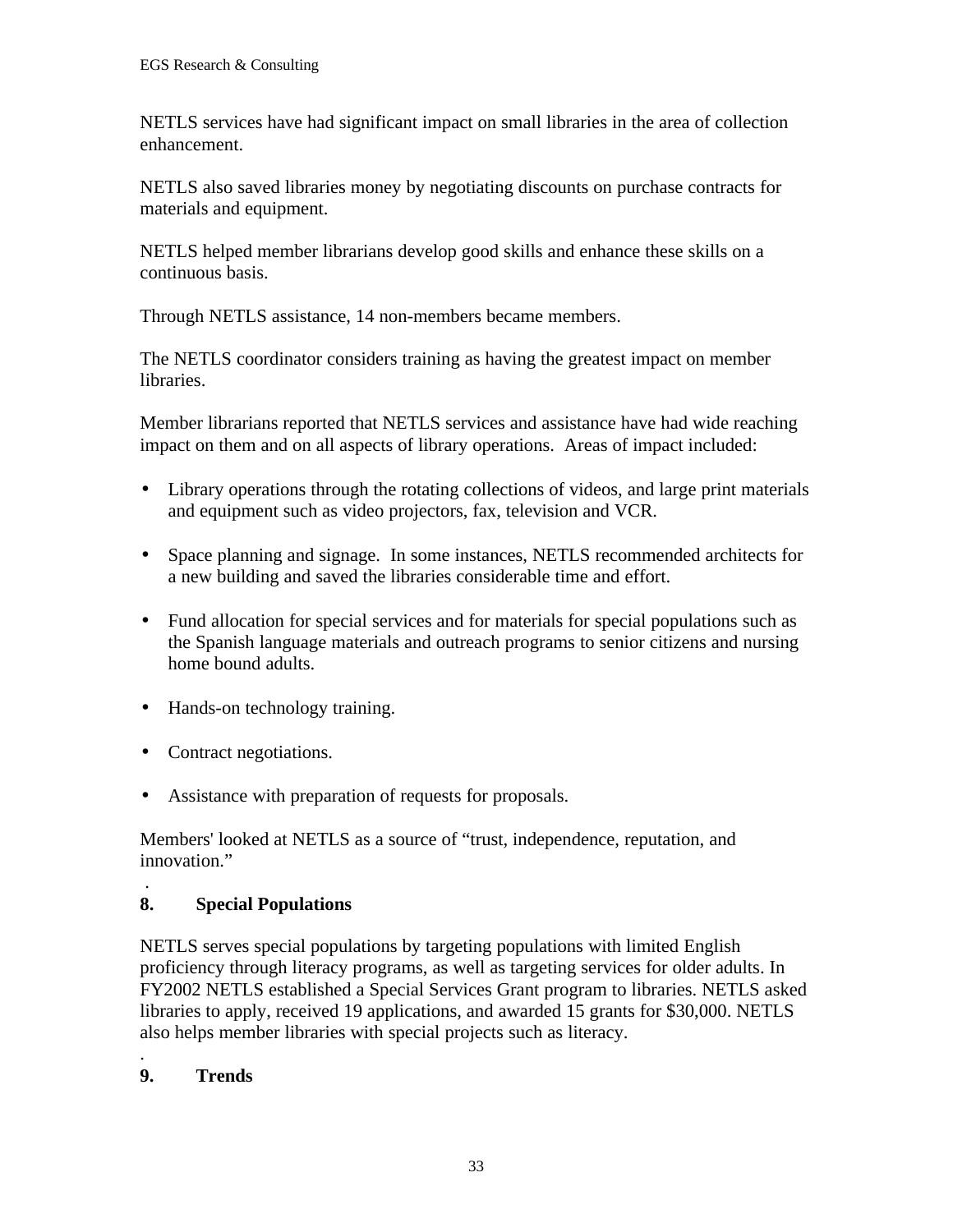- The NETLS coordinator projected that technology will increase in importance; it will become more integrated with traditional library services; libraries will deliver more services in an electronic format.
- Library staffing will become an increasingly critical issue, especially for middle level positions. The needs for training will increase.
- Funding. The System and the libraries will have to look for additional funding sources. Library Partners set a prime objective to look for grants.

The coordinators recognized that NETLS might have to change its method of service delivery. As it serves clients in an on-demand fashion, it may use "spot consulting methods;" that is, hire consultants for a short term (i.e. a few days) to work with specific libraries on specific tasks. NETLS currently offers limited "spot consulting" in areas for which there is no staff expertise or when there is no staff time.

Librarians who participated in the group interview identified additional trends affecting libraries, especially libraries in small communities:

- The library as a community education center and as a community center.
- The use of technology for distance learning.
- Adding service delivery formats.

## **10. Technical Assistance Negotiated Grants (TANG)**

From the beginning of the TANG program, NETLS has focused these resources on training. In FY 2001, NETLS hired a Library Technology Consultant who devoted 75 percent of his time to the TANG project. After two months, the coordinator asked to amend the project and use the funds for training. From that point on the Library Technology consultant was paid out of the NETLS grant. In subsequent TANG grants, NETLS will use the funds for training. The technological support needed by NETLS members will be provided as a part of the NETLS grant.

NETLS staff have surveyed member libraries regarding their technology-related needs. These surveys, along with the *NETLS Technology Plan*, formed the basis for determining what type of training member libraries need. Consequently, NETLS offered a one-day course on troubleshooting and workshops on security, firewalls, and Windows NT. TANG funds were used to purchase supporting materials for each NETLS member library.

During the first year of TANG, NETLS contracted with a firm (Train USA) for training. The firm offered a five-day A+ training course and trained 104 librarians. During the second year, Train USA offered a series of workshops on networking: a 3-day workshop as well as customized workshops. Currently, NETLS is conducting a technology needs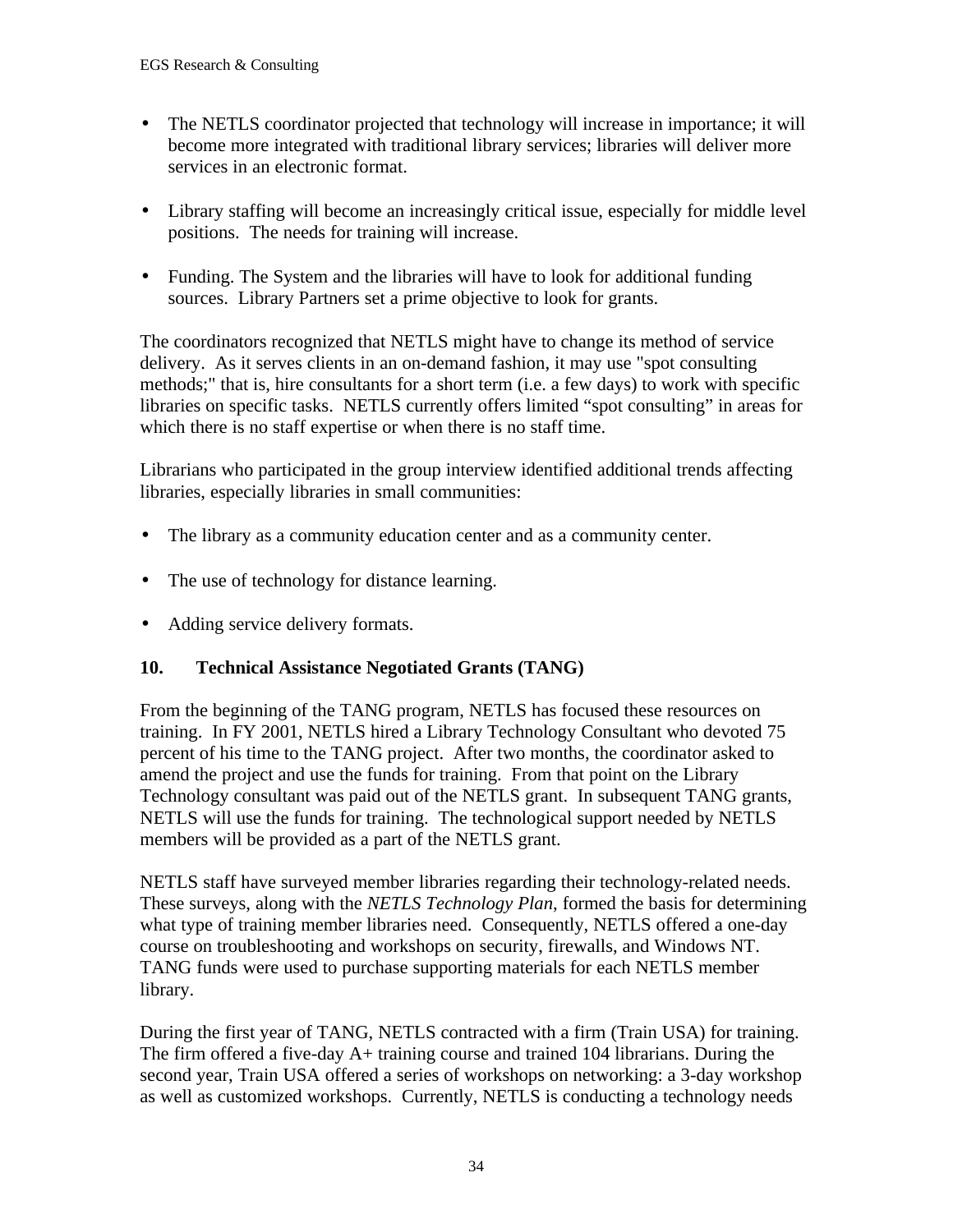survey and will hire an outside firm to offer training on hardware and the Windows 2000 operating system.

In addition to the training, NETLS also purchased for each library materials such as *NT4 Network Security*, and *Writing and Updating a Technology Plan*.

Libraries' greatest needs in the technology area related to security, firewalls, and automation. Ten to 15 percent of the NETLS member libraries are still not automated though nearly all have access to the Internet.

## **11. Technological Self-sufficiency**

According to the NETLS Library Technology consultant the large libraries have in-house technology staff and do not need help from NETLS. The smaller libraries are mostly automated and have access to the Internet, but they do not have in-house technology staff and need support with the maintenance of technology. The "fledging" libraries have no automation and need the most help.

Member library directors associated with small libraries credited NETLS with making them more knowledgeable and consequently more confident in technology matters. As a result of TANG-funded training and consulting "we can identify what's wrong." Thanks to these efforts, library directors reported that most of their staff and volunteers have received technology training.

## **12. TANG-funded Services**

The TANG grant funds training (which NETLS outsources) and materials. NETLS provides consulting and workshops to member libraries in the technology area. The NETLS consultants go on-site, visiting each library at least once a year. In addition, they help libraries with grant applications, develop specifications for equipment, and help with grant implementation.

According to the Library Technology consultant member libraries found the TANG services very helpful. They found great value in the workshops that educated them on security and firewalls and gave library staff enough knowledge to be able to negotiate and work with vendors.

The NETLS Library Technology consultant did not experience any difficulties in serving member libraries. However, some of the libraries that are not automated resist becoming automated.

Libraries found the TANG services helpful in several ways. Just knowing that NETLS has the skills to help them has been important. Library directors also appreciated, according to the Library Technology consultant, the fact that they received timely and prompt information and assistance. Many of the libraries have contracts with outside consultants for fixing equipment and use TANG for other technology-related needs.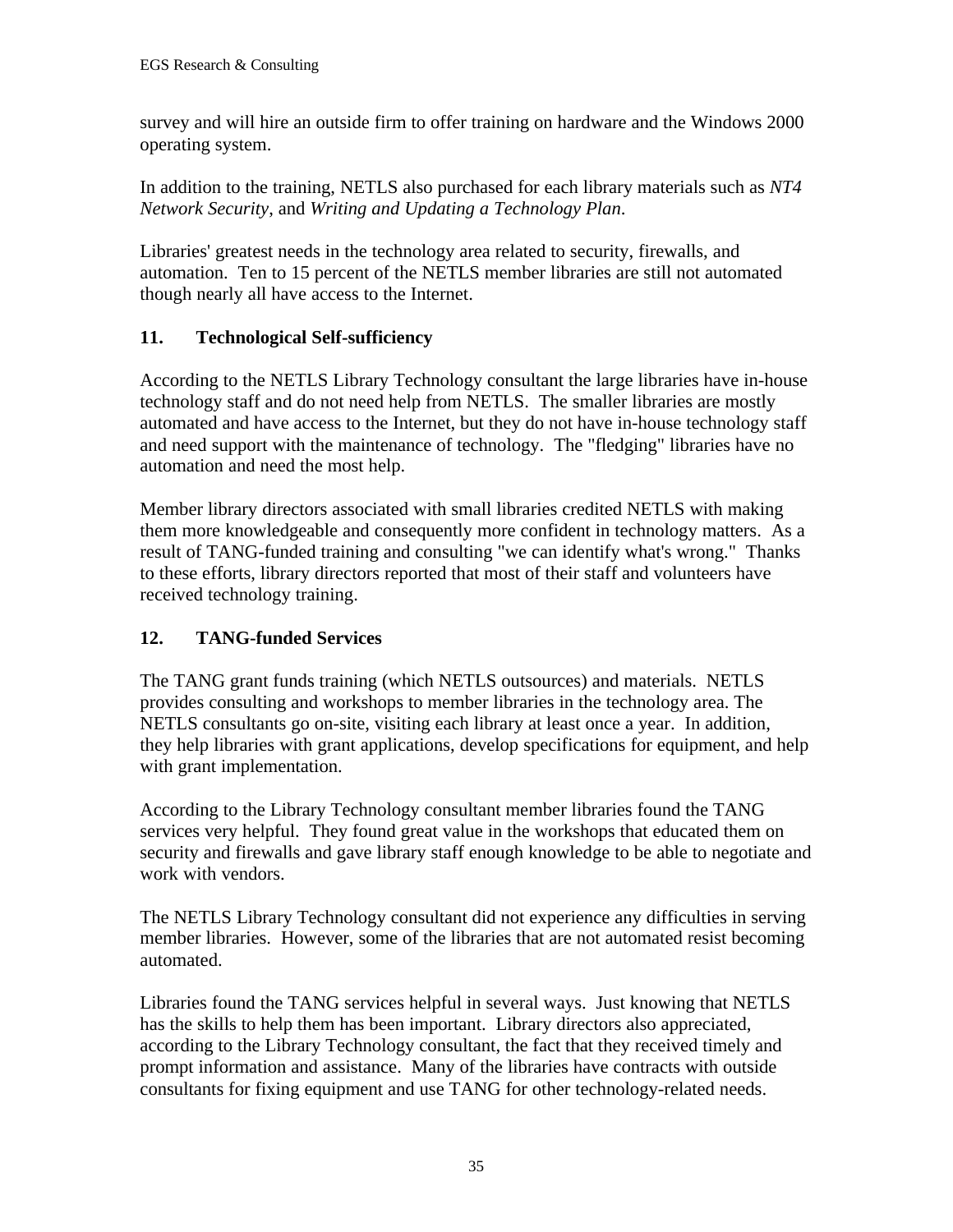The greatest accomplishment of TANG has been the training. The A+ cycle of training laid the foundation. A representative from every member library participated in the training. The training showed libraries how to take a computer apart, add memory, etc. Participants also received a tool kit at the end of training.

The Gates Foundation equipped most libraries with computers. Some also received a computer lab for training.

Replacement of equipment is a concern. NETLS members can address this by applying for grants such as Tocker, TIF, and e-rate. The NETLS staff will propose to the membership reallocating SFY 2003 funds from Collection Development to a special equipment fund for the purchase of replacement CPUs. Library Partners may also help in this area.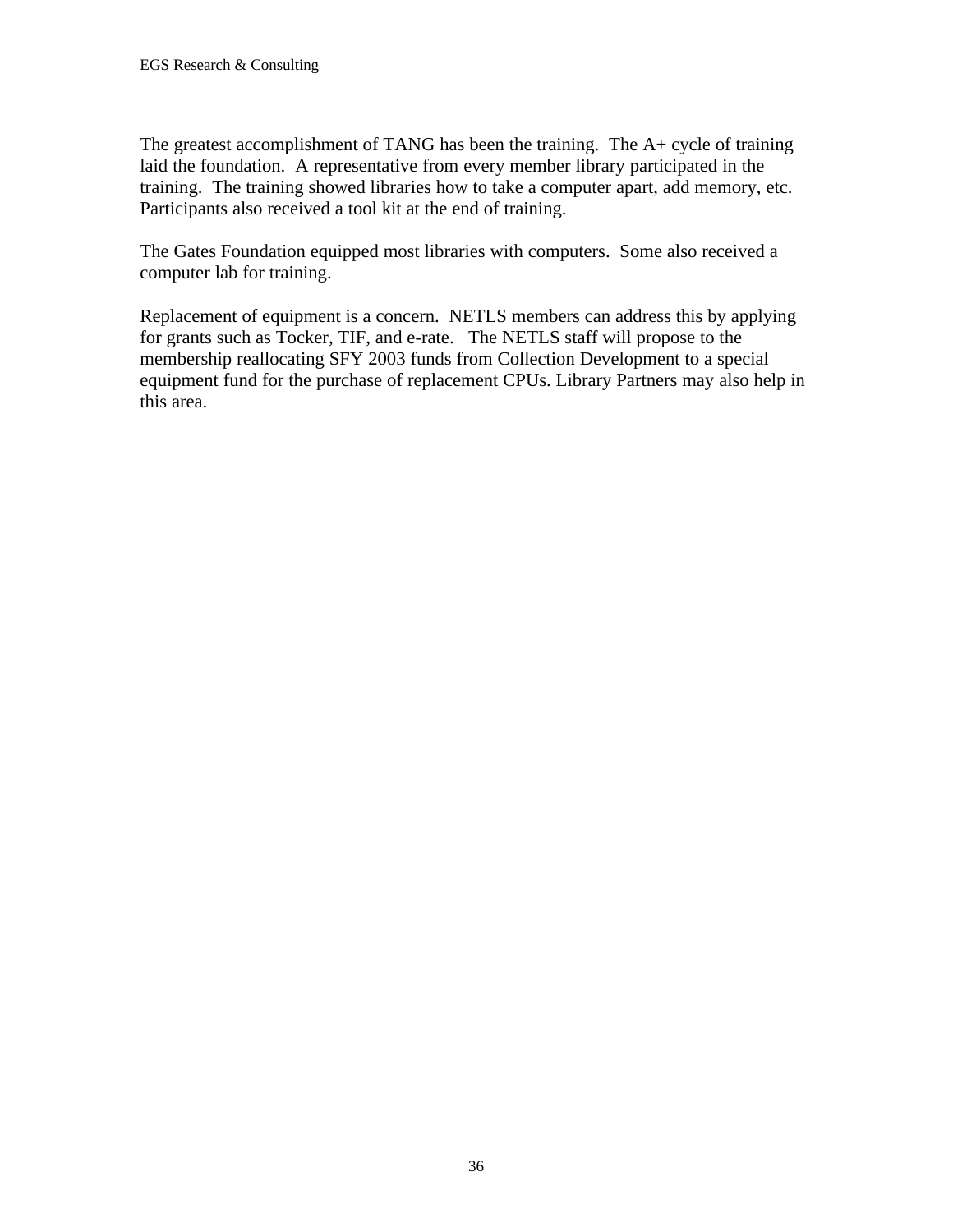# **V. WEST TEXAS LIBRARY SYSTEM**

The West Texas Library System (WTLS) was visited on January 11, 2002. Interviews were conducted with the MRC director, the System coordinator, the TANG technician, and nine directors of member libraries. Of the nine member library directors who participated in the group discussion, one has an MLS and the other library directors met all librarian certification requirements. The library directors represented libraries of various sizes with populations ranging from 1,500 to 30,000. One of the libraries with a population of 24,000 had one branch. Two directors represented libraries that were in the process of automation. One library director represented a joint school and public library.

The mission of the WTLS, according to the MRC director, is to build consensus among library members and lay representatives about the programs and services WTLS should provide. WTLS focuses strategically on what is important to member libraries.

West Texas Library System (WTLS) serves 29 counties. It has 34 member libraries and two non-members. The libraries that are not members lack the necessary funding. All members are rural including the Lubbock Public Library. WTLS has three large libraries: the Lubbock Public Library, the Midland Public Library, and the Odessa Public Library. WTLS has four medium libraries, and 27 small libraries.

WTLS' Systems grant for 2001 was \$414,040. In addition to the coordinator, the WTLS has an assistant coordinator, a user support analyst, and a bookkeeper. WTLS has two vacant positions, one for a secretary and one for an intern.

The WTLS coordinator is responsible for administering the Systems grant, preparing grant applications and making sure that member libraries have what they need. "We are here as their first source of information." According to the coordinator, the Systems grant that WTLS received has been decreasing because of several factors. The population in the service areas of other Systems has increased, the WTLS service area had lost population, and the overall amount allocated to the Systems grant has not changed.

WTLS begins the needs assessment process with a needs assessment survey of member libraries. In the needs assessment survey, member libraries identify and prioritize needs. The WTLS uses the geographic meetings to discuss needs identified in the survey and the priorities assigned to those needs. WTLS holds three geographic meetings annually. Members discuss their needs and prioritize them in the meetings. The coordinator synthesizes the information members provide in the geographic meetings and integrates it into a plan. The coordinator presents the plan at the System's meeting where members vote on the plan. WTLS also recognizes members' needs based on questions that libraries submit to the System. In fact, WTLS shares through e-mail with all libraries any question that members submit. The coordinator did not see significant differences among libraries in terms of need. The differences are typically associated with the size of the library. In the last needs assessment round, libraries put greater priority on technology support than on collection development.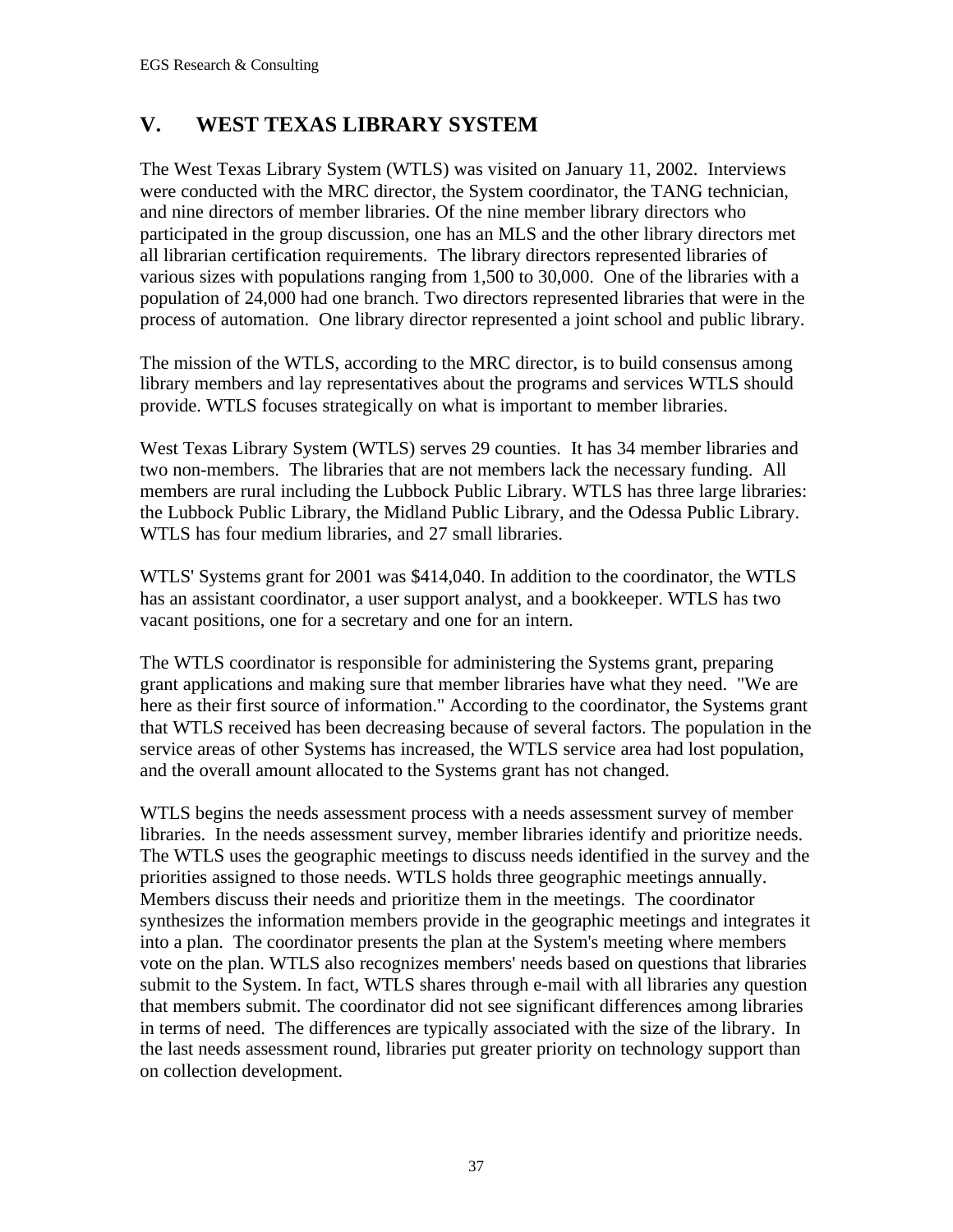## **1. WTLS Services**

According to the WTLS *FY2002 Plan of Services*, WTLS provides services in the following areas:

- Audiovisual collection.
- Collection development.
- Consulting.
- Continuing education.
- Services to Limited English Speaking.
- Literacy.
- Networked resources.
- Publicity/Advocacy.

WTLS provides a wide range of services to its member libraries. Consulting, continuing education, and collection development are considered the most important services, according to the coordinator. Consulting services range from developing building specifications to weeding collections, consulting on technology (TANG), automation, and helping libraries write grants.

Among the services that WTLS provides to member libraries, the MRC director reported that libraries rate collection development and continuing education very highly. Consulting is also a primary service, especially in working with libraries on TIF grants. The member libraries also consider marketing/advocacy to be of high importance.

WTLS also provides consulting services to the two non-member libraries; neither are automated nor have computers.

WTLS offers 10 workshops a year to member libraries on topics such as customer service, marketing, and preparation of annual reports. Non-member libraries are invited to attend the workshops.

WTLS gives its members latitude in collection development, negotiates discounts with vendors, and encourages its members to subscribe to professional journals. Members can spend up to 10 percent of their collection development funds on publicity materials. Every library that wants Spanish language materials gets \$200. The WTLS also gives \$500 to libraries with literacy programs.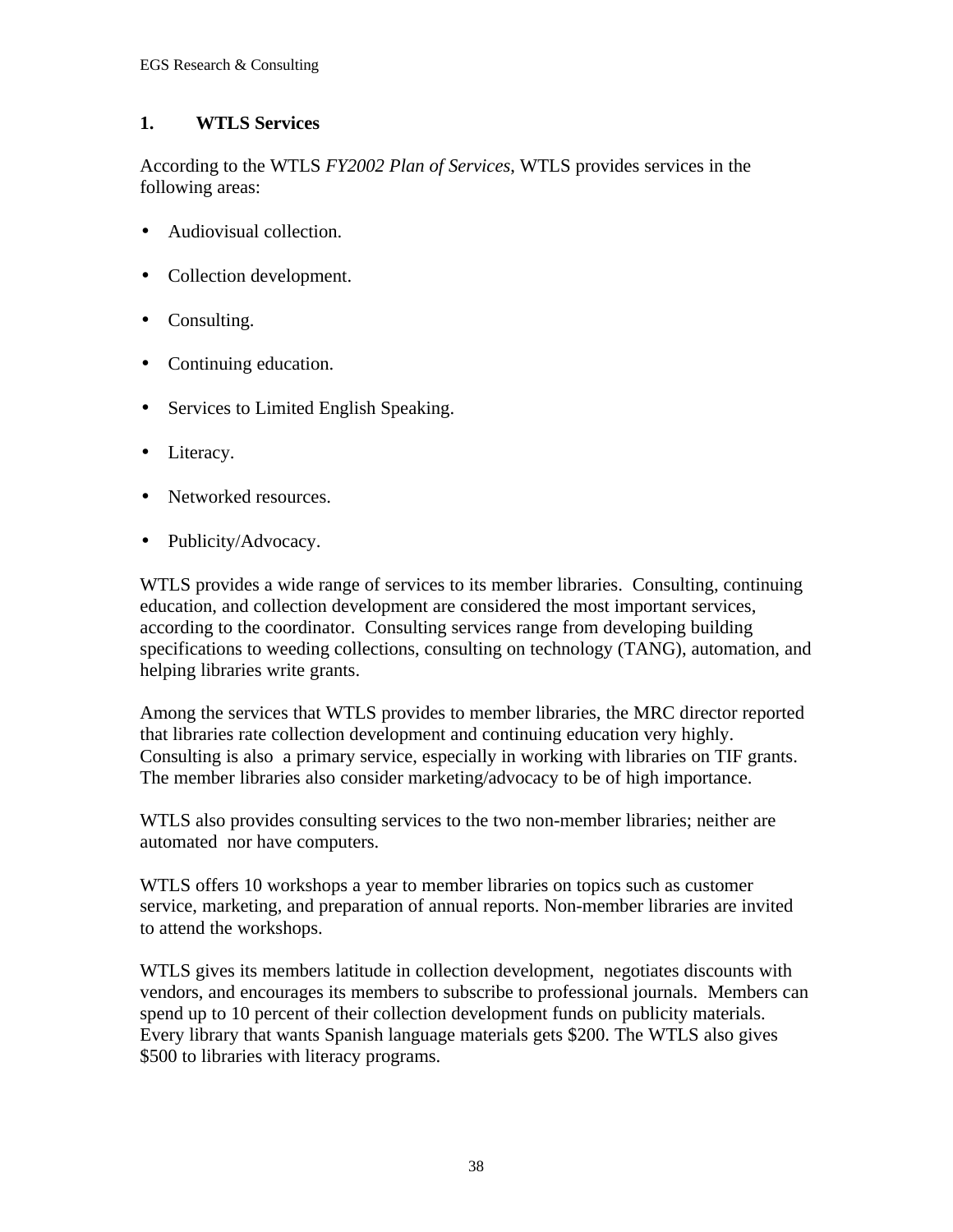WTLS member libraries exhibited a high level of communication and collaboration. Member libraries communicate via e-mail. Technology increased members' level and frequency of communications. It also put pressure on them to be up-to-date in their use of technology.

Small and medium libraries depend on WTLS; large libraries do not need WTLS as much.

The services WTLS provided to libraries since 1997-98 changed to some extent, according to the coordinator. At present, WTLS helps libraries more with grant writing and grant implementation and with technology issues than in past years. WTLS purchased computers for libraries and trained their staff in using and maintaining technology. The MRC director noted similarly that the services WTLS has provided used to be more oriented toward collection development, but shifted to automation and technology in the early 1990s. The priority now is to bring the small libraries along the technology usage curve. The major change has been the use of technology and Internet by libraries.

The coordinator does not foresee changes in services in the next two years, because of the decrease in funds. If the System had more funds, the coordinator would have liked to hire a children's librarian and help libraries develop story hour programs. The coordinator would also provide more large print books. The WTLS has a circuit with audiovisual materials that rotates among libraries for two months. If more funds were available, the coordinator would expand the technical support and purchase software for statistical reports (e.g. counting Internet use).

According to member library directors, WTLS has provided them with a wide range of services including technology training and assistance; assistance with grant writing for TIF and TOCKER grants; circuits (books on cassette); and continuing education in the form of workshops on ILL, story time, customer service, marketing/advocacy, services to young adults, literacy; and Spanish language materials.

Library directors recognized that WTLS services had changed with changes in library needs. Currently, WTLS services focus more on automation and technology.

Library directors also noted that WTLS has encouraged library directors to seek assistance from other library directors. This increased and strengthened collaboration among libraries. Some library directors visited other libraries to observe how they perform certain activities or how they had organized specific library functions.

Collaboration among libraries is affected by large distances. Libraries collaborate with libraries in nearby communities through interlibrary loans. Another common form of collaboration is with schools through wireless connections, reference materials, and the sharing of databases. One of the libraries collaborates with the school on a summer reading club using the Accelerated Reader program. In some libraries, the majority of the their budget comes from the school district. One of the library directors plans to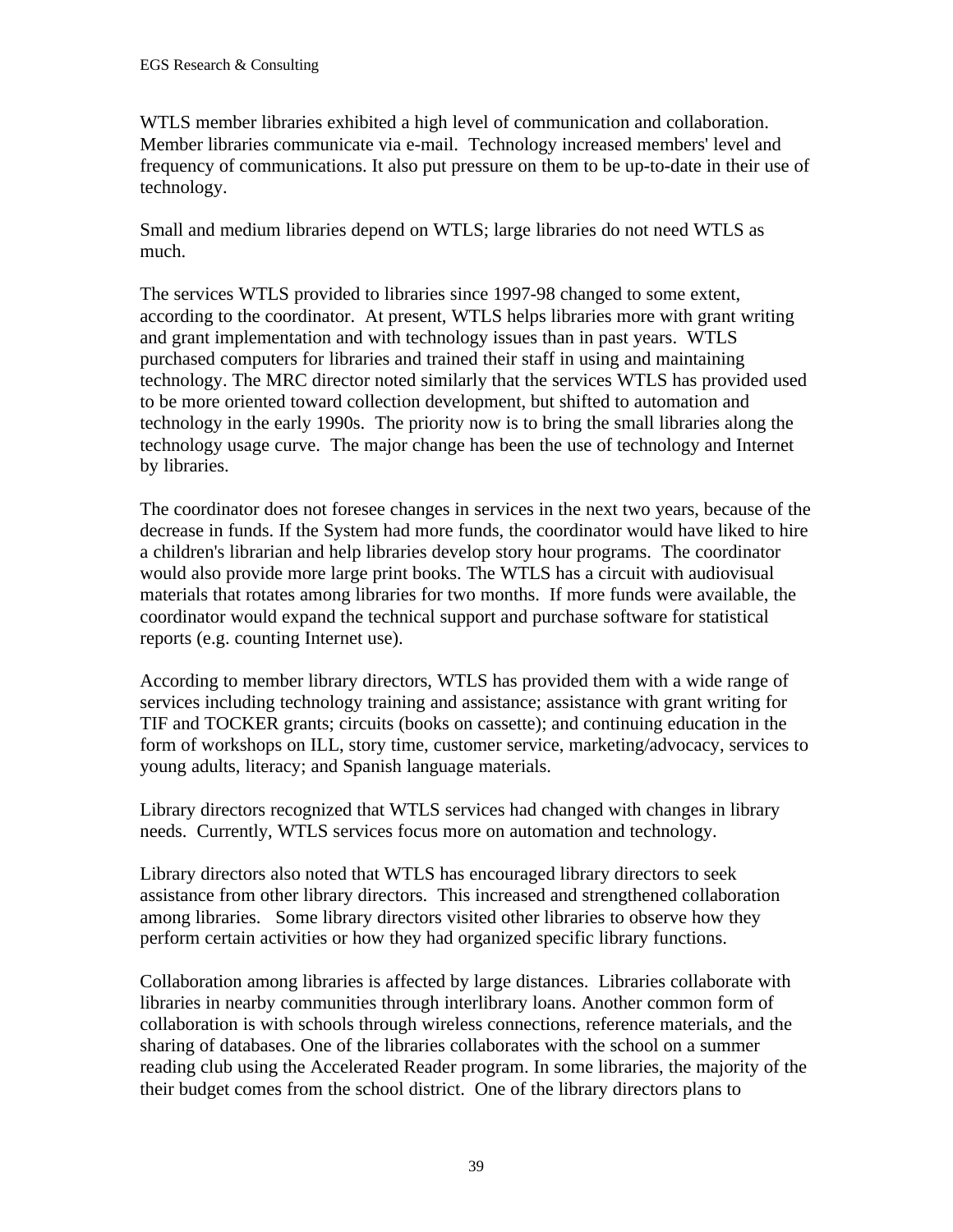collaborate with a high school library. Libraries also collaborate with programs like HeadStart, local colleges, and retirement homes. Some of the libraries are members in the Big Spring Consortium for high-speed fiber optics access (Rural Access).

Library directors expressed a high degree of satisfaction with the services that WTLS provided and indicated that they have never encountered any difficulties in receiving assistance from WTLS. They appreciated the promptness of response, the ongoing support, and the fact that WTLS keeps librarians informed. WTLS staff visit member libraries and "understand what is going on."

All library directors lauded their relationship with the WTLS. They valued the responsiveness of the System and the good attitude of WTLS staff. "They care. They are a member of the family." Library directors appreciated the quality and scope of the training that WTLS has provided to them and the fact that WTLS staff always seek and are open to feedback. The MRC director concluded that the WTLS has met its mission well. This is reflected in the close relationship of the WTLS coordinator with the member libraries.

## **2. Barriers**

WTLS libraries are geographically dispersed over a wide area and many are isolated. Distance is the major barrier to service provision. To address this barrier, WTLS tries to visit each library at least once a year.

## **3. Greatest Needs**

The WTLS coordinator identified funding as the greatest need both for the System and for the member libraries. The WTLS needs more staff. With decreased funding, the Library System has been unable to hire more staff. Furthermore, the System needs funds to address salary increases and account for the increased costs of services. WTLS has two vacant positions. WTLS would like to hire an intern to help with TANG services. One of the library directors representing a larger library indicated that WTLS staff is stretched thin. The library director attributed this to the fact that WTLS funding has not changed although the System faces greater service demands.

The biggest issue facing libraries, according to the MRC director, involves technology. Sustaining the cost of technology and the future of TIF is of great concern. Libraries need to stay current in their technology. In addition, the region is facing demographic changes as a result of population loss due to the agricultural depression.. Population loss is associated with less funding for the WTLS. Funding is a key issue for member libraries.

Funding constitutes the greatest need for member libraries, according to the coordinator. Member libraries face staff shortages because they are not able to offer competitive salaries to attract professional staff. The municipal governments do not put libraries as a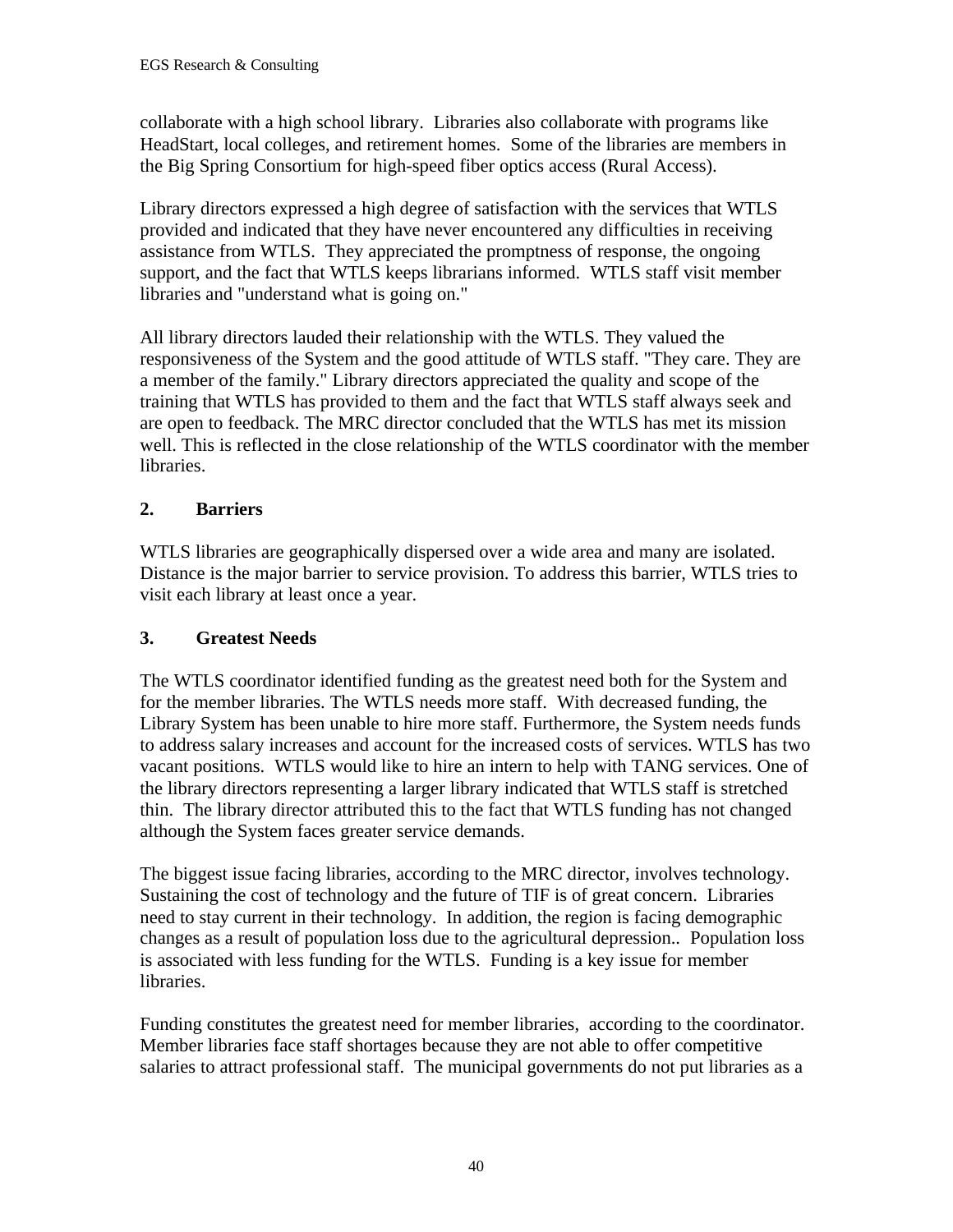top priority. The coordinator is concerned that without continued funds from TIF, many of the libraries would not be able to remain technologically viable.

Non-member libraries need recognition of their importance to the community from their respective municipal governments; and with this recognition, they need appropriate local funds.

Library directors who participated in the group discussion identified a range of needs. Funding, space, and time were identified as the greatest needs. Thanks to TIF, the libraries did not have any unmet technology needs. They were concerned, however, with having the funds to keep pace with changes in technology.

Recognizing the increasing importance of advocacy and marketing to local governments and to patrons, The Lubbock City-County Library hired a marketing and fund-raising staff member, according to the MRC director, and is developing a strong Friends organization. The MRC director anticipates that libraries' advocacy role will become more critical.

## **4. Membership Benefits**

The benefits that libraries derive from their membership in the Library System are selfevident. The main benefits, according to the coordinator, are collection development and training. Several of the members would not be viable without the System's support.

Library directors identified multiple benefits associated with their membership in WTLS. Benefits identified included:

- Support, both technical and psychological.
- Purchasing power discounts.
- Training and continuing education.
- ILL.
- Assistance with reference questions.
- Sharing of information and ideas with other member libraries.
- Help with the City Council on issues of funding.

Library directors summed up the benefits by stating that "without the System, libraries won't run." Representatives of small and medium libraries indicated that WTLS met all their needs.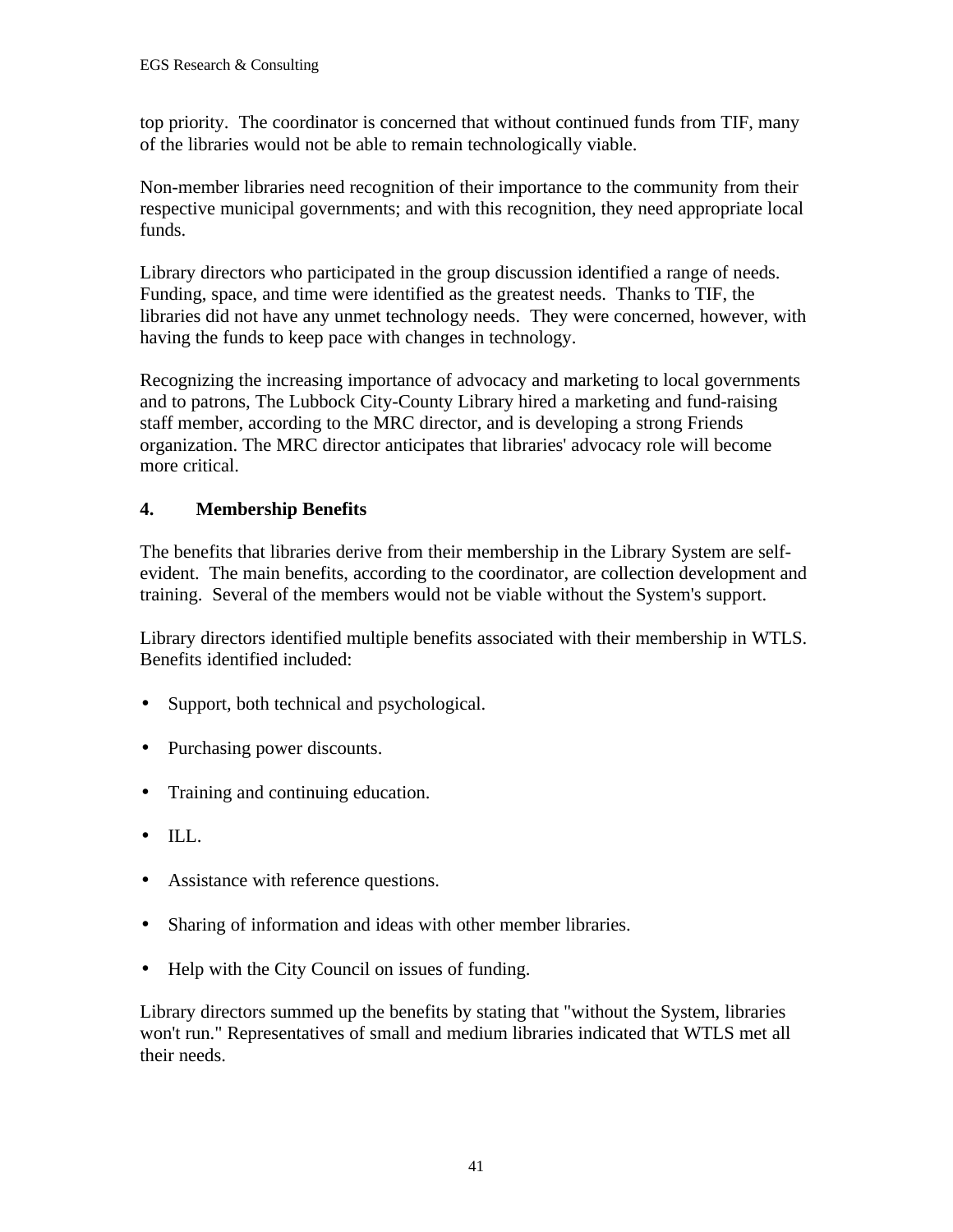## **5. Planning**

WTLS has a biennial plan but does not have a long-range plan. WTLS wants to have a brief plan that is flexible.

The coordinator emphasized the difficulty of setting service targets under the current system. In setting targets, the coordinator looks at data from the previous five years and uses averages as targets. Technology-related targets are hard to set because of the rapid rate of change in technology utilization. In addition, new programs also have to be included and it is difficult to foresee their development over time.

The member libraries that participated in the group discussion reported that they do not have long-range plans. Two of the libraries had such plans, but have not updated them. Library directors claimed that small libraries with one staff member can not afford the time to develop a long-range plan.

## **6. Impact**

WTLS services have had an impact on several areas. Without System funds and support, libraries would not have been able to establish literacy programs and have Spanish language materials. The publicity materials that the System provides to libraries constitutes another area of impact.

WTLS is the lifeline for some member libraries. One of the library directors reported that without WTLS her library would not be able to operate. WTLS has helped library directors in all aspects of library management and operation, including design of a new building, space planning, collection development, and collection weeding. WTLS has helped libraries with legal and legislative issues, with privacy issues and book challenges. WTLS has had a significant impact "just by being a sounding board" and "knowing that they are there." The psychological support and encouragement is also of great value to library directors, especially to those in small libraries.

Library directors also attributed great importance to the knowledge that WTLS has about grant sources and the preparation of grant applications.

A new library director credited WTLS for visiting her library and helping with automation. As a result, she believes that both she and her library are more professional and can provide better service to the community. Libraries' level of professionalism is also enhanced by being able to send library staff to workshops. One of the library directors saw so much value in the WTLS workshops that she closed her library and took all her staff to a workshop.

The impact that WTLS has had on libraries was also manifested through funds and services targeted at special populations. For example, the Spanish language materials benefited one library in a community that has a high percent of Hispanics. WTLS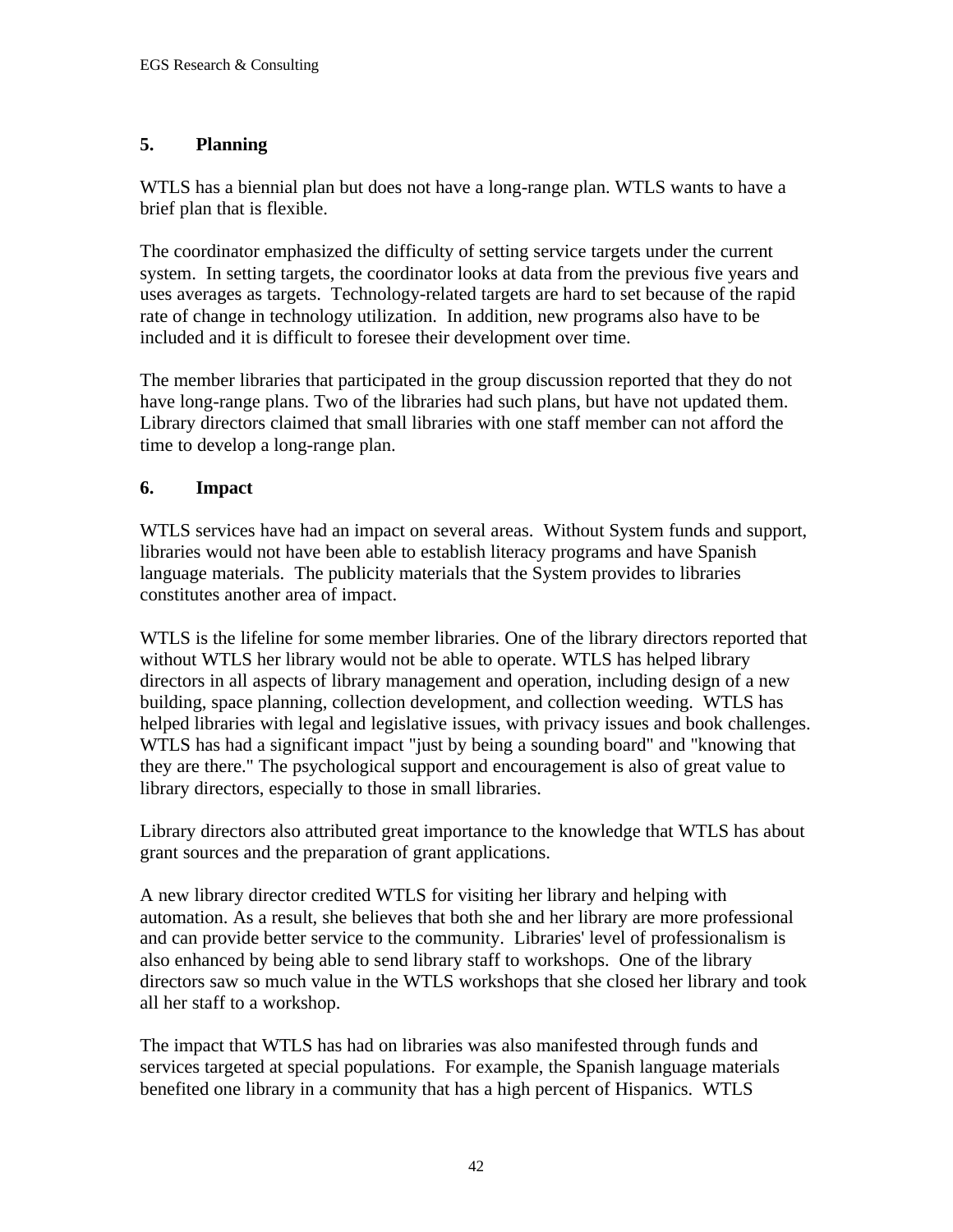assistance with literacy programs, books on tape (used by truck drivers) and materials for people with hearing impairments. One of the libraries provides support to home schoolers by allowing them to use the library's computers.

WTLS has also impacted libraries' use and maintenance of technology. TANG training and assistance increased librarians' technology skills and competencies. For example, one of the library directors has developed skills that allow her to support the library's software and she can rely on the local school for assistance with hardware replacement. All but one of the library directors present at the group discussion rely on TANG for technology assistance. Only one library director, with the largest library, has an in-house staff member who provides technology support.

According to the MRC director, the biggest impact that WTLS has had on member libraries is in the area of meeting their technology goals. The direct aid to libraries is very important. It is used for library materials by the smallest libraries. Technology has helped libraries improve communication and cooperation.

## **7. Trends**

Technology has been the major trend affecting libraries. Changes in technology are projected to dominate how libraries operate. Technology has posed a significant challenge to WTLS and to its member libraries: how to manage it, how to keep up, and how to integrate it into libraries in small communities. WTLS has helped libraries in making technology-related decisions. For example, WTLS advised some of the libraries to incorporate technology through wireless networking. WTLS wants to see videoconferencing as a method of communication with libraries and as a delivery medium for training. WTLS uses the Lubbock Public Library's computer lab for training its member libraries.

## **8. Technical Assistance Negotiated Grant (TANG)**

The WTLS TANG technician came to the System from the City's Information Technology Department. The TANG technician has been with WTLS for 2.5 years. His major role is to support libraries in the technology area by fixing equipment, developing plans for networks, setting-up web servers, and helping libraries develop their web pages. He designed the WTLS web page. The TANG technician also organized a workshop on hardware and provided basic training to member libraries' staff. He spends about 70 percent of his time on site. Last year, WTLS libraries submitted 11 TIF grants; this year member libraries submitted 14 TIF grants. During the first round of TIF applications, 28 out of the 34 member libraries applied. At the end of this round of TIF grants all member libraries will be automated and all will have Internet access. The TANG technician's goal in 2001-2002 is to get all libraries automated. Thus far he has automated and upgraded the automation of 25 of the 34 libraries.

The TANG technician informally reviewed libraries' technology status and the level of their staff technology skills. This review gave him sufficient information on their needs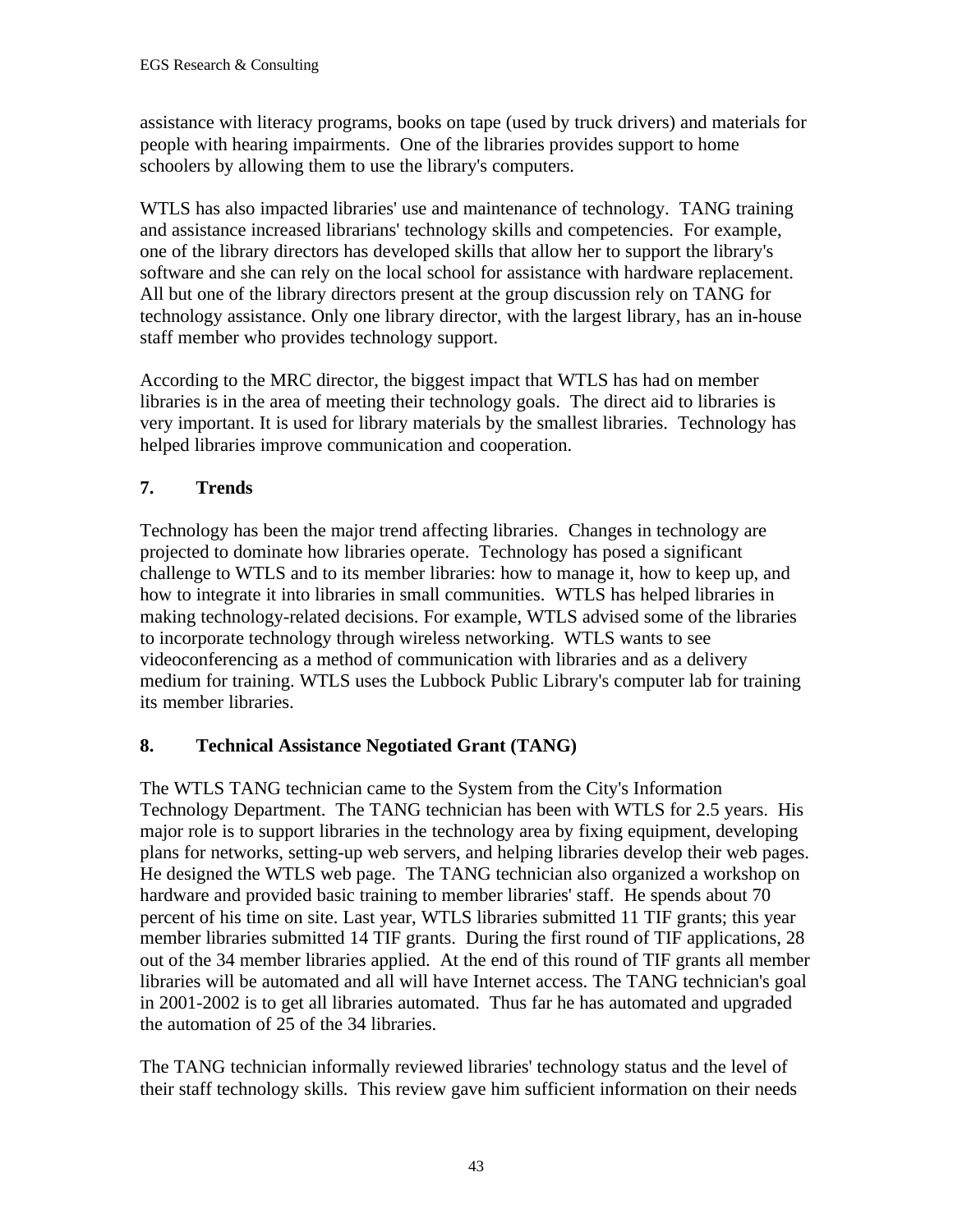and what services TANG will have to provide. He does not have a formal plan of service. Typically, the TANG technician visits libraries in response to a problem unless he has already planned to visit them for service.

 Most of the member libraries have state-of-the-art technology, including wireless networks and fiber optics. At least 80 percent of them are not technologically selfsufficient, according to the TANG technician. The three large libraries are technologically self-sufficient.

The TANG technician considers automation as the greatest need of the member libraries and his greatest accomplishment to date. In his judgment, automation is critical for libraries so that they can serve their community through the provision of access to the Internet. The TANG technician helped libraries in the last two years to put together plans for automation, high-speed access, equipment, and technical support. He acts, in many instances, as the intermediary between the libraries and the vendors. This has saved libraries considerable funds.

Some librarians, according to the TANG technician and the MRC director, are still reluctant to use technology.

The TANG-funded assistance to libraries increased libraries' self-sufficiency in the area of technology, although most libraries are still not technologically self-sufficient. Library staff require more training.

According to the technician, TANG has been invaluable to libraries. "We are building something that is of value. We provide a service that they could never afford."

Library directors reported that they relied on WTLS for technical assistance. WTLS provides an unbiased viewpoint (compared with self-interest input that vendors offer) on what the library needs in term of technology. This, according to one of the library directors "takes the burden off of us." Library directors appreciated the fact that the TANG technician explains things in such a way that librarians can perform them. The TANG technician always shows respect to librarians regardless of their formal training or technology skills.

The MRC director considered TANG the most important service that WTLS provides. The most important aspect of TANG is the technical assistance function. TANG provides the "human dimension that goes along with the technology."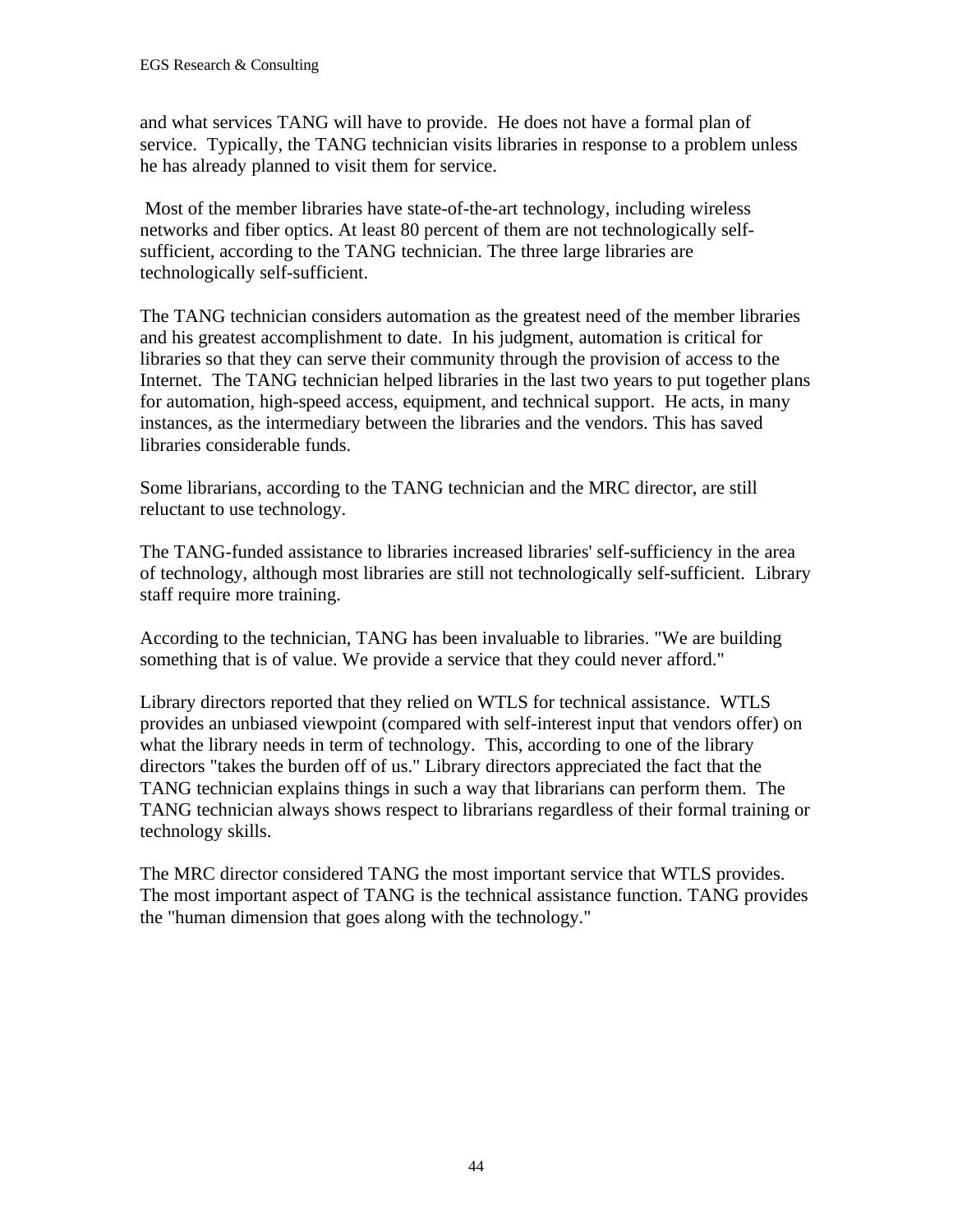# **APPENDIX A: INTERVIEW GUIDES**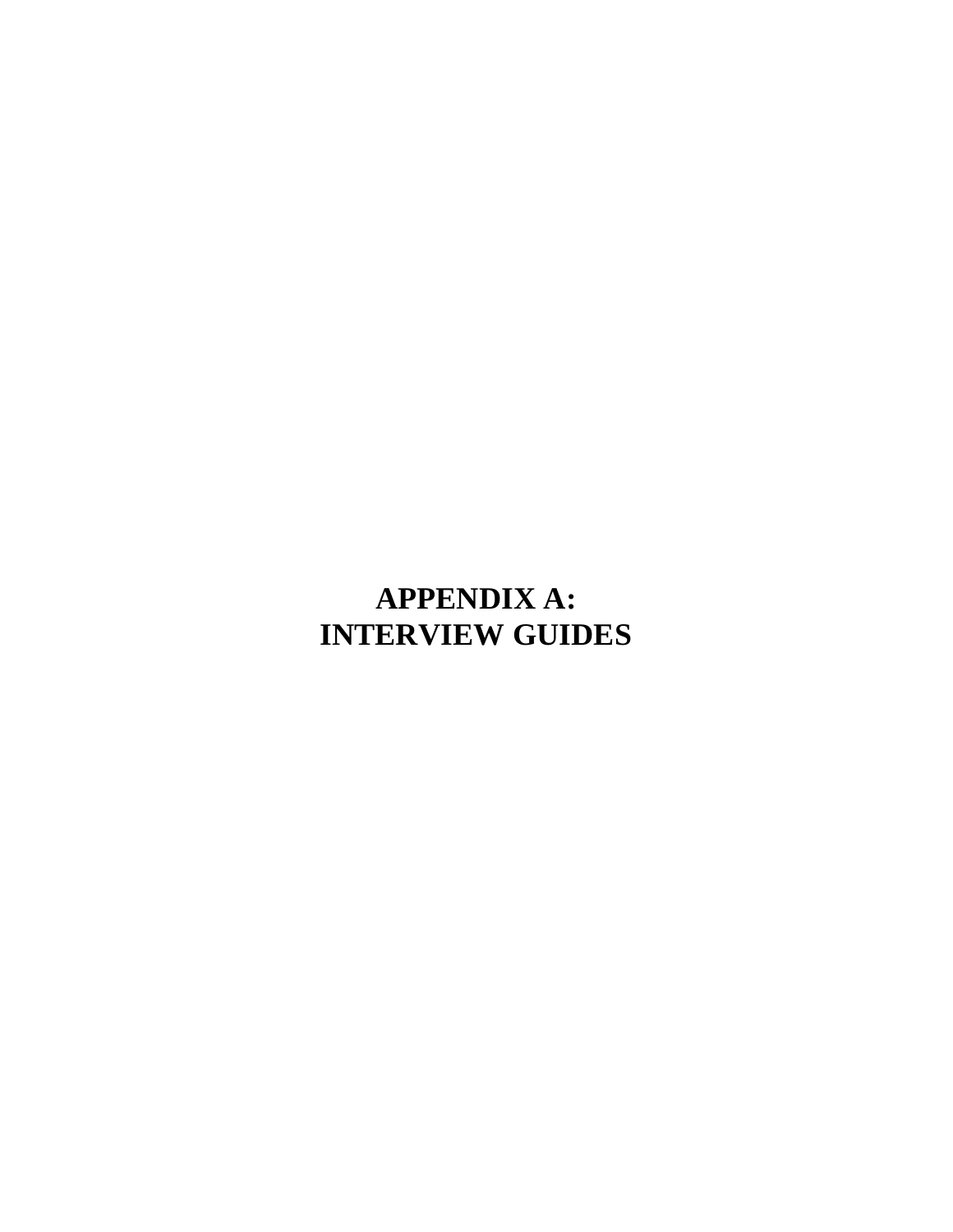### **TEXAS LIBRARY SYSTEM COORDINATOR INTERVIEW GUIDE**

- 1. Can you please describe (profile) your member libraries and service population. That is, how many members libraries do you have, how many are non-members, do you primarily serve an urban, suburban or rural population, how large is your service population?
- 2. Can you please describe your role as the Systems Coordinator.
	- 2.1 How long have you been the Systems Coordinator?
- 3. Do you conduct a periodic needs assessment of member libraries?
	- 3.1 Describe the process you use.
- 4. How did you decide which services to provide to member libraries under the Systems Grant?
	- 4.1 Do you involve member libraries in deciding which services to provide under this Grant?
	- 4.2 Who else do you involve?
- 5. What services has your Library System provided to member libraries under the Systems Grant?
	- 5.1 Describe each service.
	- 5.2 Which of these do you consider the major services?
	- 5.3 Which of these do you consider your best service(s)?
		- 5.3.1 Explain why you consider this service (these services) your best.
- 6. (Did you experience/Have you experienced) any difficulties or barriers in providing these services?
	- 6.1 Please describe the difficulties or barriers.
	- 6.2 What effect did these have on the services you provided?
	- 6.3 How did you address these difficulties/barriers?
- 7. Who do you see as your customers?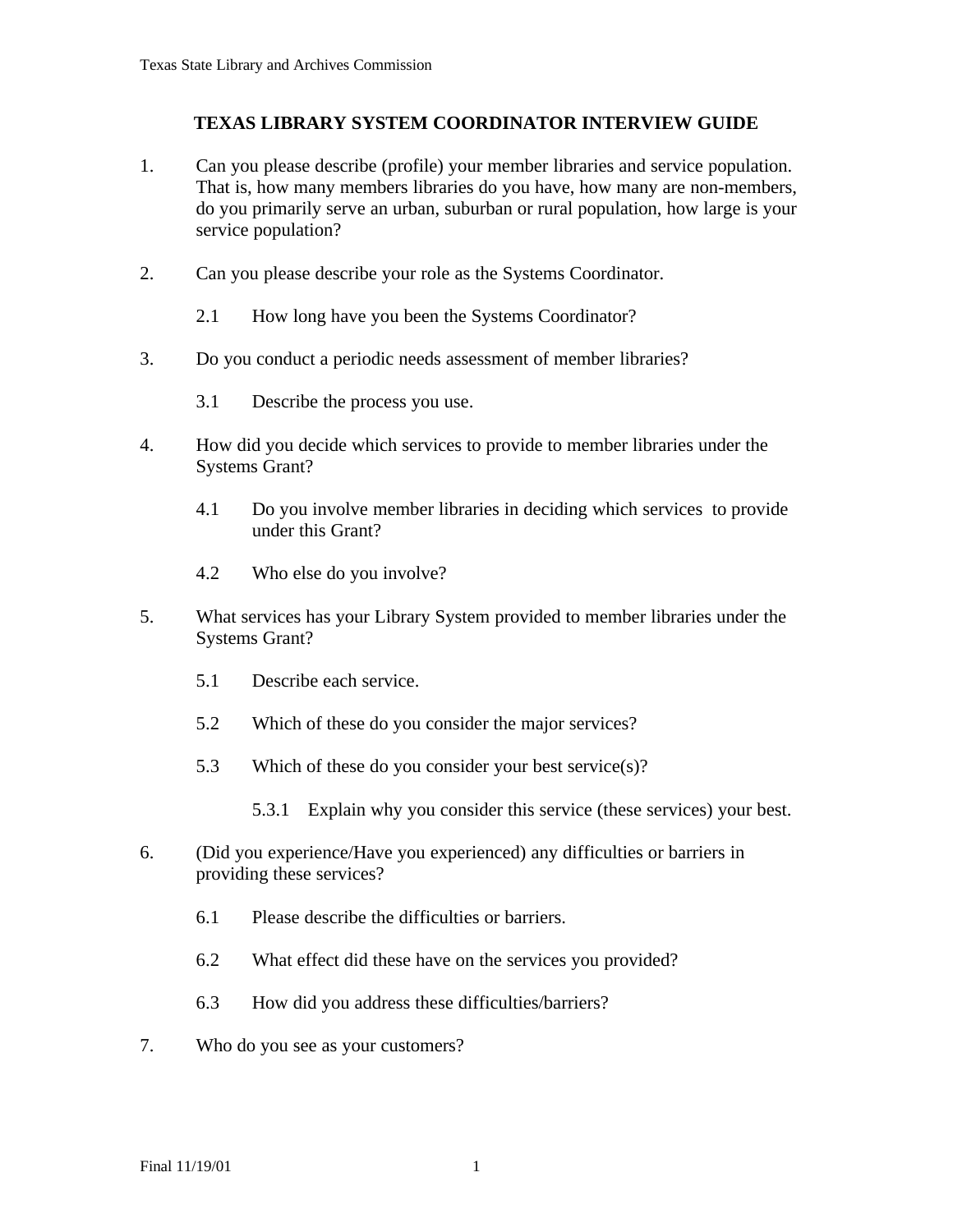- 7.1 Rank the following in order of priority: TSLAC, libraries, library staff, library users, library directors, the system advisory council, general public, others: \_\_\_\_\_\_\_\_\_
- 8. How, do you think, your libraries rank this Library System in the following areas:
	- 8.1 Meeting the needs of small libraries?
	- 8.2 Meeting the needs of medium libraries?
	- 8.3 Meeting the needs of large libraries?
	- 8.4 Meeting the unique needs of individual libraries?
	- 8.5 Developing effective and efficient services?
- 9. Have the services you have provided under the Systems Grant changed since 1997-98?
	- 9.1 How have the services changed? Give some examples.
	- 9.2 Why have the services changed?
	- 9.3 Do you plan to change the services under the Systems Grant in 2002-03?

9.3.1 How?

- 10. What do you see as your greatest need(s) in 2001-02, 2002-03, in the next three to five years?
	- 10.1 Why do you consider this/these your greatest need(s)?
- 11. What do you see the greatest need(s) of your member libraries in 2001-02, 2002- 03, in the next three to five years?
	- 11.1 How do you plan to help member libraries address (this need/these needs)?
- 12. What do you see the greatest need(s) of non-member libraries in 2001-02, 2002- 03, in the next three to five years?
	- 12.1 Do you plan to help non-member libraries address (this need/these needs)?
- 13. Please describe the major benefits that you (Library System) derived from the Systems Grant.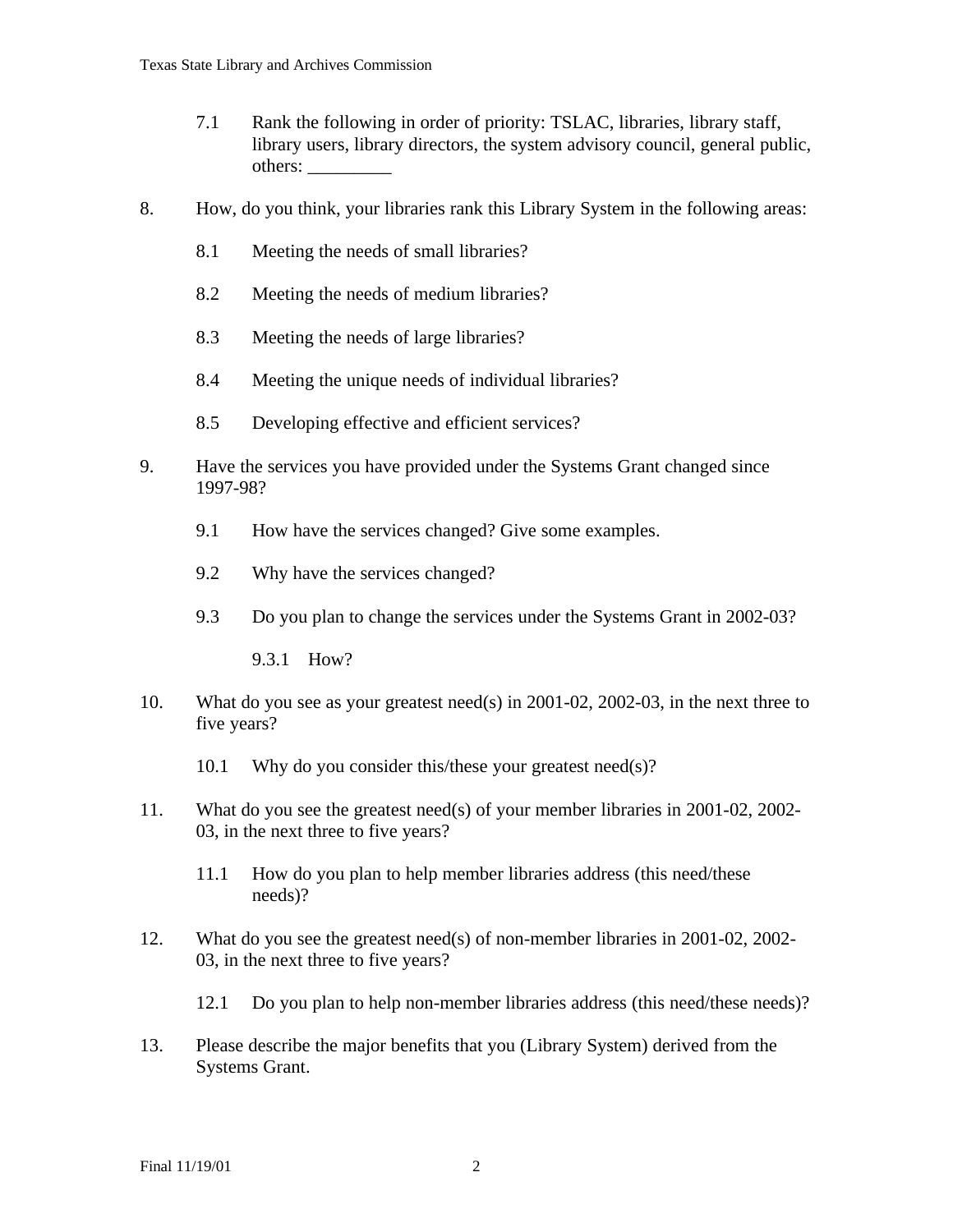14. Please describe the major benefits that your member libraries derived from the services you provided to them through the Systems Grants.

14.1 Give some examples

15. What impact have the Systems Grants funds had on your Library System?

15.1 Give examples.

16. What impact have the Systems Grants funds had on your member libraries?

16.1 Give examples.

17. What impact have the Systems Grants funds had on your non-member libraries?

17.1 Give examples.

18. Of all these impacts that you mentioned, which do you consider the most important?

18.1 Why?

- 19. How do you serve special populations such as older adults, ESL/LEP, people with disabilities, home-bound, residents of rural areas, inner-city residents?
- 20. Does your Library System have a long-range plan?
	- 20.1 If yes:
		- 20.1.1 Can you provide us with a copy of your long-range plan.
		- 20.1.2 What are the major benefits and drawbacks of having this plan?
		- 20.1.3 How often do you and your library look at the plan to see how your services fit into the plan?
		- 20.1.4 When was the last time you did so?
	- 20.2 If no:
		- 20.2.1 What are some of the reasons why you have not developed a longrange plan?
- 21. What are the major trends that have affected libraries in the last five years?
- 22. What are the major trends that will affect libraries in the next five years? Longer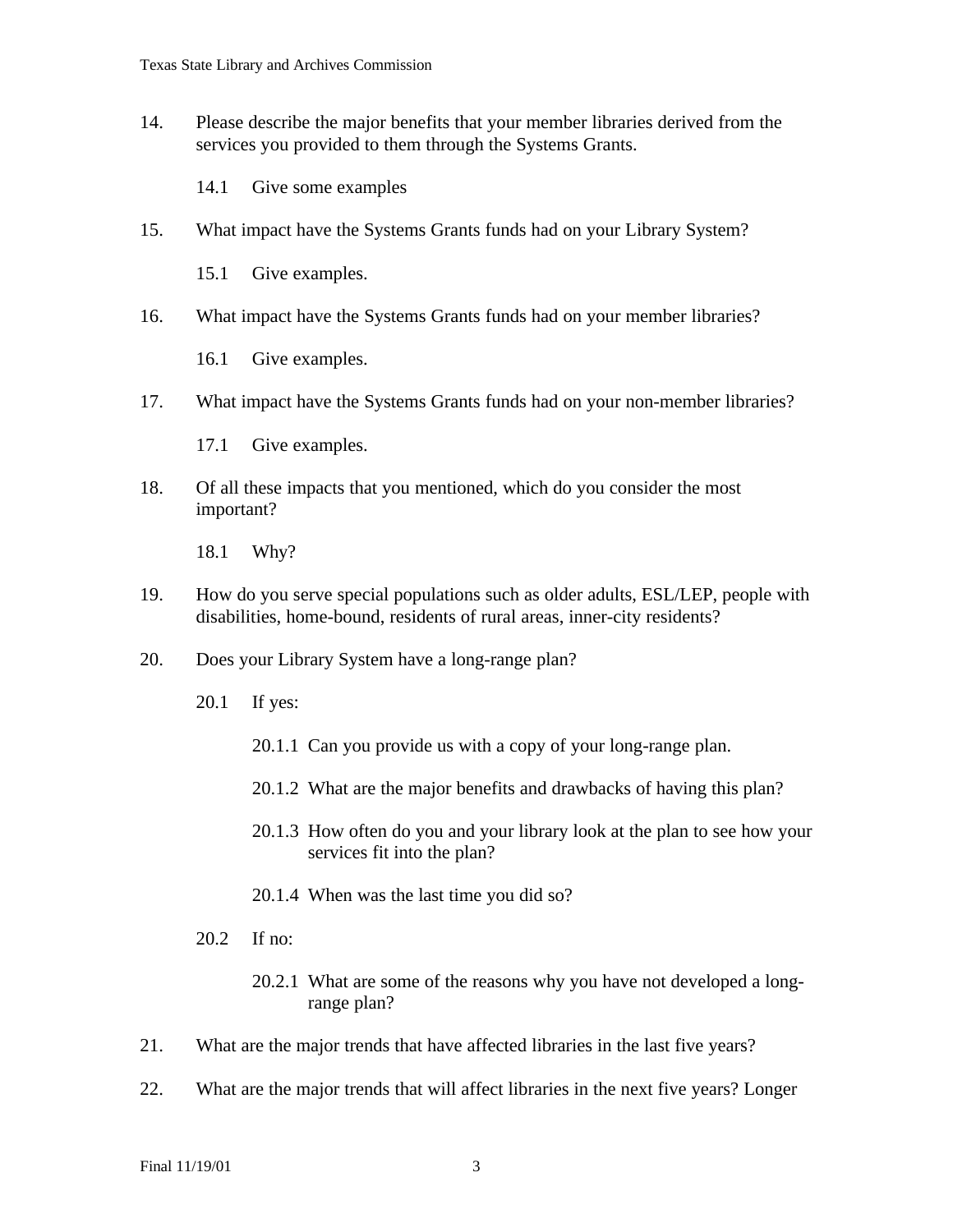term?

- 22.1 How do you plan to incorporate these into your services?
- 23. What suggestions or recommendations would you like to make to TSLAC (LSTA) about the Systems Grants.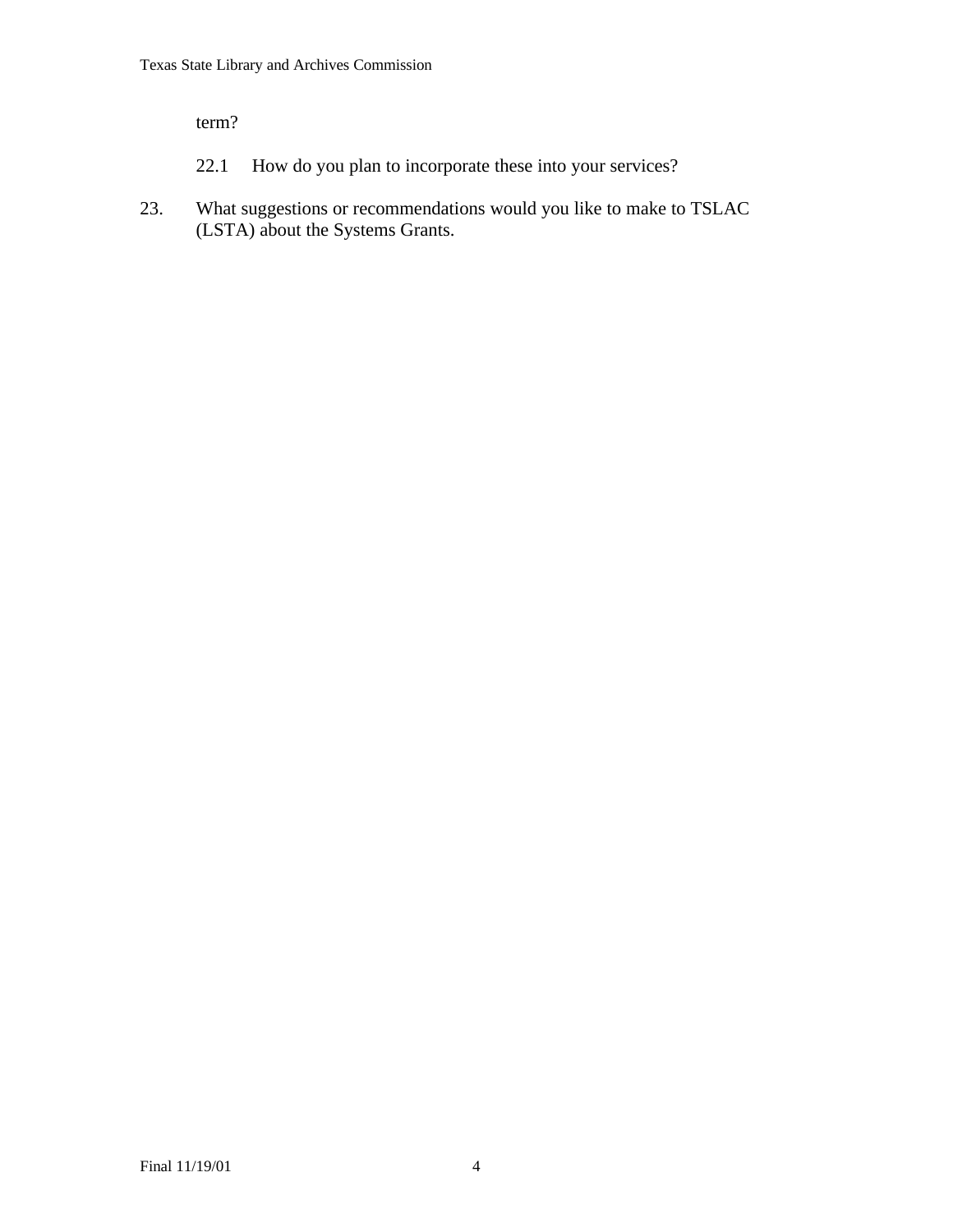#### **TANG STAFF MEMBER INTERVIEW GUIDE**

- 1. How long have you worked in this Library System?
- 2. What are your roles and responsibilities?
- 3. How did you decide which services to provide to member libraries?
	- 3.1 Did you ask member libraries for input into the types of services they need?
	- 3.2 What were the major needs they have identified?
	- 3.3 Do you have a plan of service? Can we get a copy please?
- 4. Profile the member libraries in terms of their state of technology.
- 5. Profile member libraries in terms of their technology self-sufficiency.
- 6. What are member libraries' greatest technology needs?
	- 6.1 How do you plan to address (this need/these needs)?
- 7. What services do you provide to member libraries under TANG funding?
	- 7.1 Describe each and give examples.
	- 7.2 How frequently do you provide (this service/these services)?
	- 7.3 Where do you provide them: on-site, central location, from Library System, online?
- 8. How helpful have these services been to member libraries?
	- 8.1 Give examples of how these services helped member libraries.
- 9. Did you experience any difficulties in serving member libraries?
	- 9.1 Describe the difficulties you have experienced.
	- 9.2 What have you done (plan to do) to address these difficulties?
	- 9.3 How effective have you been in addressing these difficulties?
- 10. How have the services you provided helped member libraries?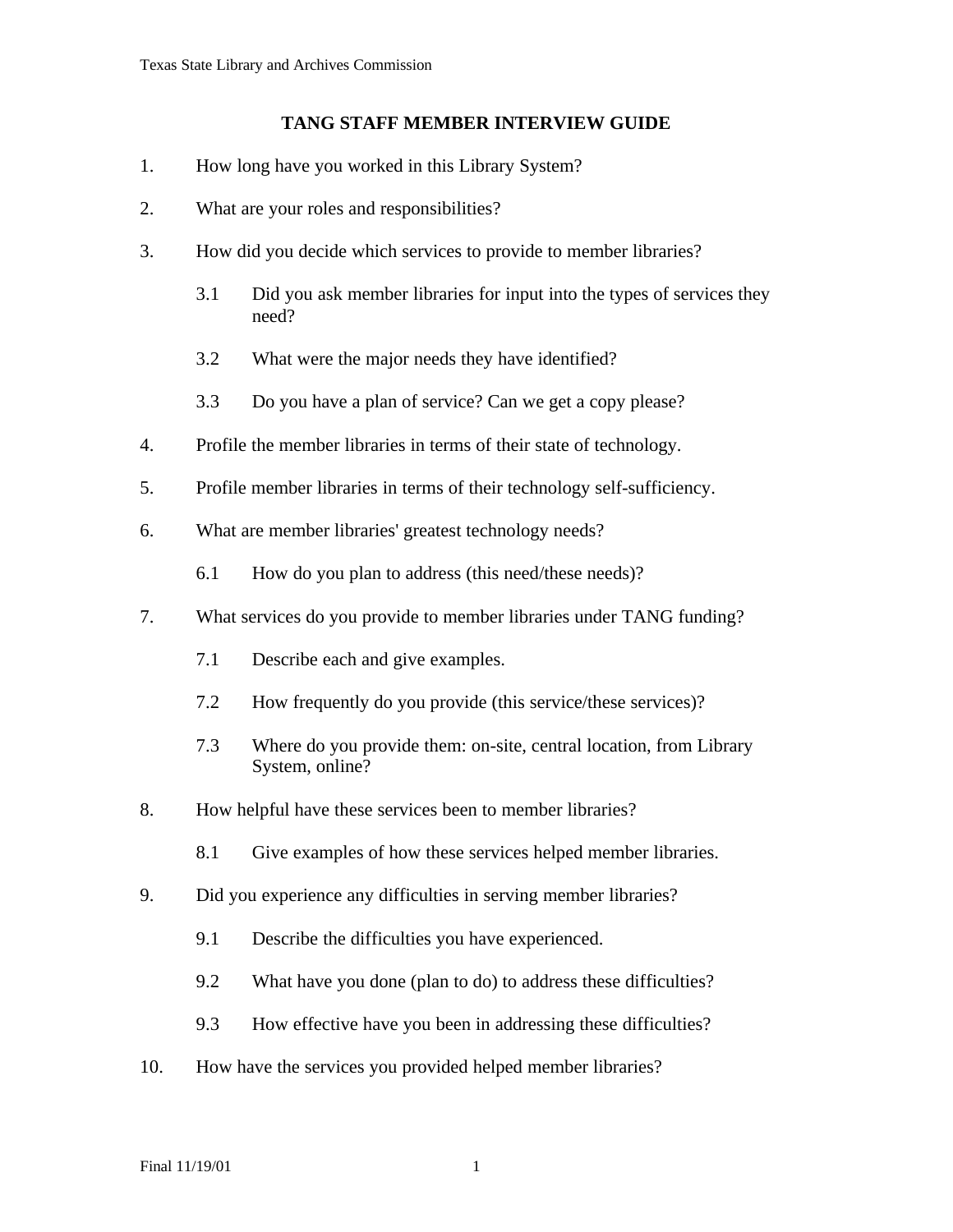- 10.1 Give examples.
- 10.2 What services have been most helpful?

10.2.1 Why do you consider these most helpful?

- 11. What benefits have member libraries derived from the services you provided?
	- 11.1 Give examples.
- 12. If you compare libraries' technology self-sufficiency before you started provided these services to their self-sufficiency today, what percent of the member libraries are more self-sufficient?
	- 12.1 How do these libraries demonstrate that they are more self-sufficient?
- 13. What percent of the libraries have very little self-sufficiency?
	- 13.1 Why is that?
	- 13.2 Are you providing them with different services?
- 14. What do member libraries need that you are not providing at present?
	- 14.1 Why not?
- 15. What do you see as your greatest accomplishment in working with member libraries?
- 16. Which is your "most important" service?
- 17. Anything else you want to tell me?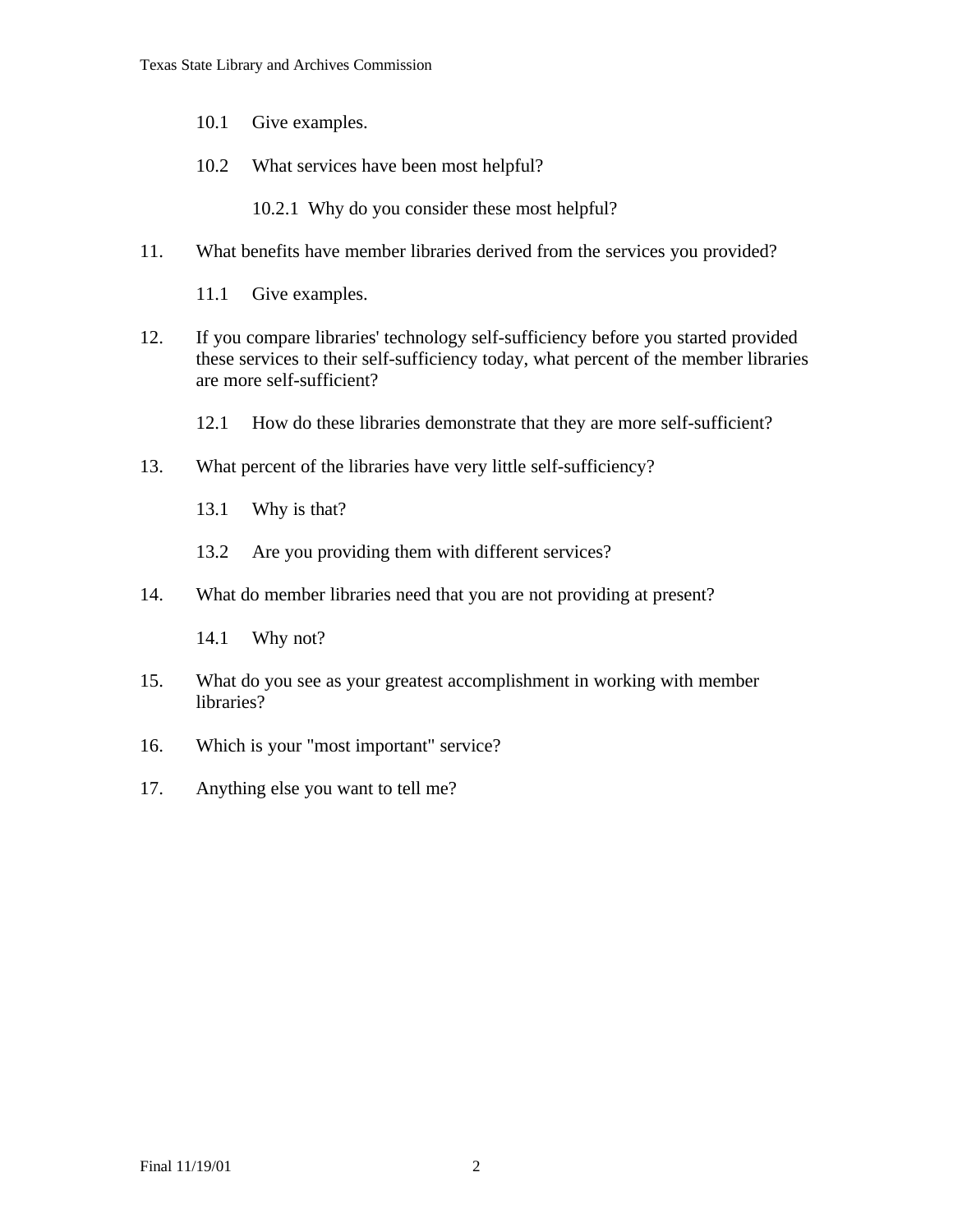#### **MEMBER LIBRARY INTERVIEW GUIDE**

- 1. Please describe briefly your service area, population size, and any particular characteristics of your service area.
- 2. Describe briefly your technology status (automated catalog, automated circulation system, Internet access for staff and patrons, online databases).
- 3. Describe your collaboration efforts with other libraries.
	- 3.1 With what other types of libraries do you collaborate?
	- 3.2 Do you collaborate with other (non-library) organizations?
		- 3.3.1 Describe your collaboration with these organization(s).
- 4. Do you have a long-range plan?
	- 4.1 What are the major issues you address in your long-range plan?
	- 4.2 What trends do you foresee?
	- 4.3 How do you expect to address these trends?
	- 4.4 What effect(s) will these trends have on your library operations?
	- 4.5 What type of assistance or services will you need from your Library System in light of these trends?
- 5. Describe your relationship with your Library System.
- 6. Does your Library System ask you about your needs for services and funds?
- 7. Describe the needs assessment process the Library System uses.
- 8. How frequently does the Library System conduct such a needs assessment?
- 9. What services have you received in the past four years (since 1997-98) from your Library System?
	- 9.1 Describe each service and how helpful it was for you.
	- 9.2 Give some examples of how particular services helped you.
- 10. Did you experience any difficulties in getting these services from your Library System?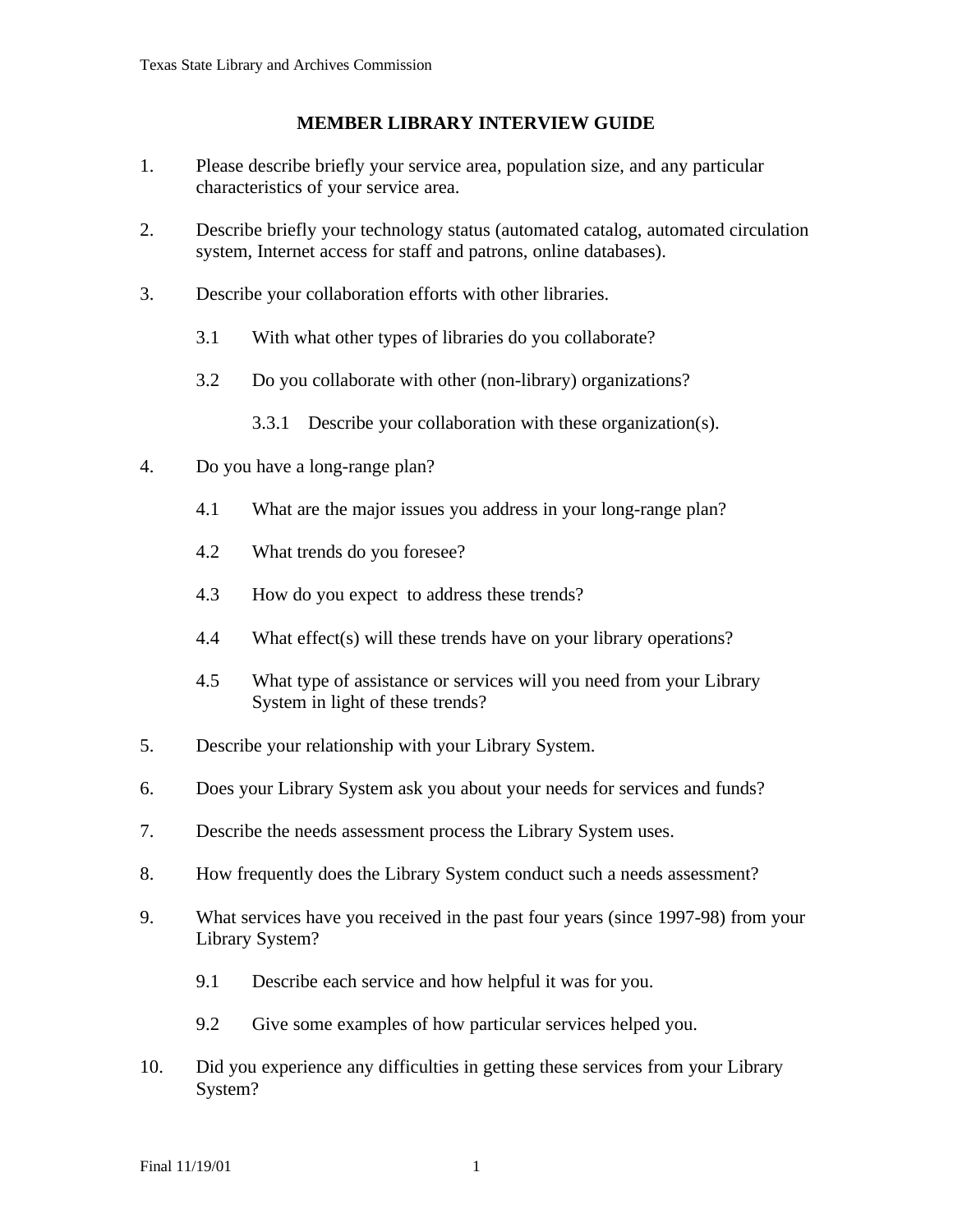- 10.1 What difficulties did you experience?
- 10.2 How did you address these difficulties?
- 11. How satisfied have you been with these services?
	- 11.1 Give examples of why you have been satisfied.
	- 11.2 Give examples of why you have not been satisfied.
- 12. What impact did these services have on:
	- 12.1 Your operations
	- 12.2 Management/Administration
	- 12.3 Staff skills and knowledge
	- 12.4 The services you can provide to your patrons/users.
	- 12.5 Your ability to provide service to populations which you did not serve before?
		- 12.5.1 To which previously unserved populations did you provide services?
			- 12.5.1.1. What services did you provide to them?
	- 12.6 Your level of technology (technology resources).
	- 12.7 Your technology self-sufficiency.
- 13. How self-sufficient do you consider yourself in managing and using technology at the present?
	- 13.1 What is your current greatest need in the technology area?
- 14. What do you consider to be your great unmet needs (exclusive of technology) at the present?
- 15. What are the major benefits that you have received from being a member of your Library System?
	- 15.1 Give some examples of how these benefits helped you.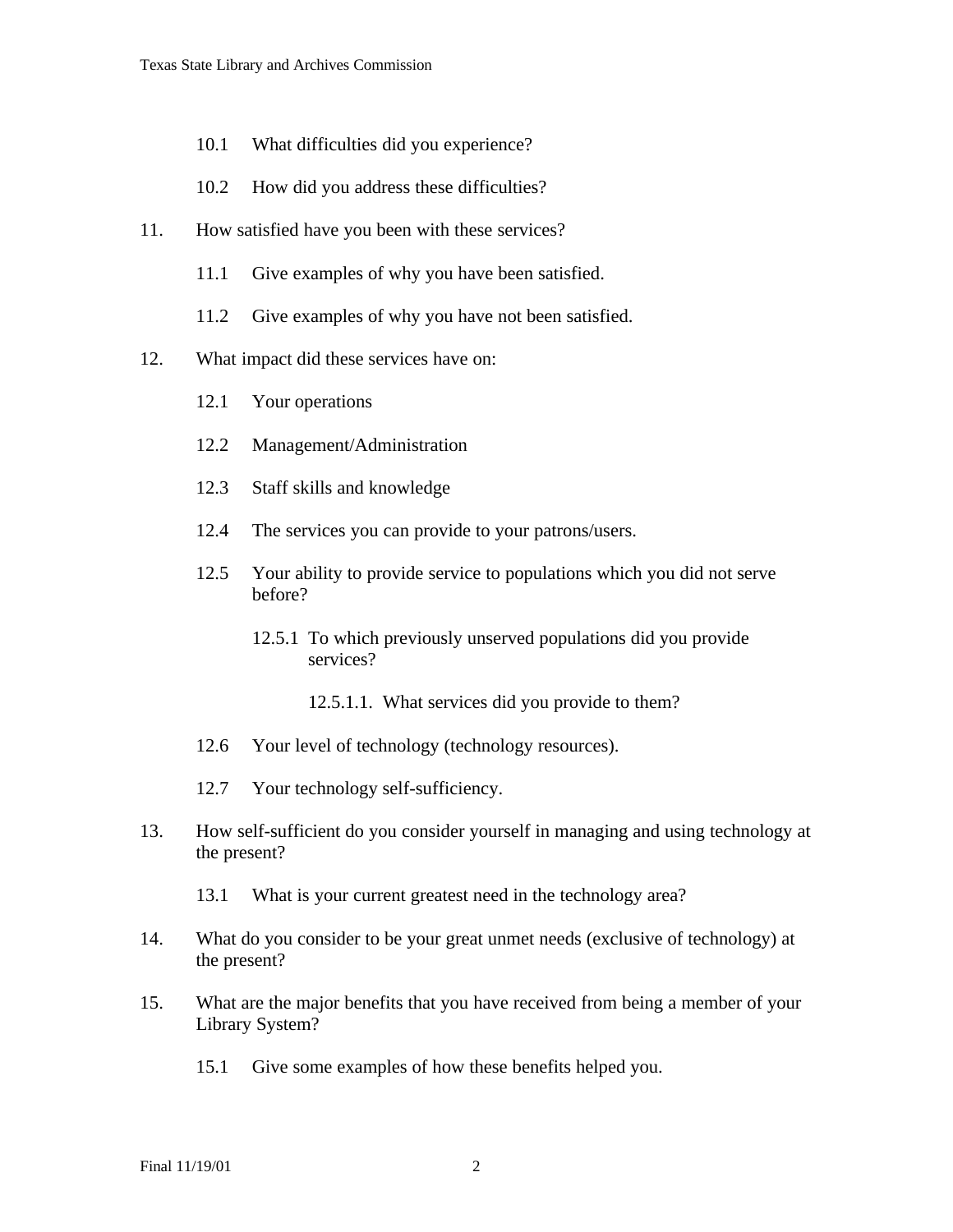- 16. Who do you see as your customers?
	- 16.1 Rank the following in order of priority: TSLAC, libraries, library staff, library users, library directors, the system advisory council, general public, others: \_\_\_\_\_\_\_\_\_
- 17. How would you rate your Library System in the following areas:
	- 17.1 Meeting the needs of small libraries?
	- 17.2 Meeting the needs of medium libraries?
	- 17.3 Meeting the needs of large libraries?
	- 17.4 Meeting the unique needs of individual libraries?
	- 17.5 Developing effective and efficient services?
- 18. Any other comments or information you want to share with us.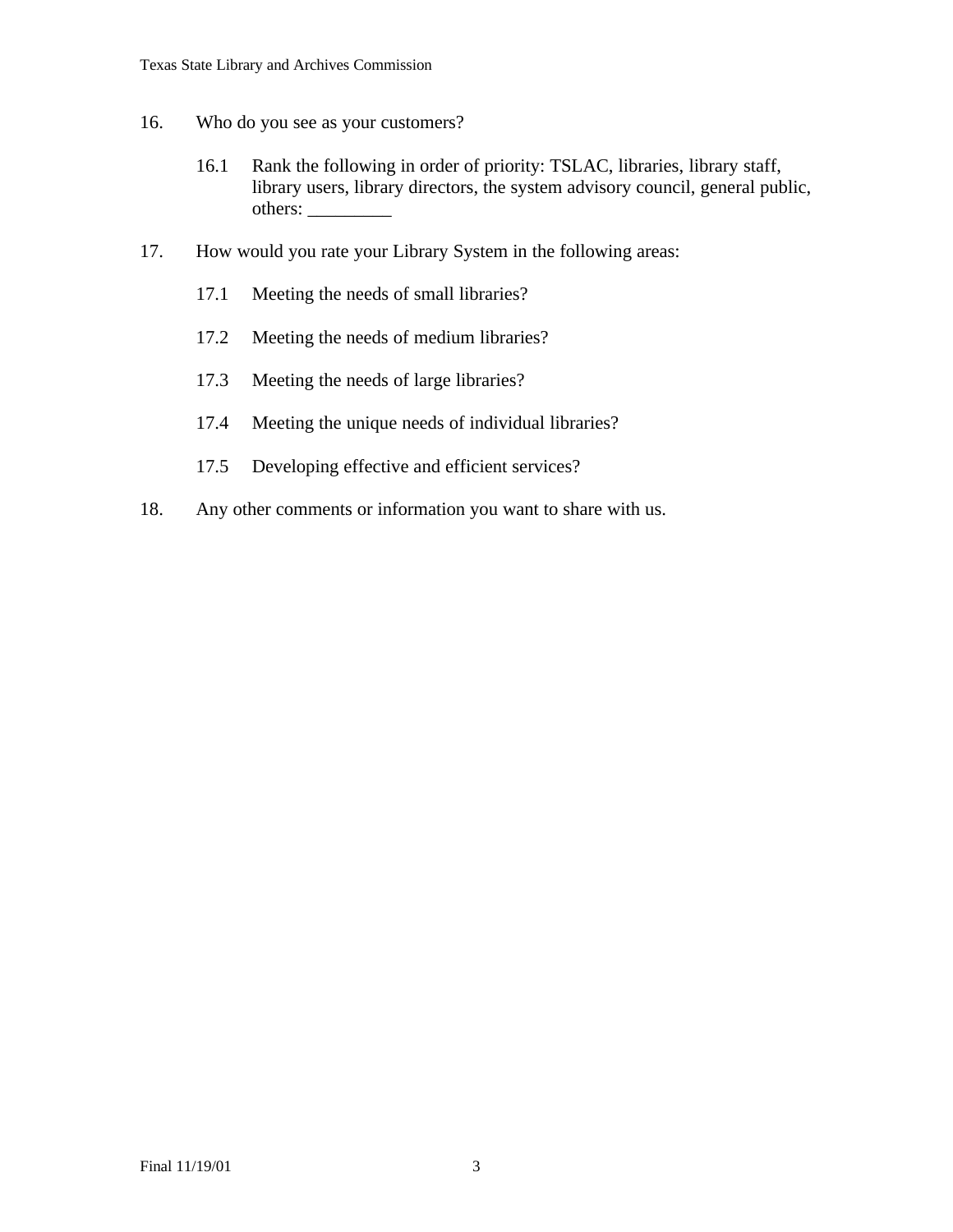#### **LIBRARY - SPECIAL PROJECTS INTERVIEW GUIDE**

- 1. Please describe briefly your service area, population size, and any particular characteristics of your service area.
- 2. Describe briefly your technology status (automated catalog, automated circulation system, Internet access for staff and patrons, online databases).
- 3. Describe the Special Projects Grant you received from TSLAC (LSTA).
	- 3.1 Why did you apply for this grant; how did you identify the need?
	- 3.2 Did your Library System help you apply for the grant?
	- 3.3 Did you receive any assistance from the TSLAC?
	- 3.4 What did you hope to accomplish with this Grant?
- 4. What services did you provide under this grant?
- 5. How many people did you serve? (duplicated/unduplicated)
- 6. How frequently did you provide these services?
- 7. How satisfied have these people been with your services?
- 8. How did these services benefit these people?
	- 8.1 Give examples.
- 9. What effect did these services have on these people?
	- 9.1 Give some examples.
- 10. What effect did these services have on the community?
	- 10.1 Give some examples.
- 11. What effect did these services have on your library?

11.1 Give some examples.

- 12. Have you continued to provide these services after the grant ended?
	- 12.1 If not, why?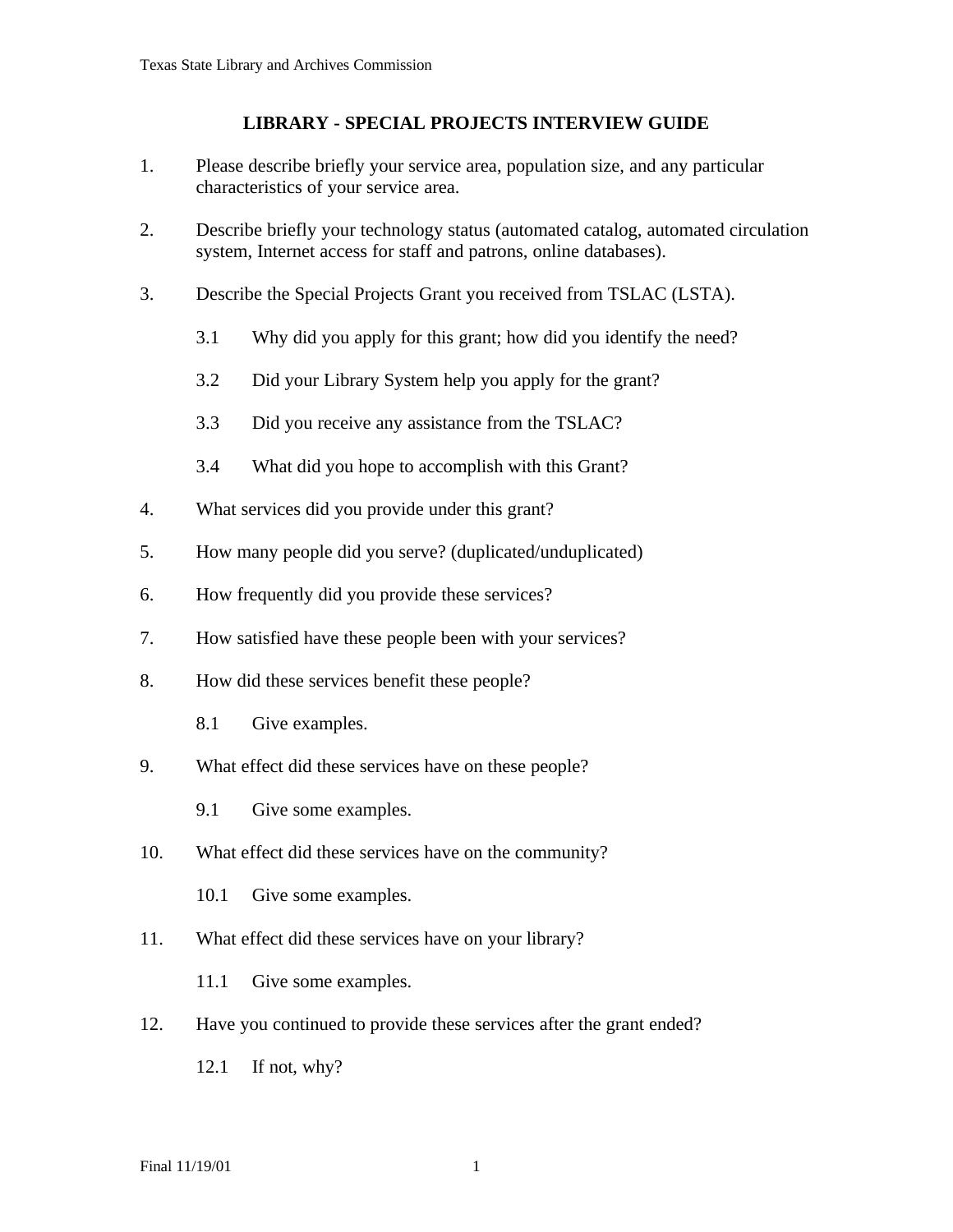12.2 If yes, describe the services you provide.

- 13. Looking back at the Special Projects Grant, how can you describe the "legacy" of this grant to:
	- 13.1 The library?
	- 13.2 The population served?
	- 13.3 The community?
	- 1.3.4 Other libraries?
	- 1.35 Library System?
- 14. What suggestions or recommendations would you like to give to TSLAC about the Special Projects Grant Program?